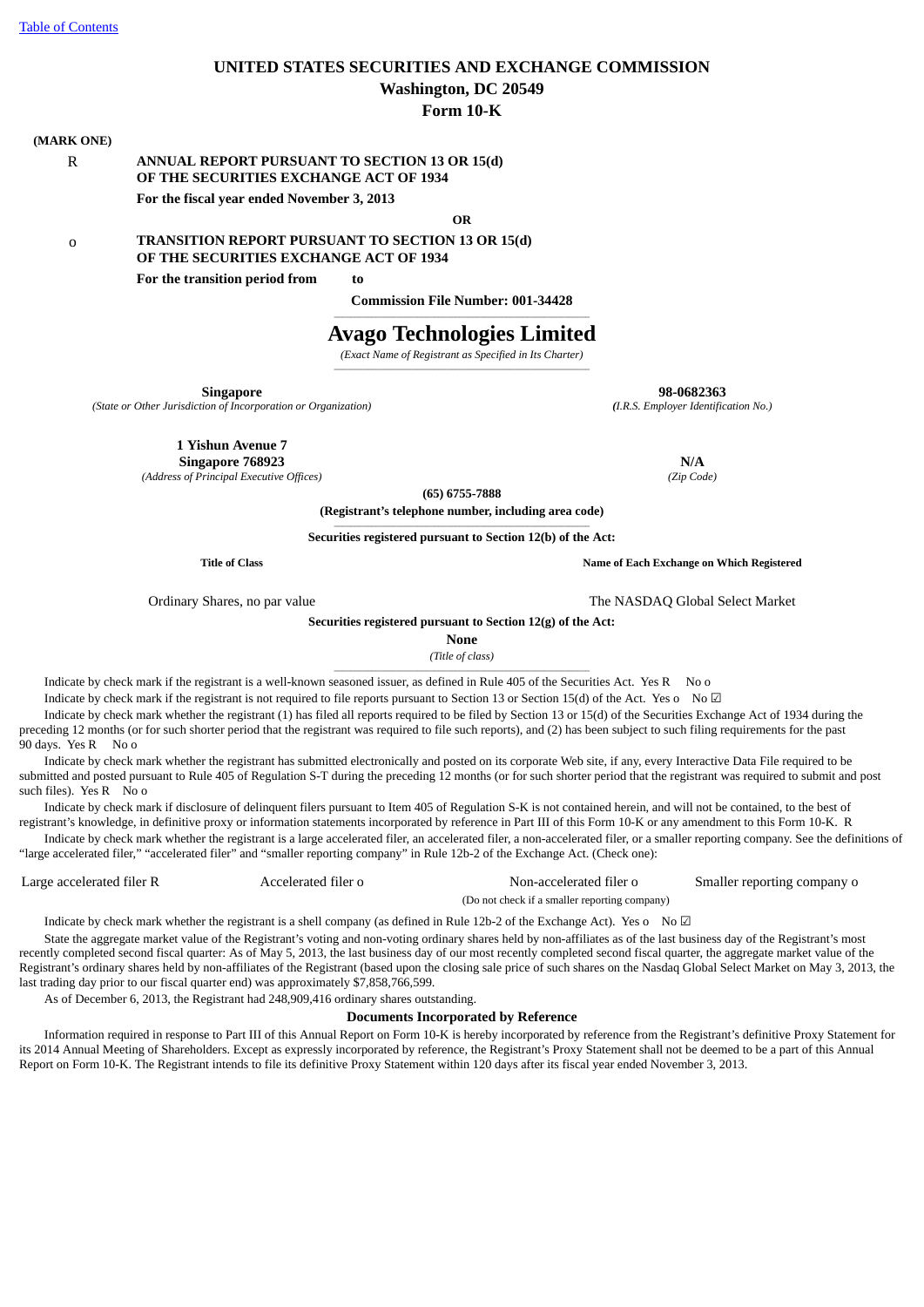### **AVAGO TECHNOLOGIES LIMITED 2013 ANNUAL REPORT ON FORM 10-K**

# **TABLE OF CONTENTS**

|                 |                                | Page     |
|-----------------|--------------------------------|----------|
|                 | <b>PART I.</b>                 |          |
| <u>ITEM 1.</u>  | <b>BUSINESS</b>                | <u>4</u> |
| <b>ITEM 1A.</b> | <b>RISK FACTORS</b>            | 11       |
| ITEM 1B.        | UNRESOLVED STAFF COMMENTS      | 30       |
| <b>ITEM 2.</b>  | <b>PROPERTIES</b>              | 31       |
| ITEM 3.         | <b>LEGAL PROCEEDINGS</b>       | 31       |
| ITEM 4.         | <b>MINE SAFETY DISCLOSURES</b> | 32       |
|                 |                                |          |

# **[PART](#page-31-1) II.** [ITEM](#page-32-0) 5. MARKET FOR THE REGISTRANT'S COMMON EQUITY, RELATED [SHAREHOLDER](#page-32-0) MATTERS AND **ISSUER PURCHASES OF EQUITY SECURITIES [33](#page-32-0)** [ITEM](#page-34-0) 6. SELECTED [FINANCIAL](#page-34-0) DATA [35](#page-34-0) [ITEM](#page-36-0) 7. [MANAGEMENT'S](#page-36-0) DISCUSSION AND ANALYSIS OF FINANCIAL CONDITION AND RESULTS OF **OPERATIONS** [38](#page-36-0) [ITEM](#page-58-0) 7A. [QUANTITATIVE](#page-58-0) AND QUALITATIVE DISCLOSURES ABOUT MARKET RISK [59](#page-58-0) [ITEM](#page-59-0) 8. FINANCIAL STATEMENTS AND [SUPPLEMENTARY](#page-59-0) DATA **[61](#page-59-0) 61** [ITEM](#page-102-0) 9. CHANGES IN AND [DISAGREEMENTS](#page-102-0) WITH ACCOUNTANTS ON ACCOUNTING AND FINANCIAL DISCLOSURE [104](#page-102-0) **[ITEM](#page-103-0) 9A. CONTROLS AND [PROCEDURES](#page-103-0) [104](#page-103-0) [ITEM](#page-104-0) 9B.** OTHER [INFORMATION](#page-104-0) [105](#page-104-0)

#### **[PART](#page-104-1) III.**

| <u>ITEM 10.</u>    | DIRECTORS, EXECUTIVE OFFICERS AND CORPORATE GOVERNANCE                                                   | <u>105</u> |
|--------------------|----------------------------------------------------------------------------------------------------------|------------|
| <u>ITEM 11.</u>    | <b>EXECUTIVE COMPENSATION</b>                                                                            | <b>105</b> |
| <b>ITEM 12.</b>    | SECURITY OWNERSHIP OF CERTAIN BENEFICIAL OWNERS AND MANAGEMENT AND RELATED<br><b>SHAREHOLDER MATTERS</b> | <u>105</u> |
| <b>ITEM 13.</b>    | CERTAIN RELATIONSHIPS AND RELATED TRANSACTIONS, AND DIRECTOR INDEPENDENCE                                | <b>105</b> |
| <b>ITEM 14.</b>    | PRINCIPAL ACCOUNTING FEES AND SERVICES                                                                   | 105        |
|                    |                                                                                                          |            |
|                    | <b>PART IV.</b>                                                                                          |            |
| <b>TELES 6.4 F</b> | <b>EVILUATE FINANCIAL CEATEMENT COUPNIU PC</b>                                                           | 100        |

<span id="page-1-0"></span>

| <b>ITEM 15</b>       | <b>EXHIBITS. FINANCIAL STATEMENT SCHEDULES</b> | 10  |
|----------------------|------------------------------------------------|-----|
| <b>SIGNATURES</b>    |                                                |     |
| <b>EXHIBIT INDEX</b> |                                                | 108 |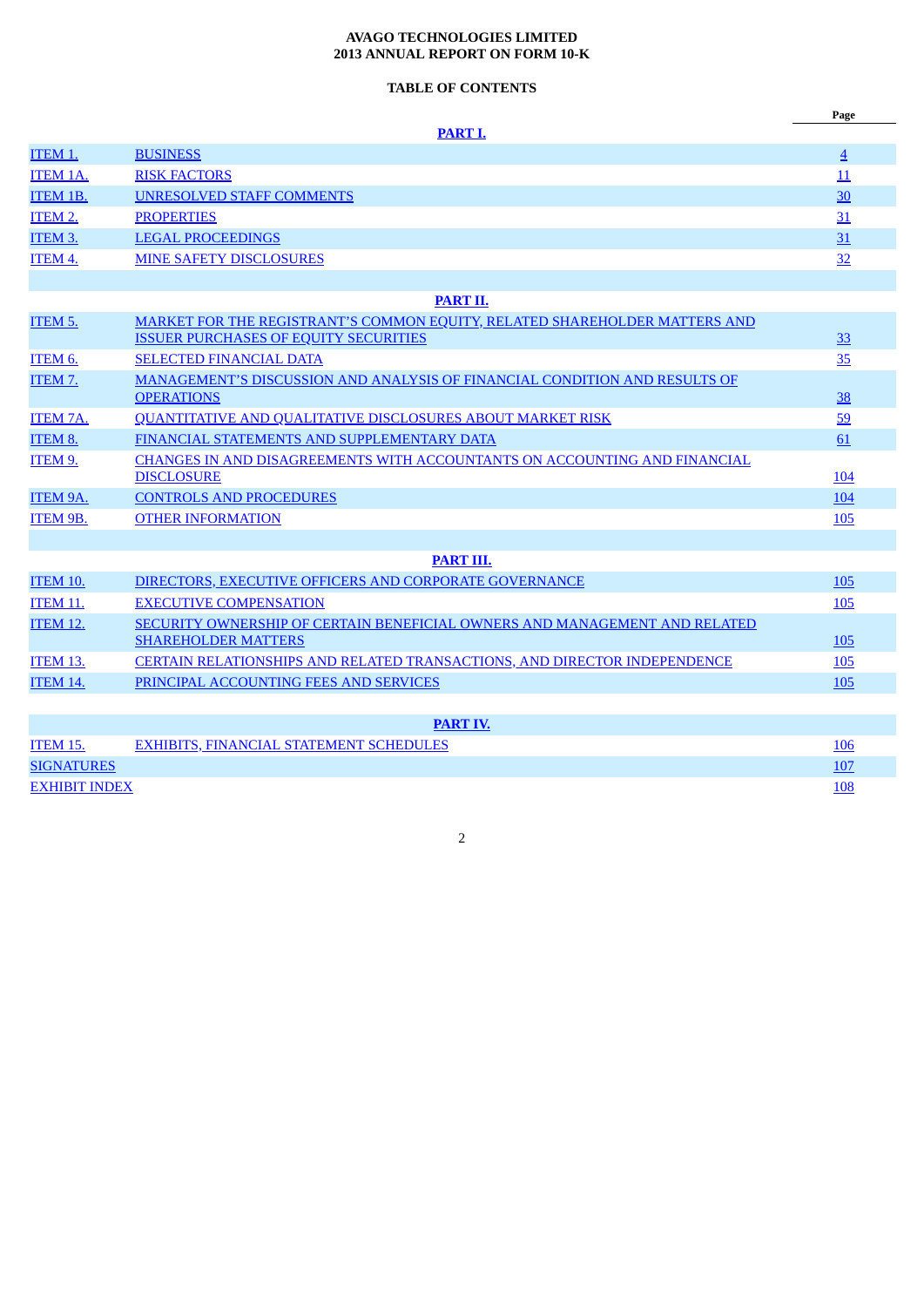### **PART I**

The following discussion should be read in conjunction with the consolidated financial statements and notes thereto included elsewhere in this Annual Report on Form 10-K. This Annual Report on Form 10-K contains forward-looking statements within the meaning of the federal securities laws and particularly in Item 1: "Business," Item 1A:"Risk Factors," Item 3: "Legal Proceedings" and Item 7: "Management's Discussion and Analysis of Financial Condition and Results of Operations" of this Annual Report on Form 10-K. These statements are indicated by words or phrases such as "anticipate," "expect," "estimate," "seek," "plan," "believe," "could," "intend," "will," and similar words or phrases. These forward-looking statements may include projections of financial information; statements about historical results that may suggest trends for our business; statements of the plans, strategies, and objectives of management for future operations; statements of expectation or belief regarding future events (including any acquisitions we may make), technology developments, our products, product sales, expenses, liquidity, cash flow and growth rates, or enforceability of our intellectual property rights; and the effects of seasonality on our business. Such statements are based on current expectations, estimates, forecasts and projections of our or industry performance and macroeconomic conditions, based on management's judgment, beliefs, current trends and market conditions, and involve risks and uncertainties that may cause actual results to differ materially from those contained in the forward-looking statements. We derive most of our forward-looking statements from our operating budgets and forecasts, which are based upon many detailed assumptions. While we believe that our assumptions are reasonable, we caution that it is very difficult to predict the impact of known factors, and it is impossible for us to anticipate all factors that could affect our actual results. Accordingly, we caution you not to place undue reliance on these statements. Important factors that could cause actual results to differ materially from our expectations are disclosed under "Risk Factors" in Part I, Item 1A of this Annual Report on Form 10-K. These factors include global economic conditions and concerns; cyclicality in the semiconductor industry or in our target markets; quarterly and annual fluctuations in our operating results; customer concentration and the demands or loss of our significant customers; increased dependence on the volatile, wireless handset market; our competitive performance and ability to continue achieving design wins with our customers, as well as the timing of those design wins; market acceptance of the end products into which our products are designed; our ability to achieve the growth prospects and synergies expected from our acquisitions, including CyOptics; delays, challenges and expenses associated with integrating acquired companies, including CyOptics, with our existing businesses; our dependence on contract manufacturing and outsourced supply chain, and our ability to improve our cost structure through our manufacturing outsourcing program; prolonged disruptions of our or our contract manufacturers' manufacturing facilities or other significant operations; our dependence on outsourced service providers for certain key business services and their ability to execute to our requirements; our ability to maintain or improve gross margin; our ability to maintain tax concessions in certain jurisdictions; our ability to protect our intellectual property and any associated increases in litigation expenses; dependence on and risks associated with distributors of our products; any expenses or reputational damage associated with resolving customer product warranty and indemnification claims; and other events and trends on a national, regional and global scale, including those of a political, economic, business, competitive and regulatory nature. All of the forward-looking statements in this Annual Report on Form 10-K are qualified in their entirety by reference to the factors listed above and those discussed under the heading "Risk Factors" in Part I, Item 1A of this Annual Report on Form 10-K. We caution you that the foregoing list of important factors may not contain all of the material factors that are important to you. In addition, in light of these risks and uncertainties, the matters referred to in the forward-looking statements contained in this Annual Report on Form 10-K may not in fact occur. We undertake no intent or obligation to publicly update or revise any forward-looking statement, whether as a result of new information, future events or otherwise, except as otherwise required by law.

<span id="page-2-0"></span>References in this Annual Report on Form 10-K to "Avago", "the Company", "we", "our", or "us" refer to Avago Technologies Limited and its subsidiaries, on a consolidated basis, unless otherwise indicated or the context otherwise requires. Our fiscal year ends on the Sunday closest to October 31. We refer to our fiscal years by the calendar year in which they end. For example, the fiscal year ended November 3, 2013 is referred to as "fiscal year 2013".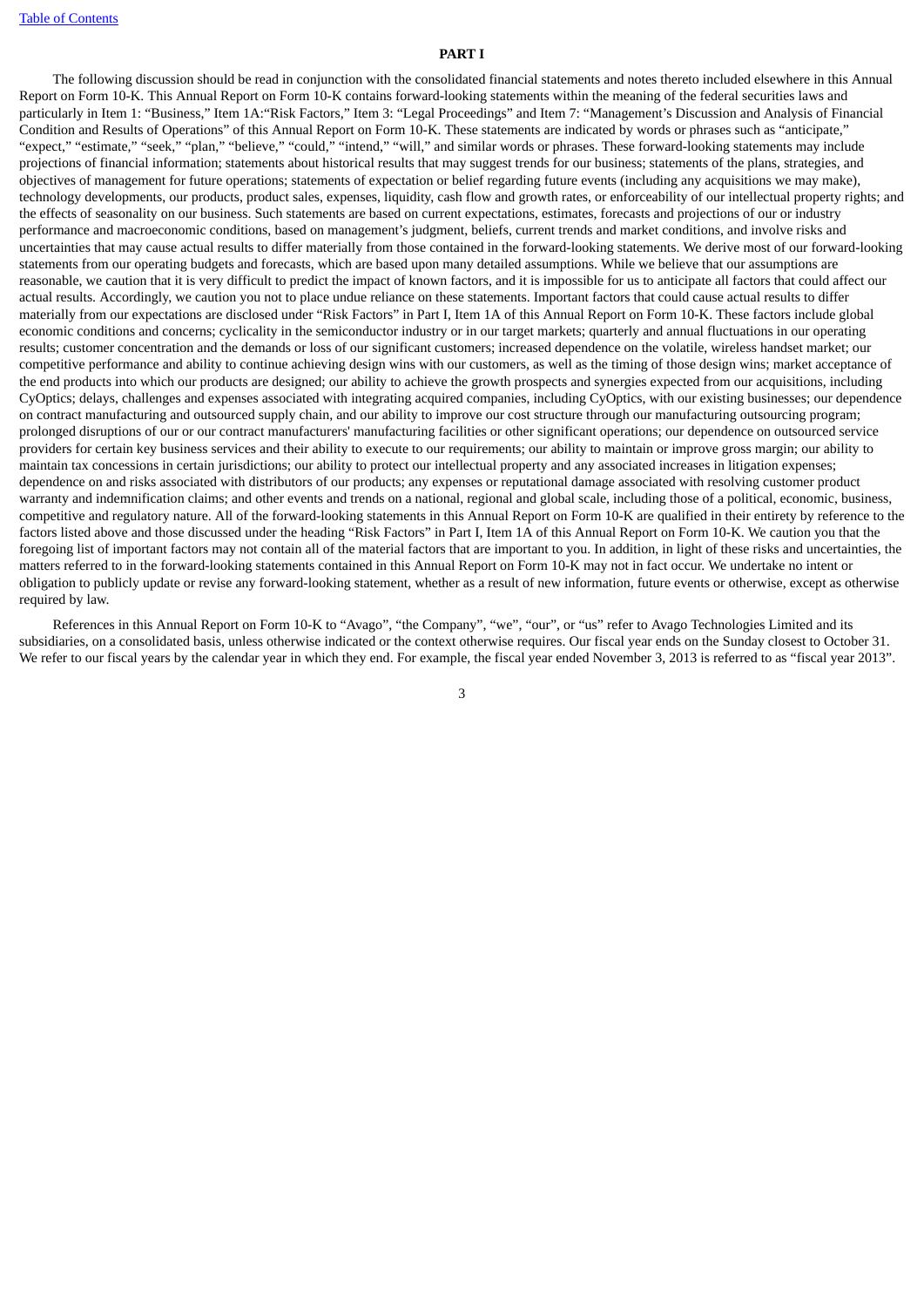### **ITEM 1.** *BUSINESS*

#### **Overview**

We are a leading designer, developer and global supplier of a broad range of analog semiconductor devices with a focus on III-V based products. III-V semiconductor materials have higher electrical conductivity than silicon and thus tend to have better performance characteristics in radio frequency, or RF, and optoelectronic applications. III-V refers to elements from the 3rd and 5th groups in the periodic table of chemical elements, and examples of these materials are gallium arsenide, or GaAs, gallium nitride, or GaN, and indium phosphide, or InP. We differentiate ourselves through our high performance design and integration capabilities. We serve three primary target markets: wireless communications, wired infrastructure and industrial & other. Our product portfolio is extensive and includes thousands of products. Applications for our products in these target markets include smartphones, data networking and telecommunications equipment, enterprise storage and servers, factory automation and industrial equipment.

We have an over 50-year history of innovation, dating back to our origins within Hewlett-Packard Company. Over the years, we have assembled a large team of analog design engineers around the world. We maintain design and product development engineering resources at multiple locations in each of the United States, Asia and Europe, which allows us to leverage this worldwide engineering expertise. Our history and market position enable us to strategically focus our research and development resources to address niche opportunities in our target markets. We have also developed an extensive portfolio of U.S. and foreign patents and other intellectual property, and we leverage our significant intellectual property portfolio to integrate multiple technologies and create component solutions that target growth opportunities. We design products that deliver high-performance and provide mission-critical functionality. In particular, we were among the first to deliver commercial film bulk acoustic resonator, or FBAR, filters which offer technological advantages over competing filters for smartphones to function more efficiently in today's congested RF spectrum. FBAR technology has historically maintained a significant market share within code division multiple access, or CDMA, and 3G/W-CDMA markets. As cellular carriers move to the 4G/long term evolution, or LTE, and LTEadvanced standards worldwide, we believe these advantages will continue to facilitate rapid adoption of FBAR technology throughout the mobile phone ecosystems. In optical solutions, we were a pioneer in commercializing vertical-cavity surface emitting laser, or VCSEL. Our fiber optic products and our VCSEL-based products, including high bandwidth parallel optic transceivers and modules, have been widely adopted throughout the wired infrastructure and computing industries. In optoelectronics, we are a market leader in optocoupler and optical encoder solutions.

Original equipment manufacturers, or OEMs, and distributors typically account for the substantial majority of our sales. We have established strong relationships with leading OEM customers across multiple target markets. Many of our major customer relationships have been in place multiple years and we have supplied multiple products during that time period. Our close customer relationships have often been built as a result of years of collaborative product development which has enabled us to build our intellectual property portfolio and develop critical expertise regarding our customer's requirements, including substantial system level knowledge. This collaboration has provided us with key insights into our customers and has enabled us to be more efficient and productive and to better serve our target markets and customers. We have a direct sales force focused on supporting large OEMs. We also distribute a substantial portion of our products through our broad distribution network, and a significant amount of these sales are to large global electronic components distributors, including Avnet, Inc. and Arrow Electronics, Inc. We also have a diversified and well-established base of thousands of end customers, located throughout the world, which we serve through our multi-channel sales and fulfillment system.

We focus on maintaining an efficient global supply chain and a variable, low-cost operating model. Accordingly, we have outsourced a majority of our manufacturing operations utilizing third-party foundry and assembly and test capabilities, as well as some of our corporate infrastructure functions. We aim to minimize capital expenditures by focusing our internal manufacturing capacity on products utilizing our innovative materials and processes to protect our intellectual property and to develop the technology for manufacturing, while outsourcing standard complementary metal oxide semiconductor, or CMOS, processes. We also have over 40 years of operating history in Asia, where approximately 42% of our employees are located and where we produce and source the majority of our products. Our presence in Asia places us in close proximity to many of our customers' manufacturing facilities and at the center of worldwide electronics manufacturing.

### **Markets and Products**

We focus on leveraging our design capabilities to develop products for target markets where we believe our innovation and reputation will allow us to earn attractive margins. In each of our target markets, we have multiple product families that primarily provide OEMs with component or subsystem products. Our product portfolio ranges from discrete devices to complex sub-systems that include multiple device types and incorporate firmware for interfacing between digital systems. In some cases, our products include mechanical hardware that interfaces with optoelectronic or capacitive sensors. We intend to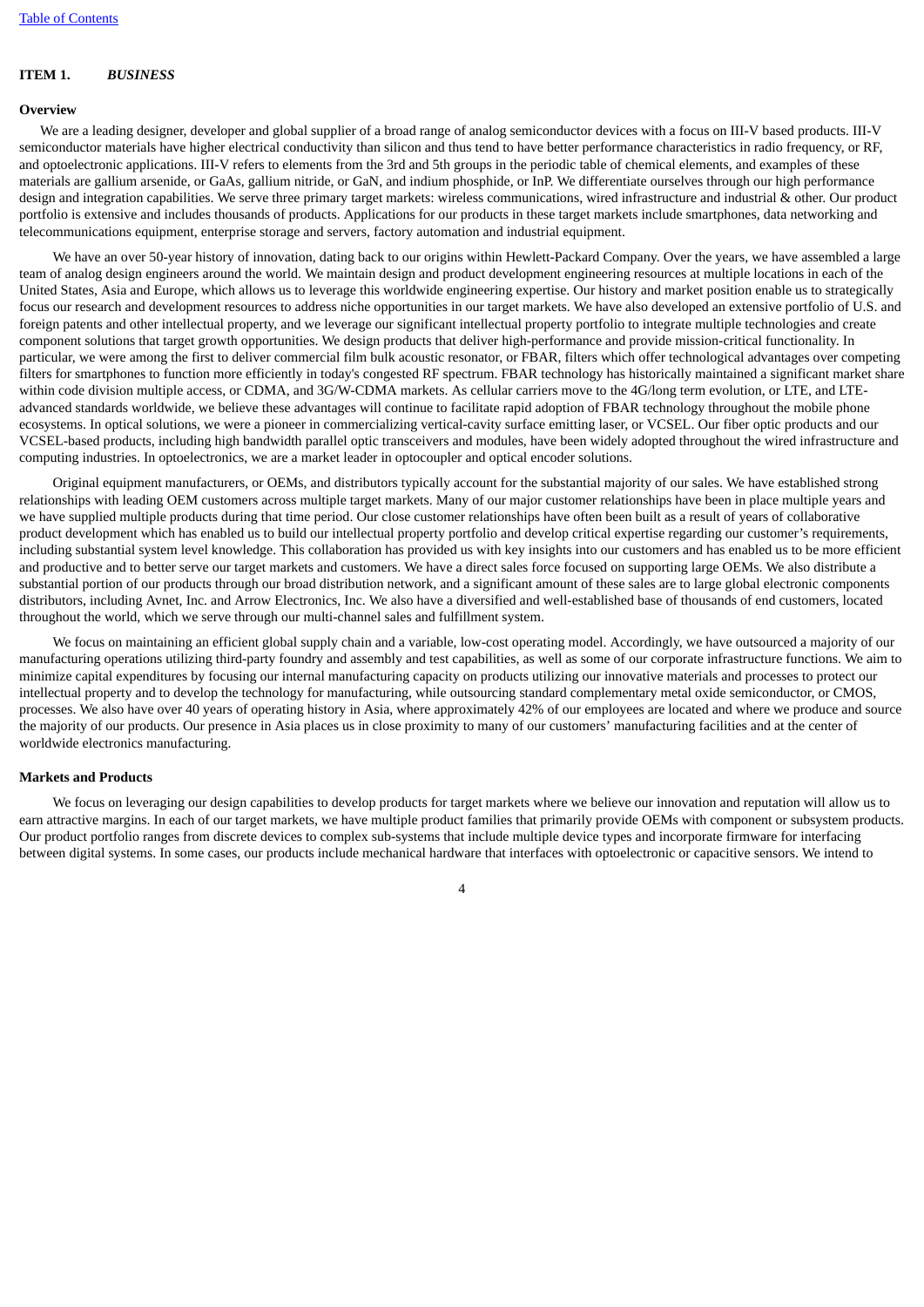continue expanding our product offerings to address existing and adjacent market opportunities, and plan to target select niches within large established markets. We target markets that require high quality and the integrated performance characteristics of our products. For the fiscal year ended November 3, 2013, wireless communications contributed 48%, wired infrastructure contributed 30% and industrial & other contributed 22% of our net revenue, respectively.

*Wireless Communications.* We support the wireless industry with a broad variety of RF semiconductor devices, including monolithic microwave integrated circuit filters and duplexers using our proprietary FBAR technology, front end modules that incorporate multiple die into multi-function RF devices, diodes and discrete transistors. Our expertise in amplifier design, FBAR technology and module integration enables us to offer industry-leading efficiency in RF transmitter applications. Our proprietary GaAs processes are critical to the production of power amplifier, or PA, and low noise amplifier products. In addition to RF devices, we provide a variety of optoelectronic sensors for mobile handset applications.

*Wired Infrastructure.* In the storage and Ethernet networking markets, we supply transceivers that receive and transmit information along optical fibers. We provide a range of product bandwidth options for customers, including options ranging from 125 Megabits per second, or Mbps, Fast Ethernet transmitters and receivers to 168 Gigabits per second, or Gbps, transceivers. In Ethernet networking, we focus on higher bandwidth applications, principally 10G and emerging 40G and 100G for data center as well as enterprise customers. In storage, we focus on fiber channel-based applications including 8G and emerging 16G transceivers. In addition, we supply parallel optic transceivers with as many as 12 parallel channels for core routing, server, and high performance computing applications. We also supply optical laser and receiver components to the access, metro and long-haul telecommunication markets. For enterprise networking and server input/output, or I/O, applications, we supply high speed serializer/deserializer, or SerDes, products integrated into application specific integrated circuits, or ASICs. Our ASICs are designed on advanced CMOS process technologies, focused primarily on 28nm and next generation 16nm processes. In these geometries, we are able to support data transmission rates of up to 32G per second.

*Industrial & Other.* We provide a broad variety of products for the general industrial and automotive markets. We offer optical isolators, or optocouplers, which provide electrical insulation and signal isolation for signaling systems that are susceptible to electrical noise or interference. Optocouplers are used in a diverse set of applications, including industrial motors, automotive systems including those used in hybrid engines, power generation and distribution systems, switching power supplies, motion sensors, telecommunications equipment, computers and office equipment, plasma displays, and military electronics. For industrial motors and robotic motion control, we supply optical encoders, as well as integrated circuits, or ICs, for the controller and decoder functions. For electronic signs and signals, we supply LED assemblies that offer high brightness and stable light output over thousands of hours, enabling us to support traffic signals, large commercial signs and other displays. For industrial networking, we provide faster optical transceivers using plastic optical fiber that enable quick and interoperable networking and factory automation.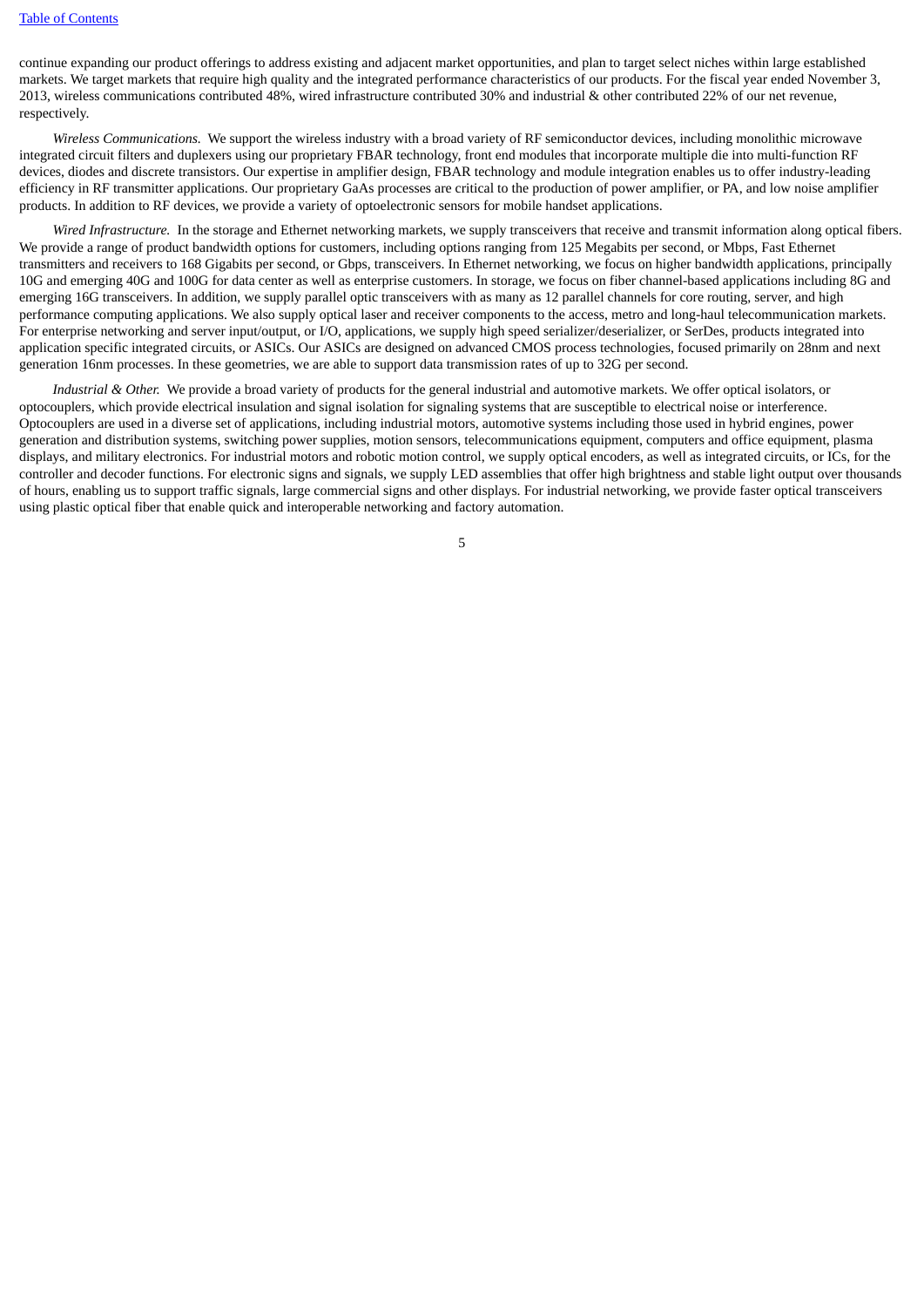The table below presents the major product families and major applications in our three primary target markets.

| <b>Target Market</b><br><b>Wireless Communications</b> | <b>Major Applications</b><br>• Smartphones                                                                                                                                                                          | <b>Major Product Families</b><br>• RF power amplifiers<br>• RF filters                                                                 |
|--------------------------------------------------------|---------------------------------------------------------------------------------------------------------------------------------------------------------------------------------------------------------------------|----------------------------------------------------------------------------------------------------------------------------------------|
|                                                        | • Base stations                                                                                                                                                                                                     | • RF front end modules (FEMs)<br>• Ambient light sensors<br>• Proximity Sensors<br>• Low noise amplifiers<br>• Multimarket-wave mixers |
| <b>Wired Infrastructure</b>                            | • Data communications, storage area networking, servers, core<br>routing and transport<br>• Data communications, storage area networking and servers<br>• Data communications and telecommunications                | • Diodes<br>• Fiber optic transceivers<br>• Serializer/deserializer (SerDes) ASICs<br>• Optical laser and receiver components          |
| <b>Industrial &amp; Other</b>                          | • Factory automation, in-car infotainment and renewable energy<br>systems<br>• Power isolation, power conversion and renewable energy systems<br>• Motor controls and factory automation<br>• Displays and lighting | • Industrial fiber optics<br>Optocouplers<br>$\bullet$<br>• Motion control encoders and subsystems<br>$\cdot$ LEDs                     |

#### **Research and Development**

We are committed to continuous investment in product development, with a focus on rapidly introducing new, proprietary products. Many of our products have grown out of our own research and development efforts, and have given us competitive advantages in certain target markets due to performance differentiation. However, from time to time we also seek to enhance our capabilities through the acquisition of engineers and businesses with complementary research and development skills. We focus our research and development efforts on the development of innovative, sustainable and higher value product platforms. We leverage our design capabilities in markets where we believe our innovation and reputation will allow us to earn attractive margins by developing high value-add products.

We intend to continue to build on our history of innovation and our intellectual property portfolio, design expertise and system-level knowledge, to create more integrated solutions. We plan to continue investing in product development, both organically and through acquisition, to drive growth in our business. We also invest in process development and maintain fabrication capabilities in order to optimize processes for devices that are manufactured internally. Our field application engineers, or FAEs, and design engineers are located near many of our customers around the world, enabling us to support our customers in each stage of their product development cycle, from early stages of production design through volume manufacturing and future growth. By collaborating with our customers, we have opportunities to develop high value added, customized products for them that leverage our existing technologies. Research and development expenses were \$398 million, \$335 million and \$317 million for the fiscal years ended November 3, 2013, October 28, 2012 and October 30, 2011, respectively. We anticipate that we will continue to make significant research and development expenditures in order to maintain our competitive position with a continuous flow of innovative and sustainable product platforms. As of November 3, 2013, we had approximately 1,400 employees dedicated to research and development at multiple locations around the world.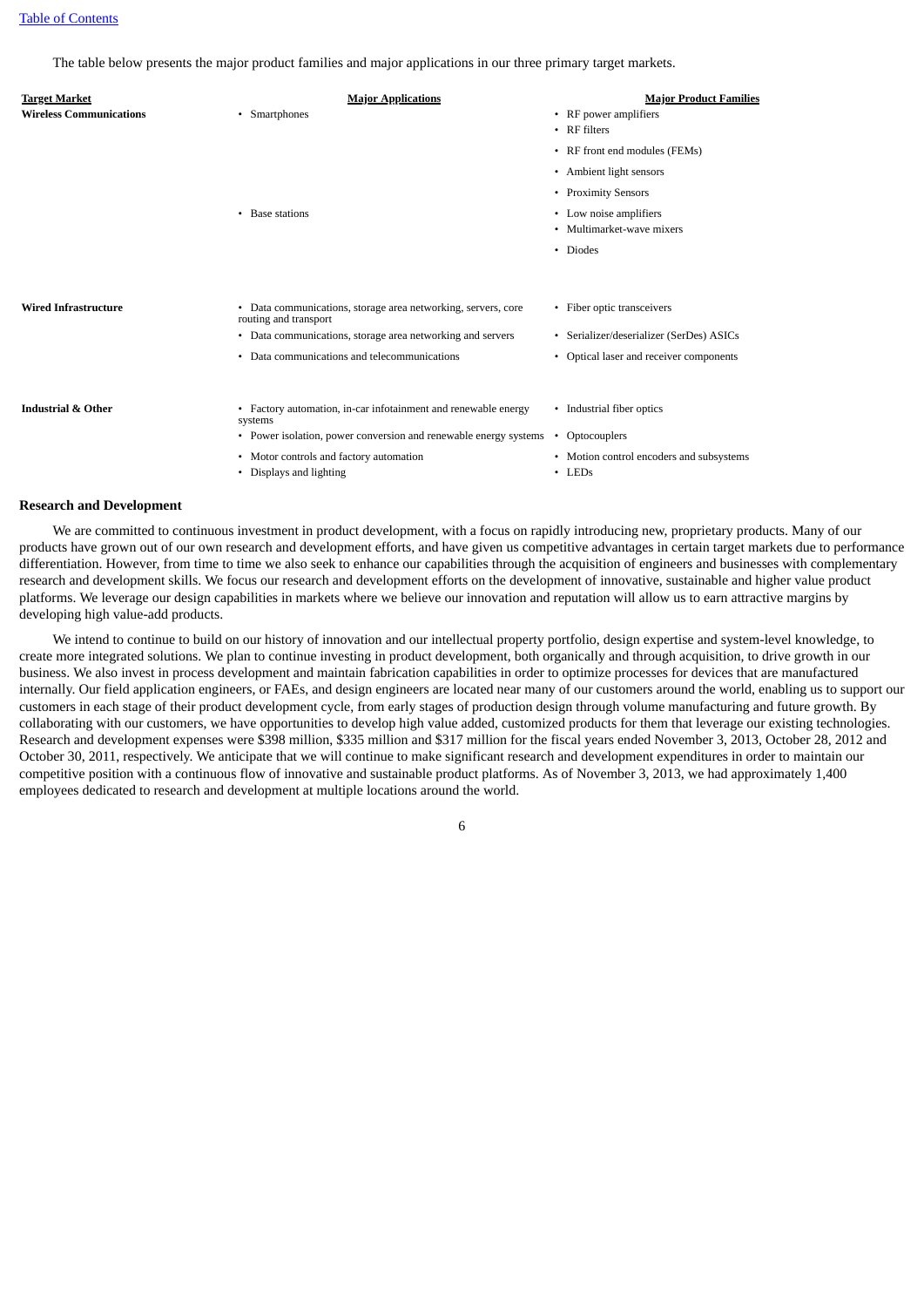## **Customers, Sales, Marketing and Distribution**

Historically, a relatively small number of customers account for a significant portion of our net revenue. Sales to distributors accounted for 28% of our net revenue for fiscal year 2013. In fiscal year 2013, direct sales to Foxconn Technology Group companies, or Foxconn, accounted for 18% of our net revenue. Our top ten direct customers, which included three distributors, collectively accounted for 64% of our net revenue. We believe our aggregate sales to Apple, Inc. and Cisco Systems, Inc., when direct sales are combined with indirect sales to them through the respective contract manufacturers that they utilize, each accounted for more than 10% of our net revenues, for fiscal year 2013. We expect to continue to experience significant customer concentration in future periods. The loss of, or significant decrease in demand from any of our top ten customers could have a material adverse effect on our business, results of operations and financial condition.

We sell our products through our direct sales force and a network of distributors globally. Certain customers require us to contract with them directly and with specified intermediaries, such as contract manufacturers, and both often require timely delivery of our products to multiple locations around the world. Our direct sales force is focused on supporting our large OEM customers. Additionally, our extensive network of FAEs enhances our customer reach and our visibility into new product opportunities. We have strategically developed distributor relationships to serve thousands of customers around the world. Based on net revenue, our main global distributors are Avnet, Inc., and Arrow Electronics, Inc., complemented by a number of specialty regional distributors with customer relationships based on their respective product ranges.

As of November 3, 2013, our sales and marketing organization consisted of approximately 500 employees, many of whom have responsibility for emerging accounts, for large, global accounts, or for our distributors. Our sales force has specialized product and service knowledge that enables us to sell specific offerings at key levels throughout a customer's organization.

As part of our global reach, we have a number of sales offices located in various countries, with a significant presence in Asia, which is a key center of the worldwide electronics supply chain. Many of our customers design products in North America or Europe that are then manufactured in Asia. We maintain dedicated regional customer support call centers, where we address customer issues and handle logistics and other order fulfillment requirements. We believe we are well-positioned to support our customers throughout the design, technology transfer and manufacturing stages across all geographies.

### **Operations**

We use third-party contract manufacturers for a significant majority of our assembly and test operations, including ASE Korea Inc., and Inari Technology SDN BHD. A portion of our front-end wafer manufacturing operations is outsourced to external foundries, including Taiwan Semiconductor Manufacturing Company Ltd., or TSMC, and WIN Semiconductors Corp. We maintain our internal fabrication facilities for products utilizing our innovative materials and processes to protect our intellectual property and to develop the technology for manufacturing, while we outsource standard CMOS processes. Examples of internally fabricated semiconductors include FBAR filters for wireless communications and VCSEL-based and indium phosphide-based lasers for fiber optic communications. The majority of our internal III-V semiconductor wafer fabrication is done in the United States and Singapore. As of November 3, 2013, approximately 2,600 manufacturing employees were devoted to our internal fabrication operations as well as management of outsourced activities. Most of our products are designed to be manufactured in a specific process, typically at one particular foundry, either our own or with a particular contract manufacturer, and in some instances, we may only qualify one contract manufacturer to manufacture certain of our products. For selected customers, we maintain finished goods inventory near or at customer manufacturing sites to support their just-in-time production.

#### **Materials and Suppliers**

Our manufacturing operations employ a wide variety of semiconductors, electromechanical components and assemblies and raw materials. We purchase materials from hundreds of suppliers on a global basis. These supply relationships are generally conducted on a purchase order basis. While we have not experienced any significant difficulty in obtaining the materials used in the conduct of our business and we believe that no single supplier is material, some of the parts are not readily available from alternate suppliers due to their unique design or the length of time necessary for re-design or qualification. Our longterm relationships with our suppliers allow us to proactively manage our technology development and product discontinuance plans, and to monitor our suppliers' financial health. Some suppliers may nonetheless extend their lead times, limit supplies, increase prices or cease to produce necessary parts for our products. If these are unique components, we may not be able to find a substitute quickly, or at all. To address the potential disruption in our supply chain, we may use a number of techniques, including qualifying more than one source of supply, redesigning products for alternative components and incremental, or in some cases "lifetime", purchases of affected parts for supply buffer.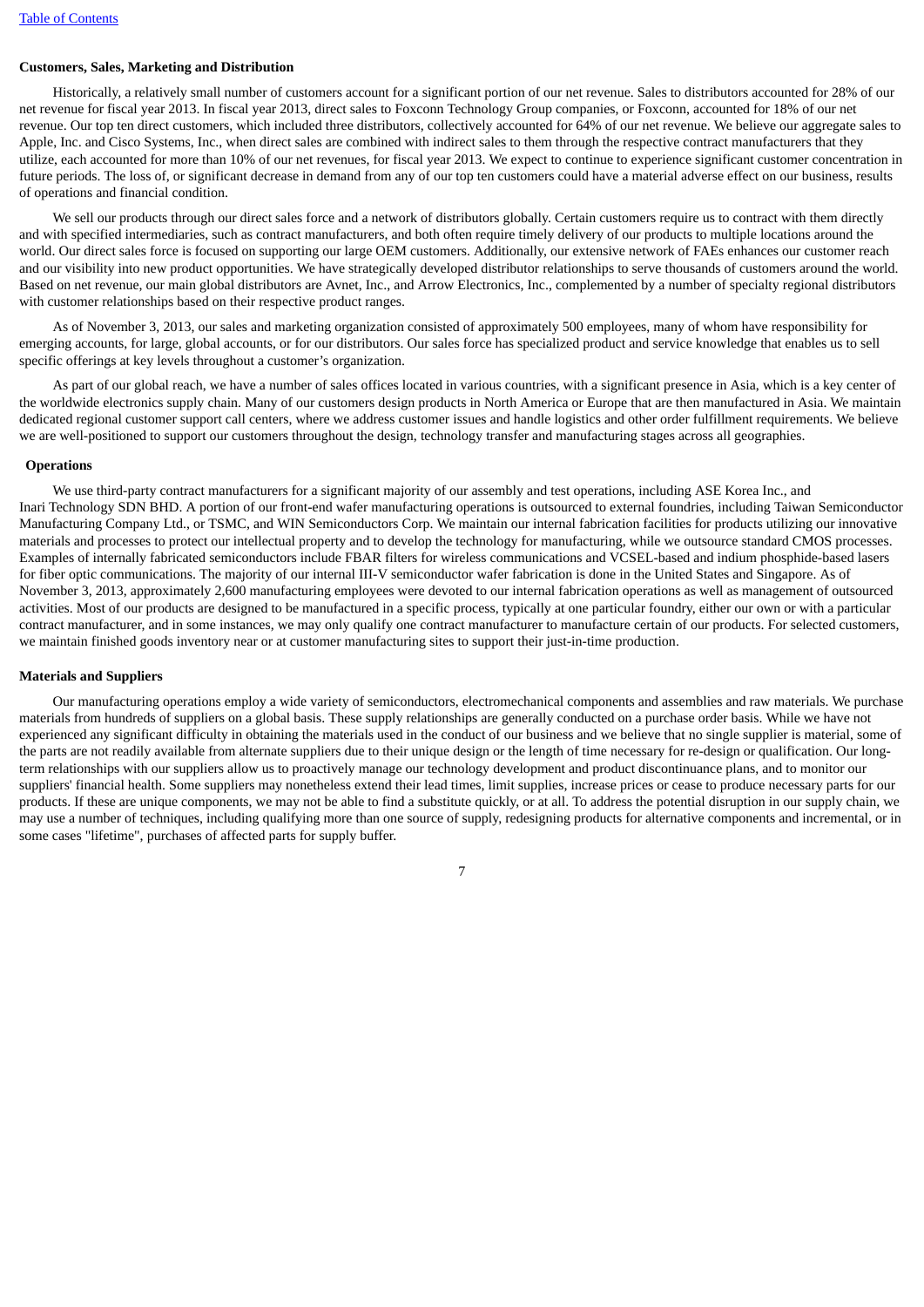# **Competition**

The global semiconductor market is highly competitive. Our competitors range from large, international companies offering a wide range of products to smaller companies specializing in narrow markets. We compete with integrated device manufacturers, or IDMs, and fabless semiconductor companies as well as the internal resources of large, integrated OEMs. The competitive landscape is changing as a result of a trend toward consolidation within the industry, as some of our competitors have merged with or been acquired by other competitors while others have begun collaborating with each other. We expect this consolidation trend to continue. We expect competition in the markets in which we participate to continue to increase as existing competitors improve or expand their product offerings and as new companies enter the market. Additionally, our ability to compete effectively depends on a number of factors, including: quality, technical performance, price, product features, product system compatibility, system-level design capability, engineering expertise, responsiveness to customers, new product innovation, product availability, delivery timing and reliability, and customer sales and technical support.

In the wireless communications target market, we provide RF amplifiers, filters modules and ambient light and proximity sensors for mobile phones. Our primary competitors for this target market are ams AG (formerly TAOS Inc.), Murata Manufacturing Co., Ltd., RF Micro Devices, Inc., Skyworks Solutions, Inc., and TriQuint Semiconductor, Inc. We compete based on our expertise in amplifier design, FBAR technology and module integration. We also compete against a number of smaller, niche wireless players based on our proprietary design expertise, broad product portfolio, proprietary material processes and integration expertise.

In the wired infrastructure target market, we provide fiber optic transceivers and SerDes ASICs for high-speed data communications and server applications. Our primary competitors for this target market are Finisar Corporation, International Business Machines Corp. (Microelectronics Division), LSI Corporation, ST Microelectronics N.V. and Sumitomo Corporation. We compete based on the strength of our high speed proprietary design expertise, our customer relationships, proprietary process technology and broad product portfolio.

In the industrial & other target market, we provide fiber optic transceivers for communication networks, LEDs for displays, motion control encoders and subsystems and optocouplers for factory automation and motor controls. Our primary competitors for this target market are Analog Devices, Inc., Cree, Inc., Hamamatsu Photonics K.K., Heidenhain Corporation, Renesas Electronics Corporation and Toshiba Corporation. We compete based on our design expertise, broad product portfolio, reputation for quality products and large customer base.

### **Intellectual Property**

Our success depends in part upon our ability to protect our intellectual property. To accomplish this, we rely on a combination of intellectual property rights, including patents, copyrights, trademarks, service marks, trade secrets and similar intellectual property, as well as customary contractual protections with our customers, suppliers, employees and consultants, and through security measures to protect our trade secrets. We believe our current product expertise, key engineering talent and intellectual property portfolio provide us with a strong platform from which to develop application specific products in key target markets.

As of November 3, 2013, we had approximately 3,100 U.S. and foreign patents and approximately 800 U.S. and foreign pending patent applications. Our research and development efforts are presently resulting in approximately 100 new patent applications per year relating to a wide range of ASIC, isolation, encoder, LED, RF and optoelectronic components and associated applications. The expiration dates of our patents range from 2013 to 2033, with a small number of patents expiring in the near future, none of which are expected to be material to our intellectual property portfolio. We are not substantially dependent on any single patent or group of related patents.

We focus our patent application program to a greater extent on those inventions and improvements that we believe are likely to be incorporated into our products, as contrasted with more basic research. However, we do not know whether any of our pending patent applications will result in the issuance of patents or the extent to which the examination process could require us to narrow our claims.

We have also entered into a variety of intellectual property licensing and cross-licensing arrangements. A meaningful portion of our intellectual property is the subject of cross-licenses to other companies that have been granted by Agilent Technologies, Inc., or if originally derived from Hewlett-Packard Company, by Hewlett-Packard Company. In addition, we license third-party technologies that are incorporated into some elements of our design activities, products and manufacturing processes. Historically, licenses of the third-party technologies used by us have been available to us on acceptable terms.

The semiconductor industry is characterized by the existence of a large number of patents, copyrights, trademarks and trade secrets and by the vigorous pursuit, protection and enforcement of intellectual property rights. Many of our customer agreements require us to indemnify our customers for third-party intellectual property infringement claims. This has in the past required, and may in the future require, that we defend those claims, and might also require that we pay damages in the case of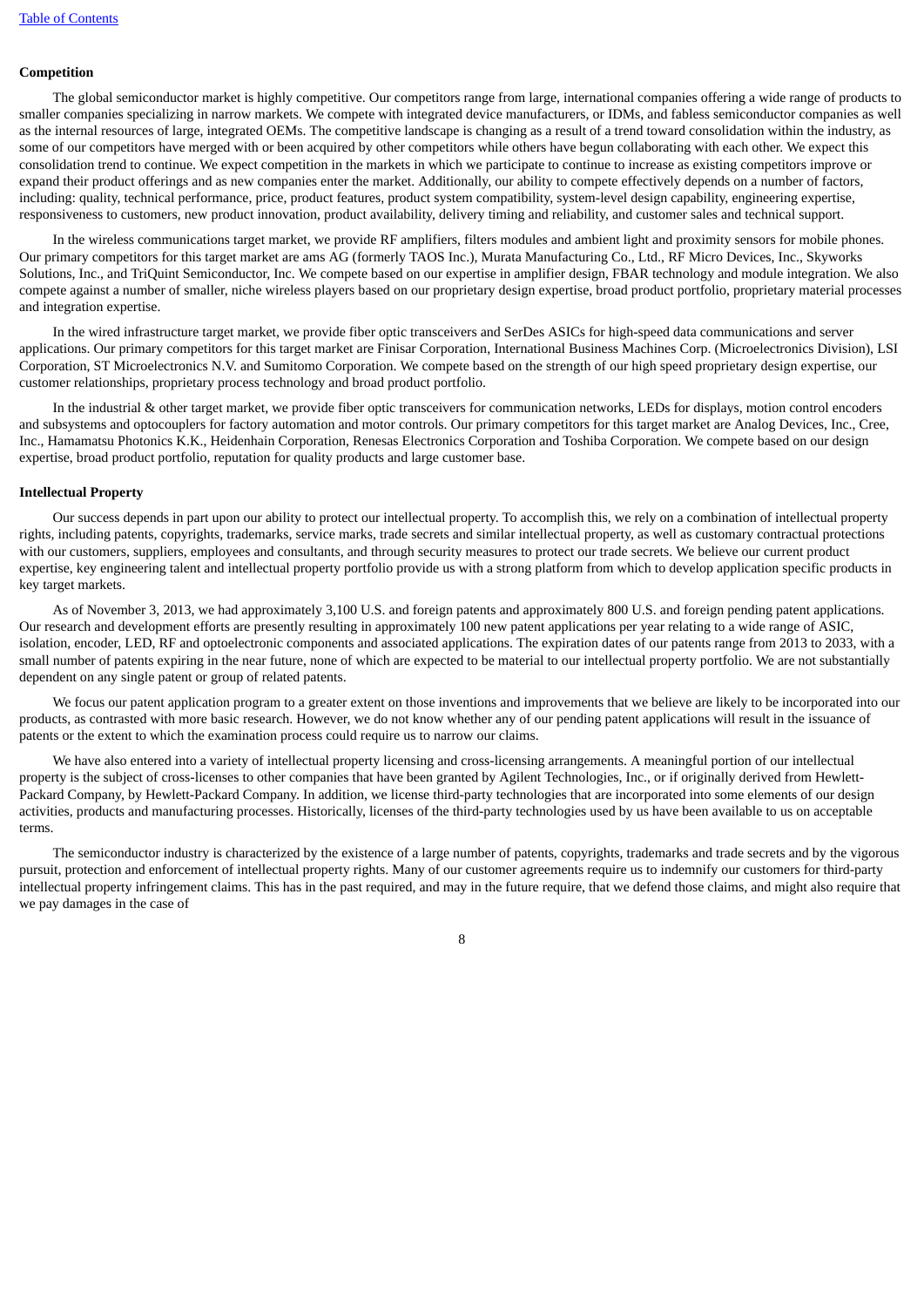adverse rulings. Claims of this sort could harm our relationships with our customers and might deter future customers from doing business with us. With respect to any intellectual property rights claims against us or our customers or distributors, we may be required to cease manufacture of the infringing product, pay damages, expend resources to develop non-infringing technology, seek a license which may not be available on commercially reasonable terms or at all, or relinquish patents or other intellectual property rights.

#### **Employees**

As of November 3, 2013, we had approximately 4,800 employees worldwide. Approximately 1,400 were dedicated to research and development, 2,600 to manufacturing, 500 to sales and marketing and 300 to general and administrative functions. By geography, approximately 42% of our employees are located in Asia, 52% in North America, and 6% in Europe. The substantial majority of our employees are not party to a collective bargaining agreement. However in Asia, approximately 300 of our 900 employees in Singapore, none of whom are in management or supervisory positions, are subject to a collective bargaining agreement with United Workers of Electronic and Electrical Industries, which expires on June 30, 2016, and some of our employees in Japan are subject to a collective bargaining agreement. In Europe, all of our employees in Italy are subject to a collective bargaining agreement. In Italy we are also subject to national collective agreements between unions and employer associations. Such Italian national collective agreements are compulsory for both the employees and the employer. In addition, in Germany we are subject to collective agreements with the works councils at our sites, which apply to German employees other than managing directors and managers with similar authority. In Mexico, approximately 500 of our 700 employees are subject to a collective bargaining agreement, none of whom are in management or supervisory positions. We believe we have a good working relationship with our employees and we have never experienced an interruption of business as a result of labor disputes.

#### **Environmental and Other Regulation**

Our research and development and manufacturing operations involve the use of hazardous substances and are regulated under international, federal, state and local laws governing health and safety and the environment. These regulations include limitations on discharge of pollutants to air, water, and soil; remediation requirements; product chemical content limitations; manufacturing chemical use and handling restrictions; pollution control requirements; waste minimization considerations; and treatment, transport, storage and disposal of solid and hazardous wastes. We are also subject to regulation by the United States Occupational Safety and Health Administration and similar health and safety laws in other jurisdictions.

We believe that our properties and operations at our facilities comply in all material respects with applicable environmental laws and worker health and safety laws; however, the risk of environmental liabilities cannot be completely eliminated and there can be no assurance that the application of environmental and health and safety laws to our business will not require us to incur significant expenditures.

We are also regulated under a number of international, federal, state and local laws regarding recycling, product packaging and product content requirements, including legislation enacted in the European Union and China, among a growing number of jurisdictions, which have placed greater restrictions on the use of lead, among other chemicals, in electronic products, which affects materials composition and semiconductor packaging. These laws are becoming more stringent and may in the future cause us to incur significant expenditures. We are also subject to new SEC rules for companies that use certain minerals and metals, known as conflict minerals, in their products, whether or not these products are manufactured by third parties. These rules require companies to diligence, disclose and report on whether or not such minerals originate from the Democratic Republic of Congo and adjoining countries. The implementation of these rules could adversely affect the sourcing, availability and pricing of minerals used in the manufacture of semiconductor devices, including our products. In addition, we will incur additional costs to comply with the disclosure requirements, including costs related to determining the source of any of the relevant minerals and metals used in our products.

#### **Backlog**

Our sales are generally made pursuant to short-term purchase orders. These purchase orders are made without deposits and may be, and often are, rescheduled, canceled or modified on relatively short notice, and in most cases without substantial penalty. Therefore, we believe that purchase orders or backlog are not necessarily a reliable indicator of future sales.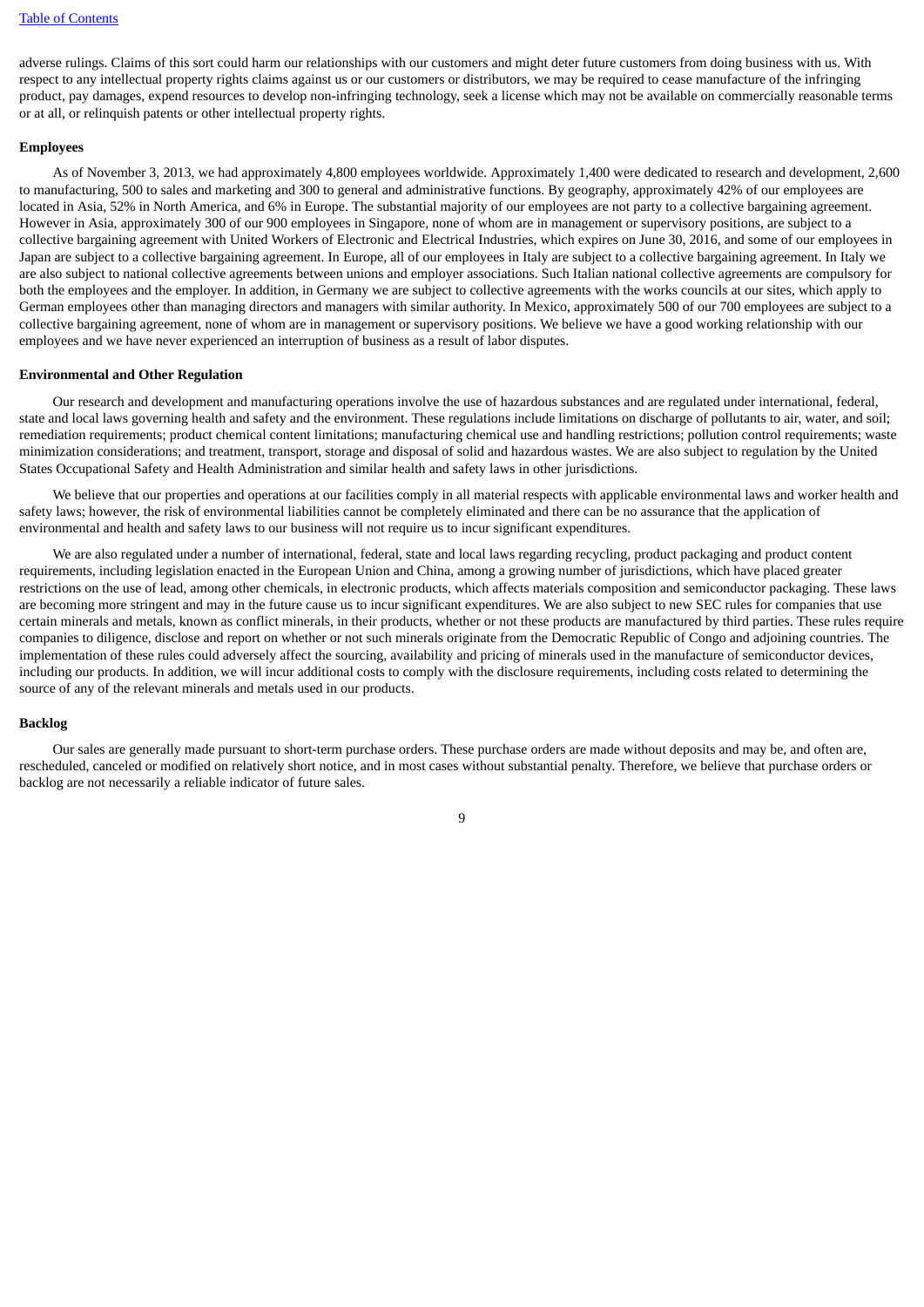#### **Seasonality**

We have historically been affected by seasonal trends in the semiconductor and related industries. Our net revenue in the second half of the fiscal year has typically been higher than our net revenue in the first half of the fiscal year due to seasonality in our wireless communications target market. This target market historically tended to experience seasonality due to the calendar year-end holiday selling seasons. From time to time, our key customers, particularly in our wireless communications target market, place large orders causing our quarterly net revenue to fluctuate significantly. We expect that these fluctuations will continue and that they may be exaggerated by the launches of, and seasonal variations in sales of, consumer products such as mobile handsets, as well as changes in the overall economic environment. These fluctuations combined with other factors have increasingly overshadowed these seasonal effects in recent periods.

#### **Financial Information about Geographic Areas**

For information on the geographic concentration of our net revenues and long-lived assets, please see Note 13. "Segment Information," of our consolidated financial statements, included elsewhere in the Annual Report on Form 10-K.

#### **Other Information**

Avago Technologies Limited was incorporated under the laws of the Republic of Singapore in August 2005. Our Singapore company registration number is 200510713C. The address of our registered office and our principal executive offices is 1 Yishun Avenue 7, Singapore 768923, and our telephone number is +65-6755-7888. Our ordinary shares are listed on the Nasdaq Global Select Market under the trading symbol "AVGO".

<span id="page-9-0"></span>We are subject to the information and periodic reporting requirements of the Securities Exchange Act of 1934, or Exchange Act, and, in accordance therewith, file periodic reports, proxy statements and other information with the SEC. Such periodic reports, proxy statements and other information is available for inspection and copying at the SEC's Public Reference Room at 100 F Street, NE, Washington, DC 20549 or may be obtained by calling the SEC at 1–800–SEC–0330. In addition, the SEC maintains a website at http://www.sec.gov that contains reports, proxy statements and other information regarding issuers that file electronically with the SEC. We maintain a website at www.avagotech.com. You may access our annual reports on Form 10-K, quarterly reports on Form 10-Q, current reports on Form 8-K, proxy statements and other reports (and amendments thereto) filed or furnished pursuant to Section 13(a) or 15(d) of the Exchange Act with the SEC free of charge at the "Investors — SEC Filings" section of our website, as soon as reasonably practicable after such material is electronically filed with, or furnished to, the SEC. The reference to our website address does not constitute incorporation by reference of the information contained on or accessible through our website.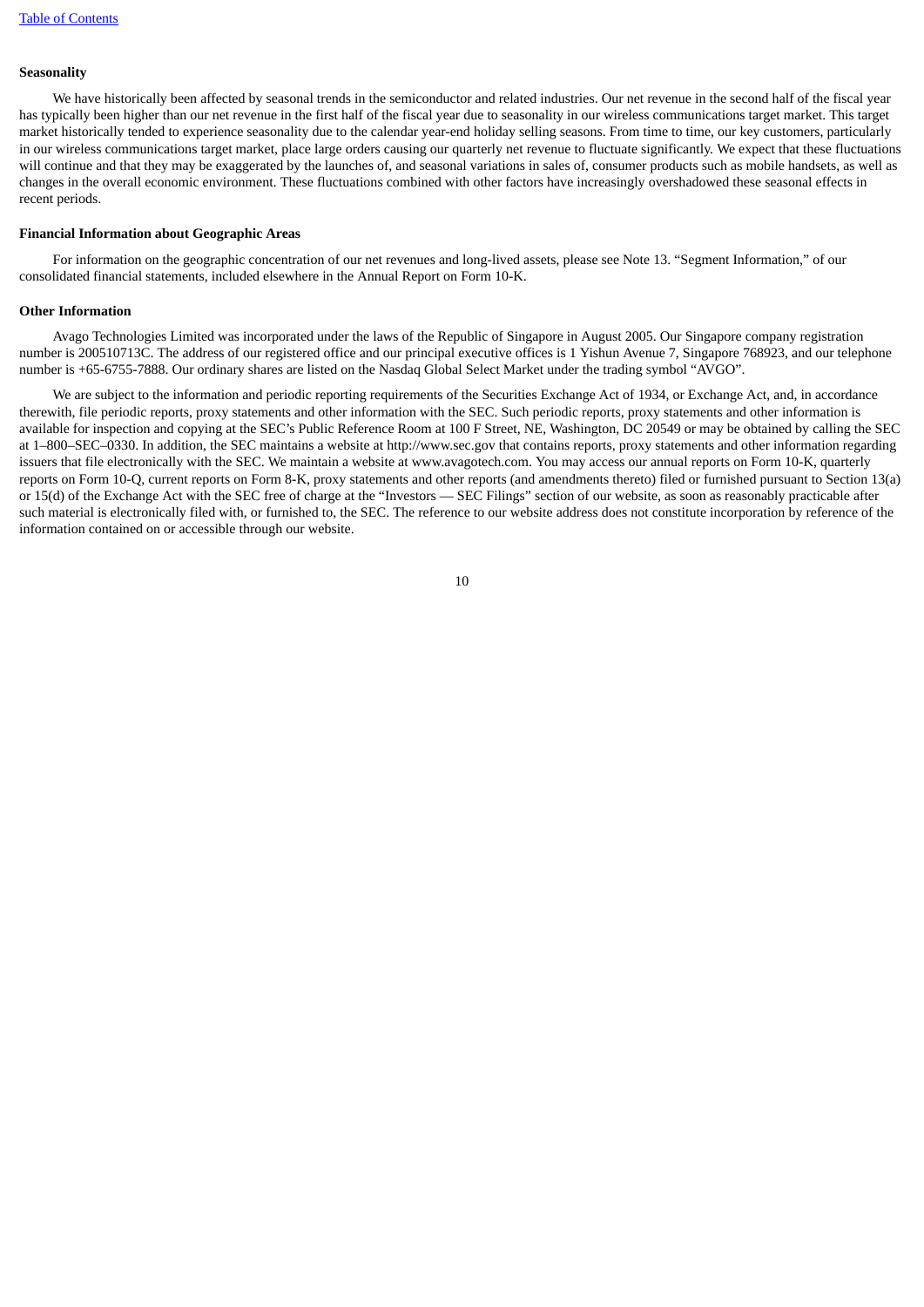# **ITEM 1A.** *RISK FACTORS*

Our business, operations and financial results are subject to various risks and uncertainties, includina those described below, that could adversely affect our business, financial condition, results of operations, cash flows, and the tradina price of our ordinary shares. The followina important factors, among others, could cause our actual results to differ materially from those expressed in forward-looking statements made by us or on our behalf in filings *with the SEC, press releases, communications with investors and oral statements.*

#### **Risks Related to Our Business**

### Adverse global economic conditions could have a negative effect on our business, results of operations and financial condition and liquidity.

Adverse global economic conditions have from time to time caused or exacerbated significant slowdowns in the semiconductor industry generally, as well as in our target markets, which adversely affected our business and results of operations. In recent periods, market and business conditions in general have been adversely affected by investor and customer concerns about the global economic outlook, including concerns about economic recovery in the United States and the level of growth in China. In addition, U.S. and global economic conditions could be exacerbated by the negative effects on economic growth resulting from the concerns about, and the effects of, the U.S. fiscal and monetary policies, any related spending cuts and tax increases and the possibility of further downgrades to the U.S. government's credit rating. Macroeconomic weakness and uncertainty also make it more difficult for us to accurately forecast revenue, gross margin and expenses. Sustained uncertainty about, or worsening of, current global economic conditions will likely cause our customers and consumers to reduce or delay spending, leading to reduced demand for our products, could lead to the insolvency of key suppliers (resulting in product delays) and customers and intensify pricing pressures. Any or all of these factors could negatively affect our business, financial condition and result of operations.

#### *We operate in the highly cyclical semiconductor industry, which is subject to significant downturns.*

The semiconductor industry is highly cyclical and is characterized by constant and rapid technological change and price erosion, evolving technical standards, frequent new product introductions, short product life cycles (for semiconductors and for the end products in which they are used) and wide fluctuations in product supply and demand. From time to time, these and other factors, together with changes in general economic conditions, cause significant upturns and downturns in the industry in general and in our business in particular. Periods of industry downturns have been characterized by diminished demand for end-user products, high inventory levels and periods of inventory adjustment, under-utilization of manufacturing capacity, changes in revenue mix and accelerated erosion of average selling prices, resulting in an adverse effect on our business, financial condition and results of operations. We expect our business to continue to be subject to cyclical downturns even when overall economic conditions are relatively stable. If we cannot offset recessionary periods or periods of reduced growth that may occur in the industry, or in our target markets in particular, through increased market share or otherwise, our business could be adversely affected, net revenues may decline and our financial condition and results of operations may suffer. In addition, in any future economic downturn we may be unable to reduce our costs quickly enough to maintain our operating profitability.

#### The majority of our sales come from a small number of customers and the demands or loss of one or more of our significant customers may adversely *affect our business.*

We are dependent on a reasonably small number of direct customers, OEMs and distributors for a majority of our business, revenue and results of operations. During fiscal year 2013, Foxconn Technology Group companies together accounted for 18% of our net revenue (20% in the fourth quarter of fiscal year 2013) and our top 10 customers, which included three distributors, collectively accounted for 64% of our net revenue. During fiscal year 2012, Foxconn Technology Group companies together accounted for 17% of our net revenue, and our top 10 customers, which included three distributors, collectively accounted for 62% of our net revenue. We also believe that aggregate sales of our products to certain of our customers exceeds the amount of our direct sales to them. For example, we believe our aggregate sales to Apple Inc. and Cisco Systems, Inc., when direct sales are combined with indirect sales to them through the respective contract manufacturers that they utilize, each accounted for more than 10% of our net revenues, respectively, for fiscal year 2013. We expect to continue to experience significant customer concentration in future periods.

This customer concentration increases the risk of quarterly fluctuations in our revenues and operating results. In addition, our top customers' purchasing power has, in some cases, given them the ability to make greater demands on us with regard to pricing and contractual terms in general. We expect this trend to continue, which may adversely affect our gross margins on certain products. In addition, we expect this will result in our results of operations becoming increasingly sensitive to deterioration in the financial condition of, or other adverse developments related to, one or more of our significant customers. Although we believe that our relationships with our major customers are good, we generally do not have long-term contracts with any of them, which is typical of our industry. Although our customers often provide us with medium- to long-term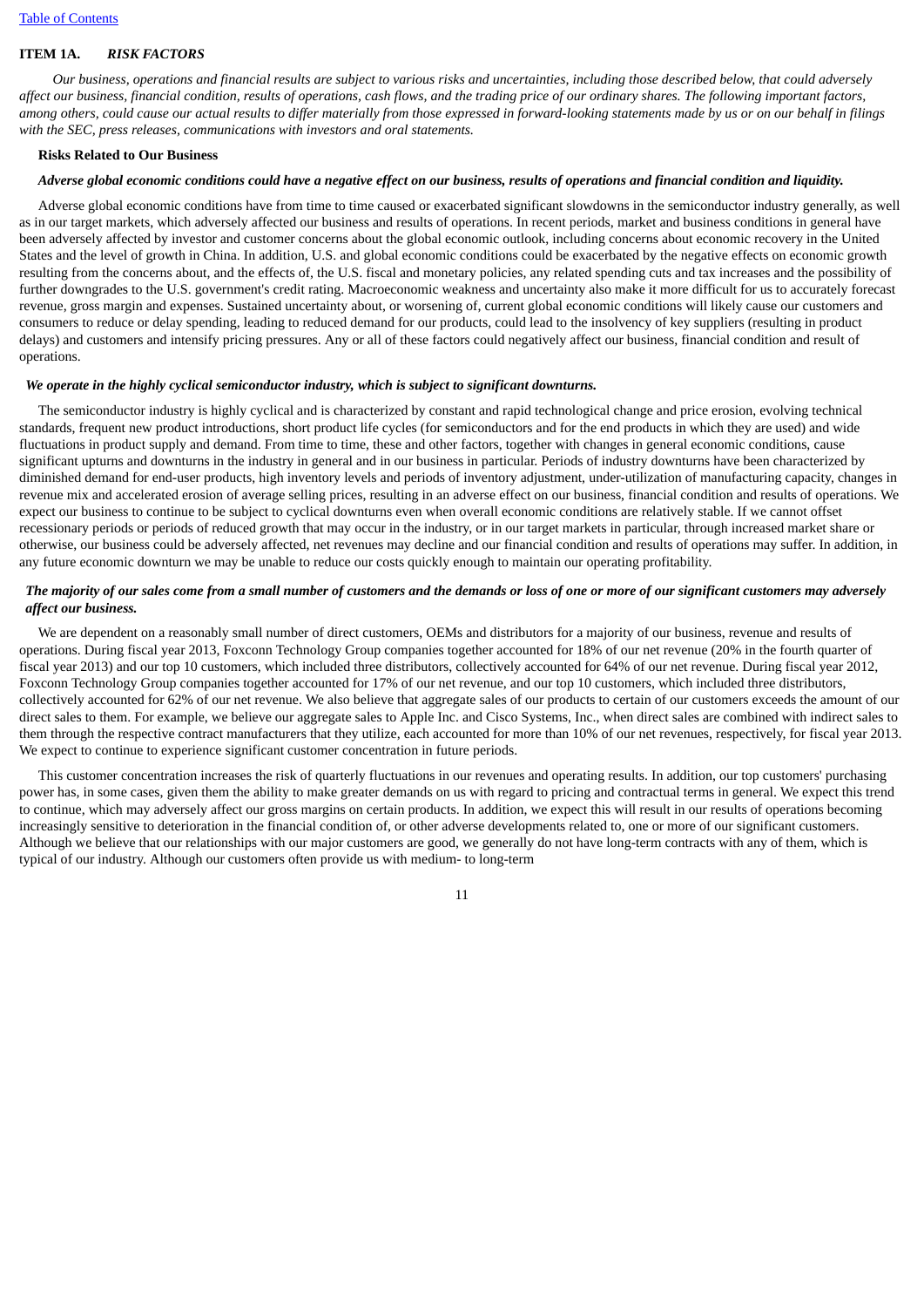product roadmaps and related indications of their product needs and purchases on a periodic basis, they generally purchase our products on a weekly or daily basis and the relationship, as well as particular orders, can be terminated at any time. In order to ensure availability of our products for some of our largest customers, we start manufacturing our products in advance of receiving purchase orders, based on forecasts provided by these customers. These forecasts are not binding purchase commitments and, as a result, we incur inventory and manufacturing costs in advance of anticipated sales. Since actual demand for our products may not match these forecasts, manufacturing on this basis subjects us to increased risks of high inventory carrying costs, product obsolescence and increased operating costs. In addition, the loss of any of our major direct or indirect customers, or any substantial reduction in sales to any of these customers, could have a material adverse effect on our business, financial condition and results of operations.

#### We are increasingly dependent on the mobile handset market, which is volatile and is characterized by short product life cycles, fluctuations in demand, seasonality and increasingly high customer concentration any of which could negatively impact our business or results of operations.

A substantial and increasing portion of our revenue is generated from sales of products for use in mobile handsets, particularly our FBAR products. During the fiscal years 2013 and 2012, revenue from our wireless communications target market accounted for 48% and 45% of our net revenue, respectively. The mobile handset market is characterized by intense competition among an increasingly concentrated group of OEMs, rapidly evolving technology, including the shift to LTE and LTE-advanced standards, and changing consumer preferences. These factors result in the frequent introduction of new products, aggressive price competition, short product life cycles, and continually evolving mobile handset specifications. If we, our customers or mobile handset OEMs are unable to manage product transitions, our business and results of operations could be negatively affected. Our success in this market is dependent on the continued competitiveness of our FBAR products, and on the broad commercial acceptance of the mobile handsets into which our products are incorporated, as well as increasing the amount of our products in successive generations of those handsets. If the mobile handsets into which our products are designed do not achieve significant customer acceptance, our revenue will be adversely affected. Similarly, even though we may achieve design wins for a particular handset, we may not be designed into the next generation of a particular handset or new model of handset, which could result in a sharp decrease in our revenues.

In the mobile handset market, demand has typically been stronger in the second half of the year than the first half of the year, but the timing of new handset launches, which also drive demand, is often unpredictable. If mobile handset OEMs inaccurately forecast consumer demand, this may lead to significant changes in orders to their component suppliers. We have experienced both sharp increases and decreases in orders within the same quarter, often with limited advance notice, and we expect such increases and decreases to occur in the future. In addition, although the worldwide wireless handset market is large, growth trends and other variables are often uncertain and difficult to predict. Since the wireless handset market is a consumer-driven market, changes in the economy that affect consumer demand can adversely affect our business and operating results.

### *Our operating results are subject to substantial quarterly and annual fluctuations.*

Our revenues and operating results have fluctuated in the past and are likely to fluctuate in the future. These fluctuations may occur on a quarterly and annual basis and are due to a number of factors, many of which are beyond our control. These factors include, among others:

- the timing of launches by our customers of new products, such as cell phones, in which our products are included and changes in end-user demand for the products manufactured and sold by our customers;
- the timing of receipt, reduction or cancellation of significant orders by customers;
- fluctuations in the levels of component inventories held by our customers;
- customer concentration and the gain or loss of significant customers;
- market acceptance of our products and our customers' products;
- changes in our product mix or customer mix and their effect on our gross margin;
- our ability to develop, introduce and market new products and technologies on a timely basis;
- the timing and extent of our non-product revenue, such as product development revenues and royalty and other payments from intellectual property sales and licensing arrangements;
- our ability to successfully and timely integrate, and realize the benefits of, our acquisition of CyOptics, Inc., or CyOptics, and any other significant acquisitions we may make;
- new product announcements and introductions by us or our competitors;

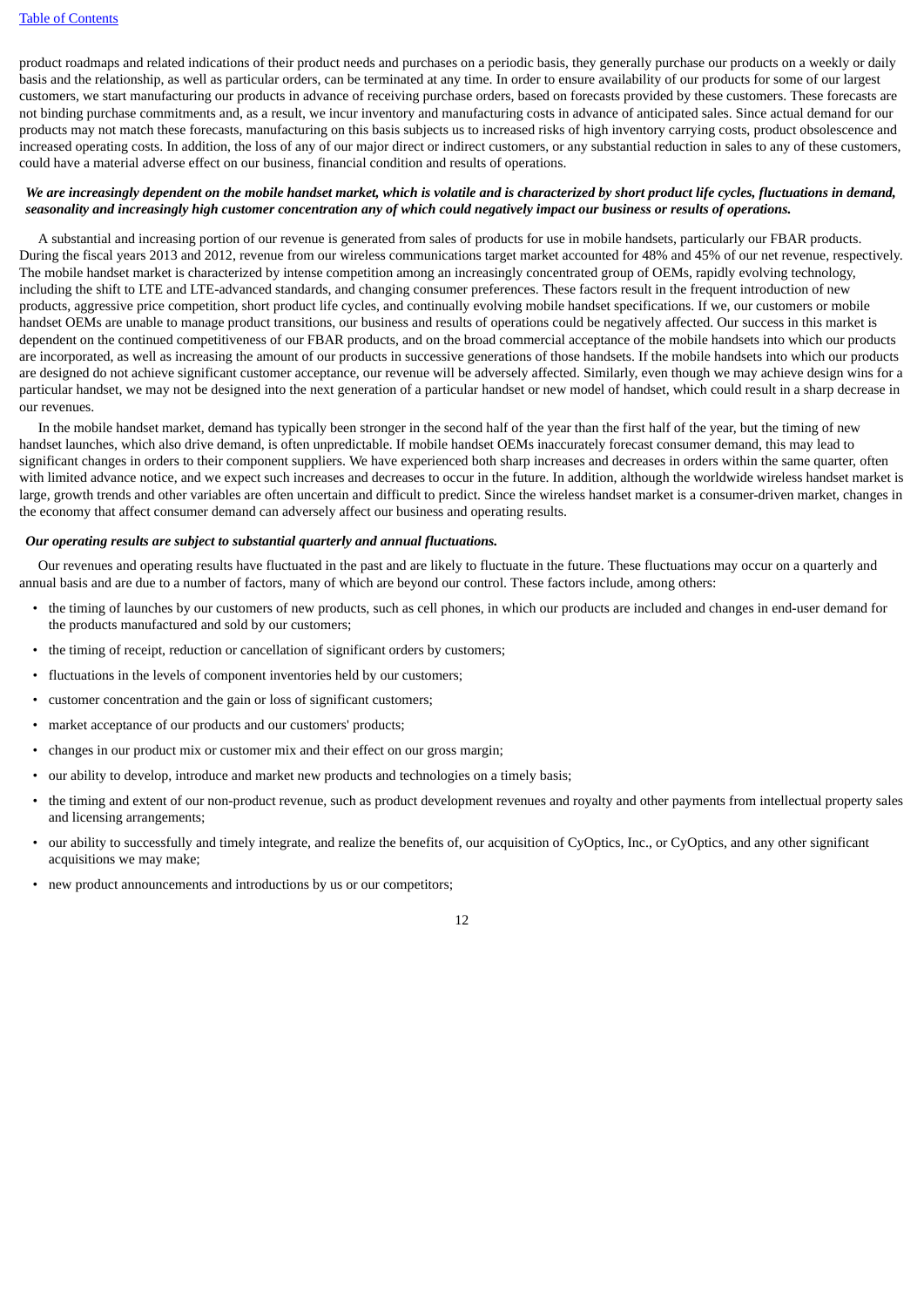- timing and amount of research and development and related new product expenditures, and the timing of receipt of any research and development grant monies;
- seasonality or cyclical fluctuations in our markets;
- currency fluctuations;
- utilization of our internal manufacturing facilities;
- fluctuations in manufacturing yields;
- significant warranty claims, including those not covered by our suppliers or our insurers;
- availability and cost of raw materials from our suppliers;
- intellectual property disputes and associated litigation expenses;
- loss of key personnel or the shortage of available skilled workers;
- the effects of competitive pricing pressures, including decreases in average selling prices of our products;
- the timing of acquisitions of, or making and exiting investments in, other entities, businesses or technologies; and
- changes in our tax incentive arrangements or structure, which may adversely affect our net tax expense in any quarter in which such an event occurs.

The foregoing factors are difficult to forecast, and these, as well as other factors, could materially adversely affect our quarterly or annual operating results. In addition, a significant amount of our operating expenses are relatively fixed in nature due to our significant sales, research and development and internal manufacturing overhead costs. Any failure to adjust spending quickly enough to compensate for a revenue shortfall could magnify the adverse impact of such revenue shortfall on our results of operations. As a result, we believe that quarter-to-quarter comparisons of our revenue and operating results may not be meaningful or a reliable indicator of our future performance. If our operating results in one or more future quarters fail to meet the expectations of securities analysts or investors, an immediate and significant decline in the trading price of our ordinary shares may occur.

### Winning business is subject to lengthy, competitive selection processes that require us to incur significant expense. Even if we begin a product design, a customer may decide to cancel or change its product plans, which could cause us to generate no revenues from a product and adversely affect our results *of operations.*

Our business is dependent on us winning competitive bid selection processes, known as "design wins," to develop semiconductors for use in our customers' products. These selection processes are typically lengthy and can require us to incur significant design and development expenditures and dedicate scarce engineering resources in pursuit of a single customer opportunity. We may not win the competitive selection process and may never generate any revenue despite incurring significant design and development expenditures. These risks are exacerbated by the fact that many of our products, and the end products into which our products are incorporated, often have very short life cycles. For example, cell-phone manufacturers regularly introduce new or upgraded handsets, often every 12 to 18 months and sometimes more frequently, and will bid out the components for each new model, and often every upgrade of a particular model. Failure to obtain a design win sometimes prevents us from offering an entire generation of a product. This can result in lost revenues and could weaken our position in future competitive selection processes.

Winning a product design does not guarantee sales to a customer. We may experience delays in generating revenue from our products as a result of the lengthy development cycle typically required, or may not realize as much revenue as we had anticipated. In addition, a delay or cancellation of a customer's plans could materially and adversely affect our financial results, as we may have incurred significant expense in the design process and generated little or no revenue. Customers could choose at any time to stop using our products or may fail to successfully market and sell their products, which could reduce demand for our products and materially adversely affect our business, financial condition and results of operations.

Finally, the timing of design wins is unpredictable and implementing production for a major design win, or multiple design wins occurring at or around the same time, may strain our resources and those of our contract manufacturers. In such event we may be forced to dedicate significant additional resources and incur additional, unanticipated costs and expenses, which may have a material adverse effect on our results of operations.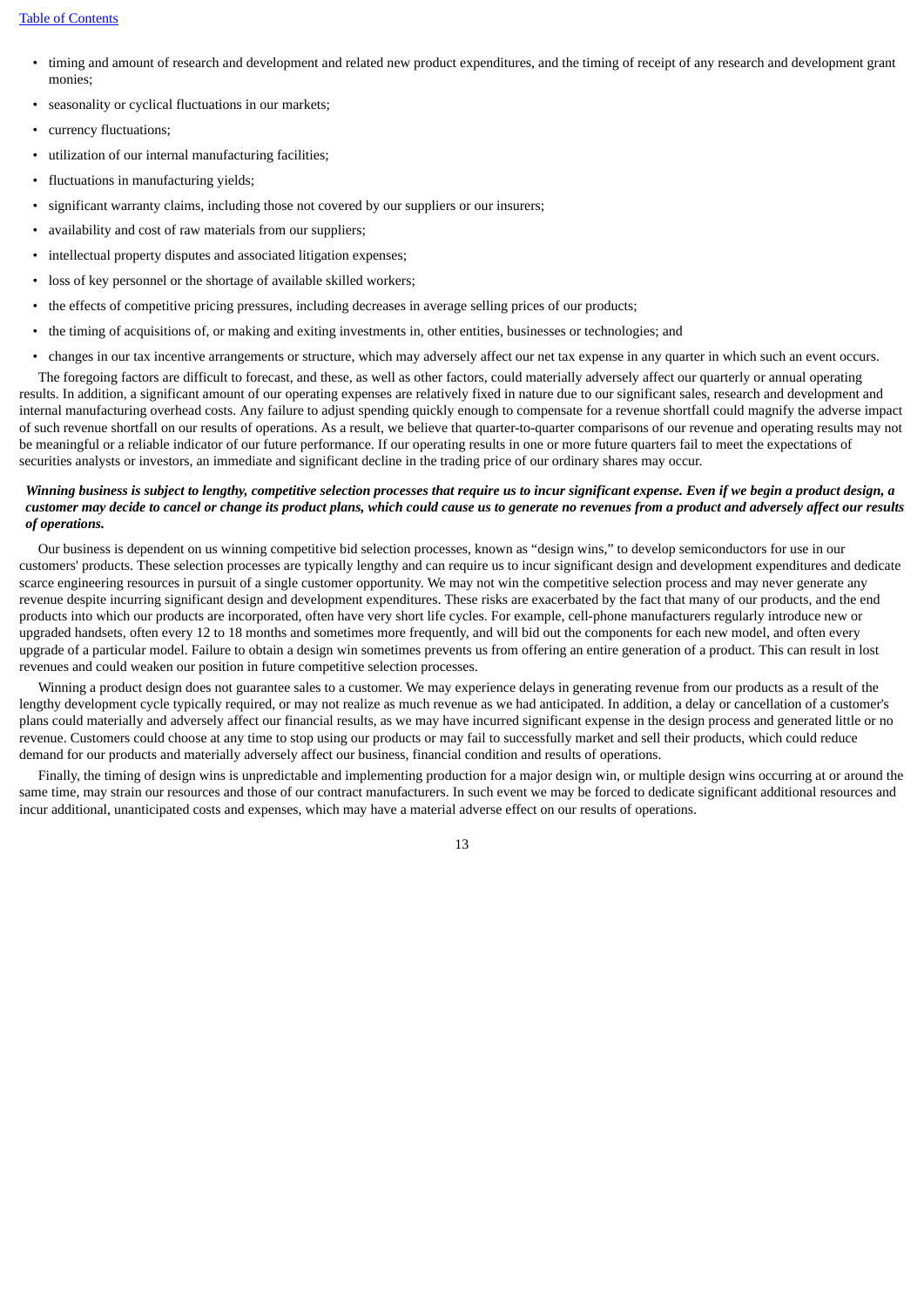#### Competition in our industry could prevent us from growing our revenue and from raising prices to offset increases in costs.

The global semiconductor market is highly competitive. We compete in different target markets to various degrees on the basis of, among other things, quality, technical performance, price, product features, product system compatibility, system-level design capability, engineering expertise, responsiveness to customers, new product innovation, product availability, delivery timing and reliability, and customer sales and technical support. Current and prospective customers for our products evaluate our capabilities against the merits of our direct competitors. Some of our competitors are well established, have a more extensive product portfolio, have substantially greater market share and manufacturing, financial, research and development and marketing resources to pursue development, engineering, manufacturing, marketing and distribution of their products. In addition, many of our competitors have longer independent operating histories, greater presence in key markets, more comprehensive patent protection and greater name recognition. We compete with integrated device manufacturers, or IDMs, and fabless semiconductor companies as well as the internal resources of large, integrated OEMs. Our competitors range from large, international companies offering a wide range of semiconductor products to smaller companies specializing in narrow markets. We expect competition in the markets in which we participate to continue to increase as existing competitors improve or expand their product offerings. In addition, companies not currently in direct competition with us may introduce competing products in the future. Because our products are often building block semiconductors providing functions that in some cases can be integrated into more complex ICs, we also face competition from manufacturers of ICs, as well as customers that develop their own IC products.

Our ability to compete successfully depends on elements both within and outside of our control, including industry and general economic trends. During past periods of downturns in our industry, competition in the markets in which we operate intensified as manufacturers of semiconductors reduced prices in order to combat production overcapacity and high inventory levels. The actions of our competitors, particularly in the area of pricing, can have a substantial adverse impact on our revenues, and potentially on revenues in specific industry end markets. In periods where the semiconductor industry experiences significant declines, manufacturers in financial difficulties or in bankruptcy may implement pricing structures designed to ensure short-term market share and near-term survival, rather than securing long-term viability. In addition, many of our competitors have substantially greater financial and other resources than us with which to withstand adverse economic or market conditions and any associated pricing actions of other market participants in the future.

#### Our target markets may not perform as expected and our business and operating results could be harmed in such event.

Visibility into our target markets is limited and industry and target market growth rates may not be as forecasted. Any decline in our customers' markets would likely result in a reduction in demand for our products. In such an environment, pricing pressures could intensify and, if we were unable to respond quickly, could significantly reduce our gross margins and reduce our revenue. If target market growth rates are not as expected, particularly in areas such as LTE handsets and datacenters, to the extent that we incur expenditures on process and product development that does not align with projected market requirements, this could also have a material adverse effect on our business and results of operations.

### We may pursue acquisitions, dispositions, investments and joint ventures, which could affect our results of operations.

We may make acquisitions of, and investments in, businesses that offer complementary products, services and technologies, augment our market coverage, or enhance our technological capabilities. We may also enter into strategic alliances or joint ventures to achieve these goals. We cannot assure you that we will be able to identify suitable acquisition, investment, alliance, or joint venture opportunities, that we will be able to consummate any such transactions or relationships on terms and conditions acceptable to us, or that such transactions or relationships will be successful. In addition, our original estimates and assumptions used in assessing any acquisition that we make may be inaccurate and we may not realize the expected financial or strategic benefits of any such acquisition. From time to time, we may also divest portions of our business that are no longer strategically important or exit minority investments, which could materially affect our cash flows and results of operations for the period in which such events occur.

These transactions or any other acquisitions or dispositions involve risks and uncertainties. For example, the integration of acquired businesses may not be successful and could result in disruption to other parts of our business. In addition, any such integration may require that we incur significant restructuring charges, including as a result of streamlining, or divesting non-core portions of, acquired businesses. To integrate acquired businesses, we must implement our management information systems, operating systems and internal controls, and assimilate and manage the personnel of the acquired operations. The difficulties of these integrations may be further complicated by such factors as the size of the business or entity acquired, geographic distances, lack of experience operating in the geographic market or industry sector of the acquired business, delays and challenges associated with integrating the business with our existing businesses, diversion of management's attention from daily operations of the business, potential loss of key employees and customers of the acquired business, the potential for deficiencies in internal controls at the acquired or combined business, performance problems with the acquired business' technology, difficulties in entering markets in which we have no or limited direct prior experience, exposure to unanticipated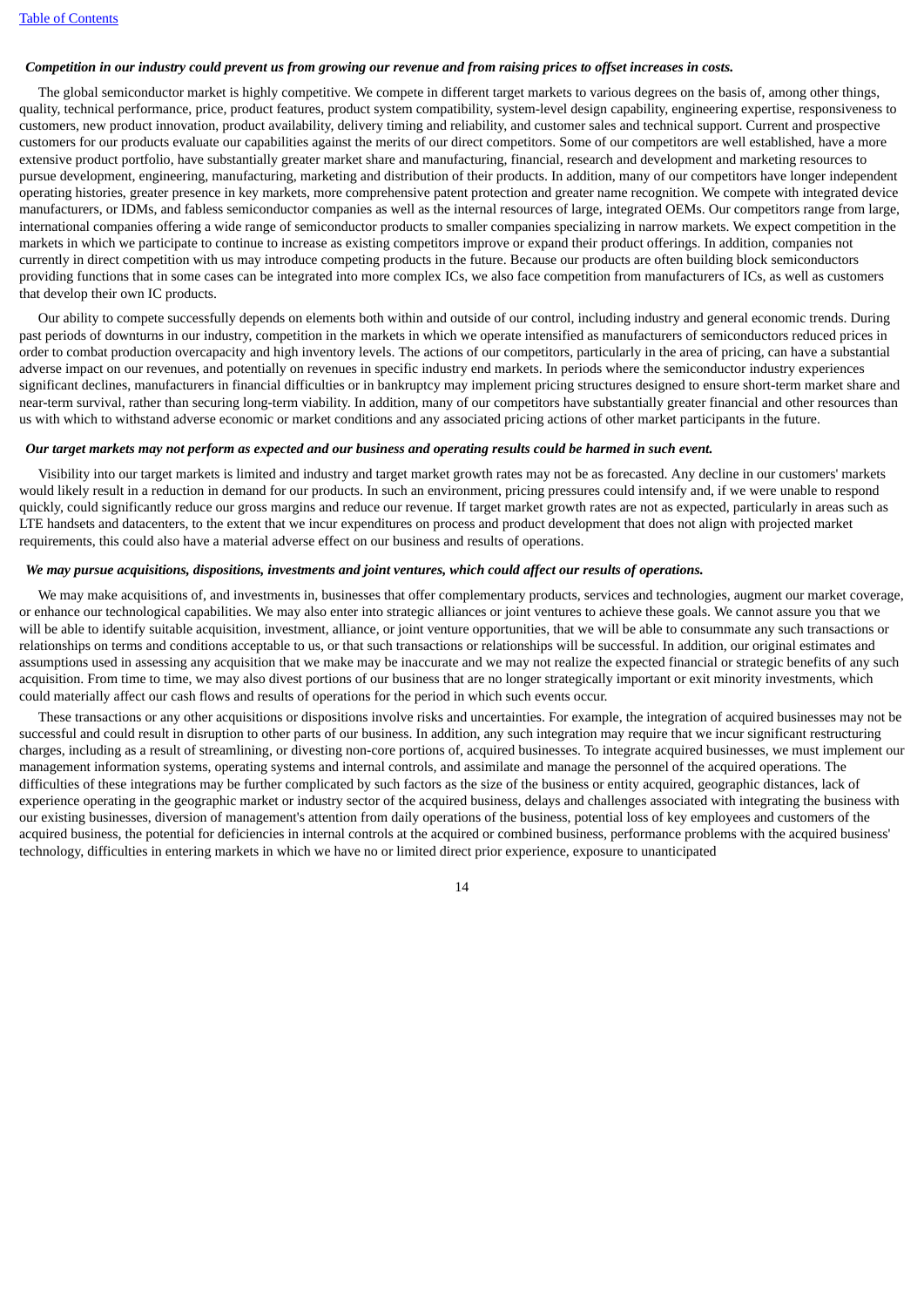liabilities of the acquired business, insufficient revenues to offset increased expenses associated with the acquisition, and our potential inability to achieve the growth prospects and synergies expected from any such acquisition. Even when an acquired business has already developed and marketed products, there can be no assurance that product enhancements will be made in a timely fashion or that all pre-acquisition due diligence will have identified all material issues that might arise with respect to such acquired business.

Any acquisition may also cause us to assume liabilities and ongoing lawsuits, acquire goodwill and non-amortizable intangible assets that will be subject to impairment testing and potential impairment charges, incur amortization expense related to certain intangible assets, increase our expenses and working capital requirements, and subject us to litigation, which would reduce our return on invested capital. In addition, if the businesses or products lines that we acquire have a different pricing or cost structure than we do, such acquisitions may adversely affect our profitability and reduce our overall margin. Failure to manage and successfully integrate the acquisitions we make or to improve margins of the acquired businesses and products could materially harm our business, operating results and margins.

Any future acquisitions may require significant additional debt or equity financing, which, in the case of debt financing, would increase our leverage and potentially affect our credit ratings and, in the case of equity or equity-linked financing, would be dilutive to our existing shareholders. Any downgrades in our credit ratings associated with an acquisition could adversely affect our ability to borrow by resulting in more restrictive borrowing terms. As a result of the foregoing, we also may not be able to complete acquisitions or other strategic transactions in the future to the same extent as in the past, or at all. These and other factors could harm our ability to achieve anticipated levels of profitability at acquired operations or realize other anticipated benefits of an acquisition, and could adversely affect our business, financial condition and results of operations. All of the above may apply to our pending acquisition of LSI Corporation, or LSI, which will be our largest acquisition to date, by a significant margin.

### The acquisition of CyOptics and the integration of its business, operations and employees with our own involve risks and the failure to integrate *successfully in the expected time frame may adversely affect our future results.*

Our ability to integrate significant acquisitions is unproven, and any failure to successfully integrate the business, operations and employees of CyOptics, which we acquired on June 28, 2013, or to otherwise realize the anticipated benefits of the acquisition, could harm our result of operations. Our ability to realize these benefits will depend, in part, on the timely integration and consolidation of organizations, operations, facilities, procedures, policies and technologies, and the harmonization of differences in the business cultures between the two companies and their personnel. Implementation and integration of the CyOptics business will be complex and time-consuming, will involve additional expense and could disrupt our business and divert management's attention from ongoing business concerns. The challenges involved in integrating CyOptics include:

- combining and rationalizing our respective product offerings;
- preserving customer, supplier and other important relationships of both CyOptics and Avago;
- improving gross margin (including by improving fabrication facility, or fab, utilization rates) and maintaining or improving average selling prices of CyOptics products;
- coordinating and integrating operations in Mexico, a country in which Avago has not previously operated;
- integrating financial forecasting and controls, procedures and reporting cycles;
- combining and integrating IT systems; and
- integrating employees and related HR systems and benefits, maintaining employee morale and retaining key employees.

The benefits we expect to realize from the acquisition of CyOptics are, necessarily, based on projections and assumptions about the combined businesses of Avago and CyOptics and assume, among other things, the successful integration of CyOptics into our business and operations. We may not successfully integrate CyOptics and our operations in a timely manner, or at all. If we do not realize the anticipated benefits of this transaction, our growth strategy and future profitability could be affected. These risks may also apply to our pending acquisition of LSI.

In addition, our future effective tax rate is likely to increase as a result of the acquisition of CyOptics. The majority of CyOptics revenue is generated in the United States, which has a higher statutory tax rate than many other jurisdictions in which we operate, and such revenues will not receive the benefits of the tax incentive arrangements we have negotiated in Singapore and Malaysia. Similarly, the acquisition will significantly increase the amount of our goodwill and other intangible assets, which could adversely affect our future results of operations.

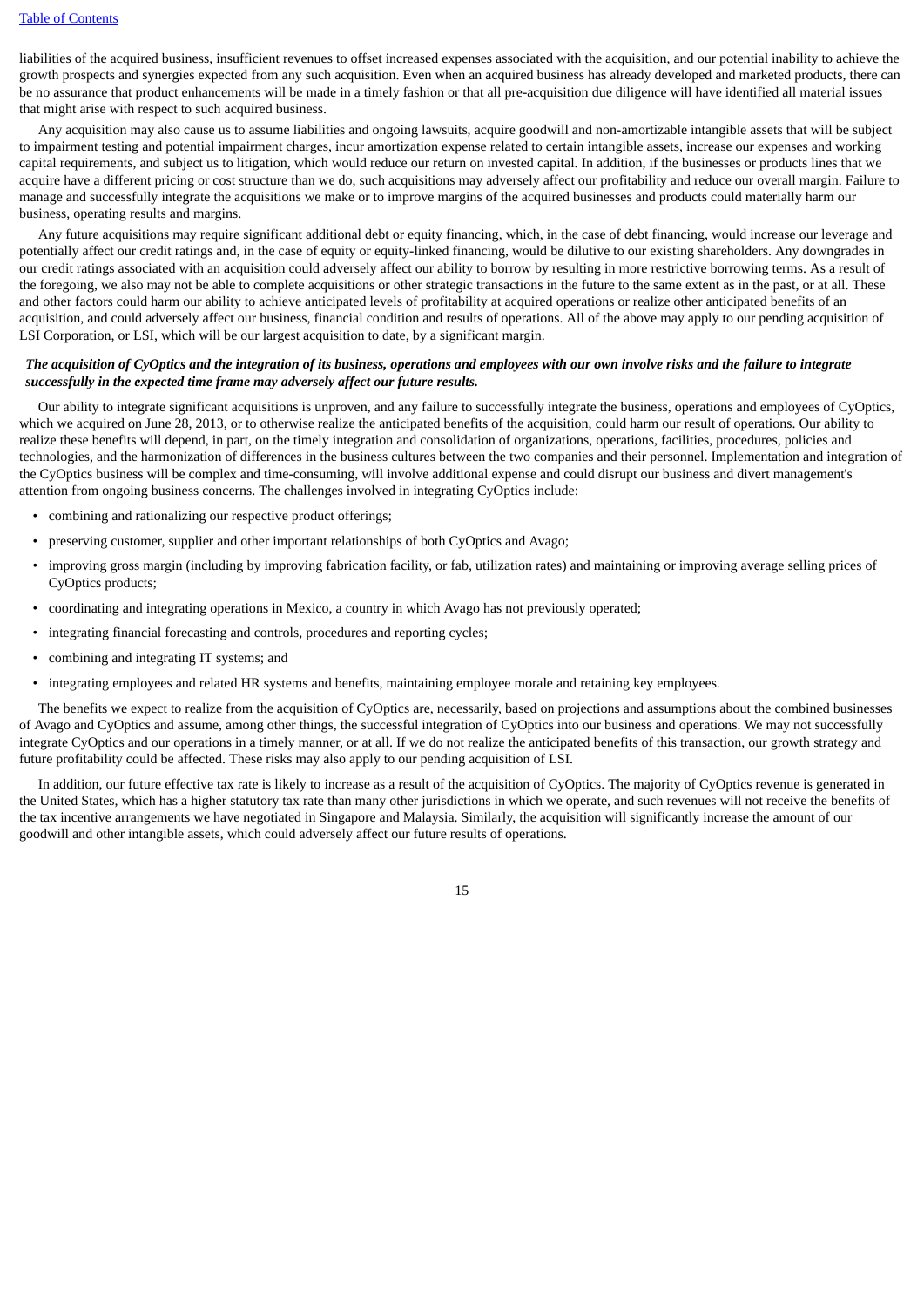### Dependence on contract manufacturing and outsourcing other portions of our supply chain may adversely affect our ability to bring products to market, *damage our reputation and adversely affect our results of operations.*

We operate a primarily outsourced manufacturing business model that principally utilizes third-party foundry and module assembly and test capabilities. As a result, we are highly reliant on third-party foundry wafer fabrication capacity, including single-sourcing for many components or products. Most of our products are designed to be manufactured in a specific process, typically at one particular foundry, either our own or with a particular contract manufacturer. We also use third-party contract manufacturers for a significant majority of our assembly and test operations, including ASE Korea Inc., and Inari Technology SDN BHD.

The ability and willingness of our contract manufacturers to perform is largely outside of our control. If one or more of our contract manufacturers or other outsourced providers fails to perform its obligations in a timely manner or at satisfactory quality levels, our ability to bring products to market and to timely deliver products to our customers, and our reputation could suffer. Suppliers may extend lead times, limit supplies, increase prices or discontinue parts due to capacity constraints, changes to manufacturing processes or other factors. Some parts are not readily available from alternate suppliers due to their unique design or the length of time necessary for design work. If one of our suppliers, particularly a single-source supplier, ceases to, or is unable to, manufacture such a component, or changes its manufacturing process, or if supply is otherwise constrained, we may need to transition the manufacture of that product to another foundry or contract manufacturer or source alternative parts, which may be difficult, expensive and take an extended period of time. We may also be forced to make a significant "lifetime" purchase of the affected product, in order to enable us to meet our customer demand, or to re-engineer a product. Significant lifetime purchases of such discontinued components could significantly increase our inventory and other expenses, such as insurance costs, and expose us to additional risks, such as the loss of, or damage to, products which may not subsequently be available to us from an alternative source. Such supply issues may also cause us to fail to timely meet customer demand. This could result in the payment of significant damages by us to our customers, and our net revenue could decline. In such events, our business, financial condition and results of operations would be adversely affected.

We review our supply chain on an ongoing basis and may seek to qualify second source manufacturers and suppliers for some components and products. Qualifying such second sources may be a lengthy and potentially costly process.

To the extent we rely on third-party manufacturing relationships, we face the following risks:

- inability of our manufacturers to develop manufacturing methods appropriate for our products, manufacturers' lack of sufficient capacity, or their unwillingness to devote adequate capacity, to produce our products and unanticipated changes to their manufacturing processes;
- inaccuracies in the forecasts of our product needs from our manufacturers;
- product and manufacturing costs that are higher than anticipated;
- reduced control over product reliability and delivery schedules;
- more complicated supply chains; and
- time, expense and uncertainty in identifying and qualifying additional or replacement manufacturers.

Much of our outsourcing takes place in developing countries, and as a result may additionally be subject to geopolitical uncertainty. See "— Our business, financial condition and results of operations could be adversely affected by the political and economic conditions of the countries in which we conduct business and other factors related to our international operations."

### A prolonged disruption of our manufacturing facilities or other significant operations could have a material adverse effect on our business, financial *condition and results of operations.*

Although we operate using a primarily outsourced manufacturing business model, we also rely on the manufacturing facilities we own, in particular our gallium arsenide, or GaAS, fabs in Fort Collins, Colorado and Singapore, and our InP fab in Breinigsville, Pennsylvania and InP back-end assembly facility in Matamoros, Mexico, acquired as part of the CyOptics transaction. We maintain our internal fabrication facilities for products utilizing our innovative materials and processes, to protect our intellectual property, to develop the technology for manufacturing and to ensure supply of certain components. We are currently expanding our Fort Collins facility to support anticipated growth in sales of our proprietary products, particularly for our wireless target market, and to leverage our fixed costs. Unanticipated delays in the construction of this expansion, or the failure of suppliers to timely deliver tools and other equipment needed to commence manufacturing in the expanded facility, could result in significant additional costs, and could result in us being unable to timely satisfy customer demand for the products we plan to manufacture at the expanded facility, all of which could have a material adverse effect on our business, financial condition and results of operations. In addition, a prolonged disruption or material malfunction of, interruption in, or the loss of operations at, one or more of our production facilities, especially our Fort Collins, Singapore, Breinigsville and Matamoros facilities, or the failure to maintain our labor force at one or more of these facilities, would limit our capacity to meet customer demands and delay new product development until a replacement facility and equipment, if

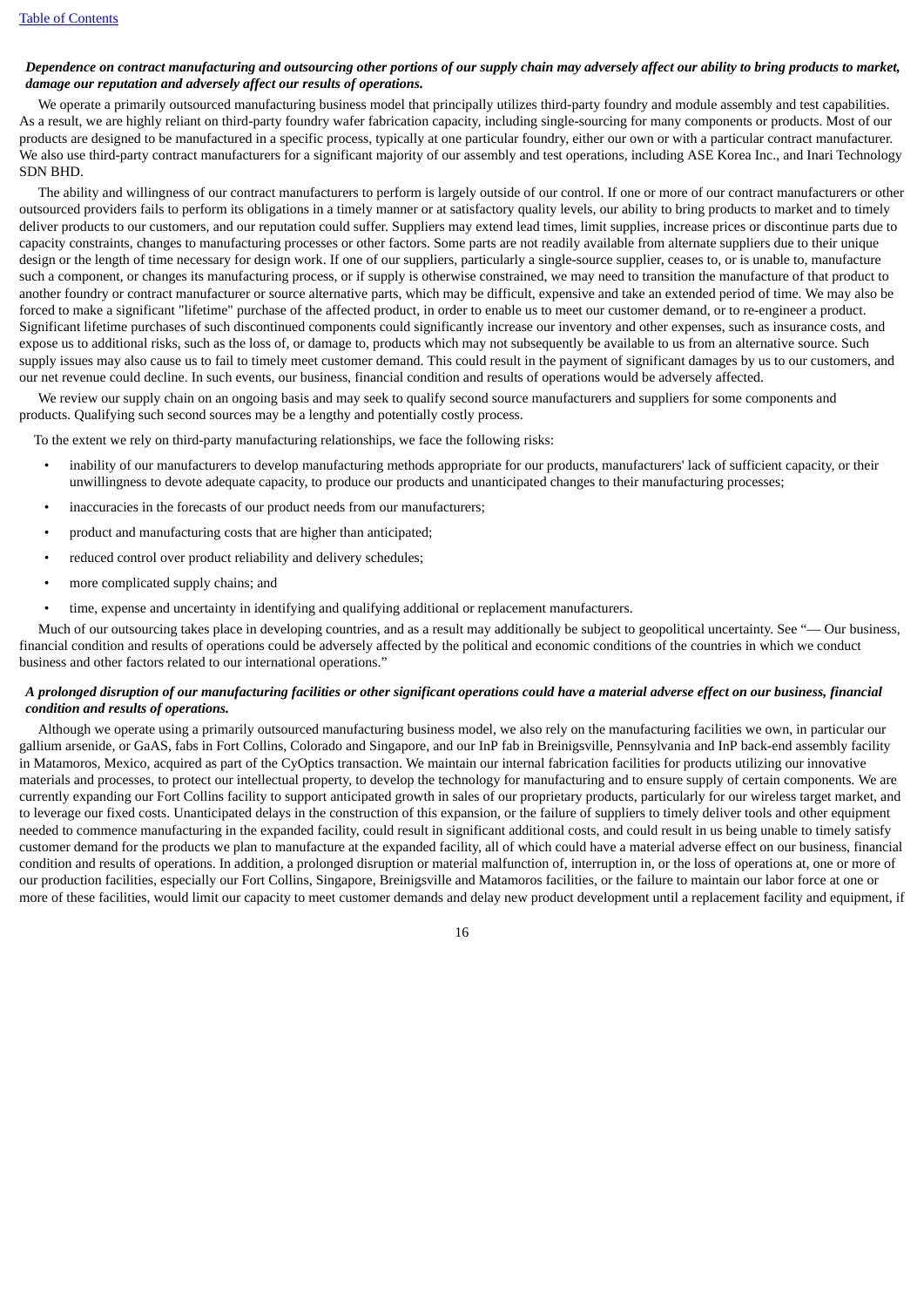necessary, were found. The replacement of any of our manufacturing facilities could take an extended amount of time and significant expenditures on our part before manufacturing operations could restart. Our U.S. headquarters are located in San Jose, California and the lease on our facility there expires in November 2015. If we are unable to renew this lease on satisfactory terms, we would be required to locate suitable replacement premises, with the goal of ensuring a smooth transition between facilities on or prior to the expiration of our current lease. We may not be able to timely find suitable replacement premises or acceptable terms, or at all and relocating our U.S. corporate headquarters could require us to incur significant expenses and may cause disruptions to our operations. The potential delays and significant costs resulting from such steps could have a material adverse effect on our business, financial condition and results of operations.

We are also dependent on various information technology systems, including, but not limited to, networks, applications, and outsourced services. We continually enhance and implement new systems and processes throughout our global operations. Failure of these systems to operate effectively, could disrupt our operations and materially and adversely affect our business, financial condition, and results of operations by harming our ability to accurately forecast sales demand, manage our supply chain and production facilities, fulfill customer orders, and report financial and management information on a timely and accurate basis.

### If we or our contract manufacturers suffer loss or significant damage to our factories, facilities or distribution system due to catastrophe, our operations *could be seriously harmed.*

Our factories, facilities and distribution system, and those of our contract manufacturers, are subject to risk of catastrophic loss due to fire, flood, earthquake or other natural or man-made disasters. The majority of our facilities and those of our contract manufacturers are located in the Pacific Rim region, a region with above average seismic and severe weather activity. In addition, our research and development personnel are concentrated in a few locations, primarily Malaysia, Singapore, South Korea, Fort Collins, Colorado, San Jose, California, and Breinigsville, Pennsylvania, with the expertise of the personnel at each such location tending to be focused on one or two specific areas. Any catastrophic natural disaster in those regions or catastrophic loss or significant damage to any of our facilities or those of our contract manufacturers in those regions would likely disrupt our operations, delay production, shipments and revenue, and could materially and adversely affect our business. Such events could also result in significant expenses to repair or replace our affected facilities, and in some instances could significantly curtail our research and development efforts in a particular product area or target market.

### We generally do not have any long-term supply contracts with our contract manufacturers or materials suppliers and may not be able to obtain the products or raw materials required for our business, which could have a material adverse affect on our business.

We either obtain the products we need for our business from third-party contract manufacturers or we obtain the materials we need for our products from suppliers, some of which are our single-source suppliers for these materials. We purchase a significant portion of our semiconductor materials and finished goods from a few suppliers and contract manufacturers. For fiscal year 2013, we purchased 55% of the materials for our manufacturing processes from six suppliers. For fiscal year 2012, we purchased 54% of the materials for our manufacturing processes from six suppliers. Substantially all of our purchases are on a purchase order basis, and we have not generally entered into long-term contracts with our contract manufacturers or suppliers. In the event that these purchase orders or relationships with suppliers are terminated, we cannot obtain sufficient quantities of raw materials at reasonable prices, the quality of the material deteriorates, we fail to satisfy our customers' requirements or we are not able to pass on higher materials or energy costs to our customers, our business, financial condition and results of operations could be adversely impacted.

Our manufacturing processes rely on many materials, including silicon and GaAs and InP wafers, copper lead frames, precious metals, mold compound, ceramic packages and various chemicals and gases. From time to time, suppliers may extend lead times, limit supplies or increase prices due to commodity price increases, capacity constraints or other factors. Although we believe that our current supplies of materials are adequate, shortages could occur in various essential materials due to interruption of supply or increased demand in the industry.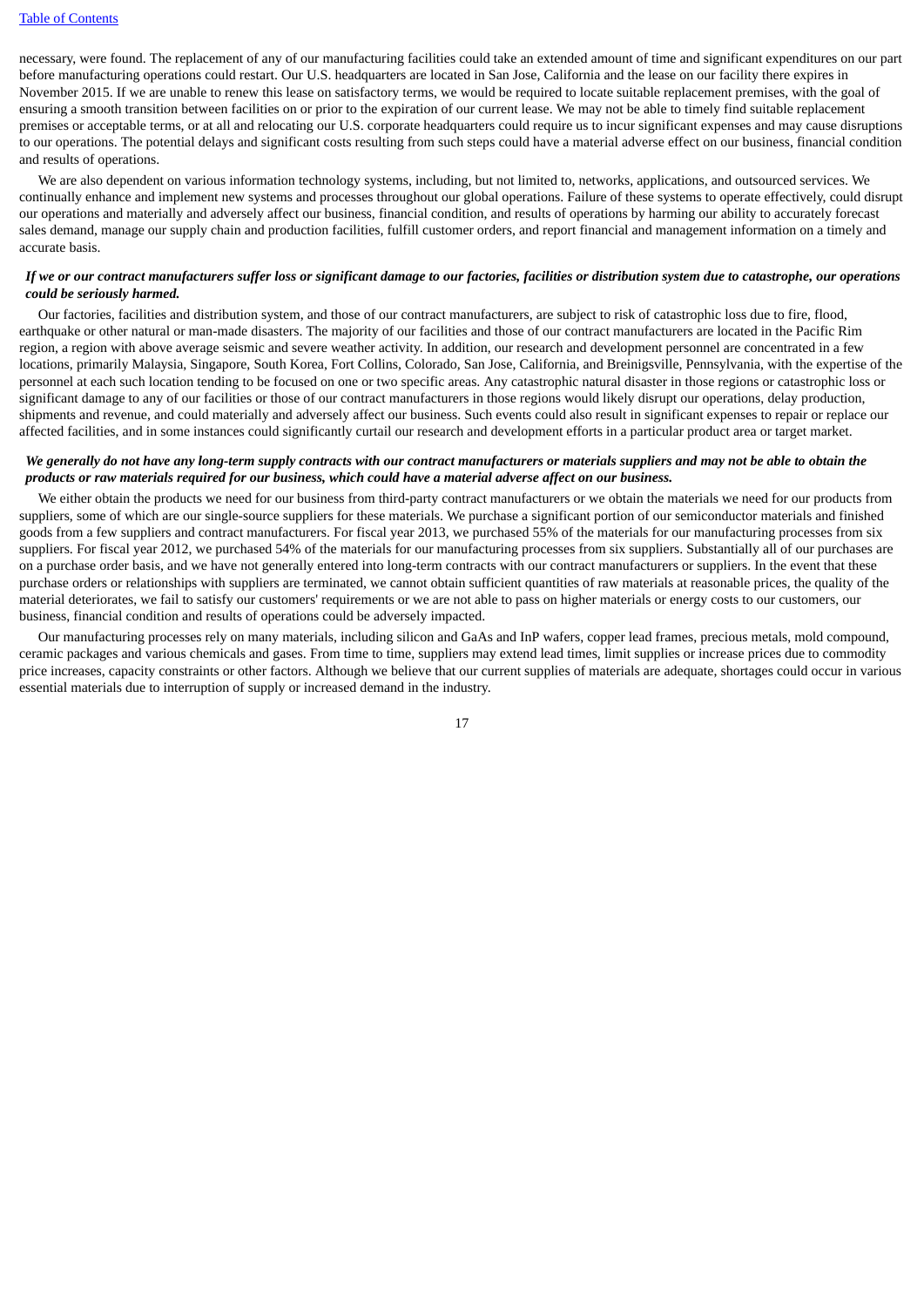### Failure to adjust our supply chain volume due to changing market or other conditions or failure to accurately estimate our customers' demand could *adversely affect our results of operations.*

We make significant decisions, including determining the levels of business that we will seek and accept, production schedules, levels of reliance on contract manufacturing and outsourcing, personnel needs and other resource requirements, based on our estimates of customer requirements. The short-term nature of commitments by many of our customers and the possibility of rapid changes in demand for their products reduces our ability to accurately estimate future customer requirements. Our results of operations could be harmed if we are unable to adjust our supply chain volume to address market fluctuations, including those caused by the seasonal or cyclical nature of the markets in which we operate, or by other unanticipated events such as natural disasters. In addition, the sale of our products is dependent, to a large degree, on customers whose industries are subject to seasonal or cyclical trends in the demand for their products. For example, the smartphone market is particularly volatile and is subject to seasonality related to the holiday selling season, making demand difficult to anticipate.

Severe supply chain disruptions, such as those caused by large scale natural disasters, can adversely affect our, and our customers', ability to source materials and components needed to manufacture products. In such event, even if we are able to promptly resume production of our affected products, if our customers cannot timely resume their own manufacturing following such an event, they may cancel or scale back their orders from us and this may in turn adversely affect our results of operations.

From time to time, customers may require rapid increases in production, for example when they are ramping up for a new product launch, such as a new generation smartphone, which can challenge our resources and reduce margins. We may not be able to purchase sufficient supplies or components or secure sufficient contract manufacturing capacity, to meet such increases in product demand. This could harm our reputation, prevent us from taking advantage of opportunities, reduce revenue growth and subject us to additional liabilities if we are not able to timely satisfy customer orders.

In order to secure components for the production of our products, we may enter into non-cancelable purchase commitments with vendors or make advance payments to suppliers, which could reduce our ability to adjust our inventory or expense levels to declining market demands. Prior commitments of this type have resulted in an excess of parts when demand for our products has decreased. Downturns in the semiconductor industry have in the past caused, and may in the future cause, our customers to reduce significantly the amount of products ordered from us. If demand for our products is less than we expect, we may experience excess and obsolete inventories and be forced to incur additional charges. Conversely, if OEMs order more of our products in any particular quarter than are ultimately required to satisfy end customer demand, inventories at these OEMs may grow in such quarter, which could adversely affect our product revenues in a subsequent quarter as such OEMs would likely reduce future orders until their inventory levels realign with end customer demand. In addition, because certain of our sales, research and development and internal manufacturing overhead expenses are relatively fixed, a reduction in customer demand may decrease our gross margins and operating income.

### We rely on third parties to provide corporate infrastructure services necessary for the operation of our business. Any failure of one or more of our *vendors to provide these services could have a material adverse effect on our business.*

We rely on third-party vendors to provide critical corporate infrastructure services, including, among other things, certain services related to accounting, billing, human resources, benefit plan administration, information technology, or IT, network development and network monitoring. We depend on these vendors to ensure that our corporate infrastructure will consistently meet our business requirements. The ability of these third-party vendors to successfully provide reliable, high quality services is subject to technical and operational uncertainties that are beyond our control. While we may be entitled to damages if our vendors fail to perform under their agreements with us, our agreements with these vendors limit the amount of damages we may receive. In addition, we do not know whether we will be able to collect on any award of damages or that any such damages would be sufficient to cover the actual costs we would incur as a result of any vendor's failure to perform under its agreement with us. Any failure of our corporate infrastructure could have a material adverse effect on our business, financial condition and results of operations. Upon expiration or termination of any of our agreements with third-party vendors, we may not be able to replace the services provided to us in a timely manner or on terms and conditions, including service levels and cost, that are favorable to us and a transition from one vendor to another vendor could subject us to operational delays and inefficiencies until the transition is complete.

### Our gross margin is dependent on a number of factors, including our product mix, customer mix, commodity prices, non-product revenue, acquisitions *we may make and level of capacity utilization.*

Our gross margin is highly dependent on product mix, with proprietary products and products sold into our industrial & other target market typically providing higher gross margin than other products. A shift in sales mix away from our higher margin products could adversely affect our future gross margin percentages. In addition, OEMs are becoming increasingly price conscious when they design semiconductors from third party suppliers into their products. This sensitivity, combined with large OEMs' purchasing power, can lead to intense price competition among competing suppliers, which may require us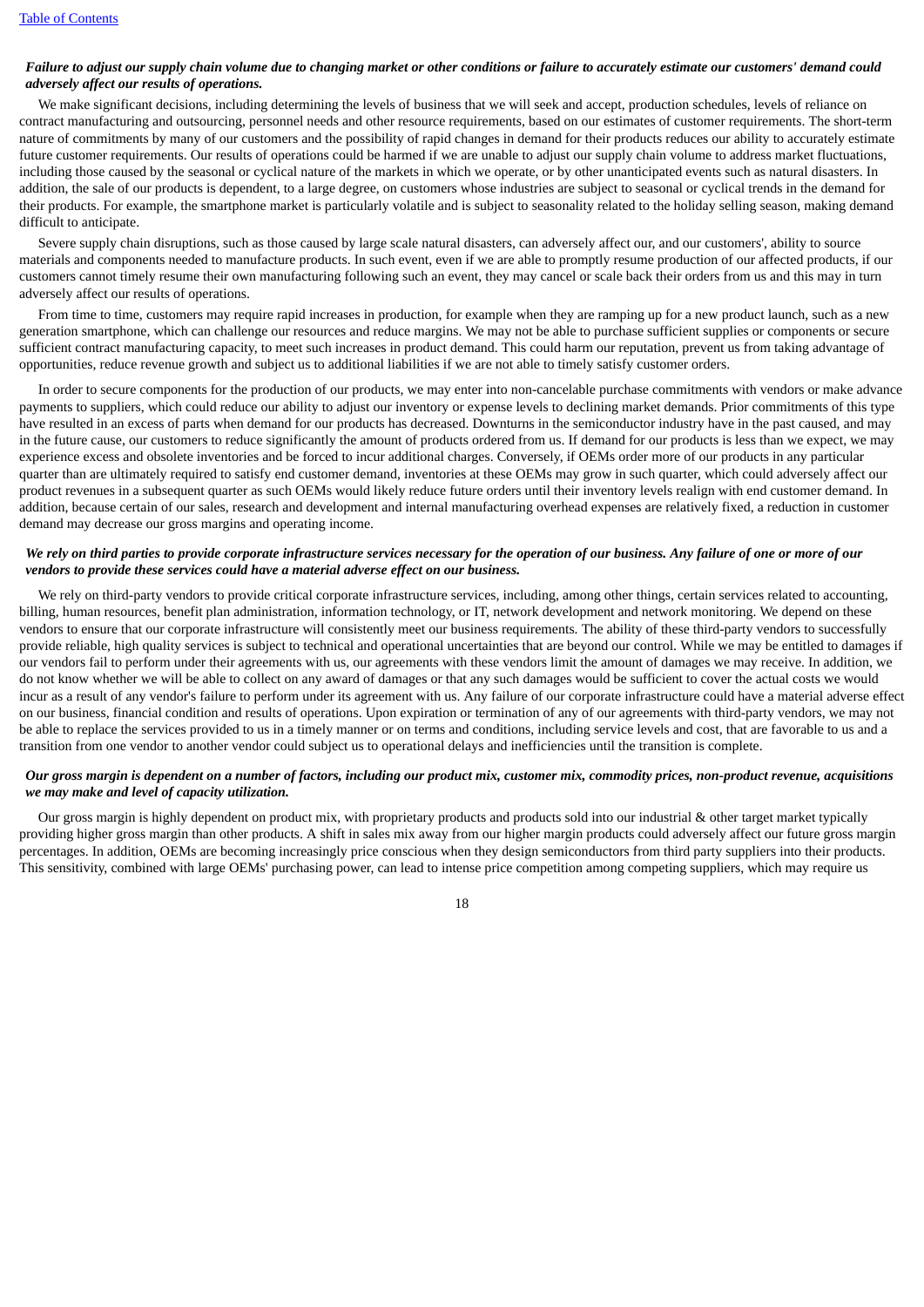to decrease our prices in order to win a design with an OEM customer. This can, in turn, adversely affect our gross margin. Our margin may also be affected by fluctuations in commodity prices, either directly in the price of the raw materials we buy, or as a result of prices increases passed on to us by our suppliers. We do not hedge our exposure to commodity prices, some of which (including gold and fuel prices) are very volatile, and sudden or prolonged increases in commodities prices may adversely affect our gross margin.

Our gross margin is also affected by the timing and amount of our non-product revenue, including non-refundable payments from customers for research and development projects during product development and intellectual property-related revenue such as licensing royalty payments and revenues from sales of intellectual property. Our non-product revenue is generally high margin, but fluctuates significantly from quarter to quarter.

Businesses or companies that we may acquire from time to time may have different gross margin profiles than us and could, therefore, affect our overall gross margin. For example, CyOptics products typically carry a lower gross margin, on average, than Avago products and, as a result, the acquisition of CyOptics may have an adverse effect on our gross margin unless we are able to improve the gross margins of the acquired business.

In addition, semiconductor manufacturing requires significant capital investment, leading to high fixed costs, including depreciation expense. Although we outsource a significant portion of our manufacturing activities, we do retain some semiconductor fabrication facilities. We are making substantial capital investments in our Fort Collins, Colorado manufacturing facility and we may not realize the benefit we anticipate from these investments. If we are unable to utilize our owned fabrication facilities at a high level, the fixed costs associated with these facilities, such as depreciation expense, will not be fully absorbed, resulting in higher average unit costs and lower gross margins. In the past, we have experienced periods where our gross margins declined due to, among other things, reduced factory utilization resulting from reduced customer demand, reduced selling prices and a change in product mix towards lower margin devices. Increased competition and the existence of product alternatives, more complex engineering requirements, lower demand, reductions in our technological lead, compared to our competitors, and other factors may lead to further price erosion, lower revenues and lower margins for us in the future.

### If the tax incentive or tax holiday arrangements we have negotiated in Singapore and other jurisdictions change or cease to be in effect or applicable, in part or in whole, for any reason, or if our assumptions and interpretations reaardina tax laws and incentive or holiday arranaements prove to be *incorrect, the amount of corporate income taxes we have to pay could significantly increase.*

We have structured our operations to maximize the benefit from various tax incentives and tax holidays extended to us in various jurisdictions to encourage investment or employment. For example, we have obtained several tax incentives from the Singapore Economic Development Board, an agency of the Government of Singapore, which provide that certain classes of income we earn in Singapore are subject to tax holidays or reduced rates of Singapore income tax. Each such tax incentive is separate and distinct from the others, and may be granted, withheld, extended, modified, truncated, complied with or terminated independently without any effect on the other incentives. In order to retain these tax benefits in Singapore, we must meet certain operating conditions specific to each incentive relating to, among other things, maintenance of a treasury function, a corporate headquarters function, specified intellectual property activities and specified manufacturing activities in Singapore. Some of these operating conditions are subject to phase-in periods through 2015. The Singapore tax incentives are presently scheduled to expire at various dates generally between 2014 and 2025. Renewals and extensions of such tax incentives are in the discretion of the Singapore government, and we may not be able to extend these tax incentive arrangements after their expiration on similar terms or at all. We may elect not to seek to renew or extend certain tax incentive arrangements. Absent these tax incentives, the corporate income tax rate in Singapore that would otherwise apply to us would be 17%. In February 2010, the Malaysian government granted us a tax holiday on our qualifying Malaysian income, which is effective for 10 years beginning with our fiscal year 2009. The tax incentives that we have negotiated in Malaysia and other jurisdictions are also subject to our compliance with various operating and other conditions. If we cannot, or elect not to, comply with the operating conditions included in any particular tax incentive, we will lose the related tax benefits. In such event, we could be required to refund material tax benefits previously realized by us with respect to that incentive and, depending on the incentive at issue, could likely be required to modify our operational structure and tax strategy. Any such modified structure or strategy may not be as beneficial to us from an income tax expense or operational perspective as the benefits provided under the present tax concession arrangements. For the fiscal years ended November 3, 2013, October 28, 2012 and October 30, 2011, the effect of all these tax incentives, in the aggregate, was to reduce the overall provision for income taxes from what it otherwise would have been in such year by approximately \$77 million, \$81 million, and \$82 million, respectively, and increase diluted net income per share by \$0.31, \$0.33 and \$0.32, respectively.

Our interpretations and conclusions regarding the tax incentives are not binding on any taxing authority, and if our assumptions about tax and other laws are incorrect or if these tax incentives are substantially modified or rescinded we could suffer material adverse tax and other financial consequences, which would increase our expenses, reduce our profitability and adversely affect our cash flows. In addition, taxable income in any jurisdiction is dependent upon acceptance of our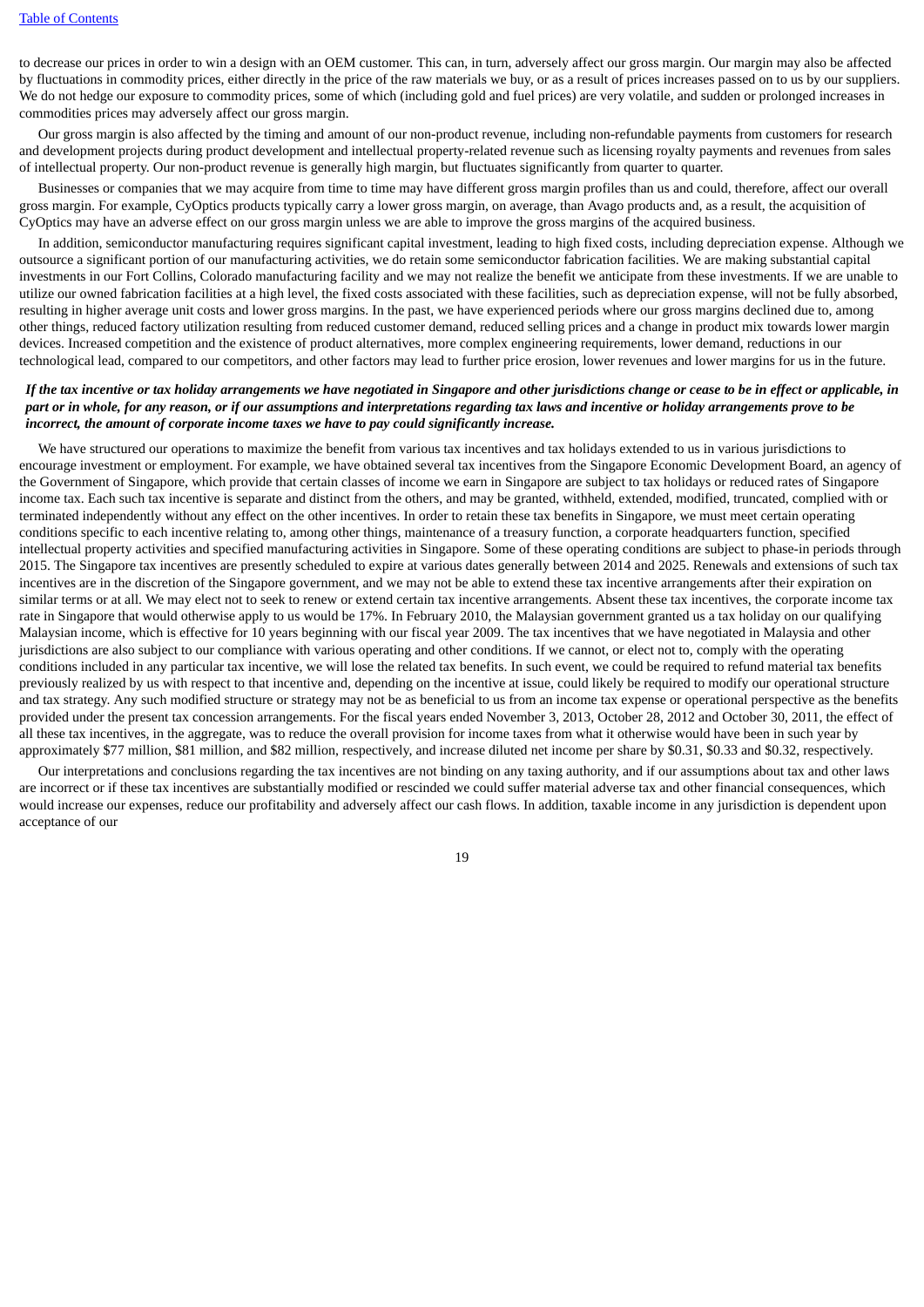#### Table of [Contents](#page-0-0)

operational practices and intercompany transfer pricing by local tax authorities as being on an arm's length basis. Due to inconsistencies in application of the arm's length standard among taxing authorities, as well as lack of adequate treaty-based protection, transfer pricing challenges by tax authorities could, if successful, substantially increase our income tax expense. We are subject to, and are under, audit in various jurisdictions, and such jurisdictions may assess additional income tax against us. Although we believe our tax positions are reasonable, the final determination of tax audits could be materially different from our recorded income tax provisions and accruals. The ultimate results of an audit could have a material adverse effect on our operating results or cash flows in the period or periods for which that determination is made.

### We may be subject to claims of infringement of third-party intellectual property rights or demands that we license third-party technology, which could *result in significant expense and loss of our intellectual property rights.*

The semiconductor industry is characterized by companies holding large numbers of patents, copyrights, trademarks and trade secrets and by the vigorous pursuit, protection and enforcement of intellectual property rights, including actions by patent-holding companies that do not make or sell products. From time to time, third parties assert against us and our customers and distributors their patent, copyright, trademark, trade secret and other intellectual property rights to technologies that are important to our business.

Litigation or settlement of claims that our products or processes infringe or misappropriate these rights, regardless of their merit, are frequently costly and divert the efforts and attention of our management and technical personnel. In addition, many of our customer agreements, and in some cases our asset sale agreements, require us to indemnify our customers or purchasers for third-party intellectual property infringement claims, which have required and may in the future require that we defend those claims, and might require that we pay damages in the case of adverse rulings. Claims of this sort could also harm our relationships with our customers and might deter future customers from doing business with us. We do not know whether we will prevail in such proceedings given the complex technical issues and inherent uncertainties in intellectual property litigation. If any pending or future proceedings result in an adverse outcome, we could be required to:

- cease the manufacture, use or sale of the infringing products, processes or technology;
- pay substantial damages for past, present and future use of the infringing technology;
- expend significant resources to develop non-infringing technology;
- license technology from the third-party claiming infringement, which license may not be available on commercially reasonable terms, or at all;
- enter into cross-licenses with our competitors, which could weaken our overall intellectual property portfolio and our ability to compete in particular product categories;
- indemnify customers or distributors;
- pay substantial damages to our customers or end users to discontinue use or replace infringing technology with non-infringing technology; or
- relinquish intellectual property rights associated with one or more of our patent claims, if such claims are held invalid or otherwise unenforceable.

Any of the foregoing results could have a material adverse effect on our business, financial condition and results of operations.

### We utilize a significant amount of intellectual property in our business. If we are unable or fail to protect our intellectual property, our business could be *adversely affected.*

Our success depends in part upon protecting our intellectual property. To accomplish this, we rely on a combination of intellectual property rights, including patents, copyrights, trademarks, trade secrets and similar intellectual property, as well as customary contractual protections with our customers, suppliers, employees and consultants. We may be required to spend significant resources to monitor and protect our intellectual property rights, and even with significant expenditures we may not be able to protect our intellectual property rights valuable to our business. We are unable to predict that:

- intellectual property rights that we presently employ in our business will not lapse or be invalidated, circumvented, challenged, or, in the case of third-party intellectual property rights, licensed or sub-licensed to us, be licensed to others;
- our intellectual property rights will provide competitive advantages to us;
- rights previously granted by third parties to intellectual property rights licensed or assigned to us, including portfolio cross-licenses, will not hamper our ability to assert our intellectual property rights against potential competitors or hinder the settlement of currently pending or future disputes;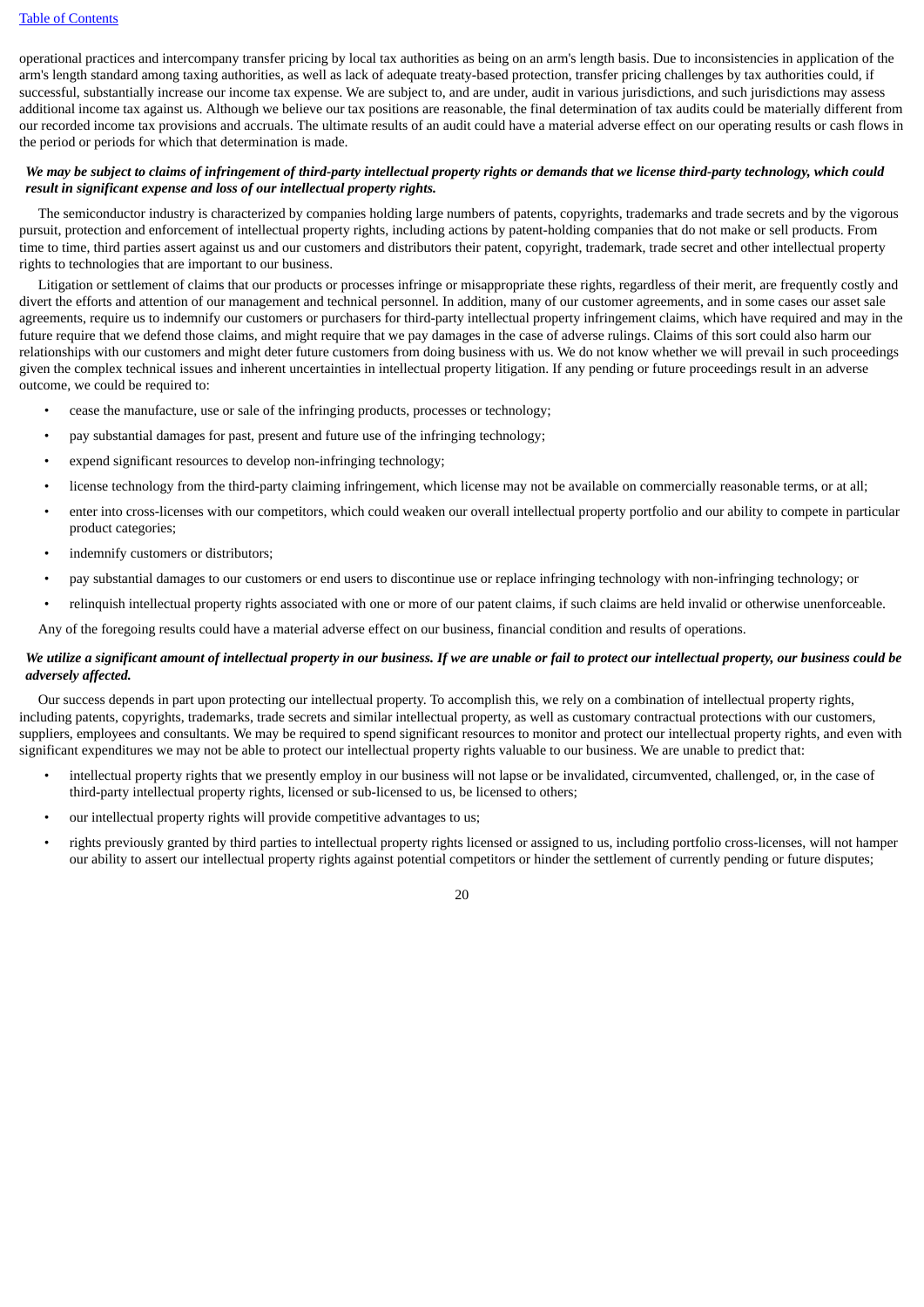- any of our pending or future patent, trademark or copyright applications will be issued or have the coverage originally sought; or
- our intellectual property rights will be enforced in certain jurisdictions where competition may be intense or where legal protection may be weak.

In addition, our competitors or others may develop products or technologies that are similar or superior to our products or technologies, duplicate our products or technologies or design around our protected technologies. Effective patent, trademark, copyright and trade secret protection may be unavailable or more limited in one or more relevant jurisdictions, relative to those protections available in the United States, may not be applied for or may be abandoned in one or more relevant jurisdictions. We may elect to abandon or divest patents or otherwise not pursue prosecution of certain pending patent applications, due to strategic concerns or other factors. In addition, when patents expire, we lose the protection and competitive advantages they provided to us. From time to time we pursue litigation to assert our intellectual property rights, including, in some cases, against third parties with whom we have ongoing relationships, such as customers and suppliers, and third parties may pursue litigation against us. An adverse decision in such types of legal action could limit our ability to assert our intellectual property rights and limit the value of our technology, including the loss of opportunities to sell or license our technology to others or to collect royalty payments based upon successful protection and assertion of our intellectual property against others. In addition, such legal actions or adverse decisions could otherwise negatively impact our business, financial condition and results of operations.

From time to time we may need to obtain additional intellectual property licenses or renew existing license agreements. We are unable to predict whether these license agreements can be obtained or renewed on acceptable terms or at all.

#### If we are unable to attract, train and retain qualified personnel, especially our design and technical personnel, we may not be able to execute our *business strategy effectively.*

Our future success depends on our ability to retain, attract and motivate qualified personnel, including our management, sales and marketing, legal and finance personnel, and especially our design and technical personnel. We also seek to acquire talented engineering and technical personnel through acquisitions we may make from time to time, including, for example, CyOptics and Javelin. We do not know whether we will be able to retain all of these employees as we continue to pursue our business strategy. We have historically encountered difficulties in hiring and retaining qualified engineers because there is a limited pool of engineers with expertise in analog and optoelectronic semiconductor design. Competition for such personnel is intense in the semiconductor industry, particularly in Southeast Asia where qualified engineers are in high demand. In addition, employees of companies or businesses that we acquire may decide not to continue working for us, with little or no notice, for reasons that may include dissatisfaction with our corporate culture, compensation or new roles and responsibilities. As the source of our technological and product innovations, our design and technical personnel represent a significant asset. The loss of the services of key employees, especially our key design and technical personnel, or our inability to retain, attract and motivate qualified design and technical personnel, could have a material adverse effect on our business, financial condition and results of operations.

### *We are subject to warranty claims, product recalls and product liability.*

From time to time we may be, subject to warranty or product liability claims that have lead, and may in the future lead, to significant expenses as we compensate affected customers for costs incurred related to product quality issues. Although we maintain reserves for reasonably estimable liabilities and purchase product liability insurance, our reserves may be inadequate to cover the uninsured portion of such claims. Conversely, in some cases, amounts we reserve may ultimately exceed our actual liability for particular claims and may need to be reversed.

Although we maintain product liability insurance, such insurance is subject to significant deductibles and there is no guarantee that such insurance will be available or adequate to protect against all such claims, or we may elect to self-insure with respect to certain matters. We may incur costs and expenses in the event of any recall of a customer's product containing one of our devices. The process of identifying a recalled product in devices that have been widely distributed may be lengthy and require significant resources, and we may incur significant replacement costs, contract damage claims from our customers and reputational harm. Our customer contracts typically contain warranty and indemnification provisions, and in certain cases may also contain liquidated damages provisions, relating to product quality issues. The potential liabilities associated with such provisions are significant, and in some cases, including in agreements with some of our largest customers, are potentially unlimited. Any such liabilities may greatly exceed any revenues we receive from the relevant products. Costs, payments or damages incurred or paid by us in connection with warranty and product liability claims and product recalls could materially and adversely affect our financial condition and results of operations.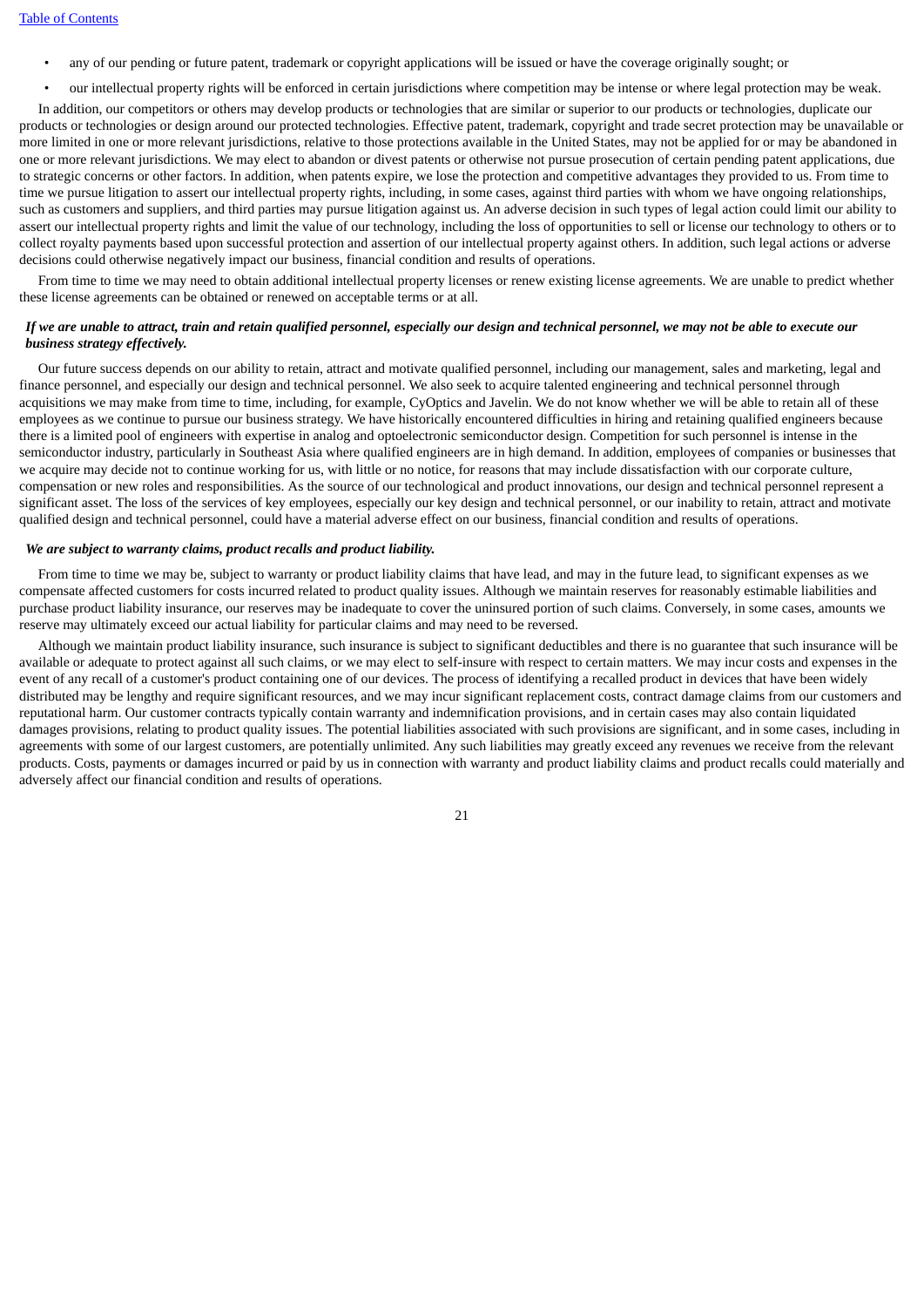### The complexity of our products could result in unforeseen delays or expenses or undetected defects or bugs, which could adversely affect the market acceptance of new products, damage our reputation with current or prospective customers, and materially and adversely affect our operating costs.

Highly complex products such as those we offer, may contain defects and bugs when they are first introduced or as new versions are released, or their release may be delayed due to unforeseen difficulties during product development. We have in the past experienced, and may in the future experience, such defects, bugs and delays. If any of our products contain defects or bugs, or have reliability, quality or compatibility problems, we may not be able to successfully design workarounds. Consequently, our reputation may be damaged and customers may be reluctant to buy our products, which could materially and adversely affect our ability to retain existing customers, attract new customers, and our financial results. In addition, these defects or bugs could interrupt or delay sales to our customers. To resolve these problems, we may have to invest significant capital and other resources. Although our products are tested by our suppliers, our customers and ourselves, it is possible that our new products will contain defects or bugs. If any of these problems are not found until after we have commenced commercial production of a new product, we may be required to incur additional development costs and product recall, repair or replacement costs. These problems may also result in claims against us by our customers or others. For example, if a delay in the manufacture and delivery of our products causes the delay of a customer's product delivery, we may be required, under the terms of our agreement with that customer, to compensate the customer for the adverse effects of such delays. In addition, these problems may divert our technical and other resources from other development efforts, and we would likely lose, or experience a delay in, market acceptance of the affected product or products, and we could lose credibility with our current and prospective customers. As a result, our financial results could be materially and adversely affected.

#### *We are subject to risks associated with our distributors' product inventories and product sell-through.*

We sell many of our products to customers through distributors who maintain their own inventory of our products for sale to dealers and end users. We limit distributor return rights and we allow limited price adjustments on sales to distributors. Price adjustments may be effected by way of credits for future product or by cash payments to the distributor either in arrears or in advance based on estimates. We record reserves for distributor rights related to these limited stock returns and price adjustments. We recognize revenues for sales to distributors upon delivery to the distributors, net of estimated provisions for these stock return and price adjustment programs. We have extended these programs to certain distributors in the United States, Asia and Europe and may extend them on a selective basis to some of our other distributors in these geographies. The reserves recorded for these programs are based on significant judgments and estimates, using historical experience rates, inventory levels in distribution, current trends and other factors, and there could be significant differences between actual amounts and our estimates. These programs may require us to deploy a substantial amount of cash to fund them. As at November 3, 2013, we had an aggregate of approximately \$32 million on deposit with various distributors to fund these programs. The timing and mix of payments and credits associated with such price adjustments could change over time, which could adversely affect our cash flows. Sales to distributors accounted for 28% and 32% of our net revenue for fiscal year 2013 and fiscal year 2012, respectively.

If our distributors are unable to sell an adequate amount of their inventory of our products in a given quarter to dealers and end users or if they decide to decrease their inventories for any reason, such as due to adverse global economic conditions or due to any downturn in technology spending, our sales to these distributors and our revenues may decline. We also face the risk that our distributors may purchase, or for other reasons accumulate, inventory levels of our products in any particular quarter in excess of future anticipated sales to end-customers. If such sales do not occur in the time frame anticipated by these distributors for any reason, these distributors may substantially decrease the amount of product they order from us in subsequent periods until their inventory levels realign with end customer demand, which would harm our business and could adversely affect our product revenues in such subsequent periods. Our reserve estimates associated with products stocked by our distributors are based largely on reports that our distributors provide to us on a weekly or monthly basis. To date, we believe this data has been generally accurate. To the extent that this resale and channel inventory data is inaccurate or not received in a timely manner, we may not be able to make reserve estimates for future periods accurately or at all.

We do not always have a direct relationship with the end customers of our products sold through distributors. As a result, our products may be used in or for applications for which they were not necessarily designed or tested, including, for example, medical devices, and they may not perform as anticipated in such applications. In such event, failure of even a small number of parts could result in significant liabilities to us, damage our reputation and harm our business and results of operations.

### Unless we and our suppliers continuously improve manufacturing efficiency and quality, our financial performance could be adversely affected.

Manufacturing semiconductors involves highly complex processes that require advanced equipment. We and our suppliers, as well as our competitors, continuously modify these processes in an effort to improve yields and product performance. Defects or other difficulties in the manufacturing process can reduce yields and increase costs. Our manufacturing efficiency will be an important factor in our future financial performance, and we may be unable to maintain or increase our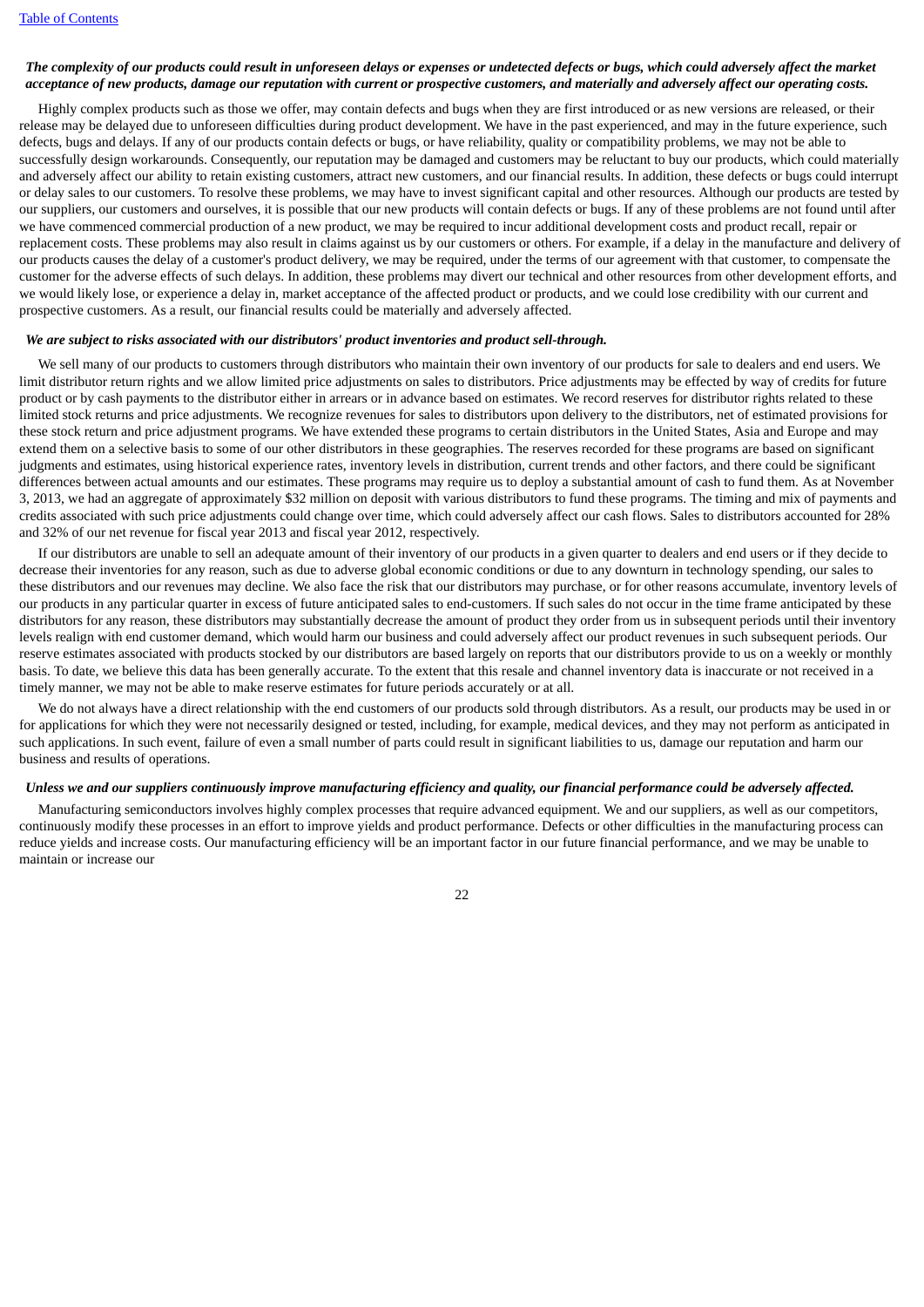manufacturing efficiency to the same extent as our competitors. For products that we outsource manufacturing, our product yields and performance will be subject to the manufacturing efficiencies of our third-party suppliers.

From time to time, we and our suppliers have experienced difficulty in beginning production at new facilities, transferring production to other facilities, achieving and maintaining a high level of process quality and effecting transitions to new manufacturing processes, all of which have caused us to suffer delays in product deliveries or reduced yields. We and our suppliers may experience manufacturing problems in achieving acceptable yields or experience product delivery delays in the future as a result of, among other things, capacity constraints, construction delays, transferring production to other facilities, upgrading or expanding existing facilities, including our Fort Collins facility, or changing our process technologies, any of which could result in a loss of future revenues. Our results of operations could be adversely affected by any increase in costs related to increases in production capacity if revenues do not increase proportionately.

### The enactment of legislation implementing changes in U.S. taxation of international business activities or the adoption of other international tax reform *policies or principles could materially impact our financial position and results of operations.*

Tax bills are introduced from time to time to reform U.S. taxation of international business activities. Depending on the final form of legislation enacted, if any, these consequences may be significant for us due to the large scale of our international business activities. If any of these proposals are enacted into legislation, or if other international, consensus-based tax policies and principles are amended or implemented, they could have material adverse consequences on the amount of tax we pay and thereby on our financial position and results of operations.

#### We make substantial investments in research and development to improve existing and develop new technologies to remain competitive in our business and unsuccessful investments could materially adversely affect our business, financial condition and results of operations.

The semiconductor industry requires substantial investment in research and development in order to develop and bring to market new and enhanced technologies and products. In order to remain competitive, we have made significant investments in research and development and anticipate that we will need to maintain or increase our levels of research and development expenditures. We expect research and development expenses to increase in absolute dollars for the foreseeable future, due to the increasing complexity and number of products we plan to develop. The technologies where we have focused or may focus our research and development expenditures may not become commercially successful. Significant investments in unsuccessful research and development efforts could materially adversely affect our business, financial condition and results of operations. In addition, increased investments in research and development could cause our cost structure to fall out of alignment with demand for our products, which would have a negative impact on our financial results.

### Our business would be adversely affected by the departure of existing members of our senior management team or if our senior management team is *unable to effectively implement our strategy.*

Our success depends, in large part, on the continued contributions of our senior management team, in particular, the services of Mr. Hock E. Tan, our President and Chief Executive Officer and Mr. Bryan T. Ingram, our Senior Vice President and Chief Operating Officer. None of our senior management is bound by written employment contracts to remain with us for a specified period. In addition, we do not currently maintain key person life insurance covering our senior management. The loss of any of our senior management could harm our ability to implement our business strategy and respond to the rapidly changing market conditions in which we operate.

### Our business, financial condition and results of operations could be adversely affected by the political and economic conditions of the countries in which *we conduct business and other factors related to our international operations.*

We sell our products throughout the world. In addition, as at November 3, 2013, approximately 62% of our employees are located outside of the United States. Multiple factors relating to our international operations and to particular countries in which we operate could have a material adverse effect on our business, financial condition and results of operations. These factors include:

- changes in political, regulatory, legal or economic conditions;
- restrictive governmental actions, such as restrictions on the transfer or repatriation of funds and foreign investments and trade protection measures, including export duties and quotas and customs duties and tariffs;
- disruptions of capital and trading markets;
- changes in import or export licensing requirements;
- transportation delays;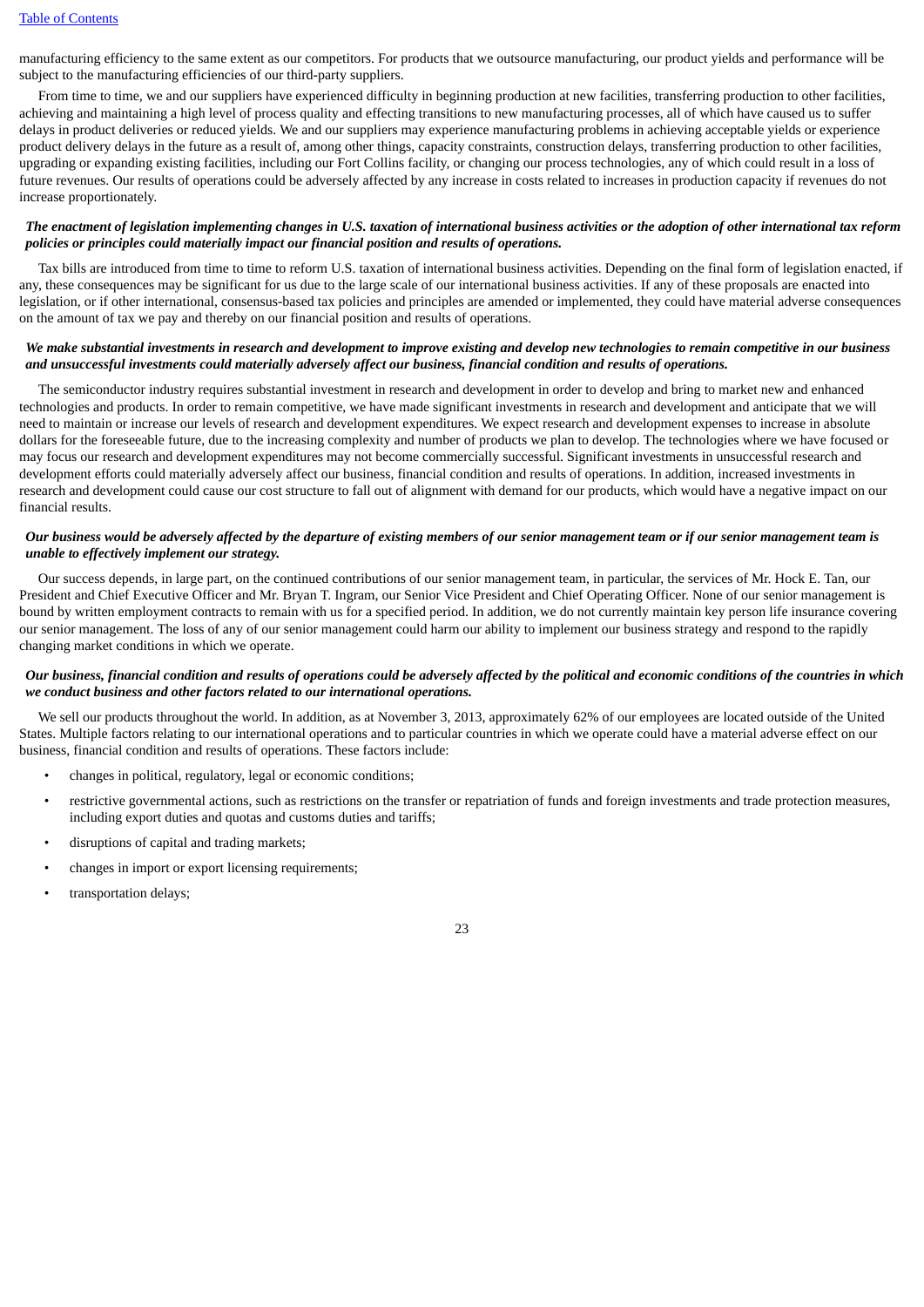- civil disturbances or political instability;
- geopolitical turmoil, including terrorism, war or political or military coups;
- changes in labor standards;
- limitations on our ability under local laws to protect our intellectual property;
- nationalization of businesses and expropriation of assets;
- changes in tax laws;
- currency fluctuations, which may result in our products becoming too expensive for foreign customers or foreign-sourced materials and services becoming more expensive for us; and
- difficulty in obtaining distribution and support.

A significant legal risk associated with conducting business internationally is compliance with various and differing anti-corruption and anti-bribery laws and regulations of the countries in which we do business, including the U.S. Foreign Corrupt Practices Act, the U.K. Bribery Act and similar laws in China. In addition, the anti-corruption laws in various countries are constantly evolving and may, in some cases, conflict with each other. Our Code of Ethics and Business Conduct and other policies prohibit us and our employees from offering or giving anything of value to a government official for the purpose of obtaining or retaining business and from engaging in unethical business practices, including kick-backs to or from purely private parties. However, there can be no assurance that all of our employees or agents will refrain from acting in violation of this and our related anti-corruption policies and procedures. Any such violation could have a material adverse effect on our business.

A majority of our products are produced and sourced in Asia, including in China, Malaysia, the Philippines, Singapore, South Korea, Taiwan and Thailand. As a result of the acquisition of CyOptics, we also have facilities and personnel in, and conduct business from, Mexico, an area in which we have not previously operated. Any conflict or uncertainty in these countries, including due to political or civil unrest, public health or safety concerns or natural disasters, could have a material adverse effect on our business, financial condition and results of operations. In addition, if the government of any country in which our products are manufactured or sold sets technical standards for products manufactured in or imported into their country that are not widely shared, it may lead certain of our customers to suspend imports of their products into that country, require manufacturers in that country to manufacture products with different technical standards and disrupt cross-border manufacturing relationships which, in each case, could have a material adverse effect on our business, financial condition and results of operations.

In addition, our subsidiaries may require future equity-related financing, and any capital contributions to certain of our subsidiaries may require the approval of the relevant authorities in the jurisdiction in which the subsidiary is incorporated. The approvals are required from the investment commissions or similar agency of the particular jurisdiction and relate to any initial or additional equity investment by foreign entities in local corporations. Our failure to obtain the required approvals and our resulting inability to provide such equity-related financing or capital contributions could have an adverse effect on our business, financial condition and results of operations.

#### *We may not realize the full benefits of our research and development grants.*

We have accepted research and development grants, the receipt and amount of which are subject to our compliance with specified terms and conditions, both individually and in the aggregate. During fiscal year 2013, we recorded an aggregate of \$11 million in credits to research and development expense and \$2 million as a deferred credit for capital expenditures pursuant to these grants. During fiscal year 2012, we recorded an aggregate of \$7 million in credits to research and development expense and \$1 million as a deferred credit for capital expenditures pursuant to these grants. If we cannot or elect not to satisfy the terms and conditions of any of these grants, expenses incurred in respect of the relevant research and development projects will not be approved for reimbursement, we may be required to return amounts previously paid to us under the grants and further grants may not be available to us in the future. In the event we are unable to comply with the terms of any such grant, we may seek to amend the terms. However, any amendment, extension or renewal of such grants is in the discretion of the granting authority and we may not be able to effect any such change.

### Our business is subject to various governmental regulations, and compliance with these regulations may cause us to incur significant expenses. If we fail to maintain compliance with applicable regulations, we may be forced to recall products and cease their manufacture and distribution, and we could *be subject to civil or criminal penalties.*

Our business is subject to various significant international and U.S. laws and other legal requirements, including packaging, product content, labor and import/export regulations. These regulations are complex, change frequently and have generally become more stringent over time. We may be required to incur significant expenses to comply with these regulations or to remedy violations of these regulations. Certain CyOptics products, when customized for use with or incorporation into a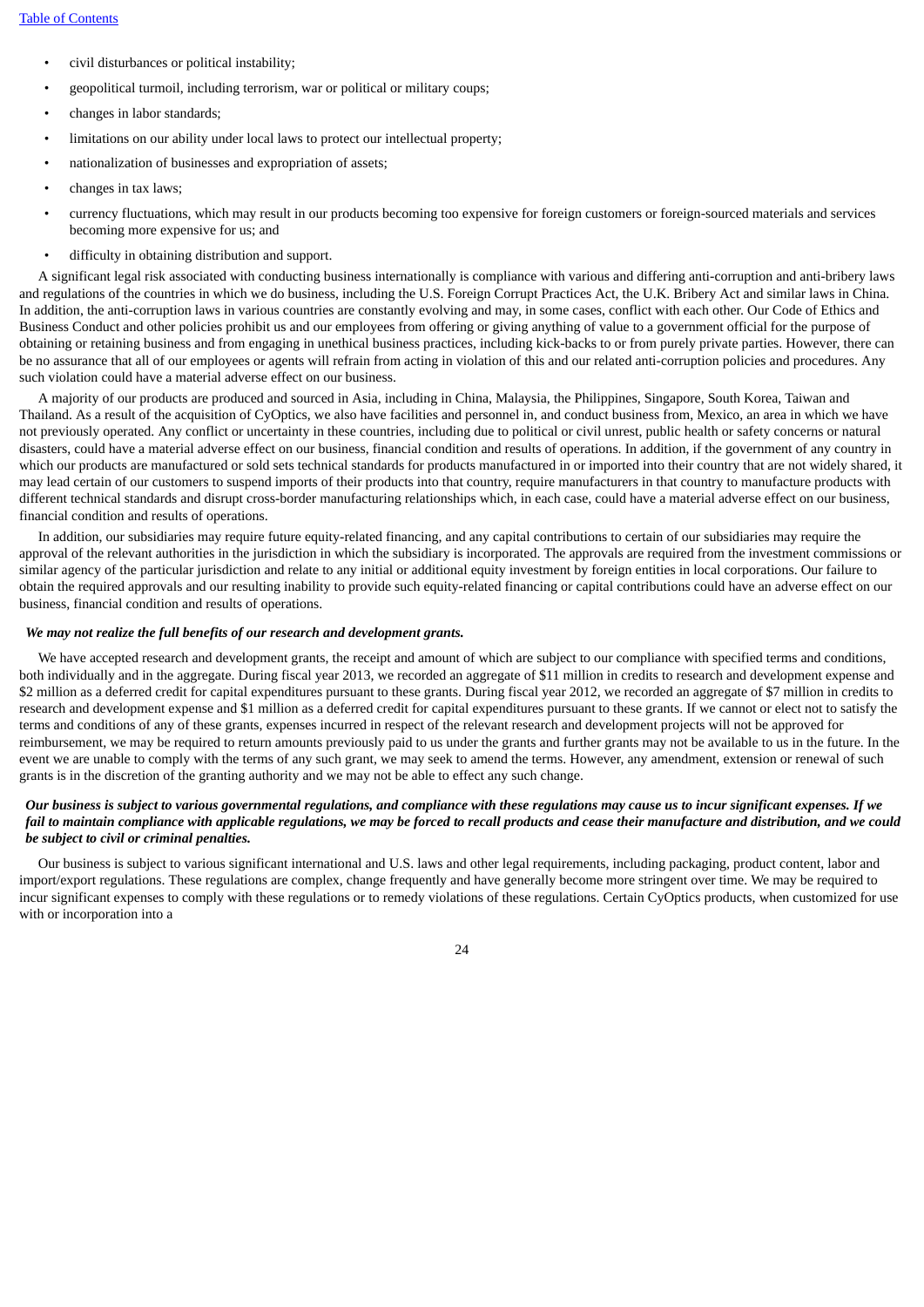defense article, are subject to the jurisdiction of the U.S. Department of State in accordance with the International Traffic in Arms Regulation, or ITAR. We have not previously had to comply with ITAR and are currently integrating CyOptics' ITAR controls and compliance with our own programs. Any failure by us to comply with applicable government regulations, including ITAR, could result in cessation of our operations or portions of our operations, product recalls or impositions of fines and restrictions on our ability to conduct our operations. In addition, because many of our products are regulated or sold into regulated industries, we must comply with additional regulations in marketing our products.

Our products and operations are also subject to the rules of industrial standards bodies, like the International Standards Organization, as well as regulation by other agencies, such as the U.S. Federal Communications Commission. If we fail to adequately address any of these rules or regulations, our business could be harmed.

We must conform the manufacture and distribution of our semiconductors to various laws and adapt to regulatory requirements in all countries as these requirements change. If we fail to comply with these requirements in the manufacture or distribution of our products, we could be required to pay civil penalties, face criminal prosecution and, in some cases, be prohibited from distributing our products commercially until the products or component substances are brought into compliance.

### We are subject to environmental, health and safety laws, which could increase our costs, restrict our operations and require expenditures that could have *a material adverse affect on our results of operations and financial condition.*

We are subject to a variety of international and U.S. laws and other legal requirements relating to the use, disposal, clean-up of and human exposure to, hazardous materials. Any failure by us to comply with environmental, health and safety requirements could result in the limitation or suspension of production or subject us to future liabilities in excess of our reserves. In addition, compliance with environmental, health and safety requirements could restrict our ability to expand our facilities or require us to acquire costly pollution control equipment, incur other significant expenses or modify our manufacturing processes. In the event of the discovery of new contamination, additional requirements with respect to existing contamination, or the imposition of other cleanup obligations for which we are responsible, we may be required to take remedial or other measures which could have a material adverse effect on our business, financial condition and results of operations.

We also face increasing complexity in our product design and procurement operations as we adjust to new requirements relating to the materials composition of our products, including the restrictions on lead and certain other substances in electronics that apply to specified electronics products sold in the European Union as of July 1, 2006 under the Restriction of Hazardous Substances in Electrical and Electronic Equipment Directive. Other countries, such as the United States, China and Japan, have enacted or may enact laws or regulations similar to the EU legislation. Other environmental regulations may require us to re-engineer our products to utilize components that are more environmentally compatible. Such re-engineering and component substitution may result in excess inventory or other additional costs and could have a material adverse effect on our results of operations.

In addition to the costs of complying with environmental, health and safety requirements, we may in the future incur costs defending against environmental litigation brought by government agencies and private parties. We may be defendants in lawsuits brought by parties in the future alleging environmental damage, personal injury or property damage. A significant judgment against us could harm our business, financial condition and results of operations.

In the last few years, there has been increased media scrutiny and associated reports focusing on a potential link between working in semiconductor manufacturing clean room environments and certain illnesses, primarily different types of cancers. Regulatory agencies and industry associations have begun to study the issue to see if any actual correlation exists. Because we utilize clean rooms, we may become subject to liability claims. In addition, these reports may also affect our ability to recruit and retain employees.

We cannot predict:

- changes in environmental or health and safety laws or regulations;
- the manner in which environmental or health and safety laws or regulations will be enforced, administered or interpreted;
- our ability to enforce and collect under indemnity agreements and insurance policies relating to environmental liabilities; or
- the cost of compliance with future environmental or health and safety laws or regulations or the costs associated with any future environmental claims, including the cost of clean-up of currently unknown environmental conditions, particularly at sites that we may acquire from time to time.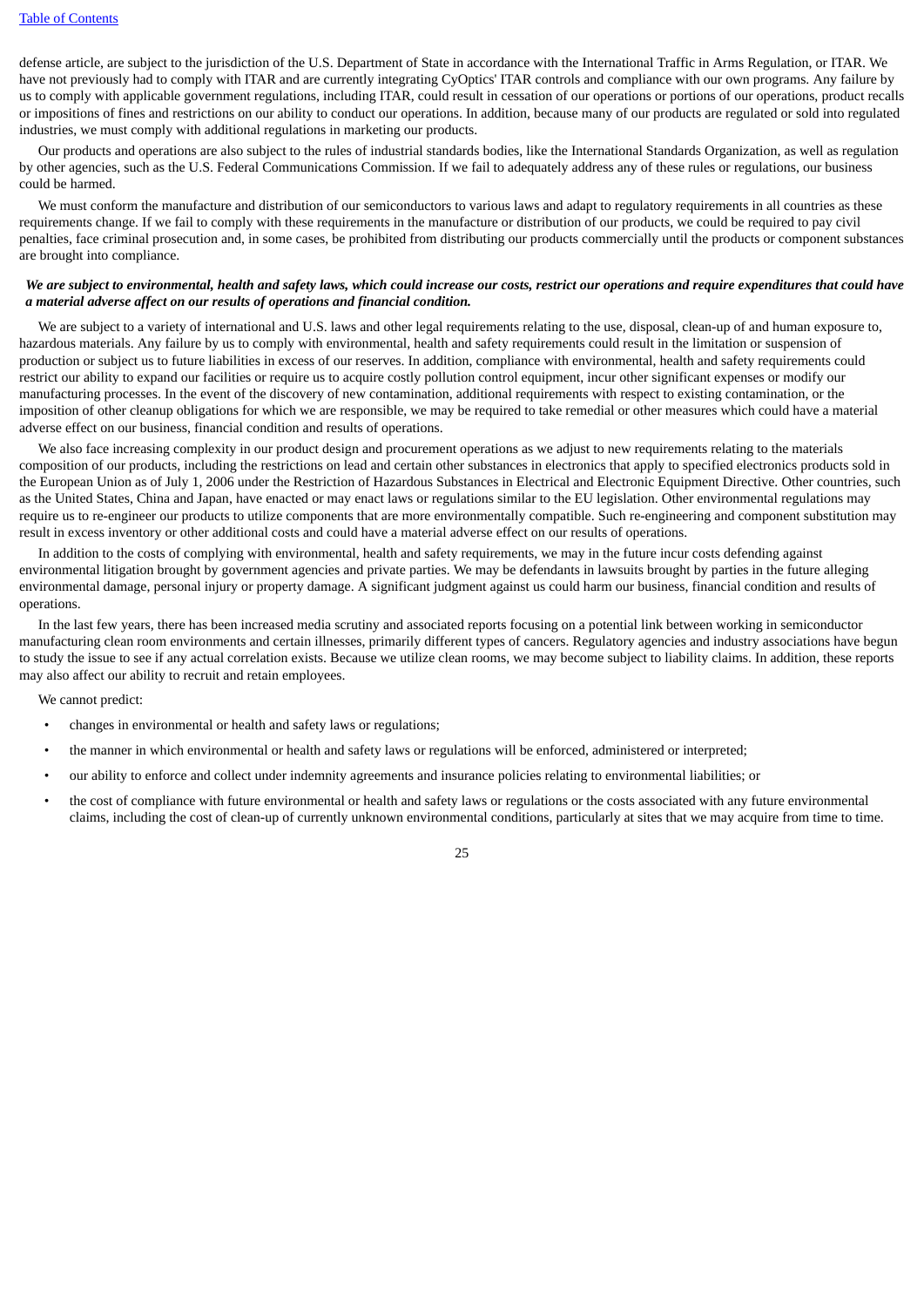### New regulations related to "conflict minerals" may force us to incur additional expenses, may make our supply chain more complex and may result in *damage to our reputation with customers.*

Pursuant to the Dodd-Frank Wall Street Reform and Consumer Protection Act of 2010, or the Dodd-Frank Act, the SEC has adopted new requirements for companies that use certain minerals and metals, known as conflict minerals, in their products, whether or not these products are manufactured by third parties. These requirements will require companies to diligence, disclose and report whether or not such minerals originate from the Democratic Republic of Congo and adjoining countries. The implementation of these new requirements could adversely affect the sourcing, availability and pricing of minerals used in the manufacture of semiconductor devices, including our products. In addition, we will incur additional costs to comply with the disclosure requirements, including costs related to determining the source of any of the relevant minerals and metals used in our products. Since our supply chain is complex, we may not be able to sufficiently verify the origins for these minerals and metals used in our products through the due diligence procedures that we implement, which may harm our reputation. In such event, we may also face difficulties in satisfying customers who require that all of the components of our products are certified as conflict mineral free.

### In addition to our employee sales representatives, we also rely on third-party distributors to sell our products, as well as using manufacturers' representatives in some circumstances, and the failure of these distributors or representatives to perform as expected could reduce our future sales.

In addition to selling products through our employee sales representatives, we also rely on distributors to sell our products to our customers. In some cases we also use manufacturers' representatives to sell our products, particularly, for example, in markets where we do not have a significant physical presence and new markets that we are seeking to enter. We are unable to predict the extent to which our distributors and manufacturers' representatives will be successful in marketing and selling our products. Moreover, many of our distributors and manufacturers' representatives also market and sell competing products. Our relationships with our distributors and manufacturers' representatives may be terminated by either party at any time. Our future performance will depend, in part, on our ability to attract additional distributors or manufacturers' representatives that will be able to market and support our products effectively, especially in markets where we have not previously distributed our products, and on our ability to effectively manage distribution efforts by our remaining global, full-line distributors. If we cannot retain our current distributors or manufacturers' representatives, recruit additional or replacement distributors or manufacturers' representatives where needed, or effectively manage changes to our sales and distributions strategies, our sales and operating results will be harmed.

### The average selling prices of products in our markets have historically decreased rapidly and will likely do so in the future, which could harm our *revenues and gross profits.*

The products we develop and sell are used for high volume applications. As a result, the prices of those products have historically decreased rapidly. Gross profits on our products may be negatively affected by, among other things, pricing pressures from our customers, and the proportion of sales of our wireless and other products into consumer application markets, which are highly competitive and cost sensitive. In the past, we have reduced the average selling prices of our products in anticipation of future competitive pricing pressures, new product introductions by us or our competitors and other factors. In addition, some of our customer agreements provide for volume-based pricing and product pricing roadmaps, which can also reduce the average selling prices of our products over time. Our gross margin and financial results will suffer if we are unable to offset any reductions in our average selling prices by increasing our sales volumes, reducing manufacturing costs, or developing new and higher value-added products on a timely basis.

### We are required to assess our internal control over financial reporting on an annual basis and any adverse findings from such assessment could result in a loss of investor confidence in our financial reports, significant expenses to remediate any internal control deficiencies and ultimately have an *adverse effect on our share price.*

We are required to assess the effectiveness of our internal control over financial reporting annually, as required by Section 404 of the Sarbanes-Oxley Act. Even though, as at October 28, 2012, we concluded that our internal control over financial reporting was effective, we need to maintain our processes and systems and adapt them as our business grows and changes. This continuous process of maintaining and adapting our internal controls and complying with Section 404 is expensive, time-consuming and requires significant management attention. We cannot be certain that our internal control measures will continue to provide adequate control over our financial processes and reporting and ensure compliance with Section 404. Furthermore, as we grow our business or acquire other businesses, our internal controls may become more complex and we may require significantly more resources to ensure they remain effective. Failure to implement required new or improved controls, or difficulties encountered in their implementation, either in our existing business or in businesses that we may acquire, could harm our operating results or cause us to fail to meet our reporting obligations. We are in the process of integrating our and CyOptics financial and controls, to ensure the effectiveness of their controls and procedures. However, there can be no assurance that we will be able to do so effectively in the one-year post-acquisition exemption period or at all.

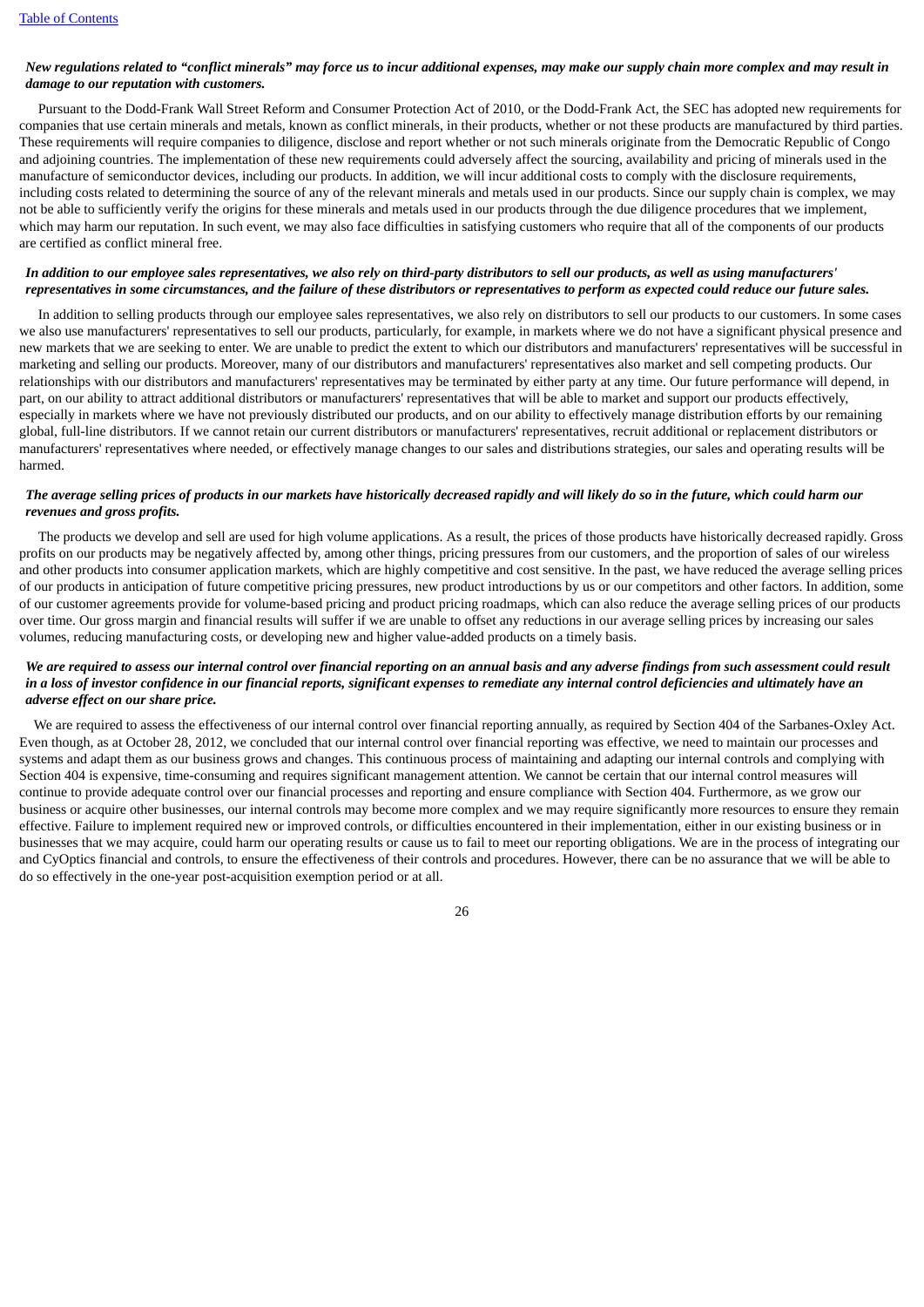If we or our independent registered public accounting firm identify material weaknesses in our internal controls, the disclosure of that fact, even if quickly remedied, may cause investors to lose confidence in our financial statements and the trading price of our ordinary shares may decline.

Remediation of a material weakness could require us to incur significant expense and if we fail to remedy any material weakness, our financial statements may be inaccurate, our ability to report our financial results on a timely and accurate basis may be adversely affected, our access to the capital markets may be restricted, the trading price of our ordinary shares may decline, and we may be subject to sanctions or investigation by regulatory authorities, including the SEC or The Nasdaq Global Select Market. We may also be required to restate our financial statements from prior periods.

#### Our financial condition and results of operations could be adversely affected by employee-benefit related costs and expenses.

We sponsor several defined benefit plans outside of the United States and post-retirement medical benefit plans in the United States. We are required to make contributions to these plans to comply with minimum funding requirements imposed by laws governing these employee benefit plans. The difference between the obligations and assets of these plans, or the funded status of these plans, is a significant factor in determining our pension expense and the ongoing funding requirements of these plans. Weak economic conditions and related under-performance of asset markets could lead to increased pension and post-retirement benefit expenses. We may also seek to move defined benefit plans to defined contribution plans and any such changes may adversely affect our results of operations, including our profitability and cash flow. In the United States, we also self-fund a significant portion of our employees' health benefits. The costs of providing these benefits has been increasing steadily and significantly, and may increase further as the Patient Protection and Affordable Care Act of 2010 is implemented. Also, a significant portion of our employees' cash compensation is performance-related, based on achievement of annual metrics, which can cause significant fluctuations in our employee compensation expense, and in cashflows in the period in which payment occurs. Significant increases in the compensation, costs and expenses of the benefits we provide to our employees could adversely affect our financial condition and results of operations.

#### *A breach of our security systems may have a material adverse effect on our business.*

Our security systems are designed to maintain the physical security of our facilities and protect our customers', suppliers' and employees' confidential information. However, we are also dependent on a number of third-party "cloud-based" service providers of critical corporate infrastructure services relating to, among other things, human resources, electronic communication services and certain finance functions, and we are, of necessity, dependent on the security systems of these providers. Accidental or willful security breaches or other unauthorized access by third parties to our facilities, our information systems or the systems of our cloud-based service providers or the existence of computer viruses in our or their data or software could expose us to a risk of information loss and misappropriation of proprietary and confidential information. Any theft or misuse of such information could result in, among other things, unfavorable publicity, damage to our reputation, difficulty in marketing our products, allegations by our customers that we have not performed our contractual obligations, litigation by affected parties and possible financial obligations for liabilities and damages related to the theft or misuse of such information, as well as fines and other sanctions resulting from any related breaches of data privacy regulations, any of which could have a material adverse effect on our business, profitability and financial condition. Since the techniques used to obtain unauthorized share repurchase program access or to sabotage systems change frequently and are often not recognized until launched against a target, we may be unable to anticipate these techniques or to implement adequate preventative measures.

#### **Risks Relating to Investments in Singapore Companies**

### It may be difficult to enforce a judament of U.S. courts for civil liabilities under U.S. federal securities laws against us, our directors or officers in *Singapore.*

We are incorporated under the laws of the Republic of Singapore, and certain of our officers and directors are resident outside the United States. Moreover, a majority of our consolidated assets are located outside the United States. Although we are incorporated outside the United States, we have agreed to accept service of process in the United States through our agent designated for that purpose. Nevertheless, since a majority of the consolidated assets owned by us are located outside the United States, any judgment obtained in the United States against us may not be collectible within the United States.

There is no treaty between the United States and Singapore providing for the reciprocal recognition and enforcement of judgments in civil and commercial matters and a final judgment for the payment of money rendered by any federal or state court in the United States based on civil liability, whether or not predicated solely upon the federal securities laws, would, therefore, not be automatically enforceable in Singapore. There is doubt whether a Singapore court may impose civil liability on us or our directors and officers who reside in Singapore in a suit brought in the Singapore courts against us or such persons with respect to a violation solely of the federal securities laws of the United States, unless the facts surrounding such a violation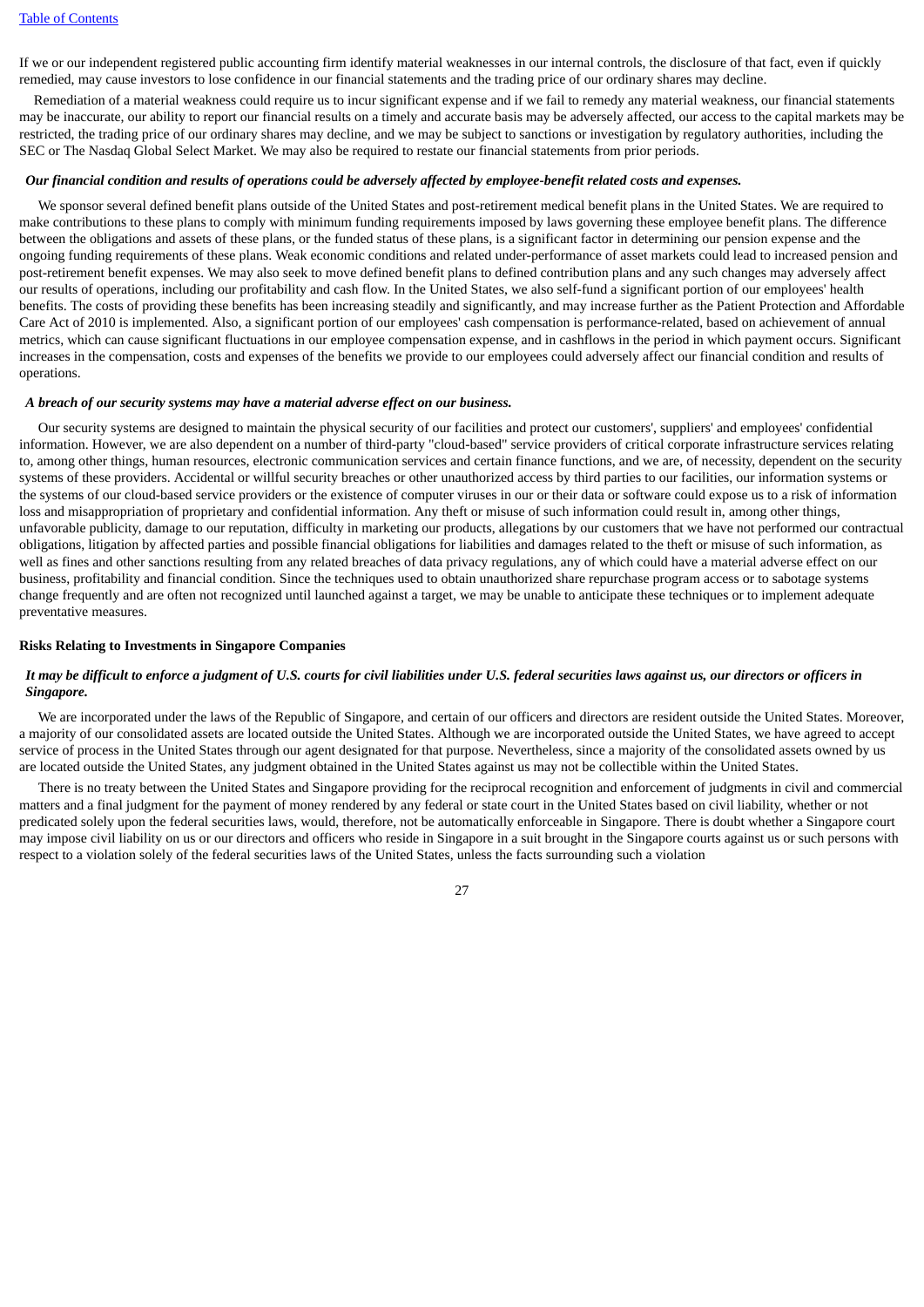#### Table of [Contents](#page-0-0)

would constitute or give rise to a cause of action under Singapore law. Consequently, it may be difficult for investors to enforce against us, our directors or our officers in Singapore judgments obtained in the United States, which are predicated upon the civil liability provisions of the federal securities laws of the United States.

### We are incorporated in Singapore and our shareholders may have more difficulty in protecting their interest than they would as shareholders of a corporation incorporated in the United States, and we may have more difficulty attracting and retaining qualified board members and executives.

Our corporate affairs are governed by our memorandum and articles of association and by the laws governing corporations incorporated in Singapore. The rights of our shareholders and the responsibilities of the members of our board of directors under Singapore law are different from those applicable to a corporation incorporated in the United States. Therefore, our public shareholders may have more difficulty in protecting their interest in connection with actions taken by our management or members of our board of directors than they would as shareholders of a corporation incorporated in the United States. Draft legislation that would make significant changes to the Singapore Companies Act has recently been proposed by the Singapore authorities, some of which may alter the rights of shareholders that are currently provided under the Singapore Companies Act and our memorandum and articles of association. However, it is not yet certain which of these amendments will be included in the final legislation or when such amendments will become effective.

In addition, being a public company incorporated in Singapore may make it more expensive for us to obtain director and officer liability insurance, and we may be required to accept reduced coverage or incur substantially higher costs to obtain coverage. These factors could also make it more difficult for us to attract and retain qualified members of our board of directors, particularly to serve on committees of our Board, and qualified executive officers.

### For a limited period of time, our directors have general authority to allot and issue new ordinary shares on terms and conditions as may be determined *by our board of directors in its sole discretion.*

Under Singapore law, we may only allot and issue new ordinary shares with the prior approval of our shareholders in a general meeting. At our 2013 AGM, our shareholders provided our directors with the general authority to allot and issue any number of new ordinary shares until the earlier of (i) the conclusion of our 2014 AGM, (ii) the expiration of the period within which the next annual general meeting is required to be held (i.e. within 15 months from the conclusion of the last general meeting) or (iii) the subsequent revocation or modification of such general authority by our shareholders acting at a duly noticed and convened meeting. Subject to the general authority to allot and issue new ordinary shares provided by our shareholders, the provisions of the Singapore Companies Act and our memorandum and articles of association, our board of directors may allot and issue new ordinary shares on terms and conditions as they may think fit to impose. Any additional issuances of new ordinary shares by our directors may adversely impact the market price of our ordinary shares.

#### **Risks Relating to Owning Our Ordinary Shares**

#### At times, our share price has been volatile and it may fluctuate substantially in the future, which could result in substantial losses for our investors.

The trading price of our ordinary shares has, at times, fluctuated significantly. The trading price of our ordinary shares could be subject to wide fluctuations in response to many of the risk factors listed in this "Risk Factors" section, and others, many of which are beyond our control, including:

- actual or anticipated fluctuations in our financial condition and operating results;
- issuance of new or updated research or reports by securities analysts;
- fluctuations in the valuation and results of operations of our significant customers as well as companies perceived by investors to be comparable to us;
- announcements of proposed acquisitions by us or our competitors;
- announcements of, or expectations of additional debt or equity financing efforts;
- share price and volume fluctuations attributable to inconsistent trading volume levels of our shares; and
- changes in our dividend or share repurchase policies.

These fluctuations are often unrelated or disproportionate to our operating performance. These broad market and industry fluctuations, as well as general economic, political and market conditions such as recessions, interest rate changes or international currency fluctuations, may negatively impact the market price of our ordinary shares. You may not realize any return on your investment in us and may lose some or all of your investment. In the past, companies that have experienced volatility in the market price of their stock have been subject to securities class action litigation. We may be the target of this

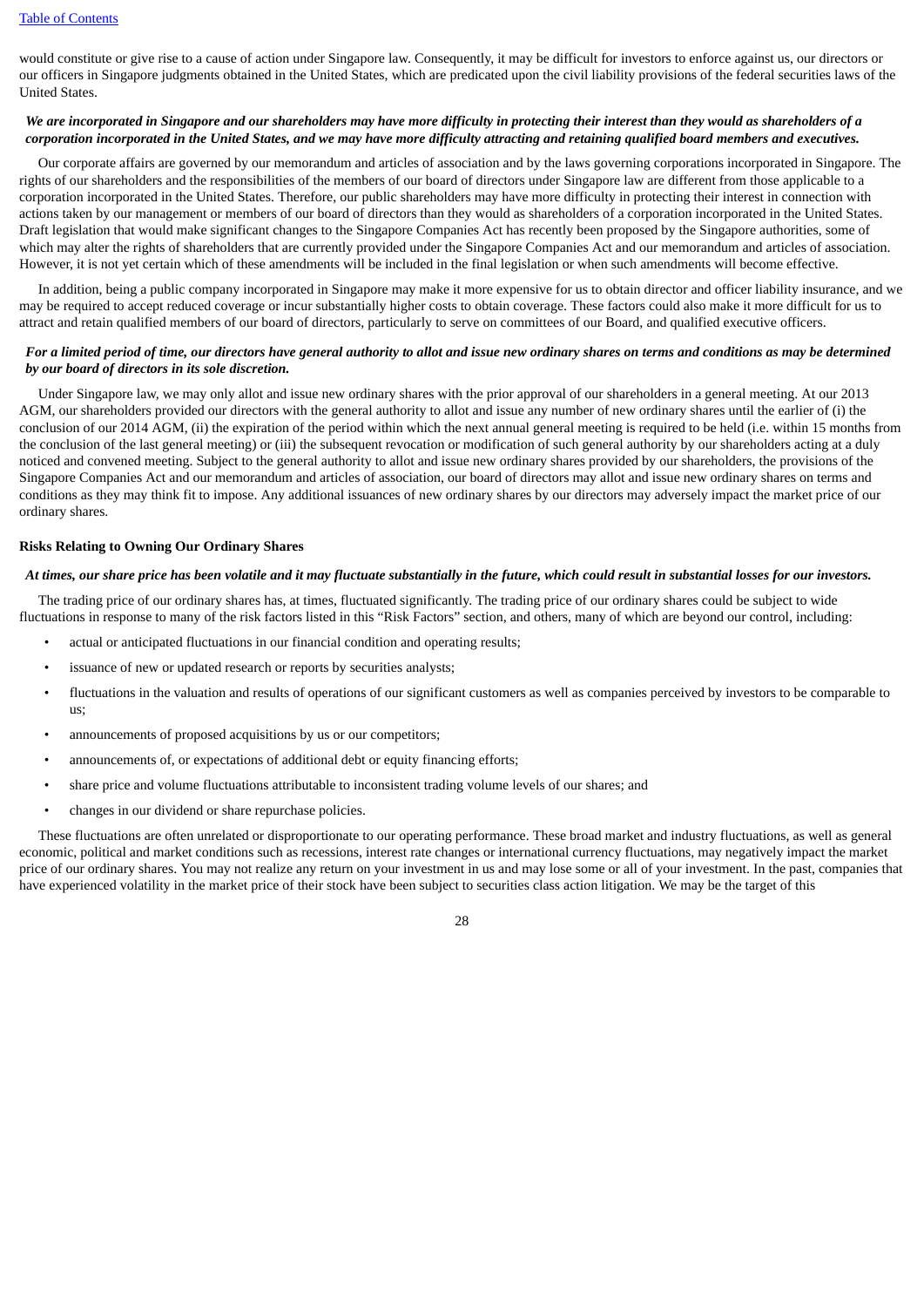type of litigation in the future. Securities litigation against us could result in substantial costs and divert our management's attention from other business concerns, which could seriously harm our business.

### A substantial amount of our shares are held by a small number of institutional investors and significant sales of our ordinary shares in the public *market by one or more of these holders could cause our share price to fall.*

As of September 30, 2013, we believe that our five largest shareholders are institutional investors and that they hold over 40% of our outstanding ordinary shares in the aggregate. These institutional investors may sell their shares for a variety of reasons, including dissatisfaction with our short- or long-term results. These holders may sell their shares at any time and such sales could depress the market price of our ordinary shares, given the large amounts of our shares held by these investors. Such sales could also impair our ability to raise capital through the sale of additional equity securities.

#### *There can be no assurance that we will continue to declare cash dividends or repurchase shares.*

Our Board adopted a dividend policy pursuant to which the Company will pay quarterly dividends on our ordinary shares, and, following our 2013 AGM on April 10, 2013, our Board approved our 2013 share repurchase program authorizing management to repurchase up to 20 million of the Company's ordinary shares, in their discretion, which authorization will expire the day prior to our 2014 AGM. The declaration and payment of any future dividend is subject to the approval of our Board and our dividend policy could change at any time. Similarly, our share repurchase program does not obligate us to repurchase any specific number of shares and may be suspended from time to time or terminated at any time prior to its expiration. There can be no assurance that we will declare cash dividends or repurchase shares in the future in any particular amounts, or at all. Furthermore, we may declare dividends as interim dividends, which are wholly provisional under Singapore law and may be revoked by our Board at any time prior to the payment thereof. The payment of cash dividends is restricted by applicable law and our corporate structure. Pursuant to Singapore law and our articles of association, no dividends may be paid except out of our profits. Also, because we are a holding company, our ability to pay cash dividends on our ordinary shares and to repurchase our shares may be limited by restrictions on our ability to obtain sufficient funds through dividends from subsidiaries, including restrictions under the terms of our credit agreement.

While our cash dividend payments have historically increased over time, this trend may not continue any may be discontinued or reduced at any time. Future dividends and share repurchases, if any, their timing and amount, as well as the relative allocation of cash between dividends and share repurchases, may be affected by, among other factors: our views on potential future capital requirements for strategic transactions, including acquisitions; earnings levels; contractual restrictions; cash position and overall financial condition; and changes to our business model. In addition, the amount we spend and the number of shares we are able to repurchase under our share repurchase program may further be affected by a number of other factors, including the share price and blackout periods in which we are restricted from repurchasing shares. A reduction in, or elimination of, our dividend payments and/or share repurchases could have a negative effect on our share price.

#### Singapore corporate law may impede a takeover of our company by a third-party, which could adversely affect the value of our ordinary shares.

The Singapore Code on Take-overs and Mergers contains provisions that may delay, deter or prevent a future takeover or change in control of our company for so long as we remain a public company with more than 50 shareholders and net tangible assets of S\$5 million or more. Any person acquiring an interest, whether by a series of transactions over a period of time or not, either on their own or together with parties acting in concert with such person, in 30% or more of our voting shares, or, if such person holds, either on their own or together with parties acting in concert with such person, between 30% and 50% (both inclusive) of our voting shares, and such person (or parties acting in concert with such person) acquires additional voting shares representing more than 1% of our voting shares in any six-month period, must, except with the consent of the Securities Industry Council in Singapore, extend a mandatory takeover offer for the remaining voting shares in accordance with the provisions of the Singapore Code on Take-overs and Mergers. While the Singapore Code on Take-overs and Mergers seeks to ensure equality of treatment among shareholders, its provisions may discourage or prevent certain types of transactions involving an actual or threatened change of control of our company. These legal requirements may impede or delay a takeover of our company by a third-party, which could adversely affect the value of our ordinary shares.

#### *Our actual operating results may differ significantly from our guidance.*

From time to time, we release guidance regarding our future performance that represents our management's estimates as of the date of release. This guidance, which consists of forward-looking statements, is prepared by our management and is qualified by, and subject to, the assumptions and the other information contained or referred to in the release. Our guidance is not prepared with a view toward compliance with published guidelines of the American Institute of Certified Public Accountants, and neither our independent registered public accounting firm nor any other independent expert or outside party compiles or examines the guidance and, accordingly, no such person expresses any opinion or any other form of assurance with respect thereto.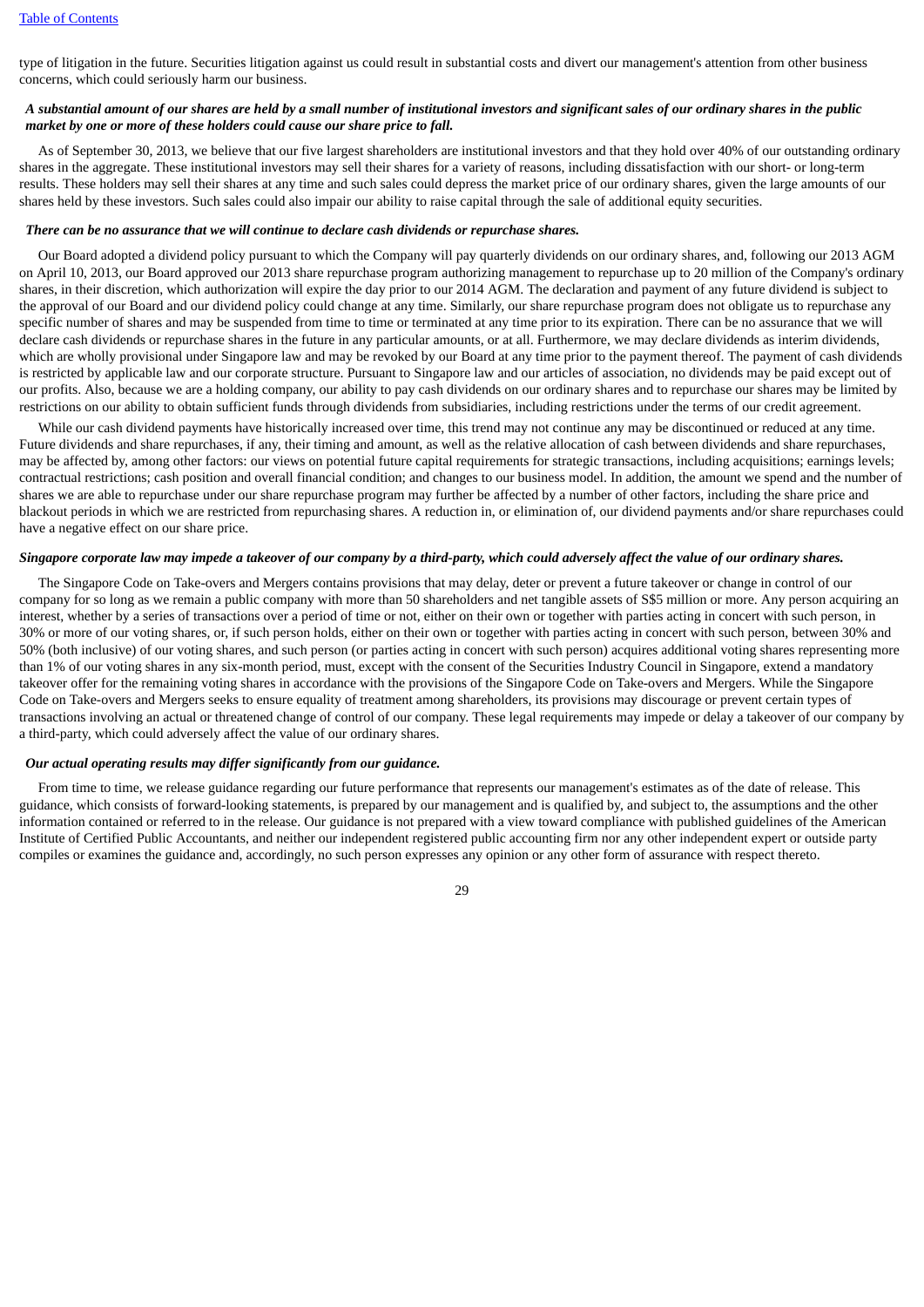Guidance is based upon a number of assumptions and estimates that, while presented with numerical specificity, is inherently subject to significant business, economic and competitive uncertainties and contingencies, many of which are beyond our control and are based upon specific assumptions with respect to future business decisions, some of which will change. We generally state possible outcomes as high and low ranges which are intended to provide a sensitivity analysis as variables are changed but are not intended to represent that actual results could not fall outside of the suggested ranges. The principal reason that we release this data is to provide a basis for our management to discuss our business outlook with analysts and investors. We do not accept any responsibility for any projections or reports published by any such persons.

Guidance is necessarily speculative in nature, and it can be expected that some or all of the assumptions of the guidance furnished by us will not materialize or will vary significantly from actual results, particularly any guidance relating to the results of operations of acquired businesses or companies, such as CyOptics, as our management will, necessarily, be less familiar with their business, procedures and operations. Accordingly, our guidance is only an estimate of what management believes is realizable as of the date of release. Actual results will vary from the guidance and the variations may be material. Investors should also recognize that the reliability of any forecasted financial data diminishes the farther in the future that the data is forecast. In light of the foregoing, investors are urged to put the guidance in context and not to place undue reliance on it.

Any failure to successfully implement our operating strategy or the occurrence of any of the events or circumstances set forth in this Annual Report on Form 10-K could result in the actual operating results being different than the guidance, and such differences may be adverse and material.

#### <span id="page-29-0"></span>**ITEM 1B.** *UNRESOLVED STAFF COMMENTS*

<span id="page-29-1"></span>None.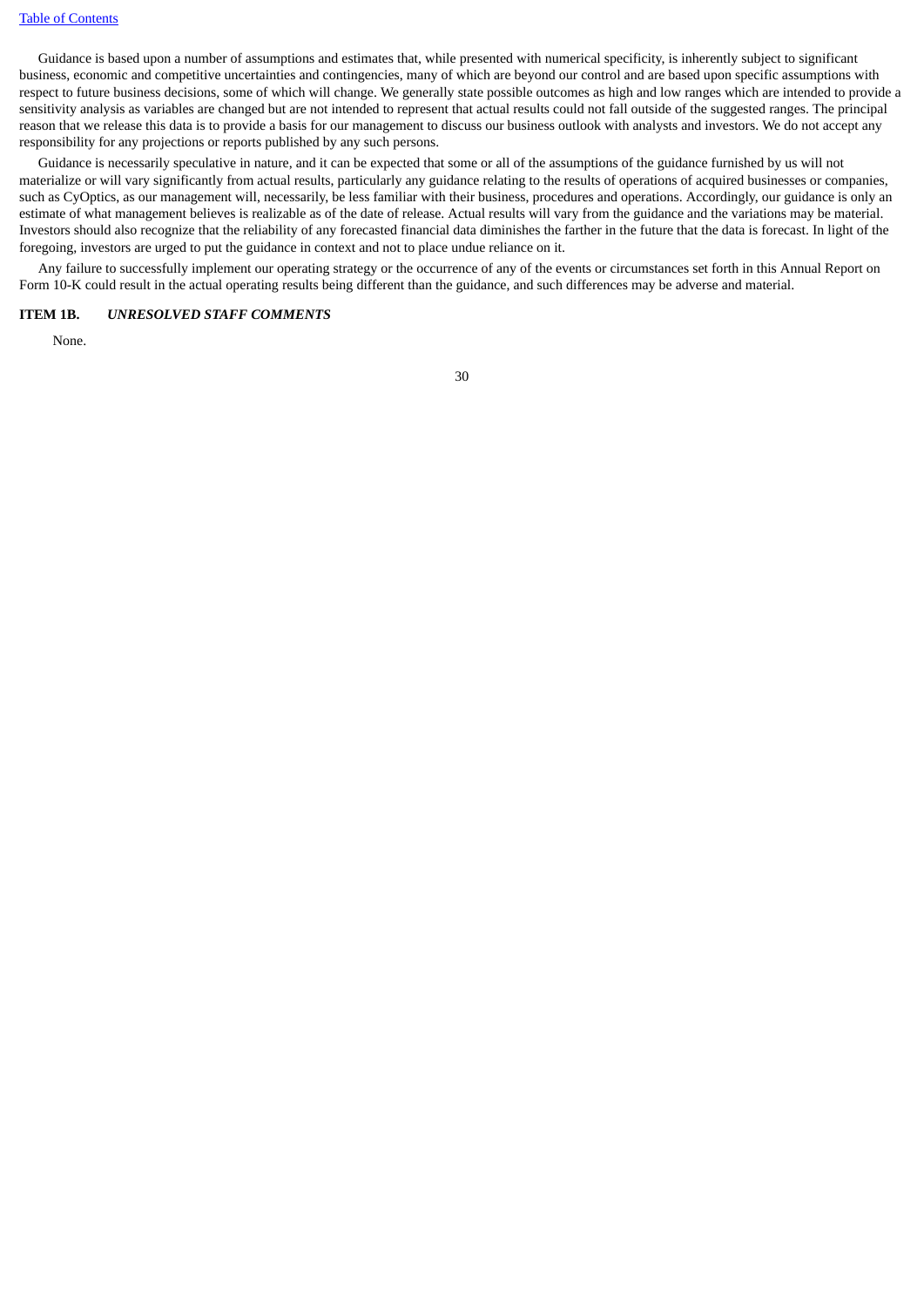#### **ITEM 2.** *PROPERTIES*

Our principal executive offices are located in Yishun, Singapore, and the headquarters for our U.S. subsidiaries is located in San Jose, California. We conduct our administration, manufacturing, research and development and sales and marketing in both owned and leased facilities. We believe that our owned and leased facilities are adequate for our present operations. The following is a list of our principal facilities and their primary functions.

| <b>Site</b>                         | <b>Major Activity</b>                                                                 | Owned/Leased                  | <b>Square Footage</b> | <b>Lease Expiration</b>               |
|-------------------------------------|---------------------------------------------------------------------------------------|-------------------------------|-----------------------|---------------------------------------|
| Yishun, Singapore                   | Administration, Manufacturing, Research and<br>Development and Sales and Marketing    | Leased                        | 101,500               | November 2015                         |
| San Jose, CA, United States         | Administration, Research and Development and Sales<br>and Marketing                   | Leased                        | 139,000               | November 2015                         |
| Penang, Malaysia                    | Manufacturing, Research and<br>Development, and Administration                        | Owned-Building<br>Leased-Land | 318,000<br>925,000    | NA<br>May 2051                        |
| Fort Collins, CO, United States     | Manufacturing and Research and Development                                            | Owned                         | 1,001,800             | NA                                    |
| Jitra, Malaysia                     | Manufacturing                                                                         | Owned-Building<br>Leased-Land | 50,100<br>258,800     | <b>NA</b><br>April 2051               |
| Senoko, Singapore                   | Manufacturing                                                                         | Owned-Building<br>Leased-Land | 52,200<br>72,000      | Not applicable (NA)<br>September 2029 |
| Breinigsville, PA, United States    | Administration, Manufacturing, Research and<br>Development and Sales and Marketing    | Leased<br>Leased              | 103,000<br>14,300     | October 2017<br><b>July 2014</b>      |
| Matamoros, Tamaulipas,<br>Mexico    | Manufacturing                                                                         | Leased                        | 81,750                | December 2015                         |
| Seoul, Korea                        | Research and Development and Sales and Marketing                                      | Leased                        | 72,000                | October 2015                          |
| Wuxi, China                         | Administration, Manufacturing and Research and<br>Development and Sales               | Leased                        | 58,000                | May 2015                              |
| Depot Road, Singapore               | Manufacturing                                                                         | Leased                        | 50,175                | October 2030                          |
| Turin, Italy                        | Manufacturing, Research and Development<br>Manufacturing, Research and Development    | Leased<br>Leased              | 15,000<br>23,600      | April 2018<br>June 2017               |
| Samorin, Slovakia                   | Manufacturing                                                                         | Leased                        | 31,000                | March 2018                            |
| South Plainfield, NJ, United States | Manufacturing                                                                         | Leased                        | 21,100                | <b>July 2014</b>                      |
| Boeblingen, Germany                 | Administration, Research and Development and Sales<br>and Marketing                   | Leased                        | 19,000                | April 2015                            |
| Shirakawa, Japan                    | Manufacturing and Research and Development                                            | Owned                         | 17,000                | NA                                    |
| Sarego, Italy                       | Administration, Manufacturing and Research and<br>Development and Sales and Marketing | Owned                         | 14,500                | <b>NA</b>                             |
| Munich, Germany                     | Research and Development                                                              | Leased                        | 10,900                | September 2019                        |
| Regensburg, Germany                 | Manufacturing, Research and Development and<br>Marketing                              | Leased                        | 10,400                | June 2015                             |
| Austin, TX, United States           | Administration, Manufacturing, Research and<br>Development and Sales and Marketing    | Leased                        | 9,500                 | January 2015                          |

## <span id="page-30-0"></span>**ITEM 3.** *LEGAL PROCEEDINGS*

From time to time, we are involved in litigation that we believe is of the type common to companies engaged in our line of business, including commercial disputes and employment issues. As of the date of this filing, we are not involved in any pending legal proceedings that we believe would likely have a material adverse effect on our financial condition, results of operations or cash flows. However, from time to time certain disputes involve claims by third parties that our activities infringe their patent, copyright, trademark or other intellectual property rights. These claims generally involve the demand by a third-party that we cease the manufacture, use or sale of the allegedly infringing products, processes or technologies and/or pay substantial damages or royalties for past, present and future use of the allegedly infringing intellectual property.

Claims that our products or processes infringe or misappropriate any third-party intellectual property rights (including claims arising through our contractual indemnification of our customers) often involve highly complex, technical issues, the outcome of which is inherently uncertain. Moreover, from time to time we pursue litigation to assert our intellectual property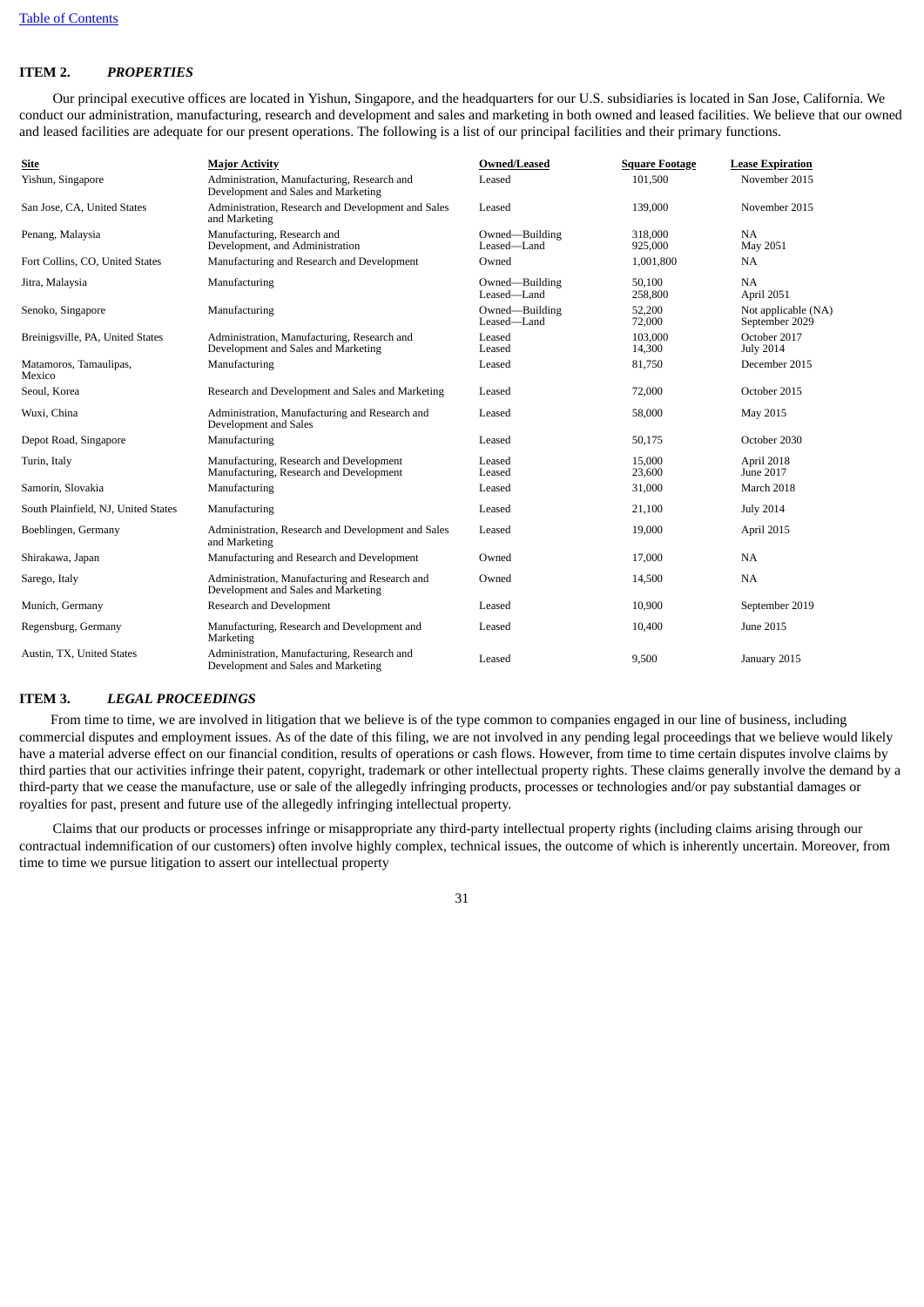rights. Regardless of the merit or resolution of any such litigation, complex intellectual property litigation is generally costly and diverts the efforts and attention of our management and technical personnel.

# <span id="page-31-0"></span>**ITEM 4.** *MINE SAFETY DISCLOSURES*

<span id="page-31-1"></span>None.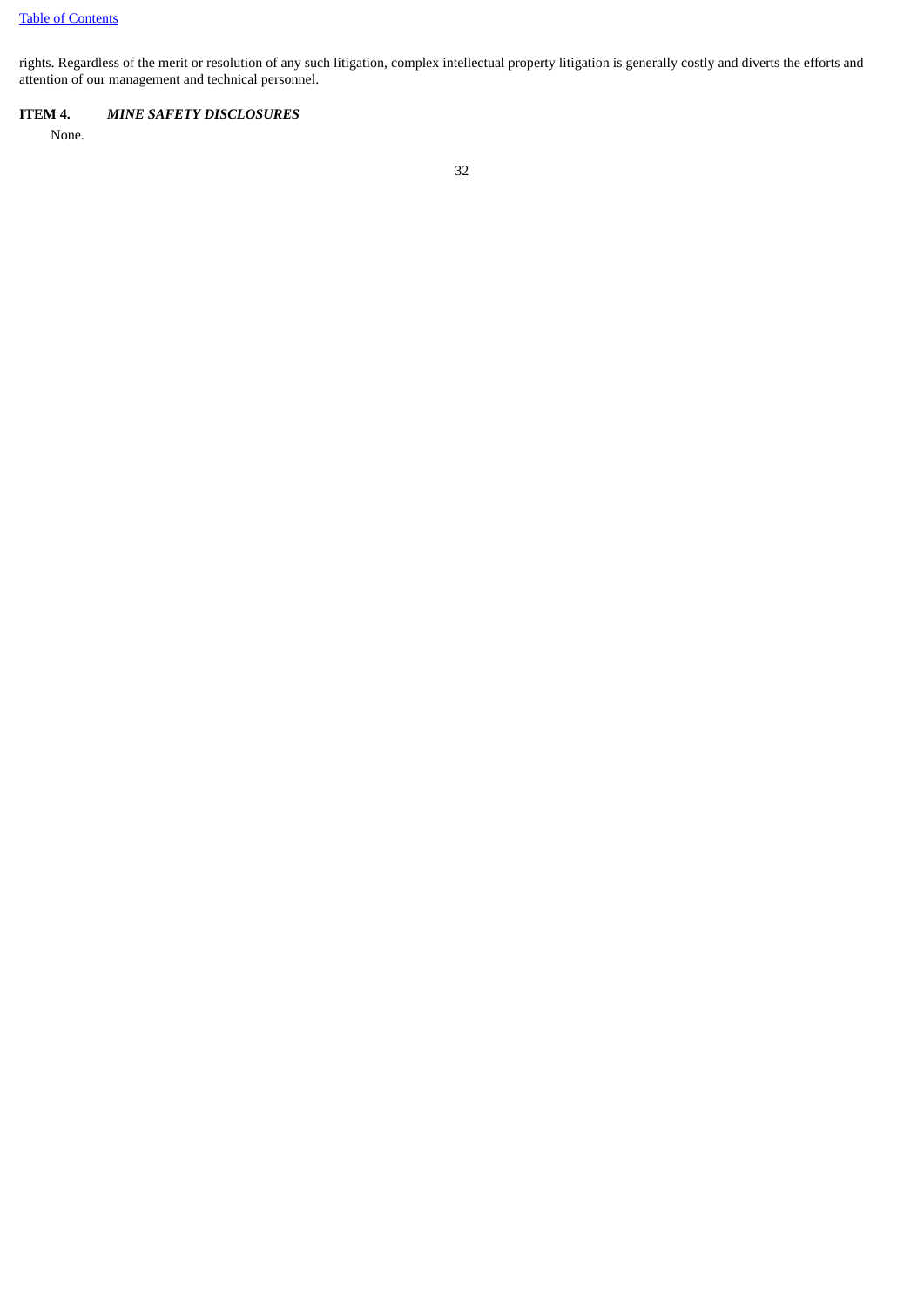#### **PART II**

### <span id="page-32-0"></span>**ITEM 5.** *MARKET FOR THE REGISTRANT'S COMMON EQUITY, RELATED SHAREHOLDER MATTERS AND ISSUER PURCHASES OF EQUITY SECURITIES*

### **Market Information**

Our ordinary shares are listed on The Nasdaq Global Select Market under the symbol "AVGO". The following table sets forth, for each quarterly period presented, the high and low sales prices of our ordinary shares as reported by The Nasdaq Global Select Market:

|                                           | <b>Market Prices</b> |              |       |  |
|-------------------------------------------|----------------------|--------------|-------|--|
|                                           | High                 |              | Low   |  |
| <b>Fiscal Year ended October 28, 2012</b> |                      |              |       |  |
| First Quarter (ended January 29, 2012)    | \$<br>35.00          | \$.          | 27.39 |  |
| Second Quarter (ended April 29, 2012)     | \$<br>39.22          | -S           | 32.38 |  |
| Third Quarter (ended July 29, 2012)       | \$<br>36.47          | -S           | 29.70 |  |
| Fourth Quarter (ended October 28, 2012)   | \$<br>37.88          | -S           | 32.39 |  |
| <b>Fiscal Year ended November 3, 2013</b> |                      |              |       |  |
| First Quarter (ended February 3, 2013)    | \$<br>36.30          | -\$          | 30.50 |  |
| Second Quarter (ended May 5, 2013)        | \$<br>36.98          | £.           | 30.57 |  |
| Third Quarter (ended August 4, 2013)      | \$<br>39.74          | $\mathbf{s}$ | 31.96 |  |
| Fourth Quarter (ended November 3, 2013)   | \$<br>47.21          | \$.          | 35.75 |  |

#### **Holders**

As of December 6, 2013, there were 4 holders of record of our ordinary shares. A substantially greater number of shareholders are "street name" or beneficial holders, whose shares are held of record by banks, brokers and other financial institutions.

### **Dividends**

In fiscal years 2013 and 2012, we declared and paid the following quarterly cash dividends:

|                      | <b>Fiscal Year 2013</b> |      | <b>Fiscal Year 2012</b> |      |  |
|----------------------|-------------------------|------|-------------------------|------|--|
| <b>First Quarter</b> |                         | 0.17 |                         | 0.12 |  |
| Second Quarter       |                         | 0.19 |                         | 0.13 |  |
| <b>Third Quarter</b> |                         | 0.21 |                         | 0.15 |  |
| Fourth Quarter       |                         | 0.23 |                         | 0.16 |  |

Our board of directors, or Board, has adopted a dividend policy authorizing us to pay a cash dividend on a quarterly basis. On December 10, 2013, our Board declared an interim cash dividend of \$0.25 per share payable on December 31, 2013 to shareholders of record at the close of business (5:00 p.m.), Eastern Time, on December 20, 2013. In fiscal years 2013 and 2012, we paid an aggregate of \$198 million and \$137 million, respectively, in dividends to our shareholders.

Our Board reviews our dividend policy regularly and the declaration and payment of any future cash dividends will be at the discretion and approval of our Board, and subject to the Board's continuing determination that they are in the Company's best interests. Future dividend payments will also depend upon such factors as our earnings level, capital requirements, contractual restrictions, cash position, overall financial condition and any other factors deemed relevant by our Board.

The payment of cash dividends on our ordinary shares is restricted under applicable law and our corporate structure. Pursuant to Singapore law and our articles of association, no cash dividends may be paid except out of our profits. Also, because we are a holding company, our ability to pay cash dividends on our ordinary shares may be limited by restrictions on our ability to obtain sufficient funds through dividends from subsidiaries, including restrictions under the terms of agreements governing our indebtedness.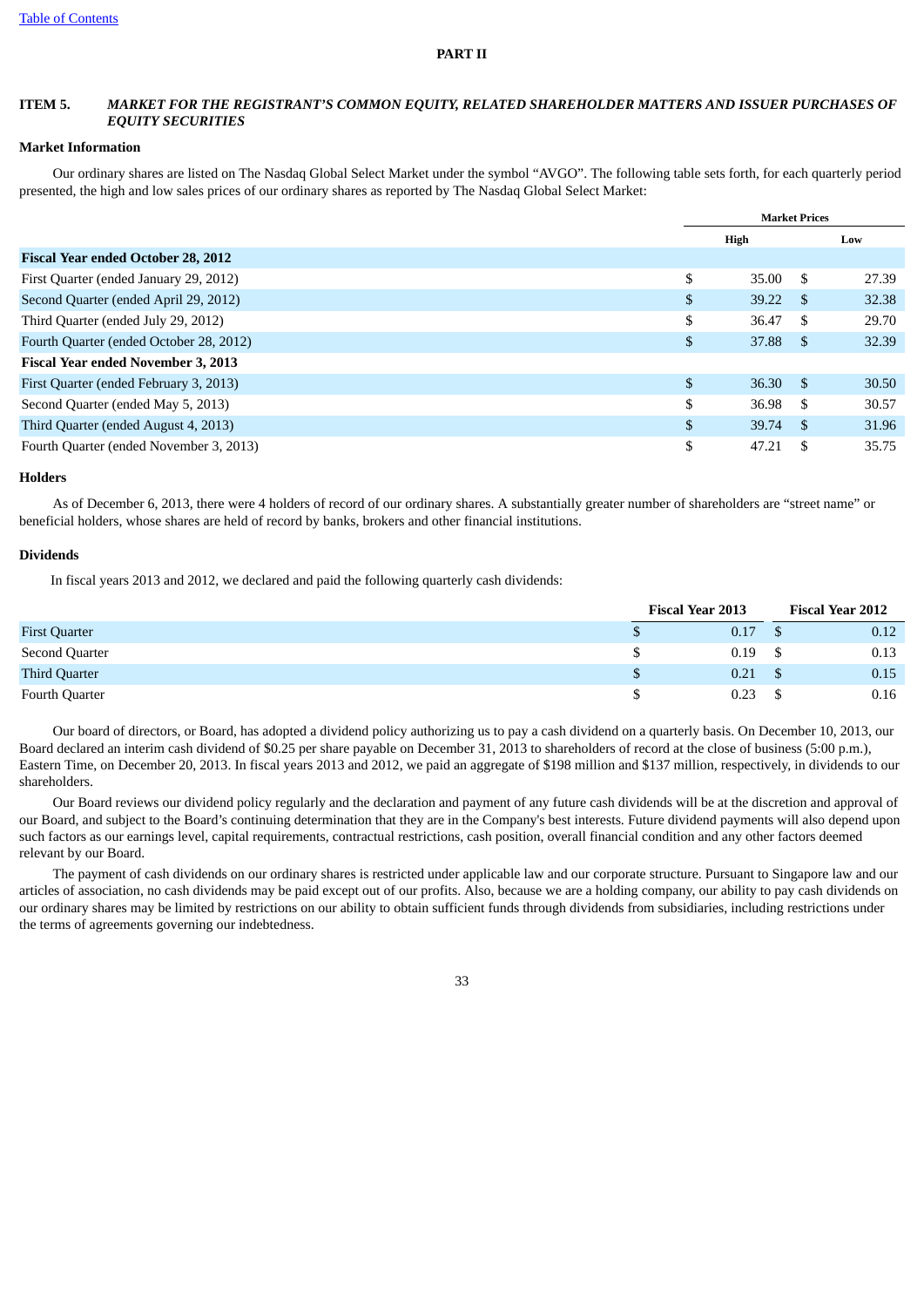# **Issuer Purchases of Equity Securities**

# *Share Repurchase Program*

On April 11, 2013, we announced that our Board had authorized the Company to repurchase up to 20 million of its ordinary shares, or the 2013 share repurchase program. This replaced the 2012 share repurchase program announced by the Company on June 8, 2012, which expired on April 9, 2013. Shares repurchases under the 2013 share repurchase program, if any, will be made in the open market at such times and in such amounts as the Company deems appropriate. The timing and actual number of shares repurchased will depend on a variety of factors including price, market conditions and applicable legal requirements. The 2013 share repurchase program does not obligate the Company to repurchase any specific number of shares and may be suspended or terminated at any time without prior notice. All shares repurchased are immediately retired. The 2013 share repurchase program will expire on the day prior to the Company's 2014 annual general meeting of shareholders, or AGM, unless earlier terminated.

The following table presents details of our share repurchases during the fiscal quarter ended November 3, 2013:

| Period                                 | <b>Total Number of Shares</b><br>Purchased | Average Price Paid per<br>Share |       | <b>Total Number of Shares</b><br><b>Purchased as Part of Publicly</b><br><b>Announced Plans or</b><br>Programs (1) | <b>Shares Available Under</b><br><b>Repurchase Programs</b> |  |  |
|----------------------------------------|--------------------------------------------|---------------------------------|-------|--------------------------------------------------------------------------------------------------------------------|-------------------------------------------------------------|--|--|
|                                        |                                            |                                 |       |                                                                                                                    | (in millions)                                               |  |  |
| August 5, 2013 - September 1, 2013     | 300,000                                    |                                 | 36.99 | 300,000                                                                                                            | 18.7                                                        |  |  |
| September 2, 2013 - September 29, 2013 | 386,650                                    | \$                              | 39.14 | 386,650                                                                                                            | 18.3                                                        |  |  |
| September 30, 2013 - November 3, 2013  | 165,734                                    | \$.                             | 43.16 | 165.734                                                                                                            | 18.1                                                        |  |  |
| <b>Total</b>                           | 852,384                                    |                                 | 39.16 | 852,384                                                                                                            |                                                             |  |  |

(1) All share repurchases during the fiscal quarter ended November 3, 2013 were made in open market transactions in accordance with Rule 10b-18 under the Exchange Act, pursuant to the 2013 share repurchase program discussed above.

### **Share Performance Graph**

The following graph shows a comparison of cumulative total return for the Company's ordinary shares, the Standard & Poor's 500 Stock Index, or S&P 500 Index, and the Philadelphia Semiconductor Index, or PHLX Semiconductor Index. The graph covers the period from August 6, 2009 (the first trading day of our ordinary shares on the Nasdaq Global Select Market) to November 1, 2013, the last trading day of our fiscal year 2013. While the initial public offering price of our ordinary shares was \$15.00 per share, the graph assumes the initial value of our ordinary shares on August 6, 2009 was the closing sales price of \$16.18 per share on that day. The total return graph and table assume that \$100 was invested on August 6, 2009 in Avago Technologies Limited ordinary shares and \$100 was invested on July 31, 2009 for each the S&P 500 Index and the PHLX Semiconductor Index and assumes all dividends are reinvested. Indexes are calculated on a month-end basis.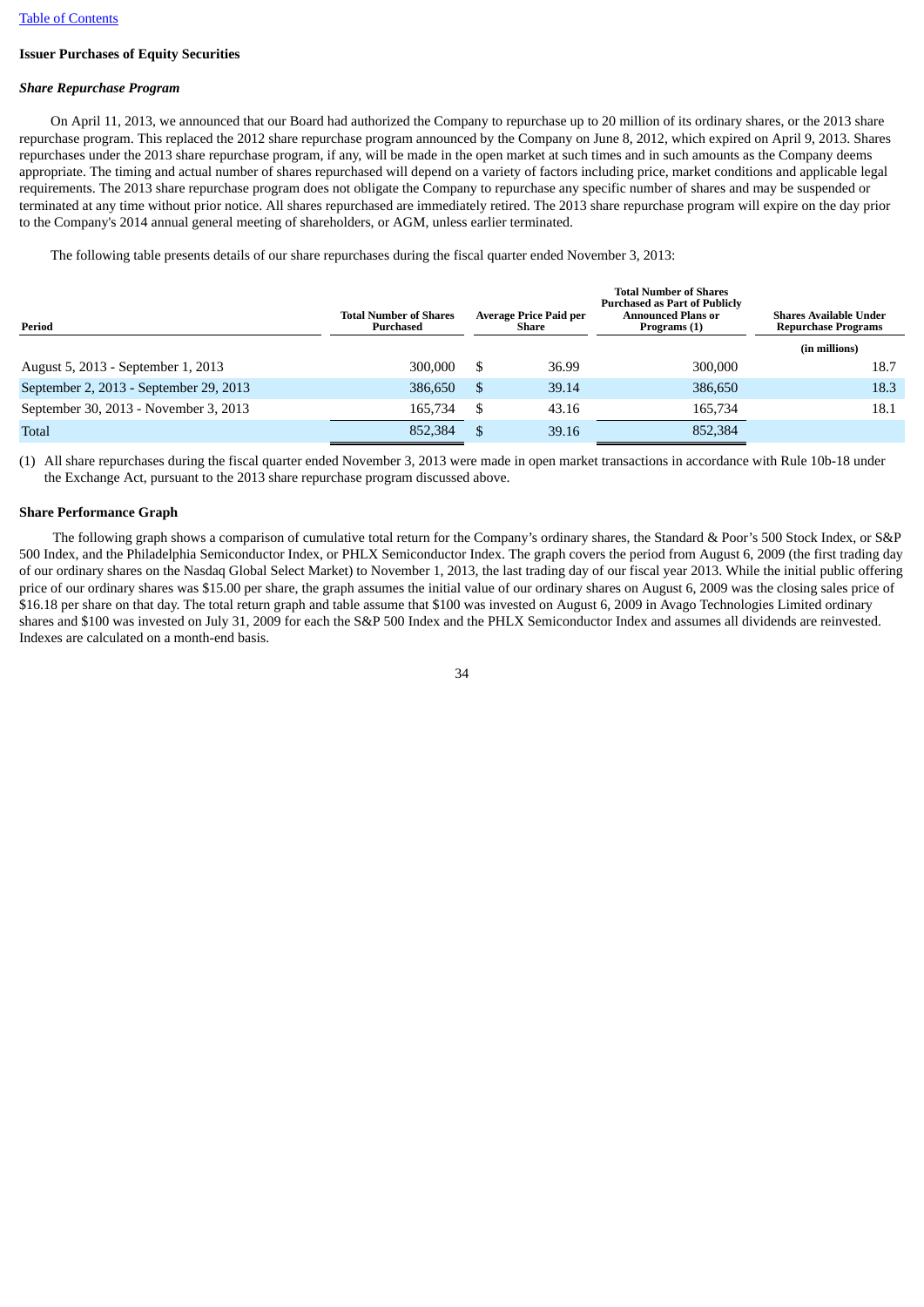The comparisons in the graph below are based on historical data and are not indicative of, or intended to forecast, the possible future performance of our ordinary shares.



| Comparison of 51 Month Cumulative Total Return |  |  |  |
|------------------------------------------------|--|--|--|
|                                                |  |  |  |

Among Avago Technologies Limited, the S&P 500 Index and the PHLX Semiconductor Index

|                            | 8/6/2009 | 11/1/2009 | 10/31/2010 | 10/30/2011 | 10/28/2012 | 11/3/2013 |
|----------------------------|----------|-----------|------------|------------|------------|-----------|
| Avago Technologies Limited | 100      | 93        | 153        | 210        | 215        | 290       |
| S&P 500 Index              | 100      | 105       | 123        | 133        | 153        | 195       |
| PHLX Semiconductor Index   | 100      | 96        | -117       | 134        | 137        | 182       |

The graph and the table above shall not be deemed "filed" with the SEC for the purposes of Section 18 of the Exchange Act or otherwise subject to the liabilities of that section, nor shall it be deemed incorporated by reference in any filing made by us with the SEC, regardless of any general incorporation *language in such filing.*

#### **Securities Authorized for Issuance Under Equity Compensation Plans**

The information required by this item regarding securities authorized for issuance under equity compensation plans is incorporated herein by reference to the definitive Proxy Statement for our 2014 Annual Meeting of Shareholders to be filed with the SEC within 120 days after the end of the fiscal year ended November 3, 2013.

### <span id="page-34-0"></span>**ITEM 6.** *SELECTED FINANCIAL DATA*

You should read the following selected consolidated financial data together with the information included under the headings "Risk Factors" and "Management's Discussion and Analysis of Financial Condition and Results of Operations" and our historical financial statements and related notes included elsewhere in this Annual Report on Form 10-K. The selected consolidated statements of operations data for the fiscal years ended November 3, 2013, October 28, 2012 and October 30,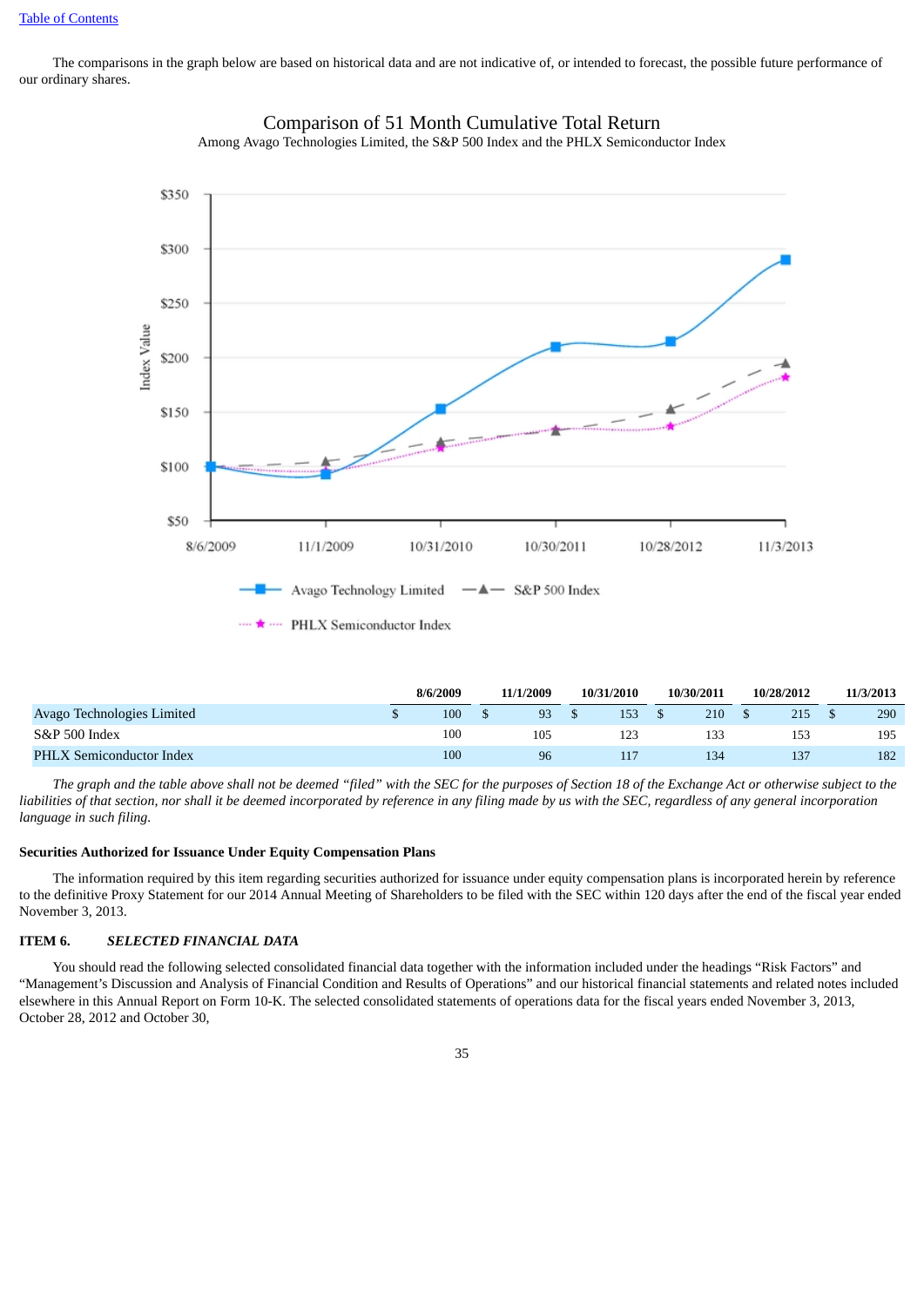2011 and the selected balance sheet data as of November 3, 2013 and October 28, 2012 have been derived from audited historical financial statements and related notes included elsewhere in this Annual Report on Form 10-K. The selected consolidated statements of operations data for the fiscal years ended October 31, 2010 and November 1, 2009 and the selected balance sheet data as of October 30, 2011, October 31, 2010 and November 1, 2009 have been derived from audited historical financial statements and related notes not included in this Annual Report on Form 10-K. The historical financial data may not be indicative of our future performance. We adopted a 52-or 53-week fiscal year beginning with our fiscal year 2008. Our fiscal year ends on the Sunday closest to October 31. Our fiscal year 2013 was a 53-week fiscal year.

#### **Summary of Five Year Selected Financial Data**

\_\_\_\_\_\_\_\_\_\_\_\_\_\_\_\_\_\_\_\_\_\_\_\_\_\_\_\_\_\_\_\_\_\_\_\_\_\_\_

|                                               |                                         |                     |                |                |                                    | <b>Fiscal Year Ended</b> |                |                     |                |                     |  |  |
|-----------------------------------------------|-----------------------------------------|---------------------|----------------|----------------|------------------------------------|--------------------------|----------------|---------------------|----------------|---------------------|--|--|
|                                               |                                         | November 3,<br>2013 |                |                | October 28,<br>October 30,<br>2012 |                          |                | October 31,<br>2010 |                | November 1,<br>2009 |  |  |
|                                               | (In millions, except per share amounts) |                     |                |                |                                    |                          |                |                     |                |                     |  |  |
| <b>Statement of Operations Data:</b>          |                                         |                     |                |                |                                    |                          |                |                     |                |                     |  |  |
| Net revenue                                   | $\mathbb{S}$                            | 2,520               | $\mathcal{S}$  | 2,364          | $\mathbb{S}$                       | 2,336                    | \$             | 2,093               | $\mathfrak{s}$ | 1,484               |  |  |
| Cost of products sold:                        |                                         |                     |                |                |                                    |                          |                |                     |                |                     |  |  |
| Cost of products sold(1)                      |                                         | 1,260               |                | 1,164          |                                    | 1,133                    |                | 1,068               |                | 855                 |  |  |
| Amortization of intangible assets             |                                         | 61                  |                | 56             |                                    | 56                       |                | 58                  |                | 58                  |  |  |
| Restructuring charges(2)                      |                                         | $\mathbf{1}$        |                | $\sqrt{2}$     |                                    |                          |                | $\mathbf{1}$        |                | 11                  |  |  |
| Total cost of products sold                   |                                         | 1,322               |                | 1,222          |                                    | 1,189                    |                | 1,127               |                | 924                 |  |  |
| Gross margin                                  |                                         | 1,198               |                | 1,142          |                                    | 1,147                    |                | 966                 |                | 560                 |  |  |
| Research and development                      |                                         | 398                 |                | 335            |                                    | 317                      |                | 280                 |                | 245                 |  |  |
| Selling, general and administrative(1)        |                                         | 222                 |                | 199            |                                    | 220                      |                | 196                 |                | 165                 |  |  |
| Amortization of intangible assets             |                                         | 24                  |                | 21             |                                    | 22                       |                | 21                  |                | 21                  |  |  |
| Restructuring charges(2)                      |                                         | $\overline{2}$      |                | 5              |                                    | $\overline{4}$           |                | 3                   |                | 23                  |  |  |
| Advisory agreement termination fee(3)         |                                         |                     |                |                |                                    |                          |                |                     |                | 54                  |  |  |
| Selling shareholder expenses(4)               |                                         |                     |                |                |                                    |                          |                |                     |                | $\overline{4}$      |  |  |
| Total operating expenses                      |                                         | 646                 |                | 560            |                                    | 563                      |                | 500                 |                | 512                 |  |  |
| Income from operations $(4)(5)$               |                                         | 552                 |                | 582            |                                    | 584                      |                | 466                 |                | 48                  |  |  |
| Interest expense(6)                           |                                         | (2)                 |                | (1)            |                                    | (4)                      |                | (34)                |                | (77)                |  |  |
| Loss on extinguishment of debt                |                                         | (1)                 |                |                |                                    | (20)                     |                | (24)                |                | (8)                 |  |  |
| Other income (expense), net                   |                                         | 19                  |                | 4              |                                    | 1                        |                | (2)                 |                | $\mathbf{1}$        |  |  |
| Income (loss) before taxes                    |                                         | 568                 |                | 585            |                                    | 561                      |                | 406                 |                | (36)                |  |  |
| Provision for (benefit from) income taxes(7)  |                                         | 16                  |                | 22             |                                    | 9                        |                | (9)                 |                | 8                   |  |  |
| Net income (loss)                             | $\$$                                    | 552                 | $\mathfrak s$  | 563            | $\mathbb{S}$                       | 552                      | \$             | 415                 | \$             | (44)                |  |  |
| Net income (loss) per share:                  |                                         |                     |                |                |                                    |                          |                |                     |                |                     |  |  |
| <b>Basic</b>                                  | \$                                      | 2.23                | \$             | 2.30           | \$                                 | 2.25                     | \$             | 1.74                | \$             | (0.20)              |  |  |
| Diluted                                       | $\mathbb{S}$                            | 2.19                | $\mathbb{S}$   | 2.25           | $\mathbb{S}$                       | 2.19                     | $\mathbb{S}$   | 1.69                | $\mathbb{S}$   | (0.20)              |  |  |
| Weighted average shares:                      |                                         |                     |                |                |                                    |                          |                |                     |                |                     |  |  |
| <b>Basic</b>                                  |                                         | 247                 |                | 245            |                                    | 245                      |                | 238                 |                | 219                 |  |  |
| Diluted                                       |                                         | 252                 |                | 250            |                                    | 252                      |                | 246                 |                | 219                 |  |  |
| <b>Balance Sheet Data (at end of period):</b> |                                         |                     |                |                |                                    |                          |                |                     |                |                     |  |  |
| Cash and cash equivalents                     | \$                                      | 985                 | ${\mathbb S}$  | 1,084          | \$                                 | 829                      | \$             | 561                 | \$             | 472                 |  |  |
| Total assets                                  | \$                                      | 3,415               | $\mathbb{S}$   | 2,862          | $\mathbb{S}$                       | 2,446                    | \$             | 2,157               | \$             | 1,970               |  |  |
| Long-term debt and capital lease obligations  | \$                                      | $\,1\,$             | ${\mathbb S}$  | $\overline{2}$ | \$                                 | $\overline{4}$           | \$             | 4                   | \$             | 233                 |  |  |
| Total shareholders' equity                    | \$                                      | 2,886               | $\mathbb{S}$   | 2,419          | $\mathbb{S}$                       | 2,006                    | $\mathbb{S}$   | 1,505               | $\mathbb{S}$   | 1,040               |  |  |
| <b>Other Financial Data:</b>                  |                                         |                     |                |                |                                    |                          |                |                     |                |                     |  |  |
| Cash dividends declared and paid per share    | \$                                      | 0.80                | $\mathfrak{s}$ | 0.56           | $\mathfrak{s}$                     | 0.35                     | $\mathfrak{s}$ |                     | $\mathcal{S}$  |                     |  |  |

(1) During the fiscal year ended November 3, 2013, we incurred acquisition related costs of \$23 million, of which \$11 million was recorded as part of operating expenses and the remainder was recorded as part of cost of products sold. During the fiscal years ended October 28, 2012 and October 30, 2011, acquisition related costs were not material.

(2) Our restructuring charges predominantly represent employee termination benefits. During the fiscal year ended November 3, 2013, we incurred restructuring charges of \$3 million, of which \$2 million was recorded as part of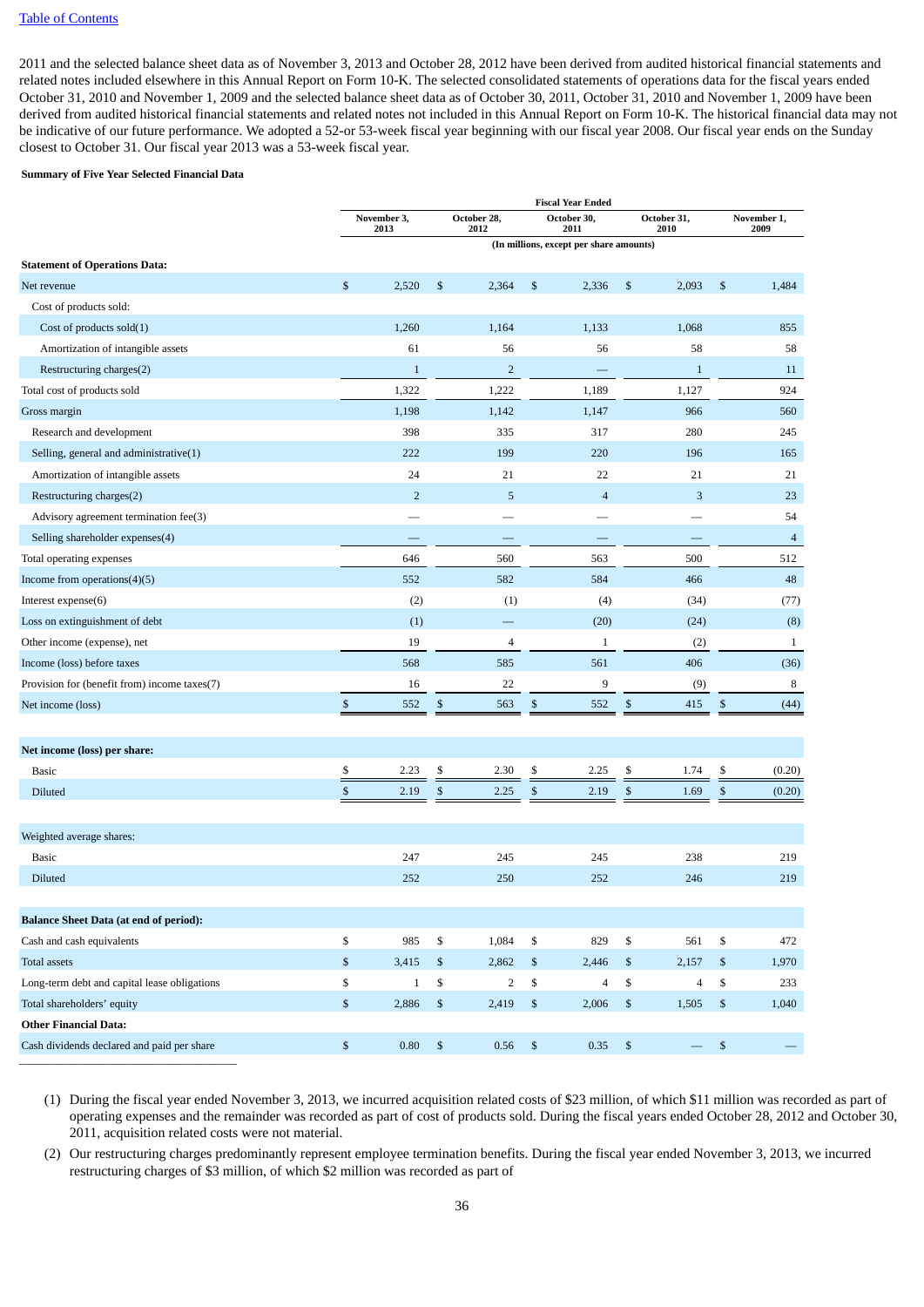operating expenses and the remainder was recorded as part of cost of products sold. During the fiscal year ended October 28, 2012, we incurred restructuring charges of \$7 million, all of which \$5 million was recorded as part of operating expenses and the remainder was recorded as part of cost of products sold. During the fiscal year ended October 30, 2011, we incurred restructuring charges of \$4 million all of which was recorded as part of operating expenses. During the fiscal year ended October 31, 2010, we incurred restructuring charges of \$4 million, of which \$3 million was recorded as part of operating expenses and the remainder was recorded as part of cost of products sold. During the fiscal year ended November 1, 2009, we incurred restructuring charges of \$34 million, of which \$23 million was recorded as part of operating expenses and the remainder was recorded as part of cost of products sold.

- (3) The advisory agreement among the Company and investment funds affiliated with each of Kohlberg Kravis Roberts and Co., and Silver Lake Partners, together referred to as the Sponsors was terminated pursuant to its terms upon completion of our initial public offering in August 2009, for a termination fee of \$54 million.
- (4) We recorded \$4 million in selling shareholder expenses, in connection with the IPO, on behalf of the selling shareholders in the offering.
- (5) Includes share-based compensation expense of \$77 million for the fiscal year ended November 3, 2013, \$53 million for the fiscal year ended October 28, 2012, \$38 million for the fiscal year ended October 30, 2011, \$25 million for the fiscal year ended October 31, 2010 and \$12 million for the fiscal year ended November 1, 2009.
- (6) Interest expense for the fiscal years ended November 3, 2013 and October 28, 2012 includes commitment fees for the \$300 million unsecured revolving credit facility and amortization expense of related debt issuance costs. Interest expense for the fiscal years ended October 30, 2011, October 31, 2010 and November 1, 2009 includes interest expense on our 10 1/8% Senior Notes due 2013, or our senior notes, and our Floating Rate Notes due 2013, or our floating rate notes, both of which were fully redeemed during the first quarter of fiscal year 2010, and our 11 7/8% Senior Subordinated Notes due 2015, or senior subordinated notes, which were fully redeemed during the first quarter of fiscal year 2011.
- (7) During fiscal year 2013, the provision for income taxes was \$16 million. The decrease from fiscal year 2012 is primarily attributable to a benefit of \$2 million from the recognition of previously unrecognized tax benefits as a result of the expiration of the statute of limitations for certain audit periods, a benefit of \$3 million from the enactment of the American Taxpayer Relief Act of 2012, which was signed into law on January 2, 2013, retroactively extending the U.S. Federal Research and Development tax credit from January 1, 2012 to December 31, 2013, and an additional \$1 million decrease in tax provision primarily due to a change in the jurisdictional mix of income and expense. In fiscal year 2012, the provision for income taxes was \$22 million. The increase from fiscal year 2011 is primarily attributable to an increase in worldwide income and a change in the jurisdictional mix of income and expense. The provision for income taxes for fiscal year 2011 included a \$3 million tax benefit from the write-up of deferred tax assets from U.S. legislation retroactively reinstating the research and development tax credit and a \$3 million tax benefit from a change in estimate related to research and development tax credits. In fiscal year 2010, we recorded an income tax benefit totaling \$9 million. The income tax benefit is associated with the release of \$29 million of deferred tax asset valuation allowances, mainly associated with the Company irrevocably calling our senior subordinated notes for redemption in October 2010, partially offset by the write-off of \$6 million of deferred tax assets resulting from the grant of Malaysia tax incentive status, and an increase in overall tax provision due to an increase in worldwide taxable income.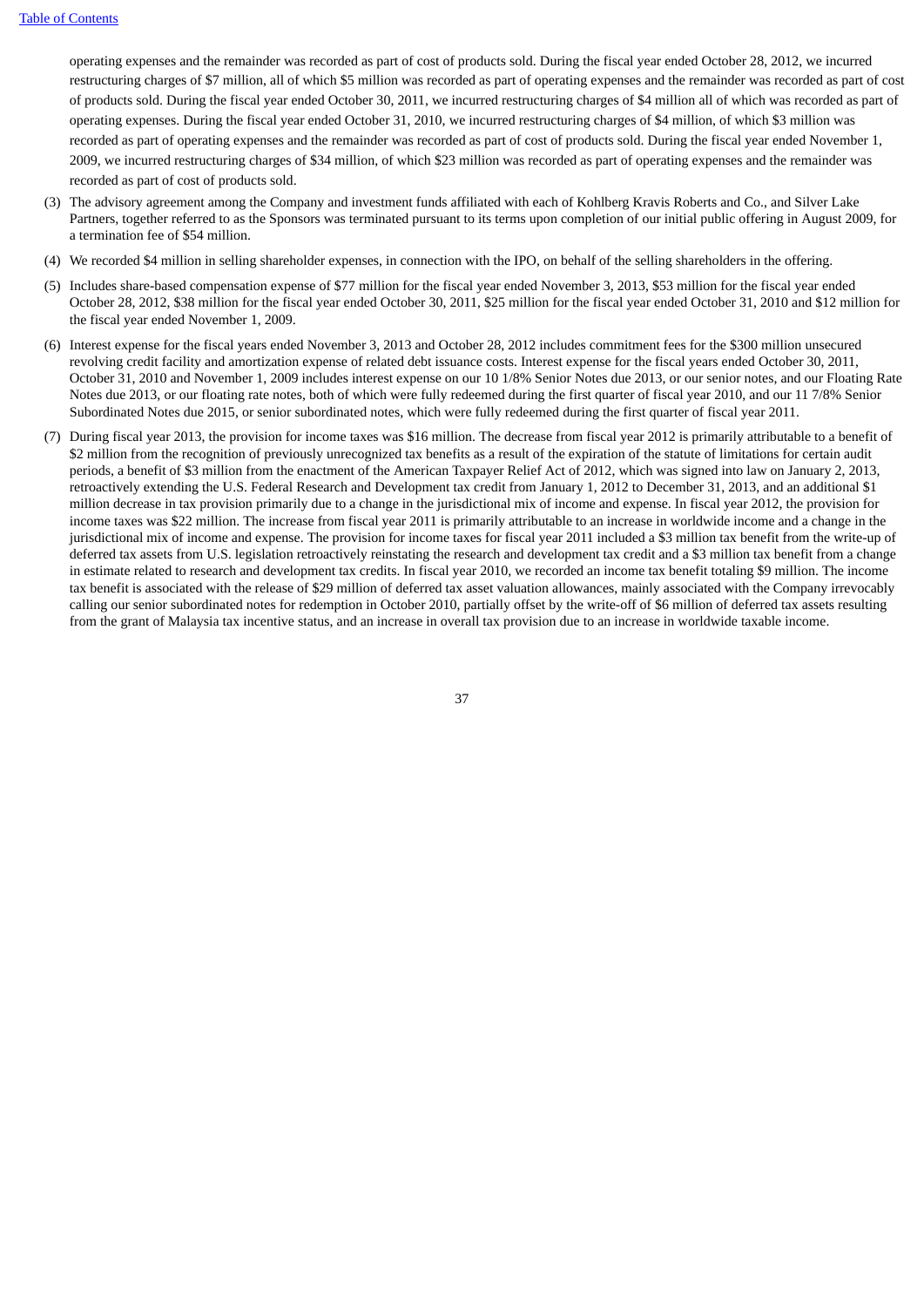### **ITEM 7.** *MANAGEMENT'S DISCUSSION AND ANALYSIS OF FINANCIAL CONDITION AND RESULTS OF OPERATIONS*

This Management's Discussion and Analysis of Financial Condition and Results of Operations should be read in conjunction with "Selected Financial Data" and our consolidated financial statements and notes thereto which appear elsewhere in this Annual Report on Form 10-K. This discussion may contain forward-looking statements based upon current expectations that involve risks and uncertainties. Our actual results may differ materially from those anticipated in these forward-looking statements as a result of various factors, including those set forth under the caption "Risk Factors" or in other parts of *this Annual Report on Form 10-K.*

#### **Overview**

We are a leading designer, developer and global supplier of a broad range of analog semiconductor devices with a focus on III-V based products. III-V semiconductor materials have higher electrical conductivity than silicon and thus tend to have better performance characteristics in radio frequency, or RF, and optoelectronic applications. III-V refers to elements from the 3rd and 5th groups in the periodic table of chemical elements, and examples of these materials are gallium arsenide, or GaAs, gallium nitride, or GaN, and indium phosphide, or InP. We differentiate ourselves through our high performance design and integration capabilities. We serve three primary target markets: wireless communications, wired infrastructure and industrial & other. Our product portfolio is extensive and includes thousands of products. Applications for our products in these target markets include smartphones, consumer appliances, data networking and telecommunications equipment, enterprise storage and servers, factory automation and industrial equipment.

We have an over 50-year history of innovation, dating back to our origins within Hewlett-Packard Company. Over the years, we have assembled a large team of analog design engineers around the world. We maintain design and product development engineering resources at multiple locations in each of the United States, Asia and Europe, which allows us to leverage this worldwide engineering expertise. Our history and market position enable us to strategically focus our research and development resources to address niche opportunities in our target markets. We have also developed an extensive portfolio of U.S. and foreign patents and other intellectual property, and we leverage our significant intellectual property portfolio to integrate multiple technologies and create component solutions that target growth opportunities. We design products that deliver high-performance and provide mission-critical functionality. In particular, we were among the first to deliver commercial film bulk acoustic resonator, or FBAR, filters which offer technological advantages over competing filters for smartphones to function more efficiently in today's congested RF spectrum. FBAR technology has historically maintained a significant market share within code division multiple access, or CDMA, and 3G/W-CDMA markets. As cellular carriers move to the 4G/long term evolution, or LTE, and LTEadvanced standards worldwide, we believe these advantages will continue to facilitate rapid adoption of FBAR technology throughout the mobile phone ecosystems. In optical solutions, we were a pioneer in commercializing vertical-cavity surface emitting laser, or VCSEL. Our fiber optic products and our VCSEL-based products, including high bandwidth parallel optic transceivers and modules, have been widely adopted throughout the wired infrastructure and computing industries. In optoelectronics, we are a market leader in optocoupler and optical encoder solutions.

Original equipment manufacturers, or OEMs, and distributors typically account for the substantial majority of our sales. We have established strong relationships with leading OEM customers across multiple target markets. Many of our major customer relationships have been in place multiple years and we have supplied multiple products during that time period. Our close customer relationships have often been built as a result of years of collaborative product development which has enabled us to build our intellectual property portfolio and develop critical expertise regarding our customer's requirements, including substantial system level knowledge. This collaboration has provided us with key insights into our customers and has enabled us to be more efficient and productive and to better serve our target markets and customers. We have a direct sales force focused on supporting large OEMs. We also distribute a substantial portion of our products through our broad distribution network, and a significant amount of these sales are to large global electronic components distributors, including Avnet, Inc. and Arrow Electronics, Inc. We also have a diversified and well-established base of thousands of end customers, located throughout the world, which we serve through our multi-channel sales and fulfillment system.

We focus on maintaining an efficient global supply chain and a variable, low-cost operating model. Accordingly, we have outsourced a majority of our manufacturing operations utilizing third-party foundry and assembly and test capabilities, as well as some of our corporate infrastructure functions. We aim to minimize capital expenditures by focusing our internal manufacturing capacity on products utilizing our innovative materials and processes to protect our intellectual property and to develop the technology for manufacturing, while outsourcing standard complementary metal oxide semiconductor, or CMOS, processes. We also have over 40 years of operating history in Asia, where approximately 42% of our employees are located and where we produce and source the majority of our products. Our presence in Asia places us in close proximity to many of our customers' manufacturing facilities and at the center of worldwide electronics manufacturing.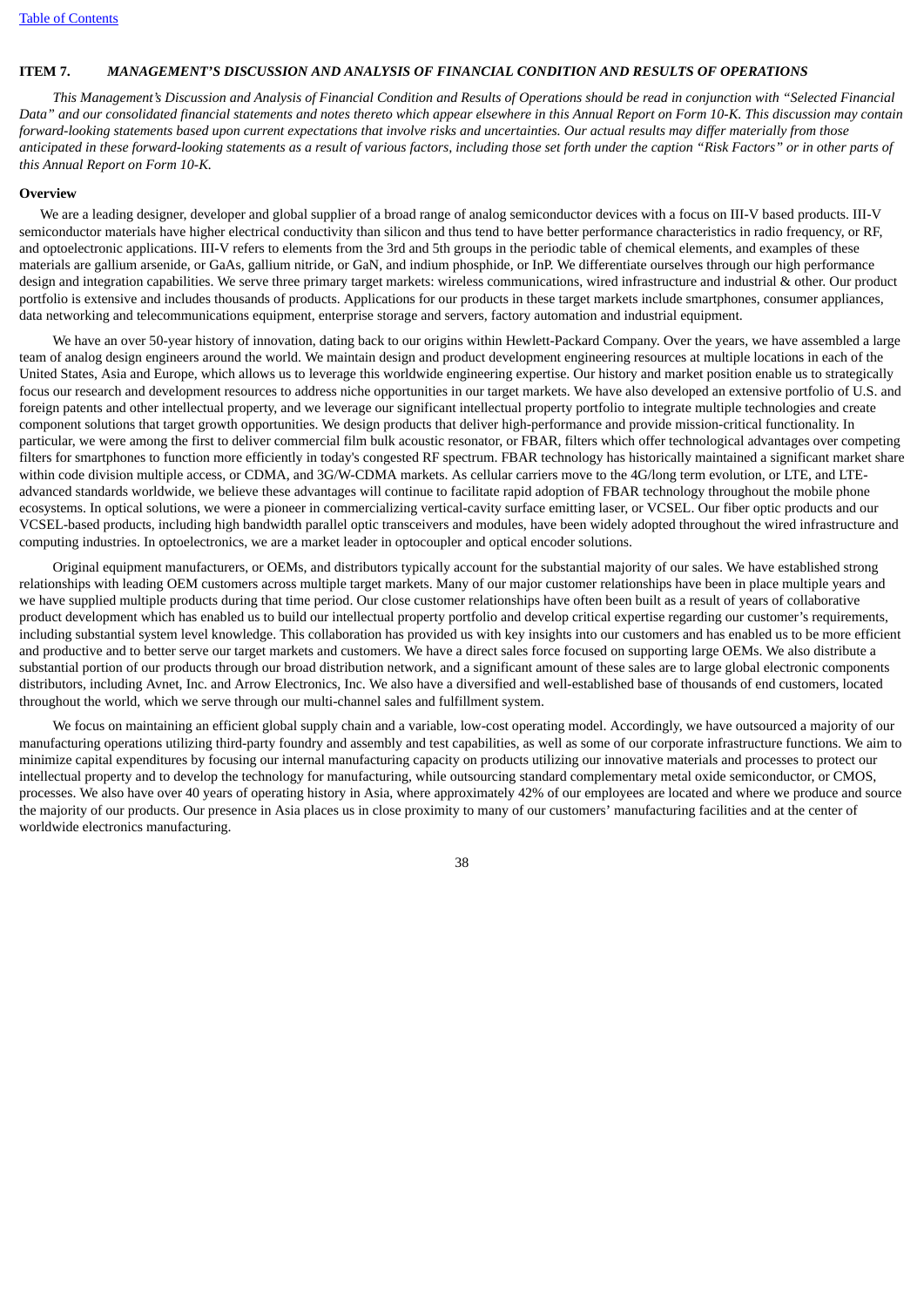Our business is impacted by general conditions of the semiconductor industry, seasonal demand patterns in our target markets, to some extent, and the timing of major product launches by our OEM customers, particularly in our wireless target market. In recent years our wireless target market has typically accounted for the largest portion of our revenue. However, we believe that our focus on multiple target markets and geographies helps mitigate our exposure to volatility in any single target market.

Erosion of average selling prices of established products is typical of the semiconductor industry. Consistent with trends in the industry, we anticipate that average selling prices will continue to decline in the future. However, as part of our normal course of business, we seek to offset declining average selling prices with efforts to reduce manufacturing costs of existing products and the introduction of new and higher value-added products.

Historically, a relatively small number of customers have accounted for a significant portion of our net revenue. Sales to distributors accounted for 28% and 32% of our net revenue for the fiscal years ended November 3, 2013 and October 28, 2012, respectively. During the fiscal year ended November 3, 2013, or fiscal year 2013, Foxconn Technology Group companies, or Foxconn, accounted for 18% of our net revenue, and our top direct ten customers, which included three distributors, collectively accounted for 64% of our net revenue. During the fiscal year ended October 28, 2012, or fiscal year 2012, Foxconn accounted for 17% of our net revenue and our top ten customers, which included three distributors, collectively accounted for 62% of our net revenue. We believe our aggregate sales to Apple, Inc. and Cisco Systems, Inc., when direct sales are combined with indirect sales to them through the respective contract manufacturers that they utilize, each accounted for more than 10% of our net revenues, for fiscal year 2013 and fiscal year 2012. We expect to continue to experience significant customer concentration in future periods. The loss of, or significant decrease in demand from, any of our top ten customers could have a material adverse effect on our business, results of operation and financial condition.

The demand for our products has been affected in the past, and is likely to continue to be affected in the future, by various factors, including the following:

- general economic and market conditions in the semiconductor industry and in our target markets;
- our ability to define specifications for, develop or acquire, complete, introduce and market, new products and technologies in a cost-effective and timely manner;
- the timing, rescheduling or cancellation of expected customer orders and our ability to manage inventory;
- the rate at which our present and future customers and end-users adopt our products and technologies in our target markets, and the rate at which our customers' products that include our technology are accepted in their markets; and
- the qualification, availability and pricing of competing products and technologies and the resulting effects on sales and pricing of our products.

Current uncertainty in global economic conditions, including the economic recovery in the United States and the level of growth in China, still poses significant risks to our business. For example, customers may defer purchases in response to tighter credit and negative financial news, which would in turn negatively affect product demand and our results of operations.

#### **Net Revenue**

Substantially all of our net revenue is derived from sales of semiconductor devices which our customers incorporate into electronic products. We serve three primary target markets: wireless communications, wired infrastructure and industrial & other. Applications for our products in these target markets include smartphones, consumer appliances, data networking and telecommunications equipment, enterprise storage and servers, factory automation and industrial equipment. We sell our products primarily through our direct sales force, although we may also use manufacturers representatives in particular geographic areas and for new customers. We also use distributors for a portion of our business and recognize revenue upon delivery of product to the distributors. Such revenue is reduced for estimated returns and distributor allowances.

Our legacy consumer and computing peripherals target market historically represented a small portion of our total net revenue. As this became a mature and non-strategic market for us, during fiscal year 2012, we transitioned from manufacturing and selling products to selling and licensing intellectual property relevant to this market. This transition was completed in the fourth quarter of fiscal year 2012 and we now generate royalty revenue instead of product sales from this former target market. Due to the structure of these licensing arrangements, royalty revenue may fluctuate from period to period. Beginning with fiscal year 2013, we ceased to separately present or discuss revenues from the consumer and computing peripherals target market. Instead, they have been combined with revenues from our industrial and automotive electronics target market, which is referred to as our industrial & other target market.

### **Costs and Expenses**

*Total cost of products sold.* Cost of products sold consists primarily of the cost of semiconductor wafers and other materials, and the cost of assembly and test. Cost of products sold also includes personnel costs and overhead related to our manufacturing operations, including share-based compensation, and related occupancy, computer services and equipment costs,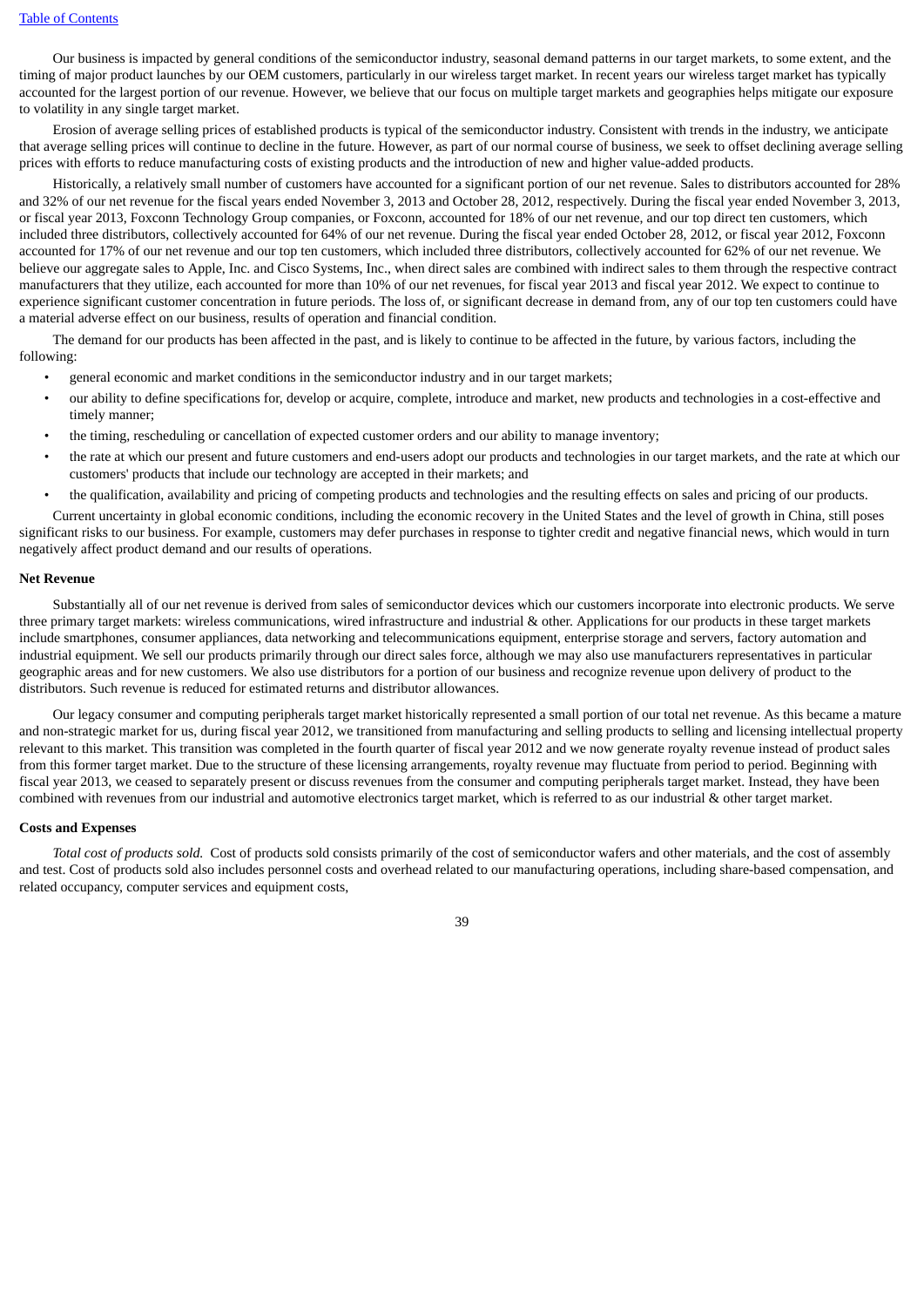manufacturing quality, order fulfillment, warranty and inventory adjustments, including write-downs for inventory obsolescence, energy costs, other manufacturing expenses and acquisition-related costs. Total cost of products sold also includes amortization of intangible assets and restructuring charges.

Although we outsource a significant portion of our manufacturing activities, we also have some proprietary semiconductor fabrication and assembly and test facilities. If we are unable to utilize our owned fabrication and assembly and test facilities at a desired level, the fixed costs associated with these facilities will not be fully absorbed, resulting in higher average unit costs and lower gross margins.

*Research and development.* Research and development expense consists primarily of personnel costs for our engineers engaged in the design and development of our products and technologies, including share-based compensation expense. These expenses also include project material costs, third-party fees paid to consultants, prototype development expenses, allocated facilities costs and other corporate expenses, computer services costs related to supporting computer tools used in the engineering and design process and acquisition-related costs.

*Selling*, *general and administrative.* Selling expense consists primarily of compensation and associated costs for sales and marketing personnel, including share-based compensation expense, sales commissions paid to our independent sales representatives, costs of advertising, trade shows, corporate marketing, promotion, travel related to our sales and marketing operations, related occupancy and equipment costs and other marketing costs. General and administrative expense consists primarily of compensation and associated costs for executive management, finance, human resources and other administrative personnel, outside professional fees, allocated facilities costs, acquisition-related costs and other corporate expenses.

*Amortization of intangible assets.* In connection with acquisitions, we recorded intangible assets that are being amortized over their estimated useful lives of 1 year to 25 years. In connection with these acquisitions, we also recorded goodwill which is not being amortized.

*Interest expense.* On March 31, 2011, we terminated our senior secured revolving credit facility, and Avago Technologies Finance Pte. Ltd., or Avago Finance, and certain other subsidiaries of the Company entered into a credit agreement which initially provided for a \$200 million unsecured revolving credit facility, or the 2011 credit facility. On August 6, 2012, Avago Finance exercised the accordion feature under this credit agreement to increase the aggregate commitments for its unsecured revolving credit facility from \$200 million to \$300 million. Interest expense in fiscal year 2013 included commitment fees under our 2011 revolving credit facility and amortization of debt issuance costs associated with this credit facility. On October 28, 2013, we terminated the 2011 credit facility and Avago Finance, and certain other subsidiaries of the Company entered into a new credit agreement, which initially provides for a \$575 million unsecured revolving credit facility, on substantially the same terms as the 2011 credit facility, other than the aggregate principal amount of the facility, referred to as the 2013 credit facility.

*Loss on extinguishment of debt.* In fiscal year 2013, the termination of the 2011 credit facility noted above resulted in a loss on extinguishment of debt of \$1 million, related to the write-off of debt amortization costs and other related expenses and is shown on the consolidated statements of operations.

*Other income, net.* Other income, net includes net realized gains on the sale of available-for-sale securities, realized and unrealized gains on trading securities, gains on the sale of cost method investments, interest income, currency gains (losses) on balance sheet remeasurement and other miscellaneous items.

*Provision for income taxes.* We have structured our operations to maximize the benefit from various tax incentives and tax holidays extended to us in various jurisdictions to encourage investment or employment. For example, we have obtained several tax incentives from the Singapore Economic Development Board, an agency of the Government of Singapore, which provide that certain classes of income we earn in Singapore are subject to tax holidays or reduced rates of Singapore income tax. Each such tax incentive is separate and distinct from the others, and may be granted, withheld, extended, modified, truncated, complied with or terminated independently without any effect on the other incentives. In order to retain these tax benefits in Singapore, we must meet certain operating conditions specific to each incentive relating to, among other things, maintenance of a treasury function, a corporate headquarters function, specified intellectual property activities and specified manufacturing activities in Singapore. Some of these operating conditions are subject to phase-in periods through 2015. The Singapore tax incentives are presently scheduled to expire at various dates generally between 2014 and 2025, subject in certain cases to potential extensions. Renewals and extensions of such tax incentives are in the discretion of the Singapore government, and we may not be able to extend these tax incentive arrangements after their expiration on similar terms or at all. We may elect not to seek to renew or extend certain tax incentive arrangements. Absent such tax incentives, the corporate income tax rate in Singapore that would otherwise apply to us would be 17%. In February 2010, the Malaysian government granted us a tax holiday on our qualifying Malaysian income, which is effective for 10 years beginning with our fiscal year 2009. The tax incentives that we have negotiated in Malaysia and other jurisdictions are also subject to our compliance with various operating and other conditions. If we cannot, or elect not to, comply with the operating conditions included in any particular tax incentive, we will lose the related tax benefits. In such event, we could be required to refund material tax benefits previously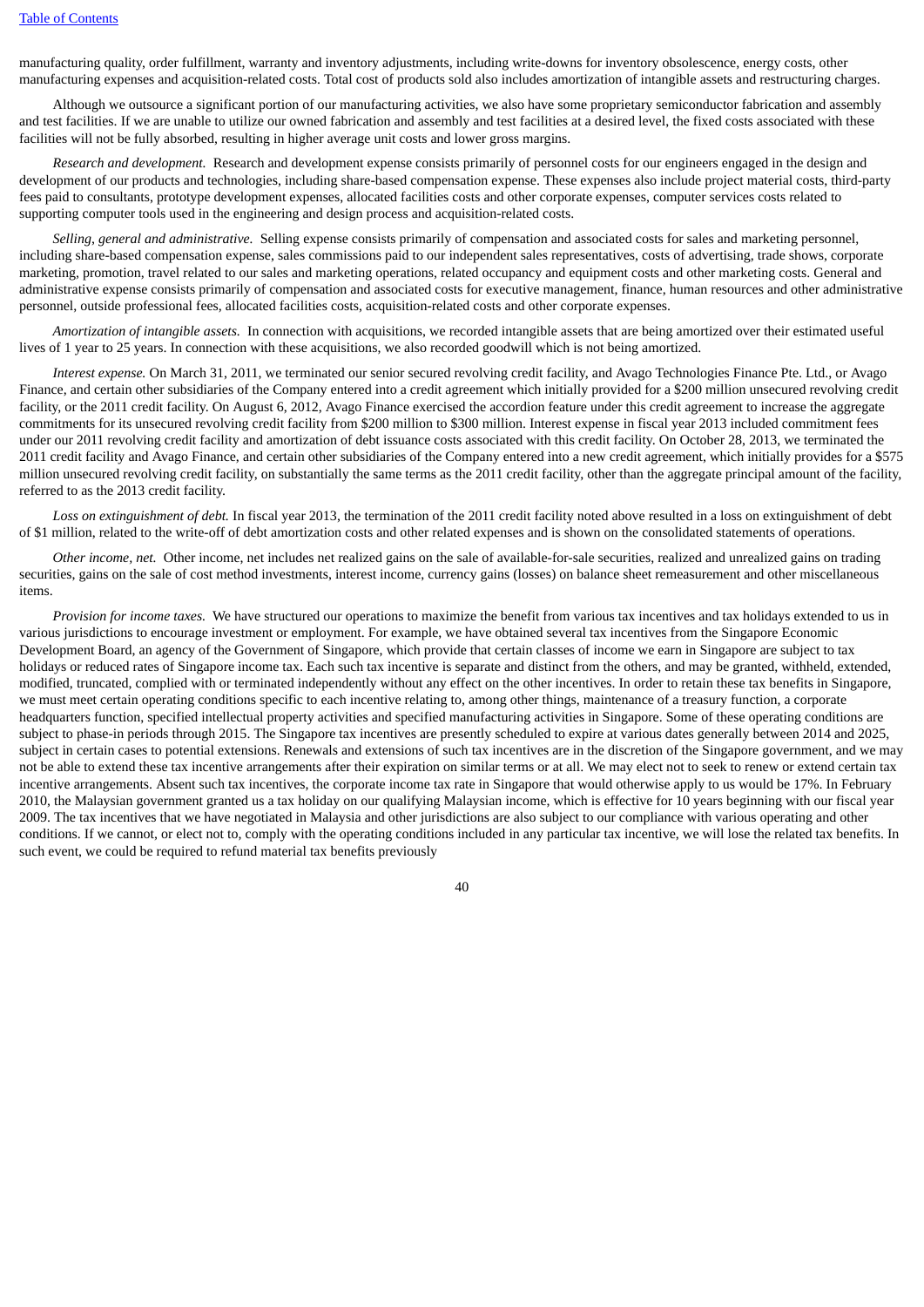realized by us with respect to that incentive and, depending on the incentive at issue, could likely be required to modify our operational structure and tax strategy. Any such modified structure may not be as beneficial to us from an income tax expense or operational perspective as the benefits provided under the present tax concession arrangements. As a result of the tax incentives and tax holidays we have obtained, if we continue to comply with their respective operating conditions, we expect the income from our operations to be subject to relatively lower income taxes than would otherwise be the case under ordinary income tax rules. For the fiscal years ended November 3, 2013, October 28, 2012, and October 30, 2011, the effect of all these tax incentives, in the aggregate, was to reduce the overall provision for income taxes from what it otherwise would have been in such year by approximately \$77 million, \$81 million and \$82 million, respectively.

Our interpretations and conclusions regarding the tax incentives are not binding on any taxing authority, and if our assumptions about tax and other laws are incorrect or if these tax incentives are substantially modified or rescinded we could suffer material adverse tax and other financial consequences, which would increase our expenses, reduce our profitability and adversely affect our cash flows. In addition, taxable income in any jurisdiction is dependent upon acceptance of our operational practices and intercompany transfer pricing by local tax authorities as being on an arm's length basis. Due to inconsistencies in application of the arm's length standard among taxing authorities, as well as lack of adequate treaty-based protection, transfer pricing challenges by tax authorities could, if successful, substantially increase our income tax expense.

Going forward, our effective tax rate will vary based on a variety of factors, including overall profitability, the geographical mix of income before income taxes and the related tax rates in the jurisdictions where we operate, as well as discrete events, such as settlements of future audits and acquisitions we may make from time to time. In particular, we may owe significant taxes in jurisdictions outside Singapore during periods when we are profitable in those jurisdictions even though we may be experiencing low operating profit or operating losses on a consolidated basis, potentially resulting in significant tax liabilities on a consolidated basis during those periods. Our historical provision for income taxes is not necessarily reflective of our future results of operations.

### **Acquisitions and Investments**

### *Acquisitions*

#### *Javelin*

In the second quarter of fiscal year 2013, we completed the acquisition of Javelin Semiconductor, Inc., or Javelin, a U.S.-based company engaged in developing mixed-signal complementary metal oxide semiconductor, or CMOS, integrated circuits, or ICs, for wireless communications applications for approximately \$37 million in cash. This acquisition is intended to generate cost savings and form the foundation of the Company's radio frequency CMOS design and development for our wireless target market due to the radio frequency CMOS engineering talent and technical personnel and technology that we acquired in this transaction.

### *CyOptics*

In the third quarter of fiscal year 2013, we completed our acquisition of CyOptics, Inc., or CyOptics, a U.S.-based company that manufactures and sells Indium Phosphide, or InP, optical chip and component technologies for the data communications and telecommunications markets. CyOptics has front-end manufacturing operations in the U.S. and back-end manufacturing operations in Mexico.

The aggregate consideration for the acquisition was \$377 million including a \$1 million working capital adjustment payment made in the fiscal quarter ended November 3, 2013, of which \$373 million was paid in cash (exclusive of \$3 million of cash acquired in the transaction). In addition, approximately \$27 million in cash was paid into escrow and is payable to key CyOptics employees in the form of retention bonuses over a three-year period, and which we will recognize as compensation expense over the same period. We also agreed to pay additional consideration to the previous shareholders of CyOptics in the amount of \$4 million, one year subsequent to acquisition closing, which was recorded as a current liability.

This transaction is intended to strengthen our fiber optics product portfolio for emerging 40G and 100G enterprise and data center applications for our wired infrastructure target market. CyOptics' single-mode InP laser, receiver and photonics integration capability is expected to help extend our technology leadership position in these applications. To date, Avago's optical transceiver products have primarily leveraged VCSEL-based technology. In addition, the acquisition of CyOptics is expected to facilitate Avago's establishment of a complementary fiber optic components business, not only to serve enterprise and data center segments, but also for growing segments of the access, metro and long-haul markets. Our and CyOptics' products are complementary to one another, with little overlap between our respective product portfolios. As a result of the CyOptics acquisition, we acquired approximately 1,100 additional employees, with 745 of these employees located in Mexico.

The accompanying consolidated financial statements include the results of operations of acquired companies commencing on their respective acquisition dates. (See Note 3. "Acquisitions and Investments")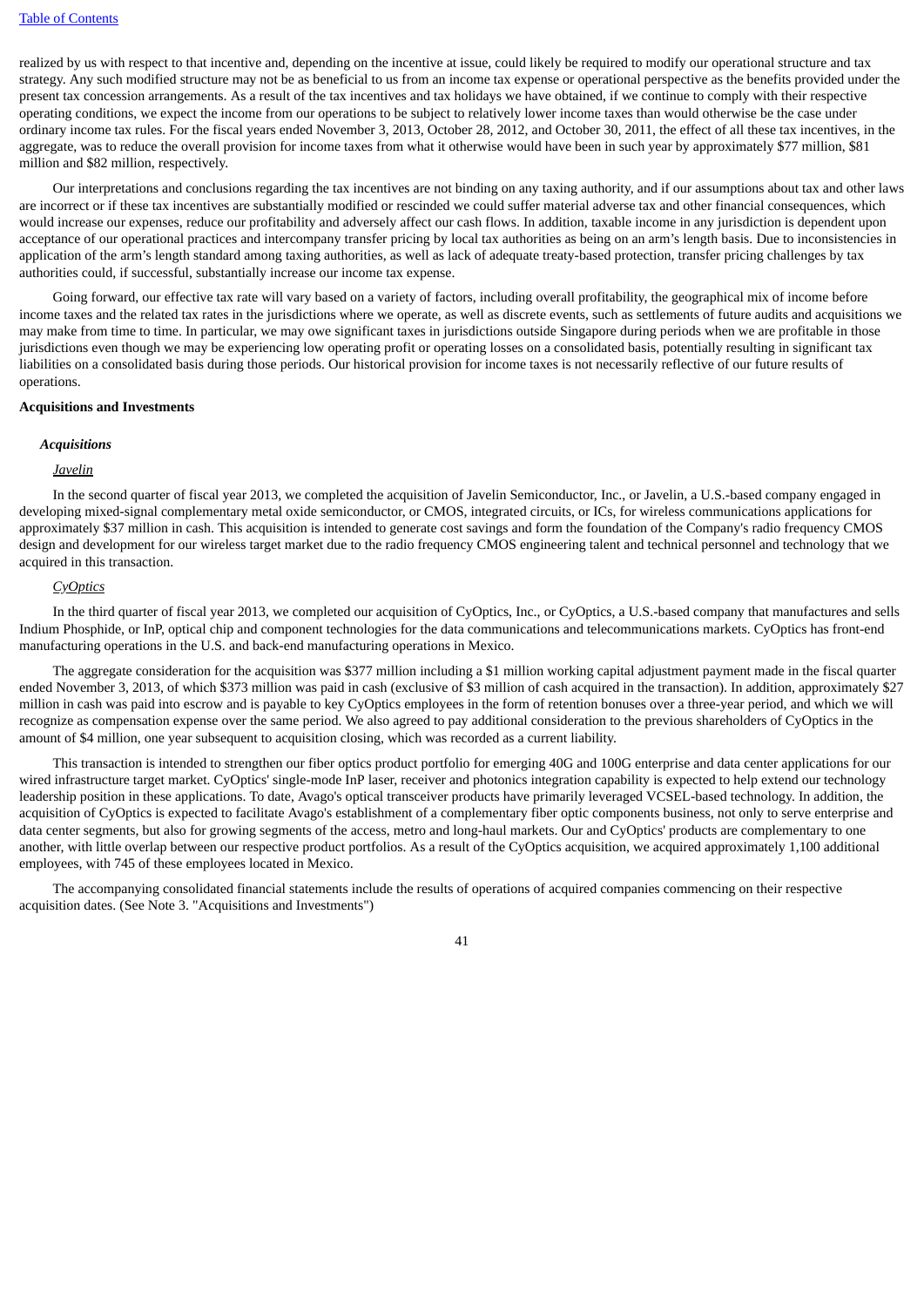### *LSI Corporation*

On December 15, 2013, we entered into a merger agreement with LSI Corporation, or LSI, a U.S. publicly traded company that designs semiconductors and software that accelerate storage and networking in datacenters, mobile networks and client computing. The aggregate acquisition consideration payable in the transaction is approximately \$6.6 billion in cash, or \$11.15 in cash per share of LSI common stock. The transaction has been approved by the Avago and LSI boards of directors and is subject to the satisfaction of customary closing conditions, including the receipt of regulatory approvals in various jurisdictions, as well as approval of LSI's stockholders. The transaction is presently expected to close in the first half of calendar 2014.

#### *Investments*

During the first quarter of fiscal year 2013, we invested \$9 million in the common stock of a U.S.-based stock exchange listed company which is accounted for as a trading securities. (See Note 8. "Fair Value.")

During the third quarter of fiscal year 2013, in addition to our initial \$1 million investment made in fiscal year 2010 in a non-U.S.-based stock exchange listed company resulting in our initial ownership of 33 million ordinary shares, we made an additional investment of \$1 million in this company as part of a rights offering to its existing shareholders. In connection with this additional investment, we purchased approximately 8 million ordinary shares and received approximately 16 million warrants to acquire a corresponding number of ordinary shares of the company per the terms of the rights offerings. We classified our total investment in the company's ordinary shares as available-for-sale securities and the warrants as trading securities. In the fourth quarter of fiscal year 2013, we exited our entire investment in the ordinary shares and warrants of this company. For the fiscal year 2013, we realized net gains of \$9 million, respectively, from the sale of the ordinary shares and warrants which were recorded in other income, net. (See Note 12. "Other Income, net")

During the fourth quarter of fiscal year 2013, we made a cash investment of \$5 million in a privately-held non-U.S.-based company. We accounted for the investment in the equity of this company using the cost method, as we do not have the ability to exercise significant influence or control. We periodically review cost investments for impairment. This equity investment is included at cost on the consolidated balance sheets in other long-term assets.

### **Critical Accounting Policies and Estimates**

The preparation of financial statements in accordance with generally accepted accounting principles in the United States, or GAAP, requires us to make estimates and assumptions that affect the reported amounts of assets and liabilities and disclosure of contingent assets and liabilities at the date of the financial statements and the reported amounts of revenue and expenses during the reporting period. We base our estimates and assumptions on current facts, historical experience and various other factors that we believe to be reasonable under the circumstances, the results of which form the basis for making judgments about the carrying values of assets and liabilities and the accrual of costs and expenses that are not readily apparent from other sources. The actual results experienced by us may differ materially and adversely from our estimates. Our critical accounting policies are those that affect our historical financial statements materially and involve difficult, subjective or complex judgments by management. Those policies include revenue recognition, business combinations, valuation of long-lived assets, intangible assets and goodwill, inventory valuation and warranty reserves, accounting for income taxes, retirement and post-retirement benefit plan assumptions, share-based compensation and employee bonus programs.

*Revenue recognition.* We recognize revenue related to sales of our products, net of sales returns and allowances, provided that (i) persuasive evidence of an arrangement exists, (ii) delivery has occurred, (iii) the price is fixed or determinable and (iv) collectibility is reasonably assured. Delivery is considered to have occurred when title and risk of loss have transferred to the customer. We consider the price to be fixed or determinable when the price is not subject to refund or adjustments or when any such adjustments can be estimated. We evaluate the creditworthiness of our customers to determine that appropriate credit limits are established prior to the acceptance of an order. Revenue, including sales to resellers and distributors, is reduced for estimated returns and distributor allowances. We recognize revenue from sales of our products to distributors upon delivery of product to the distributors. An allowance for distributor credits, covering price adjustments and scrap allowances, is made based on our estimate of historical experience rates as well as consideration of prevailing economic conditions and contractual terms. To date, actual distributor claims activity has been materially consistent with the provisions we have made based on our historical estimates. However, because of the inherent nature of estimates, there is always a risk that there could be significant differences between actual amounts and our estimates. Different judgments or estimates could result in variances that might be significant to reported operating results.

We enter into development agreements with some of our customers and recognize revenue from these agreements upon completion and acceptance by the customer of contract deliverables, upon achievement of milestones or as services are provided, depending on the terms of the arrangement. Revenue is deferred for any amounts billed or received prior to completion of milestones or delivery of services. As we retain the intellectual property generated from these development agreements, costs related to these arrangements are included in research and development expense.

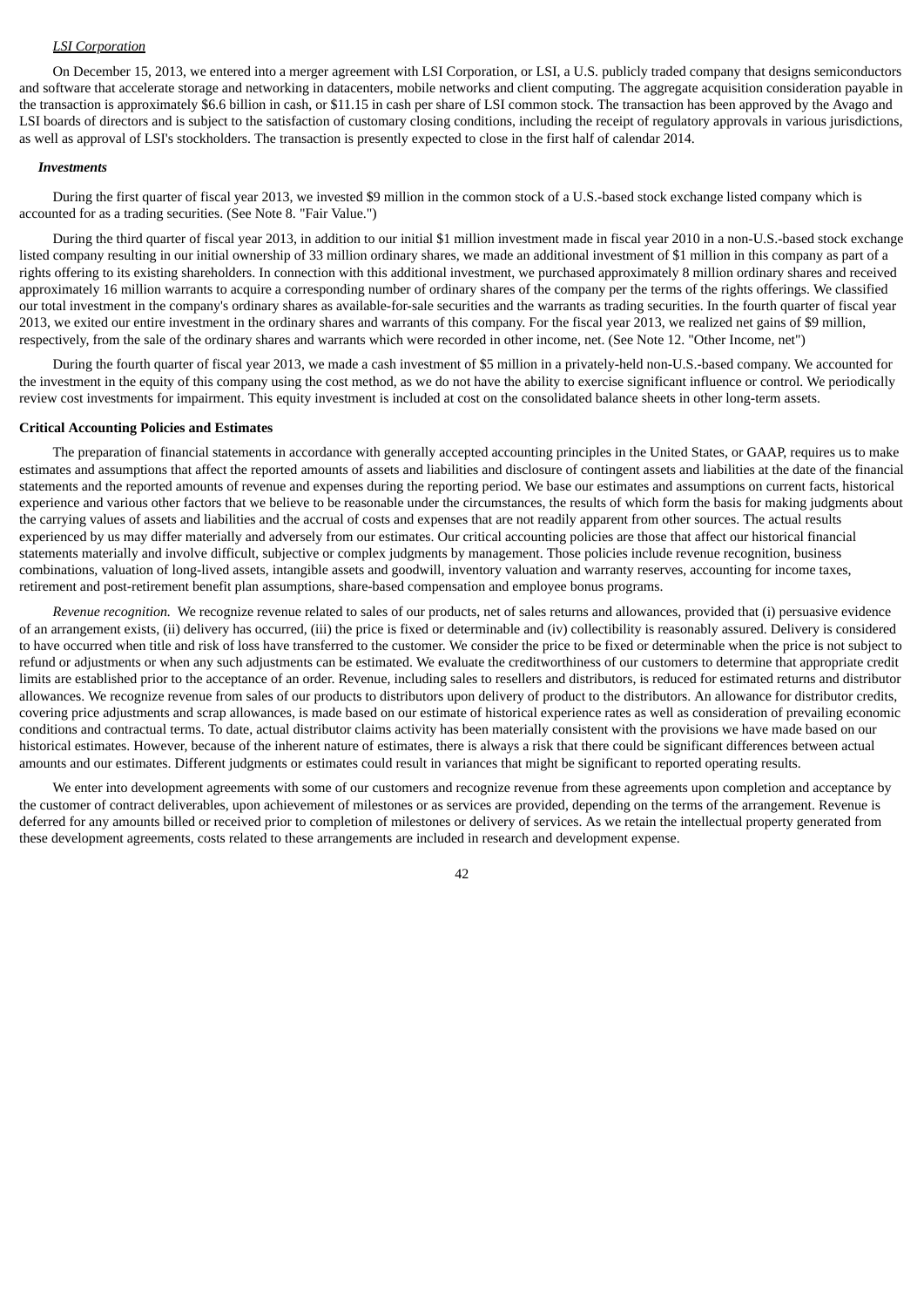We recognize revenue from the licensing of our intellectual property when the following fundamental criteria are met:(i) persuasive evidence of an arrangement exists, (ii) delivery has occurred, (iii) the sales price is fixed or determinable, and (iv) collection of resulting receivables is reasonably assured. Revenue from upfront payments for the licensing of our patents is recognized when the arrangement is mutually signed, if there is no future delivery or future performance obligation and all other criteria are met. Revenue from guaranteed royalty streams are recognized when paid, or collection is reasonably assured and all other criteria are met. When patent licensing arrangements include royalties for future sales of the licensees' products using our licensed patented technology, revenue is recognized when the royalty report is received from the licensee, at which time the sales price is fixed and determinable, provided that all other criteria have been met.

*Accounting for business combinations.* We use the acquisition method of accounting for business combinations and recognize assets acquired and liabilities assumed measured at their fair values on the date acquired. This requires us to recognize separately from goodwill the assets acquired and the liabilities assumed at their acquisition date fair values. Goodwill as of the acquisition date is measured as the excess of consideration transferred over the net of the acquisition date fair values of the assets acquired and the liabilities assumed. While we use our best estimates and assumptions to accurately value assets acquired and liabilities assumed at the acquisition date as well as contingent consideration, where applicable, our estimates are inherently uncertain and subject to refinement. As a result, during the measurement period, which may be up to one year from the acquisition date, we record adjustments to the assets acquired and liabilities assumed with the corresponding offset to goodwill. Upon the conclusion of the measurement period or final determination of the values of assets acquired or liabilities assumed, whichever comes first, any subsequent adjustments are recorded to our consolidated statements of operations.

Accounting for business combinations requires our management to make significant estimates and assumptions, especially at the acquisition date, including our estimates for intangible assets, contractual obligations assumed, restructuring liabilities, pre-acquisition contingencies and contingent consideration, where applicable. Although we believe the assumptions and estimates we have made in the past have been reasonable and appropriate, they are based, in part, on historical experience and information obtained from the management of the acquired companies and are inherently uncertain. Critical estimates in valuing certain of the intangible assets we have acquired include, but are not limited to: future expected cash flows from product sales, customer contracts and acquired technologies, expected costs to develop in-process research and development into commercially viable products, estimated cash flows from the projects when completed, and discount rates. Unanticipated events and circumstances may occur that may affect the accuracy or validity of such assumptions, estimates or actual results.

*Valuation of long-lived assets, intangible assets and goodwill.* We assess the impairment of long-lived assets including business combinations related in-process research and development, or IPR&D, assets, property, plant and equipment, intangible assets and goodwill whenever events or changes in circumstances indicate that the carrying value of such assets may not be recoverable. Factors we consider important, and which could trigger an impairment review of our long-lived and intangible assets, include significant under-performance relative to historical or projected future operating results, significant changes in the manner of our use of the acquired assets or the strategy for our overall business, and significant negative industry or economic trends. An impairment loss must be measured if the sum of the expected future cash flows (undiscounted and before interest) from the use of the asset is less than the net book value of the asset. The amount of the impairment loss will generally be measured as the difference between the net book value of the asset (or asset group) and its (their) estimated fair value.

We perform an annual impairment review of our goodwill during the fourth fiscal quarter of each year, and more frequently if we believe indicators of impairment exist, and we follow the two-step approach in performing the impairment test in accordance with the accounting guidance on goodwill and other intangible assets. The first step of the goodwill impairment test compares the estimated fair value of the reporting unit with the related carrying amount. If the fair value of the reporting unit exceeds its carrying amount, the reporting unit's goodwill is not considered to be impaired and the second step of the impairment test is unnecessary. If the reporting unit's carrying amount exceeds its estimated fair value, the second step of the test must be performed to measure the amount of the goodwill impairment loss, if any. The second step of the test compares the implied fair value of the reporting unit's goodwill, determined in the same manner as the amount of goodwill recognized in a business combination, with the carrying amount of such goodwill. If the carrying amount of the reporting unit's goodwill exceeds the implied fair value, an impairment loss is recognized in an amount equal to that excess. The process of evaluating the potential impairment of goodwill is highly subjective and requires significant judgment. We have one reporting unit for goodwill impairment testing purposes which is based on the manner in which we operate our business and the nature of those operations, including consideration of how the Chief Operating Decision Maker, as defined in the accounting guidance on segment reporting, manages the business as a whole. (See Note 13. "Segment information") We operate as one semiconductor company with sales of semiconductors representing the only material source of revenue. Substantially all products offered incorporate analog functionality and are manufactured under similar manufacturing processes.

For fiscal year 2013, we used the quoted market price of our ordinary shares to determine the fair value of our reporting unit, which is the Company as a whole. No impairment of goodwill was identified based on the annual impairment review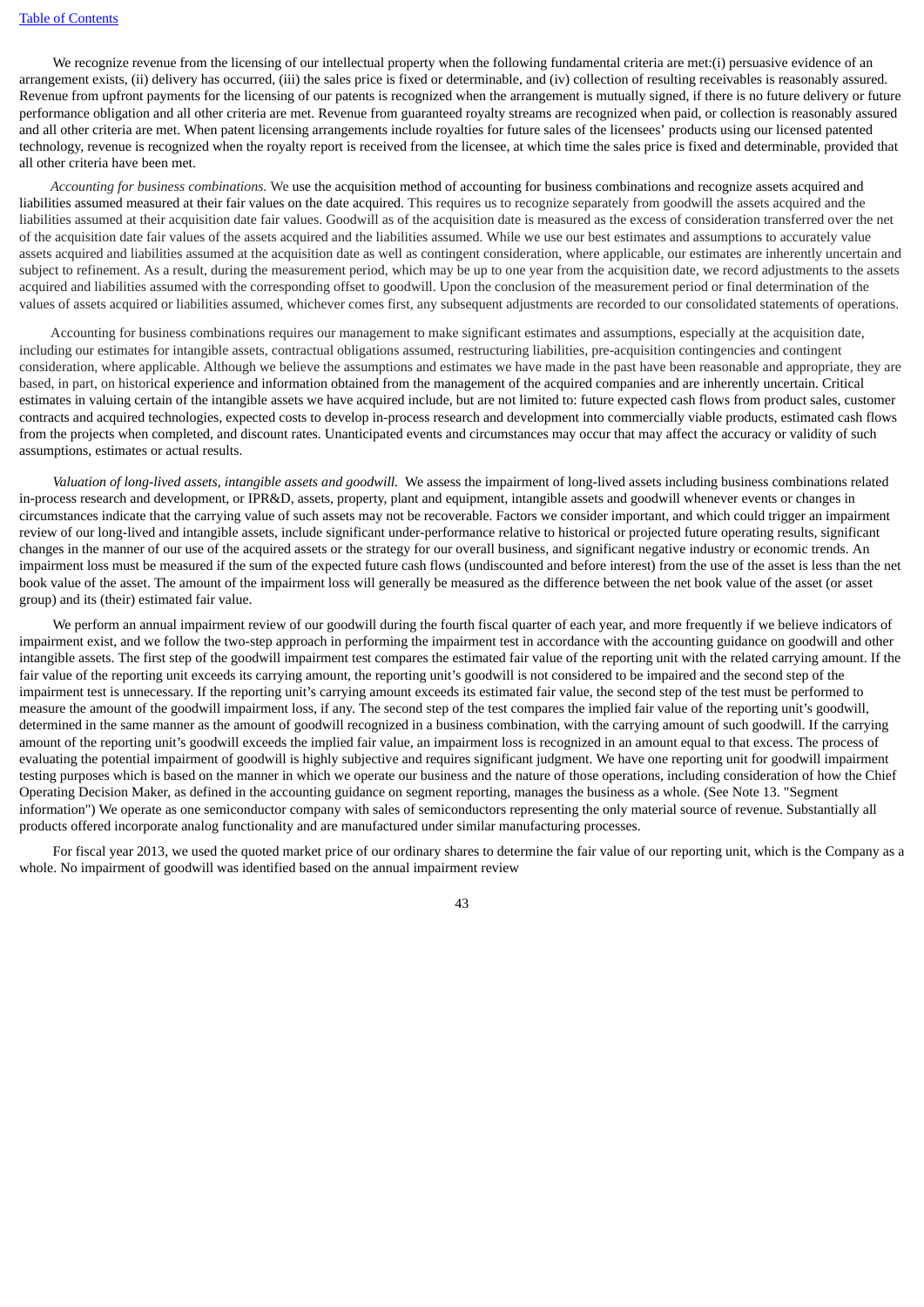during the fourth quarter of fiscal year 2013. A 10% decline in the quoted market prices of our ordinary shares would not impact the result of our goodwill impairment assessment.

The process of evaluating the potential impairment of long-lived assets under the accounting guidance on property, plant and equipment and other intangible assets such as ours, is also highly subjective and requires significant judgment. In order to estimate the fair value of long-lived assets, we typically make various assumptions about the future prospects about our business or the part of our business that the long-lived asset relates to, consider market factors specific to the business and estimate future cash flows to be generated by the business, which requires significant judgment as it is based on assumptions about market demand for our products over a number of future years. Based on these assumptions and estimates, we determine whether we need to take an impairment charge to reduce the value of the long-lived asset stated on our consolidated balance sheet to reflect its estimated fair value. Assumptions and estimates about future values and remaining useful lives are complex and often subjective. They can be affected by a variety of factors, including external factors, such as the real estate market, industry and economic trends, and internal factors, such as changes in our business strategy and our internal forecasts. Although we believe the assumptions and estimates we have made in the past have been reasonable and appropriate, changes in assumptions and estimates could materially impact our reported financial results.

*Inventory valuation and warranty reserves.* We value our inventory at the lower of the actual cost of the inventory or the current estimated market value of the inventory, with cost being determined under the first-in, first-out method. We regularly review inventory quantities on hand and record a provision for excess and obsolete inventory based primarily on our forecast of product demand and production requirements. Demand for our products can fluctuate significantly from period to period. A significant decrease in demand could result in an increase in the amount of excess inventory quantities on hand. In addition, our industry is characterized by rapid technological change, frequent new product development and rapid product obsolescence that could result in an increase in the amount of obsolete inventory quantities on hand. Additionally, our estimates of future product demand may prove to be inaccurate, which may cause us to understate or overstate both the provision required for excess and obsolete inventory and cost of products sold. Therefore, although we make every effort to ensure the accuracy of our forecasts of future product demand, any significant unanticipated changes in demand or technological developments could have a significant impact on the value of our inventory and our results of operations. We establish reserves for estimated product warranty costs at the time revenue is recognized. Although we engage in extensive product quality control programs and processes, our warranty obligation has been and may in the future be affected by product failure rates, product recalls, repair or field replacement costs and additional development costs incurred in correcting any product failure, as well as possible claims for consequential costs. Should actual product failure rates, use of materials or service delivery costs differ from our estimates, additional warranty reserves could be required. In that event, our gross margins would be reduced.

*Accounting for income taxes.* We account for income taxes in accordance with the accounting guidance on income taxes. The provision for income taxes is computed using the asset and liability method, under which deferred tax assets and liabilities are recognized for the expected future tax consequences of temporary differences between the financial reporting and tax basis of assets and liabilities, and for operating losses and tax credit carryforwards. Deferred tax assets and liabilities are measured using the currently enacted tax rates that apply to taxable income in effect for the years in which those tax assets are expected to be realized or settled. We record a valuation allowance to reduce deferred tax assets to the amount that is believed more likely than not to be realized. Significant management judgment is required in developing our provision for income taxes, including the determination of deferred tax assets and liabilities and any valuation allowances that might be required against the deferred tax assets. We have considered projected future taxable income and ongoing prudent and feasible tax planning strategies in assessing the need for valuation allowances. If we determine, in the future, that a valuation allowance is required, such adjustment to the deferred tax assets would increase our tax expense in the period in which such determination is made. Conversely, if we determine, in the future, a valuation allowance exceeds our requirement, such adjustment to the deferred tax assets would decrease tax expense in the period in which such determination is made. In evaluating the exposure associated with various tax filing positions, we accrue an income tax liability when such positions do not meet the more-likely-than-not threshold for recognition.

The calculation of our tax liabilities involves dealing with uncertainties in the application of complex tax law and regulations in a multitude of jurisdictions. We recognize potential liabilities for anticipated tax audit issues in Singapore and other tax jurisdictions based on our estimate of whether, and the extent to which, additional taxes and interest will be due. If our estimate of income tax liabilities proves to be less than the actual amount ultimately assessed, a further charge to expense would be required. If the payment of these amounts ultimately proves to be unnecessary, the reversal of the liabilities would result in tax benefits being recognized in the period when we determine the liabilities no longer exist.

The gross unrecognized tax benefit increased by \$10 million during fiscal year 2013 to \$37 million as of November 3, 2013 from \$27 million as of October 28, 2012. The gross unrecognized tax benefit as of October 30, 2011 was \$30 million.

We recognize interest and penalties related to unrecognized tax benefits within the provision for income taxes line in the consolidated statements of operations. Accrued interest and penalties are included within the other long-term liabilities line in

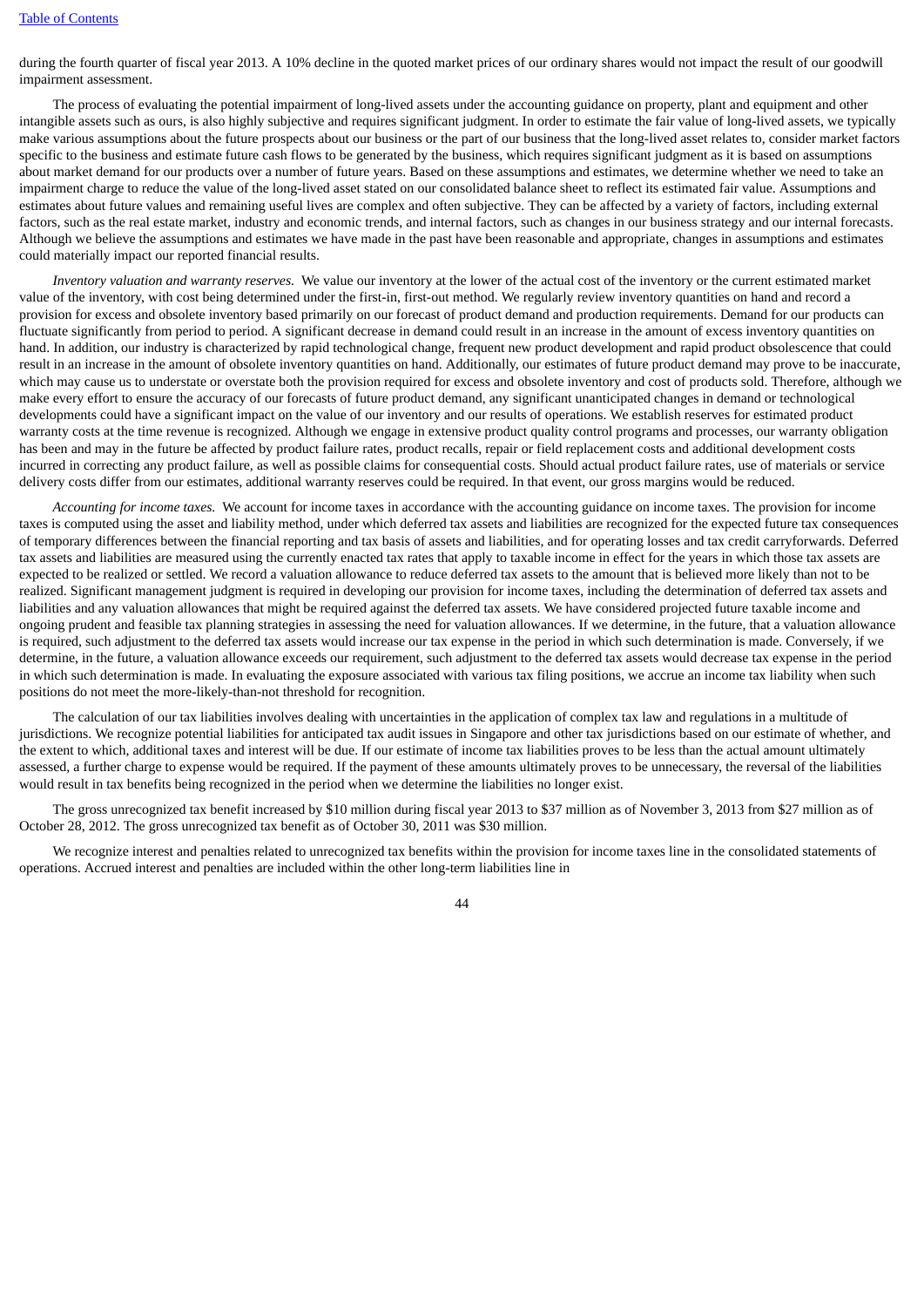the consolidated balance sheets. As of November 3, 2013, October 28, 2012, and October 30, 2011, the combined amount of cumulative accrued interest and penalties was approximately \$4 million, \$4 million and \$6 million, respectively.

*Retirement and post-retirement benefit plan assumptions.* Retirement and post-retirement benefit plan costs are a significant cost of doing business. They represent obligations that will ultimately be settled sometime in the future and therefore are subject to estimation. Pension accounting is intended to reflect the recognition of future retirement and post-retirement benefit plan costs over the employees' average expected future service to the Company, based on the terms of the plans and investment and funding decisions. To estimate the impact of these future payments and our decisions concerning funding of these obligations, we are required to make assumptions using actuarial concepts within the framework of GAAP. One critical assumption is the discount rate used to calculate the estimated costs. Other important assumptions include the expected long-term return on plan assets, the health care cost trend rate, expected future salary increases, expected future increases to benefit payments, expected retirement dates, employee turnover, retiree mortality rates, and portfolio composition. We evaluate these assumptions at least annually.

The discount rate is used to determine the present value of future benefit payments at the relevant measurement dates — November 3, 2013 and October 28, 2012, for both U.S. and non-U.S. plans, in fiscal years 2013 and 2012, respectively. For fiscal years 2013 and 2012, the U.S. discount rates were based on the results of matching expected plan benefit payments with cash flows from a published pension discount curve. The discount rate for non-U.S. plans was generally based on published rates for high quality corporate bonds. Lower discount rates increase present values of pension liability and subsequent year pension expense; higher discount rates decrease present values of pension liability and subsequent year pension expense.

The expected long-term return on plan assets is estimated using current and expected asset allocations as well as historical and expected returns. Plan assets are valued at fair value. A one percent change in the estimated long-term return on plan assets for assumptions set in 2013 would result in an immaterial impact on non-U.S. pension expense for fiscal year 2014. We have no plan assets under our U.S. plan.

The net periodic retirement and post-retirement benefit costs recorded in consolidated statement of operations excluding curtailments and settlements were \$6 million in fiscal year 2013, \$7 million in fiscal year 2012, and \$6 million in fiscal year 2011.

*Share-based compensation expense.* Share-based compensation expense consists of expense for stock options and restricted share units, or RSUs, granted to both employees and non-employees as well as expense associated with Avago Technologies Limited Employee Share Purchase Plan, or ESPP. We recognize compensation expense based on the estimated grant date fair value method required under the authoritative guidance using Black-Scholes valuation model with a straight-line amortization method. Since the authoritative guidance requires that share-based compensation expense be based on awards that are ultimately expected to vest, estimated share-based compensation expense for such awards has been reduced for estimated forfeitures. Changes in the estimated forfeiture rates can have a significant effect on share-based compensation expense since the effect of adjusting the rate is recognized in the period the forfeiture estimate is changed.

In the second quarter of fiscal year 2013, the Company began granting share price performance options, which are accounted for as market-based stock options. The fair value of these market-based option awards is estimated on the date of grant using a Monte Carlo simulation model. Assumptions utilized in the Monte Carlo simulation model follow the same methodology as our time-based option awards. Compensation expense for market-based option awards is amortized based upon a graded vesting method and is recognized if the service period is met even if the market condition is not met

The weighted-average assumptions utilized for our Black-Scholes valuation model for options and employee share purchase rights granted during the fiscal years ended November 3, 2013, October 28, 2012 and October 30, 2011 are as follows:

|                          |                     | <b>Time Based Options</b> |                         | <b>Market Based</b><br><b>Options</b> |                     | <b>ESPP</b>             |                         |
|--------------------------|---------------------|---------------------------|-------------------------|---------------------------------------|---------------------|-------------------------|-------------------------|
|                          |                     | Year Ended                |                         | Year Ended                            |                     | <b>Year Ended</b>       |                         |
|                          | November 3.<br>2013 | <b>October 28, 2012</b>   | <b>October 30, 2011</b> | November 3.<br>2013                   | November 3.<br>2013 | <b>October 28, 2012</b> | <b>October 30, 2011</b> |
| Risk-free interest rate  | 1.0%                | 0.8%                      | 2.0%                    | 2.0%                                  | 0.1%                | 0.1%                    | 0.1%                    |
| Dividend vield           | 2.0%                | 1.4%                      | $0.9\%$                 | 2.2%                                  | 2.1%                | 1.4%                    | 0.6%                    |
| Volatility               | 48.0%               | 53.0%                     | 45.0%                   | 48.0%                                 | 44.0%               | 50.4%                   | 42.6%                   |
| Expected term (in years) | 5.0                 | 5.0                       | 5.0                     |                                       | 0.5                 | 0.5                     | 0.5                     |

The dividend yields for the years ended November 3, 2013, October 28, 2012 and October 30, 2011 are based on the historical and expected dividend payouts as of the respective option grant dates. For the fiscal year ended November 3, 2013, expected volatility is based on the combination of historical volatility of guideline publicly-traded companies and our own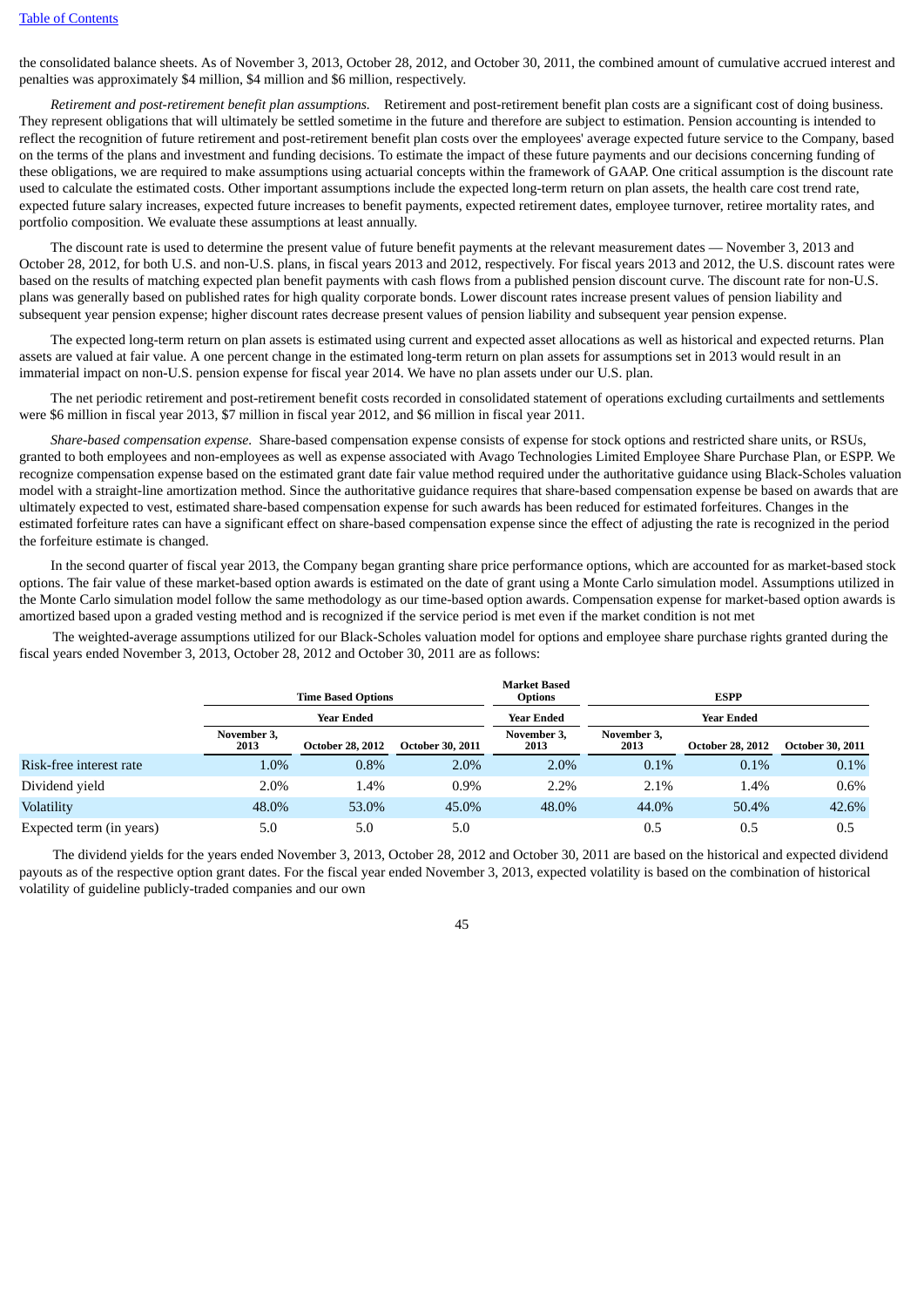historical share price volatility over the period commensurate with the expected life of the awards and the implied volatility from traded options in guideline publicly-traded companies and our own shares with a term of 720 days or greater measured over the last three months. Effective for the first quarter of fiscal year 2013 we updated our guideline publicly-traded companies based on direct competitors in our target markets. Prior to fiscal year 2013, expected volatility was based on the combination of historical volatility of our previous group of guideline publicly-traded companies over the period commensurate with the expected life of the options and the implied volatility of guideline publicly-traded companies from traded options with a term of 180 days or greater measured over the last three months. The risk-free interest rate is derived from the average U.S. Treasury Strips rate during the period, which approximates the rate in effect at the time of grant. Our computation of expected term was based on other data, such as the data of peer companies and company-specific attributes that we believe could affect employees' exercise behavior.

In fiscal year 2011, we began to grant RSUs, which are equity awards that are granted with an exercise price equal to zero and represent the right to receive one of our ordinary shares per RSU immediately upon vesting. We recognize compensation expense for RSUs using the straight-line amortization method based on the fair value of RSUs on the date of grant. The fair value of RSUs is the closing market price of our ordinary shares on the date of grant, which is equal to their intrinsic value on the date of grant.

We also record share-based compensation expense based on an estimate of the fair value of rights to purchase ordinary shares under the ESPP and recognize this share-based compensation expense using the straight-line amortization method.

*Employee Bonus Programs.* Our employee bonus programs, which are overseen by our Compensation Committee, provide for variable compensation based on the attainment of overall corporate annual targets and functional performance metrics. In the first fiscal quarter of the year, if management determines that it is probable that the targets and metrics will be achieved and the amounts can be reasonably estimated, a variable, proportional compensation accrual is recorded based on an assumed 100% achievement of the targets and metrics. The bonus payout levels can be greater if attainment of metrics and targets is greater than 100% and a portion of the payouts may not occur if a minimum floor of performance is not achieved. In subsequent quarters, we monitor and accrue for variable compensation expense based on our actual progress toward the achievement of the annual targets and metrics. The actual achievement of target metrics at the end of the fiscal year, which is subject to approval by our Compensation Committee, may result in the actual variable compensation amounts being significantly higher or lower than the relevant estimated amounts accrued in earlier quarters, which would result in a corresponding adjustment in the fourth fiscal quarter.

### **Fiscal Year Presentation**

We operate on a 52- or 53-week fiscal year which ends on the Sunday closest to October 31. Fiscal year 2013 consisted of 53 weeks, with the extra week falling in the first quarter of fiscal year 2013. Each of fiscal years 2012 and 2011 consisted of 52 weeks.

The financial statements included in this Annual Report on Form 10-K are presented in accordance with GAAP and expressed in U.S. dollars.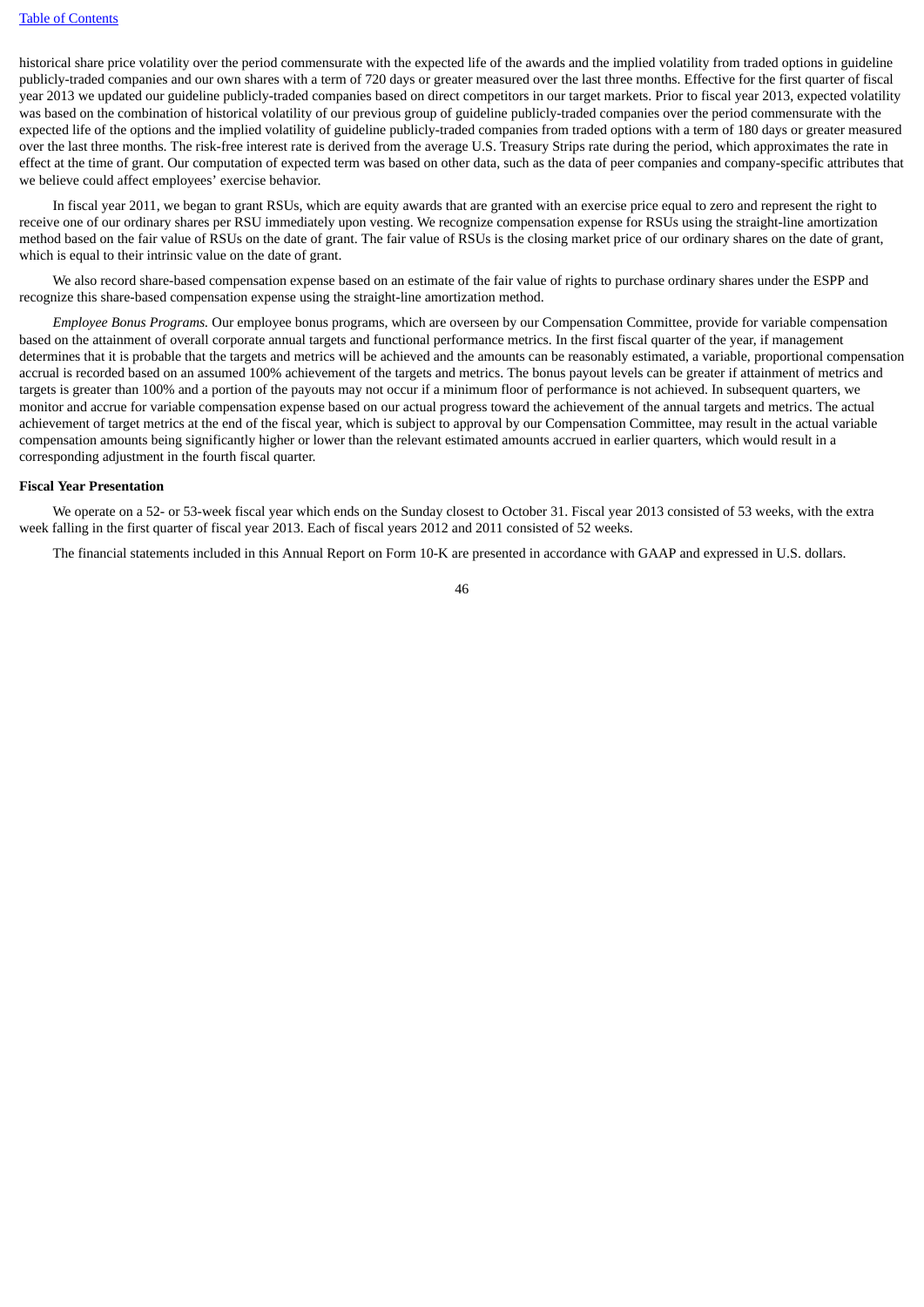### **Results from Operations**

### *Year Ended November 3, 2013 Compared to Year Ended October 28, 2012*

The following tables set forth our results of operations for the years ended November 3, 2013 and October 28, 2012.

|                                      | <b>Year Ended</b>   |                         |                                  |                         |  |  |  |  |
|--------------------------------------|---------------------|-------------------------|----------------------------------|-------------------------|--|--|--|--|
|                                      | November 3,<br>2013 | <b>October 28, 2012</b> | <b>November 3, 2013</b>          | <b>October 28, 2012</b> |  |  |  |  |
|                                      |                     | (In millions)           | (As a percentage of net revenue) |                         |  |  |  |  |
| <b>Statement of Operations Data:</b> |                     |                         |                                  |                         |  |  |  |  |
| Net revenue                          | \$<br>2,520         | \$<br>2,364             | 100 %                            | 100%                    |  |  |  |  |
| Cost of products sold:               |                     |                         |                                  |                         |  |  |  |  |
| Cost of products sold                | 1,260               | 1,164                   | 50                               | 49                      |  |  |  |  |
| Amortization of intangible assets    | 61                  | 56                      | $\overline{2}$                   | 3                       |  |  |  |  |
| Restructuring charges                | $\mathbf{1}$        | 2                       |                                  |                         |  |  |  |  |
| Total cost of products sold          | 1,322               | 1,222                   | 52                               | 52                      |  |  |  |  |
| Gross margin                         | 1,198               | 1,142                   | 48                               | 48                      |  |  |  |  |
| Research and development             | 398                 | 335                     | 16                               | 14                      |  |  |  |  |
| Selling, general and administrative  | 222                 | 199                     | 9                                | 8                       |  |  |  |  |
| Amortization of intangible assets    | 24                  | 21                      | $\mathbf{1}$                     | 1                       |  |  |  |  |
| Restructuring charges                | $\overline{2}$      | 5                       |                                  |                         |  |  |  |  |
| Total operating expenses             | 646                 | 560                     | 26                               | 23                      |  |  |  |  |
| Income from operations               | 552                 | 582                     | 22                               | 25                      |  |  |  |  |
| Interest expense                     | (2)                 | (1)                     |                                  |                         |  |  |  |  |
| Loss on extinguishment of debt       | (1)                 |                         |                                  |                         |  |  |  |  |
| Other income, net                    | 19                  | $\overline{4}$          | $\mathbf{1}$                     |                         |  |  |  |  |
| Income before income taxes           | 568                 | 585                     | 23                               | 25                      |  |  |  |  |
| Provision for income taxes           | 16                  | 22                      | $\mathbf{1}$                     | 1                       |  |  |  |  |
| Net income                           | \$<br>552           | 563<br>\$               | 22 %                             | 24%                     |  |  |  |  |

*Net revenue.* Net revenue was \$2,520 million for fiscal year 2013, compared to \$2,364 million for fiscal year 2012, an increase of \$156 million or 7%. The increase in net revenue was primarily due to strength in the wireless communications target market and in the wired infrastructure target market and due to continued revenue contribution from the CyOptics acquisition, partially offset by the transition from developing, manufacturing and selling our legacy consumer and computing peripherals products to licensing intellectual property relevant to these products in our industrial & other target market. Further, fiscal year 2013 consisted of 53 weeks compared to 52 weeks in fiscal year 2012.

Our three target markets are wireless communications, wired infrastructure and industrial & other. The percentage of total net revenue generated by sales in each of our target markets varies from fiscal quarter to quarter, due largely to fluctuations in end-market demand, including the effects of seasonality. The first fiscal quarter has historically been our lowest revenue and cash generating quarter due, in part, to holiday shut downs at many original equipment manufacturer, or OEM, customers and distributors, and the first half of the fiscal year has tended to generate lower revenue than the second half of the fiscal year. However, in recent periods typical seasonality and industry cyclicality have been increasingly overshadowed by other factors such as wider macroeconomic effects, the timing of significant product transitions and launches by large OEMs, particularly in the wireless communications target market, and new product launches by our competitors. In fiscal year 2013, strength in the smartphone market, particularly in the second half of the fiscal year, and strong sales to our two largest smartphone OEMs, as well as 4G/long-term evolution, or LTE, product launches by other OEMs in our wireless target market contributed to the revenue increase from this market. However, this increase was partially offset by a significant decrease in net revenue from our industrial & other target market, primarily as a result of our transition from developing, manufacturing and selling consumer and computing peripherals products to licensing intellectual property relevant to these products.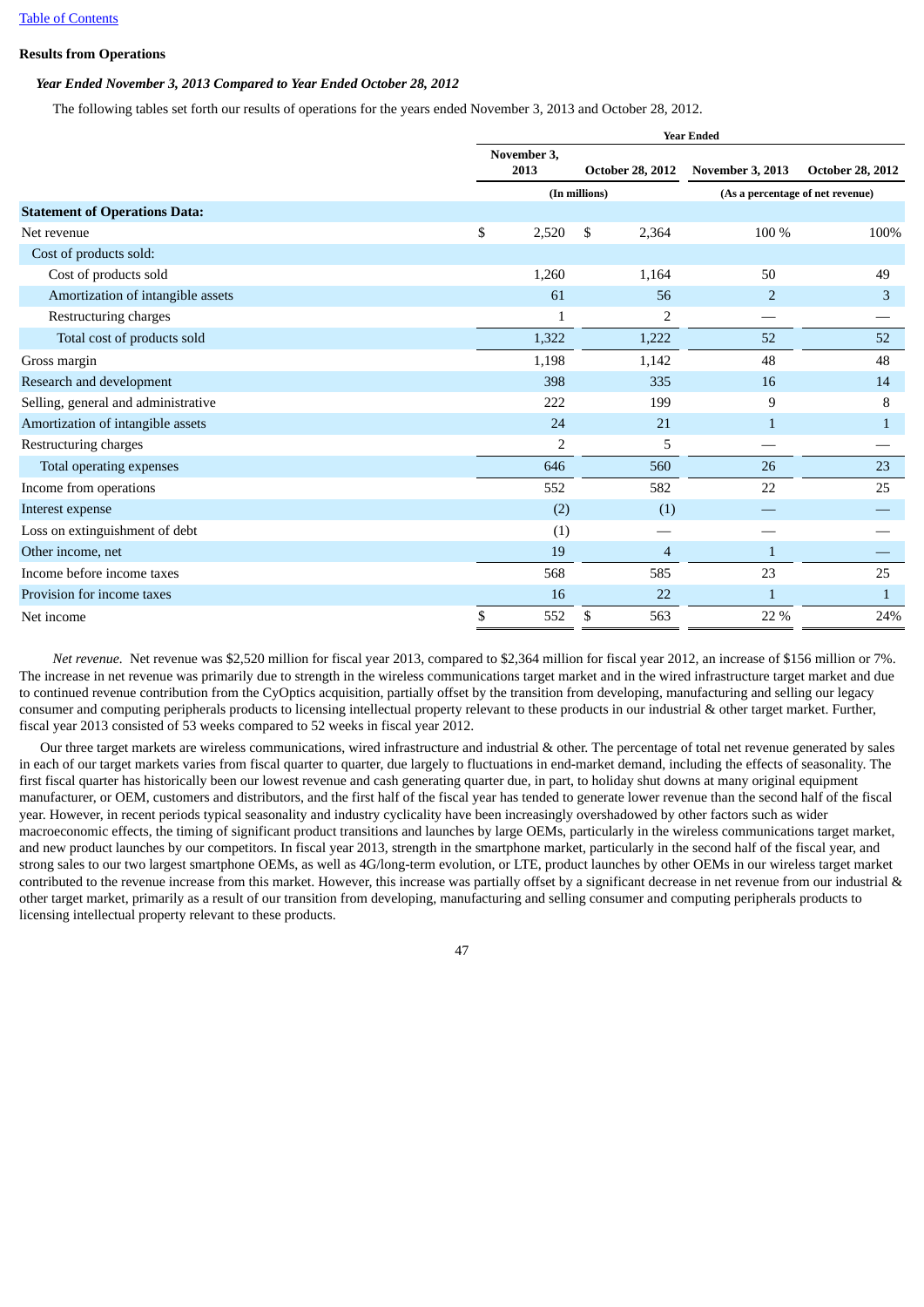Historically, a relatively small number of customers have accounted for a significant portion of our net revenue. During the fiscal year ended November 3, 2013, Foxconn Technology Group companies accounted for 18% of our net revenue. Our top ten customers for fiscal year ended November 3, 2013, which included three distributors each, collectively accounted for 64% of our net revenue. We believe our aggregate sales to Apple Inc. and Cisco Systems, Inc., when direct sales are combined with indirect sales to them through the respective contract manufacturers that they utilize, each accounted for more than 10% of our net revenues, for the fiscal year ended November 3, 2013. We expect to continue to experience significant customer concentration in future periods. The loss of, or significant decrease in demand from, any of our top ten customers could have a material adverse effect on our business, results of operation and financial condition.

Net revenue by target market data is derived from our understanding of our end customers' primary markets. As discussed previously, effective fiscal year 2013 our legacy consumer and computing peripherals target market will no longer be presented separately and has been included in our industrial & other target market.

Net revenue by target market was as follows:

|                         |                         | <b>Year Ended</b>       |        |  |  |  |  |
|-------------------------|-------------------------|-------------------------|--------|--|--|--|--|
| % of Net Revenue        | <b>November 3, 2013</b> | <b>October 28, 2012</b> | Change |  |  |  |  |
| Wireless communications | 48%                     | 45%                     | 15 %   |  |  |  |  |
| Wired infrastructure    | 30                      | 28                      | 12     |  |  |  |  |
| Industrial & other      | 22                      | 27                      | (13)   |  |  |  |  |
| Total net revenue       | 100%                    | 100%                    |        |  |  |  |  |

|                         |    | <b>Year Ended</b>                          |               |    |      |  |  |
|-------------------------|----|--------------------------------------------|---------------|----|------|--|--|
| <b>Net Revenue</b>      |    | October 28,<br>November 3,<br>2013<br>2012 |               |    |      |  |  |
|                         |    |                                            | (In millions) |    |      |  |  |
| Wireless communications | \$ | 1,219                                      | 1,064<br>-S   | \$ | 155  |  |  |
| Wired infrastructure    |    | 744                                        | 662           |    | 82   |  |  |
| Industrial & other      |    | 557                                        | 638           |    | (81) |  |  |
| Total net revenue       |    | 2,520                                      | 2,364         |    | 156  |  |  |

Net revenue from our wireless communications target market increased in fiscal year 2013 compared with the prior year due to continued strength in mobile smartphone sales. Unit sales of smartphones containing our products, as well as the amount of our product content in those phones is a key driver of our revenue from this target market. New 4G/LTE product ramps at major smartphone OEMs and handset launches at other OEMs, as well as improvements in our content in those phones, also drove revenue growth during fiscal year 2013. As a result, we experienced higher demand for our power amplifiers and our film bulk acoustic resonator, or FBAR, duplexers in fiscal year 2013.

Net revenue from our wired infrastructure target market increased in fiscal year 2013, compared with fiscal year 2012. The increase in revenue from this target market in fiscal year 2013 compared to fiscal year 2012 was primarily due to revenues resulting from our CyOptics acquisition and improvement in datacenter demand, partially offset by weak carrier routing spending.

Net revenue from our industrial & other target market decreased in fiscal year 2013 compared with fiscal year 2012. This decrease was due primarily to our transition from developing, manufacturing and selling our consumer and computing peripherals products to licensing intellectual property relevant to these products. This decrease was partially offset by improved demand from our industrial distributors and OEMs, notably in transportation and power generation, in fiscal year 2013 compared with fiscal year 2012. However, demand in Asia tapered off towards the end of fiscal year 2013. In fiscal year 2013, we generated approximately \$19 million compared to \$31 million in fiscal year 2012 of intellectual property sales and licensing royalty revenue. Due to the structure of these licensing arrangements, royalty revenue may fluctuate from period to period.

*Gross margin.* Gross margin was \$1,198 million for fiscal year 2013 compared to \$1,142 million for fiscal year 2012, an increase of \$56 million. As a percentage of net revenue, gross margin was flat at 48% for fiscal years 2013 and 2012. The increase in gross margin, in absolute dollars, in fiscal year 2013 was driven by increased sales, partially offset by a decrease in revenue from sales and licensing of intellectual property of \$25 million. In addition, during fiscal year 2013 less favorable product mix, with a higher proportion of sales into our wireless communication target market, and the effects of lower margin CyOptics-related revenue, also impacted gross margin compared to fiscal year 2012.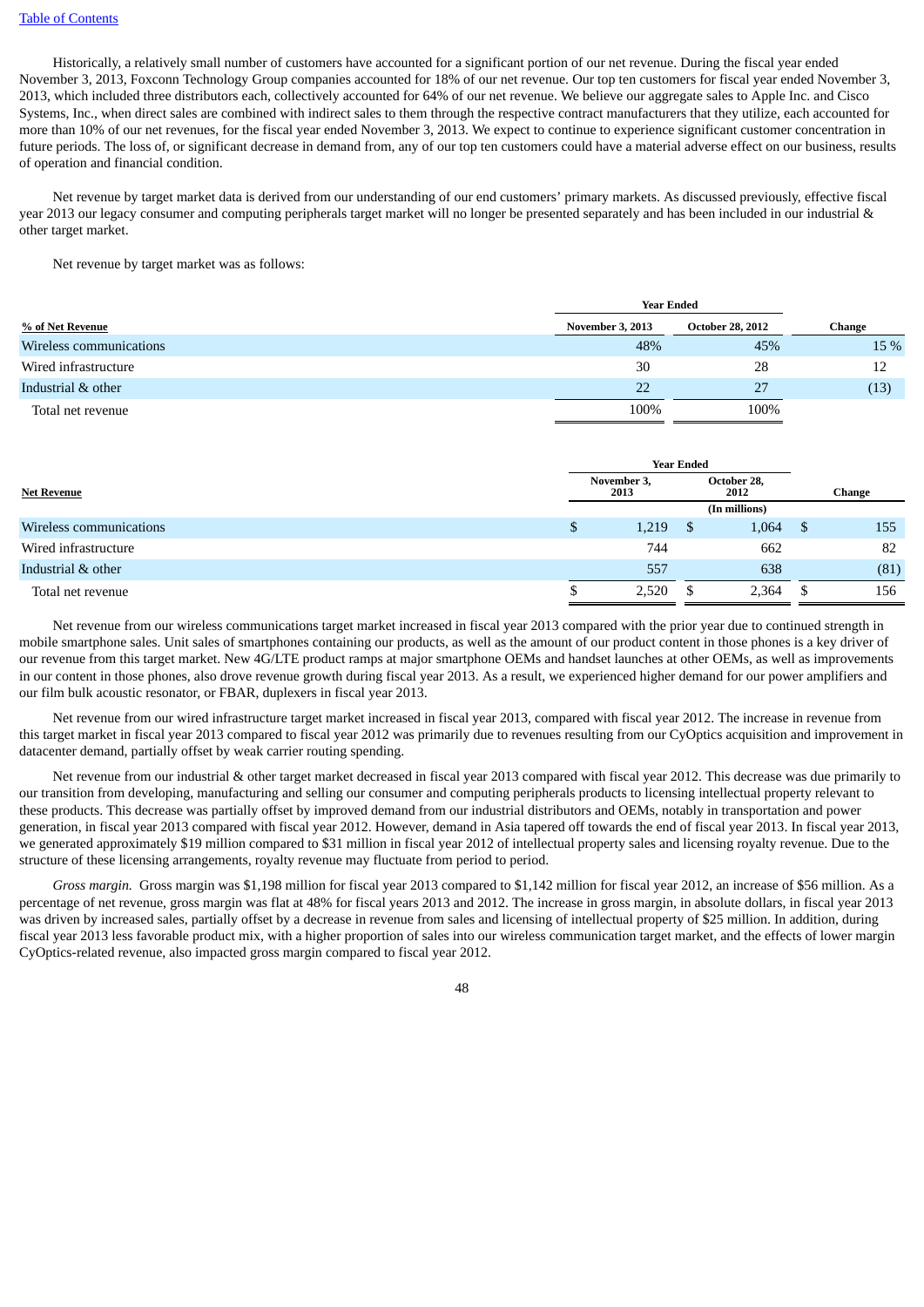*Research and development.* Research and development expense was \$398 million for fiscal year 2013, compared to \$335 million for fiscal year 2012, an increase of \$63 million or 19%. As a percentage of net revenue, research and development expenses were 16% for fiscal year 2013, compared to 14% for fiscal year 2012. The majority of this increase, in absolute dollars, resulted from investments in our wired infrastructure and wireless communications solutions. Part of the increase was attributable to a \$12 million increase in research and development project consumables and services. The overall dollar increase in research and development expense was also attributable to a \$16 million increase in accrued incentive compensation expense related to our employee bonus program, which is a variable expense related to our achievement of program performance metrics, and annual merit-based salary increases, a \$15 million increase in salaries and employee benefits expense, due to annual merit-based salary increases and additional headcount costs from the CyOptics acquisition, a \$10 million increase in share-based compensation expense attributable to annual focal employee equity awards at higher grant-date fair values, a \$2 million increase in retention compensation expense primarily related to CyOptics acquisition, a \$3 million increase in computer software expenses and a \$2 million increase in depreciation expense related to capital expenditures supporting research and development efforts. These increases were partially offset by a \$2 million decrease in accrued reimbursements pursuant to research and development grants in fiscal year 2013, compared to the fiscal year 2012. We expect research and development expenses to increase in absolute dollars for the foreseeable future, due to the increasing complexity and number of products we plan to develop.

*Selling, general and administrative.* Selling, general and administrative expense was \$222 million for the fiscal year ended November 3, 2013 compared to \$199 million for the fiscal year ended October 28, 2012, an increase of \$23 million or 12%. As a percentage of net revenue, selling, general and administrative expense increased slightly to 9% for the fiscal year ended November 3, 2013 compared to 8% for the fiscal year ended October 28, 2012. Changes in components of selling, general and administrative expense for the fiscal year 2013, compared to the fiscal year 2012, consisted primarily of a \$10 million increase in share-based compensation attributable to annual focal employee equity awards at higher grant-date fair values, a \$9 million increase in accrued incentive compensation expense related to our employee bonus program, a \$5 million increase in salaries and employee benefits expense related primarily to annual merit-based salary increases, and partially offset by decreased overhead expenses.

*Amortization of intangible assets.* Total amortization expense of intangible assets incurred was \$85 million and \$77 million, respectively, for fiscal years 2013 and 2012. We anticipate our amortization expense will continue to be higher in future periods primarily as a result of a significant increase in amortizable intangible assets resulting from the CyOptics and Javelin acquisitions.

*Restructuring charges.* We incurred total restructuring charges of \$3 million for fiscal year 2013 compared to \$7 million for fiscal year 2012, both predominantly representing employee termination costs.

*Interest expense.* Interest expense was \$2 million for fiscal year 2013, compared to \$1 million for fiscal year 2012. This \$1 million increase was due to commitment fees related to our 2011 revolving credit facility and amortization of related deferred debt issuance costs.

*Loss on extinguishment of debt.* In fiscal year 2013, the termination of the 2011 credit facility resulted in a loss on extinguishment of debt of \$1 million related to the write-off of debt amortization costs and other related expenses.

*Other income, net.* Other income, net includes net realized gains on the sale of available-for-sales securities, realized and unrealized gains on trading securities, gains on the sale of cost method investments, interest income, currency gains (losses) on balance sheet remeasurement, and other miscellaneous items. Other income, net was \$19 million for fiscal year 2013 compared to other income, net of \$4 million for fiscal year 2012. This increase in other income, net for fiscal year 2013 is primarily attributable to realized gains on the sale of available-for-sale and trading securities and unrealized gains on trading securities. Interest income was \$4 million for each fiscal years 2013 and 2012, respectively.

*Provision for income taxes.* We recorded an income tax provision totaling \$16 million for fiscal year 2013 compared to an income tax provision of \$22 million for fiscal year 2012. The income tax provision for fiscal year 2013 included a benefit of \$2 million from the recognition of previously unrecognized tax benefits as a result of the expiration of the statute of limitations for certain audit periods, and \$3 million from the enactment of the American Taxpayer Relief Act of 2012, which was signed into law on January 2, 2013, retroactively extending the U.S. Federal Research and Development tax credit from January 1, 2012 to December 31, 2013, and an additional \$1 million decrease in tax provision primarily due to a change in the jurisdictional mix of income and expense.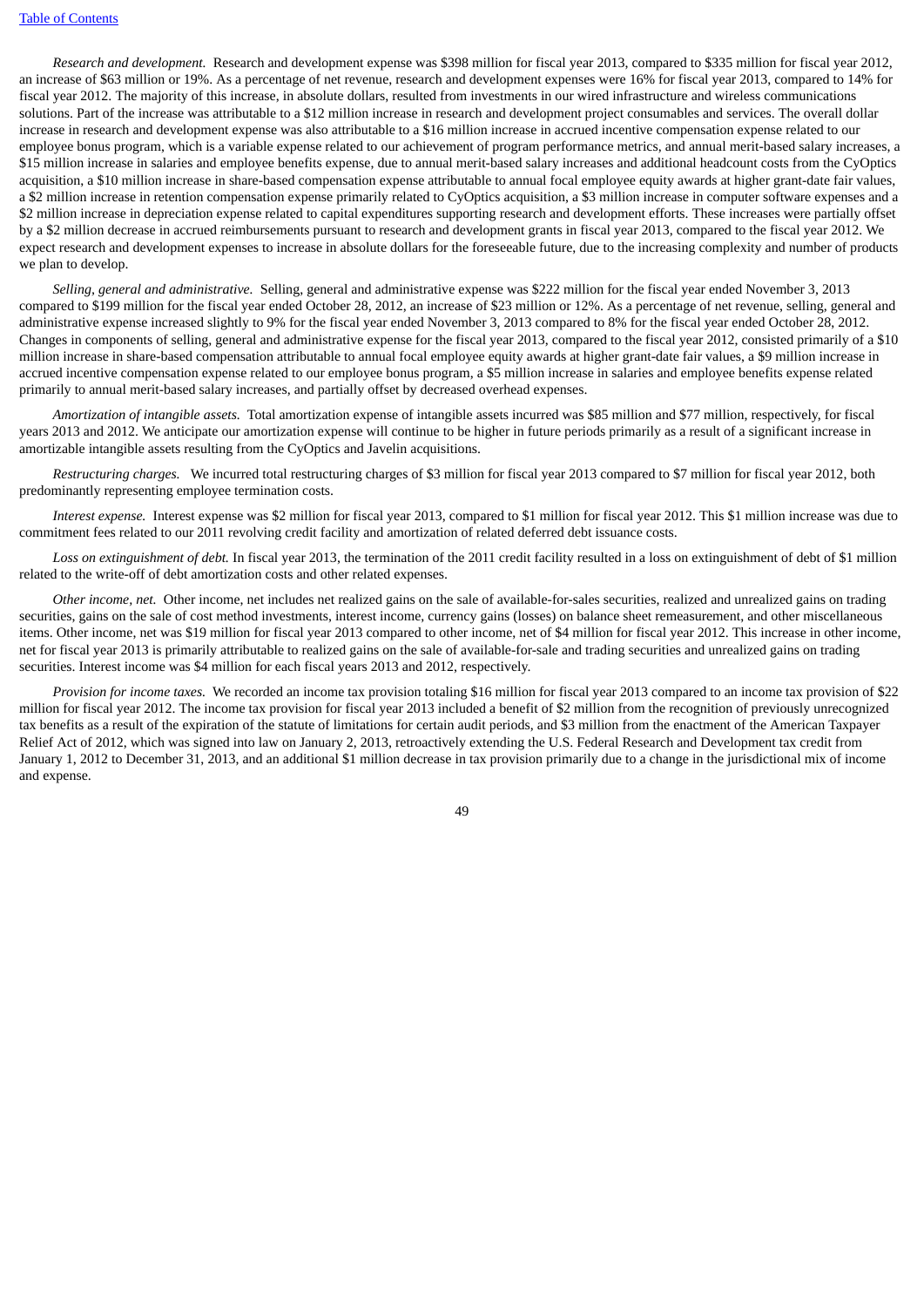### *Year Ended October 28, 2012 Compared to Year Ended October 30, 2011*

The following tables set forth our results of operations for the years ended October 28, 2012 and October 30, 2011.

|                                      | <b>Year Ended</b> |                                                    |               |              |                                  |                  |  |  |  |
|--------------------------------------|-------------------|----------------------------------------------------|---------------|--------------|----------------------------------|------------------|--|--|--|
|                                      |                   | <b>October 28, 2012</b><br><b>October 30, 2011</b> |               |              | October 28, 2012                 | October 30, 2011 |  |  |  |
|                                      |                   |                                                    | (In millions) |              | (As a percentage of net revenue) |                  |  |  |  |
| <b>Statement of Operations Data:</b> |                   |                                                    |               |              |                                  |                  |  |  |  |
| Net revenue                          | \$                | 2,364                                              | \$            | 2,336        | 100%                             | 100 %            |  |  |  |
| Cost of products sold:               |                   |                                                    |               |              |                                  |                  |  |  |  |
| Cost of products sold                |                   | 1,164                                              |               | 1,133        | 49                               | 49               |  |  |  |
| Amortization of intangible assets    |                   | 56                                                 |               | 56           | 3                                | $\overline{2}$   |  |  |  |
| Restructuring charges                |                   | 2                                                  |               |              |                                  |                  |  |  |  |
| Total cost of products sold          |                   | 1,222                                              |               | 1,189        | 52                               | 51               |  |  |  |
| Gross margin                         |                   | 1,142                                              |               | 1,147        | 48                               | 49               |  |  |  |
| Research and development             |                   | 335                                                |               | 317          | 14                               | 14               |  |  |  |
| Selling, general and administrative  |                   | 199                                                |               | 220          | 8                                | 9                |  |  |  |
| Amortization of intangible assets    |                   | 21                                                 |               | 22           | $\mathbf{1}$                     | $\mathbf{1}$     |  |  |  |
| Restructuring charges                |                   | 5                                                  |               | 4            |                                  |                  |  |  |  |
| Total operating expenses             |                   | 560                                                |               | 563          | 23                               | 24               |  |  |  |
| Income from operations               |                   | 582                                                |               | 584          | 25                               | 25               |  |  |  |
| Interest expense                     |                   | (1)                                                |               | (4)          |                                  |                  |  |  |  |
| Loss on extinguishment of debt       |                   |                                                    |               | (20)         |                                  | (1)              |  |  |  |
| Other income, net                    |                   | $\overline{4}$                                     |               | $\mathbf{1}$ |                                  |                  |  |  |  |
| Income before income taxes           |                   | 585                                                |               | 561          | 25                               | 24               |  |  |  |
| Provision for income taxes           |                   | 22                                                 |               | 9            | $\mathbf{1}$                     |                  |  |  |  |
| Net income                           | \$                | 563                                                | \$            | 552          | 24%                              | 24 %             |  |  |  |

*Net revenue.* Net revenue was \$2,364 million for fiscal year 2012, compared to \$2,336 million for fiscal year 2011, an increase of \$28 million or 1%. The slight increase in net revenue was primarily due to strength in our wireless communications target market, largely offset by weakness in our industrial target market. Net revenue from our consumer and computing peripherals target market remained relatively flat compared to fiscal year 2011, benefiting from the last time purchases of product due to our transition from manufacturing and sales of products to an intellectual property licensing and royalty business model in this target market. This transition was completed in the fourth quarter of fiscal year 2012.

Until August 2012, we also manufactured products for the consumer and computing peripherals target market, including motion control encoders that control the paper feed and print head movement in printers and other office automation products and image sensors for optical mouse applications, using LEDs and CMOS image sensors to create a subsystem that can detect motion over an arbitrary desktop surface. During fiscal year 2013, we transitioned from manufacturing and selling these products to selling or licensing our intellectual property relevant to this target market, thereby generating royalty revenue instead of product sales.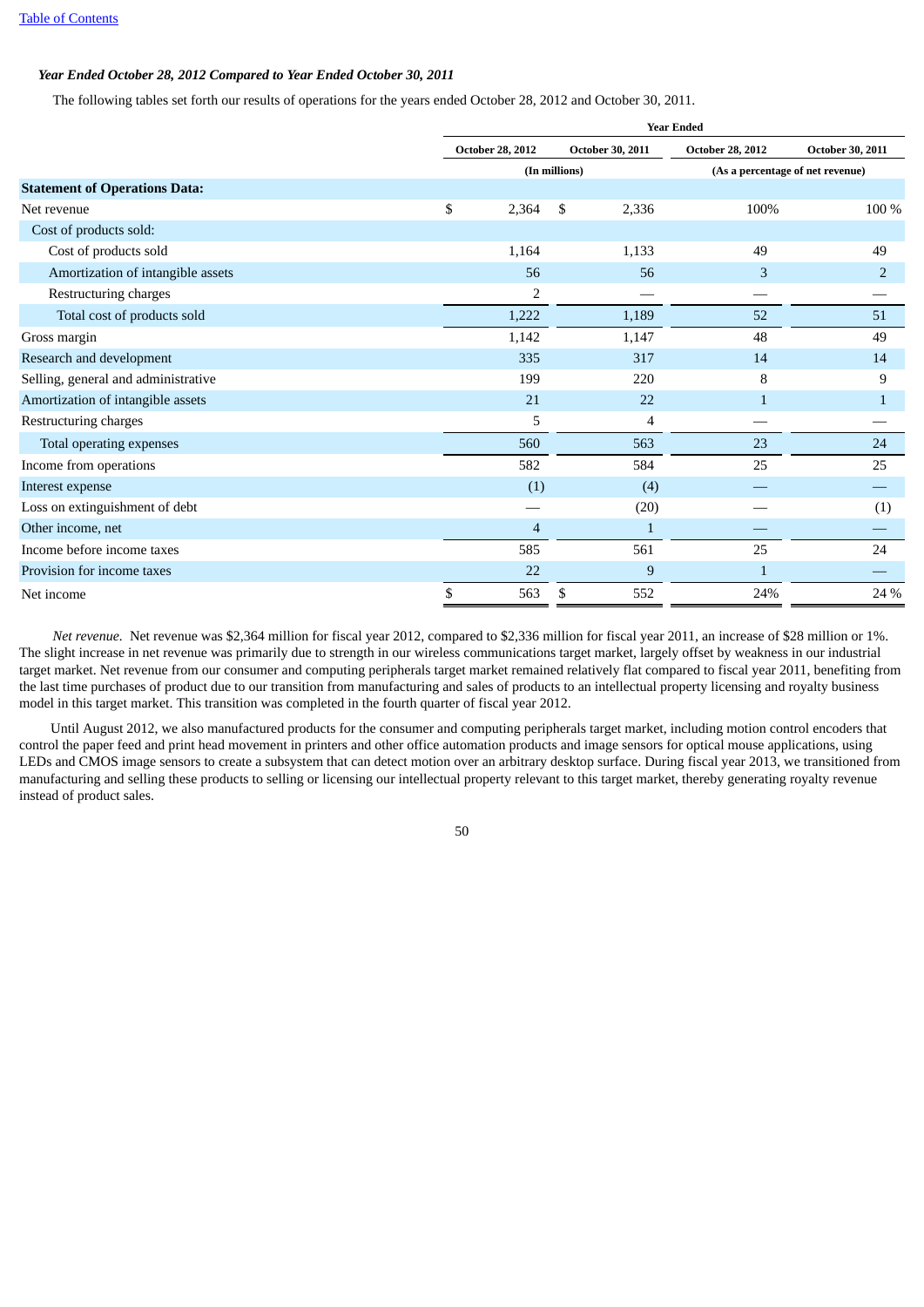Net revenue by target market data is derived from our understanding of our end customers' primary markets, and was as follows:

|                                       | <b>Year Ended</b>   |                     |        |
|---------------------------------------|---------------------|---------------------|--------|
| % of Net Revenue                      | October 28,<br>2012 | October 30,<br>2011 | Change |
| Wireless communications               | 45%                 | 38%                 | 7%     |
| Wired infrastructure                  | 28                  | 28%                 |        |
| Industrial and automotive electronics | 22                  | 29                  |        |
| Consumer and computing peripherals    |                     |                     |        |
| Total net revenue                     | 100%                | 100%                | $-$ %  |

|                                       | <b>Year Ended</b>   |       |               |                     |               |               |
|---------------------------------------|---------------------|-------|---------------|---------------------|---------------|---------------|
| <b>Net Revenue</b>                    | October 28,<br>2012 |       |               | October 30,<br>2011 | <b>Change</b> |               |
|                                       |                     |       | (In millions) |                     |               |               |
| Wireless communications               | <sup>\$</sup>       | 1,064 | - S           | 887                 | -S            | 177           |
| Industrial and automotive electronics |                     | 518   |               | 672                 |               | (154)         |
| Wired infrastructure                  |                     | 662   |               | 659                 |               | 3             |
| Consumer and computing peripherals    |                     | 120   |               | 118                 |               | $\mathcal{D}$ |
| Total net revenue                     |                     | 2,364 |               | 2.336               |               | 28            |

Net revenue from our wireless communications target market increased in fiscal year 2012 compared with the corresponding prior year periods due to continued strength in mobile smartphone sales and new handset ramps incorporating our products at major smartphone OEMs. We experienced higher demand for our multi-mode, multi-band power amplifiers, in particular, as well as for our FBAR duplexers in fiscal year 2012. Demand for FBAR duplexers in fiscal year 2012 also benefited from transitions by various cellular carriers to the 4G/LTE standard.

Net revenue from our wired infrastructure target market remained relatively flat in fiscal year 2012, compared with fiscal year 2011. During fiscal year 2012, we saw strong growth from sales of our ASICs used in data center applications compared to fiscal year 2011. Revenues from this target market for fiscal year 2012 also reflect an increase in development agreement and intellectual property licensing revenue of \$12 million. However for fiscal year 2012, these effects were substantially offset by a decrease in high-performance computing hardware sales, as well as a pullback in sales of proprietary parallel optics at several of our large communications OEM customers due to weak core routing spending with service providers.

Net revenue from our industrial and automotive electronics target market decreased in fiscal year 2012 compared with fiscal year 2011. This decrease was due primarily to continued, and worse than expected, supply chain corrections and weakness in industrial spending, in China in particular, in fiscal year 2012 compared with fiscal year 2011. These effects were partially offset by increases in revenue from development agreements and the sale of certain of our intellectual property of approximately \$6 million, for fiscal year 2012.

Net revenue from our legacy consumer and computing peripherals target market increase slightly in fiscal year 2012 compared with fiscal year 2011. This was largely due to the last time purchases of product in the third quarter of fiscal year 2012, resulting from our transition from manufacturing and sales of products to an intellectual property licensing and royalty business model in this target market. The transition to the intellectual property licensing royalty model was completed in the fourth quarter of fiscal year 2012. During the fiscal year 2012, we generated approximately \$23 million in intellectual propertyrelated revenue from this target market. Due to the structure of these licensing arrangements, royalty revenue may fluctuate from period to period.

*Gross margin.* Gross margin was \$1,142 million for fiscal year 2012 compared to \$1,147 million for fiscal year 2011, a decrease of \$5 million. As a percentage of net revenue, gross margin decreased slightly to 48% for fiscal year 2012, compared to 49% fiscal year 2011. The slight decrease in gross margin in fiscal year 2012 was driven by product mix, with a higher proportion of sales into our wireless communication target market compared to sales into our higher-margin industrial and automotive electronics target market. This mix effect was substantially offset by (i) an increase in revenue from development agreements and sales and licensing of intellectual property of \$51 million in fiscal year 2012, (ii) a \$12 million decrease in cost of products sold due to a revision in wafer cost allocation methodology during fiscal year 2012, and (iii) a \$8 million decrease in depreciation expense during the fiscal year 2012, resulting from a change in the duration of the useful lives of certain of our manufacturing equipment which occurred in the fourth quarter of fiscal year 2011. During the fiscal quarter ended January 29,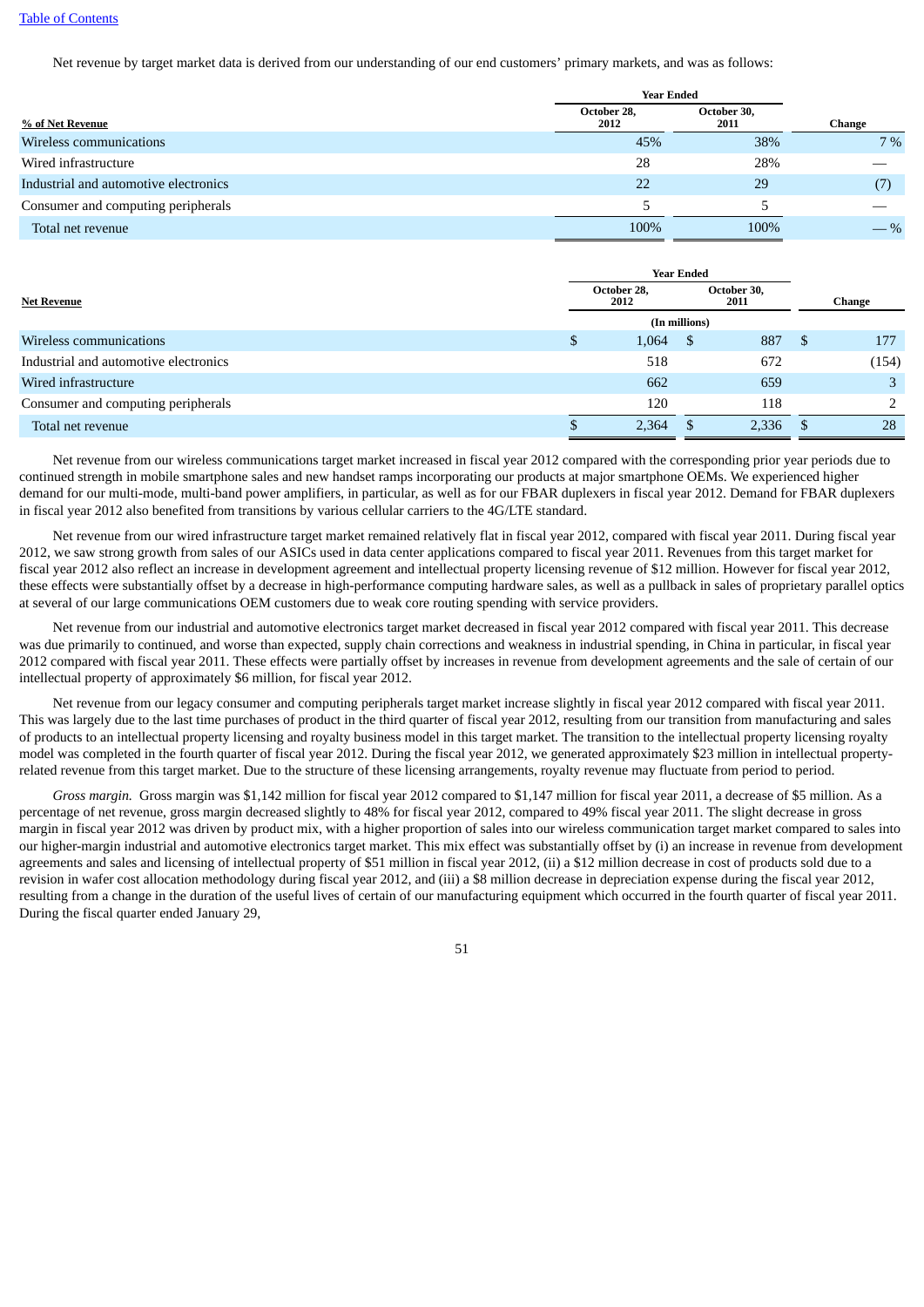2012, we revised our cost allocation methodology to fully burden with overhead costs the expense for wafers used in research and development projects that are processed through our internal fabrication facilities, or R&D wafer cost allocation methodology.

*Research and development.* Research and development expense was \$335 million for fiscal year 2012, compared to \$317 million for fiscal year 2011, an increase of \$18 million or 6%. As a percentage of net revenue, research and development expenses remained flat at 14% for fiscal year 2012, compared to fiscal year 2011. The majority of this increase, in absolute dollars, resulted from investments in our wired infrastructure and wireless communications solutions. Part of the increase was attributable to a \$15 million increase in research and development project consumables and services, \$12 million of which was due to the change in R&D wafer cost allocation methodology, as discussed above under "*Gross margin*," which increased gross margin by a corresponding amount. The overall dollar increase in research and development expense was also attributable to an \$8 million increase in depreciation expense related to capital expenditures supporting research and development efforts, a \$7 million increase in salaries and employee benefits expense, and a \$6 million increase in share-based compensation expense attributable to grants of share-based awards at higher fair market values and to our ESPP. These increases were partially offset by a \$13 million decrease in accrued incentive compensation expense related to our employee bonus program, which is a variable expense related to our achievement of program performance metrics, and a \$3 million decrease in computer software expenses in fiscal year 2012, compared to the fiscal year 2011. The overall dollar increase in research and development expense is also net of \$7 million in accrued reimbursements pursuant to research and development grants. We expect research and development expenses to increase in absolute dollars for the foreseeable future, due to the increasing complexity and number of products we plan to develop.

*Selling, general and administrative*. Selling, general and administrative expense was \$199 million for the year ended October 28, 2012 compared to \$220 million for the year ended October 30, 2011, a decrease of \$21 million or 10%. As a percentage of net revenue, selling, general and administrative expense decreased slightly to 8% for the year ended October 28, 2012 compared to 9% for the year ended October 30, 2011. Changes in components of selling, general and administrative expense for the fiscal year 2012, compared to the fiscal year 2011, consisted of a \$13 million decrease in legal expenses related to offensive litigation matters, a \$8 million decrease in accrued incentive compensation expense related to our performance-based employee bonus program, a \$4 million decrease in external services related to consulting and IT, a \$3 million decrease in depreciation expense, and a \$2 million decrease in salaries and wages expense, partially offset by a \$7 million increase in share-based compensation expense attributable to grants of share-based awards at higher fair market values and to our ESPP.

*Amortization of intangible assets.* Total amortization of intangible assets incurred was \$77 million and \$78 million, respectively, for fiscal years 2012 and 2011.

*Restructuring charges.* We incurred total restructuring charges of \$7 million for fiscal year 2012 compared to \$4 million for fiscal year 2011, both predominantly representing employee termination costs.

*Interest expense.* Interest expense was \$1 million for fiscal year 2012, compared to \$4 million for fiscal year 2011, which represents a decrease of \$3 million. The decrease is primarily due to the redemption of the remaining \$230 million aggregate principal amount of our senior subordinated rate notes on December 1, 2010.

*Loss on extinguishment of debt.* During fiscal year 2011, we redeemed \$230 million aggregate principal amount of our senior subordinated notes. The redemption of the senior subordinated notes resulted in a loss on extinguishment of debt of \$19 million. During fiscal year 2011, we also terminated our senior secured revolving credit facility. There were no outstanding loan borrowings under this facility at the time of termination. This termination resulted in a loss on extinguishment of debt of \$1 million, related to the write-off of debt amortization costs and other related expenses. See Note 7. "Borrowings" to the Consolidated Financial Statements.

*Other income, net.* Other income, net includes interest income, foreign currency gain (loss), loss on other-than-temporary impairment of investment and other miscellaneous items. Other income, net was \$4 million for fiscal year 2012 compared to other income, net of \$1 million for fiscal year 2011. This increase in other income, net for fiscal year 2012 is primarily attributable to an increase in interest income due to higher cash balances compared to prior year.

*Provision for income taxes.* We recorded an income tax expense totaling \$22 million for fiscal year 2012 compared to an income tax expense of \$9 million for fiscal year 2011. The increase is primarily attributable to an increase in worldwide income, change in the jurisdictional mix of income and expense and the expiration of the research and development tax credit in the U.S. on December 31, 2011. The provision for income taxes in 2011 is net of a \$3 million tax benefit for the increase in deferred tax assets from U.S. legislation retroactively reinstating the research and development tax credit and a \$3 million tax benefit from a change in estimate related to research and development tax credits.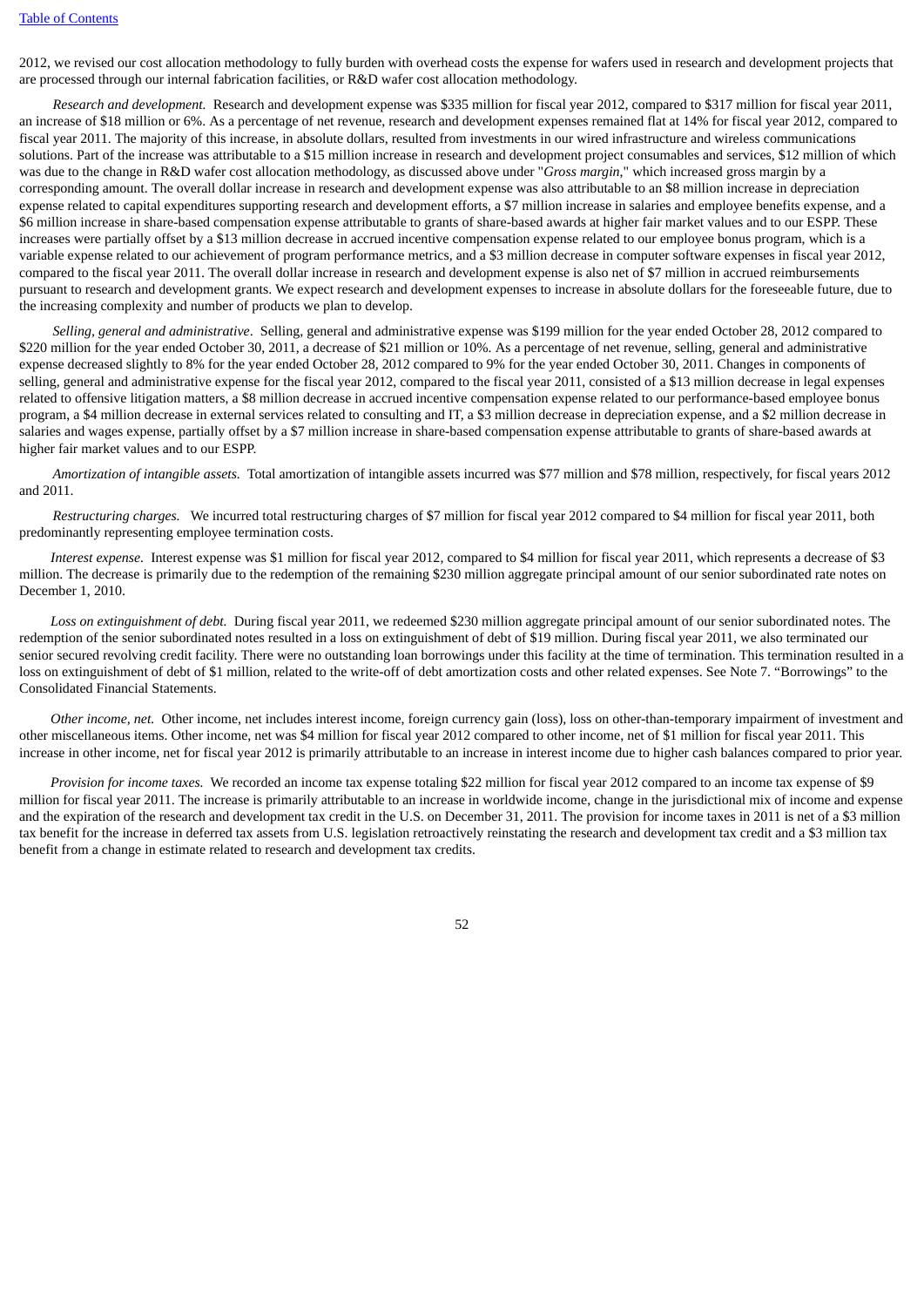## **Liquidity and Capital Resources**

The following section discusses our principal liquidity and capital resources as well as our principal liquidity requirements and sources and uses of cash. Our cash and cash equivalents are maintained in highly liquid investments with remaining maturities of 90 days or less at the time of purchase. We believe our cash equivalents are liquid and accessible. The majority of our cash and cash equivalents are held in financial institutions in Singapore.

Our primary sources of liquidity as at November 3, 2013 consisted of: (1) approximately \$985 million in cash and cash equivalents, (2) cash we expect to generate from operations and (3) our new \$575 million unsecured, revolving 2013 credit facility, which is committed until October 28, 2018, all of which is available to be drawn. Our short-term and long-term liquidity requirements primarily arise from: (i) working capital requirements, (ii) research and development and capital expenditure needs, including acquisitions from time to time and (iii) quarterly dividend payments (if and when declared by our Board) and any share repurchases we may choose to make under our share repurchase program. Our ability to fund these requirements will depend on our future cash flows, which are determined by future operating performance and are, therefore, subject to prevailing global macroeconomic conditions and financial, business and other factors, some of which are beyond our control.

On April 4, 2012, our Board of Directors authorized the Company to repurchase up to 15 million of its ordinary shares, referred to as the 2012 share repurchase program. Prior to the expiration of the 2012 share repurchase program on April 9, 2013, during fiscal year 2013 the Company repurchased 0.7 million shares for an aggregate purchase price of \$24 million in cash under the 2012 share repurchase program.

On April 10, 2013, our Board authorized the Company to repurchase up to 20 million of its ordinary shares in open market transactions, referred to as the 2013 share repurchase program, to replace the expired 2012 share repurchase program. The 2013 share repurchase program will expire the day prior to the Company's 2014 AGM, unless earlier terminated. During fiscal year 2013, the Company repurchased and retired an aggregate of 1.9 million shares for an aggregate purchase price of \$71 million in cash under the 2013 share repurchase program.

Share repurchases under our share repurchase programs are made in the open market at such times and in such amounts as the Company deems appropriate. The timing and actual number of shares repurchased depend on a variety of factors including price, market conditions and applicable legal requirements. The 2013 share repurchase program does not obligate the Company to repurchase any specific number of shares and may be suspended or terminated at any time without prior notice.

Our cash and cash equivalents decreased by \$99 million to \$985 million at November 3, 2013 from \$1,084 million at October 28, 2012 primarily as a result of an aggregate of \$414 million in cash paid for business acquisitions completed during fiscal year 2013, \$15 million in cash paid for equity investments, \$236 million in cash paid for capital expenditures, \$95 million in cash paid to repurchase 2.6 million of our ordinary shares, and \$198 million in cash dividends paid to our shareholders. Partially offsetting the decrease in cash and cash equivalents was \$722 million in cash provided by operating activities, \$101 million in cash received from the issuance of ordinary shares pursuant to the exercise of options under our employee share option plans and purchase rights under our employee share purchase plan, \$13 million in cash received from the sale of equity investments and \$10 million in cash received from government grants.

We believe that our cash and cash equivalents on hand, and cash flows from operations, combined with availability under our 2013 unsecured, revolving credit facility, will provide sufficient liquidity to fund our current obligations, projected working capital requirements, capital spending, quarterly cash dividends (if and when declared by our Board) and any share repurchases we may choose to make under our 2013 share repurchase program for at least the next 12 months.

We anticipate that our capital expenditures for fiscal year 2014 may be higher than for fiscal year 2013, due primarily to continued spending related to ongoing capacity expansion in our Fort Collins internal fabrication facility, as well as spending on equipment to support various research and development projects.

From time to time, we engage in discussions with third parties regarding potential acquisitions of, or investments in, businesses, technologies and product lines, such as our recent acquisitions of CyOptics and Javelin. Any such transaction could require significant use of our cash and cash equivalents, or require us to issue debt or equity securities, or borrow under our revolving credit facility to fund the transaction. If we do not have sufficient cash to fund our operations or to finance growth opportunities, including acquisitions, or unanticipated capital expenditures, our business and financial condition could suffer. We could also reduce certain expenditures such as repurchases of our ordinary shares and payment of our quarterly cash dividend. In such circumstances we may seek to obtain debt or equity financing in the future. However, we cannot assure that such additional financing will be available on terms acceptable to us or at all. Our ability to service any indebtedness we may incur, including under our 2013 unsecured, revolving credit facility, will depend on our ability to generate cash in the future. In addition, even though we may not need additional funds, we may still elect to sell additional debt or equity securities or increase our current credit facility for other reasons.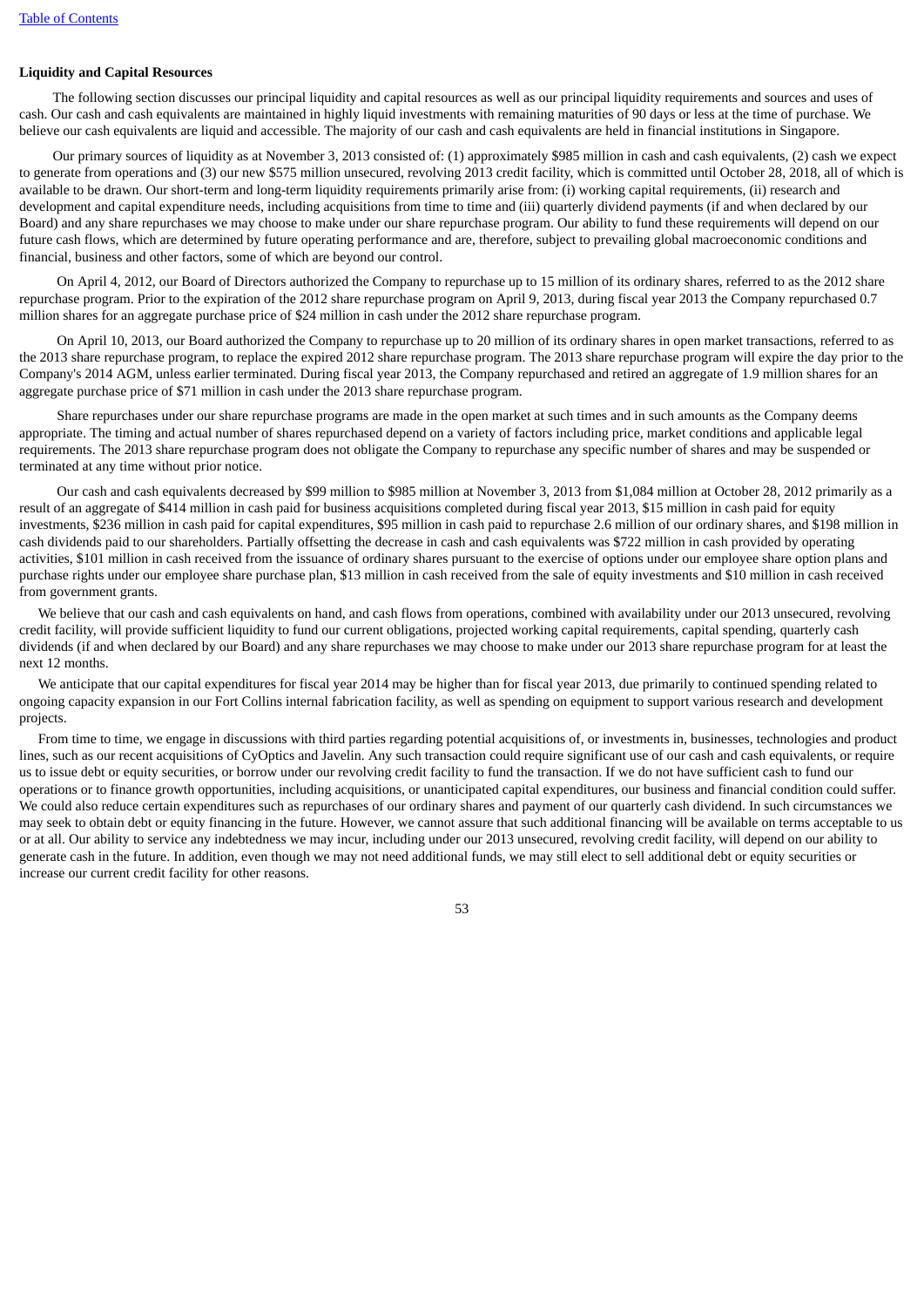### Table of [Contents](#page-0-0)

The aggregate acquisition consideration payable in our recently announced transaction to acquire LSI is approximately \$6.6 billion in cash. In connection with our entry into the merger agreement relating to that transaction, we also entered into a note purchase agreement with an affiliate of Silver Lake Partners, or SLP, to purchase \$1 billion aggregate principal amount of our 2.0% Convertible Senior Notes, or Convertible Notes. The completion of the private placement of the Convertible Notes is contingent on satisfaction or waiver of customary conditions, as well as a requirement that that the merger with LSI shall have been consummated or shall be consummated substantially. The initial conversion rate for the Convertible Notes is 20.8160 shares of Avago's ordinary shares per \$1,000 principal amount of Convertible Notes, which is equivalent to an initial conversion price of approximately \$48.04 per ordinary share. The balance of the acquisition consideration payable by us in connection with the merger agreement is expected to be provided by approximately \$1 billion of cash on hand of the combined company and a \$4.6 billion term loan. The term loan is expected to be entered into by a newly-formed Avago subsidiary, or Borrower, and will be guaranteed by certain of our other subsidiaries and secured by, subject to certain exceptions, all of the assets of such other subsidiaries and of the Borrower. We have received commitments from a group of banks to provide us with the \$4.6 billion term loan, as well as a \$500 million secured, revolving credit facility that would replace our current unsecured revolving credit facility.

The following table summarizes our cash flows for the periods indicated (in millions):

|                                                      | <b>Year Ended</b> |                         |  |                         |  |                         |  |
|------------------------------------------------------|-------------------|-------------------------|--|-------------------------|--|-------------------------|--|
|                                                      |                   | <b>November 3, 2013</b> |  | <b>October 28, 2012</b> |  | <b>October 30, 2011</b> |  |
| Net cash provided by operating activities            |                   | 722                     |  | 693                     |  | 726                     |  |
| Net cash used in investing activities                |                   | (652)                   |  | (244)                   |  | (122)                   |  |
| Net cash used in financing activities                |                   | (169)                   |  | (194)                   |  | (336)                   |  |
| Net (decrease) increase in cash and cash equivalents |                   | (99)                    |  | 255                     |  | 268                     |  |

#### *Cash Flows for the Years Ended November 3, 2013 and October 28, 2012*

### *Operating Activities*

Net cash provided by operating activities during the year ended November 3, 2013 was \$722 million. The net cash provided by operating activities was principally due to net income of \$552 million and non-cash charges of \$271 million, partially offset by net cash gains on investments of \$10 million, and by changes in operating assets and liabilities of \$91 million.

Accounts receivable increased to \$418 million at the end of fiscal year 2013 from \$341 million at the end of fiscal year 2012. Accounts receivable days sales outstanding increased to 52 days at November 3, 2013 from 51 days at October 28, 2012, primarily due to the 1 to 2-day unfavorable impact of the inclusion of CyOptics accounts receivable, partially offset by timing of collections. We use the current fiscal quarter revenue and accounts receivable at November 3, 2013 in our calculation of number of days sales outstanding.

Inventory increased to \$285 million at November 3, 2013 from \$194 million at the end of fiscal year 2012. The number of days of inventory on hand increased to 69 days at November 3, 2013 compared to 58 days at October 28, 2012, due primarily to an increase in inventory to prepare for an anticipated increase in demand from our wireless communications target market and significant lifetime purchases of certain wafers and other materials in the fiscal year ended November 3, 2013. Of the 69 days and 58 days of inventory on hand as at November 3, 2013 and October 28, 2012, 9 days and 8 days of inventory on hand, respectively, were attributable to these lifetime purchases. The acquisition of CyOptics resulted in an increase of inventory of \$27 million in absolute dollars, but favorably impacted inventory days on hand as at November 3, 2013 by 3 days. We use the current quarter cost of products sold and inventory at November 3, 2013 in our calculation of days on hand of inventory.

Other current assets increased to \$130 million at the end of fiscal year 2013 from \$72 million at the end of fiscal year 2012 primarily due to a \$18 million net increase in current deferred tax assets attributable to the CyOptics and Javelin acquisitions, a \$16 million increase in cash advances made to certain of our existing distributors for anticipated distributor price adjustments, a \$15 million increase due the purchase of and mark-to-market of our shortterm marketable equity securities, a \$8 million increase due to the CyOptics employee retention plan, and a \$1 million increase in government grant and miscellaneous assets partially offset by a \$2 million decrease in receivables from intellectual property-related revenue and a \$1 million decrease in deposits paid for fixed assets. During the second quarter of fiscal year 2012, we entered into agreements with certain distributors whereby we agreed to advance cash to them to fund estimated price adjustments. These advances are estimated based on an agreed percentage of the rolling previous three months average ending inventory, as reported by the distributor, multiplied by the rolling previous three months price adjustment credits as a percentage of the distributor's reported rolling previous three months resales. The terms of these advances are set forth in binding legal agreements and are unsecured,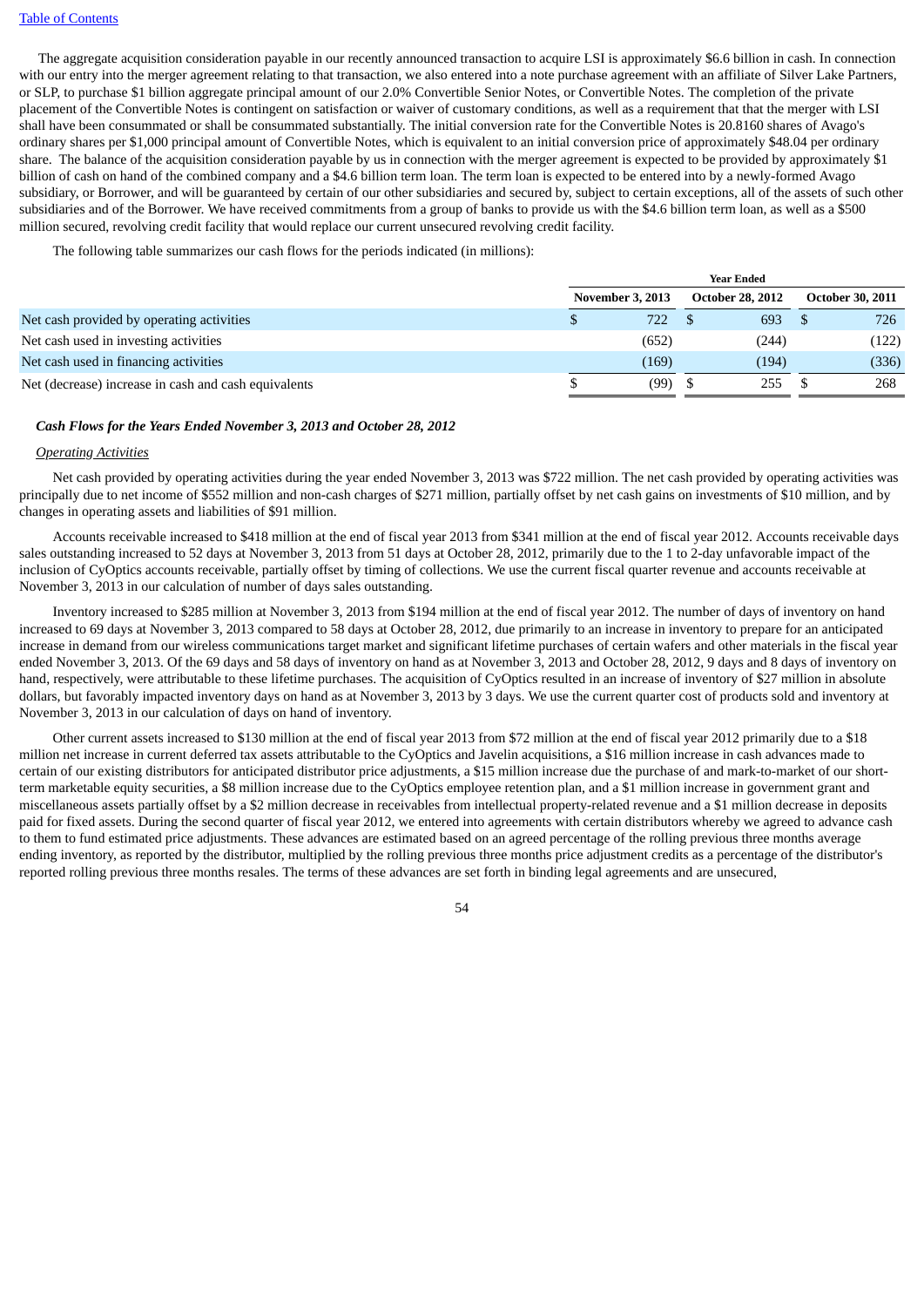bear no interest on unsettled balances, and are due upon demand. The agreements governing these advances can be cancelled by us at any time. Such advances have no impact on revenue recognition or our consolidated statements of operations and are recorded in other current assets on our consolidated balance sheets.

Current liabilities increased to \$423 million at the end of fiscal year 2013 from \$346 million at the end of fiscal year 2012 mainly due to an increase in employee compensation and benefits accruals, in accounts payable and other current liabilities. Employee compensation and benefits increased to \$98 million at the end of fiscal year 2013 from \$61 million at the end of fiscal year 2012 mainly due to performance levels under our employee bonus program related to our overall profitability and other variable performance metrics and increased headcount primarily from acquisitions. Accounts payable increased to \$278 million at the end of fiscal year 2013 from \$248 million at the end of fiscal year 2012 due to timing of disbursements and a higher volume of purchases to support the increase in revenue over the year. Other current liabilities increased to \$46 million at the end of fiscal year 2013 from \$36 million at the end of fiscal year 2012, primarily due to a \$9 million increase in other accrued liabilities related to the CyOptics acquisition and a \$3 million increase in deferred revenue offset by a \$2 million decrease in current deferred tax liabilities, income tax and sales and use tax payables and a \$1 million decrease in supplier inventory liabilities.

Other long-term assets decreased to \$53 million at the end of fiscal year 2013 from \$66 million at the end of fiscal year 2012 mainly due to a \$42 million decrease in long-term deferred tax assets including valuation allowances offset by a \$17 million increase in long-term prepaid expense due to the CyOptics employee retention plan and a \$13 million increase to long-term receivables from the CyOptics shareholders.

Other long-term liabilities increased to \$105 million at the end of fiscal year 2013 from \$95 million at the end of fiscal year 2012 mainly due to a \$6 million increase in other accrued liabilities related to CyOptics, a \$4 million increase in accrued tax liabilities and a \$2 million increase in deferred revenue offset by a \$3 million net decrease in pension liability due to the change in actuarial assumptions used in the valuation of our post-retirement benefit and defined benefit pension plans liabilities offset by the net periodic pension expenses recorded during the year for our post-retirement benefit and defined benefit pension plans.

Net cash provided by operating activities during the year ended October 28, 2012 was \$693 million. The net cash provided by operating activities was principally due to net income of \$563 million and non-cash charges of \$217 million, offset by changes in operating assets and liabilities of \$87 million.

### *Investing Activities*

Net cash used in investing activities for the year ended November 3, 2013 was \$652 million. The net cash used in investing activities principally related to the \$373 million and \$37 million cash payments for the acquisition of CyOptics and Javelin, respectively, purchases of property, plant and equipment of \$236 million, primarily in connection with the expansion of our internal manufacturing facilities in Fort Collins, Colorado, and \$15 million paid for the purchase of investments, partially offset by cash proceeds of \$13 million from the sales of equity investments.

Net cash used in investing activities for the year ended October 28, 2012 was \$244 million. The net cash used in investing activities principally related to purchases of property, plant and equipment of \$241 million in connection with the expansion of our internal manufacturing facilities in Fort Collins, Colorado and \$4 million related to immaterial business acquisitions completed in fiscal year 2012.

#### *Financing Activities*

Net cash used in financing activities for the year ended November 3, 2013 was \$169 million. The net cash used in financing activities was principally due to an aggregate of \$198 million in payments of cash dividends to shareholders and the payment of an aggregate of \$95 million to repurchase and cancel 2.6 million shares of our ordinary stock under our share repurchase programs. This use of cash was partially offset by \$101 million in net proceeds provided by the exercises of options, and purchases of our ordinary shares by employees under our ESPP, proceeds from research and development grants of \$10 million and an excess tax benefit of \$17 million.

Net cash used in financing activities for the year ended October 28, 2012 was \$194 million. The net cash used in financing activities was principally due to an aggregate of \$137 million in payments of cash dividends to shareholders and the payment of an aggregate of \$110 million to repurchase and cancel 3.5 million shares of our ordinary shares under our share repurchase program. This was partially offset by \$44 million in net proceeds provided by the exercises of options and purchases of our ordinary shares by employees under our ESPP.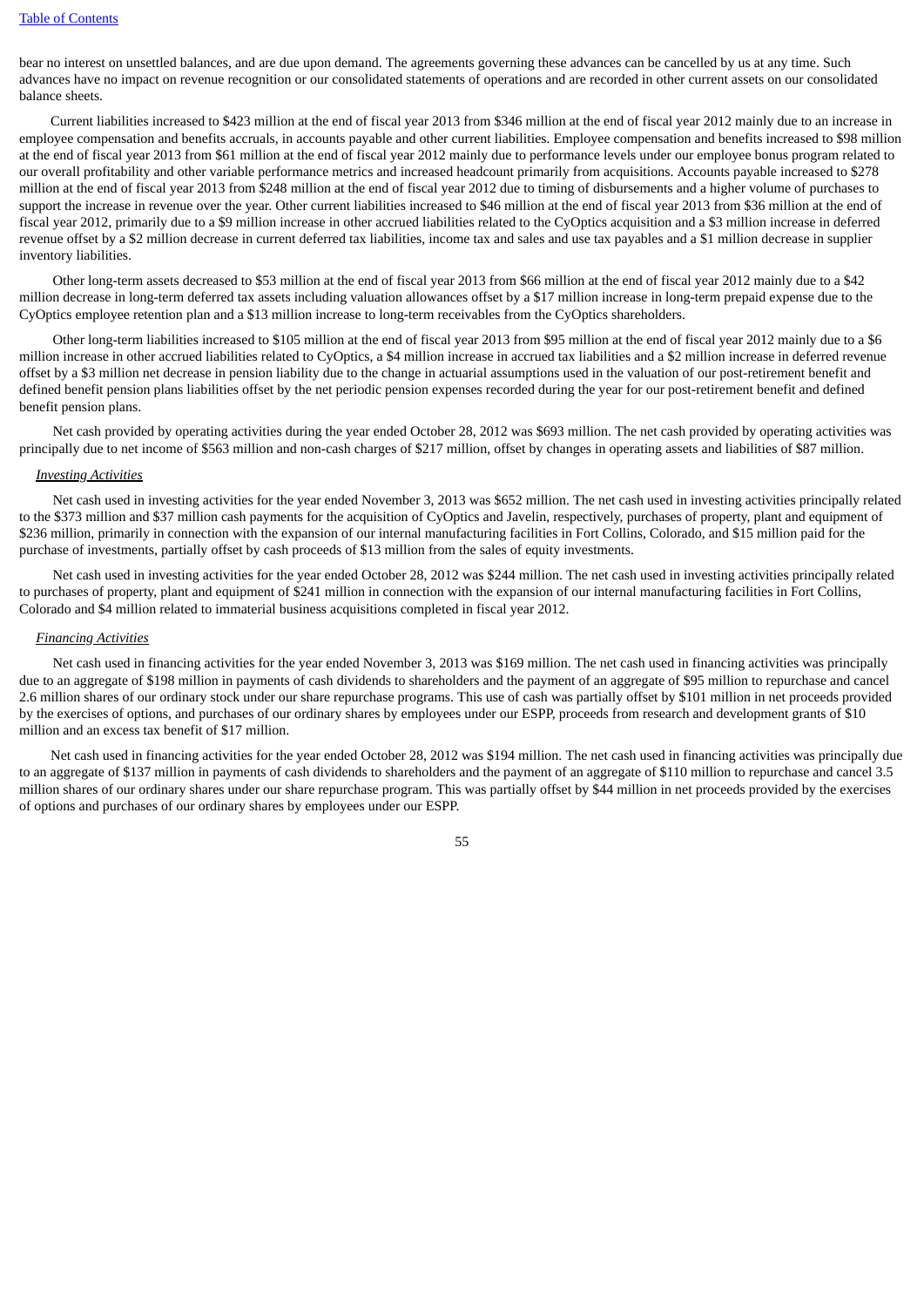## *Cash Flows for the Years Ended October 28, 2012 and October 30, 2011*

## *Operating Activities*

Net cash provided by operating activities during the year ended October 28, 2012 was \$693 million. The net cash provided by operating activities was principally due to net income of \$563 million and non-cash charges of \$217 million, offset by changes in operating assets and liabilities of \$87 million.

Accounts receivable increased to \$341 million at the end of fiscal year 2012 from \$328 million at the end of fiscal year 2011. Accounts receivable days sales outstanding increased to 51 days at October 28, 2012 from 48 days at October 30, 2011 primarily due to linearity of shipments in the last three months of fiscal year 2012 as compared to the last three months of fiscal year 2011. We use the current quarter revenue in our calculation of number of days sales outstanding.

Inventory was \$194 million at both October 28, 2012 and October 30, 2011. Inventory days on hand remained flat at 58 days as of both October 28, 2012 and October 30, 2011. We use the current quarter cost of products sold in our calculation of days on hand of inventory.

Other current assets increased to \$72 million at October 28, 2012 from \$42 million at the end of fiscal year 2011 primarily due to a \$16 million increase in cash advances made to certain of our existing distributors for anticipated distributor price adjustments, a \$5 million increase in receivables from our contract manufacturers for materials purchased by us on their behalf to secure pricing, a \$5 million increase in receivables from intellectual property-related revenue, a \$3 million increase in receivables from government grants, a \$3 million increase in assets related to the employee deferred compensation plan and a \$1 million increase in deposits paid for fixed assets, partially offset by a \$4 million decrease in current deferred taxes, net of valuation allowances. During the second quarter of fiscal year 2012, we entered into agreements with certain distributors whereby we agreed to advance cash to them to fund estimated price adjustments. These advances are estimated based on an agreed percentage of the rolling previous three months average ending inventory, as reported by the distributor, multiplied by the rolling previous three months price adjustment credits as a percentage of the distributor's reported rolling previous three months resales. The terms of these advances are set forth in binding legal agreements and are unsecured, bear no interest on unsettled balances, and are due upon demand. The agreements governing these advances can be cancelled by us at any time. Such advances have no impact on revenue recognition or our consolidated statements of operations and are recorded in other current assets on our consolidated balance sheets.

Current liabilities decreased to \$346 million at the end of fiscal year 2012 from \$350 million at the end of fiscal year 2011 mainly due to a decrease in employee compensation and benefits accruals and other current liabilities, partially offset by an increase in accounts payable. Employee compensation and benefits decreased to \$61 million at the end of fiscal year 2012 from \$89 million at the end of fiscal year 2011 mainly due to performance levels under our employee bonus program related to our overall profitability and other performance metrics. Other current liabilities decreased to \$36 million at the end of fiscal year 2012 from \$38 million at the end of fiscal year 2011 primarily due to a \$3 million release from and \$1 million utilization of warranty accruals, a \$2 million decrease in supplier inventory liabilities and \$2 million recognition of previously deferred revenue, offset by a \$6 million increase in income tax and sales and use tax payables. Accounts payable increased to \$248 million as at October 28, 2012 from \$221 million at the end of fiscal year 2011 due to timing of disbursements and a higher volume of purchases to support the increase in revenue over the year.

Other long-term assets increased to \$66 million at the end of fiscal year 2012 from \$61 million at the end of fiscal year 2011 mainly due to the increase in long-term deferred tax assets. Other long-term liabilities increased to \$95 million at the end of fiscal year 2012 from \$86 million at the end of fiscal year 2011 mainly due to the change in actuarial assumptions used in the valuation of our post-retirement benefit and defined benefit pension plans liabilities and the net periodic pension expenses recorded during the year for our post-retirement benefit and defined benefit pension plans.

Net cash provided by operating activities during the year ended October 30, 2011 was \$726 million. The net cash provided by operating activities was principally due to net income of \$552 million and non-cash charges of \$209 million, offset by changes in operating assets and liabilities of \$35 million.

### *Investing Activities*

Net cash used in investing activities for the year ended October 28, 2012 was \$244 million. The net cash used in investing activities principally related to purchases of property, plant and equipment of \$241 million, in connection with the expansion of our internal manufacturing facilities in Fort Collins, Colorado and \$4 million related to immaterial business acquisitions completed in fiscal year 2012.

Net cash used in investing activities for the year ended October 30, 2011 was \$122 million. The net cash used in investing activities principally related to purchases of property, plant and equipment of \$112 million and \$8 million related to a business acquisition completed in fiscal year 2011.

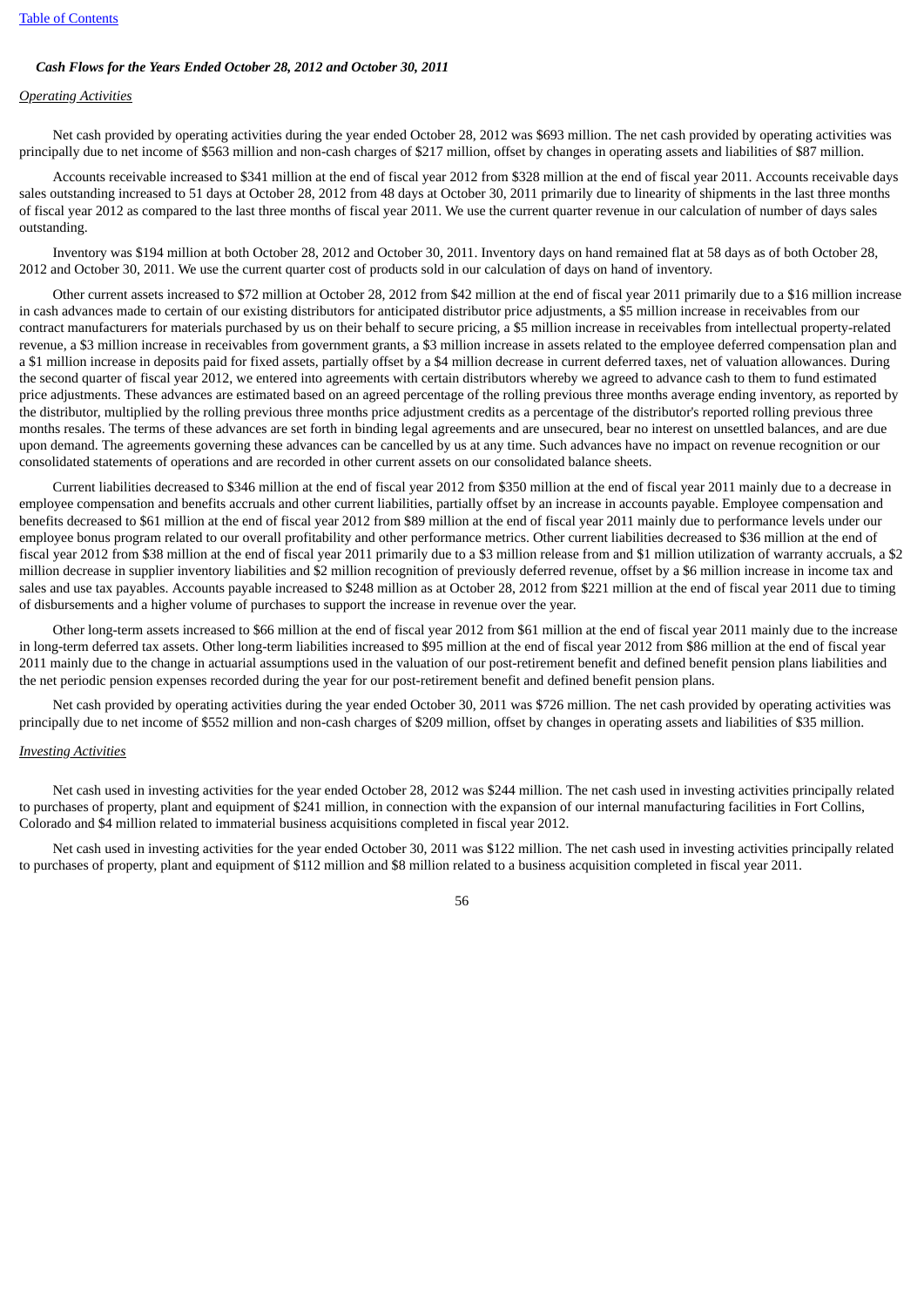#### *Financing Activities*

Net cash used in financing activities for the year ended October 28, 2012 was \$194 million. The net cash used in financing activities was principally due to an aggregate of \$137 million in payments of cash dividends to shareholders and the payment of an aggregate of \$110 million to repurchase and cancel 3.5 million shares of our ordinary shares under our share repurchase program. This was partially offset by \$44 million in net proceeds provided by the exercises of options, and purchases of our ordinary shares by employees under our ESPP.

Net cash used in financing activities for the year ended October 30, 2011 was \$336 million. The net cash used in financing activities was principally due to the redemption of the remaining \$230 million in principal amount of senior subordinated notes, an aggregate of \$86 million in payments of cash dividends to shareholders and the payment of an aggregate of \$93 million to repurchase and cancel 2.6 million shares of our ordinary shares under our share repurchase program. This was partially offset by \$70 million in net proceeds provided by the exercises of options and purchases of our ordinary shares by employees under our ESPP.

### **Indebtedness**

At November 3, 2013, we had \$575 million of borrowing capacity available under our new, senior unsecured revolving credit facility.

#### *Capital Lease Obligations*

As of November 3, 2013, we had \$2 million of capital lease obligations.

### *Revolving Credit Facility*

#### *2011 credit facility*

On October 28, 2013, we terminated our \$300 million senior unsecured, revolving credit facility under our credit agreement dated March 31, 2011, referred to as the 2011 credit facility. This credit agreement initially provided for a \$200 million unsecured revolving credit facility, which was increased to \$300 million pursuant to the exercise by Avago Finance of the accordion feature under this credit agreement. There were no outstanding borrowings under the 2011 credit facility at the time of termination. This termination resulted in a loss on extinguishment of debt of \$1 million, related to the write-off of debt amortization costs and other related expenses.

#### *2013 credit facility*

In connection with the termination of our 2011 credit facility, on October 28, 2013, Avago Technologies Finance Pte. Ltd., or Avago Finance, and certain other subsidiaries of the Company entered into a new credit agreement. The new credit agreement provides for a \$575 million senior unsecured, revolving credit facility with a term of five years, ending on October 28, 2018, referred to as the 2013 credit facility. The 2013 credit facility is available for cash borrowings and for the issuance of letters of credit up to a sub-limit of \$20 million. The new credit agreement contains substantially the same terms as the credit agreement relating to the 2011 credit facility, other than the aggregate principal amount of the facility, and contains financial covenants requiring Avago Finance to maintain a maximum leverage ratio and a minimum interest coverage ratio and customary restrictive covenants, including certain restrictions on the ability of our subsidiaries (including Avago Finance) to pay dividends, and customary events of default. Compliance with financial covenants is required for the term of the new credit agreement, irrespective of the amount of borrowings outstanding. Avago Finance has the ability, at any time, to increase the aggregate commitments under the new credit agreement from \$575 million to \$675 million, subject to certain conditions and the receipt of sufficient commitments for such increase from the lenders. Certain of our subsidiaries guarantee the 2013 credit facility.

Borrowings under our 2013 credit facility are subject to floating rates of interest and will bear interest at a rate per annum equal to:

*Base Rate Advances*: the highest of (x) Citibank's publicly announced base rate from time to time, (y) the U.S. Federal funds rate plus 0.5% and (z) the British Bankers Association Interest Settlement Rate, or BBA LIBOR Rate applicable to Dollars for a period of one month plus 1.00%; or

*Eurocurrency Advances*: the rate per annum obtained by dividing (x) the BBA LIBOR Rate for deposits in Dollars for the applicable interest period by (y) a percentage equal to 100% minus the Eurocurrency liabilities reserve percentage specified by the U.S. Federal Reserve System for such interest period,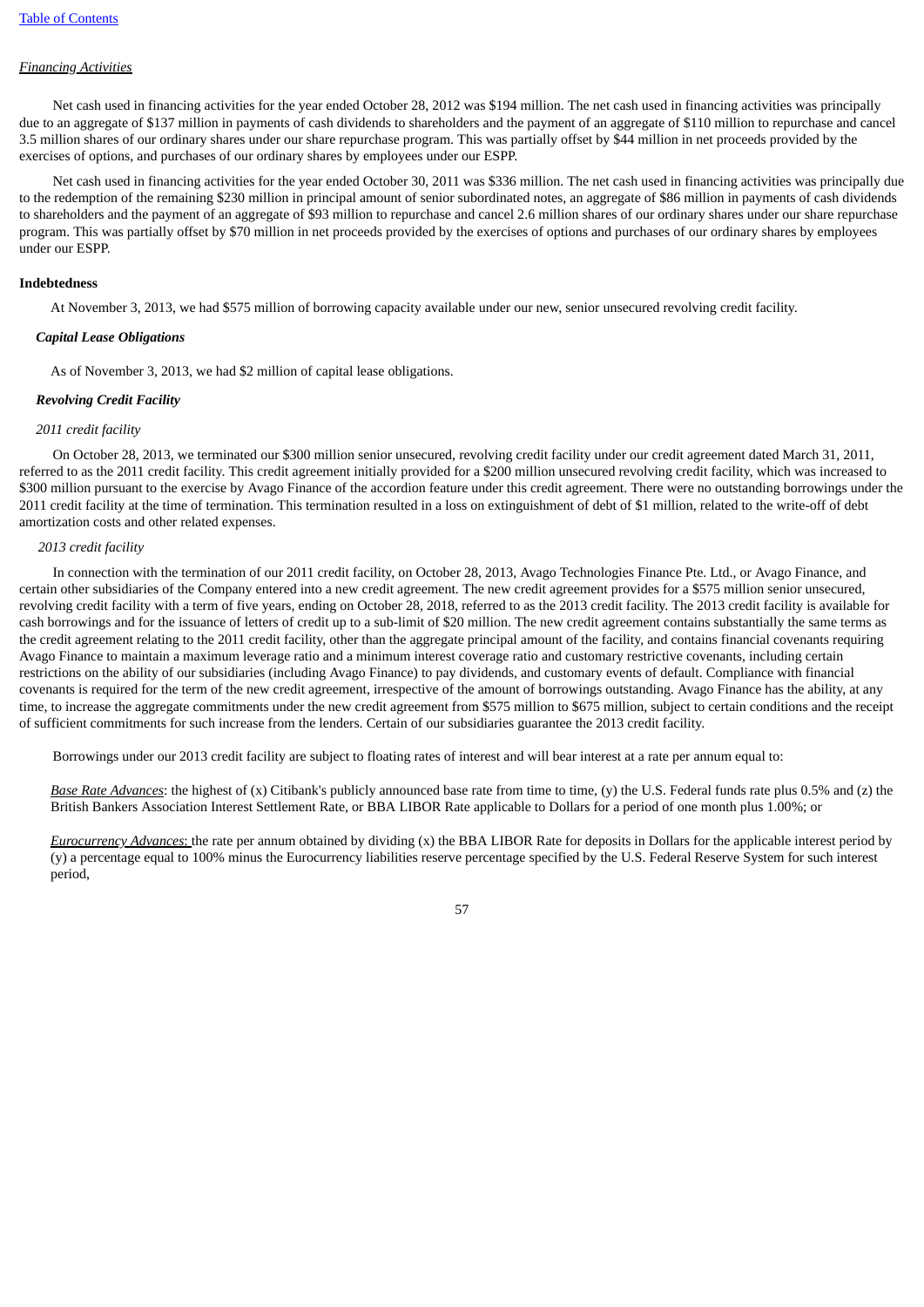*plus*, in each case, a margin based on the credit rating of Avago Finance's long-term unsecured debt or Avago Finance's corporate credit rating, as applicable, or the Avago Public Debt Rating. Avago Finance is also required to pay the lenders a commitment fee at a rate per annum that varies based on the Public Debt Rating and the aggregate amount of the available credit or outstanding commitments under the new credit agreement.

As of November 3, 2013, we had no borrowings outstanding under the 2013 revolving credit facility and were in compliance with the financial covenants under our credit agreement. We did not draw on our 2011 credit facility or our 2013 credit facility during fiscal year 2013.

### **Contractual Commitments**

 $\mathcal{L}_\text{max}$  , and the set of the set of the set of the set of the set of the set of the set of the set of the set of the set of the set of the set of the set of the set of the set of the set of the set of the set of the

Our cash flows from operations are dependent on a number of factors, including fluctuations in our operating results, accounts receivable collections, inventory management, and timing of payments. As a result, the impact of contractual obligations on our liquidity and capital resources in future periods should be analyzed in conjunction with such factors.

The following table sets forth our contractual obligations and commitments as of November 3, 2013 for the fiscal periods noted (in millions):

|                                          | <b>Total</b> | 2014 | 2015 to<br>2016 | 2017 to<br>2018 | Thereafter |
|------------------------------------------|--------------|------|-----------------|-----------------|------------|
| Operating leases(1)                      | 91           | 13   | 16              | 9               | 53         |
| Capital leases(2)                        |              |      |                 |                 |            |
| Other contractual commitments(3)         | 51           | 21   | 24              |                 |            |
| Revolving credit facility commitments(4) |              |      |                 |                 |            |
| Purchase commitments(5)                  | 124          | 124  |                 |                 |            |

(1) Includes operating lease commitments for facilities and equipment that we have entered into with third parties.

- (2) Includes capital lease commitments for equipment that we have entered into with third parties.
- (3) Represents amounts payable pursuant to agreements related to outsourced IT, human resources, financial infrastructure outsourcing services and other services agreements.
- (4) Represents commitment and letter of credit fee amounts due.
- (5) We purchase components from a variety of suppliers and use several contract manufacturers to provide manufacturing services for our products. During the normal course of business, we issue purchase orders with estimates of our requirements several months ahead of the delivery dates. However, our agreements with these suppliers usually allow us the option to cancel, reschedule, and adjust our requirements based on our business needs prior to firm orders being placed. Typically purchase orders outstanding with delivery dates within 30 days are non-cancelable.

We also make purchases from a variety of vendors in connection with the expansion of our Fort Collins, Colorado internal fabrication facility. These purchases are typically conducted on a purchase order basis and the amount shown in the table includes \$33 million in cancelable and noncancelable outstanding purchase obligations under such purchase orders as of November 3, 2013.

In addition to the above non-cancelable purchase commitments, we record a liability for firm, non-cancelable, and unconditional purchase commitments for quantities in excess of our future demand forecasts in conjunction with our write-down of inventory. As of November 3, 2013, the liability for our firm, non-cancelable and unconditional purchase commitments related to inventory suppliers was \$1 million. This amount is included in other current liabilities in our consolidated balance sheet at November 3, 2013, and is excluded from the preceding table.

Due to the inherent uncertainty with respect to the timing of future cash outflows associated with our unrecognized tax benefits at November 3, 2013, we are unable to reliably estimate the timing of cash settlement with the respective taxing authority. Therefore, \$23 million of unrecognized tax benefits and accrued interest classified as long-term income tax payable in the consolidated balance sheet as of November 3, 2013 have been excluded from the contractual obligations table above.

### **Off-Balance Sheet Arrangements**

We had no material off-balance sheet arrangements at November 3, 2013 as defined in Item 303(a)(4)(ii) of SEC Regulation S-K.

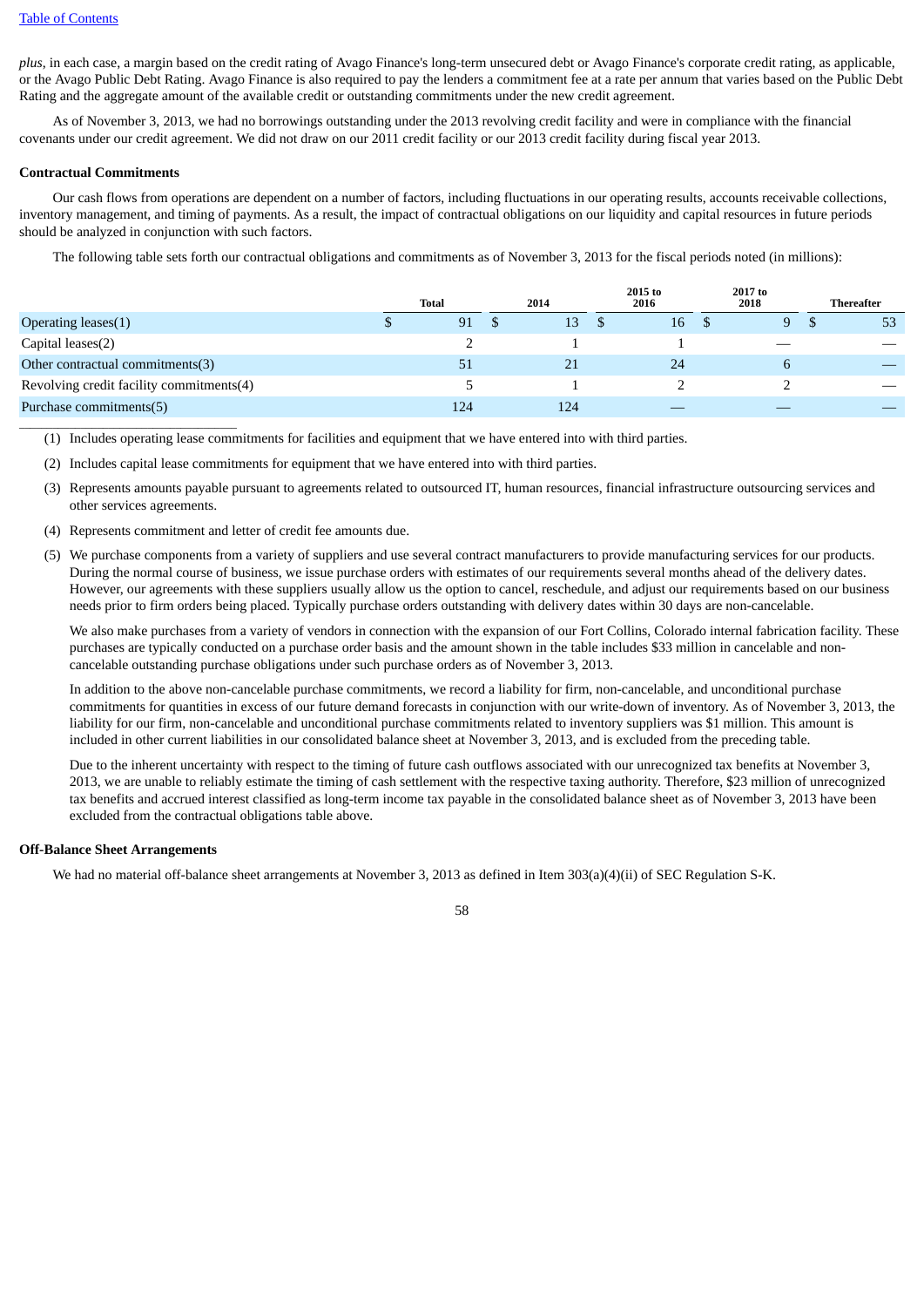## *Indemnifications to Hewlett-Packard and Agilent*

Agilent Technologies, Inc. has given multiple indemnities to Hewlett-Packard Company in connection with its activities prior to its spin-off from Hewlett-Packard Company in June 1999 for the businesses that constituted Agilent prior to the spin-off. As the successor to the SPG business of Agilent, we may acquire responsibility for indemnifications related to assigned intellectual property agreements. Additionally, when we completed the SPG Acquisition in December 2005, we provided indemnities to Agilent with regard to Agilent's conduct of the SPG business prior to the SPG Acquisition. In our opinion, the fair value of these indemnifications is not material and no amount has been accrued in the accompanying consolidated financial statements with respect to these indemnification obligations.

### *Other Indemnifications*

As is customary in our industry and as provided for in local law in the United States and other jurisdictions, many of our standard contracts provide remedies to our customers and others with whom we enter into contracts, such as defense, settlement, or payment of judgment for intellectual property claims related to the use of our products. From time to time, we indemnify customers, as well as our suppliers, contractors, lessors, lessees, companies that purchase our businesses or assets and others with whom we enter into contracts, against combinations of loss, expense, or liability arising from various triggering events related to the sale and the use of our products, the use of their goods and services, the use of facilities and state of our owned facilities, the state of the assets and businesses that we sell and other matters covered by such contracts, usually up to a specified maximum amount. In addition, from time to time we also provide protection to these parties against claims related to undiscovered liabilities, additional product liability or environmental obligations. In our experience, claims made under such indemnifications are rare and the associated estimated fair value of the liability is not material.

### **Accounting Changes and Recent Accounting Guidance**

For a description of accounting changes and recent accounting guidance, including the expected dates of adoption and estimated effects, if any, on our consolidated financial statements, see Note 2. "Summary of Significant Accounting Policies" to Consolidated Financial Statements of this Annual Report on Form 10-K.

### **ITEM 7A.** *QUANTITATIVE AND QUALITATIVE DISCLOSURES ABOUT MARKET RISK*

### *Foreign Currency Derivative Instruments*

Although a majority of our revenue and operating expenses is denominated in U.S. dollars, and we prepare our financial statements in U.S. dollars in accordance with GAAP, a portion of our revenue and operating expenses is in foreign currencies. Our revenues, costs and expenses and monetary assets and liabilities are exposed to changes in currency exchange rates as a result of our global operating and financing activities. To mitigate the exposures resulting from the changes in the exchange rates of these currencies, we enter into foreign exchange forward contracts to hedge a portion of these exposures. Contracts that meet accounting criteria are designated at inception as hedges of the related foreign currency exposures, which include committed and anticipated transactions that are denominated in currencies other than the U.S. dollar. The criteria for designating a derivative as a hedge include the assessment of the instrument's effectiveness in risk reduction, matching of the derivative instrument to its underlying transaction, and the assessment of the probability that the underlying transaction will occur. Our foreign exchange forward contracts generally mature within three to six months. We do not use derivative financial instruments for speculative or trading purposes. As of November 3, 2013, there were no foreign exchange forward contracts outstanding. Losses (gains) from foreign currency transactions, as well as derivative instruments, are included in our consolidated statements of operations in the amounts of \$1 million, \$0 million and \$0 million for the years ended November 3, 2013, October 28, 2012 and October 30, 2011, respectively.

### *Interest Rate Risk*

Borrowings under our revolving 2013 credit facility are subject to floating rates of interest. Any significant changes in interest rates would increase our borrowing costs under our 2013 credit facility. However, a hypothetical increase of 100 basis points in short-term interest rates would not have a material impact on our revolving 2013 credit facility. We did not have any borrowings outstanding under the 2013 credit facility or the 2011 credit facility during fiscal year 2013 or as at November 3, 2013.

### *European Debt Exposures*

We actively monitor our exposure to the European financial markets, including but not limited to the impact of sovereign debt issues. We also mitigate our risk by investing in fixed deposits with various financial institutions and we limit the amount we hold with any one institution. We do not have any direct investments in the sovereign debt of European countries. From time to time, we may have deposits with major European financial institutions. We also mitigate collection risks from our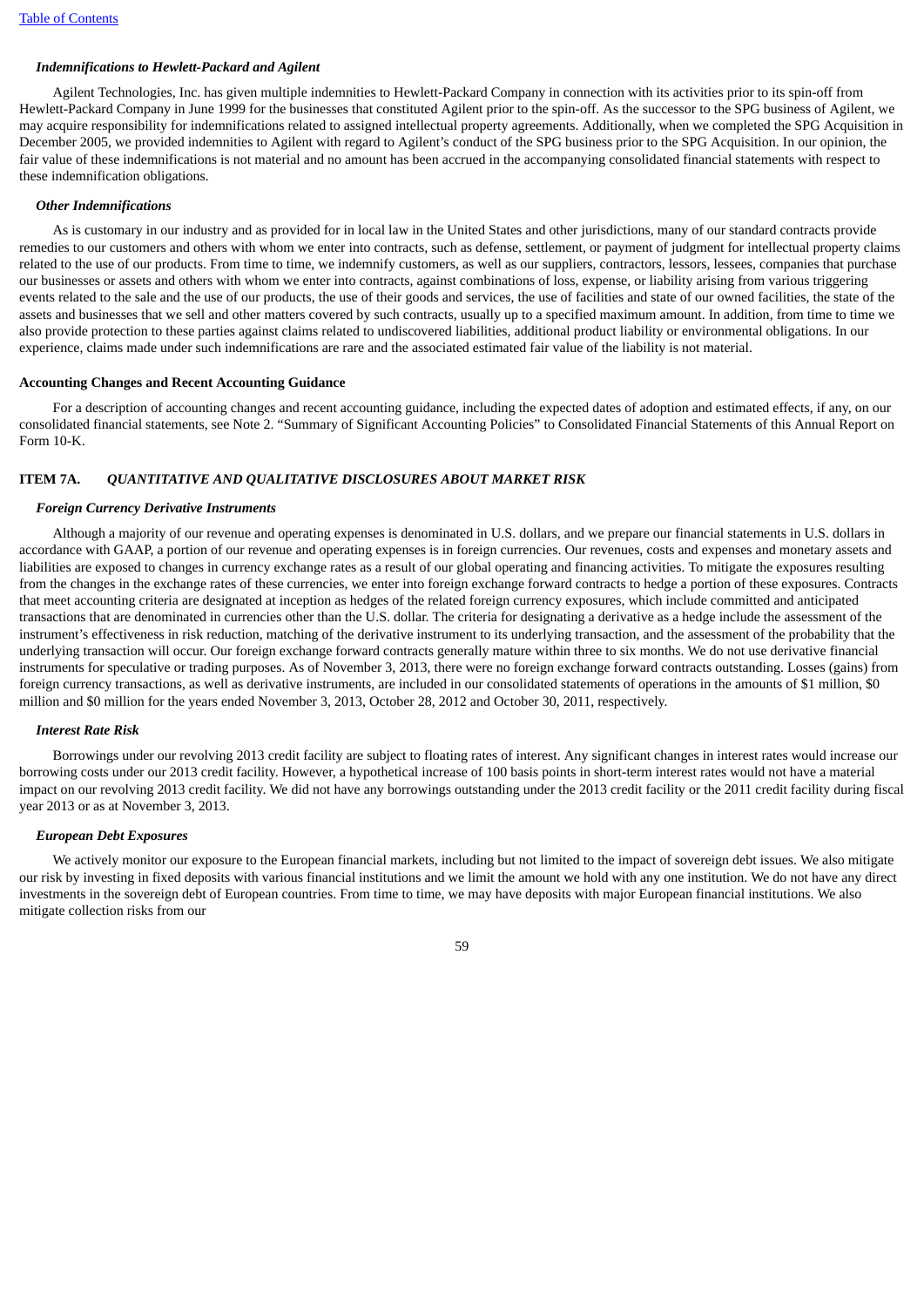## Table of [Contents](#page-0-0)

customers by performing regular credit evaluations of our customers' financial conditions and require collateral, such as letters of credit and bank guarantees, in certain circumstances. As of November 3, 2013, we do not believe that we have any material direct or indirect exposure to the European financial markets.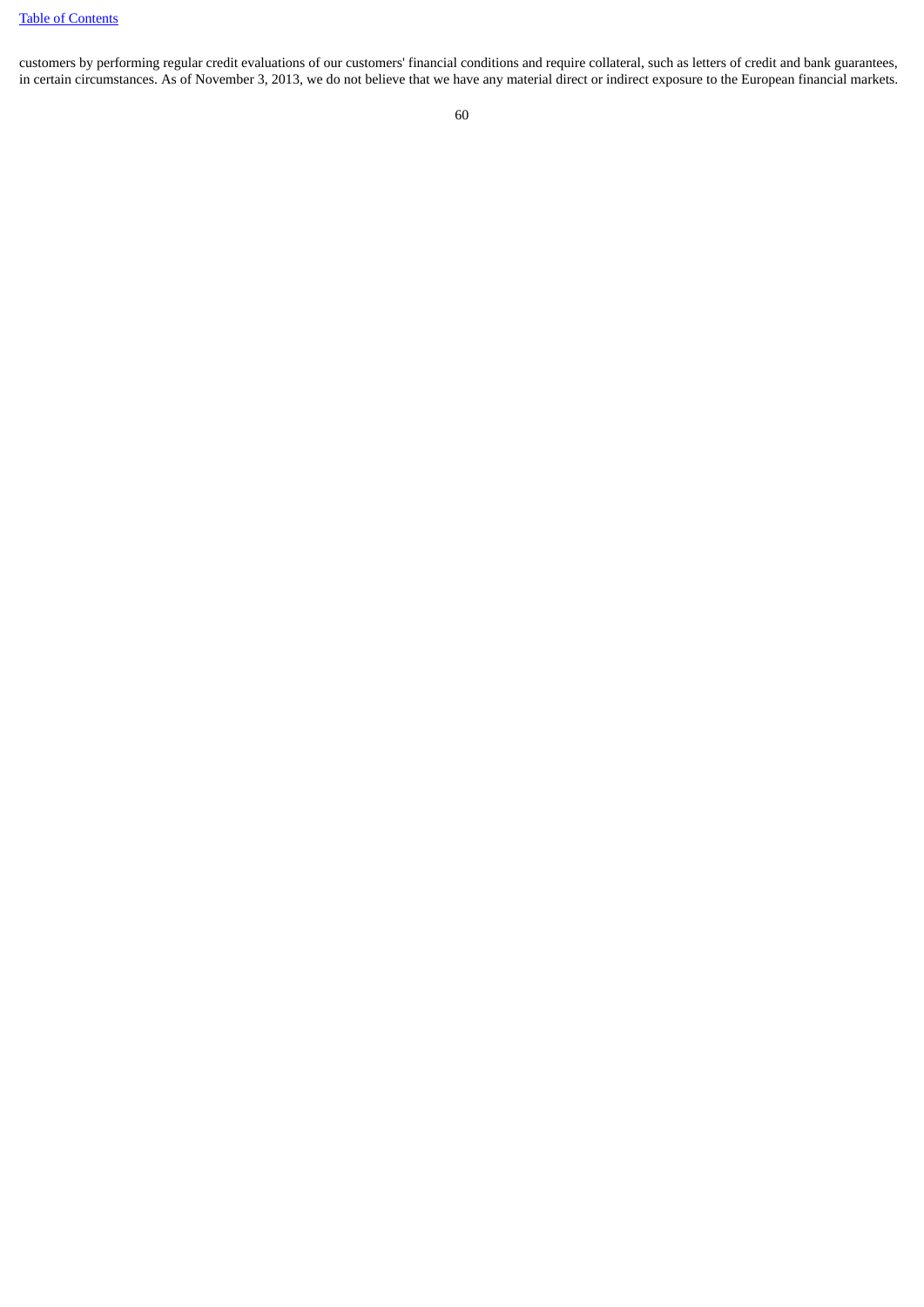## **ITEM 8.** *FINANCIAL STATEMENTS AND SUPPLEMENTARY DATA*

## **AVAGO TECHNOLOGIES LIMITED INDEX TO CONSOLIDATED FINANCIAL STATEMENTS**

<span id="page-60-0"></span>

|                                                         | Page      |
|---------------------------------------------------------|-----------|
| Report of Independent Registered Public Accounting Firm | <u>62</u> |
| <b>Consolidated Balance Sheets</b>                      | <u>63</u> |
| <b>Consolidated Statements of Operations</b>            | <u>64</u> |
| <b>Consolidated Statements of Comprehensive Income</b>  | 65        |
| <b>Consolidated Statements of Cash Flows</b>            | <u>66</u> |
| <b>Consolidated Statements of Shareholders' Equity</b>  | <u>67</u> |
| <b>Notes to Consolidated Financial Statements</b>       | 68        |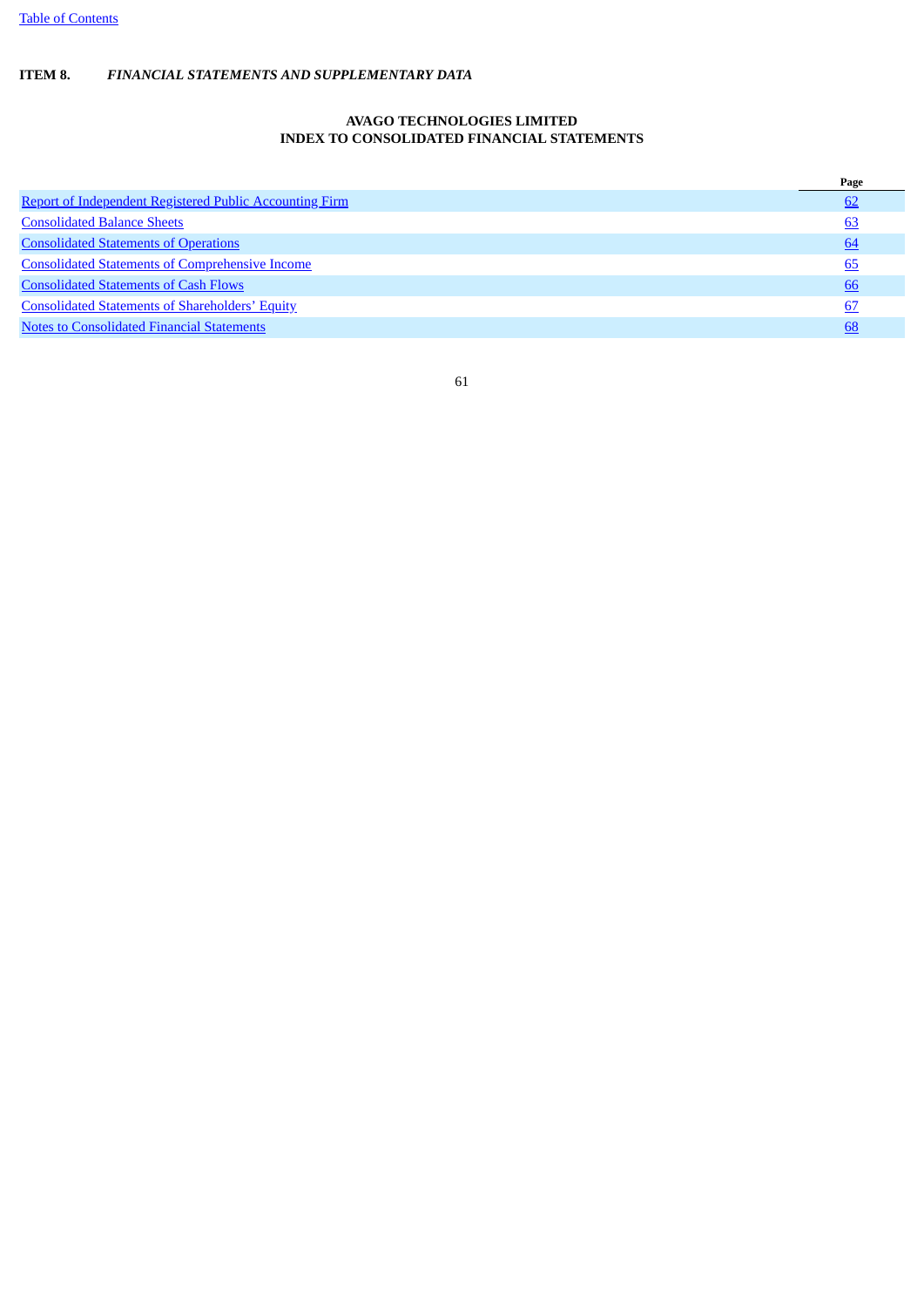## **REPORT OF INDEPENDENT REGISTERED PUBLIC ACCOUNTING FIRM**

To the Board of Directors and Shareholders of Avago Technologies Limited:

In our opinion, the consolidated financial statements listed in the index appearing under Item  $15(a)(1)$  present fairly, in all material respects, the financial position of Avago Technologies Limited and its subsidiaries at November 3, 2013 and October 28, 2012, and the results of their operations and their cash flows for each of the three years in the period ended November 3, 2013 in conformity with accounting principles generally accepted in the United States of America. In addition, in our opinion, the financial statement schedule listed in the index appearing under Item 15(a)(2) presents fairly, in all material respects, the information set forth therein when read in conjunction with the related consolidated financial statements. Also in our opinion, the Company maintained, in all material respects, effective internal control over financial reporting as of November 3, 2013, based on criteria established in Internal Control - Integrated Framework issued by the Committee of Sponsoring Organizations of the Treadway Commission (COSO). The Company's management is responsible for these financial statements and financial statement schedule, for maintaining effective internal control over financial reporting and for its assessment of the effectiveness of internal control over financial reporting, included in Management's Report on Internal Control over Financial Reporting appearing under Item 9A. Our responsibility is to express opinions on these financial statements, on the financial statement schedule, and on the Company's internal control over financial reporting based on our integrated audits. We conducted our audits in accordance with the standards of the Public Company Accounting Oversight Board (United States). Those standards require that we plan and perform the audits to obtain reasonable assurance about whether the financial statements are free of material misstatement and whether effective internal control over financial reporting was maintained in all material respects. Our audits of the financial statements included examining, on a test basis, evidence supporting the amounts and disclosures in the financial statements, assessing the accounting principles used and significant estimates made by management, and evaluating the overall financial statement presentation. Our audit of internal control over financial reporting included obtaining an understanding of internal control over financial reporting, assessing the risk that a material weakness exists, and testing and evaluating the design and operating effectiveness of internal control based on the assessed risk. Our audits also included performing such other procedures as we considered necessary in the circumstances. We believe that our audits provide a reasonable basis for our opinions.

A company's internal control over financial reporting is a process designed to provide reasonable assurance regarding the reliability of financial reporting and the preparation of financial statements for external purposes in accordance with generally accepted accounting principles. A company's internal control over financial reporting includes those policies and procedures that (i) pertain to the maintenance of records that, in reasonable detail, accurately and fairly reflect the transactions and dispositions of the assets of the company; (ii) provide reasonable assurance that transactions are recorded as necessary to permit preparation of financial statements in accordance with generally accepted accounting principles, and that receipts and expenditures of the company are being made only in accordance with authorizations of management and directors of the company; and (iii) provide reasonable assurance regarding prevention or timely detection of unauthorized acquisition, use, or disposition of the company's assets that could have a material effect on the financial statements.

Because of its inherent limitations, internal control over financial reporting may not prevent or detect misstatements. Also, projections of any evaluation of effectiveness to future periods are subject to the risk that controls may become inadequate because of changes in conditions, or that the degree of compliance with the policies or procedures may deteriorate.

As described in Management's Report on Internal Controls over Financial Reporting appearing under Item 9A, management has excluded CyOptics, Inc. from its assessment of internal control over financial reporting as of November 3, 2013 because it was acquired by the Company in a business combination during the third quarter of fiscal 2013. We have also excluded CyOptics Inc. from the audit of internal control over financial reporting. CyOptics, Inc. is a wholly owned subsidiary of the Company whose total assets and revenues represent less than 5% and 4% respectively of the related consolidated financial statements as of, and for the year ended November 3, 2013.

/s/ PricewaterhouseCoopers LLP

<span id="page-61-0"></span>San Jose, California December 20, 2013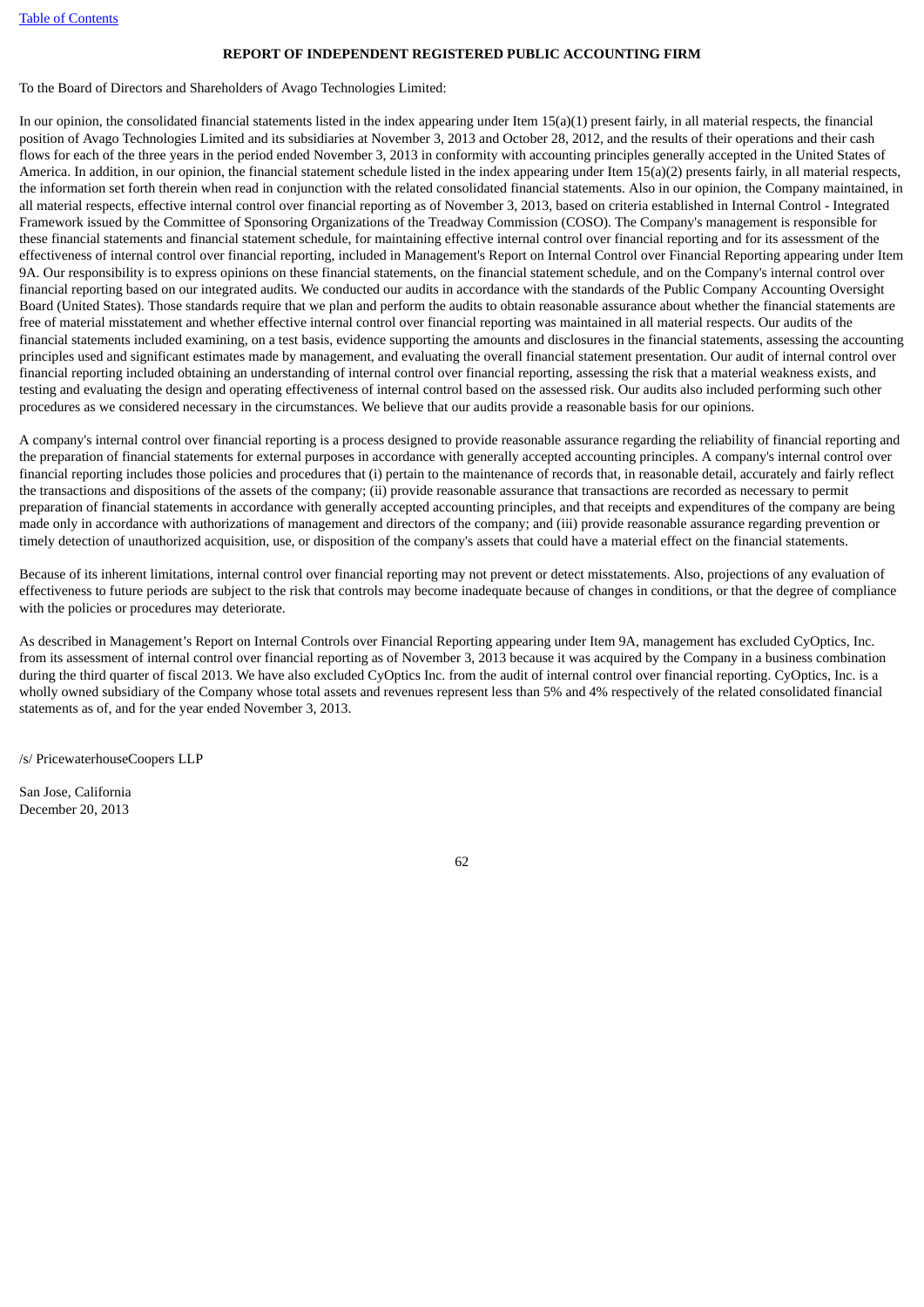# **CONSOLIDATED BALANCE SHEETS**

|                                                                                                                                                           | November 3,<br>2013                 | October 28,<br>2012 |       |
|-----------------------------------------------------------------------------------------------------------------------------------------------------------|-------------------------------------|---------------------|-------|
|                                                                                                                                                           | (In millions, except share amounts) |                     |       |
| <b>ASSETS</b>                                                                                                                                             |                                     |                     |       |
| Current assets:                                                                                                                                           |                                     |                     |       |
| Cash and cash equivalents                                                                                                                                 | \$<br>985                           | \$                  | 1,084 |
| Trade accounts receivable, net                                                                                                                            | 418                                 |                     | 341   |
| Inventory                                                                                                                                                 | 285                                 |                     | 194   |
| Other current assets                                                                                                                                      | 130                                 |                     | 72    |
| Total current assets                                                                                                                                      | 1,818                               |                     | 1,691 |
| Property, plant and equipment, net                                                                                                                        | 661                                 |                     | 503   |
| Goodwill                                                                                                                                                  | 391                                 |                     | 180   |
| Intangible assets, net                                                                                                                                    | 492                                 |                     | 422   |
| Other long-term assets                                                                                                                                    | 53                                  |                     | 66    |
| <b>Total assets</b>                                                                                                                                       | \$<br>3,415                         | \$                  | 2,862 |
| <b>LIABILITIES AND SHAREHOLDERS' EQUITY</b>                                                                                                               |                                     |                     |       |
| <b>Current liabilities:</b>                                                                                                                               |                                     |                     |       |
| Accounts payable                                                                                                                                          | \$<br>278                           | \$                  | 248   |
| Employee compensation and benefits                                                                                                                        | 98                                  |                     | 61    |
| Capital lease obligations - current                                                                                                                       | $\mathbf{1}$                        |                     | 1     |
| Other current liabilities                                                                                                                                 | 46                                  |                     | 36    |
| Total current liabilities                                                                                                                                 | 423                                 |                     | 346   |
| Long-term liabilities:                                                                                                                                    |                                     |                     |       |
| Capital lease obligations - non-current                                                                                                                   | $\mathbf{1}$                        |                     | 2     |
| Other long-term liabilities                                                                                                                               | 105                                 |                     | 95    |
| <b>Total liabilities</b>                                                                                                                                  | 529                                 |                     | 443   |
| Commitments and contingencies (Note 15)                                                                                                                   |                                     |                     |       |
| Shareholders' equity:                                                                                                                                     |                                     |                     |       |
| Ordinary shares, no par value; 249,100,178 shares and 245,477,491 shares issued and outstanding on November 3,<br>2013 and October 28, 2012, respectively | 1,587                               |                     | 1,479 |
| Retained earnings                                                                                                                                         | 1,305                               |                     | 951   |
| Accumulated other comprehensive loss                                                                                                                      | (6)                                 |                     | (11)  |
| Total shareholders' equity                                                                                                                                | 2,886                               |                     | 2,419 |
| Total liabilities and shareholders' equity                                                                                                                | \$<br>3,415                         | \$                  | 2,862 |

<span id="page-62-0"></span>The accompanying notes are an integral part of these consolidated financial statements.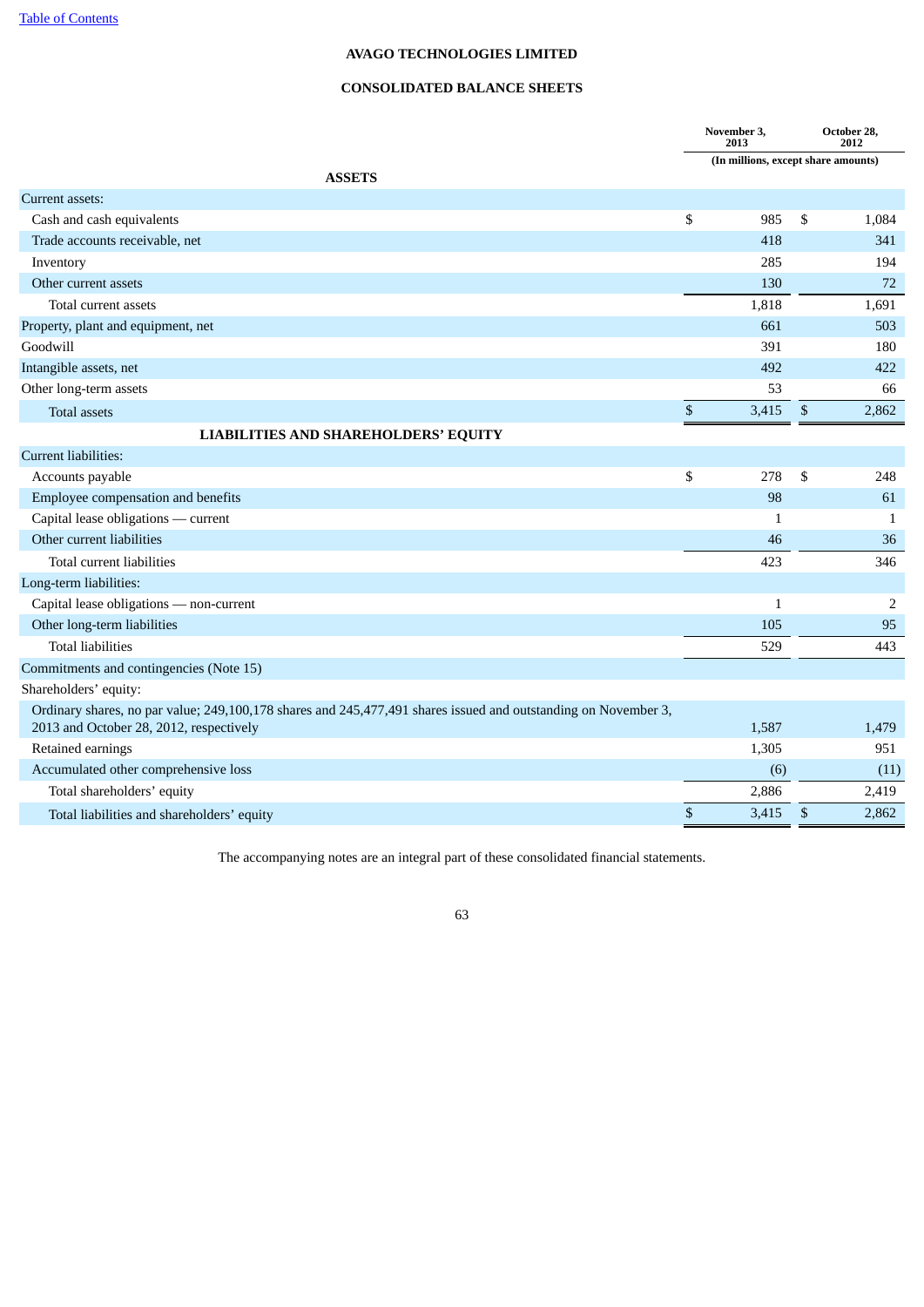## **CONSOLIDATED STATEMENTS OF OPERATIONS**

|                                            |                           | <b>Fiscal Year Ended</b> |              |                                      |              |                     |  |  |
|--------------------------------------------|---------------------------|--------------------------|--------------|--------------------------------------|--------------|---------------------|--|--|
|                                            | 2013                      | November 3,              |              | October 28,<br>2012                  |              | October 30,<br>2011 |  |  |
|                                            |                           |                          |              | (In millions, except per share data) |              |                     |  |  |
| Net revenue                                | \$                        | 2,520                    | \$           | 2,364                                | \$           | 2,336               |  |  |
| Cost of products sold:                     |                           |                          |              |                                      |              |                     |  |  |
| Cost of products sold                      |                           | 1,260                    |              | 1,164                                |              | 1,133               |  |  |
| Amortization of intangible assets          |                           | 61                       |              | 56                                   |              | 56                  |  |  |
| Restructuring charges                      |                           | $\mathbf{1}$             |              | $\overline{2}$                       |              |                     |  |  |
| Total cost of products sold                |                           | 1,322                    |              | 1,222                                |              | 1,189               |  |  |
| Gross margin                               |                           | 1,198                    |              | 1,142                                |              | 1,147               |  |  |
| Research and development                   |                           | 398                      |              | 335                                  |              | 317                 |  |  |
| Selling, general and administrative        |                           | 222                      |              | 199                                  |              | 220                 |  |  |
| Amortization of intangible assets          |                           | 24                       |              | 21                                   |              | 22                  |  |  |
| Restructuring charges                      |                           | $\overline{2}$           |              | 5                                    |              | $\overline{4}$      |  |  |
| Total operating expenses                   |                           | 646                      |              | 560                                  |              | 563                 |  |  |
| Income from operations                     |                           | 552                      |              | 582                                  |              | 584                 |  |  |
| Interest expense                           |                           | (2)                      |              | (1)                                  |              | (4)                 |  |  |
| Loss on extinguishment of debt             |                           | (1)                      |              |                                      |              | (20)                |  |  |
| Other income, net                          |                           | 19                       |              | 4                                    |              | $\mathbf{1}$        |  |  |
| Income before income taxes                 |                           | 568                      |              | 585                                  |              | 561                 |  |  |
| Provision for income taxes                 |                           | 16                       |              | 22                                   |              | 9                   |  |  |
| Net income                                 | \$                        | 552                      | $\mathbb{S}$ | 563                                  | $\mathbb{S}$ | 552                 |  |  |
| Net income per share:                      |                           |                          |              |                                      |              |                     |  |  |
| <b>Basic</b>                               | \$                        | 2.23                     | \$           | 2.30                                 | \$           | 2.25                |  |  |
| Diluted                                    | $\boldsymbol{\mathsf{S}}$ | 2.19                     | $\$$         | 2.25                                 | \$           | 2.19                |  |  |
|                                            |                           |                          |              |                                      |              |                     |  |  |
| <b>Weighted average shares:</b>            |                           |                          |              |                                      |              |                     |  |  |
| <b>Basic</b>                               |                           | 247                      |              | 245                                  |              | 245                 |  |  |
| Diluted                                    |                           | 252                      |              | 250                                  |              | 252                 |  |  |
| Cash dividends declared and paid per share | \$                        | 0.80                     | \$           | 0.56                                 | \$           | 0.35                |  |  |

<span id="page-63-0"></span>The accompanying notes are an integral part of these consolidated financial statements.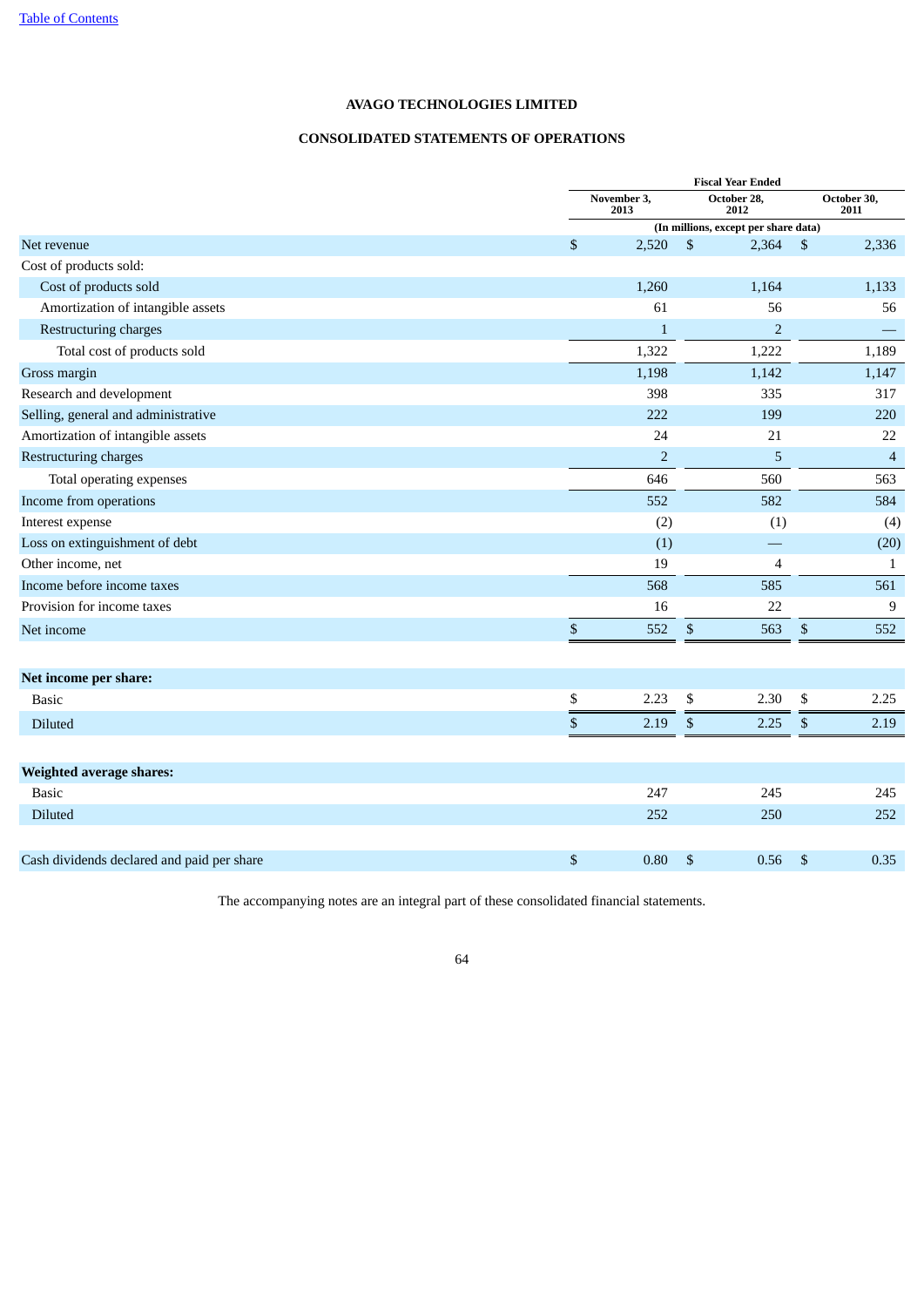# **CONSOLIDATED STATEMENTS OF COMPREHENSIVE INCOME**

|                                                                              | <b>Fiscal Year Ended</b> |                     |     |                     |                     |     |  |
|------------------------------------------------------------------------------|--------------------------|---------------------|-----|---------------------|---------------------|-----|--|
|                                                                              |                          | November 3.<br>2013 |     | October 28.<br>2012 | October 30.<br>2011 |     |  |
|                                                                              |                          |                     |     | (In millions)       |                     |     |  |
| Net income                                                                   |                          |                     | 552 | 563                 | $\sim$ S            | 552 |  |
| Other comprehensive income (loss), net of tax:                               |                          |                     |     |                     |                     |     |  |
| Unrealized gains (losses) of other post-retirement plans and defined benefit |                          |                     |     |                     |                     |     |  |
| pension plans                                                                |                          |                     | 8   | (13)                |                     |     |  |
| Change in net unrealized gain (loss) on available-for-sale securities        |                          | (3)                 |     |                     |                     |     |  |
| Other comprehensive income (loss)                                            |                          |                     |     | (13)                |                     | 6   |  |
| Comprehensive income                                                         |                          | 557                 |     | 550                 |                     | 558 |  |

<span id="page-64-0"></span>The accompanying notes are an integral part of these consolidated financial statements.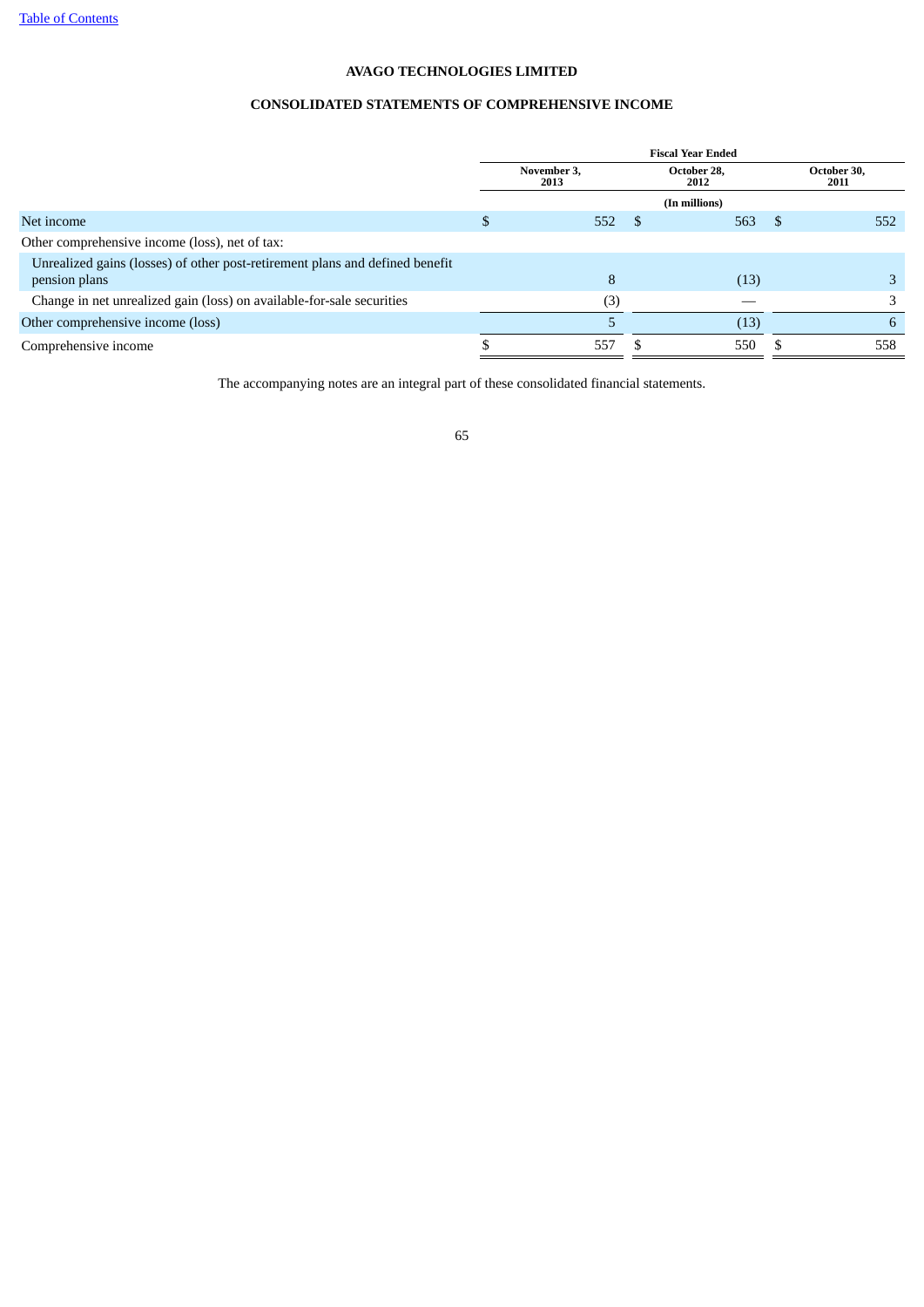## **CONSOLIDATED STATEMENTS OF CASH FLOWS**

|                                                                                   |              | November 3,<br>2013 | October 28,<br>2012 |    | October 30,<br>2011 |  |
|-----------------------------------------------------------------------------------|--------------|---------------------|---------------------|----|---------------------|--|
|                                                                                   |              |                     | (In millions)       |    |                     |  |
| <b>Cash flows from operating activities:</b>                                      |              |                     |                     |    |                     |  |
| Net income                                                                        | \$           | 552                 | \$<br>563           | \$ | 552                 |  |
| Adjustments to reconcile net income to net cash provided by operating activities: |              |                     |                     |    |                     |  |
| Depreciation and amortization                                                     |              | 187                 | 155                 |    | 157                 |  |
| Loss on disposal of property, plant and equipment                                 |              | $\mathbf{1}$        | 3                   |    | $\mathbf{1}$        |  |
| Share-based compensation                                                          |              | 77                  | 53                  |    | 38                  |  |
| Tax benefits from share-based compensation                                        |              | 25                  | 13                  |    | 14                  |  |
| Excess tax benefits from share-based compensation                                 |              | (17)                | (9)                 |    | (8)                 |  |
| Gain from sale of investments                                                     |              | (10)                |                     |    |                     |  |
| Unrealized gain on trading securities                                             |              | (4)                 |                     |    |                     |  |
| Impairment of investment and loan receivable from investee                        |              |                     | $\overline{2}$      |    |                     |  |
| Amortization of debt issuance costs                                               |              | $\mathbf{1}$        |                     |    | $\mathbf{1}$        |  |
| Loss on extinguishment of debt                                                    |              | $\mathbf{1}$        |                     |    | 6                   |  |
| Changes in assets and liabilities, net of acquisitions:                           |              |                     |                     |    |                     |  |
| Trade accounts receivable                                                         |              | (26)                | (13)                |    | (42)                |  |
| Inventory                                                                         |              | (55)                |                     |    | (5)                 |  |
| Accounts payable                                                                  |              | 22                  | (2)                 |    | 25                  |  |
| Employee compensation and benefits                                                |              | 32                  | (28)                |    | $\overline{7}$      |  |
| Other current assets and current liabilities                                      |              | (58)                | (32)                |    | (13)                |  |
| Other long-term assets and long-term liabilities                                  |              | (6)                 | (12)                |    | (7)                 |  |
| Net cash provided by operating activities                                         |              | 722                 | 693                 |    | 726                 |  |
| Cash flows used in investing activities:                                          |              |                     |                     |    |                     |  |
| Purchase of property, plant and equipment                                         |              | (236)               | (241)               |    | (112)               |  |
| Acquisitions, net of cash acquired                                                |              | (414)               | (4)                 |    | (8)                 |  |
| Purchases of investments                                                          |              | (15)                |                     |    | (1)                 |  |
| Proceeds from sale of investments                                                 |              | 13                  |                     |    |                     |  |
| Proceeds from insurance claims on property, plant and equipment                   |              |                     | $\mathbf{1}$        |    |                     |  |
| Loan receivable from cost method investee                                         |              |                     |                     |    | (1)                 |  |
| Net cash used in investing activities                                             |              | (652)               | (244)               |    | (122)               |  |
| Cash flows used in financing activities:                                          |              |                     |                     |    |                     |  |
| Debt repayments                                                                   |              |                     |                     |    | (230)               |  |
| Proceeds from government grants                                                   |              | 10                  | $\overline{2}$      |    |                     |  |
| Debt financing costs                                                              |              | (2)                 |                     |    | (2)                 |  |
| Payment on capital lease obligation                                               |              | (2)                 | (2)                 |    | (3)                 |  |
| Issuance of ordinary shares, net of issuance costs                                |              | 101                 | 44                  |    | 70                  |  |
| Repurchase of ordinary shares                                                     |              | (95)                | (110)               |    | (93)                |  |
| Excess tax benefits from share-based compensation                                 |              | 17                  | $9\,$               |    | 8                   |  |
| Dividend payments to shareholders                                                 |              | (198)               | (137)               |    | (86)                |  |
| Net cash used in financing activities                                             |              | (169)               | (194)               |    | (336)               |  |
| Net (decrease) increase in cash and cash equivalents                              |              | (99)                | 255                 |    | 268                 |  |
| Cash and cash equivalents at the beginning of year                                |              | 1,084               | 829                 |    | 561                 |  |
| Cash and cash equivalents at end of year                                          | \$           | 985                 | \$<br>1,084         | \$ | 829                 |  |
| Supplemental disclosure of cash flow information:                                 |              |                     |                     |    |                     |  |
| Cash paid for interest                                                            | \$           | $\mathbf{1}$        | \$<br>$\mathbf{1}$  | \$ | 14                  |  |
| Cash paid for income taxes, net of refunds                                        | $\mathbb{S}$ | 6 <sup>1</sup>      | $\mathbb{S}$        | 9S | $\overline{7}$      |  |
|                                                                                   |              |                     |                     |    |                     |  |

<span id="page-65-0"></span>The accompanying notes are an integral part of these consolidated financial statements.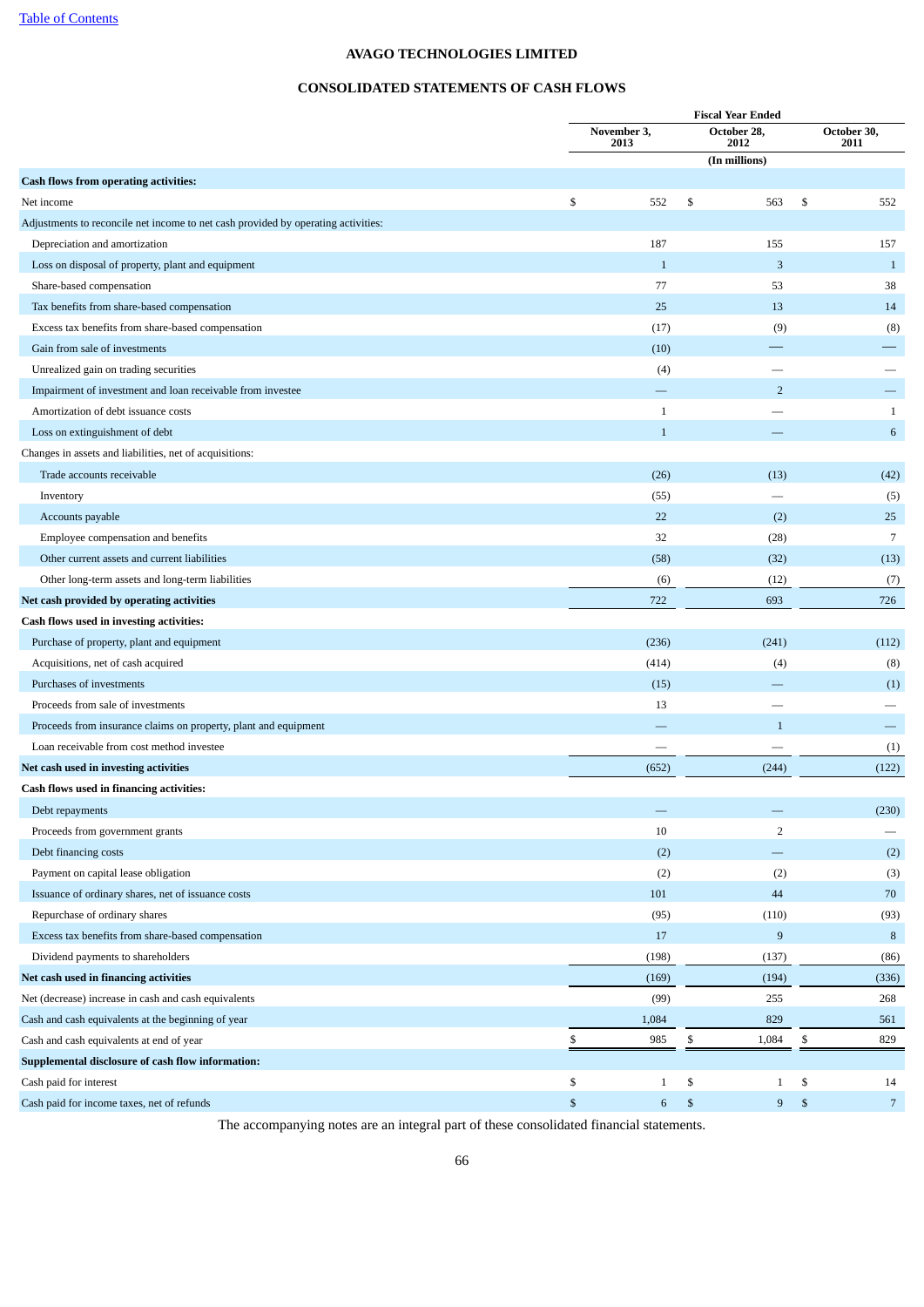## **AVAGO TECHNOLOGIES LIMITED CONSOLIDATED STATEMENTS OF SHAREHOLDERS' EQUITY**

|                                                                                                                                                                                         | <b>Ordinary Shares</b> |                                     |               | <b>Retained</b><br>Earnings | Accumulated<br>Other<br>Comprehensive | <b>Total</b><br>Shareholders' |       |  |
|-----------------------------------------------------------------------------------------------------------------------------------------------------------------------------------------|------------------------|-------------------------------------|---------------|-----------------------------|---------------------------------------|-------------------------------|-------|--|
|                                                                                                                                                                                         | <b>Shares</b>          |                                     | <b>Amount</b> |                             | <b>Income (loss)</b>                  | <b>Equity</b>                 |       |  |
|                                                                                                                                                                                         |                        | (In millions, except share amounts) |               |                             |                                       |                               |       |  |
| <b>Balance as of October 31, 2010</b>                                                                                                                                                   | 239,888,231            | \$                                  | 1,450         | \$<br>59                    | \$<br>(4)                             | \$                            | 1,505 |  |
| Issuance of ordinary shares in connection with equity incentive plans                                                                                                                   | 8,711,944              |                                     | 70            |                             |                                       |                               | 70    |  |
| Repurchase of ordinary shares                                                                                                                                                           | (2,637,855)            |                                     | (93)          |                             |                                       |                               | (93)  |  |
| Share-based compensation                                                                                                                                                                |                        |                                     | 38            |                             |                                       |                               | 38    |  |
| Tax benefits from share-based compensation                                                                                                                                              |                        |                                     | 14            |                             |                                       |                               | 14    |  |
| Cash dividends paid to shareholders                                                                                                                                                     |                        |                                     |               | (86)                        |                                       |                               | (86)  |  |
| Changes in accumulated other comprehensive income:                                                                                                                                      |                        |                                     |               |                             |                                       |                               |       |  |
| Unrealized gain on available-for-sale investment                                                                                                                                        |                        |                                     |               |                             | 3                                     |                               | 3     |  |
| Actuarial gains and prior service costs associated with post-retirement benefit<br>and defined benefit pension plans, net of taxes                                                      |                        |                                     |               |                             | 3                                     |                               | 3     |  |
| Net income                                                                                                                                                                              |                        |                                     |               | 552                         |                                       |                               | 552   |  |
| <b>Balance as of October 30, 2011</b>                                                                                                                                                   | 245,962,320            |                                     | 1,479         | 525                         | $\overline{2}$                        |                               | 2,006 |  |
| Issuance of ordinary shares in connection with equity incentive plans                                                                                                                   | 3,023,933              |                                     | 44            |                             |                                       |                               | 44    |  |
| Repurchase of ordinary shares                                                                                                                                                           | (3,508,762)            |                                     | (110)         |                             |                                       |                               | (110) |  |
| Share-based compensation                                                                                                                                                                |                        |                                     | 53            |                             |                                       |                               | 53    |  |
| Tax benefits from share-based compensation                                                                                                                                              |                        |                                     | 13            |                             |                                       |                               | 13    |  |
| Cash dividends paid to shareholders                                                                                                                                                     |                        |                                     |               | (137)                       |                                       |                               | (137) |  |
| Changes in accumulated other comprehensive loss:<br>Actuarial losses and prior service costs associated with post-retirement benefit<br>and defined benefit pension plans, net of taxes |                        |                                     |               |                             | (13)                                  |                               | (13)  |  |
| Net income                                                                                                                                                                              |                        |                                     |               | 563                         |                                       |                               | 563   |  |
| <b>Balance as of October 28, 2012</b>                                                                                                                                                   | 245,477,491            |                                     | 1,479         | 951                         | (11)                                  |                               | 2,419 |  |
| Issuance of ordinary shares in connection with equity incentive plans                                                                                                                   | 6,198,818              |                                     | 101           |                             |                                       |                               | 101   |  |
| Repurchase of ordinary shares                                                                                                                                                           | (2,576,131)            |                                     | (95)          |                             |                                       |                               | (95)  |  |
| Share-based compensation                                                                                                                                                                |                        |                                     | 77            |                             |                                       |                               | 77    |  |
| Tax benefits from share-based compensation                                                                                                                                              |                        |                                     | 25            |                             |                                       |                               | 25    |  |
| Cash dividends paid to shareholders                                                                                                                                                     |                        |                                     |               | (198)                       |                                       |                               | (198) |  |
| Changes in accumulated other comprehensive income (loss):                                                                                                                               |                        |                                     |               |                             |                                       |                               |       |  |
| Change in unrealized gain on available-for-sale investment                                                                                                                              |                        |                                     |               |                             | (3)                                   |                               | (3)   |  |
| Actuarial gains and prior service costs associated with post-retirement benefit<br>and defined benefit pension plans, net of taxes                                                      |                        |                                     |               |                             | 8                                     |                               | 8     |  |
| Net income                                                                                                                                                                              |                        |                                     |               | 552                         |                                       |                               | 552   |  |
| <b>Balance as of November 3, 2013</b>                                                                                                                                                   | 249,100,178            | \$                                  | 1,587         | \$<br>1,305                 | \$<br>(6)                             | \$                            | 2,886 |  |

<span id="page-66-0"></span>The accompanying notes are an integral part of these consolidated financial statements.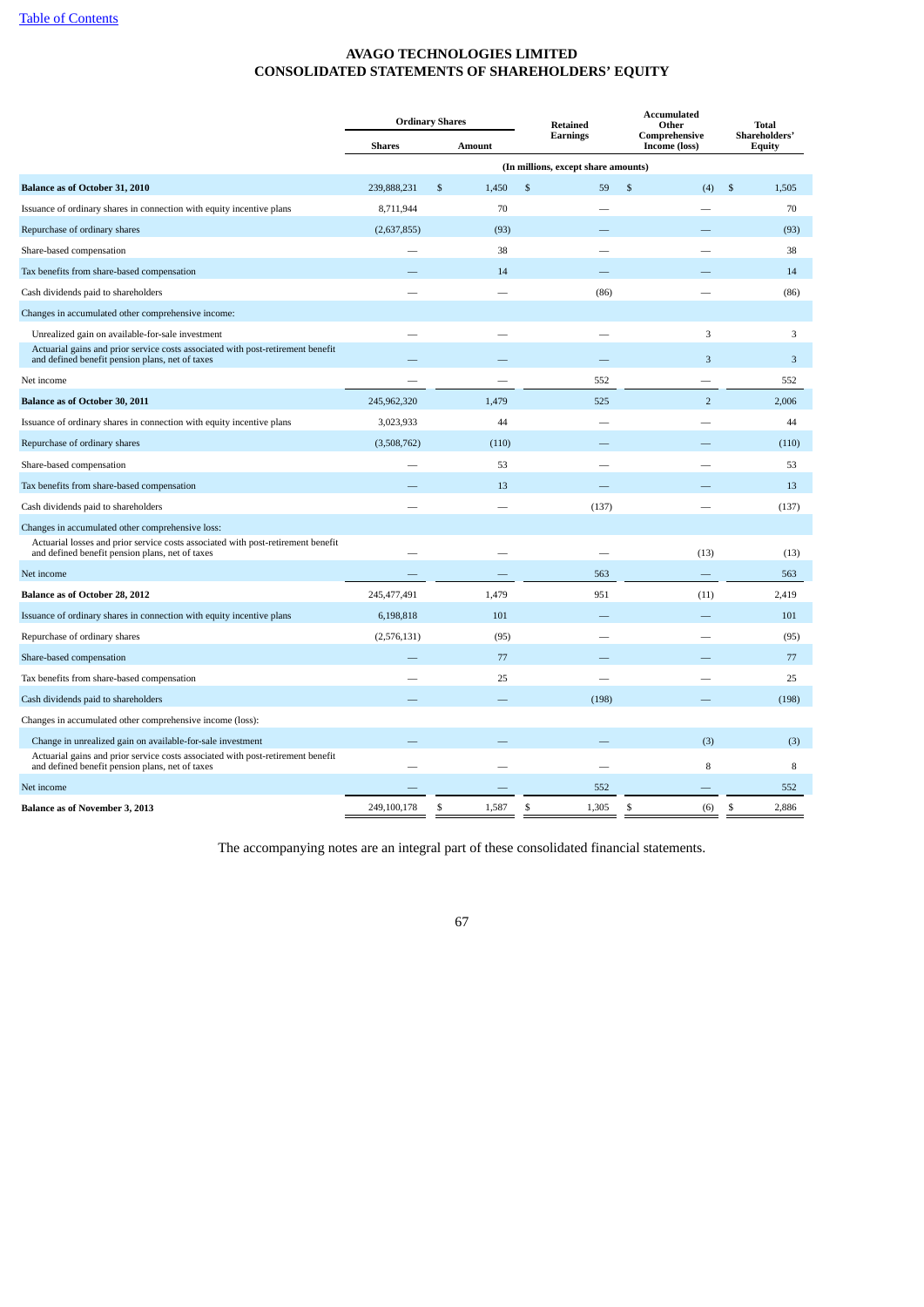### **AVAGO TECHNOLOGIES LIMITED NOTES TO CONSOLIDATED FINANCIAL STATEMENTS**

### **1. Overview and Basis of Presentation**

### *Overview*

Avago Technologies Limited, or the "Company", was organized under the laws of the Republic of Singapore in August 2005. We are a designer, developer and global supplier of analog semiconductor devices with a focus on III-V based products. We offer products in three primary target markets. Our wireless communications, wired infrastructure and industrial & other account for the substantial majority of our revenues. Applications for our products in these target markets include cellular phones, consumer appliances, data networking and telecommunications equipment, enterprise storage and servers, factory automation and displays. References herein to "the Company", "we", "our", "us" and "Avago" are to Avago Technologies Limited and its consolidated subsidiaries, unless otherwise specified or the context otherwise requires.

### *Basis of Presentation*

### *Fiscal Periods*

We operate on a 52- or 53-week fiscal year which ends on the Sunday closest to October 31. Our fiscal year ending November 3, 2013, or fiscal year 2013, is a 53-week fiscal year, with our first fiscal quarter containing 14 weeks. The first quarter of our fiscal year 2013 ended on February 3, 2013, the second quarter ended on May 5, 2013, the third quarter ended on August 4, 2013 and the fourth quarter ended on November 3, 2013.

#### *Principles of Consolidation*

Our consolidated financial statements include the accounts of Avago and our wholly-owned subsidiaries. All significant intercompany balances and transactions have been eliminated in consolidation. During the second quarter of fiscal 2013, we completed our acquisition of Javelin Semiconductor, Inc., or Javelin. On June 28, 2013, we completed our acquisition of CyOptics, Inc., or CyOptics. In addition, in the fourth quarter of fiscal 2013, we completed one acquisition that was immaterial both in the aggregate and on a standalone basis to consolidated statements of operations. The consolidated financial statements include the results of operations of CyOptics, Javelin and the immaterial acquisition commencing as of their respective acquisition dates. (See Note 3. "Acquisitions and Investments")

### **2. Summary of Significant Accounting Policies**

*Use of estimates.* The preparation of financial statements in conformity with generally accepted accounting principles in the United States, or GAAP, requires management to make estimates and assumptions that affect the reported amounts of assets and liabilities and disclosure of contingent assets and liabilities at the date of the financial statements and the reported amounts of revenues and expenses during the reporting period. Actual results could differ from those estimates, and such differences could affect the results of operations reported in future periods.

*Cash and cash equivalents.* We consider all highly liquid investment securities with original or remaining maturities of three months or less at the date of purchase to be cash equivalents. We determine the appropriate classification of our cash and cash equivalents at the time of purchase. The majority of our cash and cash equivalents are held in financial institutions in Singapore. Cash equivalents included \$659 million and \$759 million of time deposits as of November 3, 2013 and October 28, 2012, respectively.

*Trade accounts receivable, net.* Trade accounts receivable are recorded at the invoiced amount and do not bear interest. Such accounts receivable have been reduced by an allowance for doubtful accounts, which is our best estimate of the amount of probable credit losses in our existing accounts receivable. We determine the allowance based on customer specific experience and the aging of such receivables, among other factors. These allowances were \$1 million each as of November 3, 2013 and October 28, 2012, respectively. Accounts receivable are also recorded net of sales returns and distributor allowances. These amounts are recorded when it is both probable and estimable that discounts will be granted or products will be returned. Aggregate accounts receivable allowances at November 3, 2013 and October 28, 2012 were \$42 million and \$37 million, respectively.

*Concentrations of credit risk and significant customers.* Our cash, cash equivalents and accounts receivable are potentially subject to concentration of credit risk. Cash and cash equivalents may be redeemable upon demand and are maintained with several financial institutions that management believes are of high credit quality and therefore bear minimal credit risk. We seek to mitigate our credit risks by spreading such risks across multiple counterparties and monitoring the risk profile of these counterparties. Our accounts receivable are derived from revenue earned from customers located in the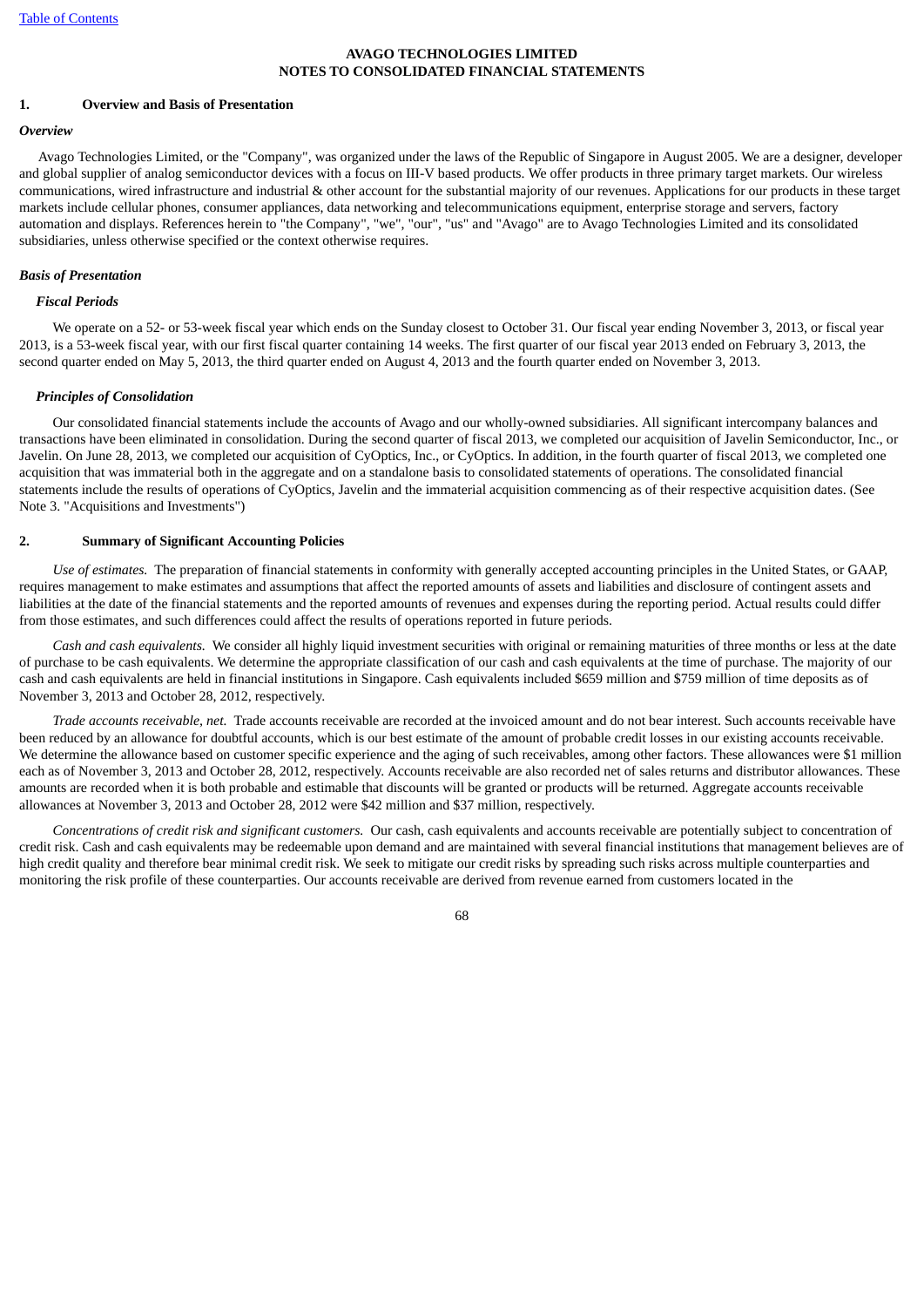U.S. and internationally. We mitigate collection risks from our customers by performing regular credit evaluations of our customers' financial conditions, and require collateral, such as letters of credit and bank guarantees, in certain circumstances.

We sell our products through our direct sales force, distributors and manufacturers representatives. One direct customer accounted for 26% and 32% of our net accounts receivable balance at November 3, 2013 and October 28, 2012, respectively.

For the fiscal year ended November 3, 2013, one direct customer represented 18% of our net revenue. For the fiscal year ended October 28, 2012, one direct customer represented 17% of our net revenue. For the fiscal year ended October 30, 2011, no direct customer represented 10% or more of our net revenue.

*Concentration of other risks.* The semiconductor industry is characterized by rapid technological change, competitive pricing pressures and cyclical market patterns. Our financial results are affected by a wide variety of factors, including general economic conditions worldwide, economic conditions specific to the semiconductor industry, timely implementation of new manufacturing technologies, ability to safeguard patents and other intellectual property in a rapidly evolving market and reliance on assembly and test subcontractors, third-party wafer fabricators and independent distributors. In addition, the semiconductor market has historically been cyclical and subject to significant economic downturns at various times. We are exposed to the risk of obsolescence of our inventory depending on the mix of future business.

*Inventory.* We value our inventory at the lower of the actual cost of the inventory or the current estimated market value of the inventory, with cost being determined under the first-in, first-out method. We record a provision for excess and obsolete inventory based primarily on our forecast of product demand and production requirements. The excess balance determined by this analysis becomes the basis for our excess inventory charge and the written-down value of the inventory becomes its cost. Written-down inventory is not written up if market conditions improve.

*Investments.* We determine the appropriate classification of our investments at the time of acquisition and reevaluate such determination at each balance sheet date. Our minority investments in privately-held companies are accounted for using the cost method and evaluated for impairment quarterly. Such analysis requires significant judgment to identify events or circumstances that would likely have a significant other than temporary adverse effect on the carrying value of the investment. At the time of purchase, we classify investments in publicly-traded equity securities, including warrants to acquire such securities, as held by us, as available-for-sale securities or trading securities. These investments are recorded in the consolidated balance sheets at fair value. (See Note 8. "Fair Value.") Unrealized gains and losses on available-for-sale securities are included as a separate component of accumulated other comprehensive income (loss). Unrealized gains and losses on trading securities are included in current operating results in other income (expense), net. We classify our investments as current or non-current based on the intent of management, the nature of the investments and whether they are readily available for use in current operations. At November 3, 2013, we had \$14 million and \$5 million of investments, respectively, included in current and other long-term assets. At October 28, 2012 and October 30, 2011 we had \$5 million and \$6 million of investments included in other long-term assets, respectively. Unrealized gains associated with trading securities were \$4 million and included in the financial results for fiscal year ended November 3, 2013.

*Deferred Compensation Plan.* Employee contributions under the deferred compensation plan (See Note 6. "Retirement Plans and Post-Retirement Benefits") are maintained in a rabbi trust and are not readily available to us. Participants can direct the investment of their deferred compensation plan accounts in the same investments funds offered by the 401(k) plan. Although participants direct the investment of these funds, they are classified as trading securities and are included in other current assets. The corresponding liability related to the deferred compensation plan is recorded in other current liabilities. Unrealized gain (loss) in connection with these trading securities is recorded in other income, net, with an offset for the same amount recorded in compensation expense. We had deferred compensation plan assets of \$9 million and \$8 million at November 3, 2013 and October 28, 2012, respectively, which are included in other current assets. Unrealized gains (losses) associated with these trading securities was not material for fiscal years ended November 3, 2013, October 28, 2012 and October 30, 2011.

*Derivative instruments.* We are subject to foreign currency risks for transactions denominated in foreign currencies, primarily Singapore Dollar, Malaysian Ringgit, Euro and Japanese Yen. Therefore, we enter into foreign exchange forward contracts to manage financial exposures resulting from the changes in the exchange rates of these foreign currencies. These contracts are designated at inception as hedges of the related foreign currency exposures, which include committed and forecasted revenue and expense transactions that are denominated in currencies other than the functional currency of the subsidiary which has the exposure. We exclude time value from the measurement of effectiveness. To achieve hedge accounting, contracts must reduce the foreign currency exchange rate risk otherwise inherent in the amount and duration of the hedged exposures and comply with established risk management policies; our hedging contracts generally mature within three months. We do not use derivative financial instruments for speculative or trading purposes.

We designate our forward contracts as either cash flow or fair value hedges. All derivatives are recognized on the consolidated balance sheets at their fair values. For derivative instruments that are designated and qualify as fair value hedges, changes in value of the instruments are recognized in income in the current period. Such hedges are recorded in net income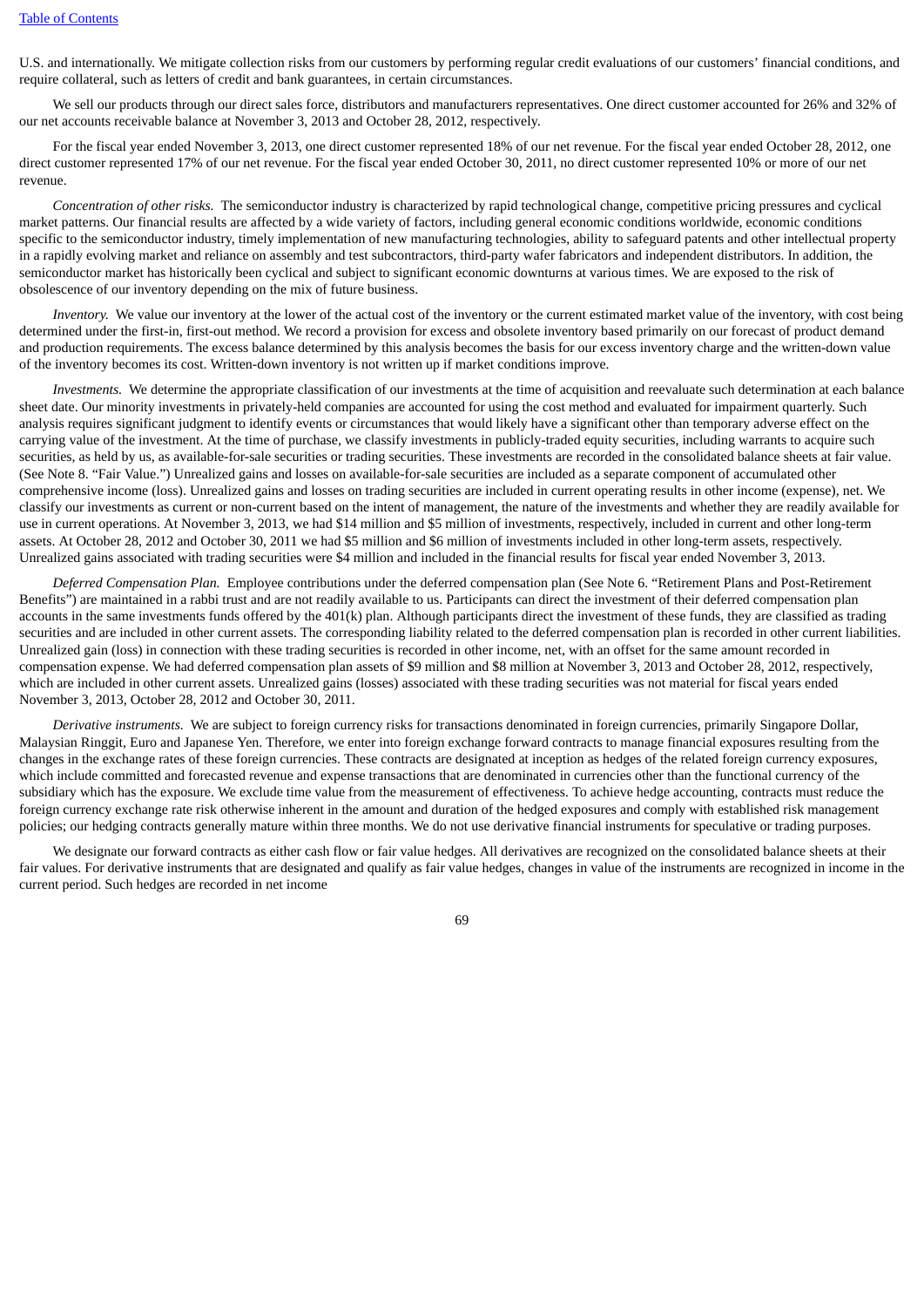(loss) and are offset by the changes in fair value of the underlying assets or liabilities being hedged. For derivative instruments that are designated and qualify as a cash flow hedge, changes in the value of the effective portion of the derivative instrument are recognized in accumulated other comprehensive income (loss), a component of shareholders' equity. These amounts are then reclassified and recognized in net income (loss) when either the forecasted transaction occurs or it becomes probable the forecasted transaction will not occur. Changes in the fair value of the ineffective portion of derivative instruments are recognized in net income (loss) in the current period, which have not been significant to date. Separate disclosures required for derivative instruments and hedging were not presented because the impact of derivative instruments is immaterial to our consolidated financial statements for all periods presented.

*Property, plant and equipment.* Property, plant and equipment are stated at cost less accumulated depreciation and amortization. Additions, improvements and major renewals are capitalized, and maintenance, repairs and minor renewals are expensed as incurred. Assets are held in construction in progress until placed in service, upon which date, we begin to depreciate these assets. When assets are retired or disposed of, the assets and related accumulated depreciation and amortization are removed from our property, plant and equipment records and the resulting gain or loss is reflected in the consolidated statements of operations. Buildings and leasehold improvements are generally depreciated over 15 to 40 years, or over the lease period, whichever is shorter, and machinery and equipment are generally depreciated over 3 to 10 years. We use the straight-line method of depreciation for all property, plant and equipment.

*Capitalized software development costs.* We capitalize eligible costs related to the application development phase of software developed internally or obtained for internal use in accordance with the accounting guidance on goodwill and other intangible assets. The capitalization of software development costs during the years ended November 3, 2013, October 28, 2012 and October 30, 2011 was not material. We begin amortizing the costs associated with software developed for internal use at the time the software is ready for its intended use over its estimated useful life of 3 years.

*Accounting for business combinations.* We account for business combinations under the acquisition method of

accounting. It requires us to recognize separately from goodwill the assets acquired and the liabilities assumed at their acquisition date fair values. While we use our best estimates and assumptions to accurately value assets acquired and liabilities assumed at the acquisition date as well as contingent consideration, where applicable, our estimates are inherently uncertain and subject to refinement. As a result, during the measurement period, which may be up to one year from the acquisition date, we record adjustments to the assets acquired and liabilities assumed with the corresponding offset to goodwill. Upon the conclusion of the measurement period or final determination of the values of assets acquired or liabilities assumed, whichever comes first, any subsequent adjustments are recorded to our consolidated statements of operations.

Accounting for business combinations requires our management to make significant estimates and assumptions, especially at the acquisition date including our estimates for intangible assets, contractual obligations assumed, restructuring liabilities, pre-acquisition contingencies and contingent consideration, where applicable. Although we believe the assumptions and estimates we have made in the past have been reasonable and appropriate, they are based in part on historical experience and information obtained from the management of the acquired companies and are inherently uncertain. Critical estimates in valuing certain of the intangible assets we have acquired include but are not limited to: future expected cash flows from product sales, customer contracts and acquired technologies, expected costs to develop in-process research and development into commercially viable products and estimated cash flows from the projects when completed and discount rates. Unanticipated events and circumstances may occur that may affect the accuracy or validity of such assumptions, estimates or actual results. Results of operations of business combinations completed during fiscal years ended November 3, 2013, October 28, 2012 and October 30, 2011 are included in the consolidated financial statements commencing as of their respective acquisition dates. (See Note 3. "Acquisitions and Investments")

*Goodwill and purchased intangible assets.* Goodwill represents the excess of purchase price and related costs over the value assigned to the net tangible and identifiable intangible assets of businesses acquired. Goodwill is not amortized but is reviewed annually (or more frequently if impairment indicators arise) for impairment. Purchased finite-lived intangible assets are carried at cost less accumulated amortization. Amortization is computed using the straight-line method over the estimated useful lives of the respective assets, generally 1 to 25 years. Purchased in-process research and development (IPR&D) projects are capitalized at fair value as an indefinite lived intangible asset and assessed for impairment thereafter. Upon completion of each underlying project, IPR&D assets are reclassified as an amortizable purchased intangible asset and amortized over their estimated useful lives. If an IPR&D project is abandoned, we will record a charge for the value of the related intangible asset to our consolidated statements of operations in the period it is abandoned. No project abandonments or transfers from IPR&D to amortizable purchased intangible asset occurred for the fiscal year ended November 3, 2013.

On a quarterly basis, we monitor factors and changes in circumstances that could indicate carrying amounts of long-lived assets, including goodwill, intangible assets, and property, plant and equipment, may not be recoverable. Factors we consider important which could trigger an impairment review include (i) significant underperformance relative to historical or projected future operating results, (ii) significant changes in the manner of our use of the acquired assets or the strategy for our overall business, and (iii) significant negative industry or economic trends. An impairment loss must be measured if the sum of the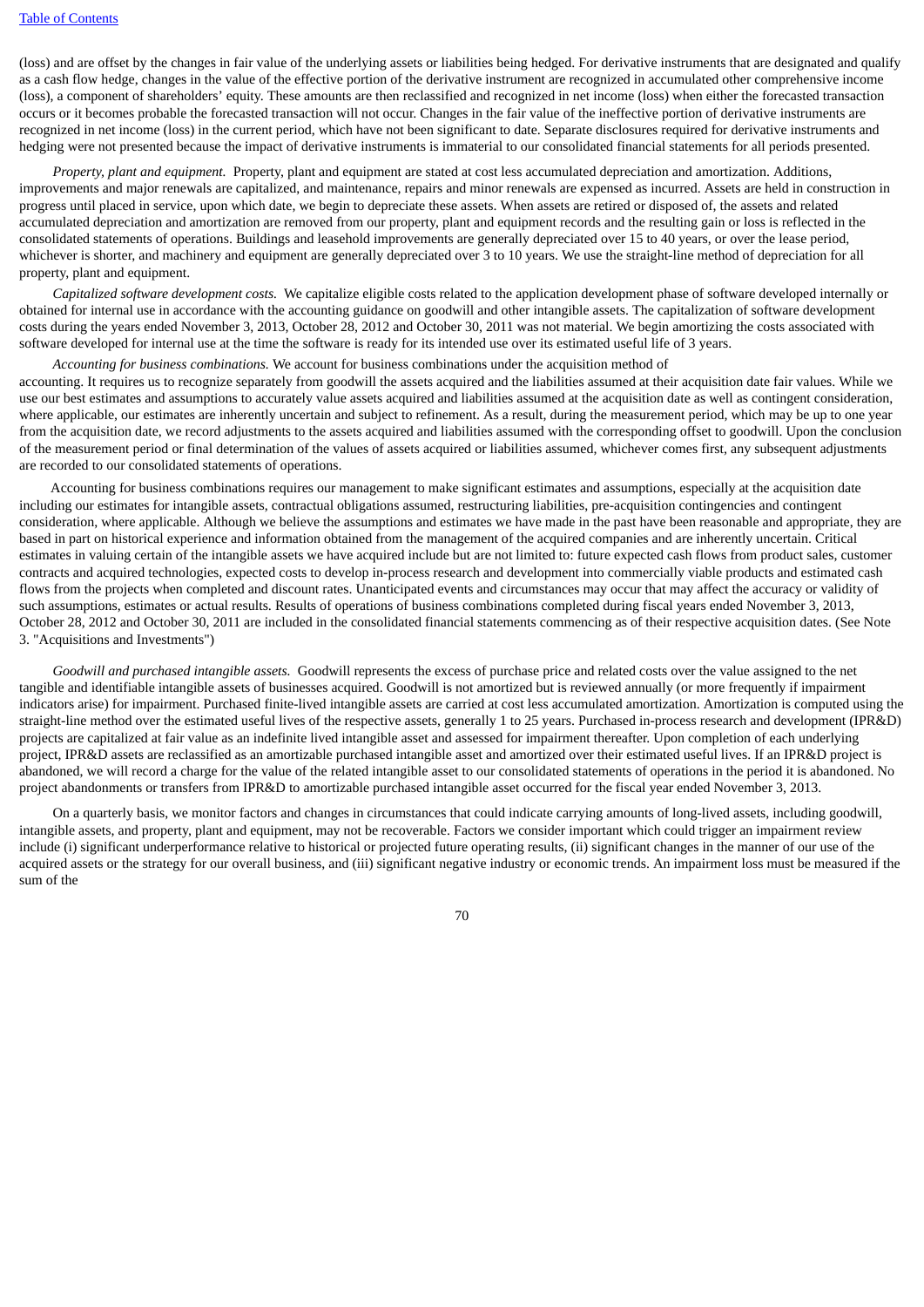expected future cash flows (undiscounted and before interest) from the use and eventual disposition of the asset (or asset group) is less than the net book value of the asset (or asset group). The amount of the impairment loss will generally be measured as the difference between the net book value of the asset (or asset group) and their estimated fair value. We perform an annual impairment review of goodwill and intangibles including IPR&D during the fourth fiscal quarter of each year, or more frequently if we believe indicators of impairment exist. No impairment of long-lived assets resulted from our most recent evaluation of long-lived assets for impairment, which occurred in the fourth quarter of fiscal year 2013. No impairment of long-lived assets resulted in any of the periods presented. Additionally, on a quarterly basis, we assess if there have been triggers that may require us to evaluate the reasonableness of the remaining estimated useful lives of intangible assets and the property, plant & equipment. No such triggers were identified during fiscal year 2013.

*Warranty.* We accrue for the estimated costs of product warranties at the time revenue is recognized. Product warranty costs are estimated based upon our historical experience and specific identification of the products requirements, which may fluctuate based on product mix. Additionally, we accrue for warranty costs associated with occasional or unanticipated product quality issues if a loss is probable and can be reasonably estimated.

The following table summarizes the changes in accrued warranty (in millions):

| Balance as of October 30, 2011 — included in other current liabilities | J | 6   |
|------------------------------------------------------------------------|---|-----|
| Adjustment to estimate - released to cost of products sold             |   | (3) |
| <b>Utilized</b>                                                        |   | (1) |
| Balance as of October 28, 2012 — included in other current liabilities |   |     |
| Charged to cost of products sold                                       |   |     |
| Adjustment to estimate - released to cost of products sold             |   | (1) |
| <b>Utilized</b>                                                        |   | (1) |
| Balance as of November 3, 2013 — included in other current liabilities |   |     |
|                                                                        |   |     |

During the fiscal year ended November 3, 2013, we have released in aggregate \$1 million and settled all compensation claims and product issues with a specific quality issue dating back prior to fiscal 2011. In the fiscal years ended October 28, 2012 and October 30, 2011, we released warranty related charges of \$1 million and \$6 million, respectively, relating to this same quality issue.

*Accumulated other comprehensive income (loss).* Accumulated other comprehensive income (loss) includes certain transactions that have been reported in the consolidated statements of shareholders' equity and consolidated statements of comprehensive income. The components of accumulated other comprehensive income (loss), net of taxes, at November 3, 2013, October 28, 2012 and October 30, 2011 consisted of net unrecognized prior service credit and actuarial gain (loss) on defined benefit pension plans and post-retirement medical benefit plans and unrealized gain(loss) on available-for-sale investments.

*Revenue recognition.* We recognize revenue related to sales of our products, net of trade discounts and allowances, provided that (i) persuasive evidence of an arrangement exists, (ii) delivery has occurred, (iii) the price is fixed or determinable and (iv) collectibility is reasonably assured. Delivery is considered to have occurred when title and risk of loss have transferred to the customer. We consider the price to be fixed or determinable when the price is not subject to refund or adjustments or when any such adjustments can be estimated. We evaluate the creditworthiness of our customers to determine that appropriate credit limits are established prior to the acceptance of an order. Revenue, including sales to resellers and distributors, is reduced for estimated returns and distributor allowances. We recognize revenue from sales of our products to distributors upon delivery of products to the distributors. An allowance for distributor credits covering price adjustments and scrap allowances is made based on our estimate of historical experience rates as well as considering economic conditions and contractual terms. To date, actual distributor claim activity has been materially consistent with the provisions we have made based on our historical estimates.

We enter into development agreements with some of our customers and recognize revenue from these agreements upon completion and acceptance by the customer of contract deliverables or as services are provided, depending on the terms of the arrangement. Revenue is deferred for any amounts billed or received prior to completion or delivery of services. As we retain the intellectual property generated from these development agreements, costs related to these arrangements are included in research and development expense. These revenues, which are included in net revenue, totaled \$64 million, \$62 million and \$52 million in fiscal years 2013, 2012 and 2011, respectively.

We recognize revenue from the licensing of our intellectual property when the following fundamental criteria are met:(i) persuasive evidence of an arrangement exists, (ii) delivery has occurred, (iii) the sales price is fixed or determinable, and (iv) collection of resulting receivables is reasonably assured. Revenue from upfront payments for the licensing of our patents is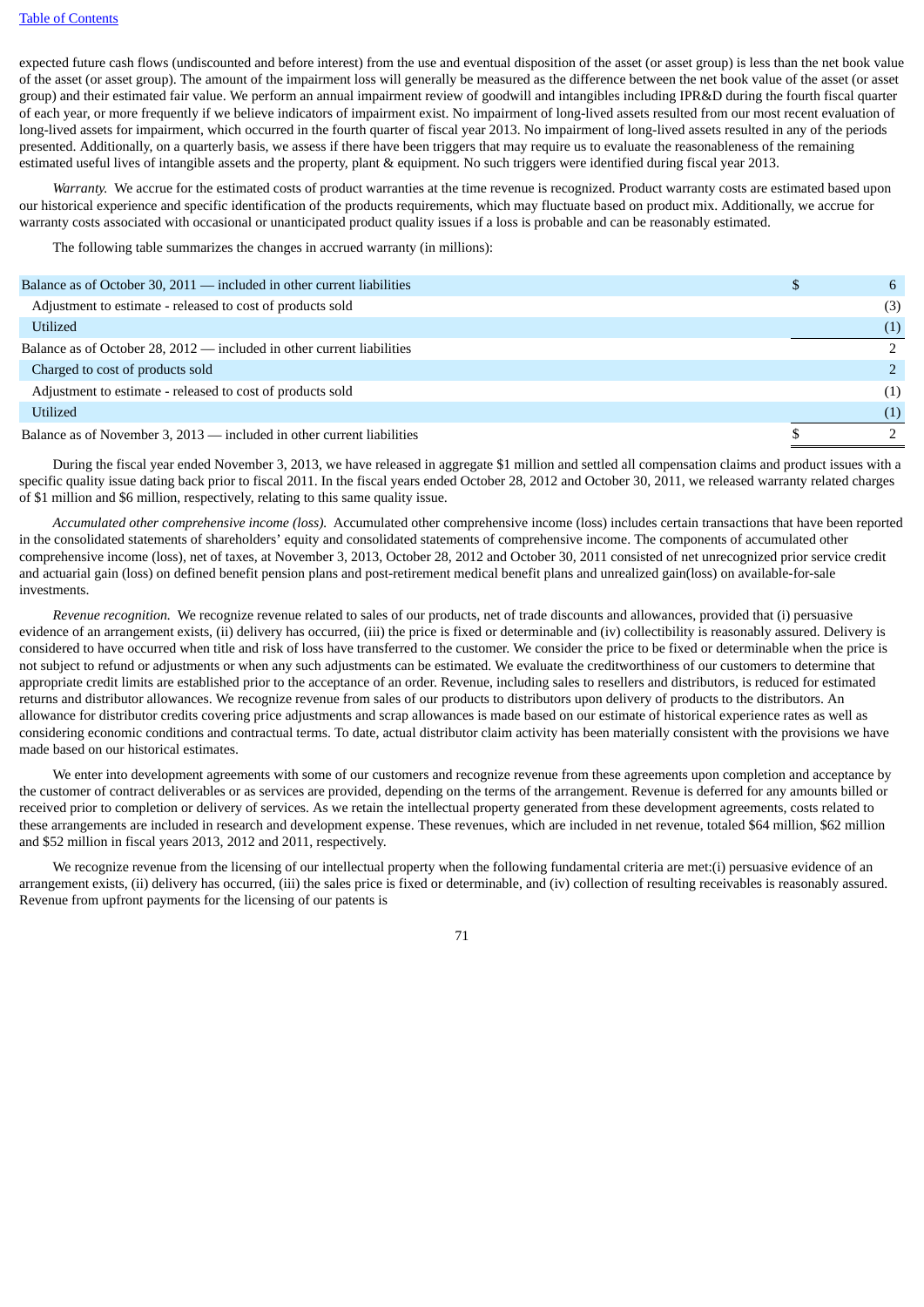recognized when the arrangement is mutually signed, if there is no future delivery or future performance obligation and all other criteria are met. Revenue from guaranteed royalty streams are recognized when paid, or collection is reasonably assured and all other criteria are met. When patent licensing arrangements include royalties for future sales of the licensees' products using our licensed patented technology, revenue is recognized when the royalty report is received from the licensee, at which time the sales price is fixed and determinable, provided that all other criteria have been met. Revenues from licensing and royalty arrangements totaled \$18 million and \$47 million in fiscal years 2013 and 2012, respectively. Revenue from licensing and royalty arrangements for fiscal year 2011 was immaterial.

*Research and development.* Costs related to research, design and development of our products are charged to research and development expense as they are incurred. Research and development expense consists primarily of personnel costs for our engineers engaged in the design and development of our products and technologies, including salary, bonus and share-based compensation expense. These expenses also include project material costs, third-party fees paid to consultants, prototype development expenses, allocated facilities costs and other corporate expenses and computer services costs related to supporting computer tools used in the engineering and design process.

*Government grants*. Investment incentives related to government grants are recognized when a legal right to the grant exists, there is reasonable assurance that both the terms and conditions associated with the grant will be fulfilled and the grant proceeds will be received. For capital expenditure related government grants, the amount of the grants is recorded as a deferred credit and amortized over the useful life of the asset and are reflected in the consolidated statements of cash flows as a financing activity. All other government grants are recorded as a reduction of the qualifying cost being reimbursed and are reflected in the consolidated statements of cash flows as an operating activity.

*Share-based compensation expense.* For time-based options and employee stock purchase plan, or ESPP, rights, we recognize compensation expense based on the estimated grant date fair value method required under the authoritative guidance using the Black-Scholes valuation model with a straight-line amortization method. For share price performance, or market-based, stock options granted, the fair value is estimated using Monte Carlo simulation techniques. Compensation expense for market-based option awards is amortized based upon a graded vesting method. Since the authoritative guidance requires that share-based compensation expense be based on awards that are ultimately expected to vest, estimated share-based compensation for such awards has been reduced for estimated forfeitures. Authoritative guidance requires forfeitures to be estimated at the time of grant and revised, if necessary, in subsequent periods if actual forfeitures differ from the estimate. We recognize a benefit from share-based compensation in shareholders' equity if an incremental tax benefit is realized by following the ordering provisions of the tax law.

*Shipping and handling costs.* Our shipping and handling costs charged to customers are included in net revenue and the associated expense is recorded in cost of products sold in the consolidated statements of operations for all periods presented.

*Advertising.* Business specific advertising costs are expensed as incurred and included within selling, general and administrative expense. Advertising costs was \$3 million for fiscal year ended November 3, 2013. Advertising costs were \$4 million for each of the fiscal years ended October 28, 2012 and October 30, 2011.

*Foreign currency remeasurement.* We operate in a U.S. dollar functional currency environment. As such, foreign currency assets and liabilities are remeasured into U.S. dollars at current exchange rates except for non-monetary items such as inventory and property, plant and equipment, which are remeasured at historical exchange rates. Net income for fiscal years 2013, 2012 and 2011 included net foreign currency losses of \$1 million, \$0 million and \$0 million, respectively, associated with foreign currency remeasurement.

*Taxes on income.* We account for income taxes under the asset and liability method, which requires the recognition of deferred tax assets and liabilities for the expected future tax consequences of events that have been included in the consolidated financial statements. Under this method, deferred tax assets and liabilities are determined based on the differences between the consolidated financial statements and tax basis of assets and liabilities using enacted tax rates in effect for the year in which the differences are expected to reverse. The effect of a change in tax rates on deferred tax assets and liabilities is recognized in income in the period that includes the enactment date.

We record net deferred tax assets to the extent we believe these assets will more likely than not be realized. In making such determination, we consider all available positive and negative evidence, including scheduled reversals of deferred tax liabilities, projected future taxable income, tax planning strategies and recent financial operations. In the event we were to determine that we would be able to realize our deferred income tax assets in the future in excess of their net recorded amount, we would make an adjustment to the valuation allowance which would reduce the provision for income taxes. Likewise, if we determine that we would not be able to realize all or part of our net deferred tax assets, an adjustment would be made to increase the provision for income taxes in the period such determination is made.

We account for uncertainty in income taxes in accordance with accounting guidance on income taxes. The guidance provides that a tax benefit from an uncertain tax position may be recognized when it is more likely than not that the position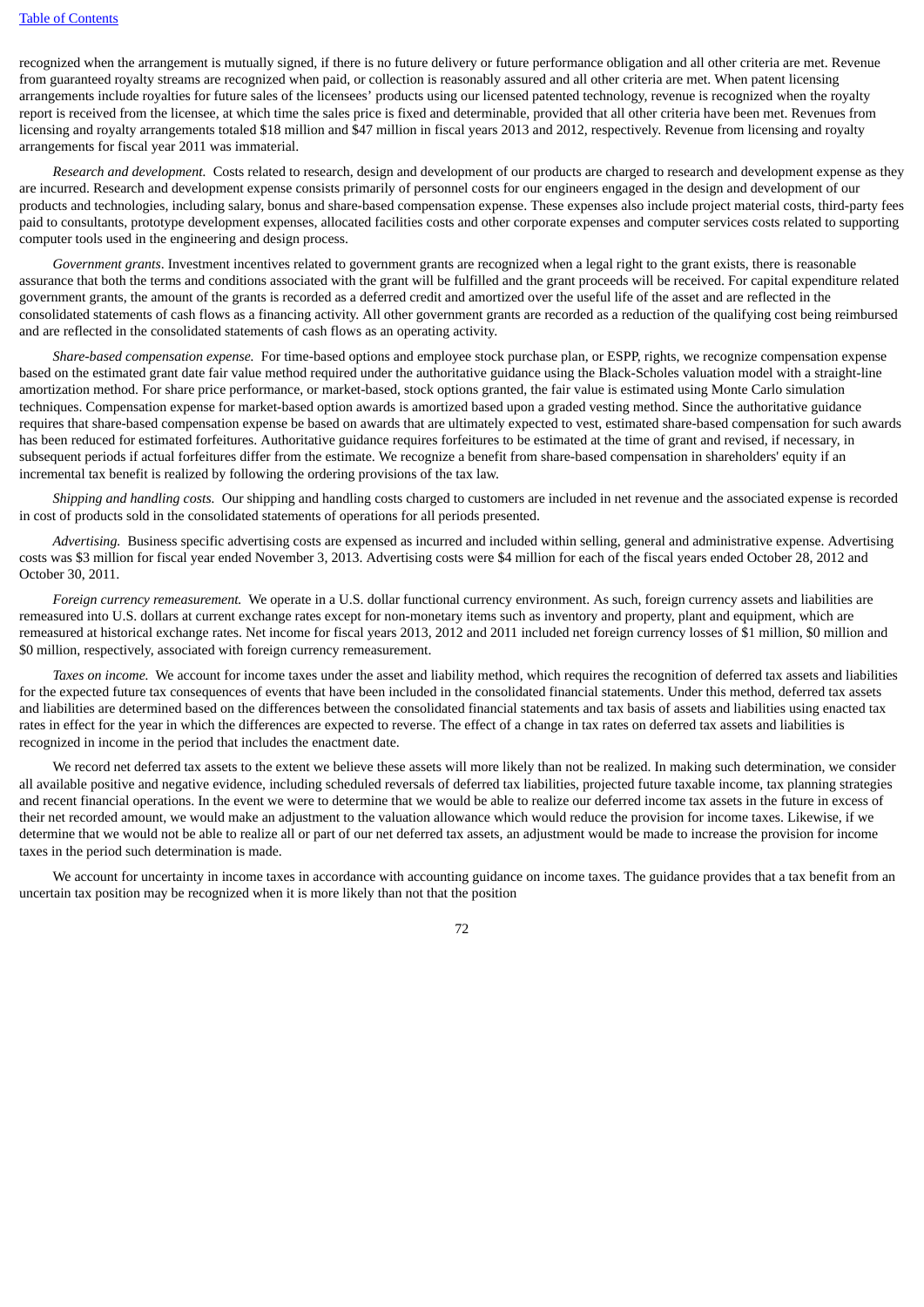will be sustained upon examination, including resolutions of any related appeals or litigation processes, based on the technical merits. Income tax positions must meet a more-likely-than-not recognition threshold at the effective date to be recognized upon the adoption of accounting guidance on income taxes and in subsequent periods. This guidance also addresses measurement, derecognition, classification, interest and penalties, accounting in interim periods, disclosure and transition. (See Note 10. "Income Taxes".)

*Net income per share.* Basic net income per share is computed using the weighted-average number of ordinary shares outstanding during the period. Diluted net income per share is computed using the weighted-average number of ordinary shares and potentially dilutive share equivalents outstanding during the period. Diluted shares outstanding includes the dilutive effect of in-the-money options, market-based share options, restricted share units, or RSUs, and employee share purchase rights under the Avago Technologies Limited Employee Share Purchase Plan, or ESPP. The dilutive effect of such equity awards is calculated based on the average share price for each fiscal period using the treasury stock method. Under the treasury stock method, the amount the employee must pay for exercising stock options and to purchase shares under the ESPP, the amount of compensation cost for future service that the Company has not yet recognized, and the amount of tax benefits that would be recorded in ordinary shares when the equity awards become deductible for income tax purposes are collectively assumed to be used to repurchase ordinary shares. The dilutive effect of market-based share options are included when the market conditions have been met.

Diluted net income per share for fiscal years 2013, 2012 and 2011 excluded the potentially dilutive effect of weighted average equity awards (options, RSUs, and ESPP rights) to purchase 2 million, 2 million and 1 million ordinary shares, respectively, as their effect was antidilutive.

The following is a reconciliation of the numerators and denominators of the basic and diluted net income per share computations for the periods presented (in millions, except per share data):

|                                                         |               | <b>Fiscal Year Ended</b> |      |                         |            |                         |
|---------------------------------------------------------|---------------|--------------------------|------|-------------------------|------------|-------------------------|
|                                                         |               | <b>November 3, 2013</b>  |      | <b>October 28, 2012</b> |            | <b>October 30, 2011</b> |
| Net income (Numerator):                                 |               |                          |      |                         |            |                         |
| Net income                                              | <sup>\$</sup> | 552                      | - \$ | 563                     | $^{\circ}$ | 552                     |
| Shares (Denominator):                                   |               |                          |      |                         |            |                         |
| Basic weighted average ordinary shares outstanding      |               | 247                      |      | 245                     |            | 245                     |
| Add: Incremental shares for:                            |               |                          |      |                         |            |                         |
| Dilutive effect of share options, RSUs, and ESPP rights |               | 5                        |      | 5                       |            | $7^{\circ}$             |
| Shares used in diluted computation                      |               | 252                      |      | 250                     |            | 252                     |
|                                                         |               |                          |      |                         |            |                         |
| Net income per share:                                   |               |                          |      |                         |            |                         |
| <b>Basic</b>                                            | \$            | 2.23                     | \$.  | 2.30                    | -\$        | 2.25                    |
| Diluted                                                 |               | 2.19                     | S.   | 2.25                    | -S         | 2.19                    |
|                                                         |               |                          |      |                         |            |                         |

#### *Recently Adopted Accounting Guidance*

In fiscal year 2013, we adopted guidance on the presentation of comprehensive income issued by the Financial Accounting Standards Board, or FASB, which requires that all non-owner changes in stockholders' equity be presented in either a single continuous statement of comprehensive income or in two separate but consecutive statements, and eliminates the option to present the components of other comprehensive income as part of the statement of changes in stockholders' equity. The requirement to present reclassification adjustments out of accumulated other comprehensive income on the face of the consolidated statement of income has been deferred by an update issued by the FASB in December 2011. Upon adoption of this guidance, we have separately reported Consolidated Statements of Comprehensive Income and the adoption did not have a significant impact on our results of operations and financial position.

In fiscal year 2013, we adopted the updated guidance issued by the FASB, related to goodwill impairment testing, which reduces the cost and complexity of the goodwill impairment test by providing entities an option to perform a qualitative assessment to determine whether further impairment testing is necessary. An entity is no longer required to calculate the fair value of a reporting unit unless the entity determines, based on a qualitative assessment, that it is more likely than not that its fair value is less than its carrying amount. The adoption of this guidance did not have a significant impact on our results of operations and financial position.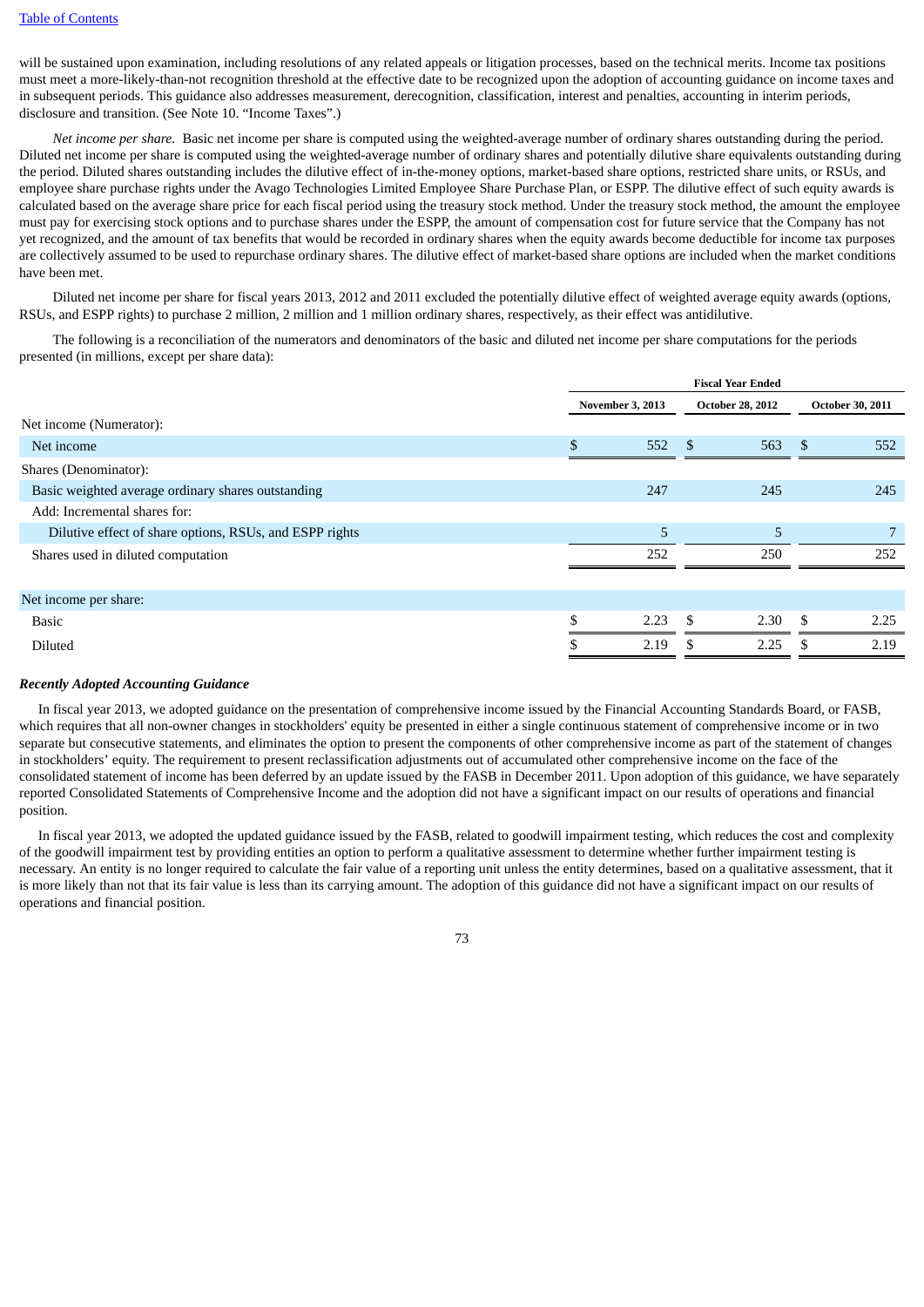In fiscal year 2013, we adopted updated guidance on indefinite-lived intangible assets impairment test issued by the FASB. This guidance is intended to reduce the cost and complexity of testing indefinite-lived intangible assets for impairment, other than goodwill. It allows companies to perform a qualitative assessment to determine whether further impairment testing of indefinite-lived intangible assets is necessary, similar in approach to the goodwill impairment test. The adoption of this guidance did not have a significant impact on our results of operations and financial position.

## *Recent Accounting Guidance Not Yet Adopted*

In February 2013, the FASB issued updated guidance on reporting on reclassifications out of accumulated other comprehensive income (loss). This guidance seeks to improve the reporting of such reclassifications by requiring an entity to report the effect of significant reclassifications out of accumulated other comprehensive income (loss) on the respective line items in net income if the amount being reclassified is required under GAAP to be reclassified in its entirety to net income. For other amounts that are not required under GAAP to be reclassified in their entirety to net income in the same reporting period, an entity is required to cross-reference other disclosures required under GAAP that provide additional detail about those amounts. The amendments in this guidance supersede the presentation requirements for reclassifications out of accumulated other comprehensive income (loss) in previously issued guidance. This guidance will be effective for our first quarter of fiscal year 2014. The adoption of this guidance will affect the presentation of comprehensive income, but will not impact our results of operations or financial condition.

In July 2013, the FASB issued an amendment to the accounting guidance related to the financial statement presentation of an unrecognized tax benefit when a net operating loss carryforward, a similar tax loss or a tax credit carryforward exists. The guidance requires an unrecognized tax benefit to be presented as a decrease in a deferred tax asset where a net operating loss, a similar tax loss, or a tax credit carryforward exists and certain criteria are met. This guidance is effective for our first quarter of fiscal year 2015 and is consistent with our current practice. The adoption of this guidance will not have a significant impact on our results of operations and financial position.

#### **3. Acquisitions and Investments**

#### *Acquisitions*

The consolidated financial statements include the results of operations of the acquired companies commencing on their respective acquisition dates.

During fiscal year 2013, we acquired CyOptics and Javelin, both U.S.-based companies, for aggregate consideration of approximately \$377 million and \$37 million, respectively. In the fourth quarter of fiscal year 2013, we also completed the purchase of certain assets of a non-US, privately held company for approximately \$4 million in cash.

During fiscal year 2012, we made two acquisitions that were immaterial both in the aggregate and on a standalone basis to our consolidated results of operations.

During fiscal year 2011, we acquired a U.S.-based company engaged in the manufacturing of integrated circuits for approximately \$8 million in cash. The purchase price was allocated to the acquired net assets based on estimates of fair values as follows: net assets of \$8 million including intangible assets of \$4 million and goodwill of \$5 million. The intangible assets are being amortized over their useful lives ranging from 5 to 15 years.

Unaudited pro-forma results of operations for CyOptics acquisition are presented below. Unaudited pro-forma results of operations for other acquisitions completed in fiscal years 2013, 2012 and 2011 have not been presented because the effects of the acquisitions, individually or in the aggregate, were not material to our consolidated financial statements.

Acquisition related transaction costs such as legal, accounting and other related expenses were recorded as a component of selling, general and administrative expense in our consolidated statements of operations. During fiscal year 2013, we incurred \$5 million in transaction costs related to acquisitions. Acquisition related transaction costs were not material for both fiscal years 2012 and 2011.

#### *CyOptics*

On June 28, 2013, we completed our acquisition of CyOptics, a U.S.-based company that manufactures and sells Indium Phosphide, or InP, optical chip and component technologies for the data communications and telecommunications markets. CyOptics has front-end manufacturing operations in the U.S. and back-end manufacturing operations in Mexico. As a result of the CyOptics acquisition, we acquired approximately 1,100 additional employees, with 745 of these employees located in Mexico. The aggregate consideration for the acquisition was approximately \$377 million including a \$1 million working capital adjustment payment made in the fiscal quarter ended November 3, 2013, of which \$373 million was paid in cash, net of \$3 million in cash acquired, to acquire all of the outstanding shares of capital stock of CyOptics. We also agreed to pay

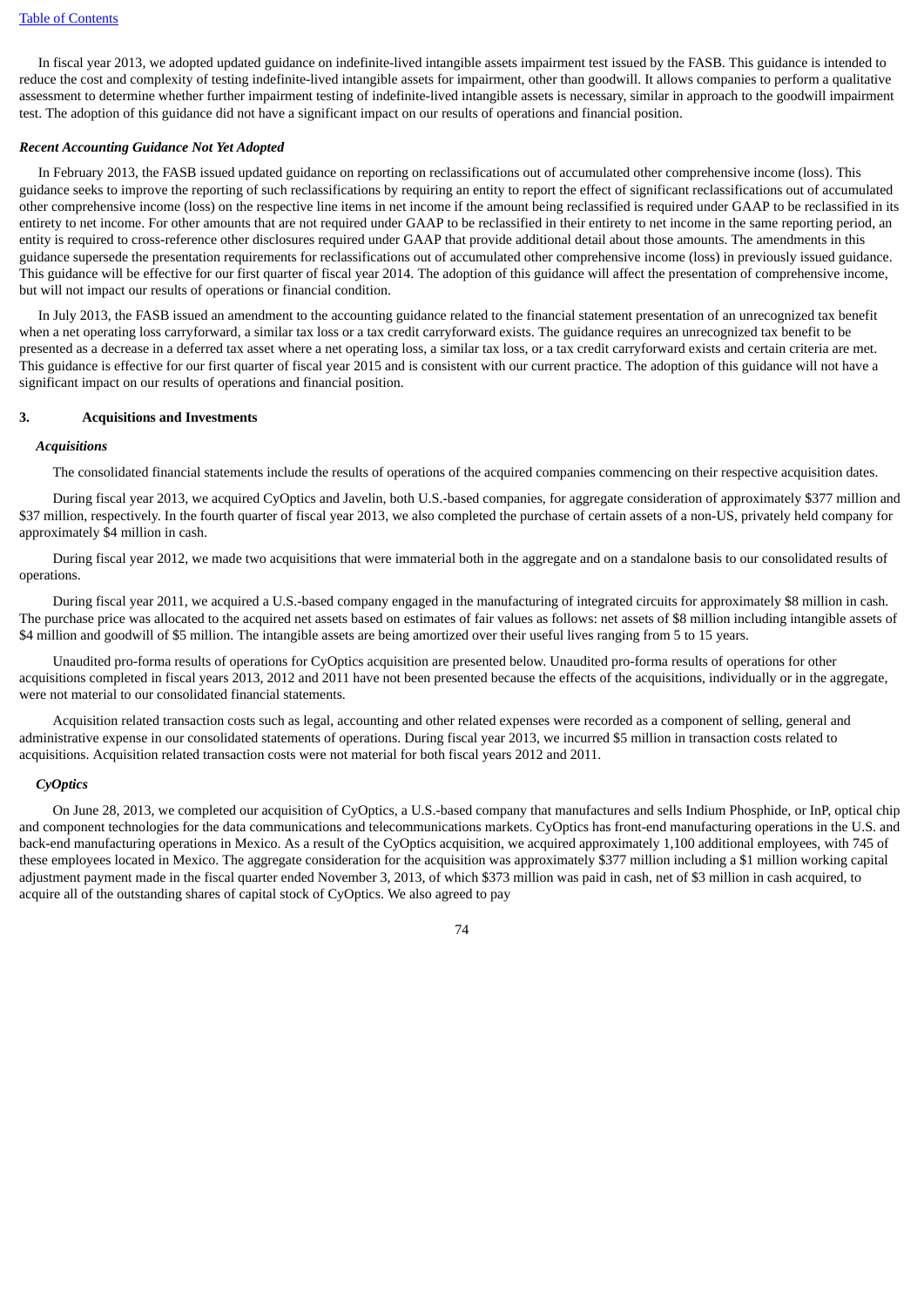additional deferred consideration to the previous shareholders of CyOptics in the amount of \$4 million one year subsequent to the acquisition date, which was recorded as a liability.

In addition, approximately \$27 million is payable to key employees. This amount was paid into escrow, recorded as other current assets and other longterm assets and will be disbursed in the form of retention bonuses over a three-year period subsequent to the acquisition date. The amounts disbursed will be recognized as compensation expense over the same period as operating expense in our consolidated statements of operations.

As of November 3, 2013, we preliminarily estimated the fair value of the acquired assets and liabilities for CyOptics and allocated the purchase price to tangible assets, liabilities and identifiable intangible assets acquired based on their estimated fair values. The excess of the purchase price over the aggregate fair values was recorded as goodwill. The fair value assigned to identifiable intangible assets acquired was based on estimates and assumptions made by management at the time of acquisition. As additional information becomes available, such as finalization of tax related matters, we may revise our preliminary purchase price allocation.

Our primary reason for acquiring CyOptics was to strengthen our fiber optics product portfolio for emerging 40G and 100G enterprise and data center applications, through CyOptics' single-mode InP laser, receiver and photonics integration capability. Our optical transceiver products primarily leverage VCSEL-based technology today. In addition, we also acquired CyOptics for their optical components business, which serves segments of the access, metro and long-haul markets. The purchase price for CyOptics was determined based on cash flow projections assuming the integration of any acquired technology and products with our own, which are of considerably greater value than utilizing CyOptics' technology or products on a standalone basis, as well as the assembled workforce of CyOptics. These factors, among others, contributed to a purchase price in excess of the estimated fair value of the net identifiable assets acquired, and, as a result, we have recorded goodwill in connection with this transaction. This acquired goodwill is not deductible for tax purposes.

During the fourth quarter of fiscal year 2013, adjustments were made to account for a \$10 million increase to fixed assets, based on the result of the physical fixed assets counts, a \$4 million increase in deferred tax liabilities for the aforementioned adjustment, a \$3 million increase in deferred tax liabilities related to measurement period tax positions and a \$1 million increase in consideration paid due to payments related to working capital adjustments. These adjustments resulted in a \$2 million decrease in the fair value assigned to goodwill related to post-acquisition fixed assets counts, working capital settlement and deferred tax adjustments. (See Note 4. "Goodwill and Intangible Assets").

Our preliminary allocation of the total cash consideration paid for CyOptics and the purchased intangible assets with adjustments made through November 3, 2013 were as follows (in millions, except for useful lives):

|                                                                              |   | <b>Estimated Fair Value</b> |
|------------------------------------------------------------------------------|---|-----------------------------|
| Trade accounts receivable                                                    | Ъ | 51                          |
| Inventory                                                                    |   | 35                          |
| Other current assets                                                         |   | 2                           |
| Property, plant and equipment                                                |   | 44                          |
| Goodwill                                                                     |   | 190                         |
| Intangible assets                                                            |   | 141                         |
| Total assets acquired                                                        |   | 463                         |
| Accounts payable                                                             |   | (25)                        |
| Employee compensation and benefits                                           |   | (5)                         |
| Other current liabilities                                                    |   | (2)                         |
| Long-term deferred tax liabilities (included in Other long-term liabilities) |   | (54)                        |
| Total liabilities assumed                                                    |   | (86)                        |
| Purchase price allocation                                                    |   | 377                         |

There were no significant contingencies assumed as part of the acquisition. We have recorded \$12 million in indemnification receivables in other longterm assets for tax positions related to CyOptics value added tax and income tax payables existing prior to the acquisition.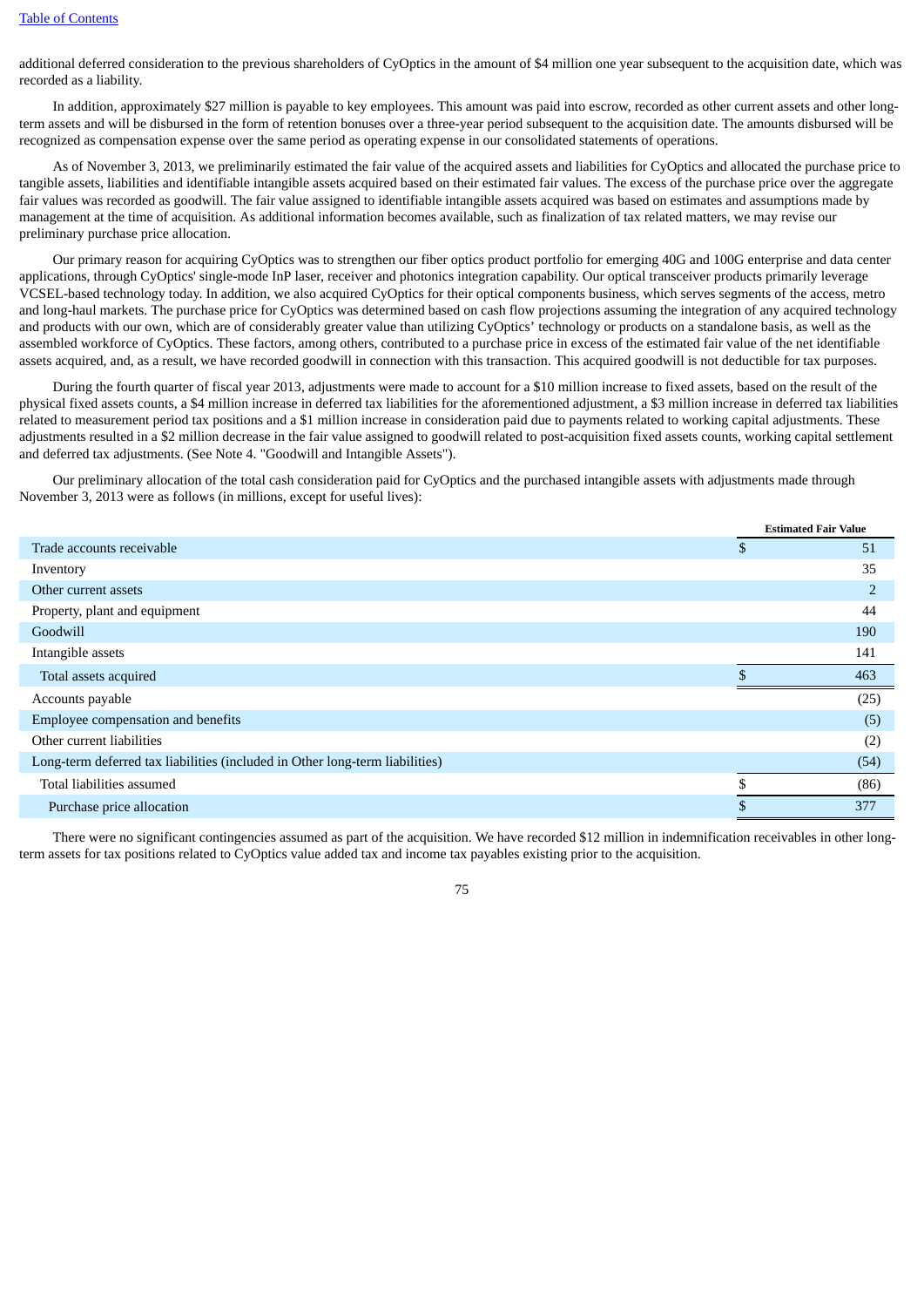#### Table of [Contents](#page-0-0)

|                                                             | <b>Estimated Fair Value</b> | <b>Estimated Useful Lives</b> |  |  |
|-------------------------------------------------------------|-----------------------------|-------------------------------|--|--|
| Purchased intangible assets                                 |                             |                               |  |  |
| Purchased technology - base product                         | 98                          |                               |  |  |
| Purchased technology - packaging                            | ٠,                          |                               |  |  |
| Customer relationships                                      | 32                          |                               |  |  |
| Other - customer backlog                                    | 4                           |                               |  |  |
| Total identified intangible finite lived assets             | 137                         |                               |  |  |
| In process research and development indefinite lived assets |                             |                               |  |  |
| Total identified intangible assets                          | 141                         |                               |  |  |

*Purchased Intangible Assets.* Developed technology represents base product technology and packaging technology. We valued the base product technology that generates cash flows from sales of the existing products using the income approach, specifically the multi-period excess earnings method which calculates the value based on the risk-adjusted present value of the cash flows specific to the products, allowing for a reasonable return. The useful life of 8 years was determined based on the technology cycle related to the base product technology as well as the life of current legacy products.

Packaging technology is valued utilizing the relief-from-royalty method, a form of the income approach. The relief-from-royalty method estimates the cost savings that accrue to the owner of an intangible asset that would otherwise be payable as royalties or license fees on revenues earned through the use of the asset. The royalty rate is based on an analysis of empirical, market-derived royalty rate for guideline intangible assets.

Customer relationships represent the fair value of future projected revenue that will be derived from sales of products to existing customers of CyOptics. Customer relationships were valued using the with-and-without-method, a form of the income approach. In this method, fair value is measured by the lost profits associated with the period of time necessary to reacquire the customers. The method involves a comparison of the cash flows assuming as if the customer relationships were in place versus as if the customer relationships were to be created "from scratch". There are additional considerations related to the build-in time for certain product lines and the qualification periods included in the valuation model. This method also assumes that all other assets, knowhow and technology were easily available in both scenarios.

The fair value of in-process research and development, or IPR&D, from the CyOptics acquisition was determined using the multi-period excess earnings method, a form of the income approach. Under the income approach, the expected future cash flows from each project under development are estimated and discounted to their net present values at an appropriate risk-adjusted rate of return.

We believe the amount recorded as developed technology, customer relationships, customer backlog and IPR&D, represent the fair value of and approximate the amount a market participant would pay for these projects as of the acquisition date.

The purchased intangible assets are being amortized over their estimated useful lives of 1 year to 8 years. (See Note 4. "Goodwill and Intangible Assets"). Included in the consolidated statements of operations for fiscal year 2013 was net revenue of \$85 million for CyOptics.

*Unaudited Pro Forma Information.* The following table presents certain unaudited pro forma financial information for each of the fiscal years ended November 3, 2013 and October 28, 2012 as if CyOptics had been acquired as of the beginning of the fiscal year prior to the acquisition date. The unaudited estimated pro forma information combines the historical results of CyOptics with our consolidated historical results and includes certain fair value adjustments reflecting the estimated impact of amortization of purchased intangible assets and depreciation of acquired property, plant and equipment for the respective periods. The pro forma data are for informational purposes only and are not necessarily indicative of the consolidated results of operations of the combined business had the acquisition actually occurred at the beginning of our fiscal year 2012 or of the results of future operations of the combined business. Consequently, actual results will differ from the unaudited pro forma information presented below (in millions, except for per share amounts):

|                                        | <b>Fiscal Year Ended</b> |  |                     |  |  |
|----------------------------------------|--------------------------|--|---------------------|--|--|
|                                        | November 3,<br>2013      |  | October 28,<br>2012 |  |  |
| Pro forma net revenue                  | 2,663                    |  | 2,578               |  |  |
| Pro forma net income                   | 547                      |  | 551                 |  |  |
| Pro forma net income per share-basic   | 2.21                     |  | 2.25                |  |  |
| Pro forma net income per share-diluted | 2.17                     |  | 2.20                |  |  |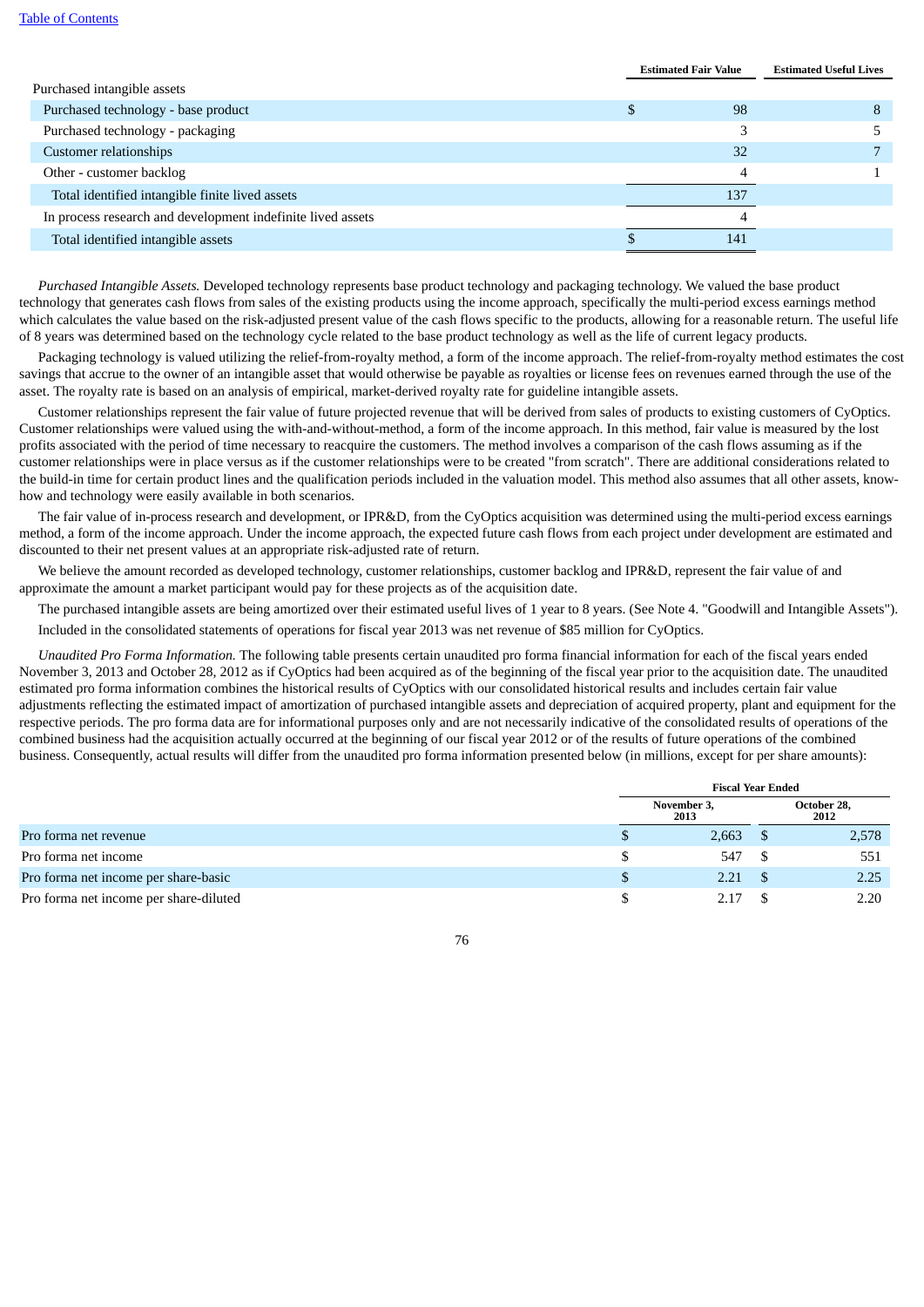### *Javelin*

During the second quarter of fiscal year 2013, we acquired Javelin Semiconductor, Inc. or Javelin, a U.S.-based company, engaged in developing mixed-signal complementary metal oxide semiconductor integrated circuits, or CMOS ICs, for wireless communications for aggregate consideration of approximately \$37 million in cash. A portion of the cash consideration was used to immediately pay off outstanding debt of the acquired company totaling \$5 million in the aggregate. The purchase price was allocated to the acquired net assets, based on estimates of fair values, as follows: net assets of \$37 million including intangible assets of \$10 million, net short-term deferred tax assets of \$7 million and goodwill of \$21 million. The intangible assets are being amortized over their estimated useful lives of 10 years. (See Note 5. "Goodwill and Intangible Assets").

We acquired Javelin for their radio frequency CMOS engineering talent and technical personnel and technology to form the foundation of our radio frequency CMOS design and development for products for its wireless target market. These factors, among others, contributed to a purchase price in excess of the estimated fair value of the net identifiable assets acquired, and, as a result, we have recorded goodwill in connection with this transaction. This acquired goodwill is not deductible for tax purposes.

#### *Investments*

We determine the appropriate classification of our investments at the time of acquisition and re-evaluate such determination at each balance sheet date. We record at cost non-marketable equity investments where we do not have the ability to exercise significant influence or control and periodically review them for impairment.

In the fourth quarter of fiscal year 2013, we made a minority investment of \$5 million in the equity of a privately-held non-U.S. based company. This minority equity investment is accounted for under the cost method and is included on the consolidated balance sheets in other long-term assets. In addition, we completed a sale of our entire minority interest investment in a private foreign company that we acquired from Agilent, our predecessor company, in connection with the acquisition of the Semiconductor Products Group, or SPG, Business from Agilent in December 2005, which we refer to as the SPG Acquisition. As a result of the sale, we realized a gain of approximately \$1 million which was recorded in other income, net. (See Note 12. "Other income, net")

In the third quarter of fiscal year 2013, in addition to our initial \$1 million investment made in fiscal year 2010 in a non-U.S.-based stock exchange listed company resulting in our initial ownership of 33 million ordinary shares, we made an additional investment of \$1 million as part of a rights offering to its existing shareholders. In connection with this additional investment, we purchased approximately 8 million ordinary shares and received approximately 16 million warrants to acquire a corresponding number of ordinary shares of the investee per the terms of the rights offerings. We classified our total investment in the company's ordinary shares as available-for-sale securities and the warrants as trading securities. In the fourth quarter of fiscal year 2013, we exited our entire investment in the ordinary shares and warrants of this company. For the fourth fiscal quarter and year 2013, we realized a gain of \$7 million and \$9 million, respectively, from the sale of the ordinary shares and warrants which were recorded in other income, net. (See Note 12. "Other income, net")

In fiscal year 2013, we made a minority equity investment of \$9 million in a U.S. stock exchange listed company. At November 3, 2013, we classified this investment as trading securities. (See Note 8. "Fair Value.")

During fiscal year 2011, we made an investment of \$1 million in the common shares of a non-U.S. privately-held company and we also provided them with a secured loan of \$1 million for a term of one year and received a warrant to purchase up to 1 million additional common shares of the company. Based on the quantitative assessment of the financial condition and business prospects of the investee, this equity investment and loan were both determined to be impaired in fiscal year 2012.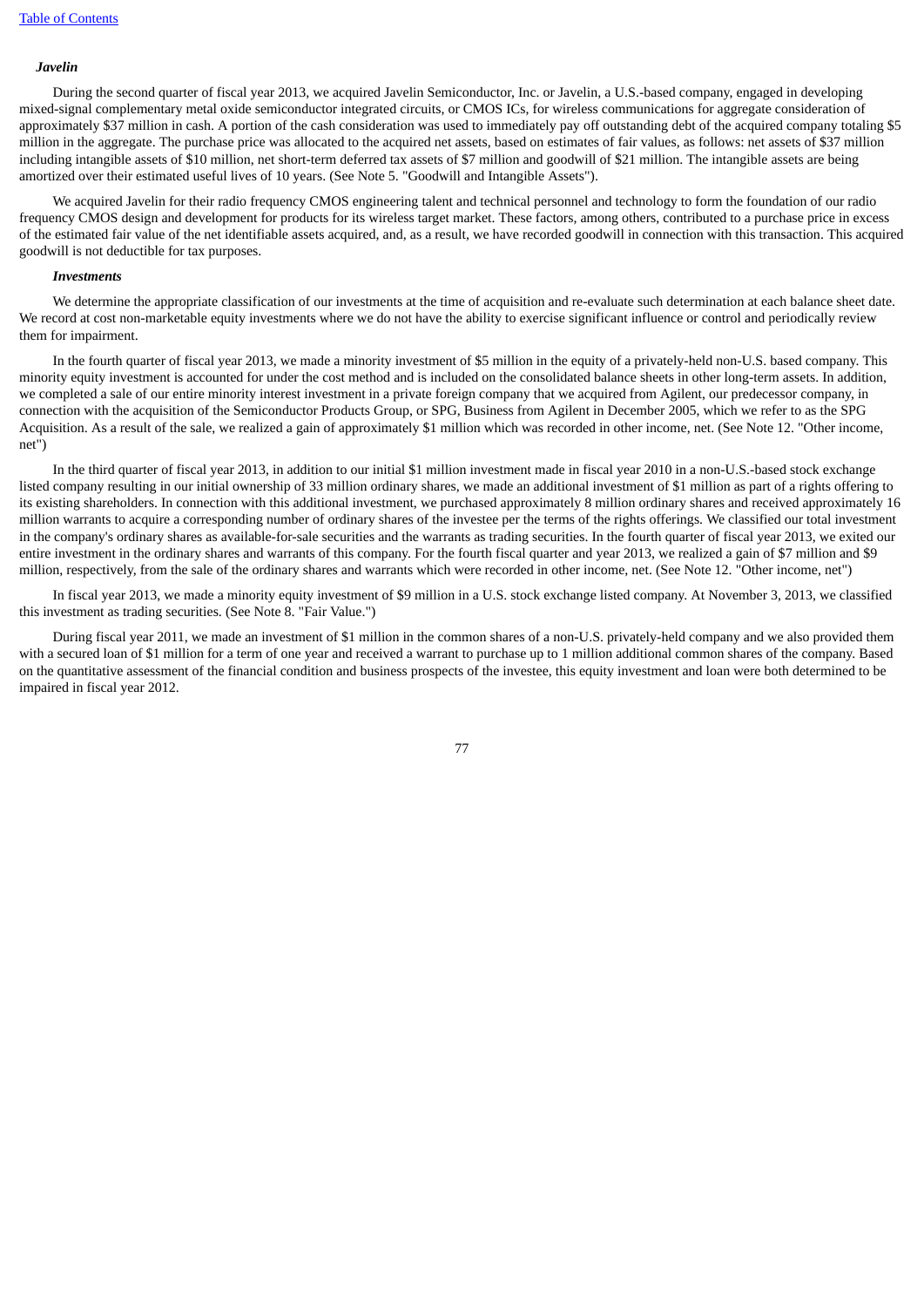# **4. Balance Sheet Components**

# *Inventory*

Inventory consists of the following (in millions):

|                 |    | <b>November 3, 2013</b> |  | <b>October 28, 2012</b> |  |
|-----------------|----|-------------------------|--|-------------------------|--|
| Finished goods  | ۰υ | 53                      |  | 42                      |  |
| Work-in-process |    | 154                     |  | 99                      |  |
| Raw materials   |    | 78                      |  | 53                      |  |
| Total inventory |    | 285                     |  | 194                     |  |

Inventory as of November 3, 2013 includes \$27 million of inventory related to CyOptics, which was acquired in June 2013. During the fiscal year ended November 3, 2013, we recorded write-downs to inventories with a charge recorded to cost of products sold of \$14 million, associated with reduced demand assumptions, compared to \$11 million recorded during the fiscal year ended October 28, 2012 and \$20 million recorded during the fiscal year ended October 30, 2011.

## *Other Current Assets*

Other current assets consist of the following (in millions):

|                                         | <b>November 3, 2013</b> |  | <b>October 28, 2012</b> |
|-----------------------------------------|-------------------------|--|-------------------------|
| Distributor deposits                    | 32                      |  | 16                      |
| Deferred income tax assets              | 32                      |  | 14                      |
| Prepayments                             | 16                      |  | 8                       |
| Other receivables                       | 15                      |  | 15                      |
| Short-term marketable equity investment | 14                      |  |                         |
| Deferred compensation plan assets       | 9                       |  | 8                       |
| Non-U.S. transaction tax receivable     |                         |  |                         |
| Other                                   | 8                       |  | 8                       |
| Total other current assets              | 130                     |  | 72                      |

Starting from the second quarter of fiscal year 2012, we entered into agreements with certain distributors whereby we agreed to advance cash to them to fund estimated future price adjustments. These advances are estimated based on an agreed percentage of the rolling previous three months average ending inventory, as reported by the distributor, multiplied by the rolling previous three months price adjustment credits as a percentage of the distributor's reported rolling previous three months resales. The terms of these advances are set forth in binding legal agreements and are unsecured, bear no interest on unsettled balances, and are due upon demand. The agreements governing these advances can be cancelled by us at any time. Such advances have no impact on revenue recognition or our consolidated statements of operations and are recorded in other current assets on our consolidated balance sheets.

## *Property, Plant and Equipment, Net*

Property, plant and equipment, net consist of the following (in millions):

|                                           | <b>November 3, 2013</b> |  | <b>October 28, 2012</b> |  |
|-------------------------------------------|-------------------------|--|-------------------------|--|
| Land                                      | 12                      |  | 11                      |  |
| Construction in progress                  | 83                      |  | 127                     |  |
| Buildings and leasehold improvements      | 182                     |  | 158                     |  |
| Machinery and equipment                   | 955                     |  | 692                     |  |
| Total property, plant and equipment       | 1,232                   |  | 988                     |  |
| Accumulated depreciation and amortization | (571)                   |  | (485)                   |  |
| Total property, plant and equipment, net  | 661                     |  | 503                     |  |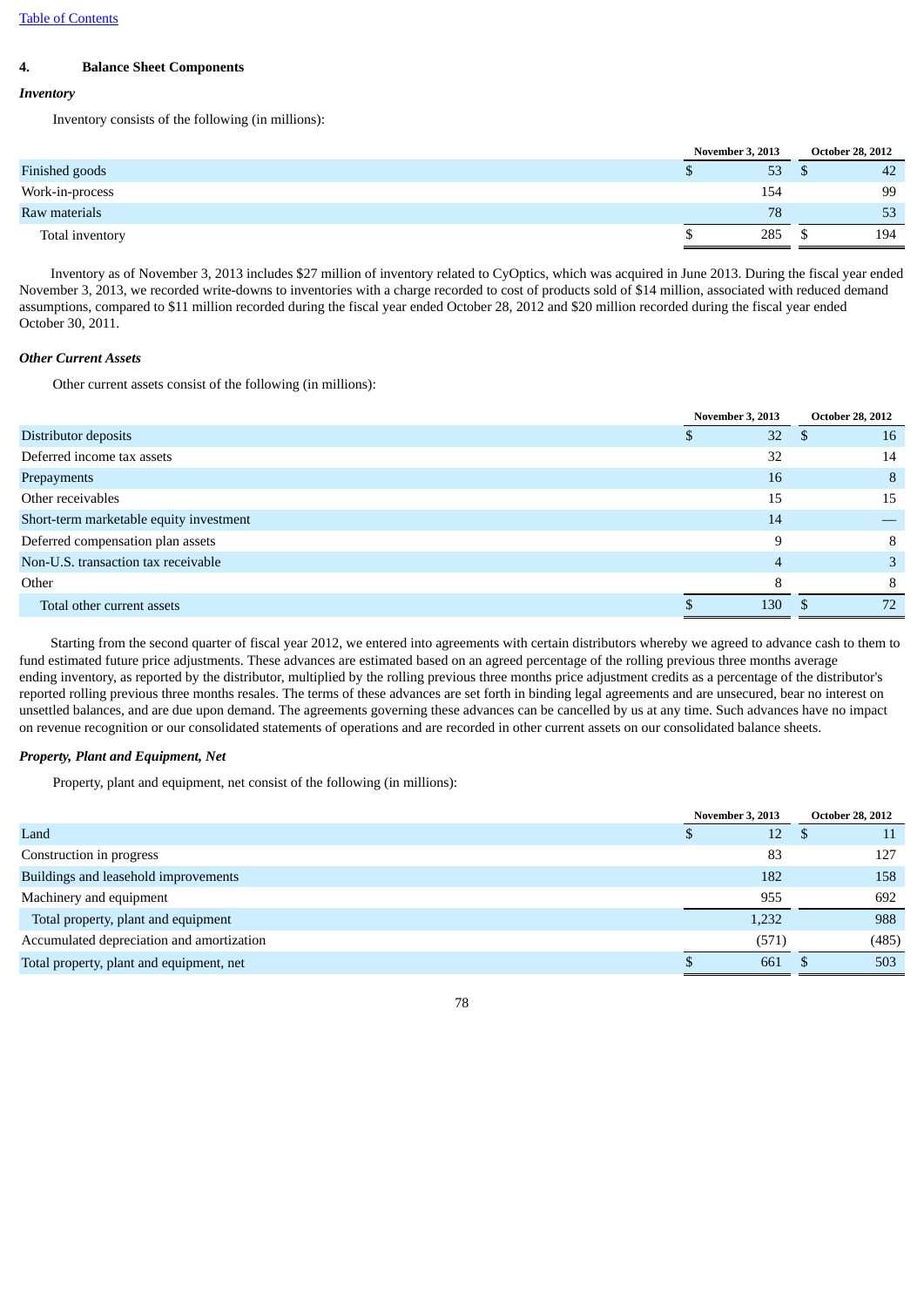Depreciation expense was \$102 million, \$78 million and \$79 million, for the fiscal years ended November 3, 2013, October 28, 2012 and October 30, 2011, respectively.

Effective August 1, 2011, following a comprehensive study, we extended the estimated depreciable useful lives of certain equipment in our internal fabrication facilities, in order to more accurately reflect their expected useful lives. As a result of this change in our accounting estimate, depreciation expense for the fiscal years ended October 28, 2012 and October 30, 2011 was reduced by \$8 million and \$3 million, respectively, and gross margin, income from operations and net income increased by approximately the same amount.

At November 3, 2013 and October 28, 2012, machinery and equipment included \$72 million and \$67 million of software costs, respectively, and accumulated amortization included \$60 million and \$51 million, respectively.

At November 3, 2013 and October 28, 2012, we had \$8 million and \$12 million of gross carrying amount of assets under capital leases, respectively, and accumulated amortization of \$6 million and \$8 million, respectively.

At November 3, 2013 and October 28, 2012, we had \$31 million and \$48 million, respectively, of unpaid purchases of property, plant, and equipment included in accounts payable. Amounts reported as unpaid purchases are recorded as cash outflows from investing activities for purchases of property, plant, and equipment in the consolidated statements of cash flows in the period they are paid.

### *Other Current Liabilities*

Other current liabilities consist of the following (in millions):

|                                 | <b>November 3, 2013</b> | <b>October 28, 2012</b> |
|---------------------------------|-------------------------|-------------------------|
| Income and other taxes payable  | 15                      | <b>16</b><br>-5         |
| Deferred revenue                | 11                      | 8                       |
| Acquisition-related payable     | 10                      |                         |
| Accrued commissions             | 5                       | 5.                      |
| Warranty                        | ר                       |                         |
| Supplier liabilities            |                         |                         |
| <b>Restructuring charges</b>    |                         |                         |
| Other                           | h                       |                         |
| Total other current liabilities | 46                      | 36                      |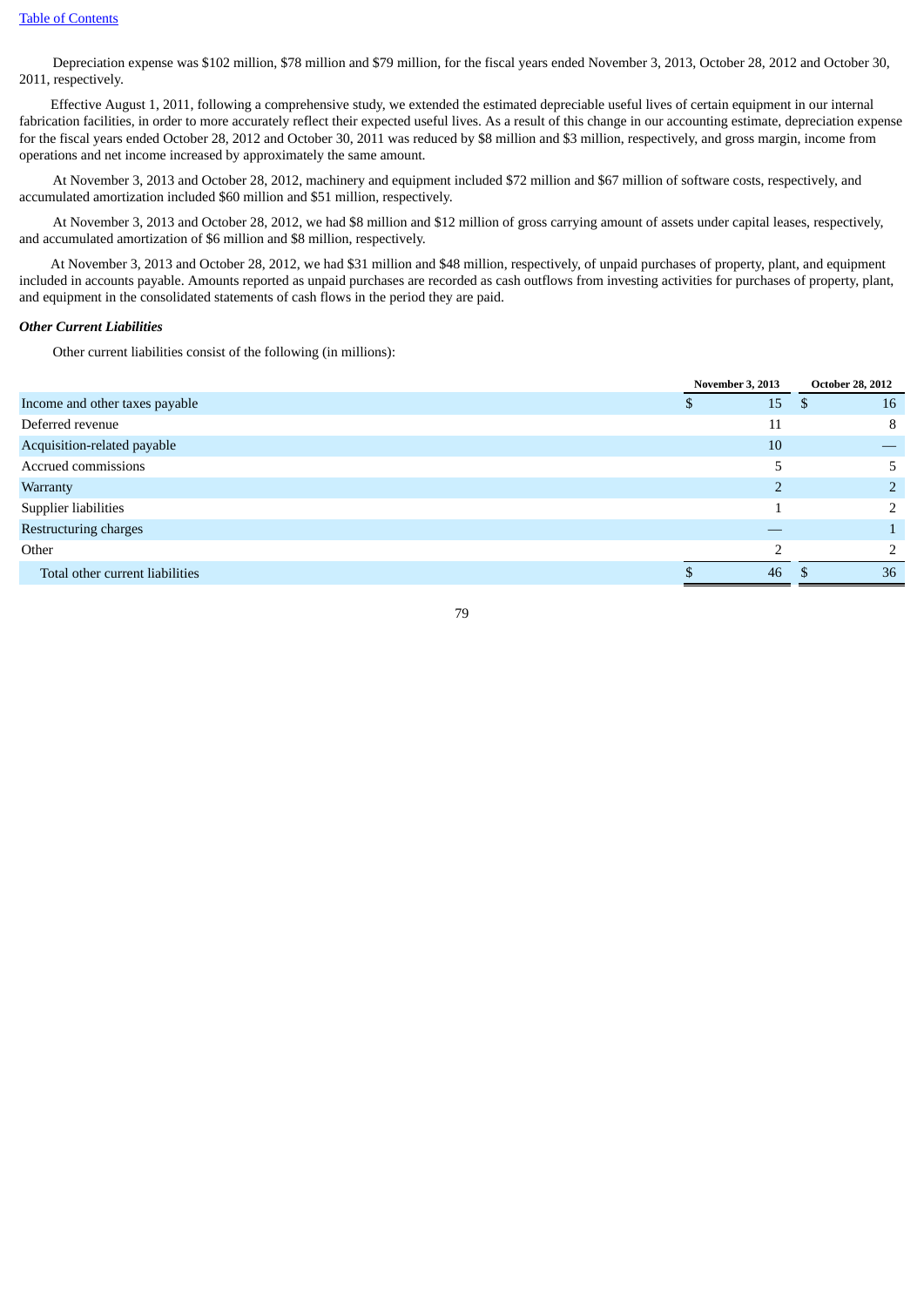# **5. Goodwill and Intangible Assets**

# *Goodwill*

The following table summarizes changes in goodwill (in millions):

| Balance as of October 30, 2011                             |      |
|------------------------------------------------------------|------|
| 2012 acquisitions (Note 3. "Acquisitions and Investments") |      |
| Balance as of October 28, 2012                             | 180  |
| 2013 acquisitions (Note 3. "Acquisitions and Investments") | 211. |
| Balance as of November 3, 2013                             | 391  |

## *Intangible Assets*

Purchased intangibles consist of the following (in millions):

|                                           |               | <b>Gross Carrying</b><br><b>Amount</b> |     | <b>Accumulated</b><br><b>Amortization</b> |      | <b>Net Book Value</b> |
|-------------------------------------------|---------------|----------------------------------------|-----|-------------------------------------------|------|-----------------------|
| As of November 3, 2013                    |               |                                        |     |                                           |      |                       |
| Purchased technology                      | <sup>\$</sup> | 843                                    | - S | (462)                                     | - \$ | 381                   |
| Customer and distributor relationships    |               | 289                                    |     | (186)                                     |      | 103                   |
| Other                                     |               | 8                                      |     | (4)                                       |      | $\overline{4}$        |
| Intangible assets subject to amortization |               | 1,140                                  |     | (652)                                     |      | 488                   |
| In-process research and development       |               | $\overline{4}$                         |     |                                           |      | $\overline{4}$        |
| Total                                     |               | 1,144                                  |     | (652)                                     | - 5  | 492                   |
|                                           |               |                                        |     |                                           |      |                       |

# **As of October 28, 2012**

| Purchased technology                   | 728 | (402) | 326 |
|----------------------------------------|-----|-------|-----|
| Customer and distributor relationships | 257 | (163) | 94  |
| Other                                  |     |       |     |
| Total                                  | 989 | 567)  | 422 |

The following table presents the amortization of purchased intangible assets (in millions):

|                       | <b>Year Ended</b>                                  |  |    |  |                         |
|-----------------------|----------------------------------------------------|--|----|--|-------------------------|
|                       | <b>October 28, 2012</b><br><b>November 3, 2013</b> |  |    |  | <b>October 30, 2011</b> |
| Cost of products sold | 61                                                 |  | 56 |  | 56                      |
| Operating expenses    | 24                                                 |  | 71 |  | 22                      |
| <b>Total</b>          | 85                                                 |  |    |  | 78                      |

During fiscal year 2013, we recorded intangible assets with weighted-average amortization periods as follows:

|                                              | <b>Gross Carrying</b><br>Amount<br>(in millions) | <b>Weighted-Average</b><br><b>Amortization Period</b><br>(in years) |
|----------------------------------------------|--------------------------------------------------|---------------------------------------------------------------------|
| Javelin acquisition                          | 10                                               | 10                                                                  |
| CyOptics acquisition                         | 137                                              | 8                                                                   |
| Other acquisition                            | 4                                                |                                                                     |
| CyOptics in-process research and development |                                                  |                                                                     |
| <b>Total</b>                                 | 155                                              |                                                                     |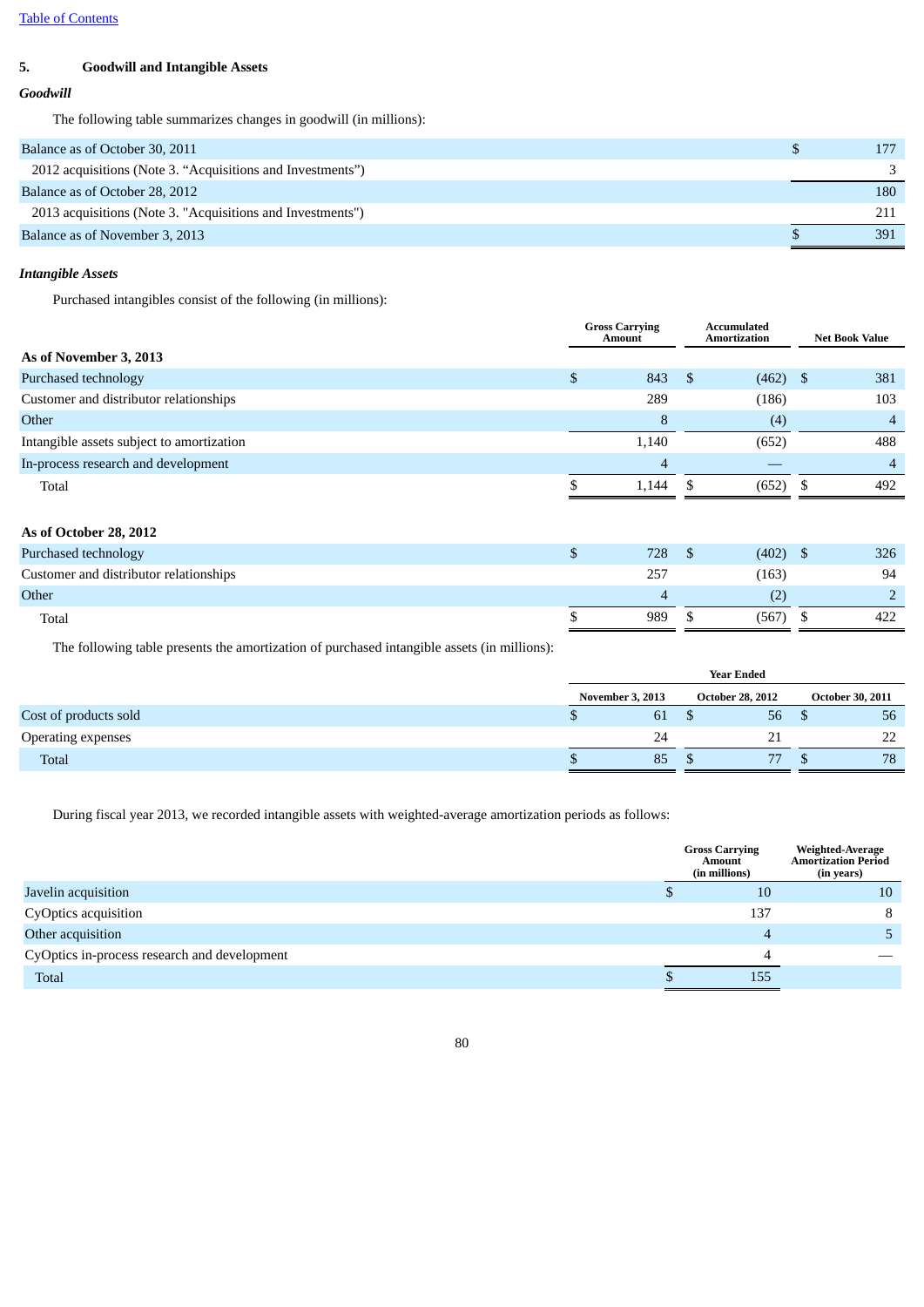#### Table of [Contents](#page-0-0)

Based on the amount of intangible assets subject to amortization at November 3, 2013, the expected amortization expense for each of the next five fiscal years and thereafter is as follows (in millions):

| <b>Fiscal Year</b> | <b>Amount</b> |
|--------------------|---------------|
| 2014               | 99            |
| 2015               | 95            |
| 2016               | 78            |
| 2017               | 68            |
| 2018               | 33            |
| Thereafter         | 115           |
|                    | 488           |

The weighted average amortization periods remaining by intangible asset category were as follows (in years):

|                                        | <b>November 3, 2013</b> | <b>October 28, 2012</b> |
|----------------------------------------|-------------------------|-------------------------|
| Amortizable intangible assets:         |                         |                         |
| Purchased technology                   |                         |                         |
| Customer and distributor relationships |                         |                         |
| Other                                  |                         | 22                      |

### **6. Retirement Plans and Post-Retirement Benefits**

*Non-U.S. Defined Benefit Plans.* We have defined benefit plans in Taiwan, Korea, Japan, Germany, Italy and France.

*401(k) Defined Contribution Plan.* Our U.S. eligible employees participate in the Avago Technologies U.S. Inc. 401(k) Plan, or the 401(k) Plan. Enrollment in the 401(k) Plan is automatic for employees who meet eligibility requirements unless they decline participation. Under the 401(k) Plan, we provide matching contributions to employees up to a maximum of 6% of an employee's annual eligible compensation. The maximum contribution to the  $401(k)$  Plan is 50% of an employee's annual eligible compensation, subject to regulatory and plan limitations. The  $401(k)$  Plan expense is included in the corporate employee overhead rate allocation.

*U.S. Deferred Compensation Plan.* We also have a deferred compensation plan, which allows highly compensated employees (as defined by IRS regulations) to voluntarily defer greater percentages of compensation than would otherwise be permitted under the salary deferral 401(k) plan and IRS regulations. The deferred compensation plan is a non-qualified plan of deferred compensation maintained in a rabbi trust. Participants can direct the investment of their deferred compensation plan accounts that are generally the same as the investment funds offered by the 401(k) plan. Participants and their beneficiaries, heirs, successors and assigns shall have no legal or equitable rights, interests or claims in any property or assets of the Company. For purposes of the payment of benefits under the deferred compensation plan, any and all of Avago's assets shall be, and shall remain Avago's general, unpledged, unrestricted assets. Avago's obligation under the deferred compensation plan shall be merely that of an unfunded and unsecured promise to pay money in the future.

*U.S. Post-Retirement Medical Benefit Plans.* Our U.S. employees who transferred to us from Agilent as part of the SPG Acquisition, who were age 49 or younger on January 1, 2005 and who meet the retirement eligibility requirements as of their termination dates, may receive post-retirement medical benefits under our retiree medical account program. Under our retiree medical account program, eligible retirees are allocated a spending account of either \$40,000 or \$55,000, depending on the retiree's age at January 1, 2005, from which the retiree can receive reimbursement for premiums paid for medical coverage to age 65. U.S. employees who transferred to us from Agilent and who were age 50 or over on January 1, 2005 may be eligible for our traditional retiree medical plan upon meeting certain eligibility requirements and certain service criteria. Once participating in the traditional retiree medical plan, retirees are provided with access to both pre-65 medical coverage and supplemental Medicare coverage with medical premiums based on the type of coverage chosen and service criteria. Retirees in this group are also given the option to choose the \$55,000 retiree medical account program instead of the traditional retiree medical plan.

*Non-U.S Retirement Benefit Plans.* In addition to the defined benefit plan for certain employees in Taiwan, Korea, Japan, France, Italy and Germany, other eligible employees outside of the U.S. receive retirement benefits under various defined contribution retirement plans. Eligibility is generally determined based on the terms of our plans and local statutory requirements.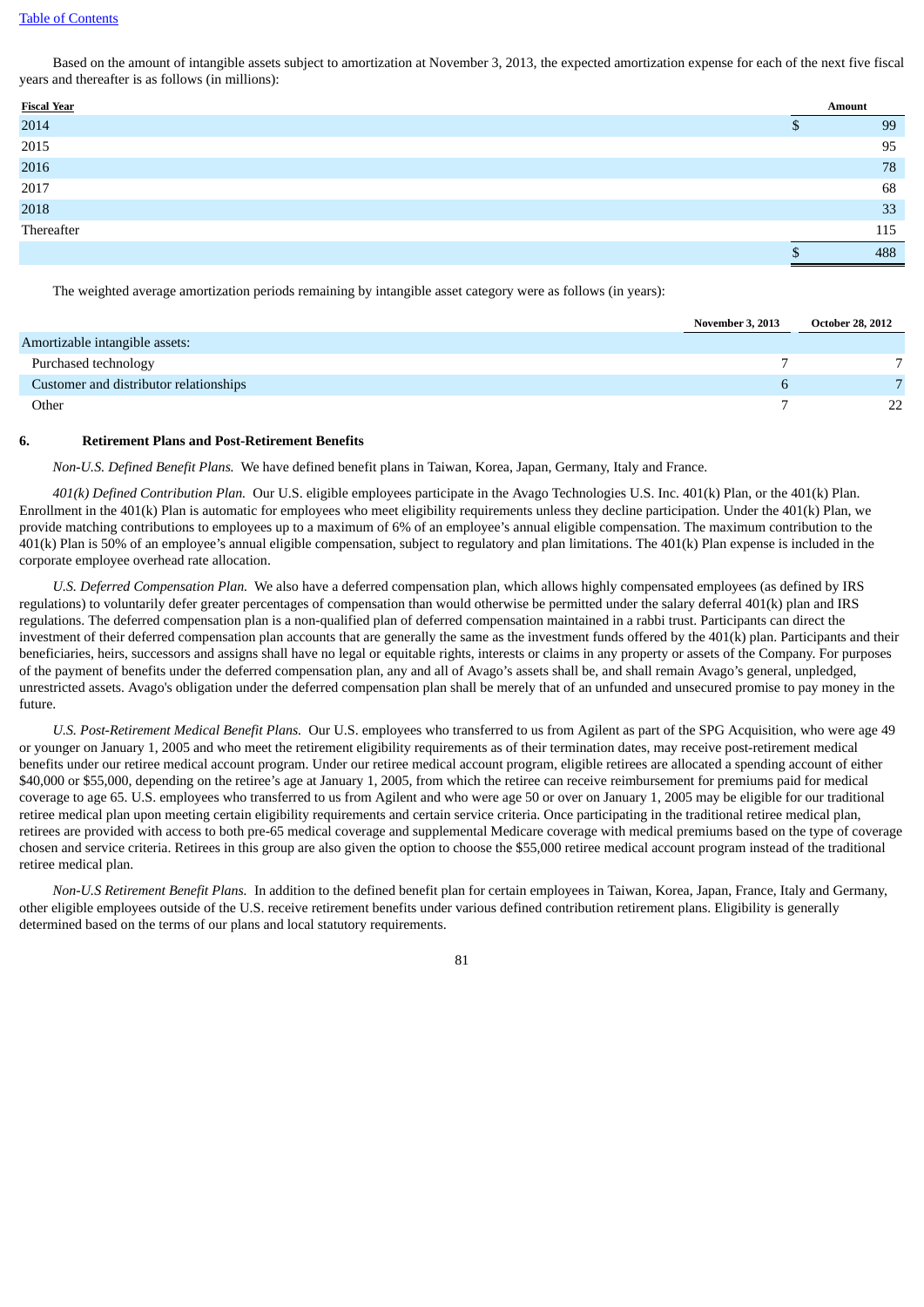The net pension plan costs of our non-U.S defined benefit plans for the years ended November 3, 2013, October 28, 2012 and October 30, 2011 were \$5 million each. The net pension plan costs of our U.S. post-retirement medical benefit plans for the years ended November 3, 2013, October 28, 2012 and October 30, 2011 were \$1 million, \$2 million and \$1 million, respectively.

For the year ended November 3, 2013, we recognized \$0 million (net of tax benefit of \$3 million) of unrealized net actuarial gains in accumulated other comprehensive loss, related to our non-U.S. defined benefit plans. Of the unrealized net actuarial gains included in accumulated other comprehensive loss, related to our non-U.S. defined benefit plans, we expect to recognize \$1 million in fiscal year 2014. For the year ended October 28, 2012, we recognized \$11 million of unrealized net actuarial losses in accumulated other comprehensive loss (net of tax of \$0 million), related to our non-U.S. defined benefit plans. For the year ended October 30, 2011, we recognized \$4 million of unrealized net actuarial gains in accumulated other comprehensive income (net of tax of \$0 million), related to our non-U.S. defined benefit plans.

During the year ended November 3, 2013, we recognized \$8 million of unrealized net actuarial gains in accumulated other comprehensive loss (net of tax of \$3 million), related to our U.S. post-retirement medical benefit plans, of which we expect to recognize \$1 million gain in fiscal year 2014. During the year ended October 28, 2012, we recognized \$2 million of unrealized net actuarial losses in accumulated other comprehensive income (net of tax of \$1 million), related to our U.S. post-retirement medical benefit plans. Of the unrealized prior service cost included in accumulated other comprehensive loss, related to our U.S. post-retirement medical benefit plans, we recognized an immaterial amount in fiscal year 2013. During the year ended October 30, 2011, we recognized \$1 million of unrealized net actuarial losses in accumulated other comprehensive loss (net of tax of \$1 million), related to our U.S. postretirement medical benefit plans. Other long-term assets include deferred tax assets relating to pension liabilities and post-retirement medical benefit plan liabilities.

*Net Periodic Benefit Cost.* For the years ended November 3, 2013, October 28, 2012 and October 30, 2011, components of net periodic benefit cost and other amounts recognized in other comprehensive (income) loss were comprised of (in millions):

|                            | <b>Non-U.S. Defined Benefit Plans</b> |  |                     |     |                     |  |                     | <b>U.S. Post Retirement Medical Benefit Plans</b> |                         |  |                         |  |  |
|----------------------------|---------------------------------------|--|---------------------|-----|---------------------|--|---------------------|---------------------------------------------------|-------------------------|--|-------------------------|--|--|
|                            | <b>November 3, 2013</b>               |  | October 28.<br>2012 |     | October 30,<br>2011 |  | November 3,<br>2013 |                                                   | <b>October 28, 2012</b> |  | <b>October 30, 2011</b> |  |  |
| Net periodic benefit cost: |                                       |  |                     |     |                     |  |                     |                                                   |                         |  |                         |  |  |
| Service cost               | 3S                                    |  | $\overline{4}$      | - S | $\overline{4}$      |  |                     |                                                   |                         |  |                         |  |  |
| Interest cost              |                                       |  |                     |     |                     |  |                     |                                                   |                         |  |                         |  |  |
| Net periodic benefit cost  | $5 -$                                 |  | 5.                  |     | 5.                  |  |                     |                                                   |                         |  |                         |  |  |

Other changes in plan assets and benefit obligations

recognized in accumulated comprehensive (income)

| loss:                                                          |          |             |          |      |           |    |  |
|----------------------------------------------------------------|----------|-------------|----------|------|-----------|----|--|
| Net actuarial (gain) loss                                      | $\sim$ 4 | 11 <b>S</b> | (5)      | - \$ | $(11)$ \$ | 3S |  |
| Prior service cost                                             | __       |             |          |      | _         |    |  |
| Currency impact                                                |          |             |          |      |           |    |  |
| Total recognized in accumulated comprehensive<br>(income) loss | 4        | 11          | $(4)$ \$ |      | $(11)$ \$ |    |  |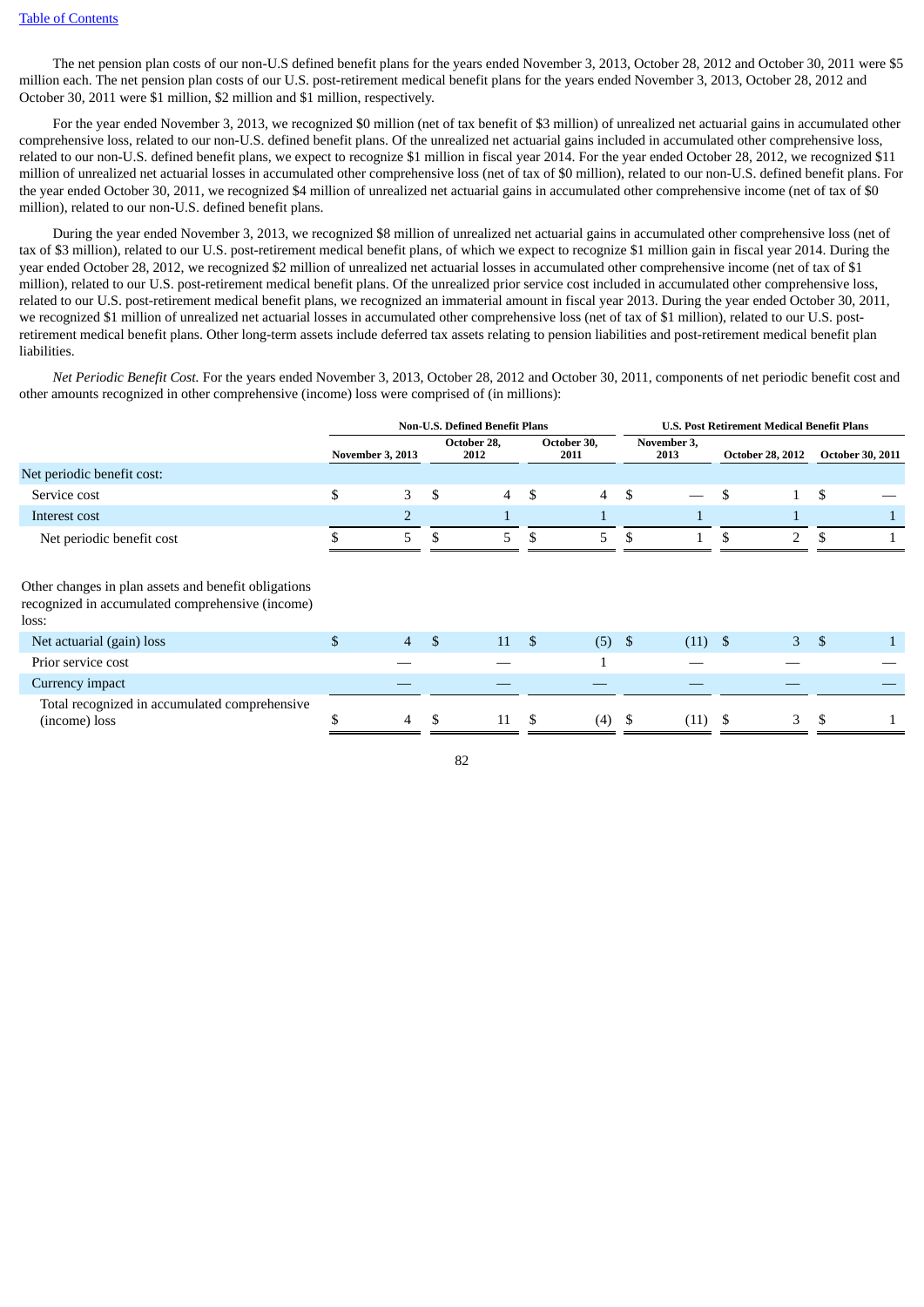*Funded Status.* The funded status of the U.S. post-retirement medical benefit plans and non-U.S. defined benefit plans was as follows (in millions):

|                                           | <b>Non-U.S. Defined Benefit Plans</b> |               | <b>U.S. Post Retirement Medical Benefit Plans</b> |                    |                     |               |                     |
|-------------------------------------------|---------------------------------------|---------------|---------------------------------------------------|--------------------|---------------------|---------------|---------------------|
|                                           | November 3,<br>2013                   |               | October 28,<br>2012                               |                    | November 3,<br>2013 |               | October 28,<br>2012 |
| Change in plan assets:                    |                                       |               |                                                   |                    |                     |               |                     |
| Fair value — beginning of period          | \$<br>13                              | \$            | 14                                                | \$                 |                     | \$            |                     |
| <b>Employer contributions</b>             | $\mathbf{1}$                          |               | $\mathbf{1}$                                      |                    |                     |               |                     |
| Payments from plan assets                 | (1)                                   |               | (2)                                               |                    |                     |               |                     |
| Fair value of plan assets - end of period | 13                                    | $\mathcal{S}$ | 13                                                | \$                 |                     | \$.           |                     |
| Change in benefit obligation:             |                                       |               |                                                   |                    |                     |               |                     |
| Benefit obligation — beginning of period  | \$<br>46                              | \$            | 32                                                | $\mathbf{\hat{S}}$ | 32                  | $\mathcal{S}$ | 27                  |
| Service cost                              | 3                                     |               | $\overline{4}$                                    |                    |                     |               | 1                   |
| Interest cost                             | $\overline{2}$                        |               | $\mathbf{1}$                                      |                    | $\mathbf{1}$        |               |                     |
| Actuarial (gain) loss                     | 4                                     |               | 11                                                |                    | (11)                |               | 3                   |
| Benefit payments                          | (1)                                   |               | (1)                                               |                    |                     |               |                     |
| Currency impact                           | $\mathbf{1}$                          |               | (1)                                               |                    |                     |               |                     |
| Benefit obligation - end of period        | 55                                    | <sup>\$</sup> | 46                                                |                    | 22                  |               | 32                  |
|                                           |                                       |               |                                                   |                    |                     |               |                     |
| Plan assets less than benefit obligation  | \$<br>(42)                            | \$            | (33)                                              | - \$               | (22)                | - \$          | (32)                |

Amounts recognized in the consolidated balance sheets were as follows (in millions):

|                                                                                           | <b>Non-U.S. Defined Benefit Plans</b> |                          |     |                     |      |                     | <b>U.S. Post Retirement Medical Benefit Plans</b> |                     |
|-------------------------------------------------------------------------------------------|---------------------------------------|--------------------------|-----|---------------------|------|---------------------|---------------------------------------------------|---------------------|
|                                                                                           |                                       | November 3,<br>2013      |     | October 28.<br>2012 |      | November 3,<br>2013 |                                                   | October 28,<br>2012 |
| Other current liabilities                                                                 |                                       | $\overline{\phantom{0}}$ |     |                     |      |                     |                                                   |                     |
| Other long-term liabilities                                                               |                                       | 41                       | - S | 33                  | -S   | $21 \quad$ \$       |                                                   | 31                  |
| Amounts recognized in accumulated other comprehensive income (loss) net<br>of taxes:      |                                       |                          |     |                     |      |                     |                                                   |                     |
| Prior service benefits (cost)                                                             |                                       | $(1)$ \$                 |     | (1)                 | - \$ |                     |                                                   |                     |
| Net actuarial gains (losses)                                                              |                                       | (9)                      |     | (9)                 |      | 4                   |                                                   | (4)                 |
| Total amounts recognized in accumulated other comprehensive income<br>(loss) net of taxes |                                       | $(10)$ \$                |     | (10)                | - S  | $\overline{4}$      |                                                   | (4)                 |

As of November 3, 2013 and October 28, 2012, the amounts of the obligations for our non-U.S. defined benefit plans were as follows (in millions):

|                                                  |                     | <b>Non-U.S. Defined Benefit Plans</b> |
|--------------------------------------------------|---------------------|---------------------------------------|
|                                                  | November 3.<br>2013 | October 28.<br>2012                   |
| Aggregate projected benefit obligation ("PBO")   | 47                  | 46                                    |
| Aggregate accumulated benefit obligation ("ABO") |                     | 40                                    |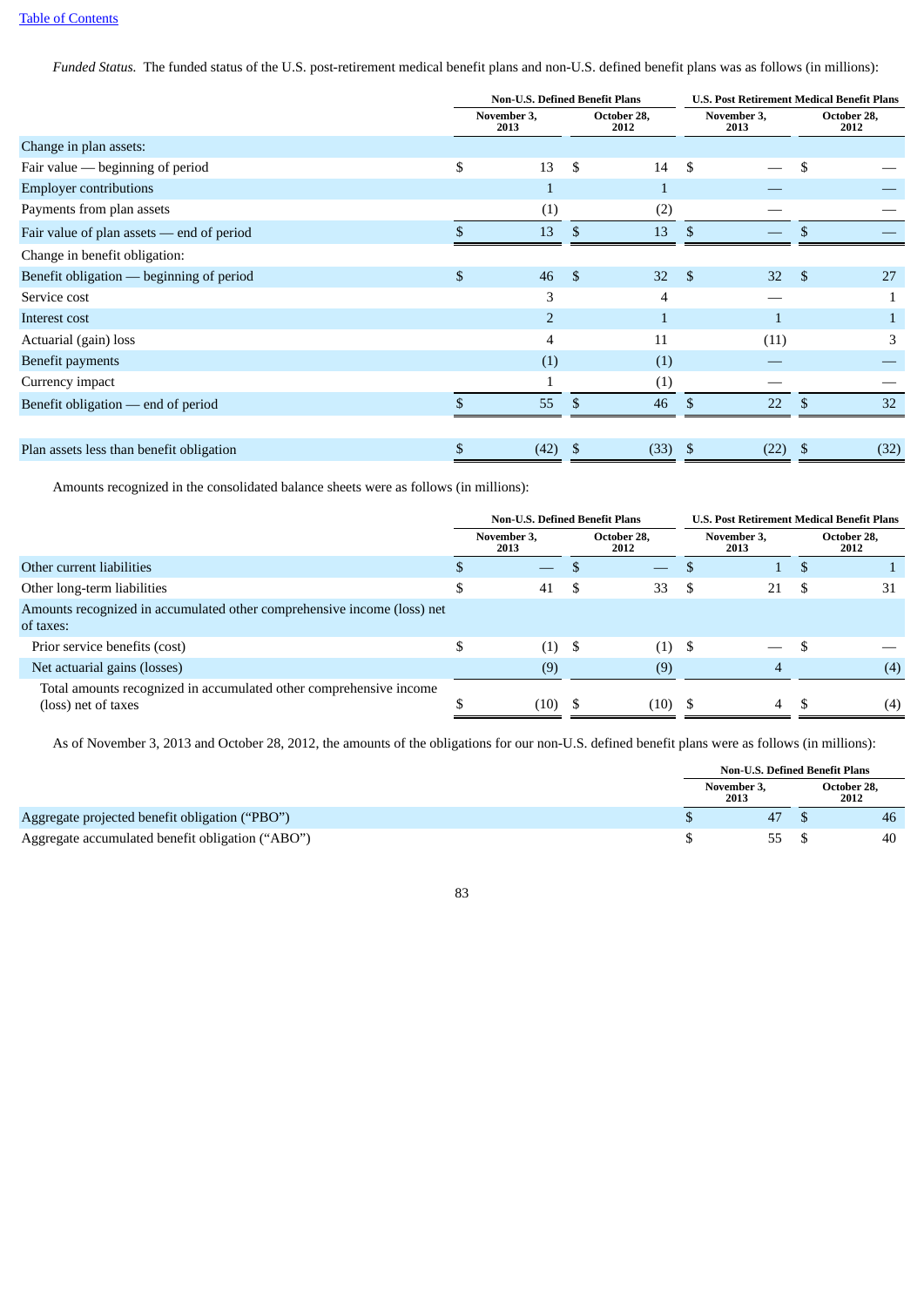## Table of [Contents](#page-0-0)

We currently expect to make contributions of \$0 million and \$1 million, respectively, to our non-U.S. defined benefit plans and U.S. post-retirement medical benefit plans in fiscal year 2014. It is expected that as of November 3, 2013 various benefit plans will make payments over the next ten fiscal years as follows (in millions):

|           | Non-U.S.<br><b>Defined</b><br><b>Benefit Plans</b> |    | <b>U.S. Post</b><br>Retirement<br><b>Medical Benefit Plans</b> |
|-----------|----------------------------------------------------|----|----------------------------------------------------------------|
| 2014      |                                                    |    |                                                                |
| 2015      |                                                    |    |                                                                |
| 2016      |                                                    |    |                                                                |
| 2017      |                                                    |    |                                                                |
| 2018      |                                                    |    |                                                                |
| 2019-2023 |                                                    | 12 | 9                                                              |

*Investment Policy.* Plan assets of the funded defined benefit pension plans are invested in funds held by third-party fund managers or are deposited into government-managed accounts in which we have no active involvement in and no control over investment strategy, other than establishing broad investment guidelines and parameters. The plan assets held by third-parties consist primarily of fixed income funds and cash. The fund managers monitor the fund's asset allocation within the guidelines established by our plan's Investment Committee. In line with plan investment objectives and consultation with our management, our Investment Committee set an allocation benchmark among equity, bond and other assets based on the relative weighting of overall international market indices. The overall investment objectives of the plan are 1) the acquisition of suitable assets of appropriate liquidity which will generate income and capital growth to meet current and future plan benefits, 2) to limit the risk of the assets failing to meet the long term liabilities of the plan, and 3) to minimize the long term costs of the plan by maximizing the return on the assets. Performance is regularly evaluated by the Investment Committee and is based on actual returns achieved by the fund manager relative to its benchmark.

Our non-U.S. defined benefit pension plans weighted average asset allocations by category were:

|               |               | <b>Non-U.S. Defined Benefit Plans</b> |                     |               |  |  |  |  |  |
|---------------|---------------|---------------------------------------|---------------------|---------------|--|--|--|--|--|
|               | November 3,   | 2013                                  | October 28,<br>2012 |               |  |  |  |  |  |
|               | <b>Actual</b> | <b>Target</b>                         | <b>Actual</b>       | <b>Target</b> |  |  |  |  |  |
| Fixed income  | 88%           | 88%                                   | 83%                 | 83%           |  |  |  |  |  |
| Time deposits |               |                                       | 16                  | 16            |  |  |  |  |  |
| Other         | 10            | 10                                    |                     |               |  |  |  |  |  |
| Total         | 100%          | 100%                                  | 100%                | 100%          |  |  |  |  |  |

*Fair Value Measurement of Plan Assets* The following table presents the fair value of plan assets by major categories using the same three-level hierarchy described in Note 8. "Fair Value" (in millions):

|              |    | <b>Fair Value Measurement as of</b><br>November 3, 2013 Using                  |  |
|--------------|----|--------------------------------------------------------------------------------|--|
|              |    | <b>Quoted Prices in Active Market for</b><br><b>Identical Assets (Level 1)</b> |  |
| Assets:      |    |                                                                                |  |
| Fixed income | ш  |                                                                                |  |
| Total assets | πU |                                                                                |  |

Fixed income assets consist primarily of funds that invest in Euro-denominated government bonds. These government bonds are valued at quoted prices reported in the active market. The remaining balance of plan assets include time deposits, cash and other of \$1 million as of November 3, 2013.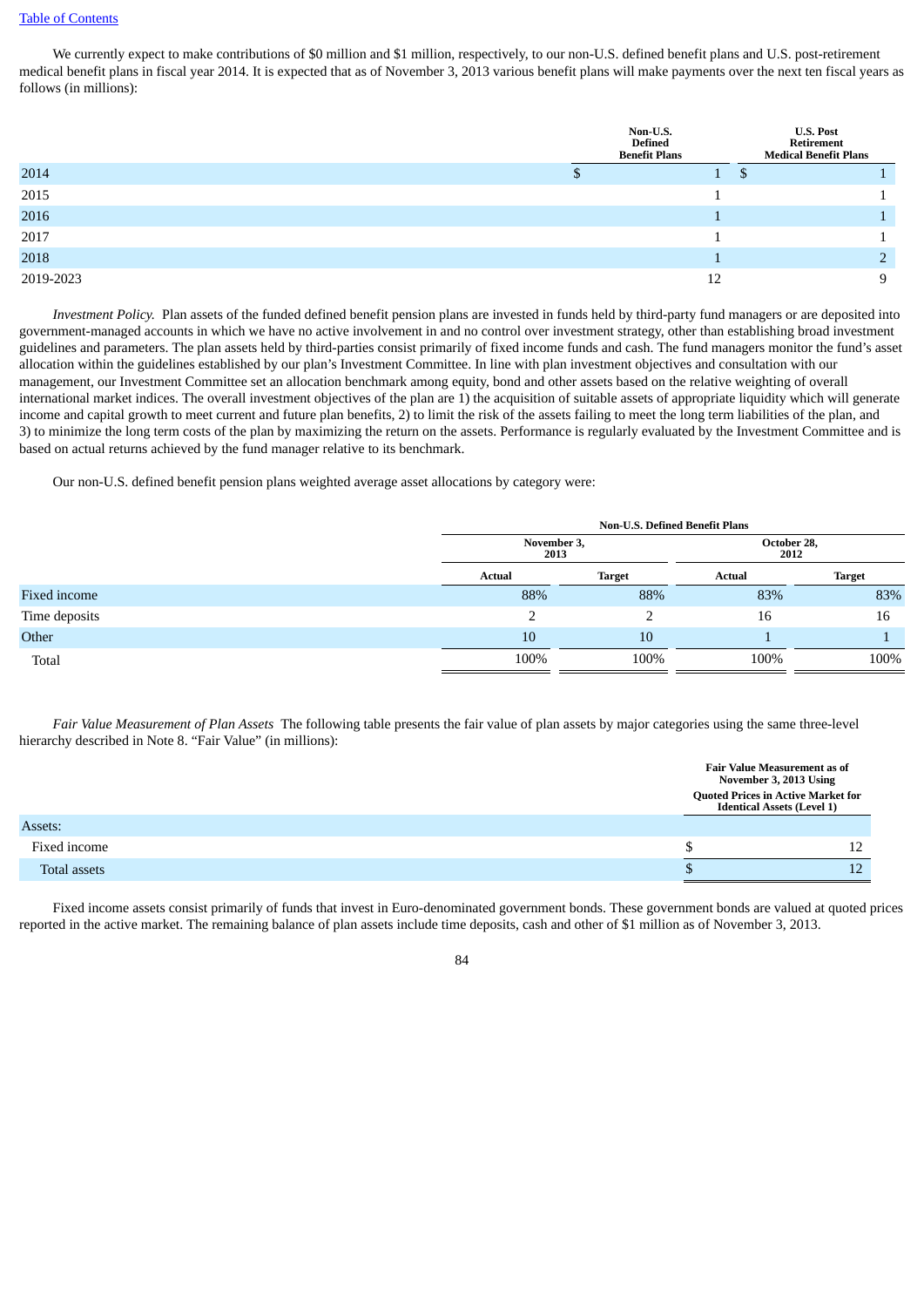#### Table of [Contents](#page-0-0)

*Assumptions.* The assumptions used to determine the benefit obligations and expense for our non-U.S. defined benefit and U.S. post-retirement medical benefit plans are presented in the table below. The expected long-term return on assets shown in the table below represents an estimate of long-term returns on investment portfolios primarily consisting of fixed income investments. We consider long-term rates of return, which are weighted based on the asset classes (both historical and forecasted) in which we expect the pension and post-retirement funds to be invested. Discount rates reflect the current rate at which non-U.S. defined benefit and U.S post-retirement medical benefit obligations could be settled based on the measurement dates of the plans, which in each case is our fiscal year end. The range of assumptions that are used for non-U.S. defined benefit plans reflects the different economic environments within various countries.

|                                         |                     | <b>Assumptions for Benefit Obligation</b><br>as of |                     | <b>Assumptions for Expense</b><br>Year Ended |                     |  |  |  |  |
|-----------------------------------------|---------------------|----------------------------------------------------|---------------------|----------------------------------------------|---------------------|--|--|--|--|
|                                         | November 3,<br>2013 | October 28,<br>2012                                | November 3.<br>2013 | October 28.<br>2012                          | October 30,<br>2011 |  |  |  |  |
| Non-U.S. defined benefit plans:         |                     |                                                    |                     |                                              |                     |  |  |  |  |
| Discount rate                           | 1.00%-4.75%         | 1.25%-4.25%                                        | 1.25%-4.25%         | 1.50%-5.75%                                  | 1.50%-5.00%         |  |  |  |  |
| Average increase in compensation levels | $2.50\% - 4.00\%$   | 2.00%-5.00%                                        | $2.00\% - 5.00\%$   | 2.50%-3.50%                                  | 2.50%-5.00%         |  |  |  |  |
| Expected long-term return on assets     | 1.50%-3.00%         | 2.00%-3.00%                                        | 2.00%-3.00%         | 2.00%-4.00%                                  | 1.50%-4.00%         |  |  |  |  |

|                                                                  |                     | <b>Assumptions for Benefit Obligation</b><br>as of | <b>Assumptions for Expense</b><br>Year Ended |                         |                         |  |  |
|------------------------------------------------------------------|---------------------|----------------------------------------------------|----------------------------------------------|-------------------------|-------------------------|--|--|
|                                                                  | November 3.<br>2013 | October 28.<br>2012                                | November 3.<br>2013                          | <b>October 28, 2012</b> | <b>October 30, 2011</b> |  |  |
| U.S. post-retirement medical benefits plan:                      |                     |                                                    |                                              |                         |                         |  |  |
| Discount rate                                                    | 4.00%               | 3.50%                                              | 3.50%                                        | 4.50%                   | 5.50%                   |  |  |
| Current medical cost trend rate                                  | 8.33%               | 8.67%                                              | 8.67%                                        | 9.00%                   | 9.00%                   |  |  |
| Ultimate medical cost trend rate                                 | 3.50%               | 3.50%                                              | 3.50%                                        | 4.00%                   | 4.50%                   |  |  |
| Medical cost trend rate decreases to ultimate trend rate in year | 2031                | 2031                                               | 2031                                         | 2026                    | 2025                    |  |  |

Changes in the assumed health care cost trend rates could have a significant effect on the amounts reported for the U.S. post-retirement medical benefit plans. A one percentage point change in the assumed healthcare cost trend rates for the year ended November 3, 2013 would have the following effects:

|                                                                         | 1% Increase | 1% Decrease |         |  |
|-------------------------------------------------------------------------|-------------|-------------|---------|--|
| Effect on U.S. post-retirement medical benefit obligation (in millions) | 1 S         |             |         |  |
| Percentage effect on U.S. post-retirement medical benefit obligation    |             |             | $(6)\%$ |  |

A one percentage point increase or decrease in our healthcare cost trend rates would have increased or decreased the service and interest cost components of the net periodic benefit cost by \$0 million.

In December 2013, plan amendments, effective January 1, 2014, were made to the U.S. post-retirement medical benefit plan. The plan amendment affected active employees and had no impact to existing retirees. A cash settlement based on age and years of service will be paid to employees eligible for the spending account of \$40,000 under our retiree medical account program. This cash settlement is estimated to occur in the first quarter of fiscal year 2014. For those employees eligible for the spending account of \$55,000, upon retirement, the period during which retirees may claim reimbursement for premiums paid for medical coverage has been extended from age 65 to 75. In addition, those employees previously eligible for the traditional retiree medical plan upon retirement will only be eligible for the extended \$55,000 retiree medical account program. Based on the above plan amendments, there will be both a curtailment and a settlement impact to the consolidated financial statements. The plan amendments are estimated to reduce the aggregate benefit obligation by \$8 million to \$14 million. Further, the estimated curtailment impact to results from operations is a gain of \$1 million and the settlement impact is a gain of \$2 million.

## **7. Borrowings**

We had no borrowings as of November 3, 2013 and October 28, 2012.

#### *2013 Revolving Credit Facility*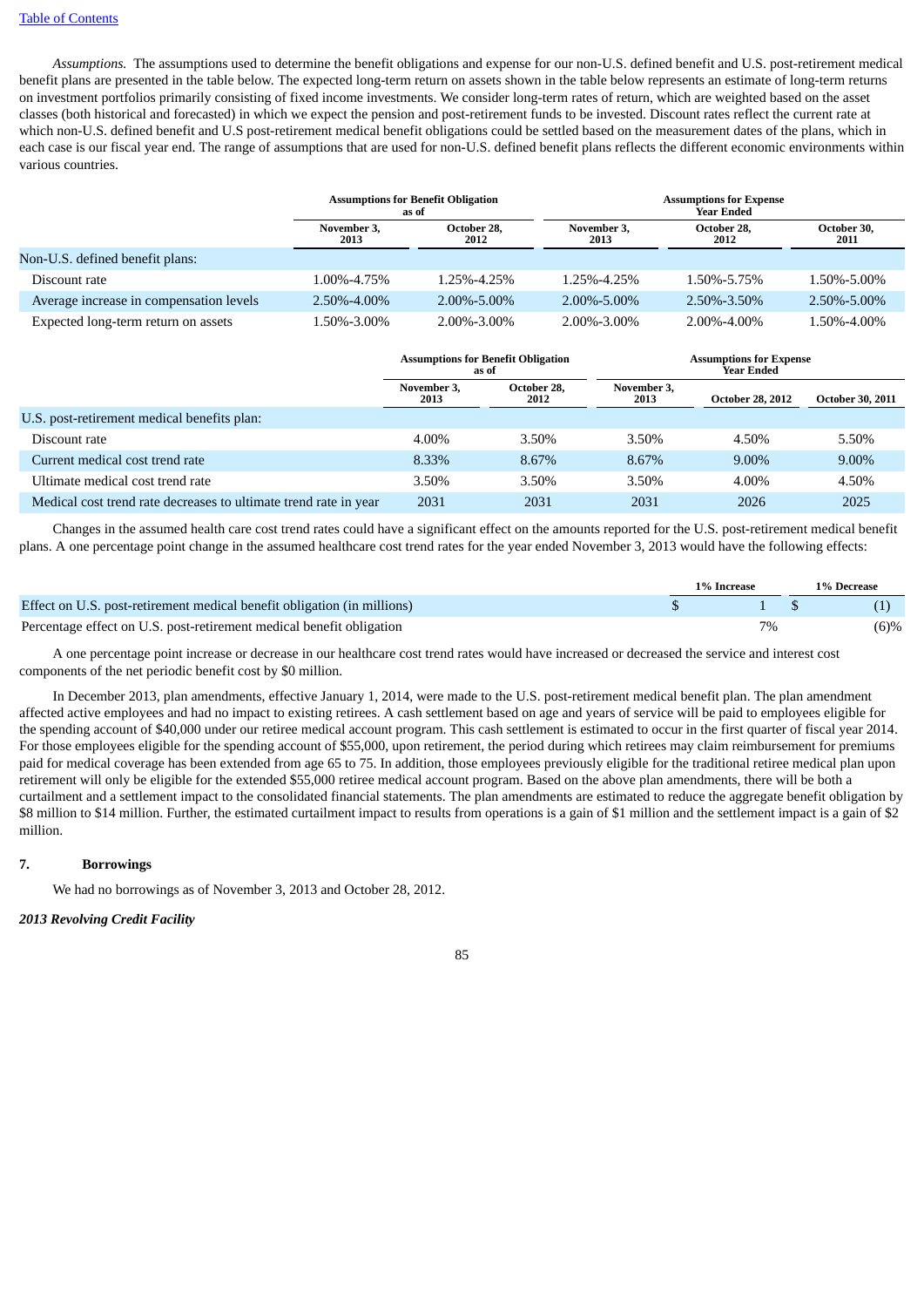On October 28, 2013, Avago Technologies Finance Pte. Ltd., or Avago Finance, and certain other subsidiaries of the Company entered into a new credit agreement with a syndicate of financial institutions, referred to as the 2013 credit agreement. The 2013 credit agreement provides for a \$575 million unsecured, revolving credit facility. The credit agreement expires on October 28, 2018. The 2013 credit agreement includes (i) financial covenants requiring Avago Finance to maintain a maximum leverage ratio and a minimum interest coverage ratio; (ii) customary restrictive covenants (subject, in each case, to certain exceptions and amounts) that limit Avago Finance's ability to, among other things, create liens, merge or consolidate with and into other persons, pay dividends and sell assets; (iii) customary events of default, upon the occurrence of which, after any applicable grace period, the lenders will have the ability to accelerate all outstanding loans thereunder and terminate the commitments; and (iv) customary representations and warranties. Compliance with financial covenants is required for the term of the 2013 credit agreement irrespective of the amount of borrowing outstanding. In addition, Avago Finance has the ability, at any time, to increase the aggregate commitments under the 2013 credit agreement from \$575 million to \$675 million subject to the condition that no default or event of default shall have occurred and be continuing and other terms and conditions set forth in the credit agreement, and the receipt of sufficient commitments for such increase from the lenders.

Certain subsidiaries of the Company guarantee the new unsecured, revolving credit facility. The 2013 credit agreement also provides for the issuance of letters of credit of up to \$20 million in the aggregate, which reduces the available borrowing capacity under the unsecured, revolving credit facility on a dollar for dollar basis. As of November 3, 2013, we had \$575 million available under the 2013 unsecured, revolving credit facility and were in compliance with the financial covenants under our 2013 credit agreement.

Borrowings under the unsecured, revolving credit facility are subject to floating rates of interest and bear interest at a rate per annum equal to:

*Base Rate Advances*: the highest of (x) Citibank's publicly announced base rate from time to time, (y) the U.S. Federal funds rate plus 0.5% and (z) the British Bankers Association Interest Settlement Rate, or BBA LIBOR Rate applicable to Dollars for a period of one month plus 1.00%; or

*Eurocurrency Advances*: the rate per annum obtained by dividing (x) the BBA LIBOR Rate for deposits in Dollars for the applicable interest period by (y) a percentage equal to 100% minus the Eurocurrency liabilities reserve percentage specified by the U.S. Federal Reserve System for such interest period,

*plus*, in each case, a margin based on the credit rating of Avago Finance's long-term unsecured debt or Avago Finance's corporate credit rating, as applicable, referred to as the Avago Public Debt Rating. Avago Finance is also required to pay the lenders a commitment fee at a rate per annum that varies based on the Public Debt Rating and the aggregate amount of the outstanding commitments under the credit agreement.

### *2011 Revolving Credit Facility*

On October 28, 2013, in connection with entering into the 2013 credit agreement discussed above, we terminated our previous \$300 million senior unsecured credit facility (originally a \$200 million credit facility), under the credit agreement among Avago Finance and certain other subsidiaries of the Company and a syndicate of financial institutions entered into on March 31, 2011, or the 2011 credit agreement. There were no outstanding loan borrowings under this facility at the time of termination. This termination resulted in a loss on extinguishment of debt of \$1 million, related to the write-off of debt amortization costs and other related expenses and is shown on the consolidated statements of operations.

On August 6, 2012, Avago Finance exercised the accordion feature under the 2011 credit agreement to increase the aggregate commitments for its unsecured revolving credit facility from \$200 million to \$300 million. This increase in the unsecured, revolving credit facility commitment result in a corresponding increase in commitment fees payable under the credit agreement. (See Note 11. "Interest Expense")

#### *Senior Secured Credit Facility*

On March 31, 2011, in connection with entering into the credit agreement discussed above, we terminated our previous \$350 million senior secured credit facility, which we entered into in connection with the SPG Acquisition. There were no outstanding loan borrowings under this facility at the time of termination. This termination resulted in a loss on extinguishment of debt of \$1 million, related to the write-off of debt amortization costs and other related expenses.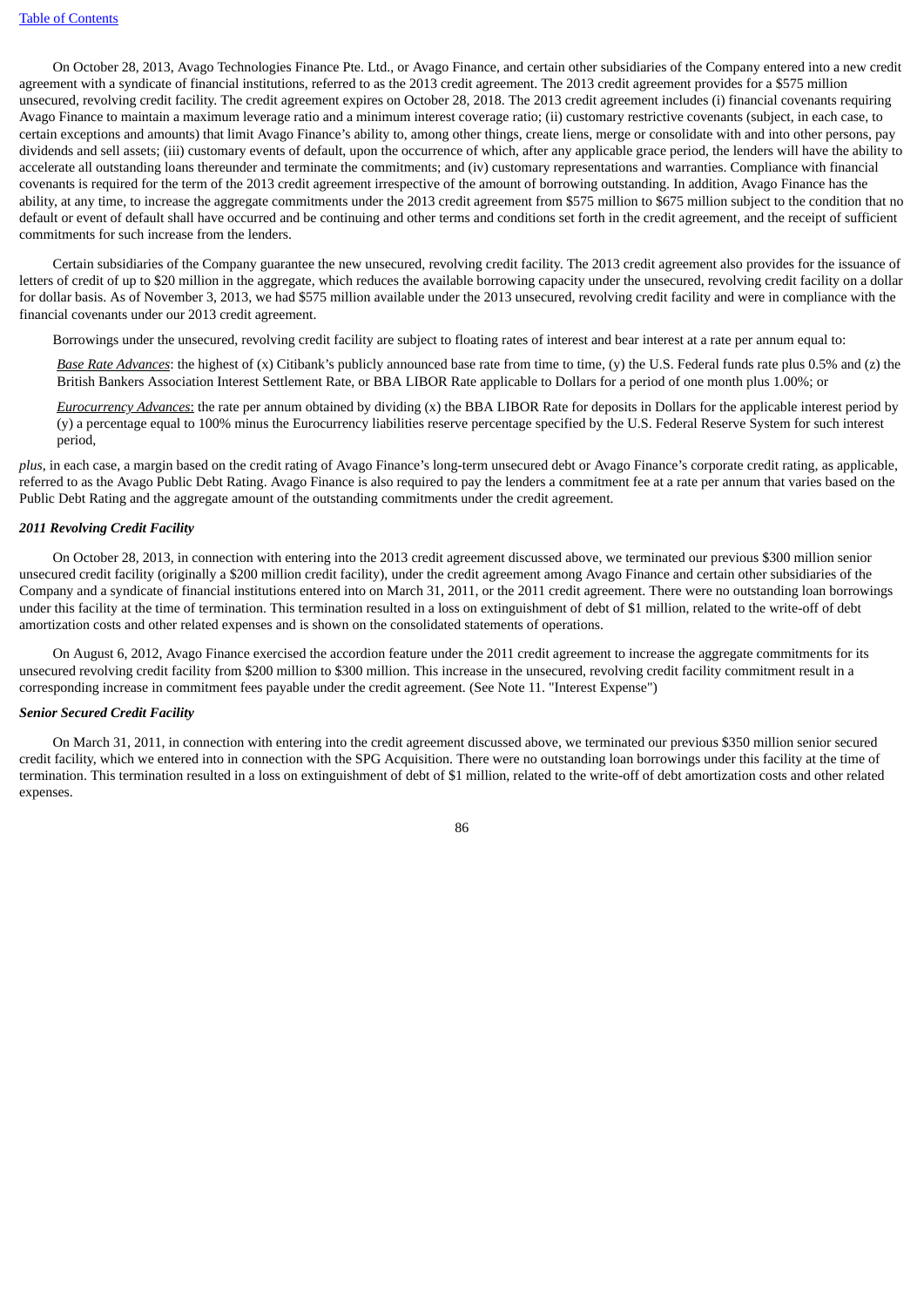## *Senior and Senior Subordinated Notes*

In connection with the SPG Acquisition, we completed a private placement of \$1,000 million principal amount of unsecured debt consisting of (i) \$500 million principal amount of 10 1/8% Senior Notes due December 1, 2013, or senior fixed rate notes, (ii) \$250 million principal amount of Senior Floating Rate Notes due June 1, 2013, or senior floating rate notes and, together with the senior fixed rate notes, the senior notes, and (iii) \$250 million principal amount of 11 7 /8% Senior Subordinated Notes due December 1, 2015, or senior subordinated notes.

During fiscal year 2011, we redeemed the remaining \$230 million aggregate principal amount outstanding of our senior subordinated notes. We redeemed the senior subordinated notes at a 5.938% premium of the principal amount plus accrued interest, resulting in a loss on extinguishment of debt of \$19 million, which consisted of a \$14 million premium and a \$5 million write-off of debt issuance costs and other related expenses.

#### *Debt Issuance Costs*

Unamortized debt issuance costs associated with the 2013 credit facility were \$2 million at November 3, 2013 and unamortized debt issuance costs associated with the 2011 credit facility were \$1 million at October 28, 2012, and are included in other current assets and other long-term assets on the consolidated balance sheets. Amortization of debt issuance costs is classified as interest expense in the consolidated statements of operations.(See Note 11. "Interest Expense")

#### **8. Fair Value**

### *Fair Value Measurements*

Fair value is defined as the price that would be received to sell an asset or paid to transfer a liability in an orderly transaction between market participants at the measurement date. A three level hierarchy is applied to prioritize the inputs to valuation techniques used to measure fair value. The hierarchy gives the highest priority to unadjusted quoted prices in active markets for identical assets or liabilities (Level 1 measurements) and the lowest priority to unobservable inputs (Level 3 measurements).

The three levels of the fair value hierarchy under the guidance for fair value measurements are described below:

Level 1 — Level 1 inputs are quoted prices (unadjusted) in active markets for identical assets or liabilities that the reporting entity has the ability to access at the measurement date. Our Level 1 assets include bank acceptances, trading securities investments and investment funds (i.e., deferred compensation plan assets). We measure trading securities investments and investment funds at quoted market prices as they are traded in an active market with sufficient volume and frequency of transactions.

Level 2 — Level 2 inputs are inputs other than quoted prices included within Level 1 that are observable for the asset or liability, either directly or indirectly. If the asset or liability has a specified (contractual) term, a Level 2 input must be observable for substantially the full term of the asset or liability. We did not have any Level 2 assets activities during the fiscal year ended November 3, 2013.

Level 3 — Level 3 inputs are unobservable inputs for the asset or liability in which there is little, if any, market activity for the asset or liability at the measurement date. Level 3 assets and liabilities include cost method investments, goodwill, amortizable intangible assets, and property, plant and equipment, which are measured at fair value using a discounted cash flow approach when they are impaired. Quantitative information for Level 3 assets and liabilities reviewed at each reporting period, include indicators of significant deterioration in the earnings performance, credit rating, asset quality, business prospects of the investee, and financial indicators of the investee's ability to continue as a going concern.

We record at cost non-marketable investments where we do not have the ability to exercise significant influence or control, and periodically review them for impairment.

During fiscal year 2011, we made an investment of \$1 million in the common stock of a privately-held non-U.S. company. This equity investment is accounted for under the cost method and is included on the consolidated balance sheets in other long-term assets. In fiscal year 2011, we also entered into a collateralized loan and warrant purchase agreement with this company, pursuant to which we provided it with a collateralized loan of \$1 million, at an annual interest rate of 8%, for a term of one year. Based on the quantitative assessment of the financial condition and business prospects of the investee, this equity investment and loan were both determined to be impaired in fiscal year 2012.

During fiscal year 2013, we made a minority equity investment of \$9 million in a U.S. stock exchange listed company. At November 3, 2013, this minority equity investment was \$14 million at fair value and we classified this investment as trading securities in other current assets on the consolidated balance sheets. We did not have any Level 3 asset or liability activities other than those noted above during the fiscal year ended November 3, 2013.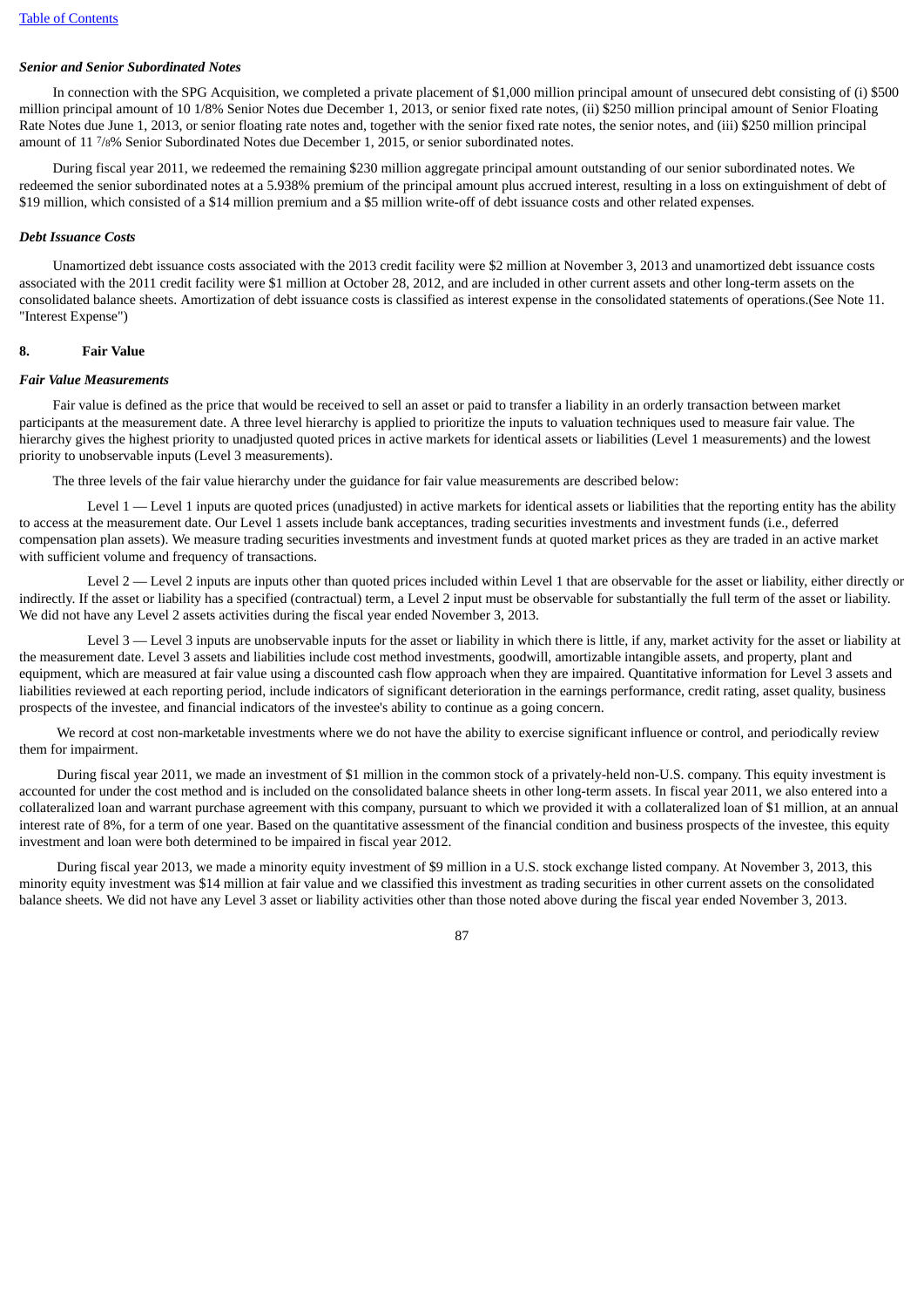#### *Assets and Liabilities Measured at Fair Value on a Recurring Basis*

The table below sets forth by level our financial assets and liabilities that were accounted for at fair value as of November 3, 2013. The table does not include cash on hand and also does not include assets that are measured at historical cost or any basis other than fair value (in millions):

|                                                                      | <b>November 3, 2013</b> |                                                                                                                                                                                                                                          |      |    |                                                                                                      |                                                                                        |  |  |  |  |  |
|----------------------------------------------------------------------|-------------------------|------------------------------------------------------------------------------------------------------------------------------------------------------------------------------------------------------------------------------------------|------|----|------------------------------------------------------------------------------------------------------|----------------------------------------------------------------------------------------|--|--|--|--|--|
|                                                                      |                         | <b>Fair Value</b><br><b>Measurement Using</b><br><b>Quoted</b><br><b>Prices in Active</b><br><b>Portion of</b><br><b>Market</b> for<br>Carrying<br><b>Value Measured at</b><br><b>Identical Assets</b><br><b>Fair Value</b><br>(Level 1) |      |    | <b>Fair Value</b><br><b>Measurement Using</b><br><b>Significant Other</b><br><b>Inputs (Level 2)</b> | <b>Fair Value</b><br>Measurement<br><b>Using Significant</b><br>Other Inputs (Level 3) |  |  |  |  |  |
| Assets:                                                              |                         |                                                                                                                                                                                                                                          |      |    |                                                                                                      |                                                                                        |  |  |  |  |  |
| Trading Securities (1)                                               | \$                      | 14                                                                                                                                                                                                                                       | - \$ | 14 |                                                                                                      |                                                                                        |  |  |  |  |  |
| <b>Investment Funds - Deferred Compensation Plan</b><br>Assets $(1)$ |                         | 9                                                                                                                                                                                                                                        |      | 9  |                                                                                                      |                                                                                        |  |  |  |  |  |
| Bank acceptance (1)                                                  |                         |                                                                                                                                                                                                                                          |      |    |                                                                                                      |                                                                                        |  |  |  |  |  |
| Total assets measured at fair value                                  |                         | 24                                                                                                                                                                                                                                       | £.   | 24 | \$                                                                                                   | \$                                                                                     |  |  |  |  |  |
| <b>Liabilities:</b>                                                  |                         |                                                                                                                                                                                                                                          |      |    |                                                                                                      |                                                                                        |  |  |  |  |  |
| Investment Funds - Deferred Compensation Plan<br>Liabilities (2)     | \$                      | 9                                                                                                                                                                                                                                        | \$.  |    | 9<br>-S                                                                                              | \$.                                                                                    |  |  |  |  |  |
| Total liabilities measured at fair value                             |                         | 9                                                                                                                                                                                                                                        |      |    | 9                                                                                                    | \$                                                                                     |  |  |  |  |  |

(1) Included in other current assets in our consolidated balance sheets

(2) Included in other current liabilities in our consolidated balance sheets

During the fiscal year ended November 3, 2013, there were no transfers between Level 1 and Level 2 fair value instruments.

#### *Assets Measured at Fair Value on a Nonrecurring Basis*

There were no non-financial assets or liabilities measured at fair value as of November 3, 2013.

### *Fair Value of Other Financial Instruments*

 $\mathcal{L}_\text{max}$  , and the set of the set of the set of the set of the set of the set of the set of the set of the set of the set of the set of the set of the set of the set of the set of the set of the set of the set of the

The fair values of cash equivalents, trade accounts receivable, accounts payable and accrued liabilities, to the extent the underlying liability will be settled in cash, approximate carrying values because of the short-term nature of these instruments.

## **9. Shareholders' Equity**

On August 6, 2010, we filed a shelf registration statement on Form S-3 with the SEC, through which we or selling securityholders may sell from time to time any combination of ordinary shares, debt securities, warrants, rights, purchase contracts and units, in one or more offerings. Since then, certain of our shareholders sold our ordinary shares in a number of registered public offerings, as set forth in the table below. We did not receive any proceeds from the sale of shares sold in these offerings other than, in some instances, proceeds from options exercised by a shareholder in connection with the sale of shares by the shareholder in such offerings. This shelf registration statement expired in August 2013.

| Date of final prospectus |                         | Number of shares sold by shareholders in the |
|--------------------------|-------------------------|----------------------------------------------|
| (filed with the SEC)     | Date transaction closed | transaction                                  |
| <b>August 13, 2010</b>   | <b>August 18, 2010</b>  | 14,905,000                                   |
| December 6, 2010         | December 10, 2010       | 25,000,000                                   |
| January 18, 2011         | January 21, 2011        | 25,000,000                                   |
| February 28, 2011        | March 4, 2011           | 25,000,000                                   |
| May 31, 2011             | June 3, 2011            | 25,000,000                                   |
| September 28, 2011       | October 3, 2011         | 17,250,000                                   |
| December 6, 2012         | December 12, 2012       | 21,490,022                                   |

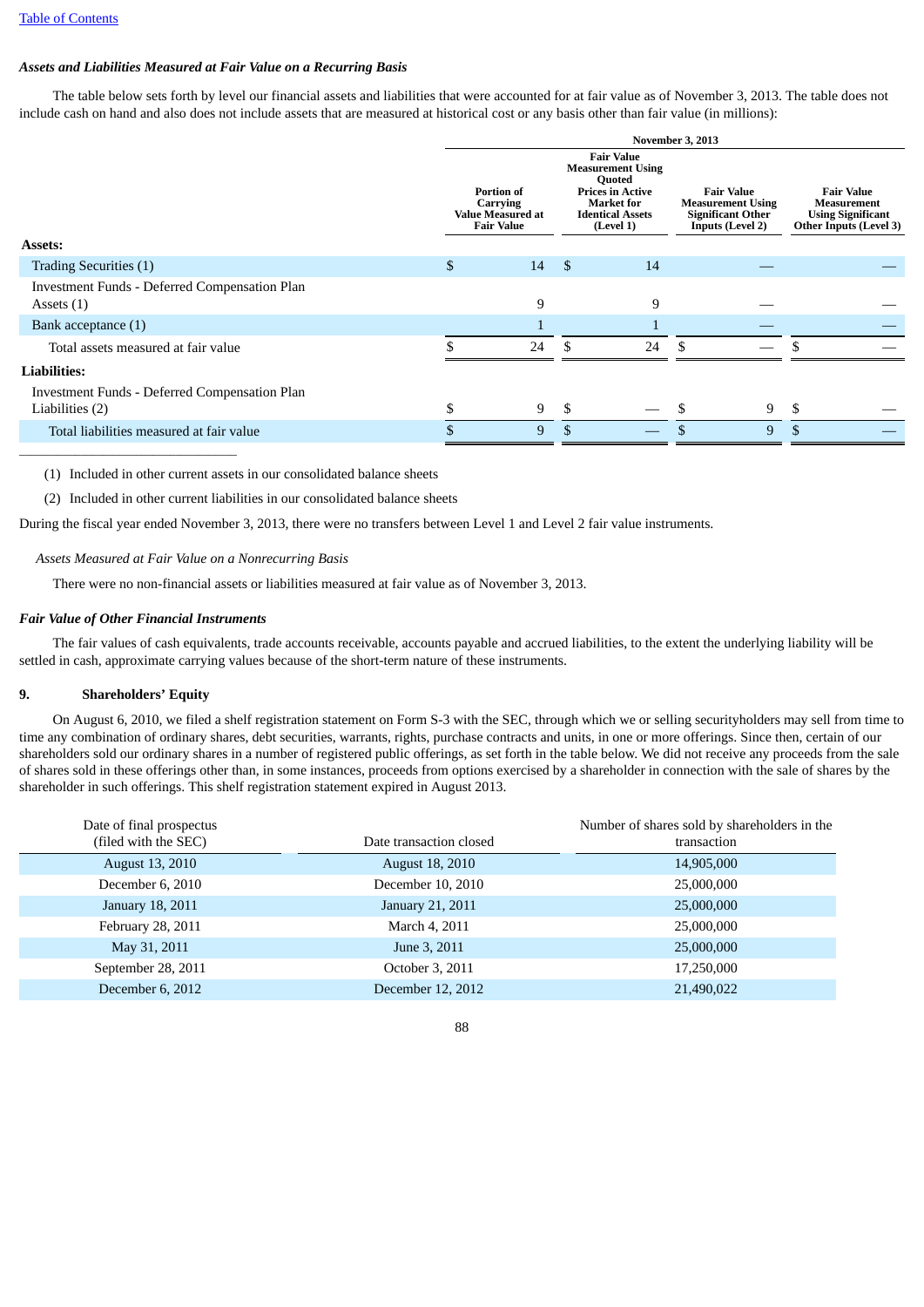On October 30, 2013, we filed a shelf registration statement on Form S-3 with the SEC, through which we or selling securityholders may sell from time to time any combination of ordinary shares, debt securities, warrants, rights, purchase contracts and units, in one or more offerings.

## *Share Repurchase Program*

On April 4, 2012, the Board of Directors, or the Board, authorized the Company to repurchase up to 15 million of its outstanding ordinary shares, referred to as the 2012 repurchase program. The 2012 repurchase program expired on April 9, 2013, the day prior to the Company's 2013 annual general meeting on April 10, 2013. Under the 2012 share repurchase program, the Company repurchased and cancelled approximately 0.7 million shares for an aggregate purchase price of \$24 million in cash during the two fiscal quarters ended May 5, 2013 prior to the expiration of the plan. The weighted-average purchase price per share for shares repurchased was \$33.42 for the two fiscal quarters ended May 5, 2013. All repurchased shares were immediately retired.

On April 10, 2013, the Board authorized the Company to repurchase up to 20 million of its ordinary shares, or the 2013 share repurchase program. This program replaces the expired 2012 share repurchase program. The 2013 share repurchase program will expire the day prior to the Company's 2014 annual general meeting, unless earlier terminated. Share repurchases will be made in the open market at such times and in such amounts as the Company deems appropriate. The timing and actual number of shares repurchased will depend on a variety of factors including price, market conditions and applicable legal requirements. The 2013 share repurchase program does not obligate the Company to repurchase any specific number of shares and may be suspended from time to time or terminated at any time without prior notice. All repurchased shares are immediately retired. Under the 2013 share repurchase program, the Company repurchased 1.9 million shares for an aggregate purchase price of \$71 million in cash at a weighted average purchase price per share of \$38.35 during the fiscal year ended November 3, 2013. As of November 3, 2013, 18.1 million shares remained available for repurchase under the 2013 share repurchase program.

#### *Dividends*

During fiscal year 2013, aggregate cash dividends of \$0.80 per share were declared and paid on the Company's outstanding ordinary shares, resulting in payments to our shareholders of an aggregate of \$198 million. During fiscal year 2012, aggregate cash dividends of \$0.56 per share were declared and paid on the Company's outstanding ordinary shares, resulting in payments to our shareholders of an aggregate of \$137 million. During fiscal year 2011, aggregate cash dividends of \$0.35 per share were declared and paid on the Company's outstanding ordinary shares, resulting in payments to our shareholders of an aggregate of \$86 million.

## *Equity Incentive Award Plans*

Effective December 1, 2005, we adopted two equity-based compensation plans, the Equity Incentive Plan for Executive Employees of Avago Technologies Limited and Subsidiaries, or the Executive Plan, and the Equity Incentive Plan for Senior Management Employees of Avago Technologies Limited and Subsidiaries, or the Senior Management Plan and, together with the Executive Plan, the Pre-IPO Equity Incentive Plans, which authorized the grant of options and share purchase rights covering up to 30 million ordinary shares. With effect from our IPO in August 2009, we are no longer permitted to make any further grants under the Pre-IPO Equity Incentive Plans.

Options issued under the Executive Plan generally vest at a rate of 20% per year based on the passage of time, and the passage of time and attaining certain performance criteria, in each case subject to continued employment. Those options subject to vesting based on the passage of time may accelerate by one year upon certain terminations of employment. Options issued under the Senior Management Plan, generally vest at a rate of 20% per year based on the passage of time and continued employment.

Options issued under the Pre-IPO Equity Incentive Plans, generally expire ten years following the date of grant unless granted to a non-employee, in which case the awards generally expire five years following the date of grant. All options awarded under these plans were granted with an exercise price equal to the fair market value on the date of grant.

In July 2009, our Board adopted, and our shareholders approved, the Avago Technologies Limited 2009 Equity Incentive Award Plan, or the 2009 Plan, to authorize the grant of options, share appreciation rights, restricted share units, dividend equivalents, performance awards, and other share-based awards. 20 million ordinary shares are initially reserved for issuance under the 2009 Plan, subject to annual increases starting in fiscal year 2012. The amount of the annual increase is equal to the least of (a) 6 million shares, (b) 3% of the ordinary shares outstanding on the last day of the immediately preceding fiscal year and (c) such smaller number of ordinary shares as determined by our Board. However, no more than 90 million ordinary shares may be issued upon the exercise of equity awards issued under the 2009 Plan. The 2009 Plan became effective on July 27, 2009. Options issued to employees under the 2009 Plan prior to March 2011 generally expire ten years following the date of grant. With effect from March 2011, options issued to employees under the 2009 Plan generally expire seven years after the date of grant. Options awarded to non-employees under this plan generally expire after five years. Options issued to employees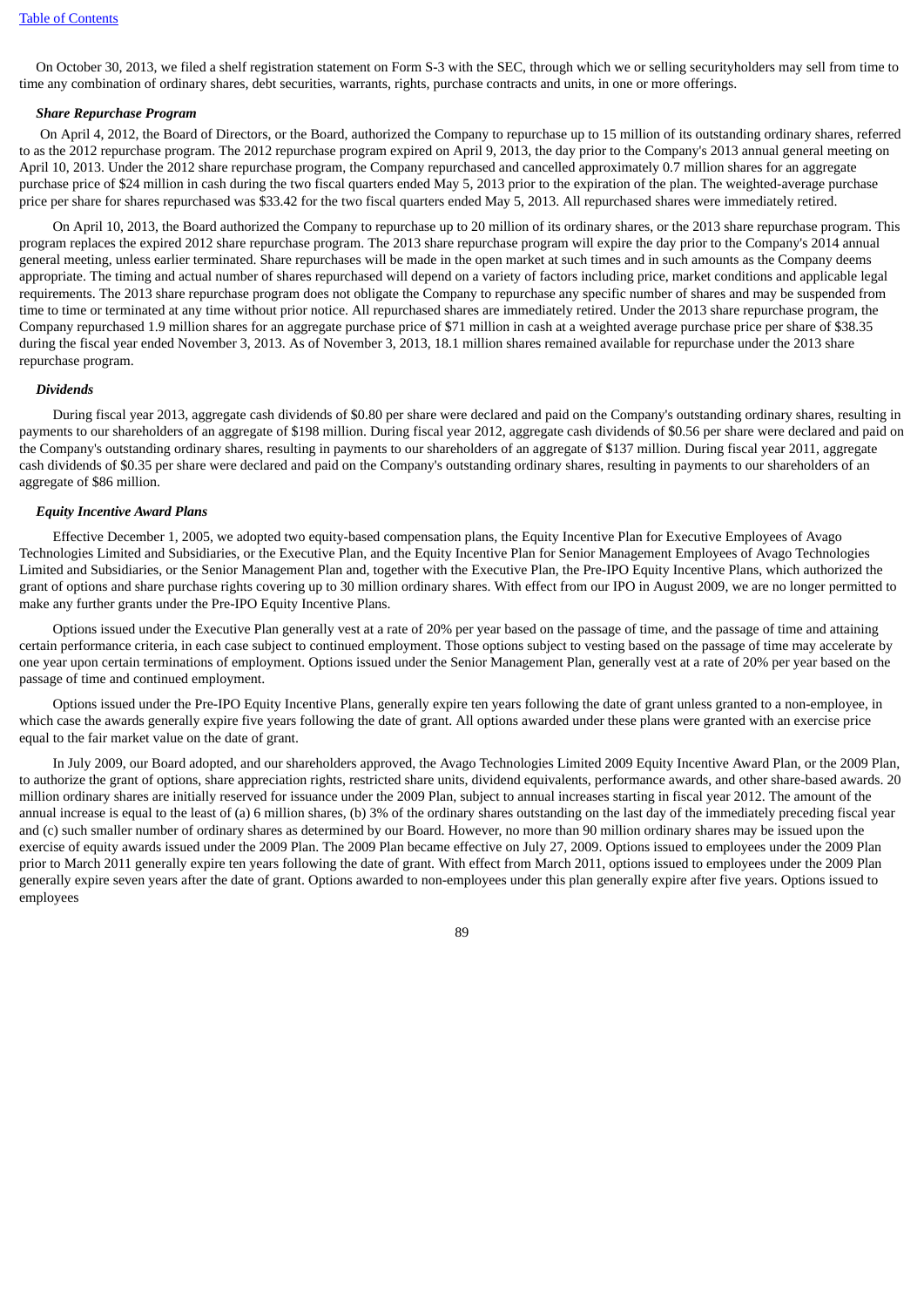under the 2009 Plan generally vest over a four year period from the date of grant and are granted with an exercise price equal to the fair market value on the date of grant. Any share options cancelled or forfeited under the Pre-IPO Equity Incentive Plans after July 27, 2009 become available for issuance under the 2009 Plan. Starting in the fourth quarter of fiscal year 2010, we began to grant restricted share units, or RSUs, as part of our equity compensation programs under the 2009 Plan. An RSU is an equity award that is granted with an exercise price equal to zero and which represents the right to receive one of our ordinary shares immediately upon vesting. RSU awards granted to employees are generally time-based and vest over four years.

A summary of option activity under our equity incentive award plans follows (in millions, except years and per share amounts):

|                                                          | <b>Awards Outstanding</b>                      |                              |                                                            |       |                                                                                   |                                               |  |  |  |
|----------------------------------------------------------|------------------------------------------------|------------------------------|------------------------------------------------------------|-------|-----------------------------------------------------------------------------------|-----------------------------------------------|--|--|--|
|                                                          | <b>Awards</b><br><b>Available for</b><br>Grant | <b>Number</b><br>Outstanding | Weighted-<br>Average<br><b>Exercise Price</b><br>per Share |       | Weighted-<br>Average<br><b>Remaining</b><br><b>Contractual Life</b><br>(in years) | Aggregate<br><b>Intrinsic</b><br><b>Value</b> |  |  |  |
| Balance as of October 31, 2010                           | 14                                             | 23                           | <sup>\$</sup>                                              | 11.50 |                                                                                   |                                               |  |  |  |
| Granted                                                  | (5)                                            | 5                            | \$                                                         | 32.42 |                                                                                   |                                               |  |  |  |
| Exercised                                                |                                                | (8)                          | \$                                                         | 7.59  |                                                                                   |                                               |  |  |  |
| Cancelled                                                | $\mathbf{1}$                                   | (1)                          | \$                                                         | 17.11 |                                                                                   |                                               |  |  |  |
| Balance as of October 30, 2011                           | 10                                             | 19                           | \$                                                         | 17.93 |                                                                                   |                                               |  |  |  |
| Annual increase in shares available for                  |                                                |                              |                                                            |       |                                                                                   |                                               |  |  |  |
| issuance, per equity incentive plan terms                | 6                                              |                              |                                                            |       |                                                                                   |                                               |  |  |  |
| Granted                                                  | (5)                                            | 5                            | \$                                                         | 34.79 |                                                                                   |                                               |  |  |  |
| Exercised                                                |                                                | (3)                          | \$                                                         | 13.24 |                                                                                   |                                               |  |  |  |
| Cancelled                                                | $\mathbf{1}$                                   | (1)                          | \$                                                         | 23.98 |                                                                                   |                                               |  |  |  |
| Balance as of October 28, 2012                           | 12                                             | 20                           | \$                                                         | 22.45 |                                                                                   |                                               |  |  |  |
| Annual increase in shares available for                  |                                                |                              |                                                            |       |                                                                                   |                                               |  |  |  |
| issuance, per equity incentive plan terms                | 6                                              |                              |                                                            |       |                                                                                   |                                               |  |  |  |
| Granted                                                  | (9)                                            | 9                            | \$                                                         | 36.63 |                                                                                   |                                               |  |  |  |
| Exercised                                                |                                                | (6)                          | \$                                                         | 16.02 |                                                                                   |                                               |  |  |  |
| Cancelled                                                | $\mathbf{1}$                                   | (1)                          | \$                                                         | 27.57 |                                                                                   |                                               |  |  |  |
| Balance as of November 3, 2013                           | 10                                             | 22                           | \$                                                         | 29.81 | $5.72$ \$                                                                         | 333                                           |  |  |  |
| Fully vested as of November 3, 2013                      |                                                | 7                            | \$                                                         | 20.44 | 5.14                                                                              | - \$<br>164                                   |  |  |  |
| Fully vested and expected to vest as of November 3, 2013 |                                                | 21                           | \$                                                         | 29.45 | 5.69                                                                              | 323<br>- \$                                   |  |  |  |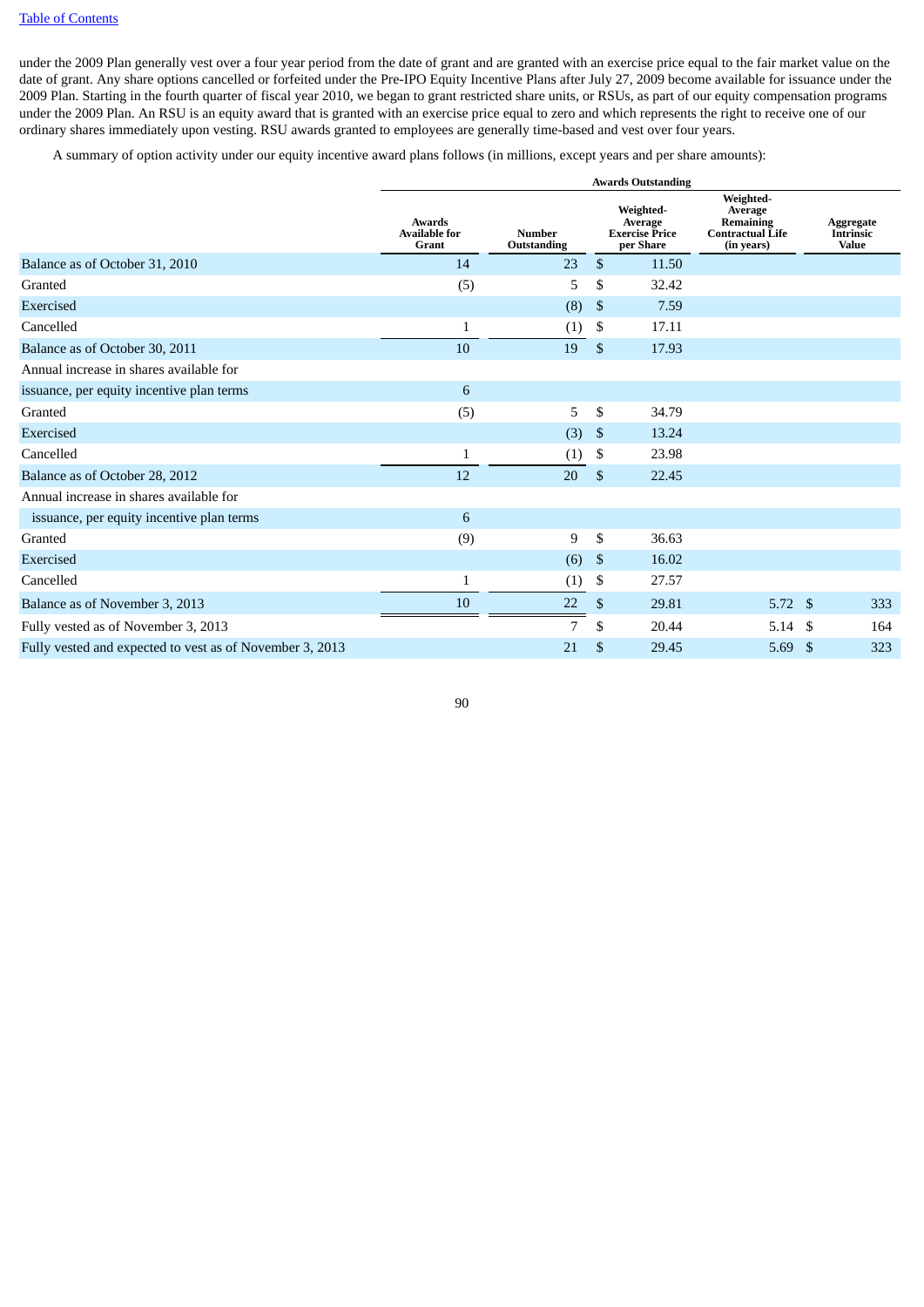## Table of [Contents](#page-0-0)

The total intrinsic value of options exercised during fiscal year 2013, 2012 and 2011 was \$130 million, \$62 million and \$184 million, respectively. The following table summarizes significant ranges of outstanding and exercisable option awards as of November 3, 2013 (in millions, except years and per share amounts):

|                        | <b>Awards Outstanding</b>    |                                                                                   |  |                                                            | <b>Awards Exercisable</b>       |     |                                                            |  |
|------------------------|------------------------------|-----------------------------------------------------------------------------------|--|------------------------------------------------------------|---------------------------------|-----|------------------------------------------------------------|--|
| <b>Exercise Prices</b> | <b>Number</b><br>Outstanding | Weighted-<br>Average<br><b>Remaining</b><br><b>Contractual Life</b><br>(in years) |  | Weighted-<br>Average<br><b>Exercise Price</b><br>per Share | <b>Number</b><br>Exercisable    |     | Weighted-<br>Average<br><b>Exercise Price</b><br>per Share |  |
| $$0.00-10.00$          |                              | 4.49 \$                                                                           |  | 8.38                                                       | 1                               | \$  | 7.96                                                       |  |
| 10.01-20.00            | 3                            | $5.08 \quad $$                                                                    |  | 13.43                                                      | 3 <sup>1</sup>                  | \$  | 13.25                                                      |  |
| 20.01-30.00            | 2                            | $6.65\quad$                                                                       |  | 21.03                                                      | 1                               | \$  | 20.87                                                      |  |
| 30.01-40.00            | 16                           | 5.81 \$                                                                           |  | 35.41                                                      | $\overline{2}$                  | \$  | 33.94                                                      |  |
| 40.01-42.60            |                              | 6.93 \$                                                                           |  | 42.60                                                      | $\hspace{0.1mm}-\hspace{0.1mm}$ | -\$ |                                                            |  |
| Total                  | 22                           | 5.72 <sup>5</sup>                                                                 |  | 29.81                                                      | $7^{\circ}$                     | S   | 20.44                                                      |  |

A summary of RSU activity related to our equity incentive plans for the fiscal year ended November 3, 2013 is as follows (in millions, except years and per share amounts):

|                                |                                 | <b>RSU Awards Outstanding</b> |                                                                       |                                                                            |
|--------------------------------|---------------------------------|-------------------------------|-----------------------------------------------------------------------|----------------------------------------------------------------------------|
|                                | <b>Number</b><br>Outstanding    |                               | Weighted-<br>Average<br><b>Grant Date</b><br><b>Fair Market Value</b> | Weighted-<br>Average<br><b>Remaining</b><br>Contractual<br>Life (in years) |
| Balance as of October 28, 2012 |                                 | \$                            | 32.69                                                                 |                                                                            |
| Granted                        | 1                               | \$                            | 35.69                                                                 |                                                                            |
| Vested                         | $\hspace{0.1cm}-\hspace{0.1cm}$ | S                             | 31.31                                                                 |                                                                            |
| Forfeited                      |                                 | ാ                             | 29.91                                                                 |                                                                            |
| Balance as of November 3, 2013 | 2 <sup>1</sup>                  | -\$                           | 34.38                                                                 | 2.84                                                                       |

RSU activity and the number of outstanding RSUs were not material for either of the fiscal years ended October 28, 2012 and October 30, 2011.

#### *Employee Share Purchase Plan*

The ESPP provides eligible employees with the opportunity to acquire an ownership interest in the Company through periodic payroll deductions, based on a six-month look-back period, at a price equal to the lesser of 85% of the fair market value of the ordinary shares at either the beginning or ending of the relevant offering period. The ESPP is structured as a qualified employee stock purchase plan under Section 423 of the Internal Revenue Code of 1986. However, the ESPP is not intended to be a qualified pension, profit sharing or stock bonus plan under Section 401(a) of the Internal Revenue Code of 1986 and is not subject to the provisions of the Employee Retirement Income Security Act of 1974. The ESPP will terminate on July 27, 2019 unless sooner terminated. On the first day of the Company's 2012 fiscal year, the number of available shares under the increased by 2 million shares in accordance with the terms set forth in the ESPP. During fiscal year 2013, 2012 and 2011, employees purchased 0.2 million, 0.2 million and 0.3 million shares, respectively, for aggregate consideration of \$7 million, in each of such fiscal years. As at November 3, 2013, 9.3 million shares remained available for issuance under the ESPP.

#### *Share-Based Compensation Expense*

Share-based compensation expense consists of expense for time-based and market-based stock options and RSUs granted to both employees and nonemployees as well as expense associated with ESPP.

We recognize compensation expense for time-based stock options based on the estimated grant date fair value method required under the authoritative guidance using Black-Scholes valuation model with a straight-line amortization method. Since the authoritative guidance requires that share-based compensation expense be based on awards that are ultimately expected to vest, estimated share-based compensation expense for such awards has been reduced for estimated forfeitures. Changes in the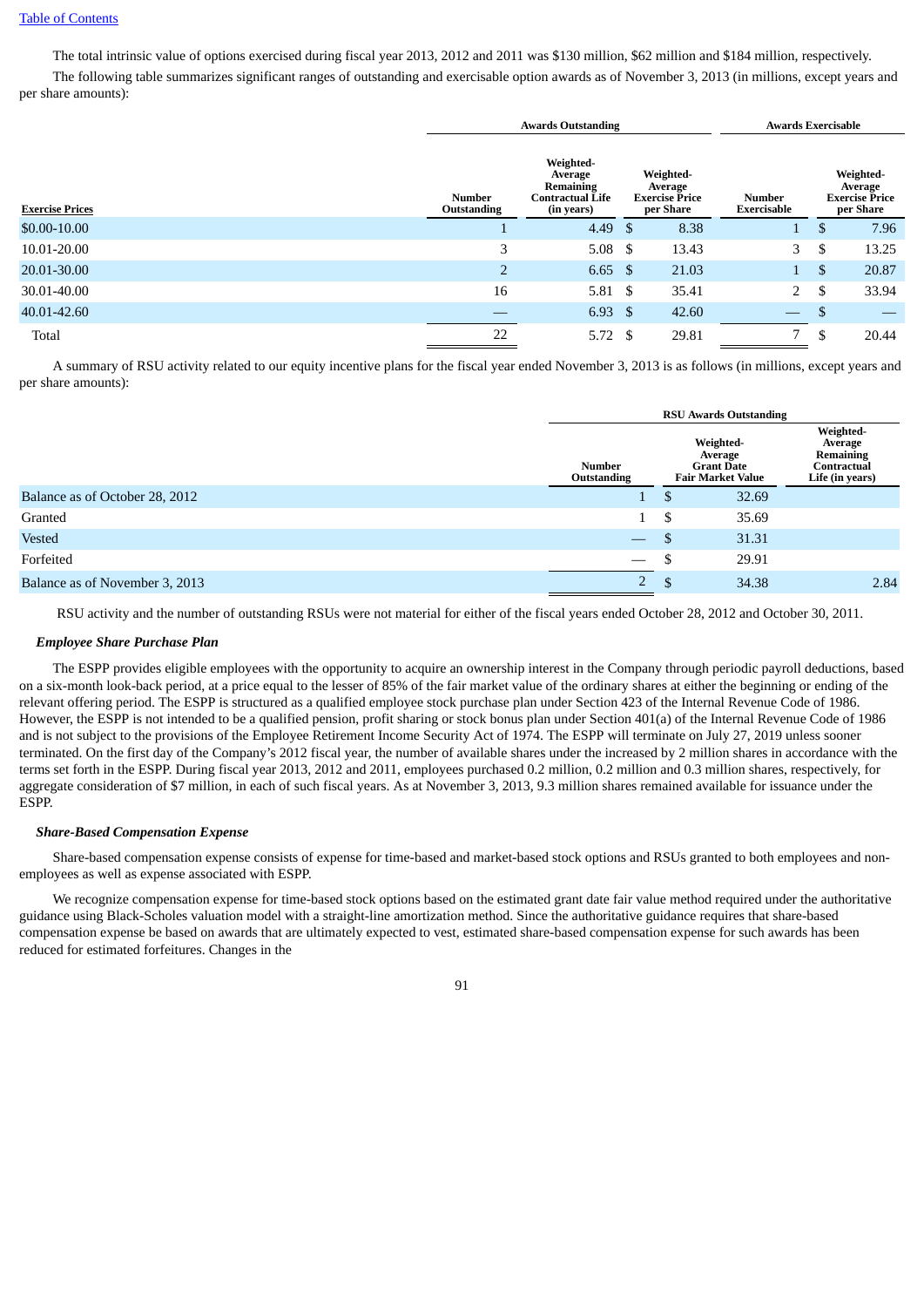estimated forfeiture rates can have a significant effect on share-based compensation expense since the effect of adjusting the rate is recognized in the period the forfeiture estimate is changed.

Certain stock options granted during of fiscal year 2013, included both service and market conditions. The fair value of these share price performance, or market-based, option awards is estimated on the date of grant using the Monte Carlo simulation technique. Assumptions utilized in the Monte Carlo simulation model follow the same methodology as our time-based option awards. Compensation expense for market-based option awards is amortized based upon a graded vesting method. We recorded \$5 million of expense related to market-based options during the year ended November 3, 2013.

We recognize compensation expense for RSUs using the straight-line amortization method based on the fair value of RSUs on the date of grant. The fair value of RSUs is the closing market price of our ordinary shares on the date of grant, which is equal to their intrinsic value on the date of grant. We recorded \$12 million, \$5 million and \$2 million of compensation expense related to RSUs for the year ended November 3, 2013, October 28, 2012 and October 30, 2011, respectively.

We record share-based compensation expense based on an estimate of the fair value of rights to purchase ordinary shares under the ESPP, and recognize this share-based compensation expense using the straight-line amortization method. We recorded \$3 million of compensation expense related to the ESPP for each of the fiscal year ended November 3, 2013, October 28, 2012 and October 30, 2011.

The following table summarizes total share-based compensation expense for the years ended November 3, 2013, October 28, 2012 and October 30, 2011 (in millions):

|                                        | <b>Fiscal Year Ended</b> |  |                         |  |                         |  |
|----------------------------------------|--------------------------|--|-------------------------|--|-------------------------|--|
|                                        | <b>November 3, 2013</b>  |  | <b>October 28, 2012</b> |  | <b>October 30, 2011</b> |  |
| Cost of products sold                  | 10                       |  | 6                       |  |                         |  |
| Research and development               | 30                       |  | 20                      |  | 14                      |  |
| Selling, general and administrative    | 37                       |  | 27                      |  | 20                      |  |
| Total share-based compensation expense | 77                       |  | 53                      |  | 38                      |  |

The weighted-average assumptions utilized for our time-based options, ESPP rights and market-based stock options granted during the years ended November 3, 2013, October 28, 2012 and October 30, 2011 are as follows:

|                          | <b>Options</b>           |                         |                         |  |  |
|--------------------------|--------------------------|-------------------------|-------------------------|--|--|
|                          | <b>Fiscal Year Ended</b> |                         |                         |  |  |
|                          | <b>November 3, 2013</b>  | <b>October 28, 2012</b> | <b>October 30, 2011</b> |  |  |
| Risk-free interest rate  | 1.0%                     | 0.8%                    | 2.0%                    |  |  |
| Dividend yield           | 2.0%                     | 1.4%                    | 0.9%                    |  |  |
| Volatility               | 48.0%                    | 53.0%                   | 45.0%                   |  |  |
| Expected term (in years) | 5.0                      | 5.0                     | 5.0                     |  |  |

|                          |                         | <b>ESPP</b>              |                         |  |  |  |
|--------------------------|-------------------------|--------------------------|-------------------------|--|--|--|
|                          |                         | <b>Fiscal Year Ended</b> |                         |  |  |  |
|                          | <b>November 3, 2013</b> | <b>October 28, 2012</b>  | <b>October 30, 2011</b> |  |  |  |
| Risk-free interest rate  | 0.1%                    | 0.1%                     | $0.1\%$                 |  |  |  |
| Dividend yield           | 2.1%                    | 1.4%                     | $0.6\%$                 |  |  |  |
| Volatility               | 44.0%                   | 50.4%                    | 42.6%                   |  |  |  |
| Expected term (in years) | 0.5                     | 0.5                      | 0.5                     |  |  |  |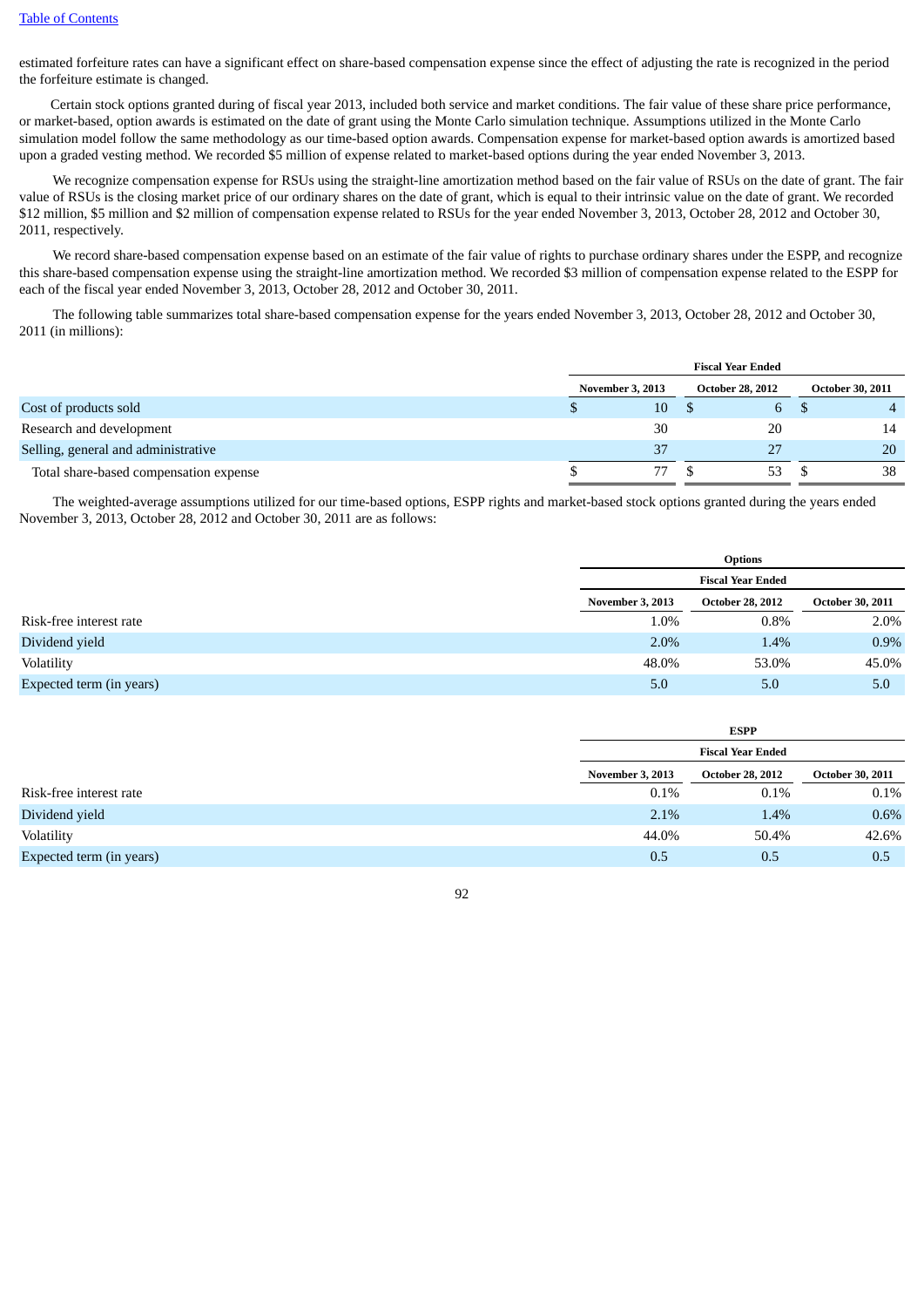|                         | <b>Market-based Options</b> |
|-------------------------|-----------------------------|
|                         | <b>Fiscal Year Ended</b>    |
|                         | November 3,<br>2013         |
| Risk-free interest rate | 2.0%                        |
| Dividend yield          | 2.2%                        |
| <b>Volatility</b>       | 48.0%                       |

The dividend yields for the fiscal years ended November 3, 2013, October 28, 2012 and October 30, 2011 are based on the historical and expected dividend payouts as of the respective option grant dates. For the fiscal year ended November 3, 2013, expected volatility is based on the combination of historical volatility of guideline publicly-traded companies and our own historical share price volatility over the period commensurate with the expected life of the awards and the implied volatility from traded options in guideline publicly-traded companies and our own shares with a term of 720 days or greater measured over the last three months. Effective for the first quarter of fiscal year 2013 we updated our guideline publicly-traded companies based on direct competitors in our target markets. Prior to fiscal year 2013, expected volatility was based on the combination of historical volatility of our previous group of guideline publicly-traded companies over the period commensurate with the expected life of the options and the implied volatility of guideline publicly-traded companies from traded options with a term of 180 days or greater measured over the last three months. The risk-free interest rate is derived from the average U.S. Treasury Strips rate during the period, which approximates the rate in effect at the time of grant. Our computation of expected term was based on other data, such as the data of peer companies and company-specific attributes that we believe could affect employees' exercise behavior.

The expected life of market-based stock options valued using Monte Carlo simulation techniques is based upon the vesting dates forecasted by the simulation and then assuming that options which vest, and for which the market condition has been satisfied, are exercised at the midpoint between the forecasted vesting date and their expiration.

Based on the above assumptions, the weighted-average fair values of the time based options granted under our equity incentive award plans for the years ended November 3, 2013, October 28, 2012 and October 30, 2011 was \$12.77, \$14.28 and \$12.41, respectively. The weighted-average fair values of the market-based options for the year ended November 3, 2013 was \$14.02. The weighted-average fair values of the rights to purchase shares in the ESPP for the year ended November 3, 2013, October 28, 2012 and October 30, 2011 were \$11.78, \$12.76 and \$8.52 per ordinary share, respectively. The weighted-average fair value of RSUs granted under the 2009 Equity Incentive Award Plan for the year ended November 3, 2013, October 28, 2012 and October 30, 2011 was \$35.69, \$34.66 and \$32.41, respectively. 1.5 million, 0.9 million and \$0.5 million RSUs were unvested as of November 3, 2013, October 28, 2012 and October 30, 2011, respectively.

Based on our historical experience of pre-vesting option cancellations, we have assumed an annualized forfeiture rate for our options of 6%, for fiscal year 2013 and 8% for each of the fiscal years 2012 and 2011. We have assumed an annualized forfeiture rate of 5% for RSUs for fiscal year 2013 and 8% for fiscal year 2012 and 2011. We have assumed an annualized forfeiture rate of 0% for ESPP purchase rights for fiscal years 2013, 2012 and 2011 because the forfeiture impact was not material for either period. We will record additional expense if actual forfeitures are lower than we estimated, and will record a recovery of prior expense if actual forfeitures are higher than we estimated.

Total compensation cost of options granted but not yet vested as of November 3, 2013 was \$164 million, which is expected to be recognized over the remaining weighted-average service period of 3 years. The total grant-date fair value of options vested during fiscal year 2013, 2012 and 2011 was \$53 million, \$42 million and \$34 million, respectively. Total unrecognized compensation cost related to the ESPP as of November 3, 2013 was \$1 million, which is expected to be recognized over the remaining 4 months of the current offering period under the ESPP. Total compensation cost related to unvested RSUs as of November 3, 2013 was \$36 million, which is expected to be recognized over the remaining weighted-average service period of 3 years. The total grant-date fair value of RSUs vested during fiscal year 2013 and 2012 was \$4 million and \$1 million, respectively. No RSUs vested during the fiscal year 2011. The income tax benefits for share-based compensation expense was \$25 million, \$13 million and \$14 million for fiscal years ended November 3, 2013, October 28, 2012 and October 30, 2011, respectively.

## **10. Income Taxes**

Consequent to the incorporation of Avago in Singapore, domestic income reflects the results of operations based in Singapore.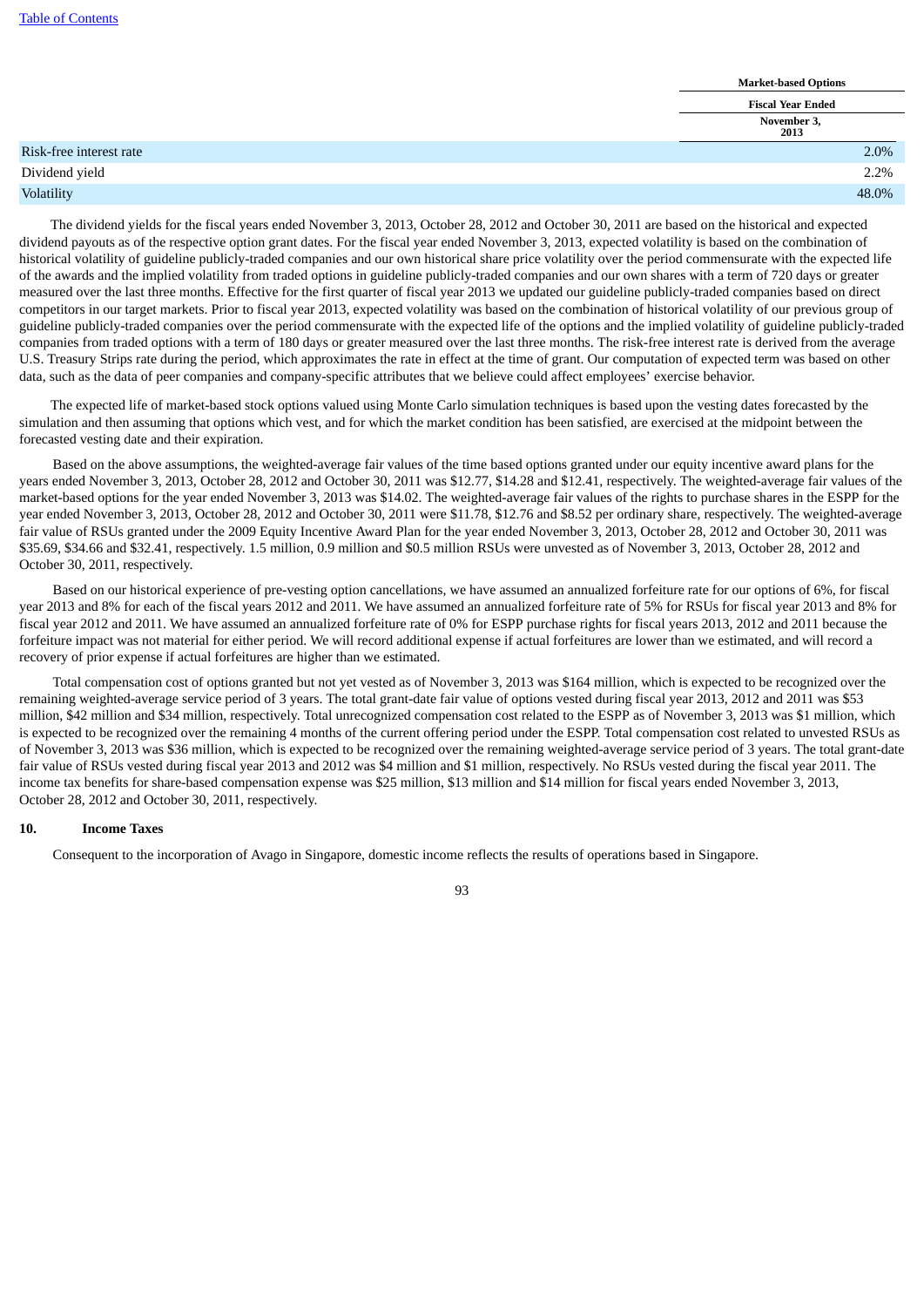# *Components of Income Before Income Taxes*

For financial reporting purposes, "Income before income taxes" included the following components (in millions):

|                            | <b>Fiscal Year Ended</b> |     |  |                         |                         |     |
|----------------------------|--------------------------|-----|--|-------------------------|-------------------------|-----|
|                            | <b>November 3, 2013</b>  |     |  | <b>October 28, 2012</b> | <b>October 30, 2011</b> |     |
| Domestic income            |                          | 465 |  | 503                     |                         | 500 |
| Foreign income             |                          | 103 |  | 82                      |                         | 61  |
| Income before income taxes |                          | 568 |  | 585                     |                         | 561 |

## *Components of Provision for Income Taxes*

We have obtained several tax incentives from the Singapore Economic Development Board, an agency of the Government of Singapore, which provide that certain classes of income we earn in Singapore are subject to tax holidays or reduced rates of Singapore income tax. Each such tax incentive is separate and distinct from the others, and may be granted, withheld, extended, modified, truncated, complied with or terminated independently without any effect on the other incentives. In order to retain these tax benefits in Singapore, we must meet certain operating conditions specific to each incentive relating to, among other things, maintenance of a treasury function, a corporate headquarters function, specified intellectual property activities and specified manufacturing activities in Singapore. Some of these operating conditions are subject to phase-in periods through 2015. The Singapore tax incentives are presently scheduled to expire at various dates generally between 2014 and 2025. Renewals and extensions of such tax incentives are in the discretion of the Singapore government, and we may not be able to extend these tax incentive arrangements after their expiration on similar terms or at all. We may elect not to seek to renew or extend certain tax incentive arrangements.

In February 2010, the Malaysian government granted us a tax holiday on our qualifying Malaysian income, which is effective for 10 years beginning with our fiscal year 2009. The tax incentives that we have negotiated in Malaysia are also subject to our compliance with various operating and other conditions.

For the fiscal years ended November 3, 2013, October 28, 2012 and October 30, 2011, the effect of all these tax incentives, in the aggregate, was to reduce the overall provision for income taxes and increase net income from what it otherwise would have been in such year by \$77 million, \$81 million and \$82 million, respectively, and increase diluted net income per share by \$0.31, \$0.33, and \$0.32, respectively.

Significant components of the provision for income taxes are as follows (in millions):

|                                  | <b>Fiscal Year Ended</b> |             |                         |               |                  |  |  |  |
|----------------------------------|--------------------------|-------------|-------------------------|---------------|------------------|--|--|--|
|                                  | <b>November 3, 2013</b>  |             | <b>October 28, 2012</b> |               | October 30, 2011 |  |  |  |
| Current tax expense:             |                          |             |                         |               |                  |  |  |  |
| Domestic                         | $\mathfrak{s}$           | 6           | \$<br>6                 | \$            | 5                |  |  |  |
| Foreign                          | 32                       |             | 15                      |               | 12               |  |  |  |
|                                  | 38                       |             | 21                      |               | 17               |  |  |  |
| Deferred tax expense (benefit):  |                          |             |                         |               |                  |  |  |  |
| Domestic                         | \$                       | (1)<br>- \$ | $(1)$ \$                |               |                  |  |  |  |
| Foreign                          | (21)                     |             | C.                      |               | (8)              |  |  |  |
|                                  | (22)                     |             | - \$                    | <sup>\$</sup> | (8)              |  |  |  |
| Total provision for income taxes | 16                       |             | 22                      | Ъ             | 9                |  |  |  |

We recorded a total provision for income taxes of \$16 million for the fiscal year ended November 3, 2013 compared to a total of \$22 million for the fiscal year ended October 28, 2012. The provision for income taxes in fiscal year 2013 included a benefit of \$2 million from the recognition of previously unrecognized tax benefits as a result of the expiration of the statute of limitations for certain audit periods, a benefit of \$3 million from the enactment of the American Taxpayer Relief Act of 2012, which was signed into law on January 2, 2013, retroactively extending the U.S. Federal Research and Development tax credit from January 1, 2012 to December 31, 2013, and an additional \$1 million decrease in tax provision primarily due to a change in the jurisdictional mix of income and expense.

The provision from income taxes in fiscal year 2011 included a \$3 million benefit from the release of deferred tax asset valuation allowances and a \$3 million tax benefit from a change in estimate related to research and development tax credits.

 $Q_4$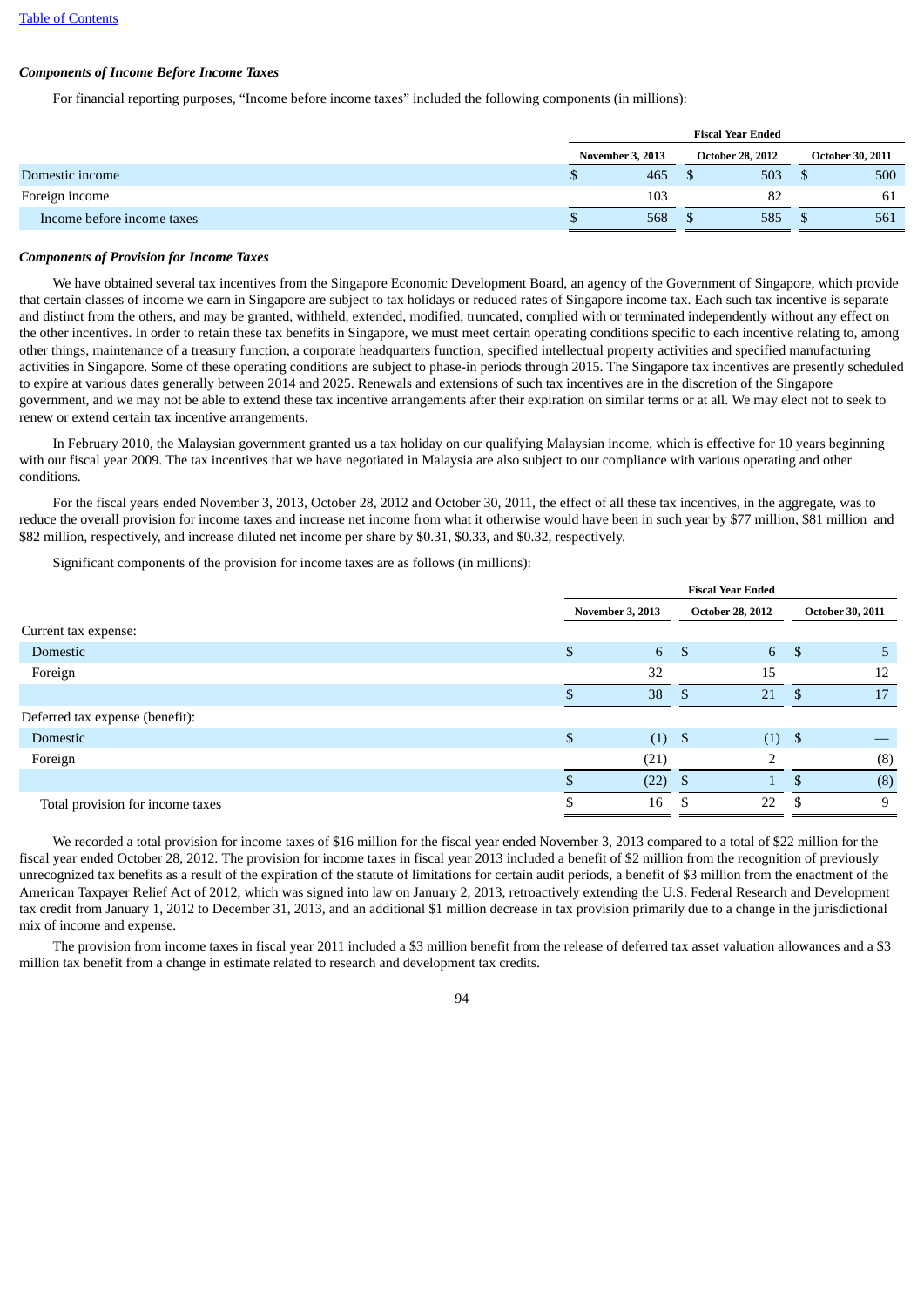## *Rate Reconciliation*

A reconciliation of the expected statutory tax rate to the actual, effective tax rate on income before income taxes is as follows:

|                                               |                         | <b>Fiscal Year Ended</b> |                         |
|-----------------------------------------------|-------------------------|--------------------------|-------------------------|
|                                               | <b>November 3, 2013</b> | <b>October 28, 2012</b>  | <b>October 30, 2011</b> |
| Expected statutory tax rate                   | 17.0 %                  | 17.0 %                   | 17.0 %                  |
| Foreign income taxed at different rates       | (0.1)                   | 0.4                      |                         |
| Tax holidays and concessions                  | (13.5)                  | (13.9)                   | (14.6)                  |
| Other, net                                    | (0.6)                   | 0.1                      | (1.0)                   |
| Valuation allowance                           |                         | 0.2                      | 0.1                     |
| Actual tax rate on income before income taxes | 2.8%                    | $3.8\%$                  | $1.5\%$                 |

## *Summary of Deferred Income Taxes*

Deferred income taxes reflect the net effects of temporary differences between the carrying amounts of assets and liabilities for financial reporting purposes and their basis for income tax purposes and the tax effects of net operating losses and tax credit carryforwards.

The significant components of deferred tax assets and deferred tax liabilities included on the consolidated balance sheets were as follows (in millions):

|                                                     |              | <b>November 3, 2013</b> | <b>October 28, 2012</b> |                |  |
|-----------------------------------------------------|--------------|-------------------------|-------------------------|----------------|--|
| Deferred income tax assets:                         |              |                         |                         |                |  |
| Depreciation and amortization                       | \$           | $\mathbf{1}$            | \$                      | 2              |  |
| Inventory                                           |              | 5                       |                         | $\overline{2}$ |  |
| Trade accounts                                      |              | 2                       |                         | 2              |  |
| Employee benefits                                   |              | 29                      |                         | 14             |  |
| Share options                                       |              | 23                      |                         | 19             |  |
| Net operating loss carryovers and credit carryovers |              | 70                      |                         | 37             |  |
| Other deferred income tax assets                    |              | 6                       |                         | 6              |  |
| Gross deferred income tax assets                    | $\mathbf{s}$ | 136                     | \$.                     | 82             |  |
| Less valuation allowance                            |              | (17)                    |                         | (10)           |  |
| Deferred income tax assets                          | \$           | 119                     | $\mathfrak{S}$          | 72             |  |
| Deferred income tax liabilities:                    |              |                         |                         |                |  |
| Depreciation and amortization                       | $\mathbb{S}$ | 78                      | $\mathbf{\hat{S}}$      | 9              |  |
| Other deferred income tax liabilities               |              | 2                       |                         |                |  |
| Foreign earnings not permanently reinvested         |              | 3                       |                         | $\overline{2}$ |  |
| Deferred income tax liabilities                     | \$           | 83                      | \$                      | 11             |  |
|                                                     |              |                         |                         |                |  |
| Net deferred income tax assets                      | \$           | 36                      | \$                      | 61             |  |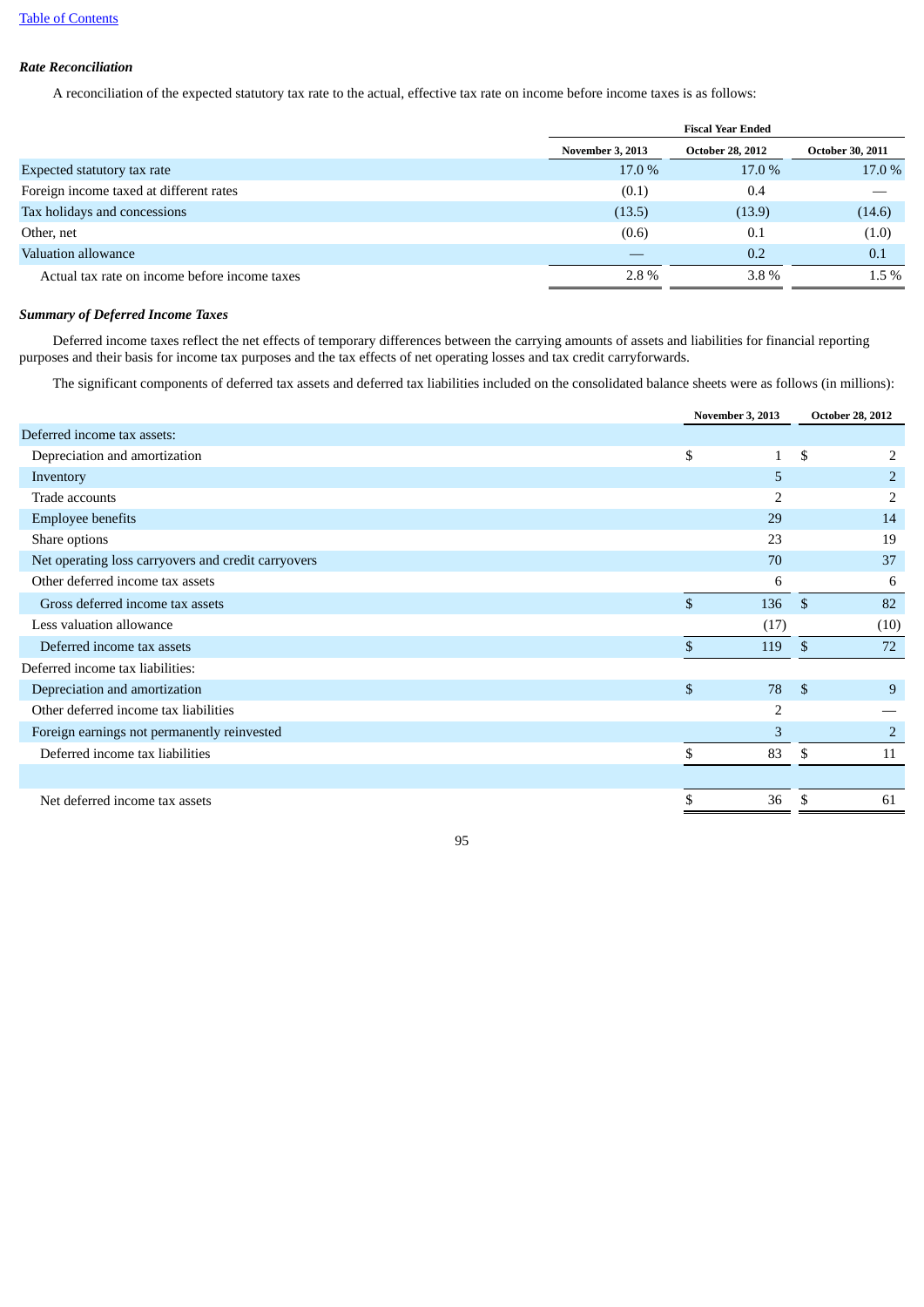The above net deferred income tax asset has been reflected in the accompanying consolidated balance sheets as follows (in millions):

|                                 | <b>November 3, 2013</b> | <b>October 28, 2012</b> |     |  |
|---------------------------------|-------------------------|-------------------------|-----|--|
| Other current assets            | 32                      |                         | 14  |  |
| Other current liabilities       | $\left(1\right)$        |                         | (2) |  |
| Net current income tax assets   | 31                      |                         | 12  |  |
|                                 |                         |                         |     |  |
| Other long-term assets          | 10                      | -8                      | 51  |  |
| Other long-term liabilities     | (5)                     |                         | (2) |  |
| Net long-term income tax assets |                         |                         | 49  |  |

As of November 3, 2013, we had Singapore net operating loss carryforwards of \$8 million, U.S. net operating loss carryforwards of \$96 million, of which \$40 million are related to excess tax deductions related to stock options, U.S. state net operating loss carryforwards of \$75 million, of which \$52 million are related to excess tax deductions related to stock options, and other foreign net operating loss carryforwards of \$3 million. The Singapore net operating losses have no limitation on utilization. U.S. federal and state net operating loss carryforwards, if not utilized, will begin to expire in fiscal year 2017 and 2016, respectively. The other foreign net operating losses expire in various fiscal years beginning 2018. As of November 3, 2013, we had \$33 million and \$19 million of U.S. federal and state research and development tax credits, respectively, which if not utilized, will begin to expire in fiscal year 2026.

The U.S. Tax Reform Act of 1986 limits the use of net operating loss and tax credit carryforwards in the case of an "ownership change" of a corporation or separate return loss year limitations. Any ownership changes, as defined, may restrict utilization of carryforwards. As of November 3, 2013, we had approximately \$59 million and \$17 million of federal net operating loss and tax credit carryforwards, respectively, in the U.S. subject to an annual limitation and \$34 million subject to separate return loss carryforward limitation. We do not expect these limitations to result in any permanent loss of our tax benefits.

As of November 3, 2013, we had unrecognized deferred tax assets of approximately \$16 million attributable to excess tax deductions related to stock options, the benefit of which will be credited to equity when realized.

We consider all operating income of foreign subsidiaries not to be indefinitely reinvested outside Singapore. We have provided \$3 million for foreign taxes that may result from future remittances of undistributed earnings of foreign subsidiaries, the cumulative amount of which is estimated to be \$106 million and \$103 million as of November 3, 2013 and October 28, 2012, respectively.

### *Uncertain Tax Positions*

The gross unrecognized tax benefits increased by \$10 million during fiscal year 2013, resulting in gross unrecognized tax benefits of \$37 million as of November 3, 2013.

We recognize interest and penalties related to unrecognized tax benefits within the provision for income taxes line in the accompanying consolidated statements of operations. We recognized approximately \$1 million of expense related to interest and penalties in each of the years presented. Accrued interest and penalties are included within the other long-term liabilities line in the consolidated balance sheets. As of November 3, 2013, October 28, 2012 and October 30, 2011, the combined amount of cumulative accrued interest and penalties was approximately \$4 million, \$4 million and \$6 million, respectively.

A reconciliation of the beginning and ending balance of gross unrecognized tax benefits is summarized as follows (in millions):

|                                                                            | November 3.<br>2013 | October 28,<br>2012 | October 30,<br>2011 |
|----------------------------------------------------------------------------|---------------------|---------------------|---------------------|
| Beginning of period                                                        | 27                  | 30                  | 27                  |
| Lapse of statute of limitations                                            | (2)                 | (4)                 |                     |
| Increases in balances related to tax positions taken during prior periods  |                     |                     |                     |
| Decreases in balances related to tax positions taken during prior periods  |                     | $\left( 1\right)$   |                     |
| Increases in balances related to tax positions taken during current period |                     |                     |                     |
| End of period                                                              | 37                  |                     | 30                  |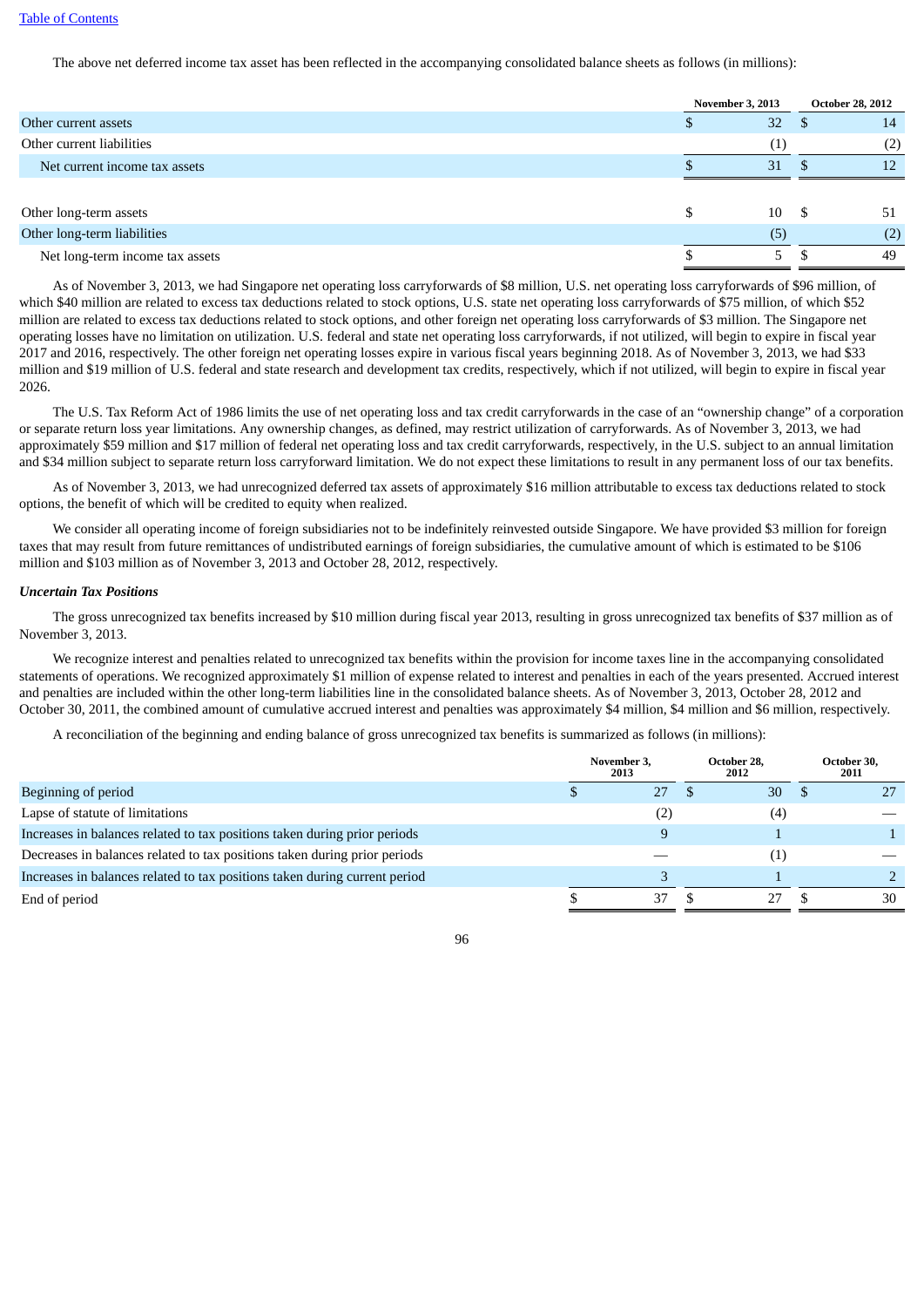A portion of our unrecognized tax benefits will affect our effective tax rate if they are recognized upon favorable resolution of the uncertain tax positions. As of November 3, 2013, approximately \$35 million of the unrecognized tax benefits including accrued interest and penalties would affect our effective tax rate. As of October 28, 2012, approximately \$28 million of the unrecognized tax benefits including accrued interest and penalties would affect our effective tax rate.

During the fiscal year ended November 3, 2013, we recognized \$2 million of previously unrecognized tax benefits as a result of the expiration of the statute of limitations for certain audit periods

We are subject to Singapore income tax examination for the years ended October 31, 2006 and later and in major jurisdictions outside Singapore for the fiscal year ended October 31, 2007 and later. We are not under Singapore income tax examination at this time. We believe it is possible that we may recognize \$1 million to \$14 million of our existing unrecognized tax benefits within the next 12 months as a result of lapses of statute of limitations for certain audit periods.

## **11. Interest Expense**

Interest expense of \$2 million, \$1 million and \$4 million for the fiscal years ended November 3, 2013, October 28, 2012 and October 30, 2011, respectively, consisted primarily of (i) interest expense of \$1 million, \$1 million and \$3 million, respectively, with respect to commitment fees related to our prior \$300 million unsecured, revolving credit facility under the 2011 credit agreement, as well as the previously outstanding senior notes, senior subordinated notes, and debt under the senior secured credit facilities, all issued or incurred in connection with the SPG Acquisition; and (ii) amortization of debt issuance costs of \$1 million, \$0 million and \$1 million, respectively. (See Note 7. "Borrowings")

#### **12. Other Income, net**

Other income, net includes net realized gains on the sale of available-for-sale securities, realized and unrealized gains on trading securities, gains on the sale of cost method investments, interest income, currency gains (losses) on balance sheet remeasurement and other miscellaneous items. The following table presents the detail of other income, net (in millions):

|                   |                     |    |                     | <b>Fiscal Year Ended</b> |  |                     |  |  |
|-------------------|---------------------|----|---------------------|--------------------------|--|---------------------|--|--|
|                   | November 3,<br>2013 |    | October 28,<br>2012 |                          |  | October 30,<br>2011 |  |  |
| Other income      |                     | 15 | D                   | n<br>3                   |  |                     |  |  |
| Interest income   |                     |    |                     |                          |  |                     |  |  |
| Other expense     |                     |    |                     | (3)                      |  | (1)                 |  |  |
| Other income, net |                     | 19 |                     | 4                        |  |                     |  |  |

#### **13. Segment Information**

ASC 280 "Segment Reporting," or ASC 280, establishes standards for the way public business enterprises report information about operating segments in annual consolidated financial statements and requires that those enterprises report selected information about operating segments in interim financial reports. ASC 280 also establishes standards for related disclosures about products and services, geographic areas and major customers. We have concluded that we have one reportable segment based on the following factors: sales of semiconductors represents our only material source of revenue; substantially all products offered incorporate analog functionality and are manufactured under similar manufacturing processes; we use an integrated approach in developing our products in that discrete technologies developed are frequently integrated across many of our products; we use a common order fulfillment process and similar distribution approach for our products; and broad distributor networks are typically utilized while large accounts are serviced by a direct sales force. We completed the CyOptics acquisition in fiscal 2013 and are in the process of fully integrating CyOptics into our existing reportable organization structure and business model. The Chief Executive Officer has been identified as the Chief Operating Decision Maker as defined by ASC 280.

The following table presents net revenue and long-lived asset information based on geographic region. Net revenue is based on the geographic location of the distributors, original equipment manufacturers or contract manufacturers who purchased the Company's products, which may differ from the geographic location of the end customers. Long-lived assets include property, plant and equipment and are based on the physical location of the assets. For customer concentration details, See Note 2. "Summary of Significant Accounting Policies": (in millions):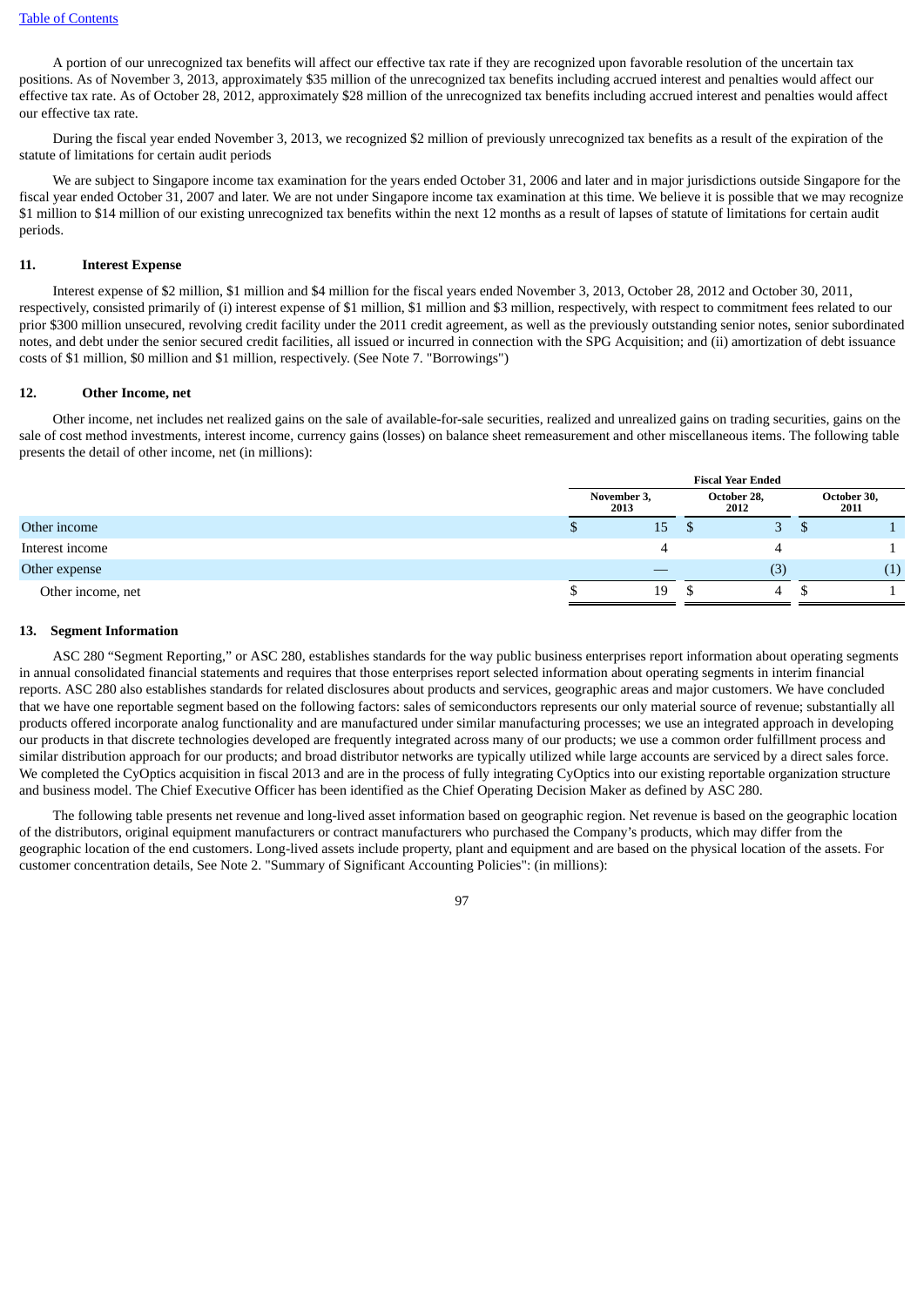## [Ta](#page-0-0)ble of Contents

|                      | <b>Fiscal Year Ended</b> |     |                     |            |                     |  |  |  |  |  |
|----------------------|--------------------------|-----|---------------------|------------|---------------------|--|--|--|--|--|
|                      | November 3,<br>2013      |     | October 28,<br>2012 |            | October 30,<br>2011 |  |  |  |  |  |
| Net revenue:         |                          |     |                     |            |                     |  |  |  |  |  |
| China                | \$<br>1,169              | \$  | 981                 | $\sqrt{S}$ | 697                 |  |  |  |  |  |
| <b>United States</b> | 368                      |     | 371                 |            | 407                 |  |  |  |  |  |
| Germany              | 195                      |     | 184                 |            | 230                 |  |  |  |  |  |
| Korea                | 191                      |     | 150                 |            | 225                 |  |  |  |  |  |
| Singapore            | 143                      |     | 97                  |            | 106                 |  |  |  |  |  |
| Rest of the World    | 454                      |     | 581                 |            | 671                 |  |  |  |  |  |
|                      | 2,520                    | \$. | 2,364               | £.         | 2,336               |  |  |  |  |  |

|                      | November 3,<br>2013 |                | October 28,<br>2012 |
|----------------------|---------------------|----------------|---------------------|
| Long-lived assets:   |                     |                |                     |
| <b>United States</b> |                     | $445 \quad$ \$ | 324                 |
| Malaysia             | 60                  |                | 53                  |
| Singapore            | 45                  |                | 42                  |
| Rest of the World    | 111                 |                | 84                  |
|                      | 661<br>۰Ľ           |                | 503                 |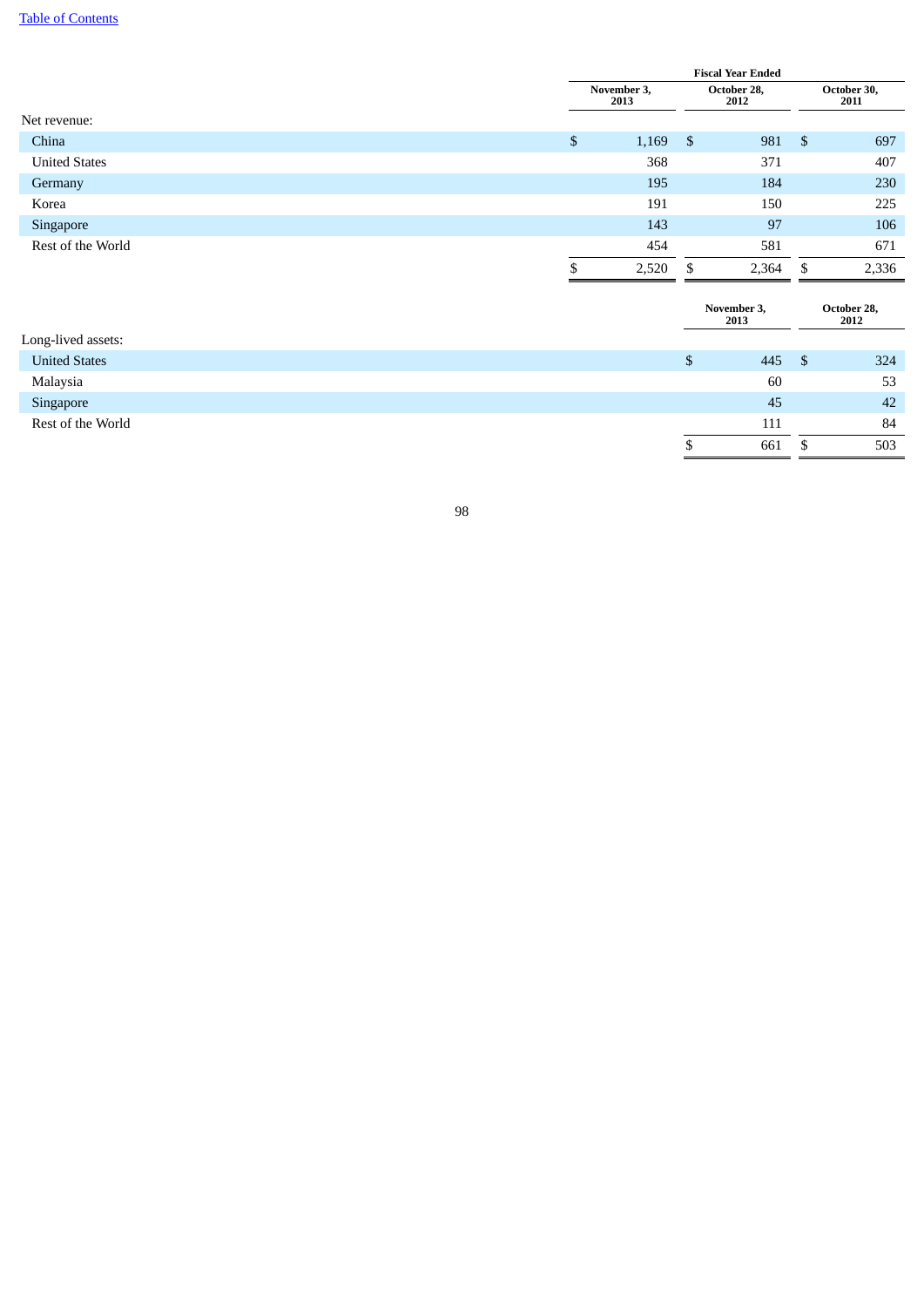# **14. Related Party Transactions**

# *Capstone Consulting*

Capstone Consulting, or Capstone, an affiliate of Kohlberg Kravis Roberts & Co., or KKR, one of our former controlling shareholders, was granted options to purchase 800,000 ordinary shares with an exercise price of \$5.00 per share on February 3, 2006. In connection with a secondary public offering of our shares in fiscal year 2011, Capstone exercised and sold 477,501 vested options for an aggregate option exercise proceeds of \$2 million.

During the fiscal years ended November 3, 2013, October 28, 2012 and October 30, 2011, in the ordinary course of business, we purchased from, or sold to, several entities, where one of the Company's directors also serves or served as a director of that entity, including eSilicon Corporation, KLA-Tencor Corporation, Wistron Corporation, WIN Semiconductor Corp., Unisteel Technology Limited, Kulicke & Soffa Industries, Inc. and Flextronics International Ltd. The following tables provide the transactions with these parties for the indicated periods (for the portion of such period that they were considered related):

Transactions and balances with our related parties were as follows (in millions):

|                                            |    |                     |     | <b>Fiscal Year Ended</b>           |                     |    |  |
|--------------------------------------------|----|---------------------|-----|------------------------------------|---------------------|----|--|
|                                            |    | November 3,<br>2013 |     | October 28,<br>2012                | October 30,<br>2011 |    |  |
| Total net revenue $(1)$ $(2)$ $(4)$        | Φ  | 21                  | \$. |                                    |                     | 73 |  |
| Total costs and expenses $(2)$ $(3)$ $(5)$ | \$ | 2                   | \$  | 8                                  | \$                  | 56 |  |
|                                            |    |                     |     | November 3,<br>2013                | October 28,<br>2012 |    |  |
| Total receivables (1)                      |    |                     |     | $\ast$<br>$\overline{\phantom{0}}$ | - \$                |    |  |
| Total payables                             |    |                     |     | $-$ *                              |                     |    |  |
|                                            |    |                     |     |                                    |                     |    |  |

### \* Represents amounts less than \$0.5 million.

(1) Amounts include net revenue and accounts receivable balances for transactions with Wistron Corporation through the three fiscal quarters ended and as of August 4, 2013, after which Wistron Corporation ceased to be a related party.

(2) Amounts include net revenue, cost and expenses for transactions with eSilicon Corporation through the two fiscal quarters ended May 5, 2013, after which eSilicon Corporation ceased to be a related party.

(3) Amounts include cost and expenses for transactions with Unisteel Technology Limited through the two fiscal quarters ended May 5, 2013, after which Unisteel Technology Limited ceased to be a related party.

(4) Amounts include net revenue for transactions with Flextronics through the two fiscal quarters ended May 1, 2011, after which Flextronics ceased to be a related party.

(5) Amounts include cost and expenses for related party transactions with WIN Semiconductor Corp through the three fiscal quarters ended July 31, 2011, after which WIN Semiconductor Corp ceased to be a related party.

## **15. Commitments and Contingencies**

## *Commitments*

The following table summarizes contractual obligations and commitments as at November 3, 2013 (in millions):

|                                              | <b>Total</b> | 2014 |    | 2015 | 2016 | 2017 |  | 2018 | Thereafter |
|----------------------------------------------|--------------|------|----|------|------|------|--|------|------------|
| <b>Operating Leases</b>                      | 91           | 13   | S. | 11   |      |      |  | 4    | 53         |
| <b>Capital Leases</b>                        |              |      |    |      | _    |      |  |      |            |
| <b>Other Contractual Commitments</b>         | 51           |      |    | 14   | 10   |      |  |      |            |
| <b>Revolving Credit Facility Commitments</b> |              |      |    |      |      |      |  |      |            |
| Purchase commitments                         | 124          | 124  |    | __   |      |      |  |      |            |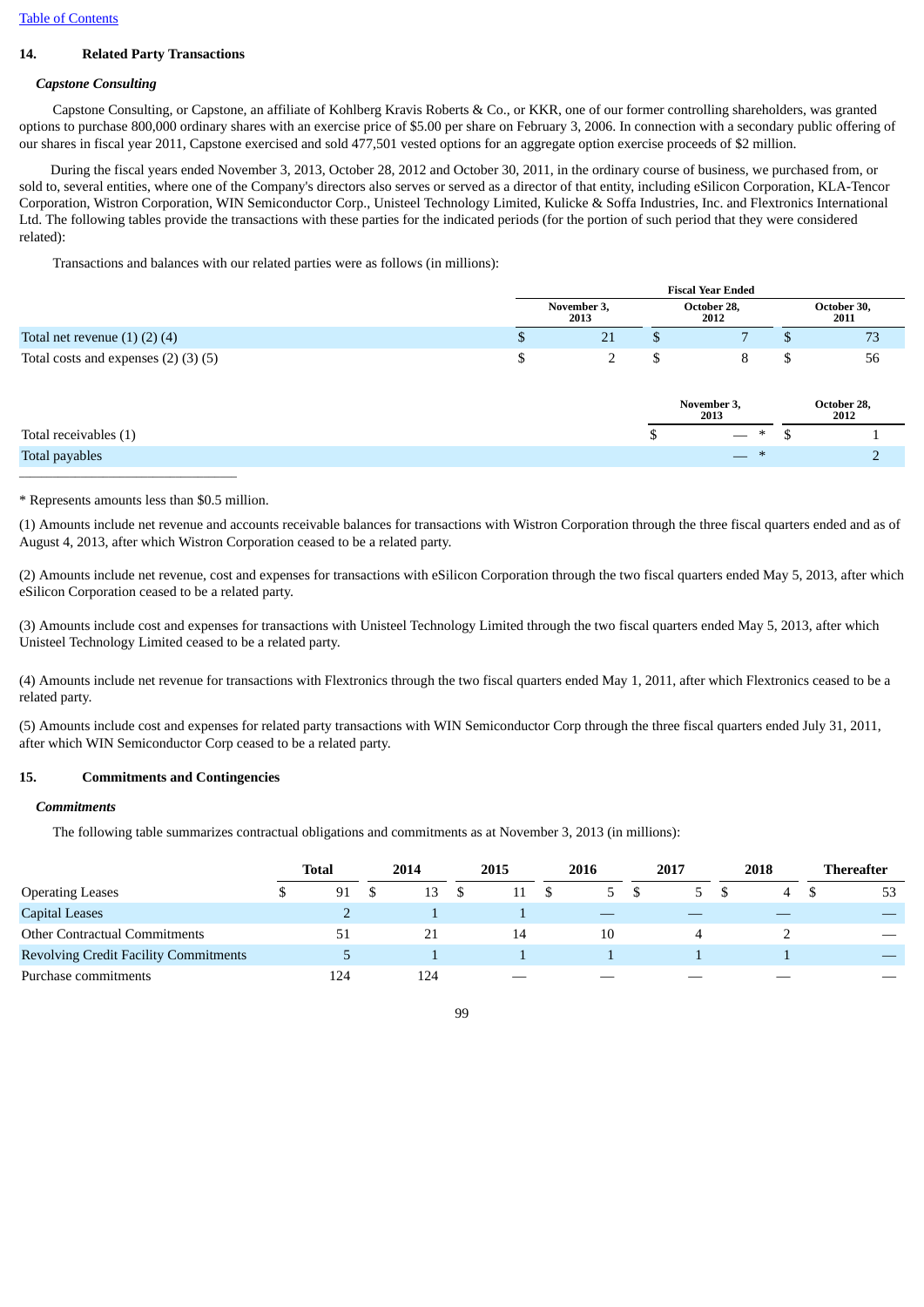*Operating Lease Commitments.* We lease certain real property and equipment from third parties under non-cancelable operating leases. Rent expense was \$12 million, \$12 million and \$13 million for the fiscal years ended November 3, 2013, October 28, 2012 and October 30, 2011, respectively.

*Capital Lease Commitments.* We lease a portion of our equipment from unrelated third parties under non-cancelable capital leases.

*Purchase Commitments.* We have unconditional purchase obligations which include agreements to purchase goods or services that are enforceable and legally binding on us and that specify all significant terms, including fixed or minimum quantities to be purchased, fixed, minimum or variable price provisions and the approximate timing of the transaction. Purchase obligations exclude agreements that are cancelable without penalty.

We also make purchases from a variety of vendors in connection with the expansion of our Fort Collins, Colorado, internal fabrication facility. These purchases are typically conducted on a purchase order basis and the amount shown in the table includes \$33 million in cancelable and non-cancelable outstanding purchase obligations under such purchase orders as of November 3, 2013.

*Revolving Credit Facility Commitments.* Estimated future interest expense payments related to our revolving credit facility consist of payments for our commitment fees. (See Note 7. "Borrowings.")

*Other Contractual Commitments.* We entered into several agreements related to IT, human resources and financial infrastructure outsourcing and other services agreements.

#### *Contingencies*

From time to time, we are involved in litigation that we believe is of the type common to companies engaged in our line of business, including commercial disputes and employment issues. As of the date of this filing, we are not involved in any pending legal proceedings that we believe would likely have a material adverse effect on our financial condition, results of operations or cash flows. However, certain pending disputes involve claims by third parties that our activities infringe their patent, copyright, trademark or other intellectual property rights. These claims generally involve the demand by a third-party that we cease the manufacture, use or sale of the allegedly infringing products, processes or technologies and/or pay substantial damages or royalties for past, present and future use of the allegedly infringing intellectual property.

With respect to the legal proceedings, individually and in the aggregate, we have not yet been able to determine whether an unfavorable outcome is probable or reasonably possible and have not been able to reasonably estimate the amount or range of any possible loss. As a result, no amounts have been accrued or disclosed in the accompanying consolidated financial statements with respect to these legal proceedings.

Claims that our products or processes infringe or misappropriate any third-party intellectual property rights (including claims arising through our contractual indemnification of our customers) often involve highly complex, technical issues, the outcome of which is inherently uncertain. Moreover, from time to time we pursue litigation to assert our intellectual property rights. Regardless of the merit or resolution of any such litigation, complex intellectual property litigation is generally costly and diverts the efforts and attention of our management and technical personnel.

#### *Warranty*

Commencing in fiscal year 2008, we notified certain customers of a product quality issue and began taking additional steps to correct the quality issue and work with affected customers to determine potential costs covered by our warranty obligations. We maintain insurance coverage for product liability and have been working with our insurance carriers to determine the extent of covered losses in this situation. Based on settlements with customers to date, the status of discussions with other affected customers and discussions with our insurance carriers, we recorded a charge of \$2 million during fiscal year 2009 to cover costs relating to this quality issue in excess of expected insurance coverage. On July 29, 2012, we reached a final settlement agreement with a customer on this product quality issue. However, the final settlement amount was fully recovered from our insurance carrier. Therefore, in fiscal year 2012, we released \$2 million of the warranty accrual and reduced cost of goods sold for this product warranty issue.

During fiscal year 2011, related to another product quality issue identified during fiscal year 2009, we reached additional final settlement agreements with certain customers, made \$3 million of cash settlement payments and credits and shipped \$1 million of replacement parts in connection with these agreements, resulting in a \$4 million decrease in the warranty accrual for this product quality issue during the period. In addition, during fiscal year 2011, following these additional settlements and based on all information available to the Company regarding remaining customer exposures including the progress made in resolving customer issues, we reassessed our overall exposure relating to this product quality issue, including our estimate of any remaining replacement parts exposure, and reduced the warranty accrual we previously recorded by \$6 million. During fiscal year 2012, following the additional settlements and based on all information available to the Company regarding remaining customer exposures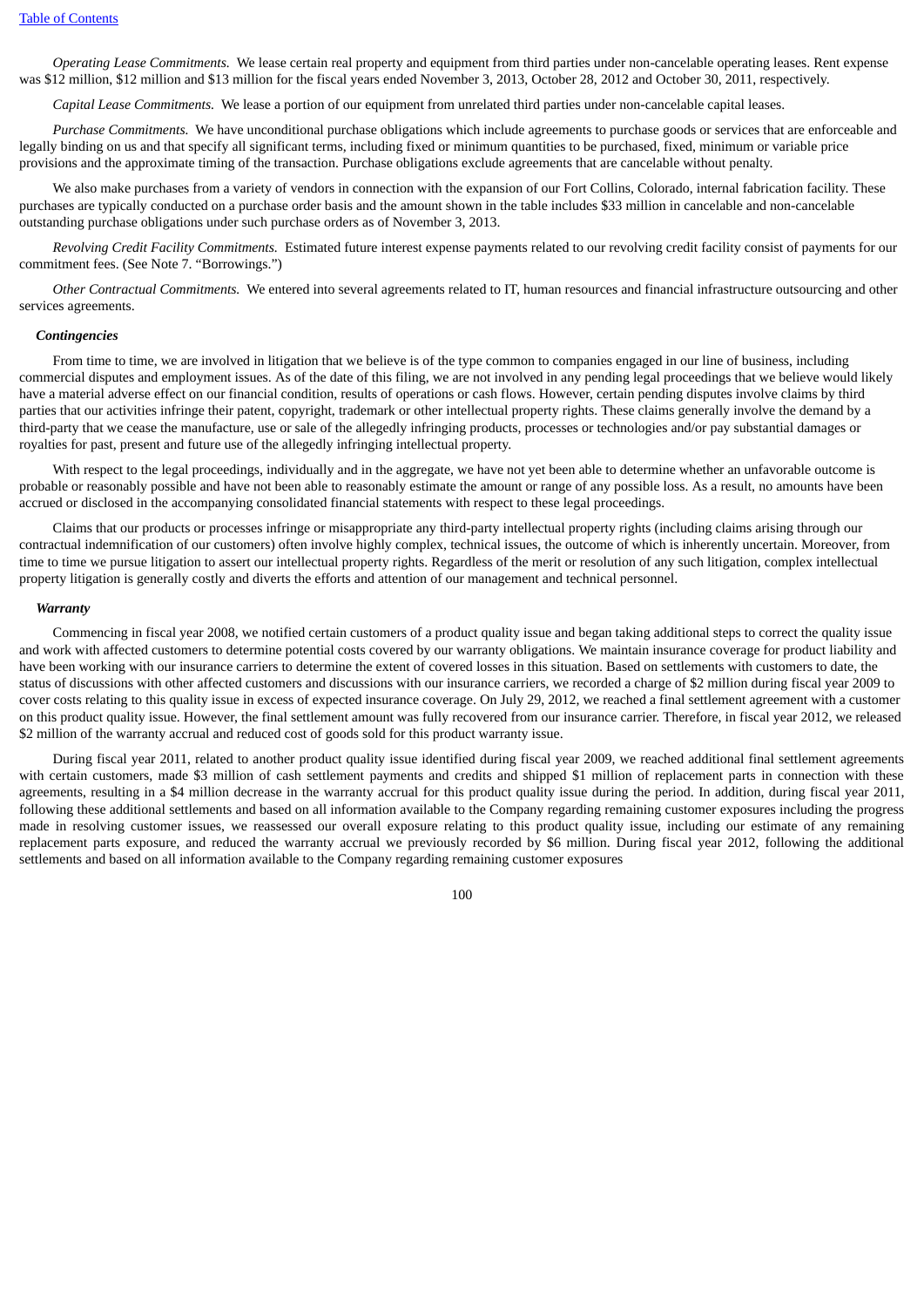including the progress made in resolving customer issues, we reassessed our overall exposure relating to this product quality issue, including our estimate of any remaining replacement parts exposure, and reduced the warranty accrual we previously recorded by \$1 million. We reassessed our overall exposure relating to this product quality issue and released and settled the remaining warranty accrual balance of \$1 million in fiscal year 2013.

## *Indemnifications to Hewlett-Packard and Agilent*

Agilent Technologies, Inc., or Agilent, has given multiple indemnities to Hewlett-Packard Company in connection with its activities prior to its spin-off from Hewlett-Packard Company in June 1999 for the businesses that constituted Agilent prior to the spin-off. We are the successor to the SPG business of Agilent. As the successor to the SPG business of Agilent, we have acquired responsibility for indemnifications related to assigned intellectual property agreements. Additionally, when we completed the acquisition from Agilent in December 2005, we provided indemnities to Agilent with regard to Agilent's conduct of the SPG business prior to the SPG Acquisition. In our opinion, the fair value of these indemnifications is not material and no amount has been accrued in the accompanying consolidated financial statements with respect to these indemnification obligations.

#### *Other Indemnifications*

As is customary in our industry and as provided for in local law in the United States and other jurisdictions, many of our standard contracts provide remedies to our customers and others with whom we enter into contracts, such as defense, settlement, or payment of judgment for intellectual property claims related to the use of our products. From time to time, we indemnify customers, as well as our suppliers, contractors, lessors, lessees, companies that purchase our businesses or assets and others with whom we enter into contracts, against combinations of loss, expense, or liability arising from various triggering events related to the sale and the use of our products, the use of their goods and services, the use of facilities and state of our owned facilities, the state of the assets and businesses that we sell and other matters covered by such contracts, usually up to a specified maximum amount. In addition, from time to time we also provide protection to these parties against claims related to undiscovered liabilities, additional product liability or environmental obligations. In our experience, claims made under such indemnifications are rare and the associated estimated fair value of the liability is not material.

## **16. Subsequent Events**

## *Dividend*

On December 10, 2013, the Board declared an interim cash dividend of \$0.25 per ordinary share to holders of record at the close of business (5:00 p.m.), Eastern Time, on December 20, 2013 with such dividend to be paid on December 31, 2013.

### *Pending Acquisition*

On December 15, 2013, we also entered into a merger agreement with LSI Corporation, or LSI, a U.S. publicly traded company that designs semiconductors and software that accelerate storage and networking in data centers, mobile networks and client computing. The aggregate acquisition consideration payable in the transaction is approximately \$6.6 billion in cash, or \$11.15 in cash per share of LSI common stock. Under the merger agreement, we will also assume all unvested LSI stock options and restricted stock units held by continuing employees and service providers. All vested LSI stock options and restricted stock units, after giving affect to any acceleration, will be cashed out at the effective time of the merger and any remaining unvested LSI stock options and restricted stock units will be cancelled for no consideration.

The transaction has been approved by the Avago and LSI boards of directors and is subject to the satisfaction of customary closing conditions, including the receipt of regulatory approvals in various jurisdictions, as well as approval of LSI's stockholders. The merger agreement contains certain termination rights for Avago and LSI, and provides that, upon termination of the merger agreement under certain specified circumstances, LSI will be obligated to pay Avago a termination fee of \$200 million and Avago will be obligated to pay LSI a termination fee of \$400 million. There are no financing contingencies related to the acquisition. The transaction is presently expected to close in the first half of calendar 2014.

We expect to finance the transaction with \$1 billion of cash from the combined company balance sheet, \$4.6 billion of fully committed term loans from a group of banks and \$1 billion in proceeds from the private placement of 2% Convertible Senior Notes (referred to as the Convertible Notes), or preferred stock with equivalent economic terms, to an investment fund affiliated with Silver Lake Partners, or SLP. The completion of the private placement of the Convertible Notes is contingent on satisfaction or waiver of customary conditions, as well as a requirement that that the merger with LSI be consummated and that Avago shall have received simultaneously or substantially simultaneously the proceeds of the committed term loan debt financing referenced above. The initial conversion rate for the Convertible Notes is 20.8160 shares of Avago's ordinary shares per \$1,000 principal amount of Convertible Notes, which is equivalent to an initial conversion price of approximately \$48.04 per Avago ordinary share.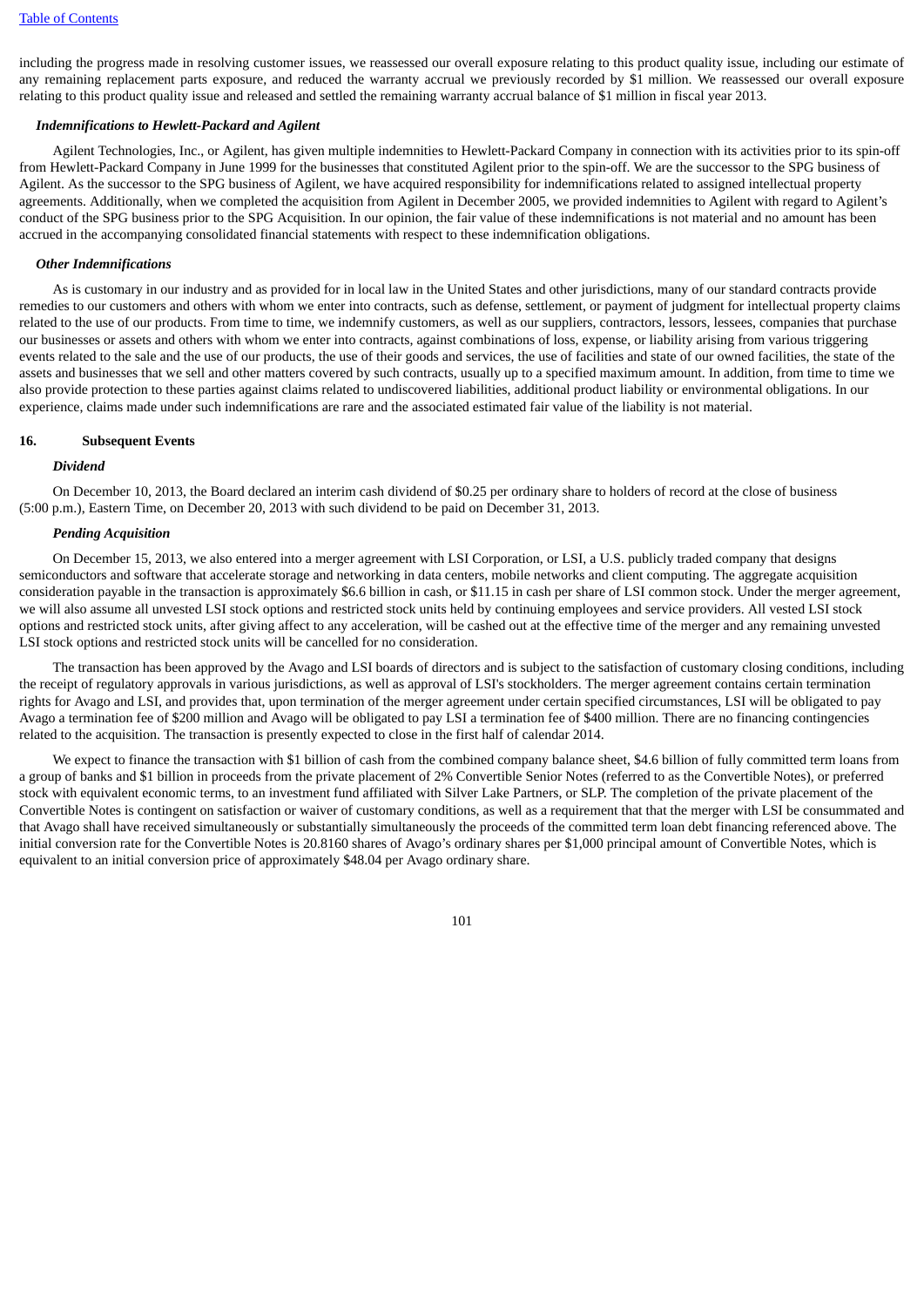# **Supplementary Financial Data — Quarterly Data (Unaudited)**

|                                            |                |                     |                |                          |                | <b>Three Months Ended</b>            |                     |                         |                   |                |                     |
|--------------------------------------------|----------------|---------------------|----------------|--------------------------|----------------|--------------------------------------|---------------------|-------------------------|-------------------|----------------|---------------------|
|                                            |                | November 3,<br>2013 |                | August 4,<br><b>2013</b> | May 5,<br>2013 | February 3,<br>2013                  | October 28,<br>2012 | <b>July 29,</b><br>2012 | April 29,<br>2012 |                | January 29,<br>2012 |
|                                            |                |                     |                |                          |                | (In millions, except per share data) |                     |                         |                   |                |                     |
| Net revenue                                | \$             | 738                 | \$             | 644                      | \$<br>562      | \$<br>576                            | \$<br>618           | \$<br>606               | \$<br>577         | \$             | 563                 |
| Cost of products sold:                     |                |                     |                |                          |                |                                      |                     |                         |                   |                |                     |
| Cost of products sold                      |                | 373                 |                | 325                      | 276            | 286                                  | 304                 | 297                     | 284               |                | 279                 |
| Amortization of intangible assets          |                | 19                  |                | 14                       | 14             | 14                                   | 14                  | 14                      | 14                |                | 14                  |
| Restructuring charges                      |                |                     |                | $\mathbf{1}$             |                |                                      | $\mathbf{1}$        |                         | $\mathbf{1}$      |                |                     |
| Total cost of products sold                |                | 392                 |                | 340                      | 290            | 300                                  | 319                 | 311                     | 299               |                | 293                 |
| Gross margin                               |                | 346                 |                | 304                      | 272            | 276                                  | 299                 | 295                     | 278               |                | 270                 |
| Research and development                   |                | 109                 |                | 101                      | 95             | 93                                   | 80                  | 89                      | 84                |                | 82                  |
| Selling, general and administrative        |                | 60                  |                | 57                       | 52             | 53                                   | 49                  | 49                      | 51                |                | 50                  |
| Amortization of intangible assets          |                | 7                   |                | 6                        | 6              | 5                                    | 5                   | 6                       | 5                 |                | 5                   |
| Restructuring charges                      |                |                     |                |                          | $\mathbf{1}$   | $\mathbf{1}$                         | $\mathbf{1}$        | $\overline{2}$          | $\mathbf{1}$      |                | $\mathbf{1}$        |
| Total operating expenses                   |                | 176                 |                | 164                      | 154            | 152                                  | 135                 | 146                     | 141               |                | 138                 |
| Income from operations                     |                | 170                 |                | 140                      | 118            | 124                                  | 164                 | 149                     | 137               |                | 132                 |
| Interest expense                           |                |                     |                | (1)                      | (1)            |                                      |                     |                         |                   |                | (1)                 |
| Loss on extinguishment of debt             |                | (1)                 |                |                          |                |                                      |                     |                         |                   |                |                     |
| Other income (expense), net                |                | 11                  |                | 5                        | $\mathbf{1}$   | $\overline{2}$                       | $\mathbf{1}$        | $\mathbf{1}$            | 3                 |                | (1)                 |
| Income before income taxes                 |                | 180                 |                | 144                      | 118            | 126                                  | 165                 | 150                     | 140               |                | 130                 |
| Provision for income taxes                 |                | 8                   |                | $\overline{2}$           | 5              | $\mathbf{1}$                         | 6                   | 5                       | 6                 |                | 5                   |
| Net income                                 | $\mathfrak{S}$ | 172                 | $\mathfrak{S}$ | 142                      | \$<br>113      | \$<br>125                            | \$<br>159           | \$<br>145               | \$<br>134         | $\mathfrak{S}$ | 125                 |
| Net income per share:                      |                |                     |                |                          |                |                                      |                     |                         |                   |                |                     |
| <b>Basic</b>                               | \$             | 0.69                | \$             | 0.57                     | \$<br>0.46     | \$<br>0.51                           | \$<br>0.65          | \$<br>0.59              | \$<br>0.55        | \$             | 0.51                |
| Diluted                                    | \$             | 0.68                | \$             | 0.56                     | \$<br>0.45     | \$<br>0.50                           | \$<br>0.64          | \$<br>0.58              | \$<br>0.54        | \$             | 0.50                |
| Shares used in per share calculations:     |                |                     |                |                          |                |                                      |                     |                         |                   |                |                     |
| <b>Basic</b>                               |                | 248                 |                | 248                      | 246            | 246                                  | 245                 | 245                     | 244               |                | 245                 |
| <b>Diluted</b>                             |                | 253                 |                | 252                      | 251            | 251                                  | 250                 | 250                     | 250               |                | 250                 |
| Cash dividends declared and paid per share | \$             | 0.23                | \$             | 0.21                     | \$<br>0.19     | \$<br>0.17                           | \$<br>0.16          | \$<br>0.15              | \$<br>0.13        | \$             | 0.12                |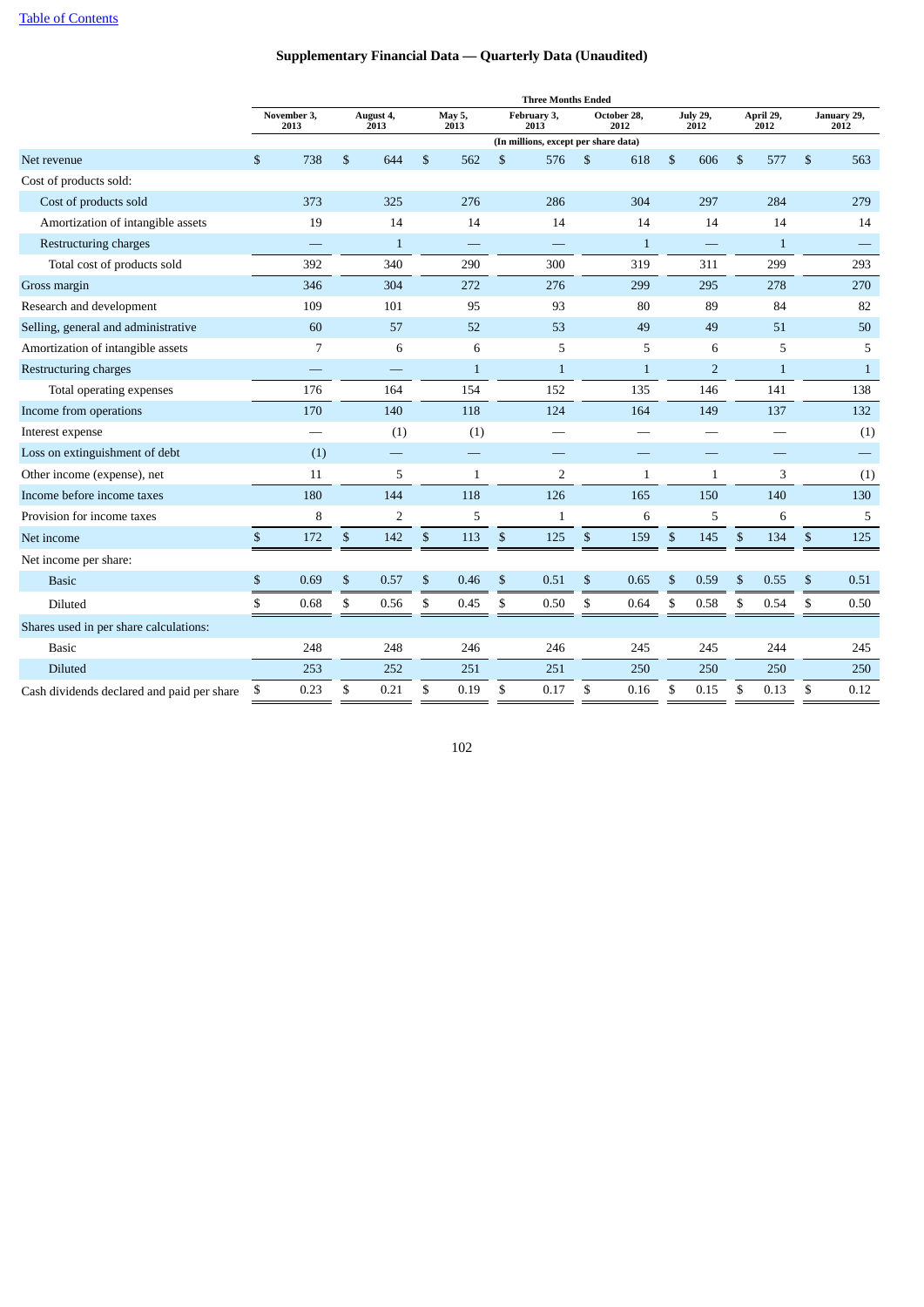# **Schedule II — Valuation and Qualifying Accounts**

|                                          | <b>Balance</b> at<br><b>Beginning</b><br>of Period | Charged/<br><b>Credited to</b><br><b>Net Income (Loss)</b> |                | <b>Charges</b><br>Utilized/<br><b>Write-offs</b> | <b>Balance</b> at<br>End of<br>Period |          |
|------------------------------------------|----------------------------------------------------|------------------------------------------------------------|----------------|--------------------------------------------------|---------------------------------------|----------|
|                                          |                                                    |                                                            | (In millions)  |                                                  |                                       |          |
| Accounts receivable allowances:          |                                                    |                                                            |                |                                                  |                                       |          |
| Distributor credit allowance (1)         |                                                    |                                                            |                |                                                  |                                       |          |
| Fiscal year ended November 3, 2013       | \$<br>32                                           | $\mathfrak{S}$                                             | 221            | <sup>\$</sup>                                    | $(214)$ \$                            | 39       |
| Fiscal year ended October 28, 2012       | 17                                                 |                                                            | 101            |                                                  | (86)                                  | 32       |
| Fiscal year ended October 30, 2011       | 12                                                 |                                                            | 106            |                                                  | (101)                                 | 17       |
|                                          |                                                    |                                                            |                |                                                  |                                       |          |
| Other accounts receivable allowances (2) |                                                    |                                                            |                |                                                  |                                       |          |
| Fiscal year ended November 3, 2013       | \$<br>5.                                           | \$                                                         | 18             | \$                                               | (19)                                  | \$<br>4  |
| Fiscal year ended October 28, 2012       | 6                                                  |                                                            | 17             |                                                  | (18)                                  | 5        |
| Fiscal year ended October 30, 2011       | 4                                                  |                                                            | 19             |                                                  | (17)                                  | 6        |
|                                          |                                                    |                                                            |                |                                                  |                                       |          |
| Income tax valuation allowance (3)       |                                                    |                                                            |                |                                                  |                                       |          |
| Fiscal year ended November 3, 2013       | \$<br>10                                           | - \$                                                       | 7 <sup>7</sup> | $\mathbf{s}$                                     | $\overline{\phantom{0}}$              | \$<br>17 |
| Fiscal year ended October 28, 2012       | 7                                                  |                                                            |                |                                                  | 2                                     | 10       |
| Fiscal year ended October 30, 2011       | $\overline{4}$                                     |                                                            | $\mathbf{1}$   |                                                  | $\overline{2}$                        | 7        |
|                                          |                                                    |                                                            |                |                                                  |                                       |          |

(1) Distributor credit allowance relates to limited stock returns and price adjustments.

(2) Other accounts receivable allowances include allowance for doubtful accounts and sales returns.

(3) The change in fiscal year 2013 valuation allowance includes \$6 million that does not impact net income.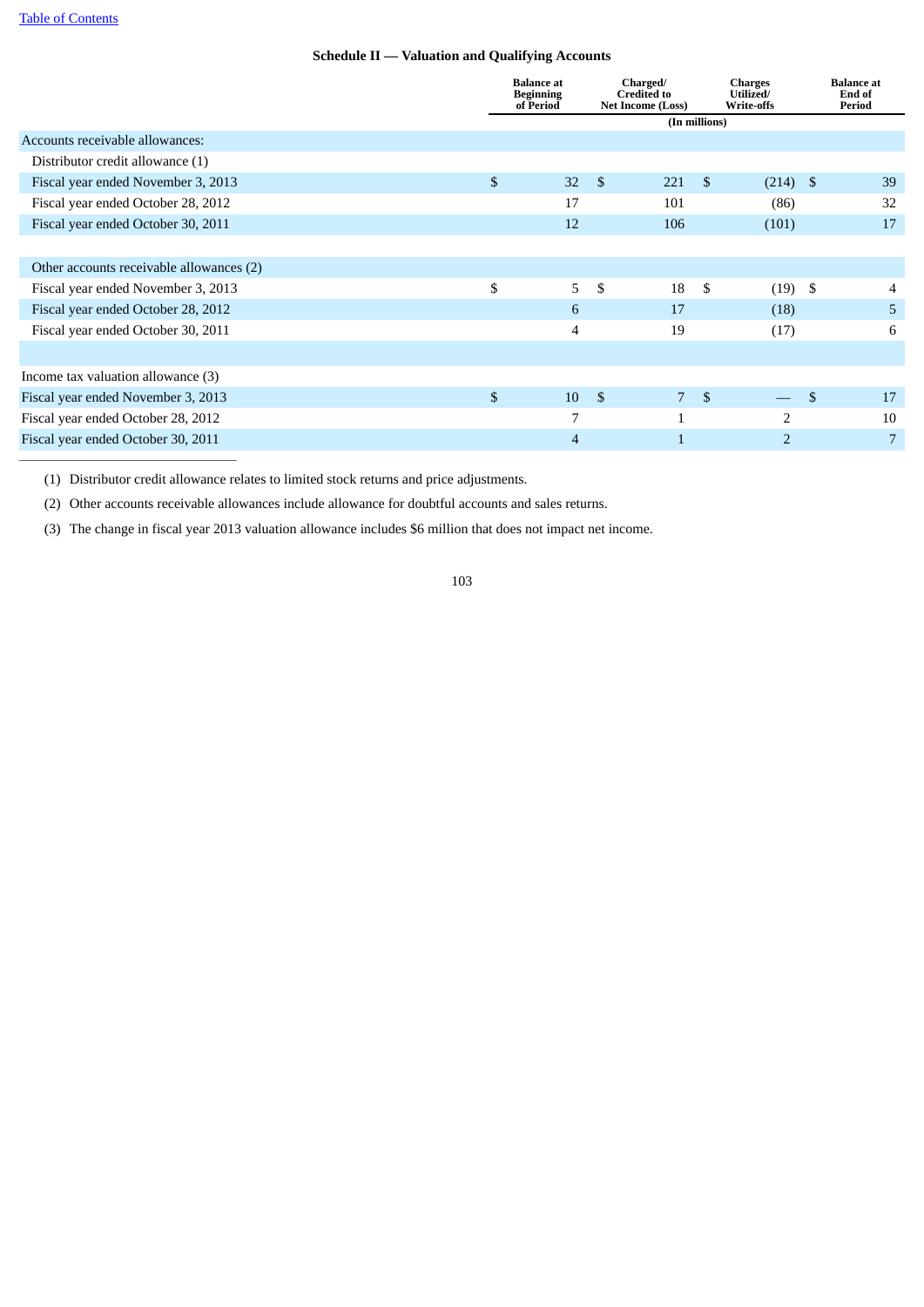## **ITEM 9.** *CHANGES IN AND DISAGREEMENTS WITH ACCOUNTANTS ON ACCOUNTING AND FINANCIAL DISCLOSURE*

Not applicable.

#### **ITEM 9A.** *CONTROLS AND PROCEDURES*

### *Evaluation of Disclosure Controls and Procedures.*

Our management, with the participation of our Chief Executive Officer and Chief Financial Officer, evaluated the effectiveness of Avago's disclosure controls and procedures as of November 3, 2013. The term "disclosure controls and procedures," as defined in Rules 13a-15(e) and 15d-15(e) under the Exchange Act, means controls and other procedures of a company that are designed to ensure that information required to be disclosed by a company in the reports that it files or submits under the Exchange Act is recorded, processed, summarized and reported within the time periods specified in the SEC's rules and forms. Disclosure controls and procedures include, without limitation, controls and procedures designed to ensure that information required to be disclosed by a company in the reports that it files or submits under the Exchange Act is accumulated and communicated to the company's management, including its principal executive and principal financial officers, as appropriate to allow timely decisions regarding required disclosure. Management recognizes that any controls and procedures, no matter how well designed and operated, can provide only reasonable assurance of achieving their objectives and management necessarily applies its judgment in evaluating the cost-benefit relationship of possible controls and procedures. Based on the evaluation of our disclosure controls and procedures as of November 3, 2013, our Chief Executive Officer and Chief Financial Officer concluded that, as of such date, our disclosure controls and procedures were effective at the reasonable assurance level.

### *Management's Report on Internal Control Over Financial Reporting.*

Our management is responsible for establishing and maintaining adequate internal control over financial reporting for the Company. Internal control over financial reporting is defined in Rule 13a-15(f) and 15d-15(f) promulgated under the Exchange Act as a process designed by, or under the supervision of, the company's principal executive and principal financial officers and effected by the company's board of directors, management and other personnel, to provide reasonable assurance regarding the reliability of financial reporting and the preparation of financial statements for external purposes in accordance with generally accepted accounting principles and includes those policies and procedures that:

- Pertain to the maintenance of records that in reasonable detail accurately and fairly reflect the transactions and dispositions of the assets of the company;
- Provide reasonable assurance that transactions are recorded as necessary to permit preparation of financial statements in accordance with generally accepted accounting principles, and that receipts and expenditures of the company are being made only in accordance with authorizations of management and directors of the company; and
- Provide reasonable assurance regarding prevention or timely detection of unauthorized acquisition, use or disposition of the company's assets that could have a material effect on the financial statements.

Because of its inherent limitations, internal control over financial reporting may not prevent or detect misstatements. Projections of any evaluation of effectiveness to future periods are subject to the risk that controls may become inadequate because of changes in conditions, or that the degree of compliance with the policies or procedures may deteriorate.

Our management assessed the effectiveness of our internal control over financial reporting as of November 3, 2013. In making this assessment, the company's management used the criteria set forth by the Committee of Sponsoring Organizations of the Treadway Commission (COSO) in *Internal Control-Integrated Framework.* Based on this assessment, our management concluded that, as of November 3, 2013, our internal control over financial reporting is effective based on those criteria.

Our evaluation of the effectiveness of our internal control over the financial reporting as of November 3, 2013 did not include the internal controls of CyOptics. We excluded CyOptics from our assessment of internal control over financial reporting as of November 3, 2013 because it was acquired in a business combination in June 2013. CyOptics, Inc. is a wholly owned subsidiary of the Company whose total assets and revenues represent approximately less than 5% and 4%, respectively, of the related consolidated financial statements as of, and for the year ended November 3, 2013.

The effectiveness of the Company's internal control over financial reporting, excluding CyOptics, as of November 3, 2013 has been audited by PricewaterhouseCoopers LLP, an independent registered public accounting firm, as stated in their report which is included in Part II, Item 8. of this Form 10- K.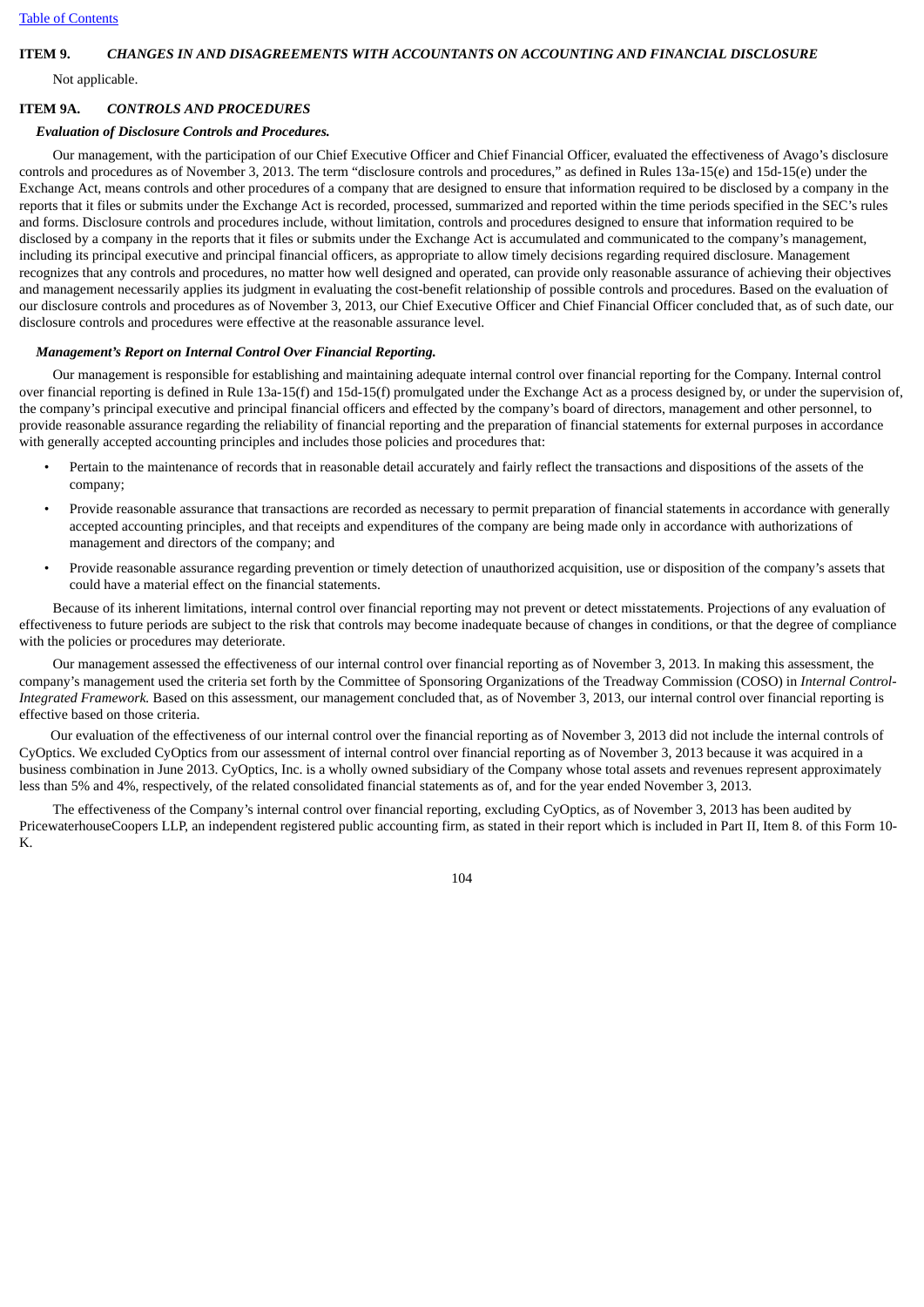# *Changes in Internal Controls over Financial Reporting.*

No change in our internal control over financial reporting (as defined in Rules 13a-15(f) and 15d-15(f) under the Exchange Act) occurred during the fiscal quarter ended November 3, 2013 that has materially affected, or is reasonably likely to materially affect, our internal control over financial reporting.

# **ITEM 9B.** *OTHER INFORMATION*

Not applicable.

#### **PART III.**

# **ITEM 10.** *DIRECTORS, EXECUTIVE OFFICERS AND CORPORATE GOVERNANCE*

The information regarding our directors, executive officers and compliance with Section 16(a) of the Exchange Act, set forth in the sections entitled "Proposal 1 — Election of Directors", "Executive Officers", "Corporate Governance" and "Section 16(a) Beneficial Ownership Reporting Compliance", in our definitive Proxy Statement for our 2014 Annual General Meeting of Shareholders to be filed with the SEC within 120 days of the end of our 2013 fiscal year pursuant to General Instruction G(3) to Form 10-K is hereby incorporated by reference in this section.

We have adopted a written Code of Ethics and Business Conduct that applies to all of our employees and directors, including our principal executive officer, principal financial officer and principal accounting officer, or persons performing similar functions and have posted it in the "Investors — Governance" section of our website, which is located at www.avagotech.com. We intend to satisfy any disclosure requirement under Item 5.05 of Form 8-K regarding any amendments to, or waivers from, our Code of Ethics and Business Conduct by posting such information on our website at the internet address and location above.

# **ITEM 11.** *EXECUTIVE COMPENSATION*

The information regarding executive compensation required by this Item 11 set forth in the sections entitled "Director Compensation", "Compensation Discussion and Analysis", "Executive Compensation", "Compensation Committee Report" and "Corporate Governance — Compensation Committee Interlocks and Insider Participation" in our definitive Proxy Statement for our 2014 Annual General Meeting of Shareholders to be filed with the SEC within 120 days of the end of our 2013 fiscal year pursuant to General Instruction G(3) to Form 10-K is hereby incorporated by reference in this section. However, the Compensation Committee Report included in such definitive Proxy Statement shall not be deemed "filed" with the SEC for the purposes of Section 18 of the Exchange Act or otherwise subject to the liabilities of that section, nor shall it be deemed incorporated by reference in any filing made by us with the SEC, regardless of any general incorporation language in such filing.

## **ITEM 12.** *SECURITY OWNERSHIP OF CERTAIN BENEFICIAL OWNERS AND MANAGEMENT AND RELATED STOCKHOLDER MATTERS*

The information regarding security ownership of certain beneficial owners and management and related shareholder matters required by this Item 12 set forth in the section entitled "Security Ownership of Certain Beneficial Owners, Directors and Executive Officers" and "Equity Compensation Plan Information" in our definitive Proxy Statement for our 2014 Annual General Meeting of Shareholders to be filed with the SEC within 120 days of the end of our 2013 fiscal year pursuant to General Instruction G(3) to Form 10-K is hereby incorporated by reference in this section.

# **ITEM 13.** *CERTAIN RELATIONSHIPS AND RELATED TRANSACTIONS, AND DIRECTOR INDEPENDENCE*

The information regarding certain relationships, related transactions and director independence required by this Item 13 set forth in the sections entitled "Corporate Governance" and "Certain Relationships and Related Party Transactions" in our definitive Proxy Statement for our 2014 Annual General Meeting of Shareholders to be filed with the SEC within 120 days of the end of our 2013 fiscal year pursuant to General Instruction G(3) to Form 10-K is hereby incorporated by reference in this section.

# **ITEM 14.** *PRINCIPAL ACCOUNTING FEES AND SERVICES*

The information regarding principal accounting fees and services required by this Item 14 set forth in the proposal relating to the re-appointment of our independent registered public accounting firm in our definitive Proxy Statement for our 2014 Annual General Meeting of Shareholders to be filed with the Commission within 120 days of the end of our 2013 fiscal year pursuant to General Instruction G(3) to Form 10-K is hereby incorporated by reference in this section.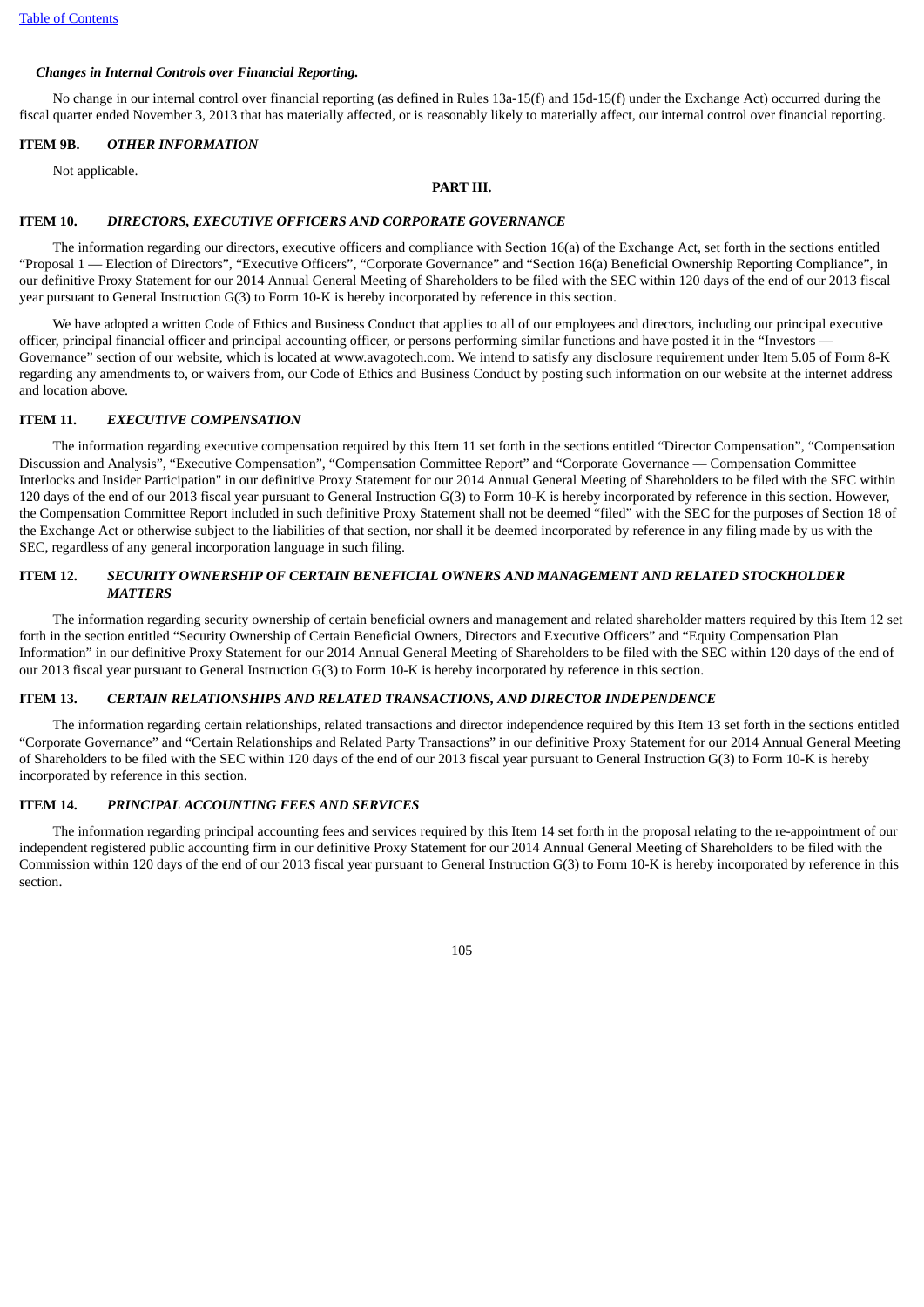### **PART IV**

## **ITEM 15.** *EXHIBITS, FINANCIAL STATEMENT SCHEDULES*

(a) The following are filed as part of this Annual Report on Form 10-K:

1. Financial Statements

The following consolidated financial statements are included in Item 8 of this Annual Report on Form 10-K:

- Consolidated Balance Sheets as of November 3, 2013 and October 28, 2012
- Consolidated Statements of Operations for the years ended November 3, 2013, October 28, 2012 and October 30, 2011
- Consolidated Statements of Comprehensive Income for the years ended November 3, 2013, October 28, 2012 and October 30, 2011
- Consolidated Statements of Cash Flows for the years ended November 3, 2013, October 28, 2012 and October 30, 2011
- Consolidated Statements of Shareholders' Equity for the years ended November 3, 2013, October 28, 2012 and October 30, 2011
- 2. Financial Statement Schedules

The financial statement schedule required by Item 15(a) (Schedule II, Valuation and Qualifying Accounts) is included in Item 8 of this Annual Report on Form 10-K.

Schedules not filed have been omitted because they are not applicable, are not required or the information required to be set forth therein is included in the financial statements or notes thereto.

## 3. Exhibits

The exhibits listed in the Exhibit Index immediately preceding the exhibits are filed with or incorporated by reference in this Annual Report on Form 10-K.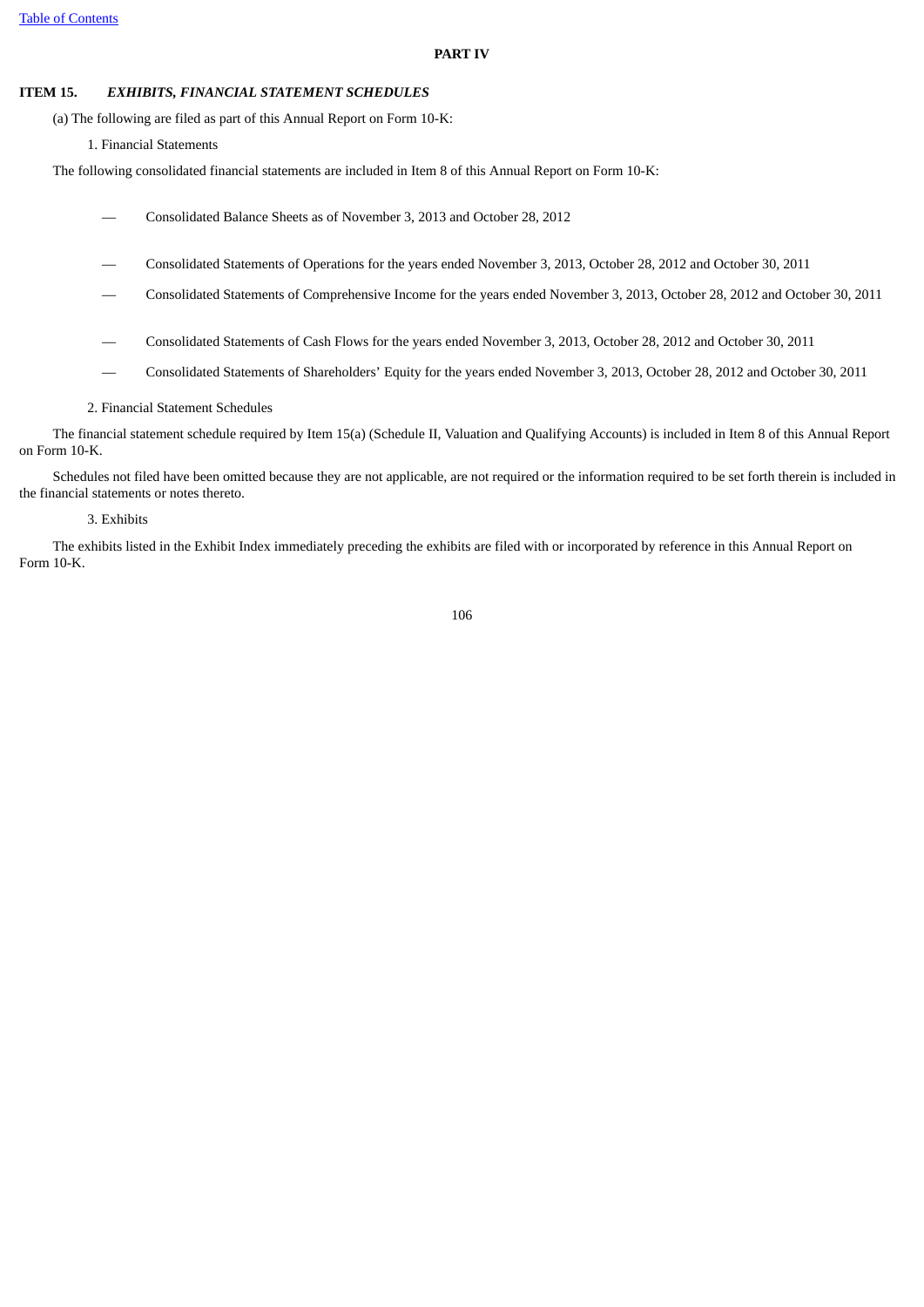#### **SIGNATURES**

Pursuant to the requirements of Section 13 or 15(d) of the Securities Exchange Act of 1934, the Registrant has duly caused this report to be signed on its behalf by the undersigned, thereunto duly authorized.

## AVAGO TECHNOLOGIES LIMITED

By: **/s/ Hock E. Tan**

**Name: Hock E. Tan Title: President and Chief Executive Officer**

Date: December 20, 2013

#### **POWER OF ATTORNEY**

Each person whose individual signature appears below hereby authorizes and appoints Hock E. Tan, Anthony E. Maslowski and Patricia H. McCall, and each of them, with full power of substitution and resubstitution and full power to act without the other, as his or her true and lawful attorney-in-fact and agent to act in his or her name, place and stead and to execute in the name and on behalf of each person, individually and in each capacity stated below, and to file any and all amendments to this Annual Report on Form 10-K, and to file the same, with all exhibits thereto, and other documents in connection therewith, with the Securities and Exchange Commission, granting unto said attorneys-in-fact and agents, and each of them, full power and authority to do and perform each and every act and thing, ratifying and confirming all that said attorneys-in-fact and agents or any of them or their or his substitute or substitutes may lawfully do or cause to be done by virtue thereof.

Pursuant to the requirements of the Securities Exchange Act of 1934, this Annual Report on Form 10-K has been signed by the following persons on behalf of the Registrant in the capacities indicated and on the dates indicated.

| <b>Signature</b>                                 | <b>Title</b>                                                                              | <b>Date</b>       |
|--------------------------------------------------|-------------------------------------------------------------------------------------------|-------------------|
| /s/ Hock E. Tan<br>Hock E. Tan                   | President and Chief Executive<br>Officer and Director<br>(Principal Executive Officer)    |                   |
| /s/ Anthony E. Maslowski<br>Anthony E. Maslowski | Chief Financial Officer<br>(Principal Financial Officer and Principal Accounting Officer) | December 20, 2013 |
| /s/ James Diller<br><b>James Diller</b>          | Chairman of the Board of Directors                                                        | December 20, 2013 |
| /s/ John Dickson<br><b>John Dickson</b>          | Director                                                                                  | December 20, 2013 |
| /s/ Bruno Guilmart<br><b>Bruno Guilmart</b>      | Director                                                                                  | December 20, 2013 |
| /s/ Kenneth Y. Hao<br><b>Kenneth Y. Hao</b>      | Director                                                                                  | December 20, 2013 |
| /s/ Justine Lien<br><b>Justine Lien</b>          | Director                                                                                  | December 20, 2013 |
| /s/ Donald Macleod<br><b>Donald Macleod</b>      | Director                                                                                  | December 20, 2013 |
| Peter J. Marks                                   | Director                                                                                  |                   |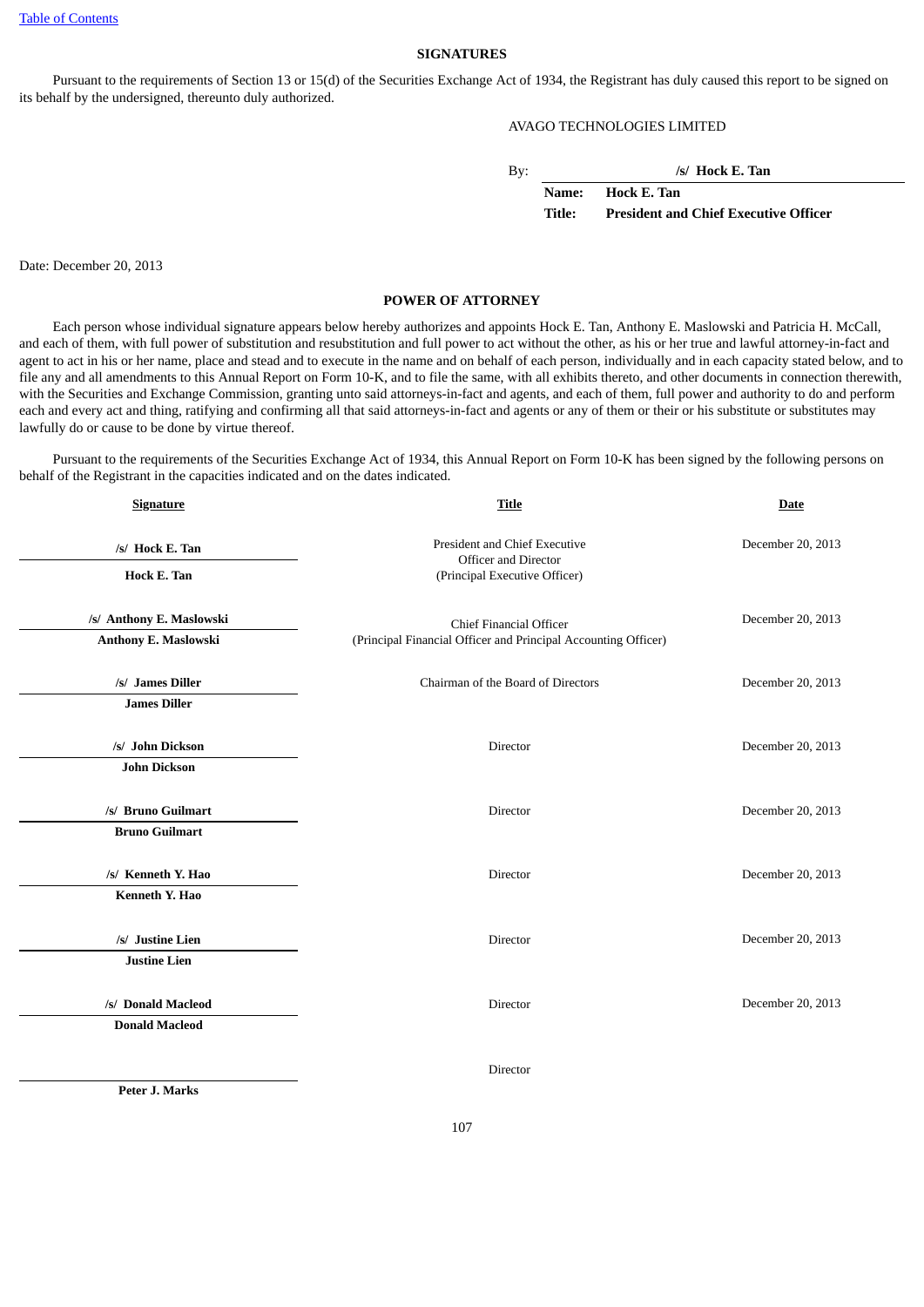# **EXHIBIT INDEX**

|                |                                                                                                                                                                                                                                                                                                                                                                     | <b>Incorporated by Referenced Herein</b>                                                                                |                      |                   |
|----------------|---------------------------------------------------------------------------------------------------------------------------------------------------------------------------------------------------------------------------------------------------------------------------------------------------------------------------------------------------------------------|-------------------------------------------------------------------------------------------------------------------------|----------------------|-------------------|
| Exhibit<br>No. | <b>Description</b>                                                                                                                                                                                                                                                                                                                                                  | <u>Form</u>                                                                                                             | <b>Filing Date</b>   | Filed<br>Herewith |
| 2.1#           | Asset Purchase Agreement, dated August 14, 2005,<br>between Agilent Technologies, Inc. and Argos<br>Acquisition Pte. Ltd.                                                                                                                                                                                                                                           | Agilent Technologies, Inc. Current Report on Form<br>8-K (Commission File No. 001-15405)                                | August 15,<br>2005   |                   |
| 2.2#           | Amendment No. 1 to the Asset Purchase<br>Agreement, dated November 30, 2005, between<br>Agilent Technologies, Inc. and Avago<br>Technologies Limited.                                                                                                                                                                                                               | Amendment No. 4 to Avago Technologies Limited<br>Registration Statement on Form S-1 (Commission<br>File No. 333-153127) | July 21, 2009        |                   |
| 2.3#           | Amendment No. 2 to the Asset Purchase<br>Agreement, dated December 29, 2006, between<br>Agilent Technologies, Inc. and Avago<br>Technologies Limited.                                                                                                                                                                                                               | Amendment No. 1 to Avago Technologies Limited<br>Registration Statement on Form S-1 (Commission<br>File No. 333-153127) | October 1,<br>2008   |                   |
| 2.4#           | Asset Purchase Agreement, dated June 25, 2008,<br>by and among Avago Technologies GmbH, Avago<br>Technologies International Sales Pte. Ltd., Avago<br>Technologies Wireless IP (Singapore) Pte. Ltd.,<br>Avago Technologies Finance Pte. Ltd. and Infineon<br>Technologies AG.                                                                                      | Amendment No. 4 to Avago Technologies Limited<br>Registration Statement on Form S-1 (Commission<br>File No. 333-153127) | July 21, 2009        |                   |
| 2.5#           | Agreement and Plan of Merger, dated as of April<br>10, 2013, by and among CyOptics, Avago<br>Technologies Wireless (U.S.A.) Manufacturing<br>Inc., Celsus Acquisition Corp., the Company,<br>Avago Technologies Finance Pte. Ltd. and<br>Shareholder Representative Services LLC.                                                                                   | Avago Technologies Limited Current Report on<br>Form 8-K (File No. 001-34428).                                          | April 11, 2013       |                   |
| 3.1            | Memorandum and Articles of Association.                                                                                                                                                                                                                                                                                                                             | Avago Technologies Limited Current Report on<br>Form 8-K (File No. 001-34428).                                          | August 14,<br>2009   |                   |
| 4.1            | Form of Specimen Share Certificate for<br>Registrant's Ordinary Shares.                                                                                                                                                                                                                                                                                             | Amendment No. 3 to Avago Technologies Limited<br>Registration Statement on Form S-1 (Commission<br>File No. 333-153127) | July 14, 2009        |                   |
| 10.1           | Sublease Agreement, dated June 5, 2009, between<br>Agilent Technologies Singapore Pte. Ltd. and<br>Avago Technologies Manufacturing (Singapore)<br>Pte. Ltd., relating to Avago's facility at 1 Yishun<br>Avenue 7, Singapore 768923.                                                                                                                               | Avago Technologies Limited Registration Annual<br>Report on Form 10-K (Commission File No. 001-<br>33428)               | December 15,<br>2010 |                   |
| 10.2           | Lease No. I/33183P issued by Singapore Housing<br>and Development Board to Compaq Asia Pte Ltd<br>in respect of the land and structures comprised in<br>Lot 1935X of Mukim 19, dated September 26,<br>2000, and includes the Variation of Lease<br>I/49501Q registered January 15, 2002, relating to<br>Avago's facility at 1 Yishun Avenue 7, Singapore<br>768923. | Avago Technologies Finance Pte. Ltd. Registration<br>Statement on Form F-4 (Commission File No. 333-<br>137664)         | November 15,<br>2006 |                   |
| 10.3           | Lease No. I/31607P issued by Singapore Housing<br>and Development Board to Compaq Asia Pte Ltd<br>in respect of the land and structures comprised in<br>Lot 1937C of Mukim 19, dated September 26,<br>2000, and includes the Variation of Lease<br>I/49499Q registered January 15, 2002, relating to<br>Avago's facility at 1 Yishun Avenue 7, Singapore<br>768923. | Avago Technologies Finance Pte. Ltd. Registration<br>Statement on Form F-4 (Commission File No. 333-<br>137664)         | November 15,<br>2006 |                   |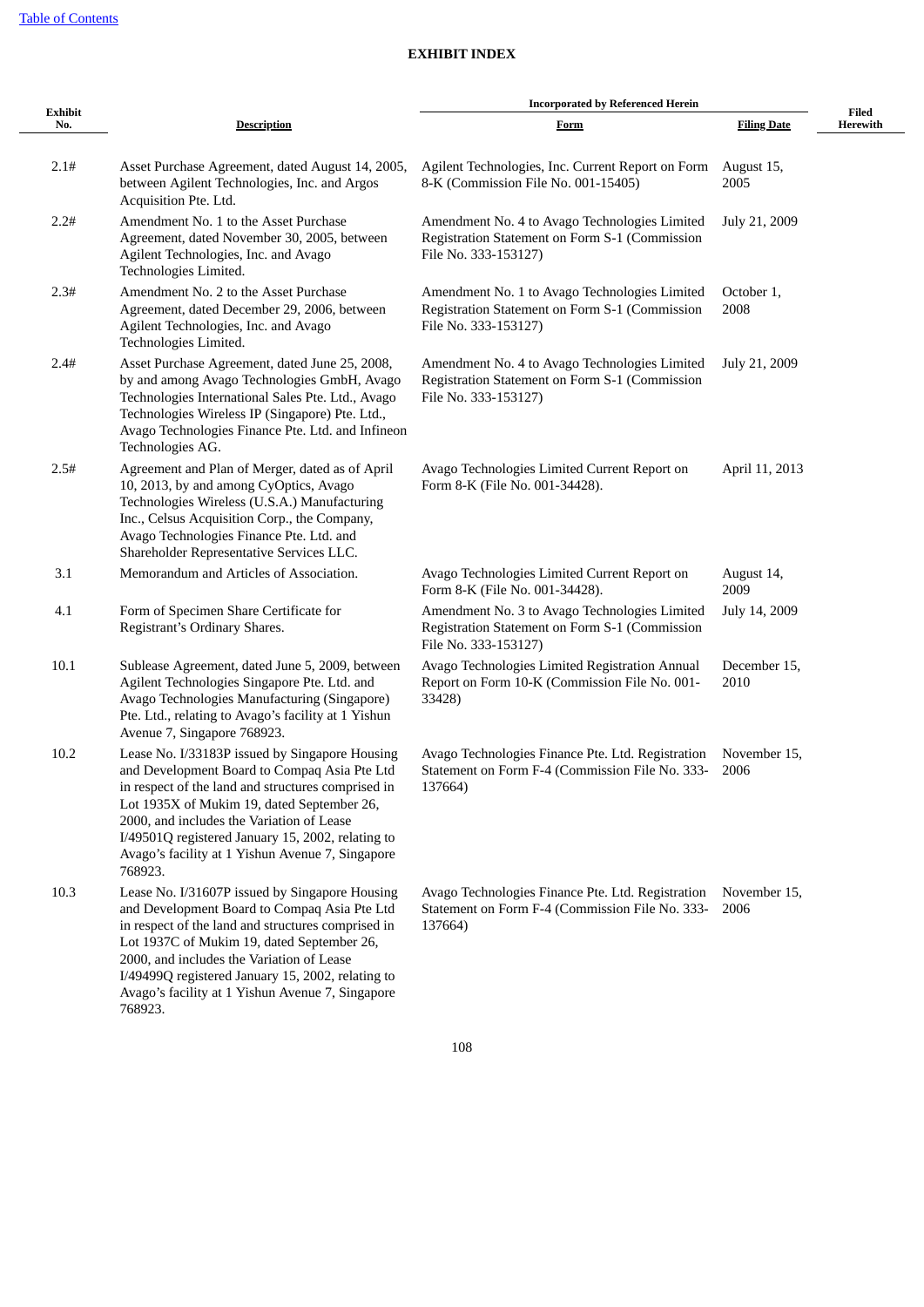|                       |                                                                                                                                                                                                                                                                                                                                                                     | <b>Incorporated by Referenced Herein</b>                                                                                |                      |                   |
|-----------------------|---------------------------------------------------------------------------------------------------------------------------------------------------------------------------------------------------------------------------------------------------------------------------------------------------------------------------------------------------------------------|-------------------------------------------------------------------------------------------------------------------------|----------------------|-------------------|
| <b>Exhibit</b><br>No. | <b>Description</b>                                                                                                                                                                                                                                                                                                                                                  | <u>Form</u>                                                                                                             | <b>Filing Date</b>   | Filed<br>Herewith |
| 10.4                  | Lease No. I/33182P issued by Singapore Housing<br>and Development Board to Compaq Asia Pte Ltd<br>in respect of the land and structures comprised in<br>Lot 2134N of Mukim 19, dated September 26,<br>2000, and includes the Variation of Lease<br>I/49500Q registered January 15, 2002, relating to<br>Avago's facility at 1 Yishun Avenue 7, Singapore<br>768923. | Avago Technologies Finance Pte. Ltd. Registration<br>Statement on Form F-4 (Commission File No. 333-<br>137664)         | November 15,<br>2006 |                   |
| 10.5                  | Lease No. I/33160P issued by Singapore Housing<br>and Development Board to Compaq Asia Pte Ltd<br>in respect of the land and structures comprised in<br>Lot 1975P of Mukim 19, dated September 26,<br>2000, and includes the Variation of Lease<br>I/49502Q registered January 15, 2002, relating to<br>Avago's facility at 1 Yishun Avenue 7, Singapore<br>768923. | Avago Technologies Finance Pte. Ltd. Registration<br>Statement on Form F-4 (Commission File No. 333-<br>137664)         | November 15,<br>2006 |                   |
| 10.6                  | Tenancy Agreement, dated October 24, 2005,<br>between Agilent Technologies (Malaysia) Sdn.<br>Bhd. and Avago Technologies (Malaysia) Sdn.<br>Bhd. (f/k/a Jumbo Portfolio Sdn. Bhd.), relating to<br>Avago's facility at Bayan Lepas Free Industrial<br>Zone, 11900 Penang, Malaysia.                                                                                | Amendment No. 1 to Avago Technologies Limited<br>Registration Statement on Form S-1 (Commission<br>File No. 333-153127) | October 1,<br>2008   |                   |
| 10.7                  | Supplemental Agreement to Tenancy Agreement,<br>dated December 1, 2005, between Agilent<br>Technologies (Malaysia) Sdn. Bhd. and Avago<br>Technologies (Malaysia) Sdn. Bhd. (f/k/a Jumbo<br>Portfolio Sdn. Bhd.), relating to Avago's facility at<br>Bayan Lepas Free Industrial Zone, 11900 Penang,<br>Malaysia.                                                   | Amendment No. 1 to Avago Technologies Limited<br>Registration Statement on Form S-1 (Commission<br>File No. 333-153127) | October 1,<br>2008   |                   |
| 10.8                  | Subdivision and Use Agreement, dated<br>December 1, 2005, between Agilent Technologies<br>(Malaysia) Sdn. Bhd. and Avago Technologies<br>(Malaysia) Sdn. Bhd. (f/k/a Jumbo Portfolio Sdn.<br>Bhd.), relating to Avago's facility at Bayan Lepas<br>Free Industrial Zone, 11900 Penang, Malaysia.                                                                    | Amendment No. 1 to Avago Technologies Limited<br>Registration Statement on Form S-1 (Commission<br>File No. 333-153127) | October 1,<br>2008   |                   |
| 10.9                  | Sale and Purchase Agreement, dated December 1,<br>2005, between Agilent Technologies (Malaysia)<br>Sdn. Bhd. and Avago Technologies (Malaysia)<br>Sdn. Bhd. (f/k/a Jumbo Portfolio Sdn. Bhd.),<br>relating to Avago's facility at Bayan Lepas Free<br>Industrial Zone, 11900 Penang, Malaysia.                                                                      | Amendment No. 1 to Avago Technologies Limited<br>Registration Statement on Form S-1 (Commission<br>File No. 333-153127) | October 1,<br>2008   |                   |
| 10.10                 | Lease Agreement, dated December 1, 2005,<br>between Agilent Technologies, Inc. and Avago<br>Technologies U.S. Inc., relating to Avago's facility<br>at 350 West Trimble Road, San Jose, California<br>95131.                                                                                                                                                        | Amendment No. 1 to Avago Technologies Limited<br>Registration Statement on Form S-1 (Commission<br>File No. 333-153127) | October 1,<br>2008   |                   |
| 10.11                 | First Amendment to Lease Agreement (Building<br>90) and Service Level Agreement, dated<br>January 10, 2007, between Avago Technologies<br>U.S. Inc. and Lumileds Lighting B.V. relating to<br>Avago's facilities at 350 West Trimble Road,<br>San Jose, California 95131.                                                                                           | Amendment No. 1 to Avago Technologies Limited<br>Registration Statement on Form S-1 (Commission<br>File No. 333-153127) | October 1,<br>2008   |                   |

 $\overline{\phantom{a}}$ 

109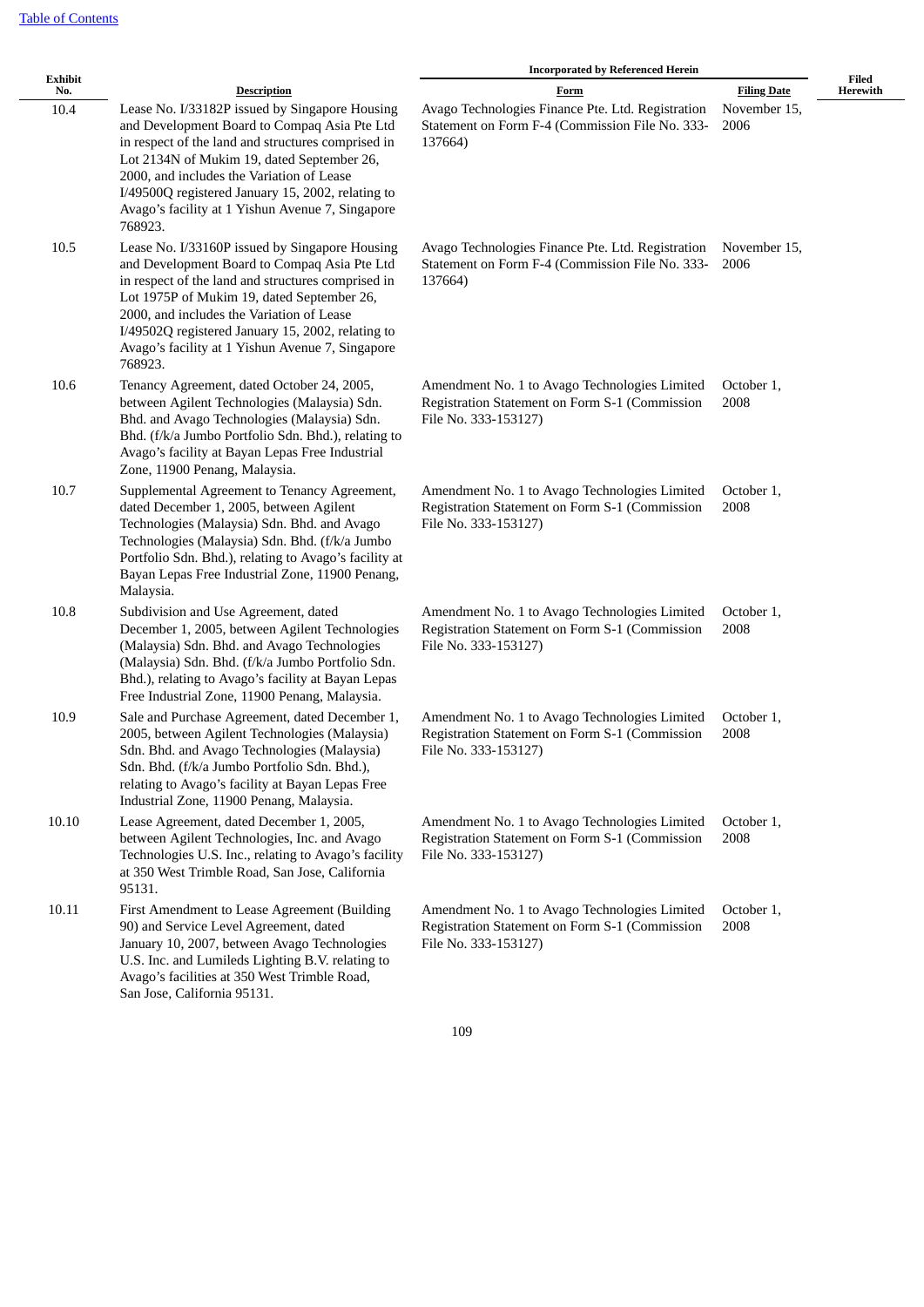|                       |                                                                                                                                                                                                                                                                                                                                                                                                                                                                                                                                                                                                         | <b>Incorporated by Referenced Herein</b>                                                                                                  |                       |                   |
|-----------------------|---------------------------------------------------------------------------------------------------------------------------------------------------------------------------------------------------------------------------------------------------------------------------------------------------------------------------------------------------------------------------------------------------------------------------------------------------------------------------------------------------------------------------------------------------------------------------------------------------------|-------------------------------------------------------------------------------------------------------------------------------------------|-----------------------|-------------------|
| <b>Exhibit</b><br>No. | <b>Description</b>                                                                                                                                                                                                                                                                                                                                                                                                                                                                                                                                                                                      | <u>Form</u>                                                                                                                               | <b>Filing Date</b>    | Filed<br>Herewith |
| 10.12                 | Lease Agreement dated as of April 29, 2005 by<br>and between TriQuint Optoelectronics, Inc. and<br>CyOptics, Inc. and related amendments and<br>renewals.                                                                                                                                                                                                                                                                                                                                                                                                                                               | Avago Technologies Limited Quarterly Report on<br>Form 10-Q (Commission File No. 001-34428)                                               | September 13,<br>2013 |                   |
| 10.13                 | Lease Agreement dated as of June 29, 2000<br>("Lease") by and between Inmobiliaria Ayusa, S.<br>de R.L. de C.V. ("Landlord") and Lucent<br>Technologies Microelectronica de Mexico, S.A. de<br>C.V., together with consent of Landlord to assign<br>the Lease to a subsidiary of CyOptics, Inc. and<br>related amendments to the Lease.                                                                                                                                                                                                                                                                 | Avago Technologies Limited Quarterly Report on<br>Form 10-Q (Commission File No. 001-34428)                                               | September 13,<br>2013 |                   |
| 10.14                 | Credit Agreement, dated October 28, 2013, among<br>Avago Technologies Finance Pte. Ltd., as<br>Borrower, Avago Technologies Holding Pte. Ltd.,<br>Avago Technologies International Sales Pte.<br>Limited, Avago Technologies US. Inc. and Avago<br>Technologies General IP (Singapore) Pte. Ltd., as<br>Guarantors and the Initial Lenders named therein<br>as Initial Lenders and Citicorp International<br>Limited as Administrative Agent and Barclays<br>Bank PLC as Syndication Agent and Barclays<br>Bank PLC and Citigroup Global Markets Inc. as<br>Joint Lead Arrangers and Joint Bookrunners. | Avago Technologies Limited Current Report on<br>Form 8-K (Commission File No. 001-34428)                                                  | October 30,<br>2013   |                   |
| 10.15                 | Ft. Collins Supply Agreement, dated October 28,<br>2005 between Avago Technologies Wireless<br>(U.S.A.) Manufacturing, Inc. and Palau<br>Acquisition Corporation.                                                                                                                                                                                                                                                                                                                                                                                                                                       | Avago Technologies Finance Pte. Ltd. Amendment June 16, 2009<br>No. 1 to Annual Report on Form 20-F/A<br>(Commission File No. 333-137664) |                       |                   |
| 10.16                 | Collective Agreement, dated April 29, 2013,<br>between Avago Manufacturing (Singapore) Pte Ltd<br>(and its Singapore affiliates) and United Workers<br>of Electronic & Electrical Industries.                                                                                                                                                                                                                                                                                                                                                                                                           | Avago Technologies Limited Current Report on<br>Form 8-K (Commission File No. 001-33428)                                                  | September 5,<br>2013  |                   |
| 10.17                 | Collective Employment Contract for an Indefinite<br>Duration dated as of February 16, 2010 by and<br>between CyOptics of Mexico, S. de R.L. de C.V.<br>and Union of Day Laborers and Industrial Workers<br>and the Maquiladora Industry. (English translation<br>of Spanish original).                                                                                                                                                                                                                                                                                                                  | Avago Technologies Limited Quarterly Report on<br>Form 10-Q (Commission File No. 001-33428)                                               | September 13,<br>2013 |                   |
| $10.18+$              | 2009 Equity Incentive Award Plan.                                                                                                                                                                                                                                                                                                                                                                                                                                                                                                                                                                       | Amendment No. 5 to Avago Technologies Limited<br>Registration Statement on Form S-1 (Commission<br>File No. 333-153127)                   | July 27, 2009         |                   |
| $10.19+$              | Equity Incentive Plan for Executive Employees of<br>Avago Technologies Limited and Subsidiaries<br>(Amended and Restated Effective as of<br>February 25, 2008).                                                                                                                                                                                                                                                                                                                                                                                                                                         | Avago Technologies Finance Pte. Ltd. Amendment<br>No. 1 to Annual Report on Form 20-F/A<br>(Commission File No. 333-137664)               | February 27,<br>2008  |                   |
| $10.20+$              | Equity Incentive Plan for Senior Management<br>Employees of Avago Technologies Limited and<br>Subsidiaries (Amended and Restated Effective as<br>of February 25, 2008).                                                                                                                                                                                                                                                                                                                                                                                                                                 | Avago Technologies Finance Pte. Ltd. Amendment<br>No. 1 to Annual Report on Form 20-F/A<br>(Commission File No. 333-137664)               | February 27,<br>2008  |                   |

 $\overline{\phantom{a}}$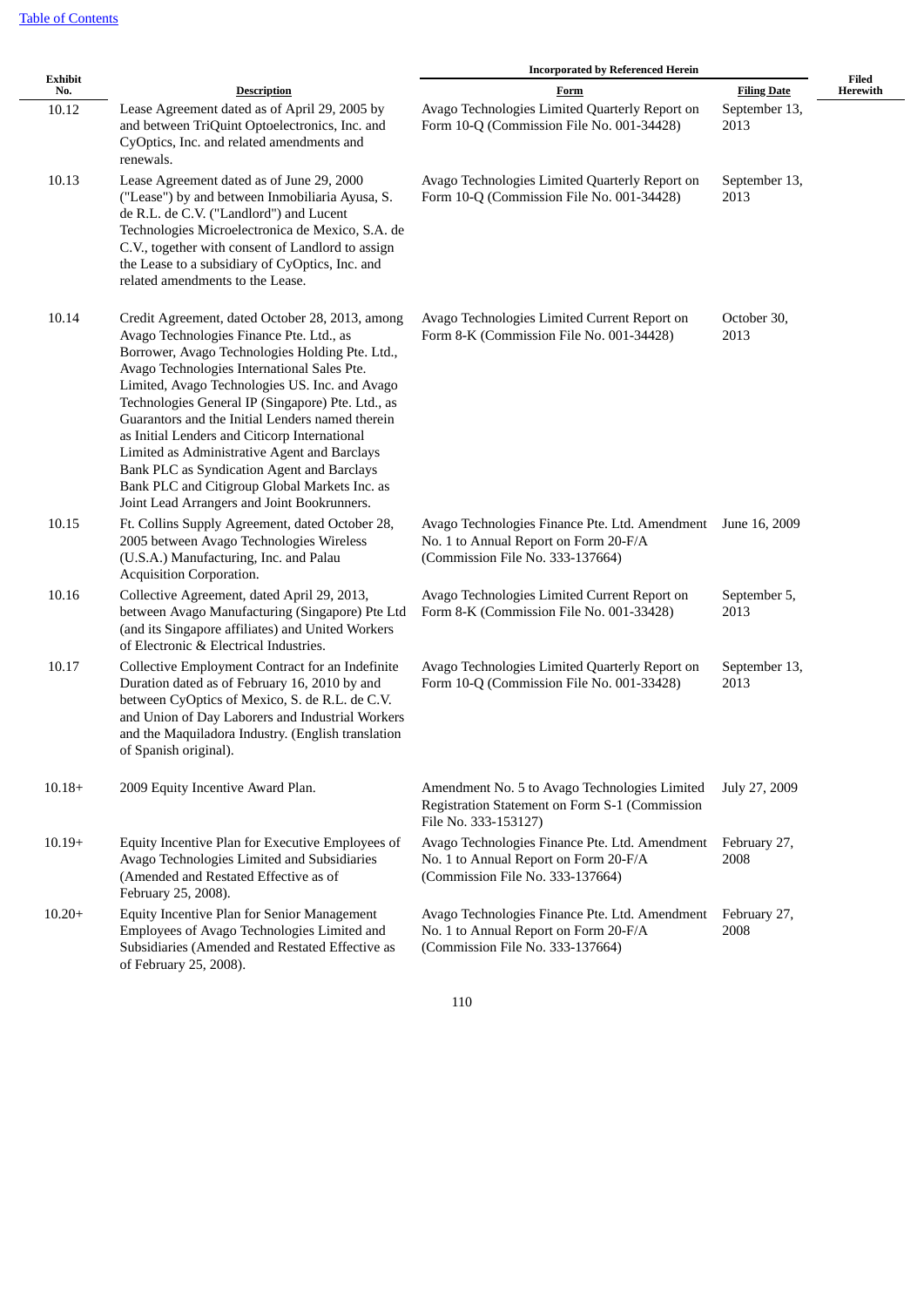|                |                                                                                                                                                                                                                                       | <b>Incorporated by Referenced Herein</b>                                                                                    |                       | Filed    |
|----------------|---------------------------------------------------------------------------------------------------------------------------------------------------------------------------------------------------------------------------------------|-----------------------------------------------------------------------------------------------------------------------------|-----------------------|----------|
| Exhibit<br>No. | <b>Description</b>                                                                                                                                                                                                                    | <u>Form</u>                                                                                                                 | <b>Filing Date</b>    | Herewith |
| $10.21 +$      | Amendment to the Equity Incentive Plan for Senior<br>Management Employees of Avago Technologies<br>Limited and its Subsidiaries, dated July 27, 2009                                                                                  | Avago Technologies Limited Annual Report on<br>Form 10-K (Commission File No. 001-34428)                                    | December 16,<br>2011  |          |
| $10.22+$       | Amendment to the Equity Incentive Plan for Senior<br>Management Employees of Avago Technologies<br>Limited and its Subsidiaries, dated March 9, 2011                                                                                  | Avago Technologies Limited Quarterly Report on<br>Form 10-Q (Commission File No. 001-34428)                                 | June 9, 2011          |          |
| $10.23+$       | Form of Nonqualified Share Option Agreement<br>Under the Amended and Restated Equity Incentive<br>Plan for Executive Employees of Avago<br>Technologies Limited and Subsidiaries for U.S.<br>employees.                               | Amendment No. 1 to Avago Technologies Limited<br>Registration Statement on Form S-1 (Commission<br>File No. 333-153127)     | October 1,<br>2008    |          |
| $10.24+$       | Form of Nonqualified Share Option Agreement<br>Under the Equity Incentive Plan for Executive<br>Employees of Avago Technologies Limited and<br>Subsidiaries for employees in Singapore.                                               | Amendment No. 1 to Avago Technologies Limited<br>Registration Statement on Form S-1 (Commission<br>File No. 333-153127)     | October 1,<br>2008    |          |
| $10.25+$       | Form of Nonqualified Share Option Agreement<br>Under the Amended and Restated Equity Incentive<br>Plan for Senior Management Employees of Avago<br>Technologies Limited and Subsidiaries for U.S.<br>non-employee directors.          | Amendment No. 1 to Avago Technologies Limited<br>Registration Statement on Form S-1 (Commission<br>File No. 333-153127)     | October 1,<br>2008    |          |
| $10.26+$       | Form of Nonqualified Share Option Agreement<br>Under the Amended and Restated Equity Incentive<br>Plan for Senior Management Employees of Avago<br>Technologies Limited and Subsidiaries for non-<br>employee directors in Singapore. | Avago Technologies Finance Pte. Ltd. Registration<br>Statement on Form F-4 (Commission File No. 333-<br>137664)             | September 29,<br>2006 |          |
| $10.27+$       | Amended and Restated Offer Letter Agreement,<br>dated July 17, 2009, between Avago Technologies<br>Limited and Hock E. Tan.                                                                                                           | Amendment No. 4 to Avago Technologies Limited<br>Registration Statement on Form S-1 (Commission<br>File No. 333-153127)     | July 21, 2009         |          |
| $10.28 +$      | Amended and Restated Employment Agreement,<br>dated July 17, 2009, between Avago Technologies<br>U.S. Inc. and Bryan T. Ingram.                                                                                                       | Amendment No. 4 to Avago Technologies Limited<br>Registration Statement on Form S-1 (Commission<br>File No. 333-153127)     | July 21, 2009         |          |
| $10.29+$       | Offer Letter Agreement, dated March 20, 2007,<br>between Avago Technologies and Patricia H.<br>McCall.                                                                                                                                | Avago Technologies Finance Pte. Ltd. Amendment<br>No. 1 to Annual Report on Form 20-F/A<br>(Commission File No. 333-137664) | February 27,<br>2008  |          |
| $10.30+$       | Form of indemnification agreement between<br>Avago and its directors (prior to June 2013).                                                                                                                                            | Avago Technologies Finance Pte. Ltd. Amendment<br>No. 1 to Annual Report on Form 20-F/A<br>(Commission File No. 333-137664) | February 27,<br>2008  |          |
| $10.31+$       | Form of indemnification agreement between<br>Avago and its directors (effective June 2013).                                                                                                                                           | Avago Technologies Limited Quarterly Report on<br>Form 10-Q (Commission File No. 001-34428)                                 | September 13,<br>2013 |          |
| $10.32+$       | Form of indemnification agreement between<br>Avago and each of its officers.                                                                                                                                                          | Avago Technologies Finance Pte. Ltd. Amendment<br>No. 1 to Annual Report on Form 20-F/A<br>(Commission File No. 333-137664) | February 27,<br>2008  |          |
| $10.33+$       | Severance Benefits Agreement, dated December 3,<br>2008, between Avago Technologies Limited and<br>Patricia H. McCall.                                                                                                                | Avago Technologies Finance Pte. Ltd. Current<br>Report on Form 6-K (Commission File No. 333-<br>137664)                     | March 5, 2009         |          |

111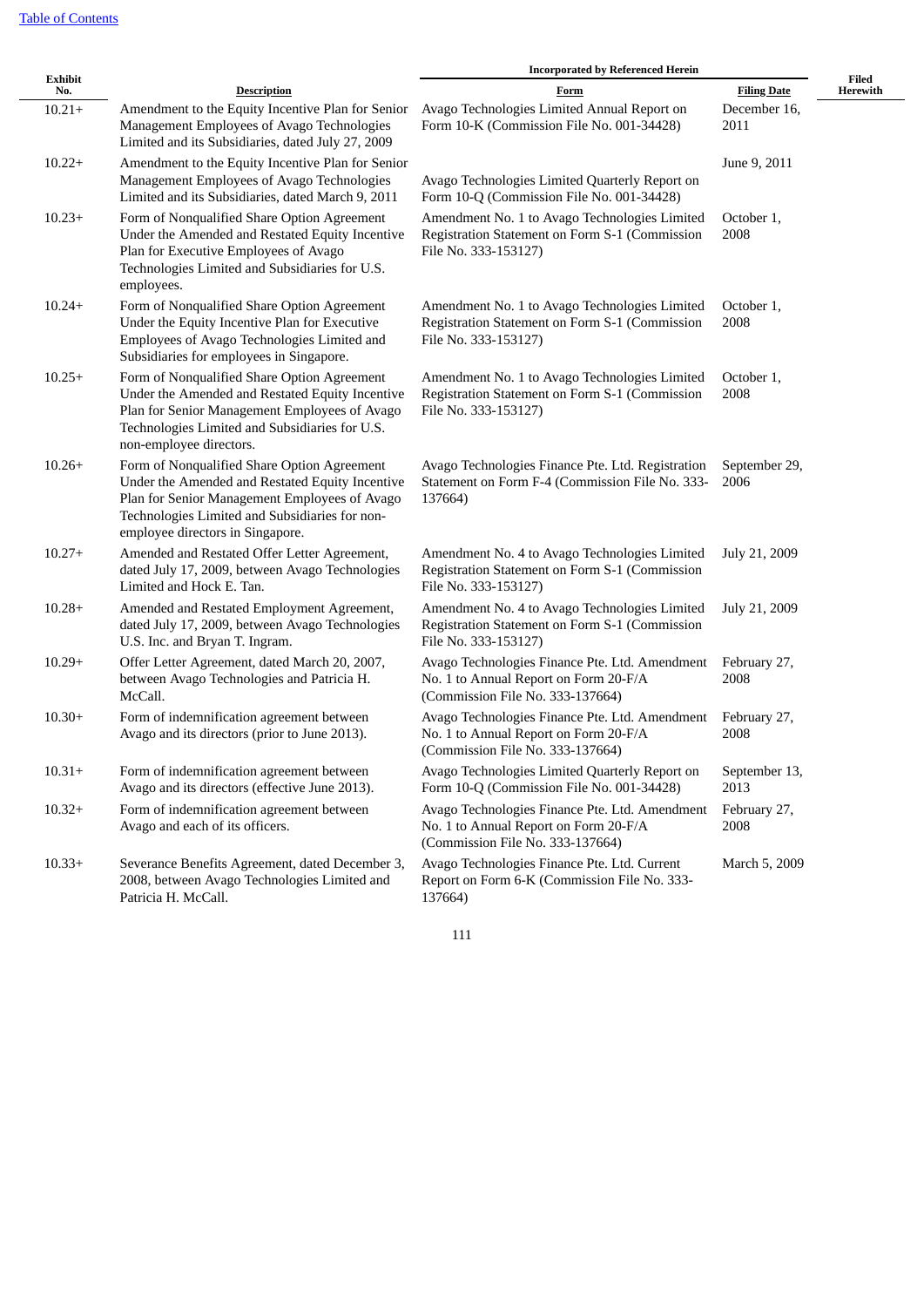|                |                                                                                                                                                                                             | <b>Incorporated by Referenced Herein</b>                                                                                |                      |                   |
|----------------|---------------------------------------------------------------------------------------------------------------------------------------------------------------------------------------------|-------------------------------------------------------------------------------------------------------------------------|----------------------|-------------------|
| Exhibit<br>No. | <b>Description</b>                                                                                                                                                                          | <u>Form</u>                                                                                                             | <b>Filing Date</b>   | Filed<br>Herewith |
| $10.34+$       | Offer Letter Agreement, dated December 5, 2008,<br>between Avago Technologies Limited and B.C.<br>Ooi.                                                                                      | Avago Technologies Finance Pte. Ltd. Current<br>Report on Form 6-K (Commission File No. 333-<br>137664)                 | March 5, 2009        |                   |
| $10.35+$       | Severance Benefits Agreement, dated March 9,<br>2011, between Avago Technologies US. Inc. and<br>Bryan Ingram.                                                                              | Avago Technologies Limited Quarterly Report on<br>Form 10-Q (Commission File No. 001-34428)                             | June 9, 2011         |                   |
| $10.36+$       | Deferred Compensation Plan.                                                                                                                                                                 | Amendment No. 2 to Avago Technologies Limited<br>Registration Statement on Form S-1 (Commission<br>File No. 333-153127) | July 2, 2009         |                   |
| $10.37+$       | Form of Option Agreement Under Avago<br>Technologies Limited 2009 Equity Incentive<br>Award Plan.                                                                                           | Amendment No. 5 to Avago Technologies Limited<br>Registration Statement on Form S-1 (Commission<br>File No. 333-153127) | July 27, 2009        |                   |
| $10.38 +$      | Form of Notice and Restricted Share Unit<br>Agreement Under Avago Technologies Limited<br>2009 Equity Incentive Award Plan.                                                                 | Avago Technologies Limited Annual Report on<br>Form 10-K (Commission File No. 001-33428)                                | December 15,<br>2010 |                   |
| $10.39+$       | Form of Restricted Share Unit Agreement (Sell to<br>Cover) Under Avago Technologies Limited 2009<br>Equity Incentive Award Plan.                                                            | Avago Technologies Limited Quarterly Report on<br>Form 10-Q (Commission File No. 001-34428)                             | June 7, 2013         |                   |
| $10.40+$       | Employee Share Purchase Plan (amended and<br>restated effective as of June 2, 2010).                                                                                                        | Avago Technologies Limited Quarterly Report on<br>Form 10-Q (Commission File No. 001-34428)                             | June 3, 2010         |                   |
| 21.1           | List of Subsidiaries.                                                                                                                                                                       |                                                                                                                         |                      | X                 |
| 23.1           | Consent of PricewaterhouseCoopers LLP,<br>independent registered public accounting firm.                                                                                                    |                                                                                                                         |                      | $\mathbf X$       |
| 24.1           | Power of Attorney (see signature page to this<br>Form 10-K).                                                                                                                                |                                                                                                                         |                      | X                 |
| 31.1           | Certification of Principal Executive Officer<br>Pursuant to Rule 13a-14 of the Securities Exchange<br>Act of 1934, As Adopted Pursuant to Section 302<br>of the Sarbanes-Oxley Act of 2002. |                                                                                                                         |                      | X                 |
| 31.2           | Certification of Principal Financial Officer<br>Pursuant to Rule 13a-14 of the Securities Exchange<br>Act of 1934, As Adopted Pursuant to Section 302<br>of the Sarbanes-Oxley Act of 2002. |                                                                                                                         |                      | $\mathbf X$       |
| 32.1           | Certification of Principal Executive Officer<br>Pursuant to 18 U.S.C. Section 1350, As Adopted<br>Pursuant to Section 906 of the Sarbanes-Oxley Act<br>of 2002.                             |                                                                                                                         |                      | X                 |
| 32.2           | Certification of Principal Financial Officer<br>Pursuant to 18 U.S.C. Section 1350, As Adopted<br>Pursuant to Section 906 of the Sarbanes-Oxley Act<br>of 2002.                             |                                                                                                                         |                      | X                 |
| 101.INS        | <b>XBRL Instance Document</b>                                                                                                                                                               |                                                                                                                         |                      | X                 |
| 101.SCH        | <b>XBRL Schema Document</b>                                                                                                                                                                 |                                                                                                                         |                      | X                 |
| 101.CAL        | <b>XBRL Calculation Linkbase Document</b>                                                                                                                                                   |                                                                                                                         |                      | X                 |
| 101.DEF        | <b>XBRL Definition Linkbase Document</b>                                                                                                                                                    |                                                                                                                         |                      | X                 |
| 101.LAB        | XBRL Labels Linkbase Document                                                                                                                                                               |                                                                                                                         |                      | X                 |
| 101.PRE        | <b>XBRL Presentation Linkbase Document</b>                                                                                                                                                  |                                                                                                                         |                      | $\mathbf X$       |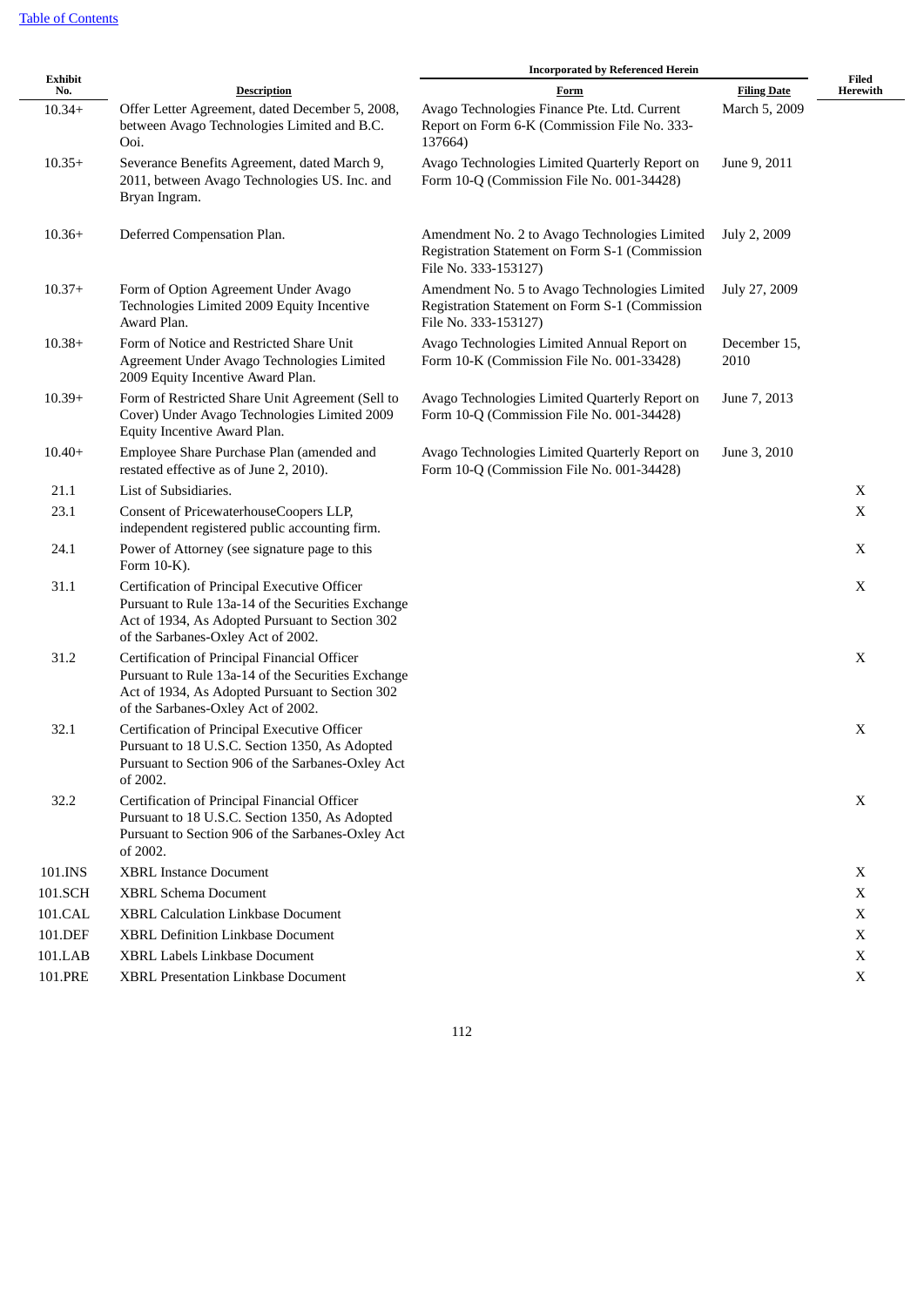# Table of [Contents](#page-0-0)

Notes:

- + Indicates a management contract or compensatory plan or arrangement.
- # Schedules have been omitted pursuant to Item 601(b)(2) of Regulation S-K. Avago Technologies hereby undertakes to furnish supplementally copies of any omitted schedules upon request by the SEC.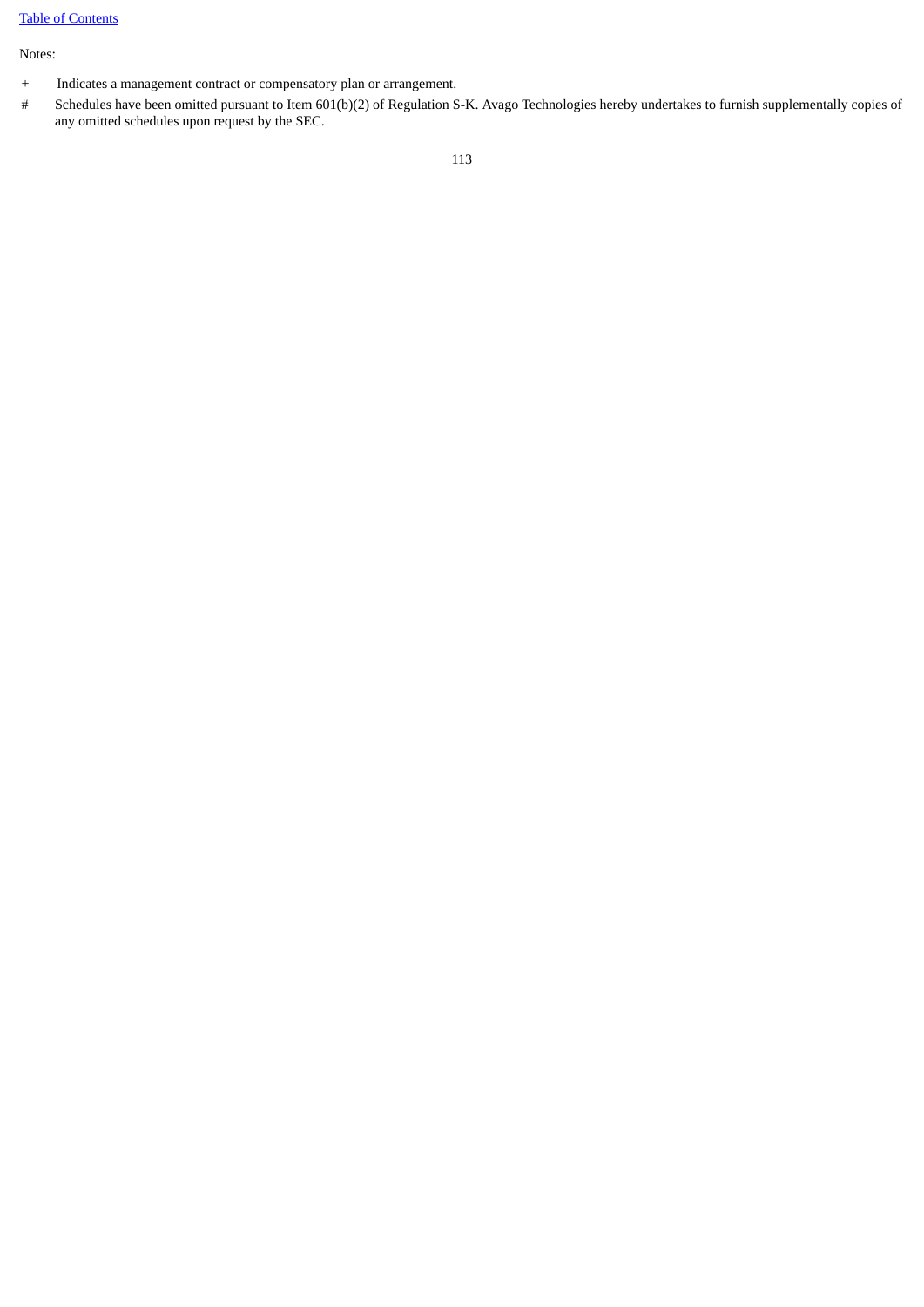# **Avago Technologies Limited - List of Subsidiaries**

| <b>Name of Subsidiary</b>                                         | <b>Country of Incorporation</b> | <b>Ownership Interest</b><br>(Direct or Indirect) |
|-------------------------------------------------------------------|---------------------------------|---------------------------------------------------|
| Avago Semiconductor Technologies (Shanghai) Limited               | China                           | 100%                                              |
| Avago Technologies Canada Corporation                             | Canada                          | 100%                                              |
| Avago Technologies Fiber Austria GmbH (formerly A3PICs Electronic |                                 |                                                   |
| Development GmbH)                                                 | Austria                         | 100%                                              |
| Avago Technologies Fiber GmbH                                     | Germany                         | 100%                                              |
| Avago Technologies Finance Pte. Ltd.                              | Singapore                       | 100%                                              |
| Avago Technologies France SAS                                     | France                          | 100%                                              |
| Avago Technologies General IP (Singapore) Pte. Ltd.               | Singapore                       | 100%                                              |
| Avago Technologies GmbH                                           | Germany                         | 100%                                              |
| Avago Technologies Holding Pte. Ltd.                              | Singapore                       | 100%                                              |
| Avago Technologies Holdings B.V.                                  | Netherlands                     | 100%                                              |
| Avago Technologies International Sales Pte. Limited               | Singapore                       | 100%                                              |
| Avago Technologies Italy S.r.l.                                   | Italy                           | 100%                                              |
| Avago Technologies Japan, Ltd.                                    | Japan                           | 100%                                              |
| Avago Technologies Korea Co. Ltd.                                 | Korea                           | 99%                                               |
| Avago Technologies Luxembourg S.à.r.l.                            | Luxembourg                      | 100%                                              |
| Avago Technologies (Malaysia) Sdn. Bhd.                           | Malaysia                        | 100%                                              |
| Avago Technologies Manufacturing (Singapore) Pte. Ltd.            | Singapore                       | 100%                                              |
| Avago Technologies Sweden AB                                      | Sweden                          | 100%                                              |
| Avago Technologies Trading Ltd                                    | <b>Mauritius</b>                | 100%                                              |
| Avago Technologies U.K. Limited                                   | England                         | 100%                                              |
| Avago Technologies U.S. Inc.                                      | Delaware (U.S.A.)               | 100%                                              |
| Avago Technologies Wireless (U.S.A.) Manufacturing Inc.           | Delaware (U.S.A.)               | 100%                                              |
| CyOptics, Inc.                                                    | Delaware (U.S.A.)               | 100%                                              |
| CyOptics China, Inc.                                              | Delaware (U.S.A)                | 100%                                              |
| CyOptics International Holding Co.                                | Delaware (U.S.A)                | 100%                                              |
| CyOptics International Holding LLC                                | Delaware (U.S.A)                | 100%                                              |
| CyOptics de Mexico, S. de R.L. de C.V.                            | Mexico                          | 100%                                              |
| CyOptics Taiwan, Inc.                                             | Delaware (U.S.A.)               | 100%                                              |
| CY, Taiwan Ltd                                                    | Taiwan                          | 100%                                              |
| CY Technologies (Shenzen) Ltd                                     | China                           | 100%                                              |
| East Texas Integrated Circuits, Inc.                              | <b>Texas</b>                    | 100%                                              |
| Eltra Slovakia, S.r.o.                                            | Slovakia                        | 100%                                              |
| Eltra S.p.A.                                                      | Italy                           | 100%                                              |
| Javelin Semiconductor, Inc.                                       | Delaware (U.S.A.)               | 100%                                              |
| <b>Nemicon Corporation</b>                                        | Japan                           | 100%                                              |
| REP Avago (Wuxi) Electronics Technologies Limited                 | China                           | 100%                                              |
| Scenic Drive Sdn. Bhd.                                            | Malaysia                        | 100%                                              |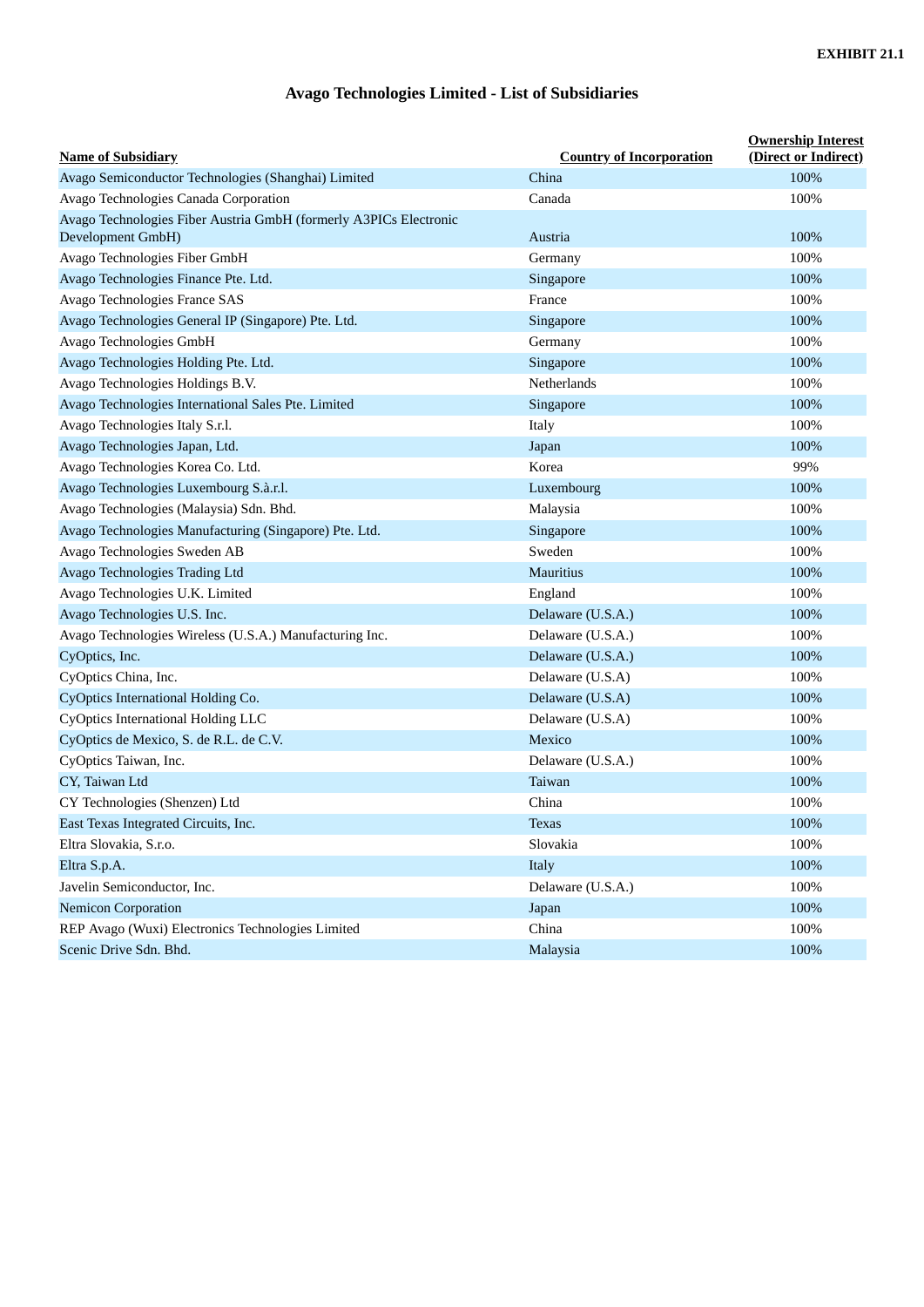## CONSENT OF INDEPENDENT REGISTERED PUBLIC ACCOUNTING FIRM

We hereby consent to the incorporation by reference in the Registration Statements on Form S-8 (Nos. 333-161746 and 333-169172) and S‑3 (No. 333-168621) of Avago Technologies Limited of our report dated December 20, 2013, relating to the financial statements, financial statement schedule and the effectiveness of internal control over financial reporting, which appears in this Form 10-K.

/s/ PricewaterhouseCoopers LLP San Jose, California December 20, 2013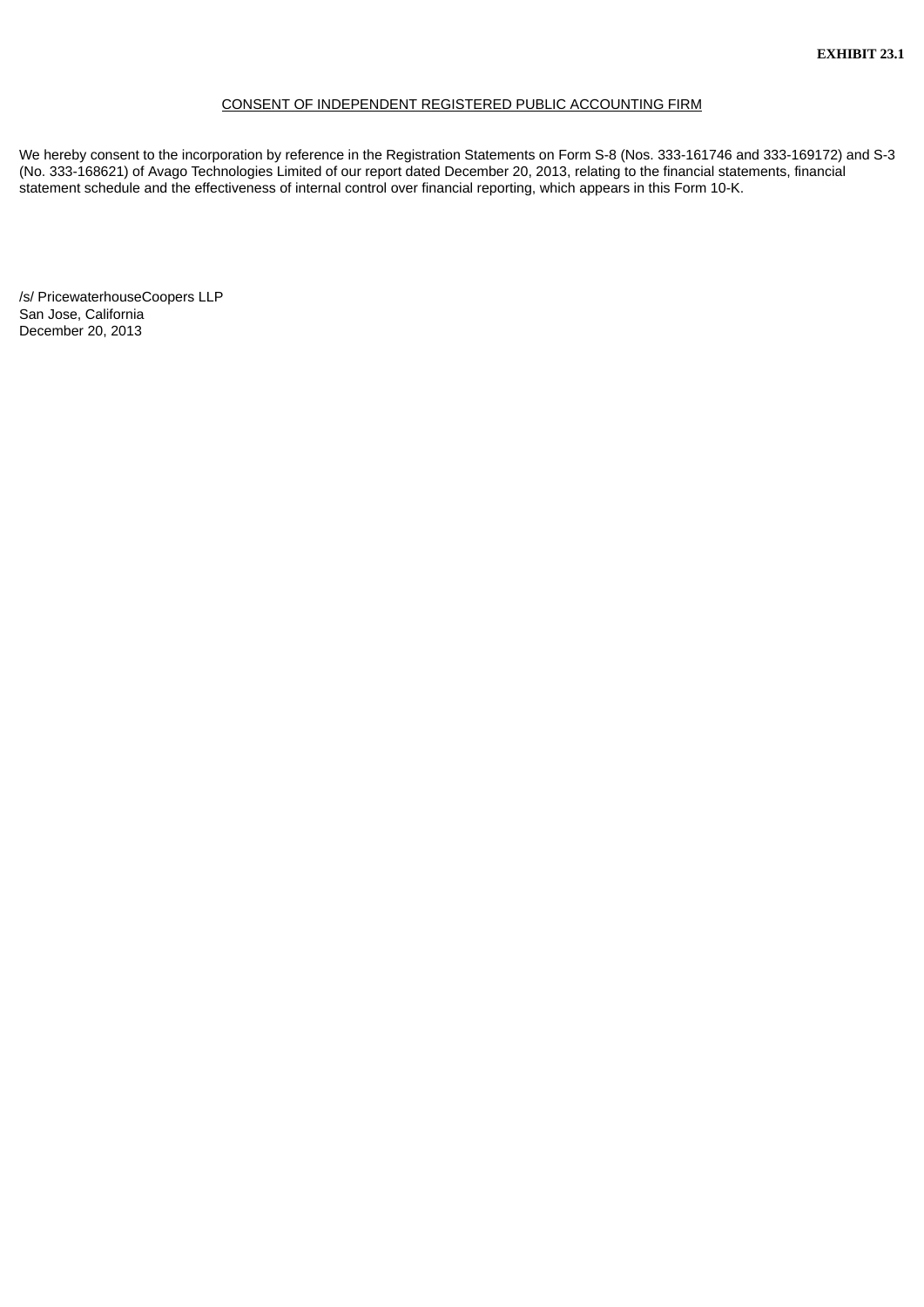### **CERTIFICATION OF CHIEF EXECUTIVE OFFICER PURSUANT TO SECTION 302 OF THE SARBANES-OXLEY ACT OF 2002**

I, Hock E. Tan, certify that:

- 1. I have reviewed this Annual Report on Form 10-K of Avago Technologies Limited;
- 2. Based on my knowledge, this report does not contain any untrue statement of a material fact or omit to state a material fact necessary to make the statements made, in light of the circumstances under which such statements were made, not misleading with respect to the period covered by this report;
- 3. Based on my knowledge, the financial statements, and other financial information included in this report, fairly present in all material respects the financial condition, results of operations and cash flows of the registrant as of, and for, the periods presented in this report;
- 4. The registrant's other certifying officer(s) and I are responsible for establishing and maintaining disclosure controls and procedures (as defined in Exchange Act Rules 13a-15(e) and 15d-15(e)) and internal control over financial reporting (as defined in Exchange Act Rules 13a-15(f) and 15d-15(f)) for the registrant and have:
	- a. Designed such disclosure controls and procedures, or caused such disclosure controls and procedures to be designed under our supervision, to ensure that material information relating to the registrant, including its consolidated subsidiaries, is made known to us by others within those entities, particularly during the period in which this report is being prepared;
	- b. Designed such internal control over financial reporting, or caused such internal control over financial reporting to be designed under our supervision, to provide reasonable assurance regarding the reliability of financial reporting and the preparation of financial statements for external purposes in accordance with generally accepted accounting principles;
	- c. Evaluated the effectiveness of the registrant's disclosure controls and procedures and presented in this report our conclusions about the effectiveness of the disclosure controls and procedures, as of the end of the period covered by this report based on such evaluation; and
	- d. Disclosed in this report any change in the registrant's internal control over financial reporting that occurred during the registrant's most recent fiscal quarter (the registrant's fourth fiscal quarter in the case of an annual report) that has materially affected, or is reasonably likely to materially affect, the registrant's internal control over financial reporting; and
- 5. The registrant's other certifying officer(s) and I have disclosed, based on our most recent evaluation of internal control over financial reporting, to the registrant's auditors and the audit committee of the registrant's board of directors (or persons performing the equivalent functions):
	- a. All significant deficiencies and material weaknesses in the design or operation of internal control over financial reporting which are reasonably likely to adversely affect the registrant's ability to record, process, summarize and report financial information; and
	- b. Any fraud, whether or not material, that involves management or other employees who have a significant role in the registrant's internal control over financial reporting.

/s/ Hock E. Tan

Hock E. Tan Chief Executive Officer Date: December 20, 2013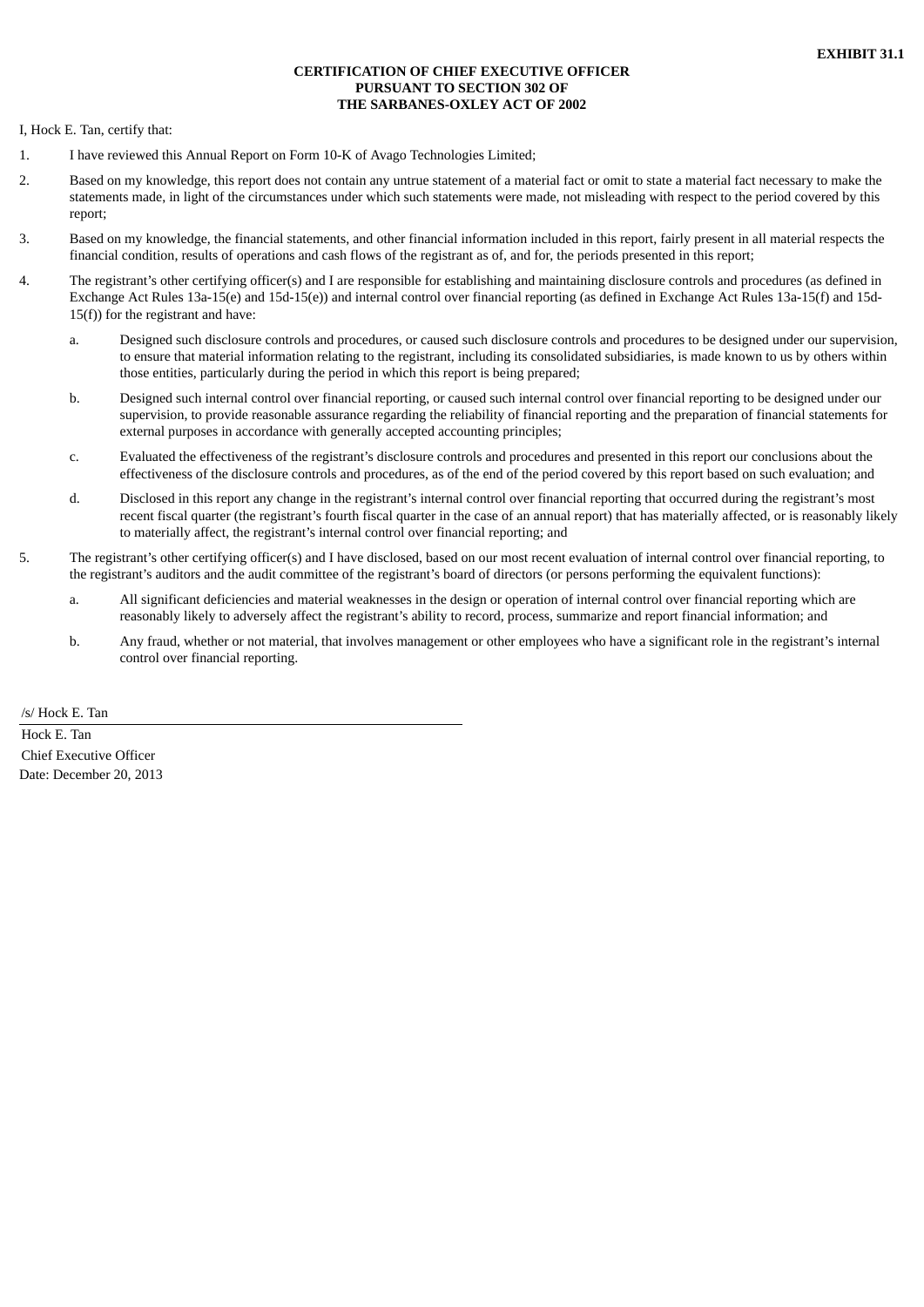### **CERTIFICATION OF CHIEF FINANCIAL OFFICER PURSUANT TO SECTION 302 OF THE SARBANES-OXLEY ACT OF 2002**

I, Anthony E. Maslowski, certify that:

- 1. I have reviewed this Annual Report on Form 10-K of Avago Technologies Limited;
- 2. Based on my knowledge, this report does not contain any untrue statement of a material fact or omit to state a material fact necessary to make the statements made, in light of the circumstances under which such statements were made, not misleading with respect to the period covered by this report;
- 3. Based on my knowledge, the financial statements, and other financial information included in this report, fairly present in all material respects the financial condition, results of operations and cash flows of the registrant as of, and for, the periods presented in this report;
- 4. The registrant's other certifying officer(s) and I are responsible for establishing and maintaining disclosure controls and procedures (as defined in Exchange Act Rules 13a-15(e) and 15d-15(e)) and internal control over financial reporting (as defined in Exchange Act Rules 13a-15(f) and 15d-15(f)) for the registrant and have:
	- a. Designed such disclosure controls and procedures, or caused such disclosure controls and procedures to be designed under our supervision, to ensure that material information relating to the registrant, including its consolidated subsidiaries, is made known to us by others within those entities, particularly during the period in which this report is being prepared;
	- b. Designed such internal control over financial reporting, or caused such internal control over financial reporting to be designed under our supervision, to provide reasonable assurance regarding the reliability of financial reporting and the preparation of financial statements for external purposes in accordance with generally accepted accounting principles;
	- c. Evaluated the effectiveness of the registrant's disclosure controls and procedures and presented in this report our conclusions about the effectiveness of the disclosure controls and procedures, as of the end of the period covered by this report based on such evaluation; and
	- d. Disclosed in this report any change in the registrant's internal control over financial reporting that occurred during the registrant's most recent fiscal quarter (the registrant's fourth fiscal quarter in the case of an annual report) that has materially affected, or is reasonably likely to materially affect, the registrant's internal control over financial reporting; and
- 5. The registrant's other certifying officer(s) and I have disclosed, based on our most recent evaluation of internal control over financial reporting, to the registrant's auditors and the audit committee of the registrant's board of directors (or persons performing the equivalent functions):
	- a. All significant deficiencies and material weaknesses in the design or operation of internal control over financial reporting which are reasonably likely to adversely affect the registrant's ability to record, process, summarize and report financial information; and
	- b. Any fraud, whether or not material, that involves management or other employees who have a significant role in the registrant's internal control over financial reporting.

/s/ Anthony E. Maslowski

Anthony E. Maslowski Chief Financial Officer Date: December 20, 2013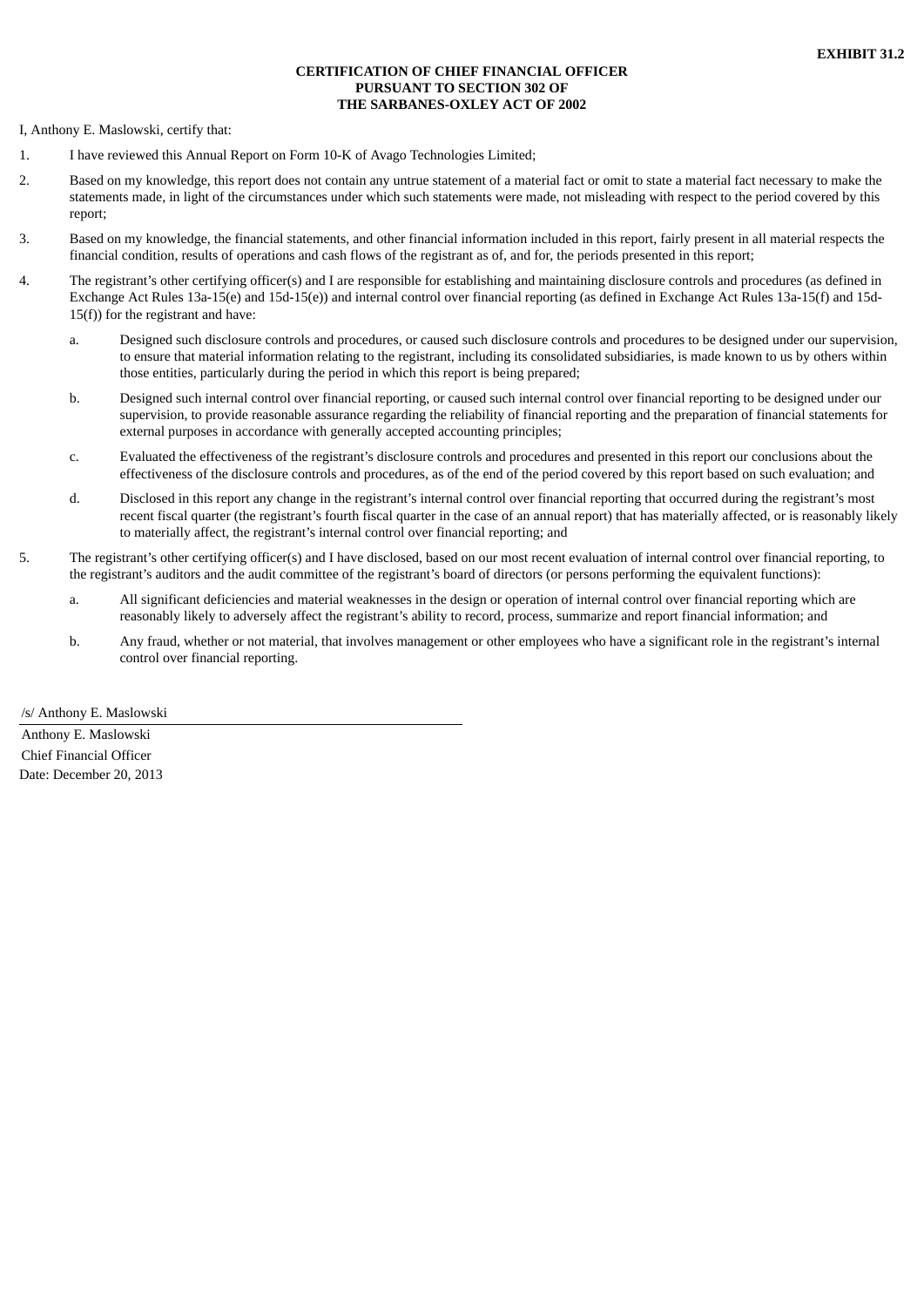#### **CERTIFICATION OF THE CHIEF EXECUTIVE OFFICER PURSUANT TO 18 U.S.C. SECTION 1350, AS ADOPTED PURSUANT TO SECTION 906 OF THE SARBANES-OXLEY ACT OF 2002**

In connection with the Annual Report on Form 10-K of Avago Technologies Limited (the "Company") for the year ended November 3, 2013 as filed with the Securities and Exchange Commission on the date hereof (the "Report"), the undersigned, Hock E. Tan, Chief Executive Officer of the Company, hereby certifies, pursuant to 18 U.S.C. Section 1350, that:

- (1) The Report fully complies with the requirements of Section 13(a) or 15(d) of the Securities Exchange Act of 1934; and
- (2) The information contained in the Report fairly presents, in all material respects, the financial condition and results of operations of the Company.

Date: December 20, 2013 /s/ Hock E. Tan

Hock E. Tan Chief Executive Officer

The foregoing certification is being furnished solely pursuant to 18 U.S.C. § 1350 and is not being filed as part of the Report or as a separate disclosure document.